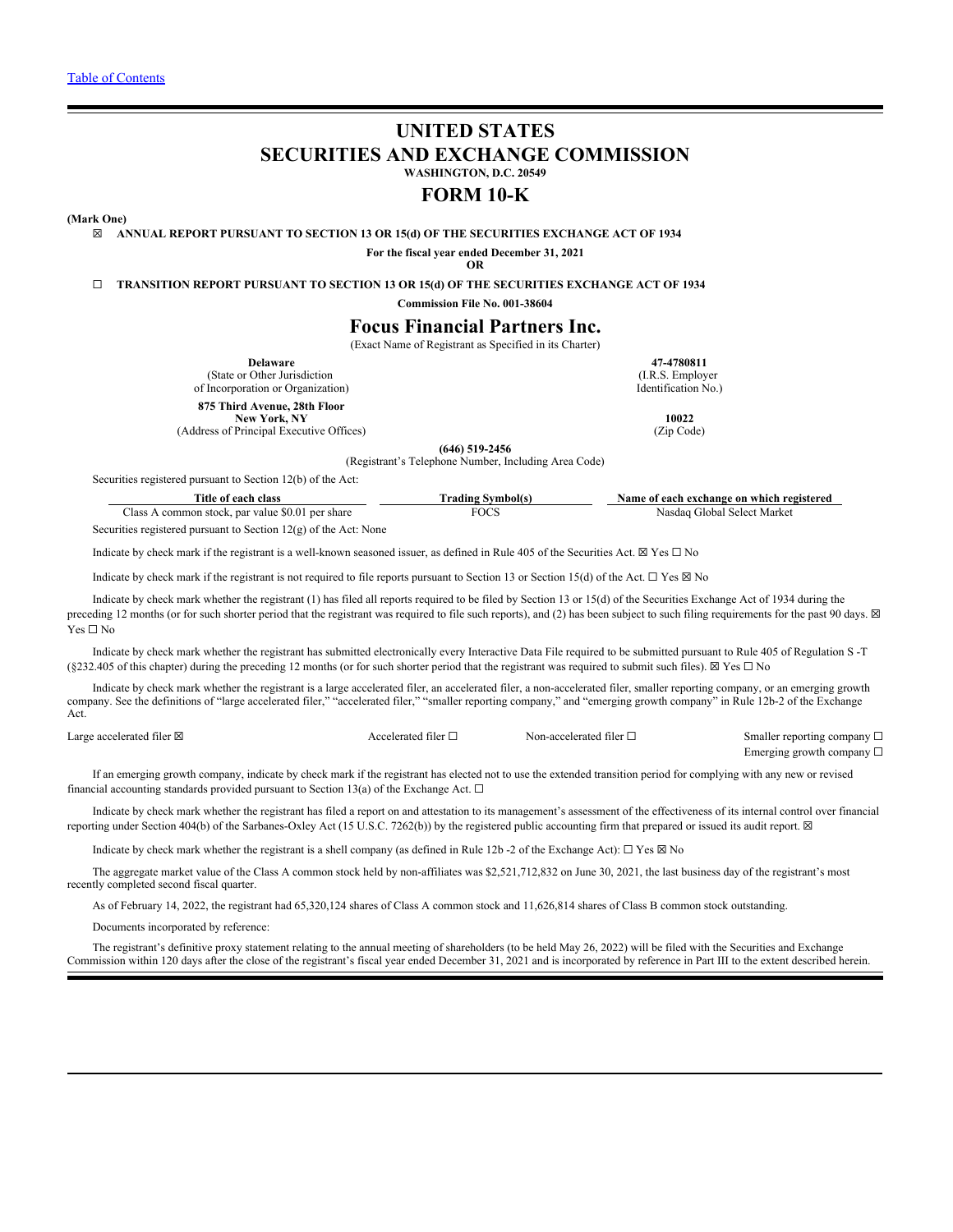# **FOCUS FINANCIAL PARTNERS INC. INDEX TO FORM 10-K FOR THE YEAR ENDED DECEMBER 31, 2021**

<span id="page-1-0"></span>

|                   | <b>Cautionary Statement Regarding Forward-Looking Statements</b>                               |                |  |
|-------------------|------------------------------------------------------------------------------------------------|----------------|--|
| Glossary          |                                                                                                | $\overline{2}$ |  |
| <b>PART I</b>     |                                                                                                |                |  |
| Item 1.           | <b>Business</b>                                                                                | 3              |  |
| Item 1A.          | <b>Risk Factors</b>                                                                            | 21             |  |
| Item 1B.          | <b>Unresolved Staff Comments</b>                                                               | 36             |  |
| Item 2.           | <b>Properties</b>                                                                              | 36             |  |
| Item 3.           | <b>Legal Proceedings</b>                                                                       | 37             |  |
| Item 4.           | <b>Mine Safety Disclosures</b>                                                                 | 37             |  |
| <b>PART II</b>    |                                                                                                | 38             |  |
| Item 5.           | Market For Registrant's Common Equity, Related Stockholder Matters and Issuer Purchases of     |                |  |
|                   | <b>Equity Securities</b>                                                                       | 38             |  |
| Item 6.           | (Reserved)                                                                                     | 39             |  |
| Item 7.           | Management's Discussion and Analysis of Financial Condition and Results of Operations          | 39             |  |
| Item 7A.          | Quantitative and Qualitative Disclosures about Market Risk                                     | 61             |  |
| Item 8.           | <b>Financial Statements and Supplementary Data</b>                                             | 62             |  |
| Item 9.           | Changes in and Disagreements With Accountants on Accounting and Financial Disclosure           | 62             |  |
| Item 9A.          | <b>Controls and Procedures</b>                                                                 | 62             |  |
| Item 9B.          | Other Information                                                                              | 64             |  |
| <b>PART III</b>   |                                                                                                | 65             |  |
| Item 10.          | Directors, Executive Officers and Corporate Governance                                         | 65             |  |
| Item $11$ .       | <b>Executive Compensation</b>                                                                  | 65             |  |
| Item $12$ .       | Security Ownership of Certain Beneficial Owners and Management and Related Stockholder Matters | 65             |  |
| Item 13.          | <b>Certain Relationships and Related Transactions, and Director Independence</b>               | 65             |  |
| Item 14.          | <b>Principal Accountant Fees and Services</b>                                                  | 65             |  |
| <b>PART IV</b>    |                                                                                                |                |  |
| Item $15$ .       | <b>Exhibits</b>                                                                                | 65             |  |
| <b>Signatures</b> |                                                                                                | 69             |  |
|                   | <b>Index To Financial Statements</b>                                                           | $F-1$          |  |
|                   |                                                                                                |                |  |

### i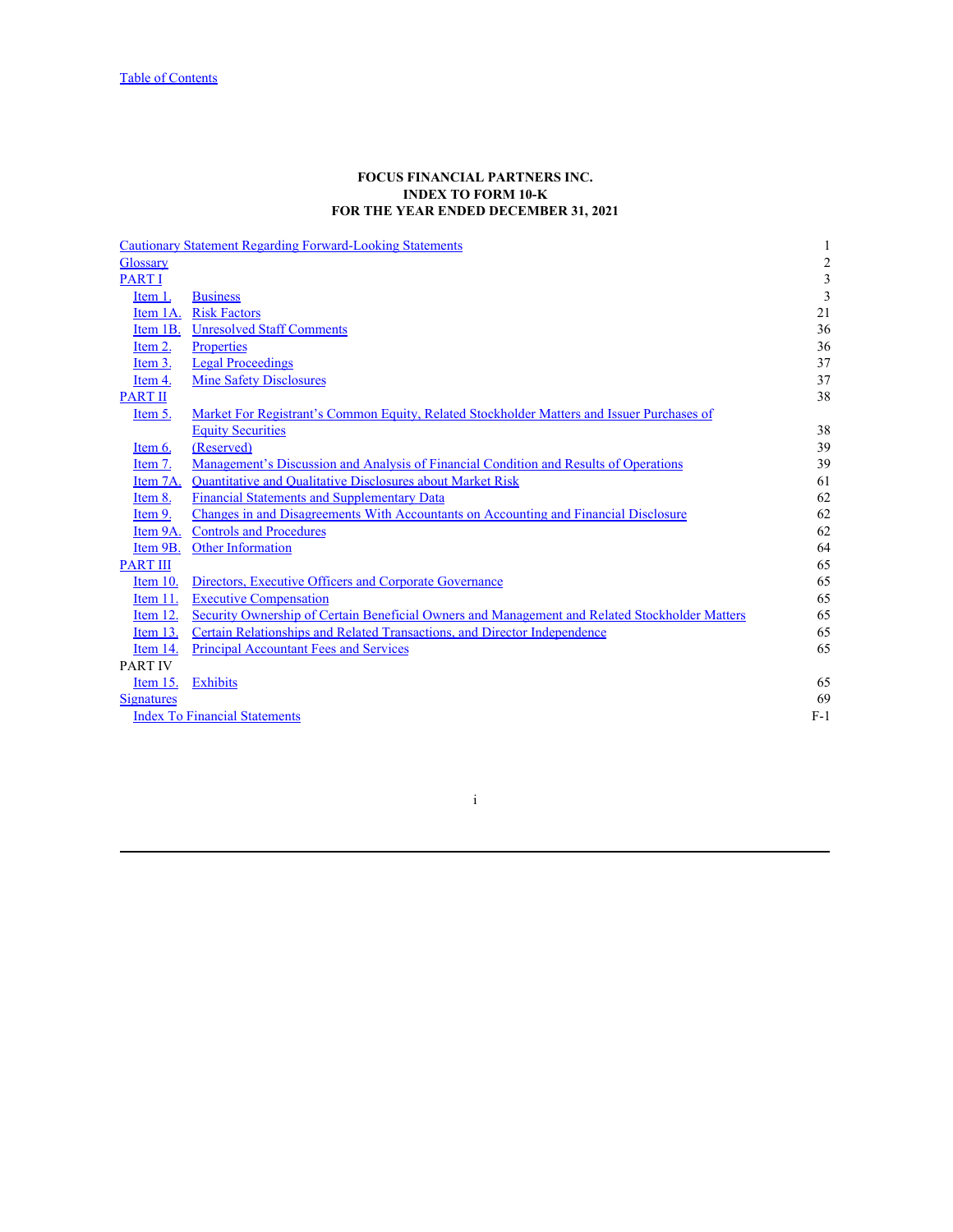### **CAUTIONARY STATEMENT REGARDING FORWARD-LOOKING STATEMENTS**

<span id="page-2-0"></span>Some of the information in this Annual Report on Form 10-K (this "Annual Report") may contain forward-looking statements. Forward-looking statements give our current expectations, contain projections of results of operations or of financial condition, or forecasts of future events. Words such as "may," "assume," "forecast," "position," "predict," "strategy," "expect," "intend," "plan," "estimate," "anticipate," "believe," "project," "budget," "potential," "continue," "will" and similar expressions are used to identify forward-looking statements. They can be affected by assumptions used or by known or unknown risks or uncertainties. Consequently, no forward-looking statements can be guaranteed. When considering these forward-looking statements, you should keep in mind the risk factors and other cautionary statements described under "Part I, Item 1A, Risk Factors." Actual results may vary materially. You are cautioned not to place undue reliance on any forward-looking statements. You should also understand that it is not possible to predict or identify all such factors and should not consider the following list to be a complete statement of all potential risks and uncertainties. Factors that could cause our actual results to differ materially from the results contemplated by such forward-looking statements include:

- fluctuations in wealth management fees;
- our reliance on our partner firms and the principals who manage their businesses;
- our ability to make successful acquisitions;
- unknown liabilities of or poor performance by acquired businesses;
- harm to our reputation;
- our inability to facilitate smooth succession planning at our partner firms;
- our inability to compete;
- our reliance on key personnel and principals;
- our inability to attract, develop and retain talented wealth management professionals;
- our inability to retain clients following an acquisition;
- our reliance on key vendors;
- write down of goodwill and other intangible assets;
- our failure to maintain and properly safeguard an adequate technology infrastructure;
- cyber-attacks and other disruptions;
- our inability to recover from business continuity problems;
- inadequate insurance coverage;
- impact of the novel coronavirus ("Covid-19") outbreak on our business;
- the termination of management agreements by management companies;
- our inability to generate sufficient cash to service all of our indebtedness or our ability to access additional capital;
- the failure of our partner firms to comply with applicable U.S. and non-U.S. regulatory requirements and the highly regulated nature of our business;
- worsening economic conditions, including inflation, in the United States or internationally;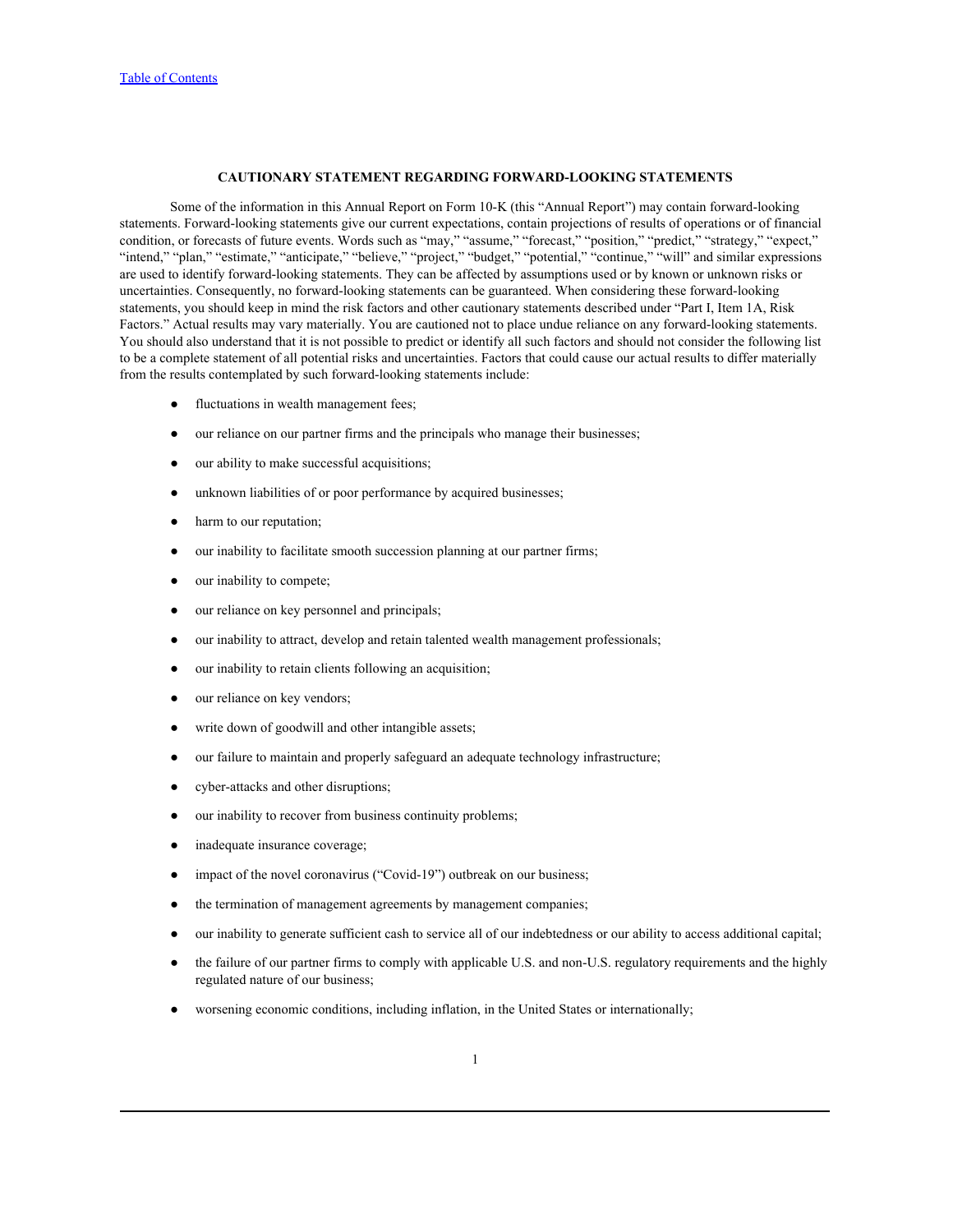- wars or other geopolitical conflict;
- changes to laws and regulations;
- legal proceedings, governmental inquiries; and
- other factors discussed in this Annual Report.

All forward-looking statements are expressly qualified in their entirety by the foregoing cautionary statements. Our forward-looking statements speak only as of the date of this Annual Report or as of the date as of which they are made. Except as required by applicable law, including federal securities laws, we do not intend to update or revise any forward-looking statements.

### **GLOSSARY**

<span id="page-3-0"></span>The following terms are used throughout this Annual Report:

**Base Earnings.** This is a percentage of the estimated operating cash flow earnings before partner compensation (i.e., Target Earnings) upon which we apply a multiple to determine acquisition prices. We retain a preferred position in Base Earnings.

**Commission-based.** Commission-based revenue is derived from commissions paid by clients or payments from third parties for sales of investment or insurance products.

**Fee-based.** Fee-based services are those for which a partner firm primarily charges a fee directly to the client for wealth management services, recordkeeping and administration services and other services rather than being primarily compensated through commissions from clients or from third parties for recommending financial products.

**Fiduciary Duty.** A fiduciary duty is a legal duty to act in another party's interests, with utmost good faith, to make full and fair disclosure of all material facts and to exercise all reasonable care to avoid misleading clients.

**GAAP.** Accounting principles generally accepted in the United States of America.

**High Net Worth.** High net worth individuals are generally defined in the financial industry as those with liquid financial assets, excluding primary residence, in excess of \$1 million.

Lift Out. The circumstance when a group of wealth management professionals, already working as a team, seeks to leave their current employer and join another employer or start their own registered investment advisor firm.

**Open-architecture.** An investment platform that grants clients access to a wide range of investment funds and products offered by third parties. By contrast, a closed architecture is an investment platform that grants clients access only to proprietary investment funds and products.

**Partnership.** The term we use to refer to our business and relationship with our partner firms. It is not intended to describe a particular form of legal entity or a legal relationship.

**Target Earnings.** The estimated operating cash flow earnings before partner compensation.

**Ultra-High Net Worth.** Ultra-high net worth individuals are generally defined in the financial industry as those with liquid financial assets, excluding primary residence, in excess of \$30 million.

**Wealth Management.** Comprehensive professional services that combine investment advice, financial and tax planning, consulting, tax return preparation, family office services and other services that help clients achieve their objectives regarding accumulation, preservation and distribution of long-term wealth.

**Wirehouse.** Brokerage firm that provides a full range of investment, research, trading and wealth management services to clients. The term originated prior to the advent of modern wireless communications, when brokerage firms were connected to their branches primarily through telephone and telegraph wires.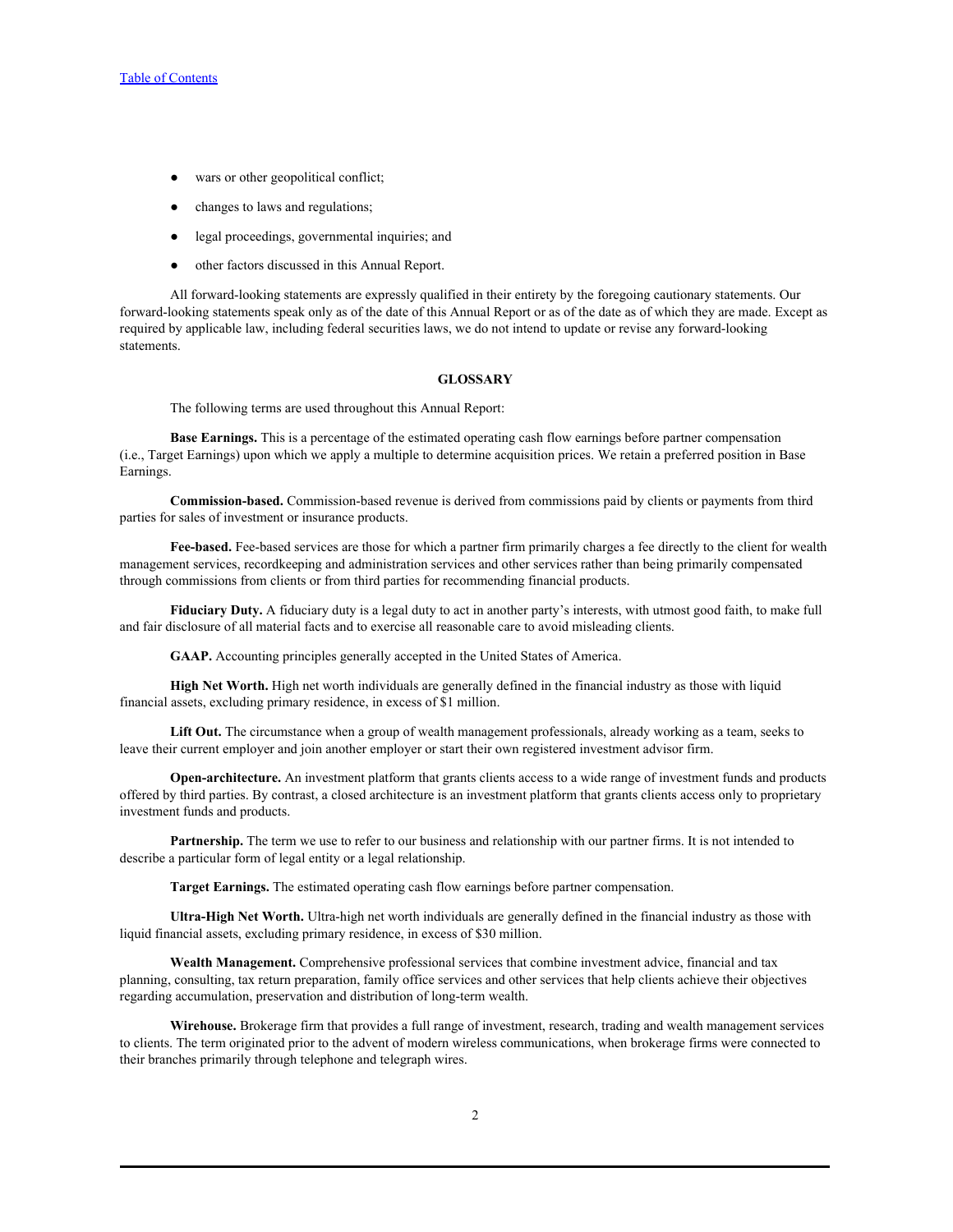# **PART I**

<span id="page-4-0"></span>*Unless otherwise indicated or the context requires, all references to "we," "us," "our," the "Company," and "Focus Inc," refer to Focus Financial Partners Inc. and its consolidated subsidiaries. "Focus LLC" refers to Focus Financial Partners, LLC, a Delaware limited liability company and a consolidated subsidiary of ours.*

*The term "partner firms" refers to our consolidated subsidiaries engaged in wealth management and related services, the businesses of which are typically managed by the principals. The term "principals" refers to the wealth management professionals who manage the businesses of our partner firms pursuant to the relevant management agreement. The term "our partnership" refers to our business and relationship with our partner firms and is not intended to describe a particular form of legal entity or a legal relationship.*

# <span id="page-4-1"></span>**Item 1. Business**

#### **Corporate Structure**

Focus Inc. is a holding company whose most significant asset is a membership interest in Focus LLC. Focus LLC directly or indirectly owns all of the outstanding equity interests in our partner firms. Focus Inc. is the sole managing member of Focus LLC and is responsible for all operational, management and administrative decisions of Focus LLC. Subject to certain restrictions, unitholders of Focus LLC (other than Focus Inc. and any of its subsidiaries) may receive shares of our Class A common stock pursuant to the exercise of an exchange right or a call right.

# **Our Company**

We are a leading partnership of independent, fiduciary wealth management firms operating in the highly fragmented registered investment adviser ("RIA") industry, with a footprint of over 80 partner firms primarily in the United States. We have achieved this market leadership by positioning ourselves as the partner of choice for many firms in an industry where a number of secular trends are driving consolidation. Our partner firms primarily service ultra-high net worth and high net worth individuals and families by providing highly differentiated and comprehensive wealth management services. Our partner firms benefit from our intellectual and financial resources, operating as part of a scaled business model with aligned economic interests, while retaining their entrepreneurial culture and independence.

Our partnership is built on the following principles, which enable us to attract and retain high-quality wealth management firms and accelerate their growth:

| Entrepreneurship:              | Maintain the entrepreneurial spirit, independence and unique culture of each partner firm.                                                                                                                                                                                                                                |
|--------------------------------|---------------------------------------------------------------------------------------------------------------------------------------------------------------------------------------------------------------------------------------------------------------------------------------------------------------------------|
| <b>Fiduciary Standard:</b>     | Partner with wealth management firms that are held to the fiduciary standard in serving their<br>clients.                                                                                                                                                                                                                 |
| <b>Alignment of Interests:</b> | Align principals' interests with our interests through our differentiated partnership and<br>economic model.                                                                                                                                                                                                              |
| <i>Value-Add Services:</i>     | Empower our partner firms through collaboration on strategy, growth and acquisition<br>opportunities, marketing, technology and operational expertise, access to best practices and cash<br>and credit solutions. Provide access to world class intellectual resources and capital to fund<br>expansion and acquisitions. |

We were founded by entrepreneurs and began revenue-generating and acquisition activities in 2006. Since that time, we have:

● created a partnership of over 80 partner firms, the substantial majority of which are RIAs registered with the Securities and Exchange Commission (the "SEC") pursuant to the Investment Advisers Act of 1940 (the "Advisers  $Act$ ");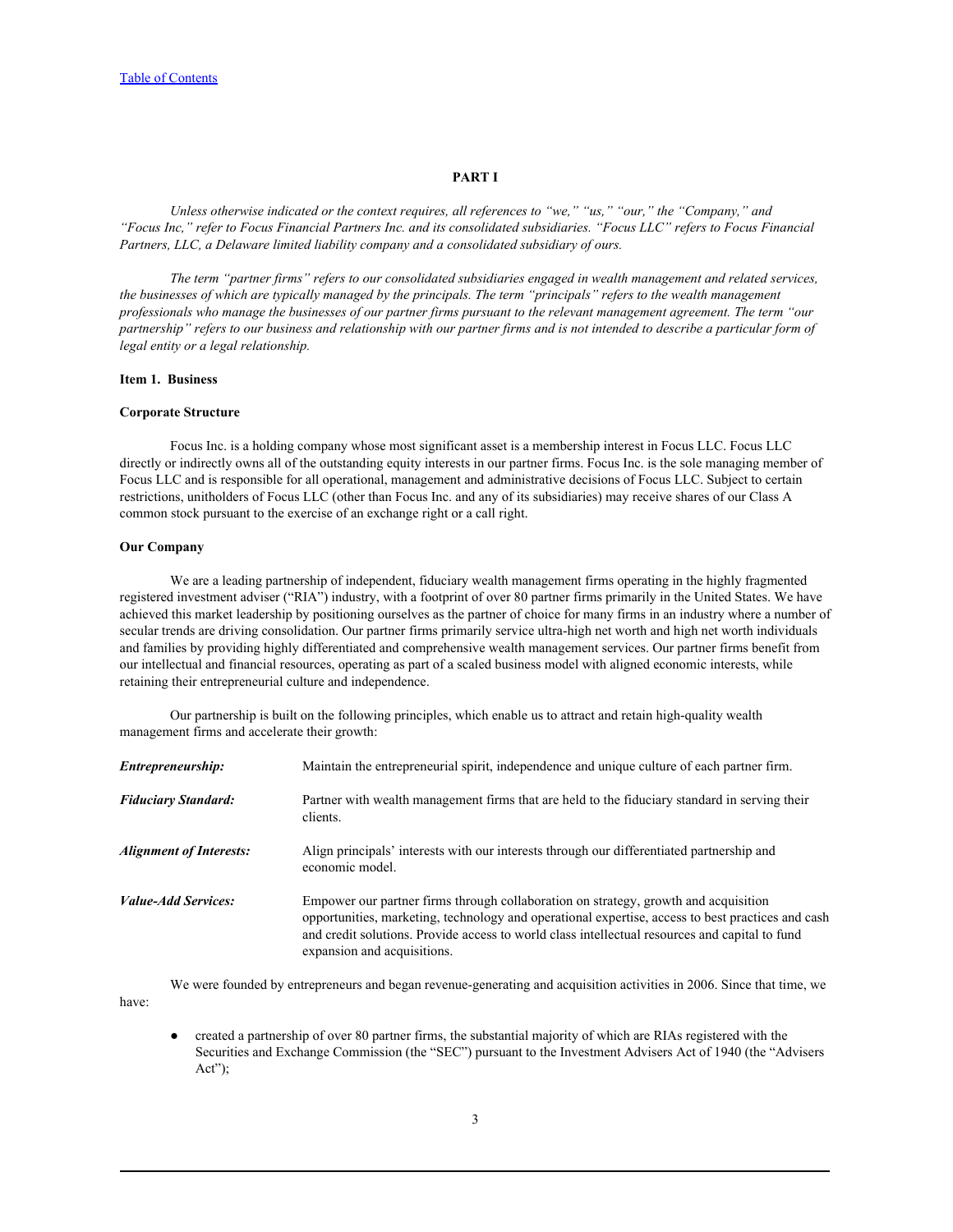- built a business with revenues of \$1.8 billion for the year ended December 31, 2021;
- increased revenues at a compound annual growth rate of 33.2% since 2006;
- established an attractive revenue model whereby in excess of 95% of our revenues for the year ended December 31, 2021 were fee-based and recurring in nature;
- built a partnership currently comprised of over 5,000 wealth management-focused principals and employees; and
- established a national footprint across the United States and an international presence with partner firms in Australia, Canada and the United Kingdom.

We are in the midst of a fundamental shift in the growing wealth management services industry. The delivery of wealth management services is moving from traditional brokerage, commission-based platforms to a fiduciary, open-architecture and fee-based structure. This shift has resulted in a significant transfer of client assets and wealth management professionals from traditional brokerage, commission-based platforms to independent wealth management practices. We believe that our leading partnership of independent, fiduciary wealth management firms positions us to benefit from these trends.

The independent wealth management industry, including RIAs, is highly fragmented, which we believe enables us to continue our growth strategy of acquiring high-quality independent wealth management firms, directly and through acquisitions by our partner firms. We have a track record of enhancing the competitive position of our partner firms by providing them with access to the intellectual expertise, resources and network benefits of our large organization. Our scale enables us to help our partner firms achieve operational efficiencies and ensure organizational continuity. Additionally, our scale, resources and valueadded services increase our partner firms' ability to achieve growth through a variety of tactical, operational and strategic initiatives, as well as the consummation of their own acquisitions.

Our partnership is comprised of trusted professionals providing comprehensive wealth management services through a largely recurring, fee-based model, which differentiates our partner firms from the traditional brokerage platforms whose revenues are largely derived from commissions. We derive a substantial majority of our revenues from wealth management fees for investment advice, financial and tax planning, consulting, tax return preparation, family office services and other services. We also generate other revenues from recordkeeping and administration service fees, commissions and distribution fees and outsourced services.

### **Our Growth Strategy**

We believe we are well-positioned to take advantage of favorable trends in the wealth management industry, including the migration of wealth management professionals from traditional brokerage, commission-based platforms to a fiduciary, openarchitecture and fee-based structure. We plan to grow our business through the growth of our existing partner firms and the expansion of our partnership.

### *Growth of Our Existing Partner Firms*

#### *High-Quality, Growth-Oriented Partner Firms*

Our goal has been and continues to be to acquire high-quality, entrepreneurial wealth management firms that have built their businesses through a proven track record of growth. We believe that our partner firms will continue to take advantage of the shift in client assets to the RIA space and grow organically through acquisitions of wealth management practices and customer relationships, by attracting new clients, adding new wealth management professionals, increasing client assets from existing clients and through financial market appreciation over time. The economic arrangements put in place at the time of acquisition through our management agreements incentivize the principals of our partner firms to continue executing on their growth plans.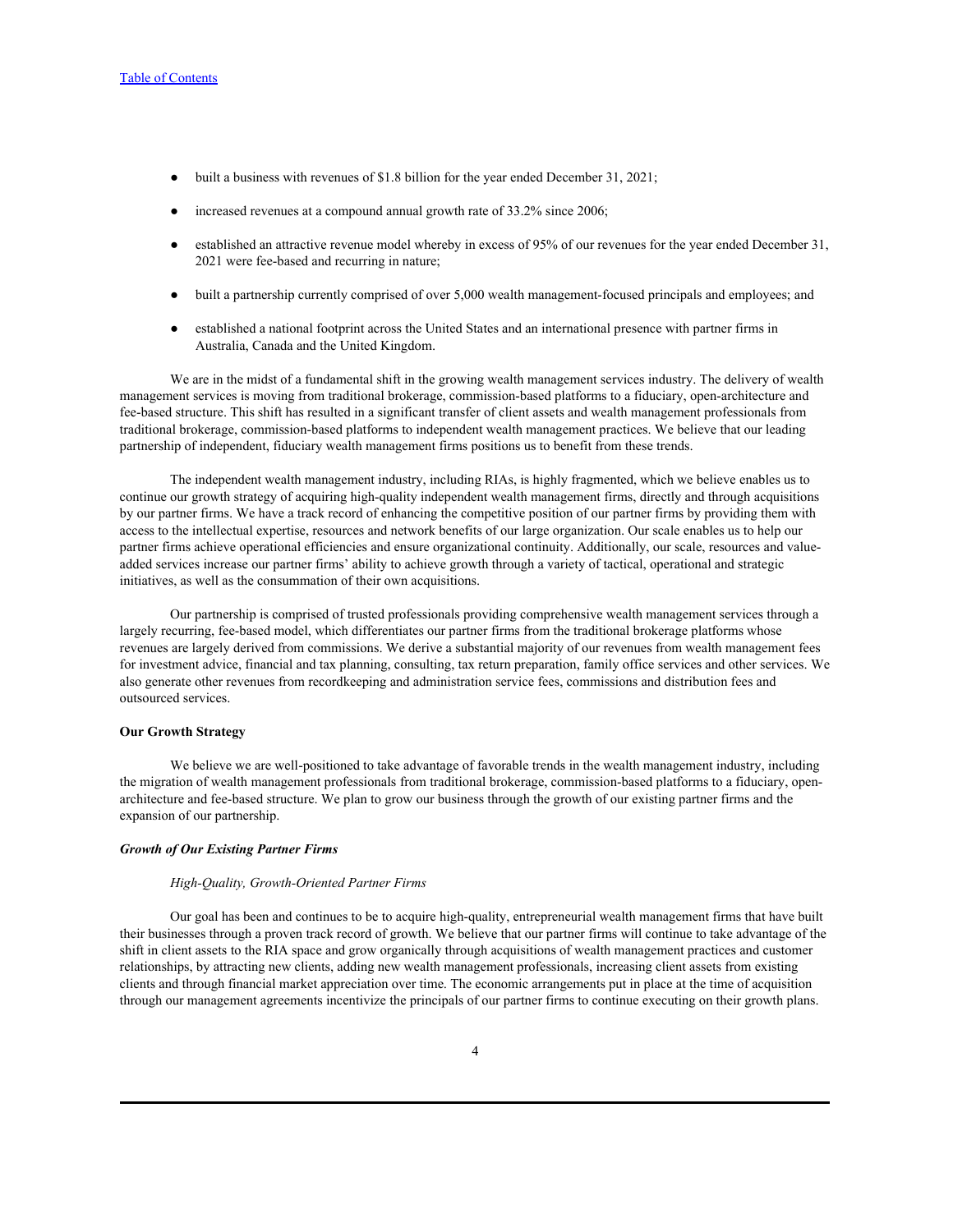### *Value-Added Services*

We have a team of approximately 100 professionals who support our partner firms by providing value added services, including marketing and business development support; human resources support, including adviser coaching and development and structuring compensation and incentive models, career path planning and succession planning advice, recruiting and talent management, operational and technology expertise, cash and credit solutions, trust services, insurance solutions, valuation solutions, legal and regulatory support and providing negotiating leverage with vendors. Our value added services also include access to our M&A expertise, which facilitates acquisition opportunities for our partner firms through a proactive outreach program, structuring, executing and funding transactions and providing guidance to partner firms to facilitate their integration into our partnership as well as integration of mergers they execute. We assign a relationship leader to each partner firm who is responsible for coordinating our value added services to assist that partner firm in accelerating its growth. Our partner firms also have access to our intellectual expertise and partner firm network, which ultimately enhance their operations, enabling them to better serve their clients.

Some of our key value-added services are described in detail below.

Marketing and Business Development. We offer marketing and business development coaching to our partner firms on topics including referral programs, revenue enhancement measures, communications, website and social media, brand strategy and public relations support. Our marketing team works closely with each of our partner firms to understand their unique value proposition and help them better market themselves to their clients and their centers of influence, including accounting and law firms who serve as potential referral sources. To further support our partner firms, we hold a minority investment in Financial Insight Technology, Inc. (known as SmartAsset), a New York-based fintech company that connects prospective clients with financial advisers and provides tools to help individuals make more informed financial decisions.

Talent Management. We support the mentoring of next generation talent at each of our partner firms through continuous coaching programs that we organize and execute. These programs emphasize key learnings gained from observing top talent across our organization, allowing our firms to benefit from best practices across our talent pool. We also help our partner firms recruit new talent, helping them to grow and enhance their businesses through the addition of experienced advisors and other professionals.

Compensation Structures and Succession Planning. We help our partner firms align their compensation models to further incentivize their teams. We also facilitate wealth management professional career path planning and advise on principal promotions to the respective management company. These services allow our partner firms to attract and retain the highest quality wealth management professionals. Our acquisition structure facilitates succession planning by maintaining the partner firm and management company as separate entities, thereby allowing for the principals owning the management company to transition over time without disrupting client relationships at the partner firm.

Operations and Technology. We assist partner firms in selecting and implementing third-party technology solutions that strengthen each firm's operational performance. Our partner firms can request that our operations team conduct detailed operational assessments to determine their staffing and operating efficiency. Additionally, our operations team provides partner firms negotiating leverage with vendors and cost-efficient access to third-party technology.

Cash and Credit Solutions. Through *Focus Client Solutions* we have created a network of third-party banks and nonbank lenders to provide a competitive array of cash and credit solutions. These alternatives enable our partner firms to proactively help their clients achieve higher yields on cash, as well as unlock home equity and business opportunities through refinancing, commercial lending and other options.

Insurance Solutions. Through *Focus Risk Solutions* we have created a network of third-party insurance brokers who can facilitate a competitive array of insurance solutions through their relationships with established insurance carriers. These solutions enable our partner firms to proactively help their clients with risk management in various lines of insurance, including life, health, and property and casualty.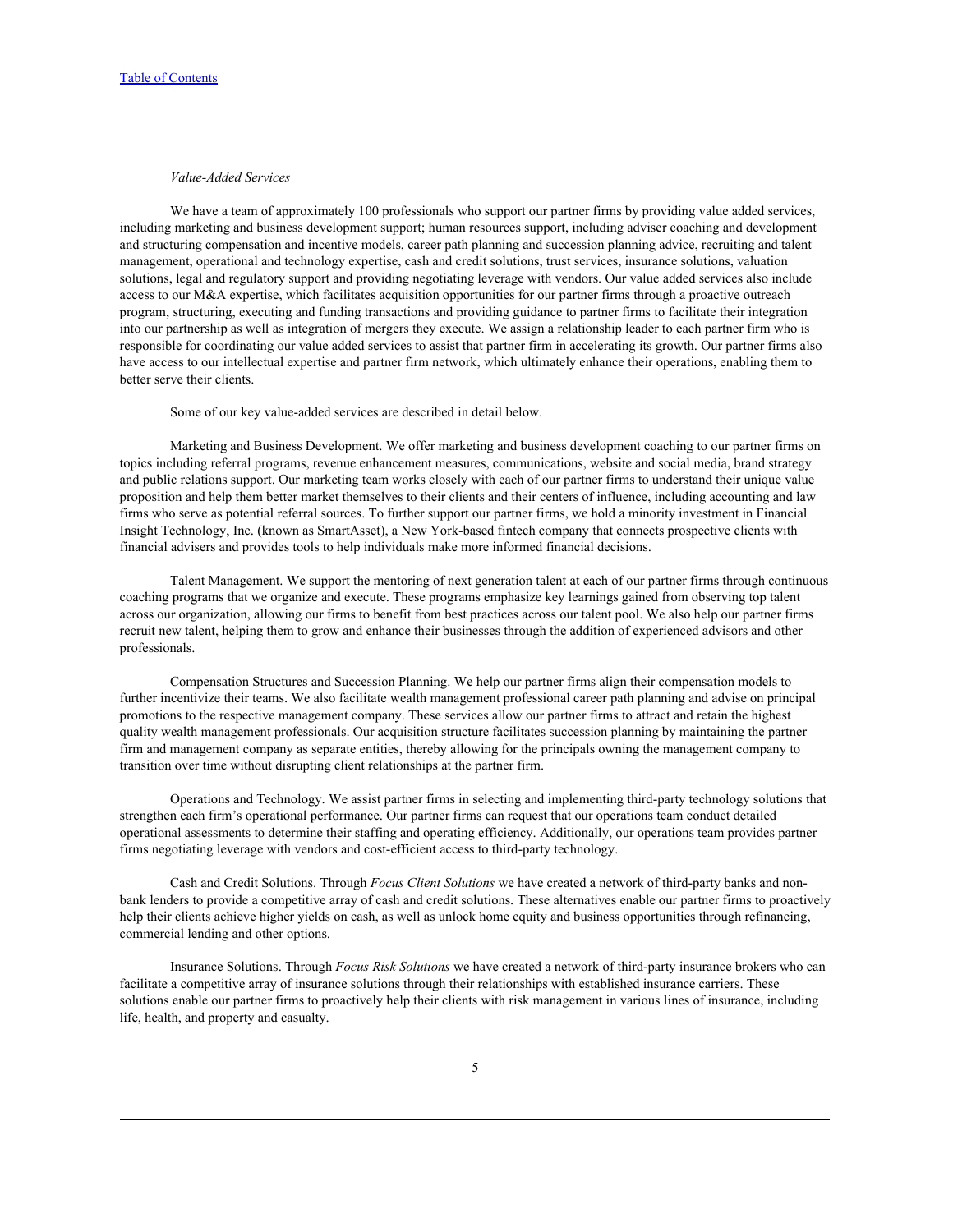Trust Services. Through *Focus Fiduciary Solutions* we have created a network of third-party advisor-coordinated, independent trustees who have the scale and expertise to meet the diverse needs of our partners firms' clients and can do so at highly competitive pricing. We work on a consultative basis with our partners to help them explore and develop service offerings for their clients.

Legal and Regulatory Support. We have an experienced team of legal professionals in place to help support our partner firms in fulfilling their regulatory responsibilities by providing subject matter guidance and expertise. We also assist our partner firms in negotiating and drafting acquisition and other agreements. We also have relationships with numerous high quality law firms and compliance consultants that can assist our partner firms create, implement and maintain a robust compliance environment.

Sharing of Best Practices / Collaboration with Other Partner Firms. Our partner firms have access to networking opportunities, best practices roundtable discussions and training seminars. We offer offsite and virtual meetings, seminars and other forums for partner firms to learn and adopt best practices. We host partners meetings where wealth management professionals from our partner firms have opportunities to collaborate and share ideas. In addition, we host periodic summits for chief investment officers, chief compliance officers, chief operating officers, chief financial officers and chief marketing officers, where our partner firms can share specialized expertise and business development practices. Our partner firms are also encouraged to share best practices regularly in order to enhance their collective ability to better serve their clients.

# *Expansion of Our Partnership*

### Our Acquisition Models

We are a source of permanent capital and buy substantially all of the assets of the firms we acquire. We utilize three models for acquisitions: (1) direct acquisitions of wealth management practices who become partner firms of Focus but operate on an autonomous basis, (2) acquisitions of wealth management practices and customer relationships on behalf of our partner firms to accelerate the growth of their businesses, and (3) acquisitions of wealth management practices on behalf of Connectus Wealth Advisers ("Connectus"), one of our partner firms. Firms that join Connectus manage their client relationships and retain their brand identity post-acquisition, but rely on a shared infrastructure and other services provided by Connectus.

#### *Acquisitions of New Partner Firms*

Since inception, a fundamental aspect of our growth strategy has been the acquisition of high-quality, independent wealth management firms to expand our partnership. We believe that there are approximately 1,000 firms in the United States that are high-quality targets for future acquisitions. While most of our acquisitions have taken place in the United States, we also see opportunities in several countries where market and regulatory trends toward the fiduciary standard and open-architecture access mirror those occurring in the United States. We have already begun expansion into Australia, Canada and the United Kingdom.

Our unique value proposition, differentiated partnership model and track record have allowed us to grow and enhance our leadership position in the independent wealth management industry.

We are highly selective in choosing our partner firms and conduct extensive financial, legal, regulatory, tax, operational and business due diligence. We evaluate a variety of criteria including the quality of the wealth management professionals, client characteristics, historical revenues and cash flows, the recurring nature of the revenues, compliance policies and procedures and the alignment of interests between the wealth management professionals and their clients. We focus on firms with owners who are committed to the long-term management and growth of their businesses.

With limited exceptions, our partner firm acquisitions have been structured as acquisitions of substantially all of the assets of the firm we chose to partner with but only a portion of the underlying economics in order to align the principals' interests with our own objectives. To determine the acquisition price, we first estimate the operating cash flow of the business based on current and projected levels of revenue and expense, before compensation and benefits to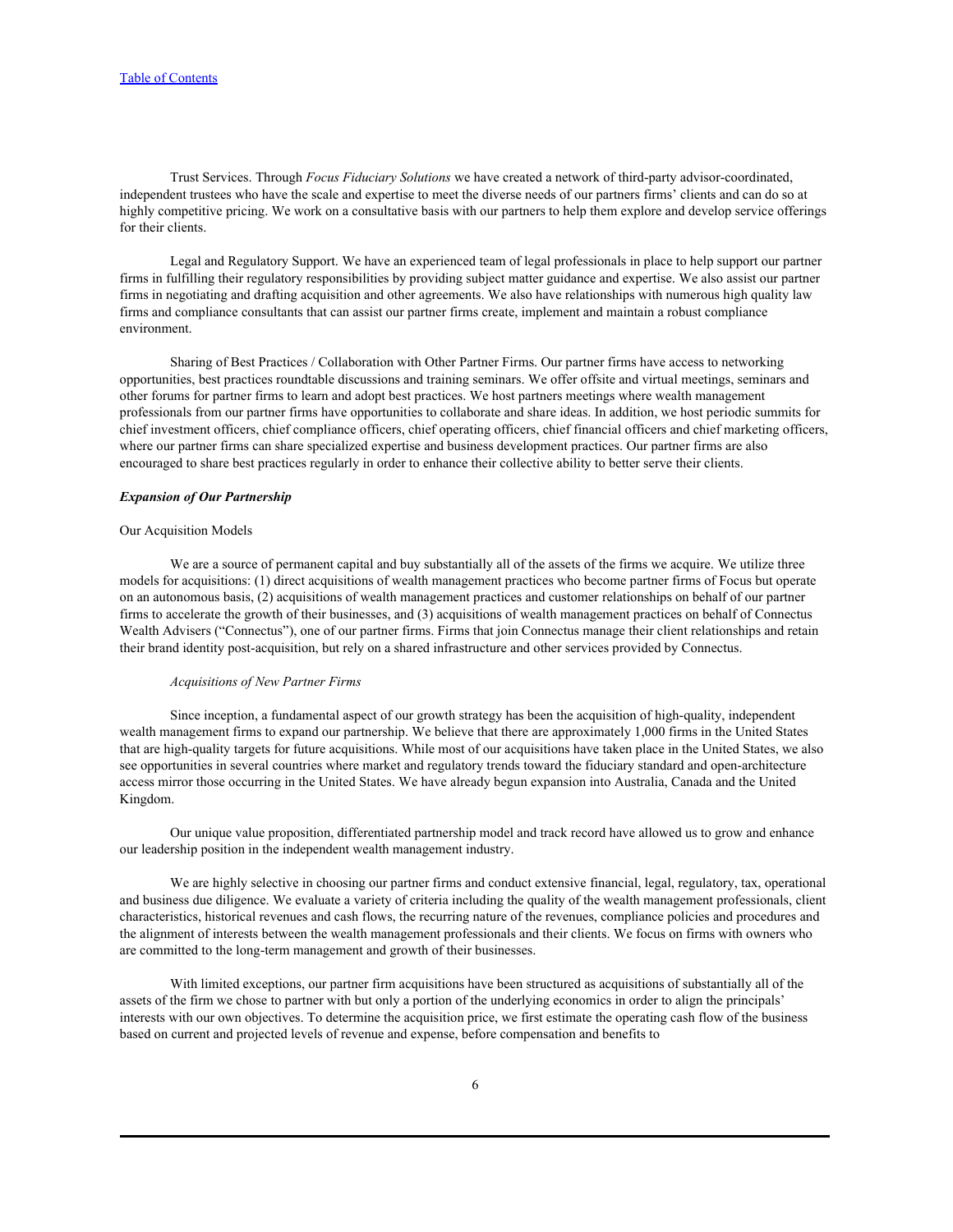the selling principals or other individuals who become principals. We refer to the operating cash flow of the business as Earnings Before Partner Compensation ("EBPC"), and to this EBPC estimate as Target Earnings ("Target Earnings"). In economic terms, we typically purchase 40% to 60% of the partner firm's EBPC. The purchase price is a multiple of the corresponding percentage of Target Earnings and may consist of cash or a combination of cash and equity, and the right to receive contingent consideration. We refer to the corresponding percentage of Target Earnings on which we base the purchase price as Base Earnings ("Base Earnings"). Under a management agreement between our operating subsidiary and the management company and the principals, the management company is entitled to management fees typically consisting of all future EBPC of the acquired wealth management firm in excess of Base Earnings up to Target Earnings, plus a percentage of any EBPC in excess of Target Earnings. Through the management agreement, we create downside earnings protection for ourselves by retaining a preferred position in Base Earnings.

Since 2006, when we began revenue-generating and acquisition activities, we have grown to a partnership with over 80 partner firms. Acquisitions of partner firms to date have been structured as illustrated below, with limited exceptions. Subsidiary mergers at the partner firm level and acquisitions in foreign jurisdictions have been structured differently, and we expect some differences in the future depending on legal and tax considerations.



- (1) Focus LLC forms a wholly owned subsidiary.
- (2) In exchange for cash or a combination of cash and equity and the right to receive contingent consideration, the new operating subsidiary acquires substantially all of the assets of the target firm, which is owned by the selling principals, and becomes the new operating subsidiary of Focus.
- (3) The selling principals form a management company. In addition to the selling principals, the management company may include non-selling principals who become newly admitted in connection with the acquisition or thereafter.
- (4) The new operating subsidiary, the principals and the management company enter into a management agreement which typically has an initial term of six years subject to automatic renewals for consecutive one-year terms, unless earlier terminated by either the management company or us in certain limited situations. Under the management agreement, the management company is entitled to management fees typically consisting of all future EBPC of the new operating subsidiary in excess of Base Earnings up to Target Earnings, plus a percentage of any EBPC in excess of Target Earnings. Pursuant to the management agreement, the management company provides the personnel who lead the dayto-day operations of the new operating subsidiary. Through the management agreement, we create downside protection for ourselves by retaining a preferred position in each partner firm's Base Earnings.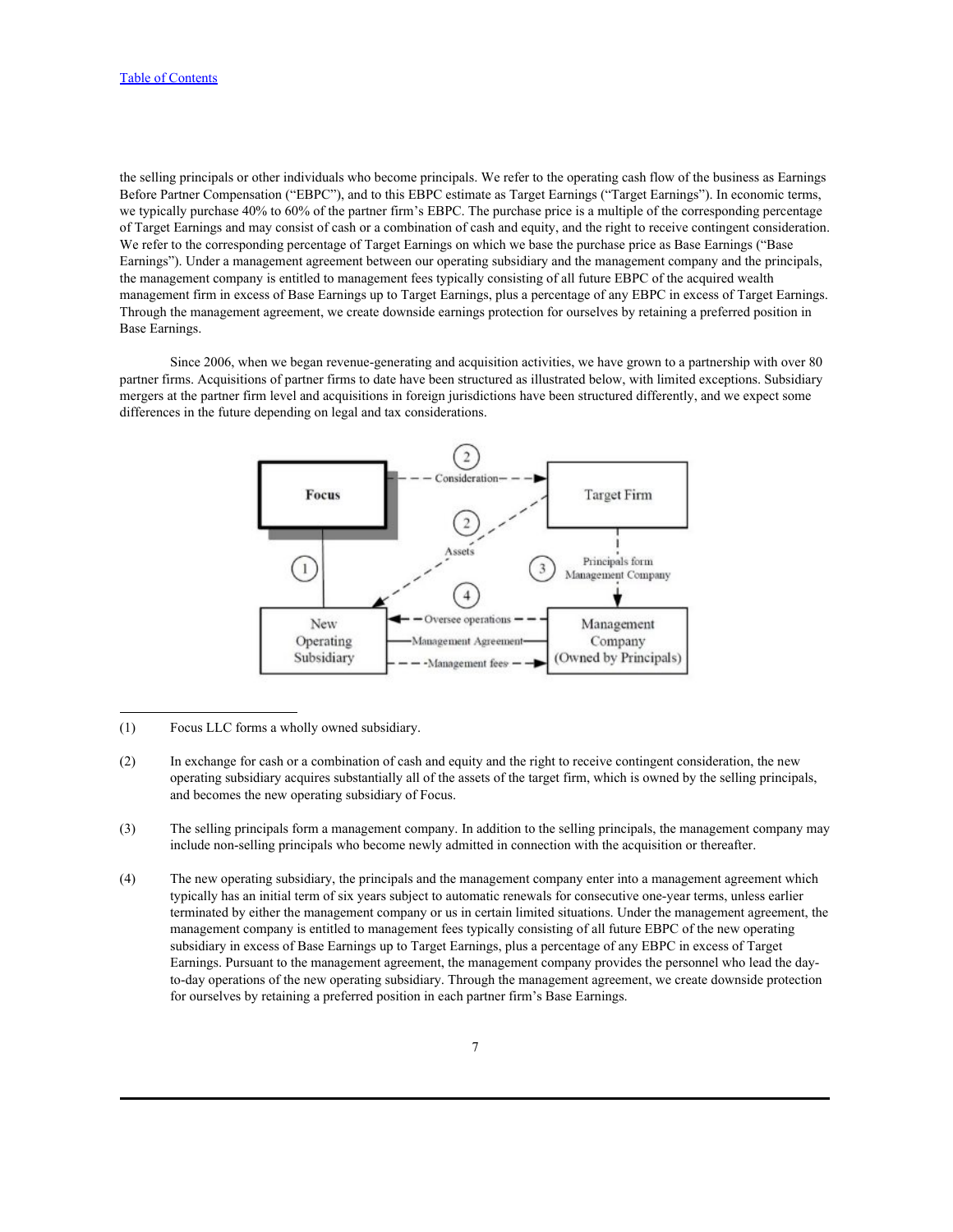In connection with a typical acquisition, we enter into an acquisition agreement with the target firm and its selling principals pursuant to which we purchase substantially all of the assets of the target firm. The purchase price is a multiple of Base Earnings, which is a percentage of Target Earnings. The purchase price is comprised of a base purchase price and a right to receive contingent consideration in the form of earn out payments. The contingent consideration for acquisitions of new partner firms is generally paid over a six-year period upon the satisfaction of specified growth thresholds in years three and six. These growth thresholds are typically tied to the compound annual growth rate ("CAGR") of the partner firm's earnings. Such growth thresholds can be set annually or for different time frames as well, for example, annually over a six-year period. The contingent consideration for acquisitions made by our partner firms is paid upon the satisfaction of specified financial thresholds. These thresholds are typically tied to revenue as adjusted for certain criteria or other operating metrics, based on the retention or growth of the business acquired. These arrangements may result in the payment of additional purchase price consideration to the sellers for periods following the closing of an acquisition. Contingent consideration payments are typically payable in cash and, in some cases, equity.

The acquisition agreements contain customary representations and warranties of the parties, and closing is generally conditioned on the delivery of certain ancillary documents, including an executed management agreement, a confidentiality and non-solicitation agreement, a non-competition agreement and a notice issued by the acquired firm to its clients notifying them of the acquisition and requesting their consent for the assignment of any agreements to the successor firm.

In connection with the acquisition, management companies and selling principals agree to non-competition and nonsolicitation provisions of the management agreement, as well as standalone non-competition and non-solicitation agreements required by the acquisition agreement. Such non-competition and non-solicitation agreements typically have five-year terms. The non-competition and non-solicitation provisions of the management agreement continue during the term of the management agreement and for a period of two years thereafter.

Our partner firms are primarily overseen by the principals who own the management company formed concurrently with the acquisition. Our operating subsidiary, the management company and the principals enter into a long-term management agreement pursuant to which the management company provides the personnel responsible for overseeing the day-to-day operations of the partner firm. The term of the management agreement is generally six years subject to automatic renewals for consecutive one-year terms, unless earlier terminated by either the management company or us in certain limited situations. Subject to applicable cure periods, we may terminate the management agreement upon the occurrence of an event of cause, which may include willful misconduct by the management company or any principal that is reasonably likely to result in a material adverse effect, the failure of the management company to comply with regulatory or other governmental compliance procedures or a material breach of the agreement by the management company or the principals. In some cases, we may have the right to terminate the agreement if any principal ceases to be involved on a full-time basis in the management of the management company or the performance of services under the agreement. Generally, the management company may terminate the management agreement upon a material breach of the agreement by us and the expiration of the applicable cure period.

This ownership and management structure allows the principals to maintain their entrepreneurial spirit through autonomous day-to-day decision making, while gaining access to our extensive resources and preserving the principals' longterm economic incentive to continue to grow the business. The management company structure provides both flexibility to us and stability to our partner firms by permitting the principals to continue to build equity value in the management company as the partner firm grows and to control their internal economics and succession plans within the management company.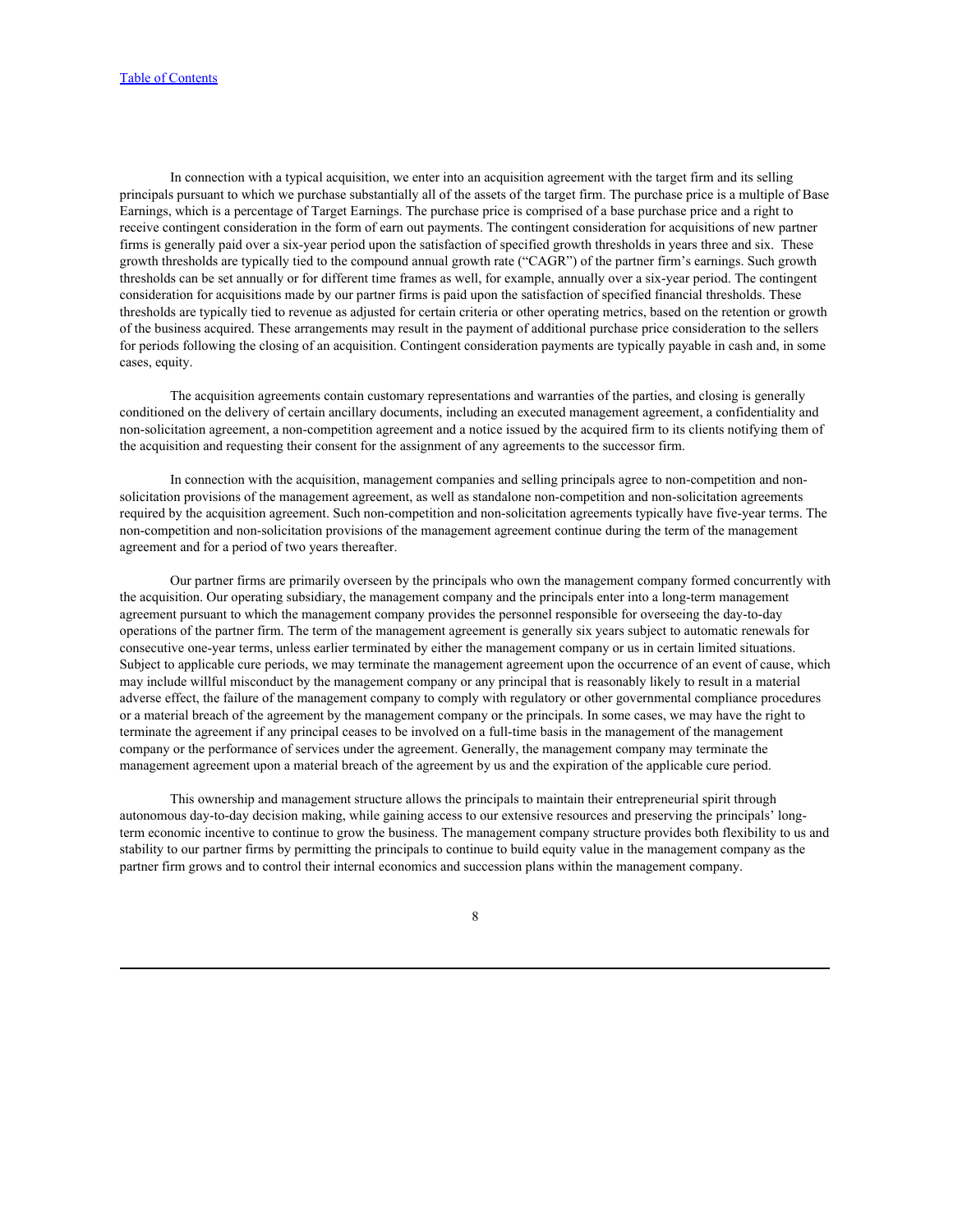The following table provides an illustrative example of our economics, including management fees earned by the management company, for periods of projected revenues, +10% growth in revenues and −10% growth in revenues. This example assumes (i) Target Earnings of \$3.0 million; (ii) Base Earnings acquired of 60% of Target Earnings or \$1.8 million; and (iii) a percentage of earnings in excess of Target Earnings retained by the management company of 40%.

|                                                | Projected   |                               | $+10\%$ Growth $-10\%$ Growth |
|------------------------------------------------|-------------|-------------------------------|-------------------------------|
|                                                | Revenues    | in Revenues<br>(in thousands) | in Revenues                   |
| <b>New Partner Firm</b>                        |             |                               |                               |
| New partner firm revenues                      | S<br>5,000  | 5,500<br>-S                   | 4,500<br>-S                   |
| Less:                                          |             |                               |                               |
| Operating expenses (excluding management fees) | (2,000)     | (2,000)                       | (2,000)                       |
| <b>EBPC</b>                                    | 3,000       | 3,500                         | 2,500<br>-8                   |
| Base Earnings to Focus Inc. (60%)              | 1,800       | 1,800                         | 1,800                         |
| Management fees to management company (40%)    | 1,200       | 1,200                         | 700                           |
| EBPC in excess of Target Earnings:             |             |                               |                               |
| To Focus Inc. $(60\%)$                         |             | 300                           | $\hspace{0.05cm}$             |
| To management company as management fees (40%) |             | 200                           | $\hspace{0.05cm}$             |
| Focus Inc.                                     |             |                               |                               |
| Focus Inc. revenues                            | 5,000<br>\$ | 5,500<br>- S                  | 4,500<br><sup>S</sup>         |
| Less:                                          |             |                               |                               |
| Operating expenses (excluding management fees) | (2,000)     | (2,000)                       | (2,000)                       |
| Less:                                          |             |                               |                               |
| Management fees to management company          | (1,200)     | (1,400)                       | (700)                         |
| Operating income                               | 1,800       | 2,100                         | 1,800                         |
|                                                |             |                               |                               |

In certain circumstances, the structure of our relationship with partner firms may differ from the typical structure described above. In addition, we expect some differences in the structure of our future international acquisitions. For example, the structure of our ownership interests in non-U.S. partner firms may differ from the way in which we own our U.S. partner firms.

### *Acquisitions by Our Partner Firms*

We are instrumental to, and support the acquisition of, wealth management practices and customer relationships by our partner firms to further expand their businesses. Partner firms pursue acquisitions for a variety of reasons, including geographic expansion, acquisition of new talent and/or specific expertise and succession planning. Acquisitions by our partner firms allow them to add new talent and services to better support their client base while simultaneously capturing synergies from the acquired businesses. We believe there are currently over 5,000 firms in the United States that are suitable targets for our partner firms. We have an experienced team of professionals with deep industry relationships to assist in identifying potential acquisition targets for our partner firms. Through our proprietary in-house sourcing effort, we frequently identify acquisition opportunities for our partner firms. Additionally, many of our partner firms are well known in the industry and have developed extensive relationships. In recent years, principals and employees of our partner firms have identified attractive merger candidates, and we believe this trend will continue as our partner firms continue to build scale.

In addition to sourcing opportunities, we are actively involved through each stage of the process to provide legal, financial, tax, compliance and operational expertise to guide our partner firms through the acquisition due diligence process and execution. We provide the funding for acquisitions in the same manner that a parent company would typically fund acquisitions by its subsidiaries.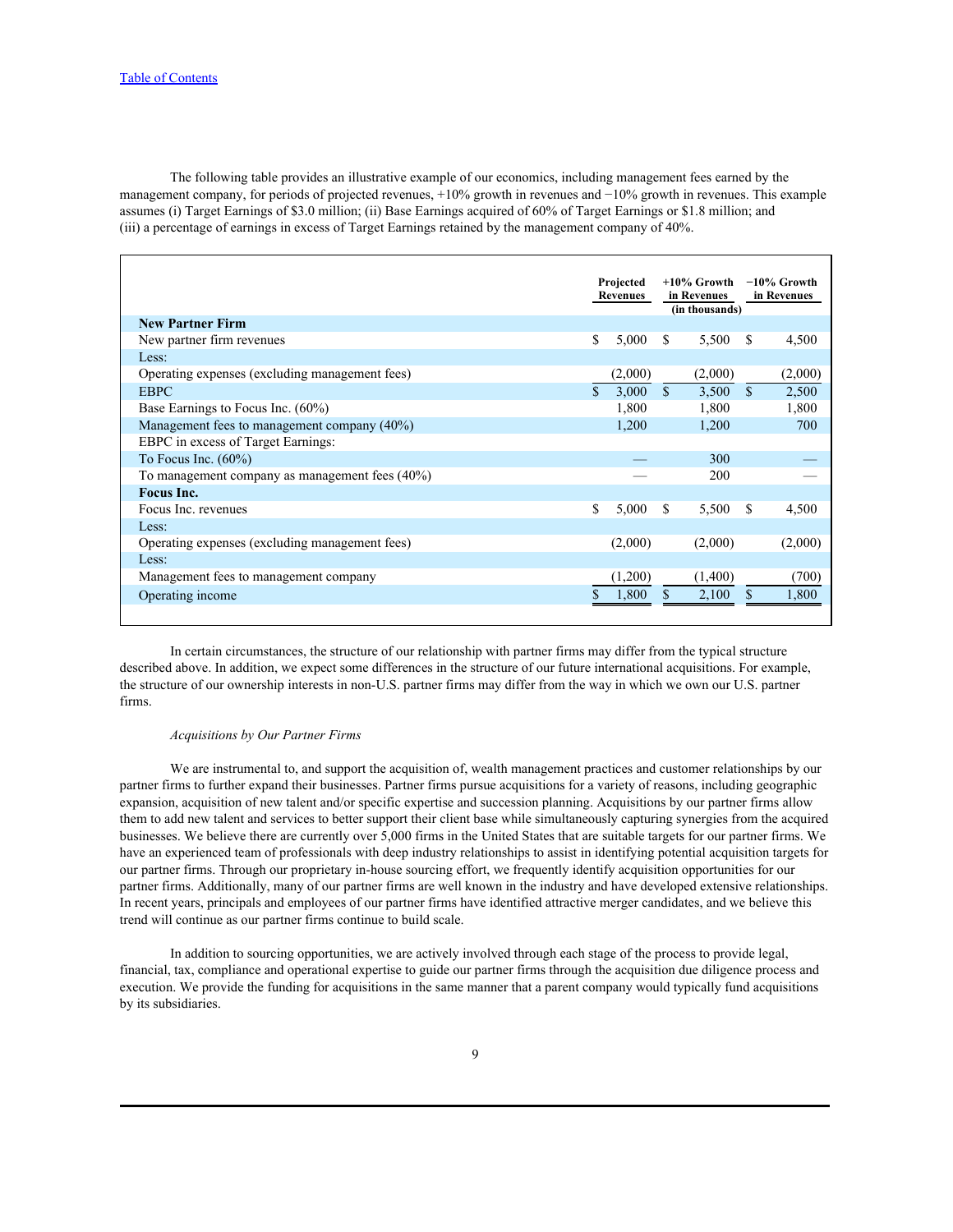Our partner firms typically acquire substantially all of the assets of a target firm for cash or a combination of cash and equity and the right to receive contingent consideration. In certain situations, when the acquisition involves a merger with a corporation, and the consideration includes our Class A common stock, Focus Inc. may purchase all of the equity of a target firm and then contribute the assets to our partner firm. In certain instances, our partner firms may acquire only the customer relationships. At the time a partner firm consummates an acquisition, we typically amend our management agreement with the partner firm to adjust Base Earnings and Target Earnings to reflect the projected post acquisition EBPC of the partner firm.

Our partner firms completed 28 transactions in 2019, 18 transactions in 2020 (including 4 transactions completed by Connectus) and 24 transactions in 2021 (including 8 transactions completed by Connectus). With our approval and support, our partner firms may choose to merge with each other as well. Consolidation of our existing partner firms leads to efficiencies and incremental growth in our cash flows.

#### *Acquisitions Through Connectus*

Connectus has wealth advisory subsidiaries in the United States, Australia, Canada and the United Kingdom. It was launched through a partner firm that joined us in 2007 and subsequently expanded in the United States, Australia, Canada and the United Kingdom. Connectus completed 4 transactions in 2020 and 8 transactions in 2021. We expect that Connectus' international footprint will expand further. Connectus is designed for founders and teams of wealth management practices who want to continue managing their client relationships and maintaining their boutique cultures under their own brand names, while gaining the operational efficiencies of shared infrastructure and other services provided by Connectus. Connectus offers integrated technology, investment support and centralized services, including compliance, accounting and talent management. Connectus also provides marketing capabilities to support business expansion through lead generation and organic growth programs. Through us, Connectus advisers gain a strategic growth partner with specialized capabilities. They benefit from our global scale and extensive network of partner firms, continuity planning expertise and client solutions.

In connection with a typical Connectus acquisition, we enter into an acquisition agreement with the target firm and its selling principals pursuant to which Connectus purchases substantially all of the assets or equity of the target firm for cash. Because of Connectus' unique structure, Focus in most cases retains 100% of post-acquisition profitability and the selling principals and advisers of the target firm receive market-based compensation and growth-based economics generally based on the growth of revenues.

### *Lift Outs of Established Wealth Management Professionals*

From time to time, partner firms hire individuals or wealth management teams from traditional brokerage firms and wirehouses, or through *Focus Independence*, we offer such individuals or teams the opportunity to establish their own independent wealth management firms and ultimately join our partnership as a new partner firm. If joining as a new partner firm, we typically enter into an option agreement, which provides us with the option to acquire substantially all of the assets of a new RIA that such teams managed after their resignation from the brokerage firm or wirehouse approximately 12 to 13 months from such resignation date.

### **Our Partner Firms**

Our partner firms provide comprehensive wealth management services to ultra-high net worth and high net worth individuals and families, as well as business entities, under a largely recurring, fee-based model. Our partner firms provide these services across a diverse range of investment styles, asset classes and clients. The substantial majority of our partner firms are RIAs, and certain of our partner firms also have affiliated broker-dealers and/or insurance brokers. Several of our partner firms and their principals have been recognized as leading wealth management firms and advisers by financial publications such as Barron's, The Financial Times and Forbes.

Our partner firms derive a substantial majority of their revenues from wealth management fees, which are comprised of fees earned from wealth management services, including investment advice, financial and tax planning, consulting, tax return preparation, family office services and other services. Fees are primarily based either on a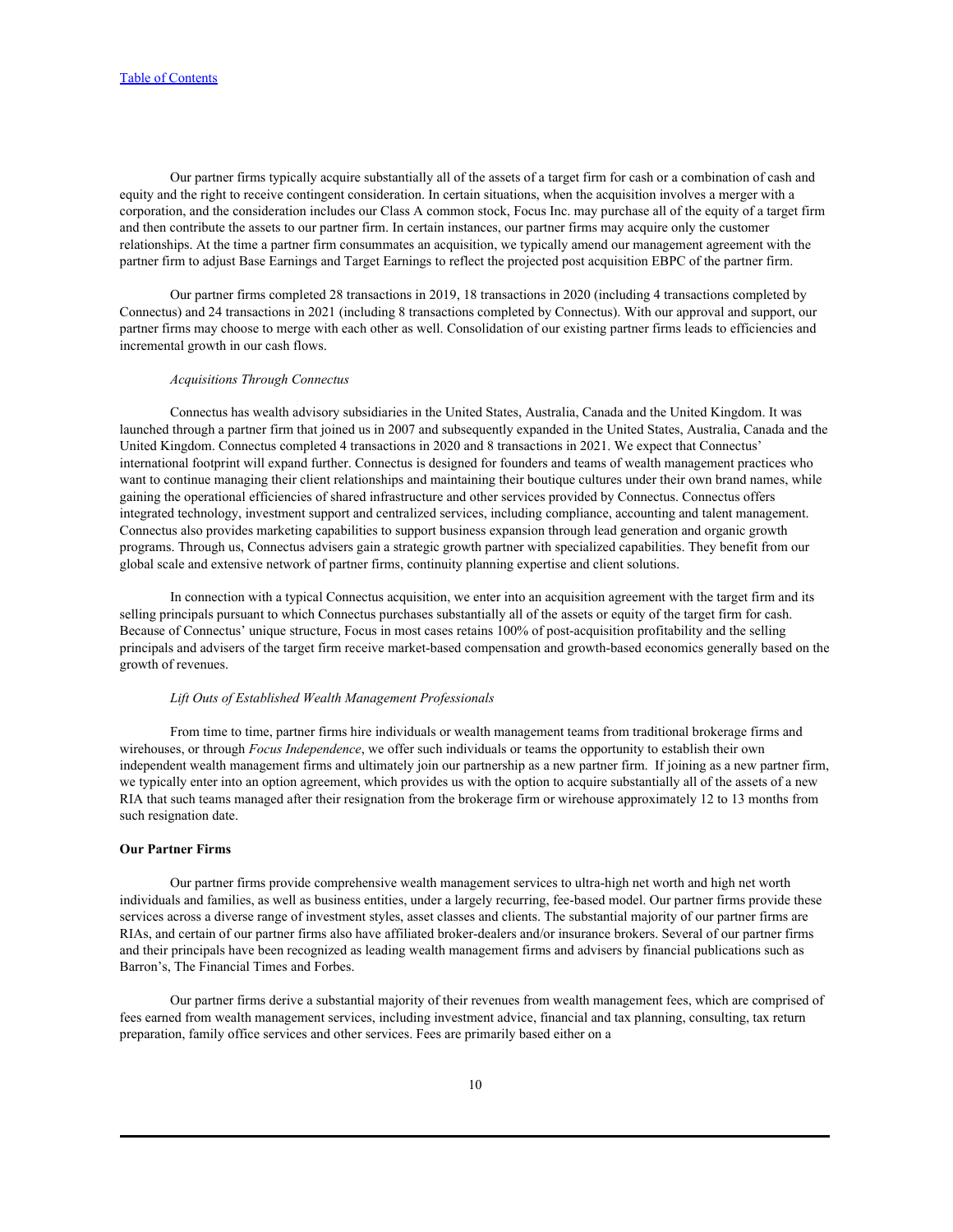contractual percentage of the client's assets based on the market value of the client's assets on the predetermined billing date, a flat fee, an hourly rate based on predetermined billing rates or a combination of such fees and are billed either in advance or arrears on a monthly, quarterly or semiannual basis. In certain cases, such wealth management fees may be subject to minimum fee levels depending on the services performed. We also generate other revenue from recordkeeping and administration service fees, commissions and distribution fees and outsourced services.

We currently have over 80 partner firms. All of our partner firm acquisitions have been paid for with cash or a combination of cash and equity and the right to receive contingent consideration. We have to date, with limited exceptions, acquired substantially all of the assets of the firms we choose to partner with and have assumed only post-closing contractual obligations, not any material existing liabilities.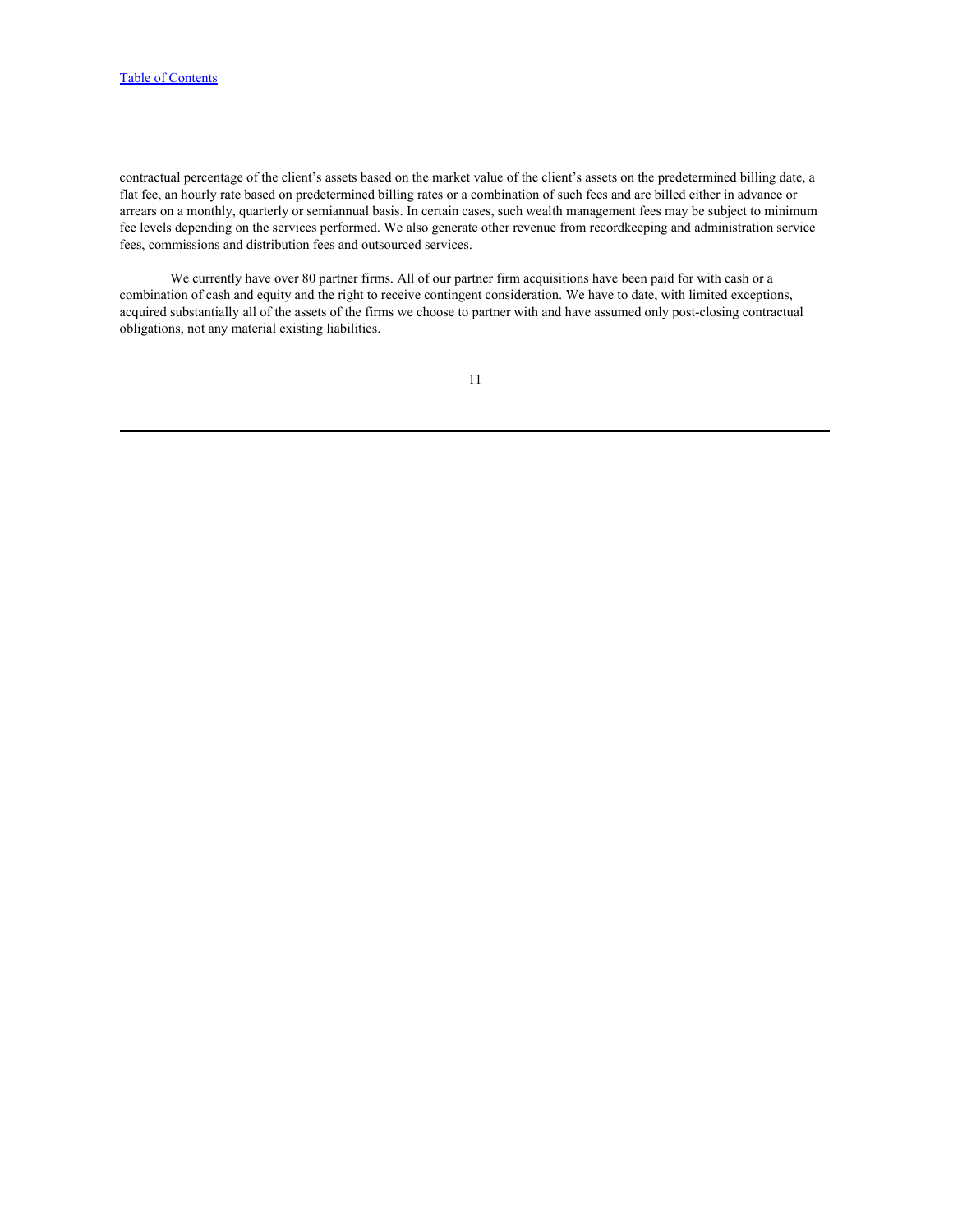The following is a list of our partner firms as of February 17, 2022:

|                                                      | Partner           | Joined through<br>Focus | Acquisition(s)<br><b>Completed by</b> |
|------------------------------------------------------|-------------------|-------------------------|---------------------------------------|
| <b>Partner Firm</b>                                  | <b>Firm Since</b> | Independence            | <b>Partner Firm</b>                   |
|                                                      | 2006              |                         |                                       |
| 1 StrategicPoint                                     | January           |                         |                                       |
| 2 HoyleCohen                                         | May               |                         |                                       |
|                                                      | 2007              |                         |                                       |
| 3 Sentinel Benefits & Financial Group                | January           |                         |                                       |
| 4 Buckingham                                         | February          |                         |                                       |
| 5 Benefit Financial Services Group                   | March             |                         |                                       |
| 6 JFS Wealth Advisors                                | August            |                         |                                       |
| 7 Connectus Wealth Advisers (1)                      | September         |                         |                                       |
| 8 GW & Wade                                          | September         |                         |                                       |
|                                                      | 2008              |                         |                                       |
| 9 Greystone                                          | April             |                         |                                       |
| 10 WESPAC                                            | July              |                         |                                       |
|                                                      | 2009              |                         |                                       |
| 11 Joel Isaacson & Co.                               | November          |                         |                                       |
| 12 Coastal Bridge Advisors                           | December          |                         |                                       |
|                                                      | 2010              |                         |                                       |
| 13 Pettinga                                          | December          |                         |                                       |
|                                                      | 2011              |                         |                                       |
| 14 Sapient Private Wealth Management                 | September         | $\sqrt{ }$              |                                       |
| 15 The Colony Group                                  | October           |                         |                                       |
| 16 LVW Advisors                                      | October           | $\sqrt{ }$              |                                       |
|                                                      | 2012              |                         |                                       |
|                                                      |                   |                         |                                       |
| 17 Vestor Capital                                    | October           |                         |                                       |
| 18 Merriman                                          | December          |                         |                                       |
| 19 The Portfolio Strategy Group                      | December          |                         |                                       |
|                                                      | 2013              |                         |                                       |
| 20 LaFleur & Godfrey                                 | August            |                         |                                       |
| 21 Telemus Capital                                   | August            |                         |                                       |
|                                                      | 2014              |                         |                                       |
| 22 Summit Financial                                  | April             |                         |                                       |
| 23 Flynn Family Office                               | June              |                         |                                       |
| 24 Gratus Capital                                    | October           |                         |                                       |
| 25 Strategic Wealth Partners                         | November          |                         |                                       |
|                                                      | 2015              |                         |                                       |
| 26 IFAM Capital                                      | February          | $\sqrt{ }$              |                                       |
| 27 Dorchester Wealth Management                      | April             |                         |                                       |
|                                                      |                   |                         |                                       |
| 28 The Fiduciary Group<br>29 Quadrant Private Wealth | April             |                         |                                       |
|                                                      | July              |                         |                                       |
| 30 Relative Value Partners                           | July              |                         |                                       |
| 31 Fort Pitt Capital Group                           | October           |                         |                                       |
| 32 Patton Albertson Miller Group                     | October           |                         |                                       |
|                                                      | 2016              |                         |                                       |
| 33 Douglas Lane & Associates                         | January           |                         |                                       |
| 34 Kovitz Investment Group Partners                  | January           |                         |                                       |
| 35 Waddell & Associates                              | April             |                         |                                       |
| 36 Transform Wealth                                  | April             |                         |                                       |
| 37 GYL Financial Synergies                           | August            |                         |                                       |
| 38 XML Financial Group                               | October           |                         |                                       |
|                                                      | 2017              |                         |                                       |
| 39 Crestwood Advisors                                | January           |                         |                                       |
| 40 CFO4Life                                          | February          |                         |                                       |
| 41 One Charles Private Wealth                        |                   |                         |                                       |
|                                                      | February          |                         |                                       |
| 42 Bordeaux Wealth Advisors                          | March             |                         |                                       |
| 43 Gelfand, Rennert & Feldman                        | April             |                         |                                       |
| 44 Lake Street Advisors                              | April             |                         |                                       |
| 45 Financial Professionals                           | May               |                         |                                       |
| 46 SCS Financial Services                            | July              |                         |                                       |
| 47 Brownlie & Braden                                 | July              |                         |                                       |
| 48 Eton Advisors                                     | September         |                         |                                       |
|                                                      | 2018              |                         |                                       |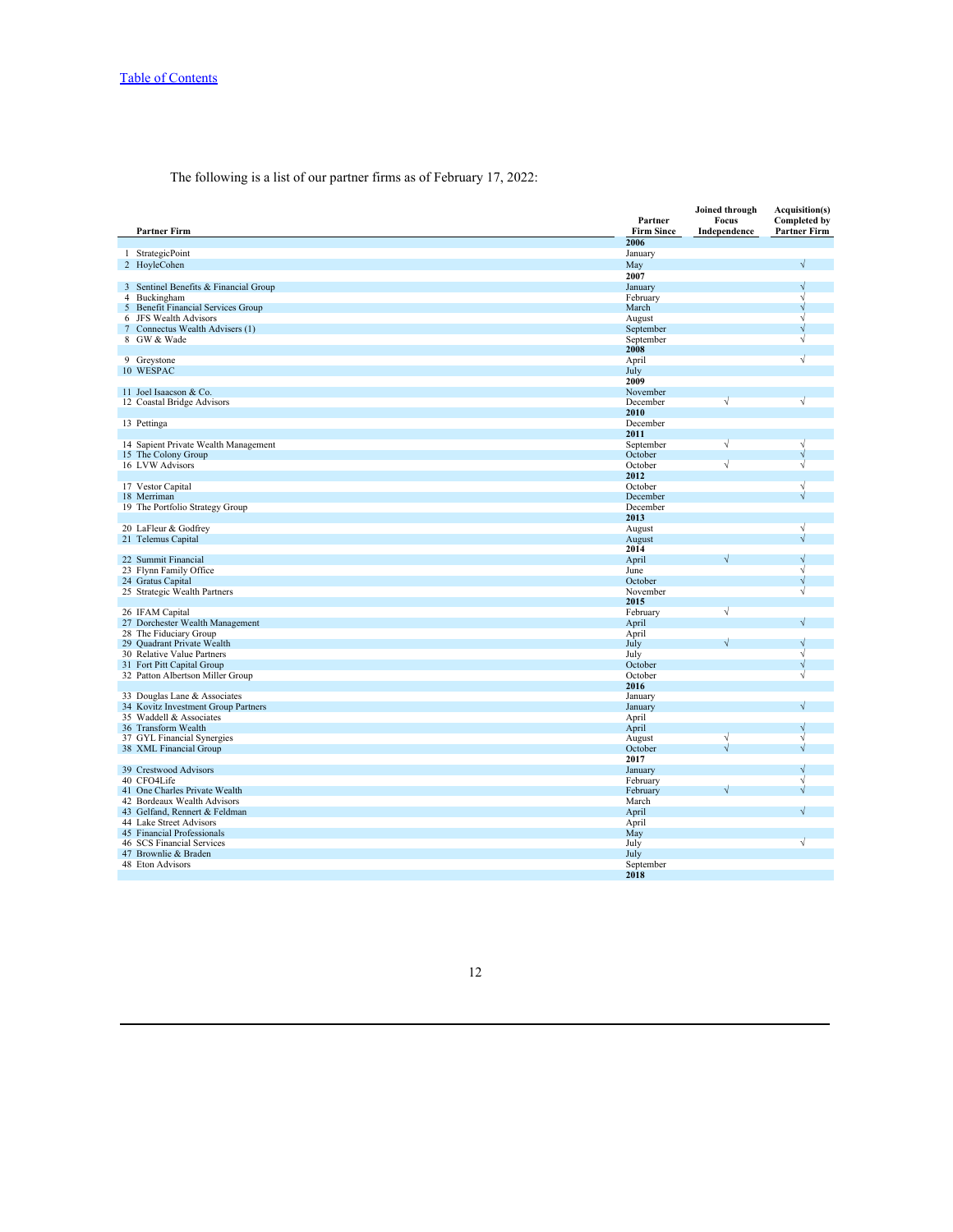|                                                    | Partner           | Joined through<br>Focus | <b>Acquisition(s)</b><br><b>Completed by</b> |
|----------------------------------------------------|-------------------|-------------------------|----------------------------------------------|
| <b>Partner Firm</b>                                | <b>Firm Since</b> | Independence            | Partner Firm                                 |
| 49 Cornerstone Wealth                              | January           |                         |                                              |
| 50 Fortem Financial                                | February          |                         |                                              |
| 51 Bartlett Wealth Management                      | April             |                         |                                              |
| 52 Campbell Deegan Financial                       | April             |                         |                                              |
| 53 Nigro, Karlin, Segal, Feldstein & Bolno (NKSFB) | April             |                         |                                              |
| 54 TrinityPoint Wealth                             | May               |                         |                                              |
| 55 Asset Advisors Investment Management            | July              |                         |                                              |
| 56 Edge Capital Group                              | August            |                         |                                              |
| 57 Vista Wealth Management                         | August            |                         |                                              |
|                                                    | 2019              |                         |                                              |
| 58 Altman, Greenfield & Selvaggi                   | January           |                         |                                              |
| 59 Prime Quadrant                                  | February          |                         |                                              |
| 60 Foster, Dykema & Cabot                          | March             |                         |                                              |
| 61 Escala Partners                                 | April             |                         |                                              |
| 62 Sound View Wealth Advisors                      | April             |                         |                                              |
| 63 Williams Jones                                  | August            |                         |                                              |
|                                                    | 2020              |                         |                                              |
| 64 Nexus Investment Management                     | February          |                         |                                              |
| 65 Mediq Financial Services                        | May               |                         |                                              |
| 66 TMD Wealth Management                           | October           |                         |                                              |
| 67 InterOcean Capital                              | October           |                         |                                              |
| 68 Seasons of Advice                               | November          |                         |                                              |
| 69 CornerStone Partners                            | December          |                         |                                              |
| 70 Fairway Wealth Management                       | December          |                         |                                              |
|                                                    | December          |                         |                                              |
| 71 Kavar Capital Partners                          | 2021              |                         |                                              |
|                                                    |                   |                         |                                              |
| 72 Hill Investment Group                           | March             |                         |                                              |
| 73 Prairie Capital Management                      | April             |                         |                                              |
| 74 Rollins Financial                               | April             |                         |                                              |
| 75 ARS Wealth Advisors                             | July              |                         |                                              |
| 76 Badgley Phelps Wealth Managers                  | August            |                         |                                              |
| 77 Ancora Holdings                                 | October           |                         |                                              |
| 78 Sonora Investment Management                    | October           |                         |                                              |
| 79 Cardinal Point                                  | November          |                         |                                              |
| 80 Ullmann Wealth Partners                         | December          |                         |                                              |
| 81 Mosaic Family Wealth                            | December          |                         |                                              |
| 82 Alley Company                                   | December          |                         |                                              |
| 83 Cassaday & Company                              | December          |                         |                                              |
| 84 Provident Financial Management (2)              | December          |                         |                                              |
|                                                    |                   |                         |                                              |

(1) Altas Private Wealth was the initial anchor firm of Comnectus Wealth Advisors.<br>(2) On December 31, 2021, we acquired Provident Financial Management and London & Co., immediately upon the closing of the acquisitions, th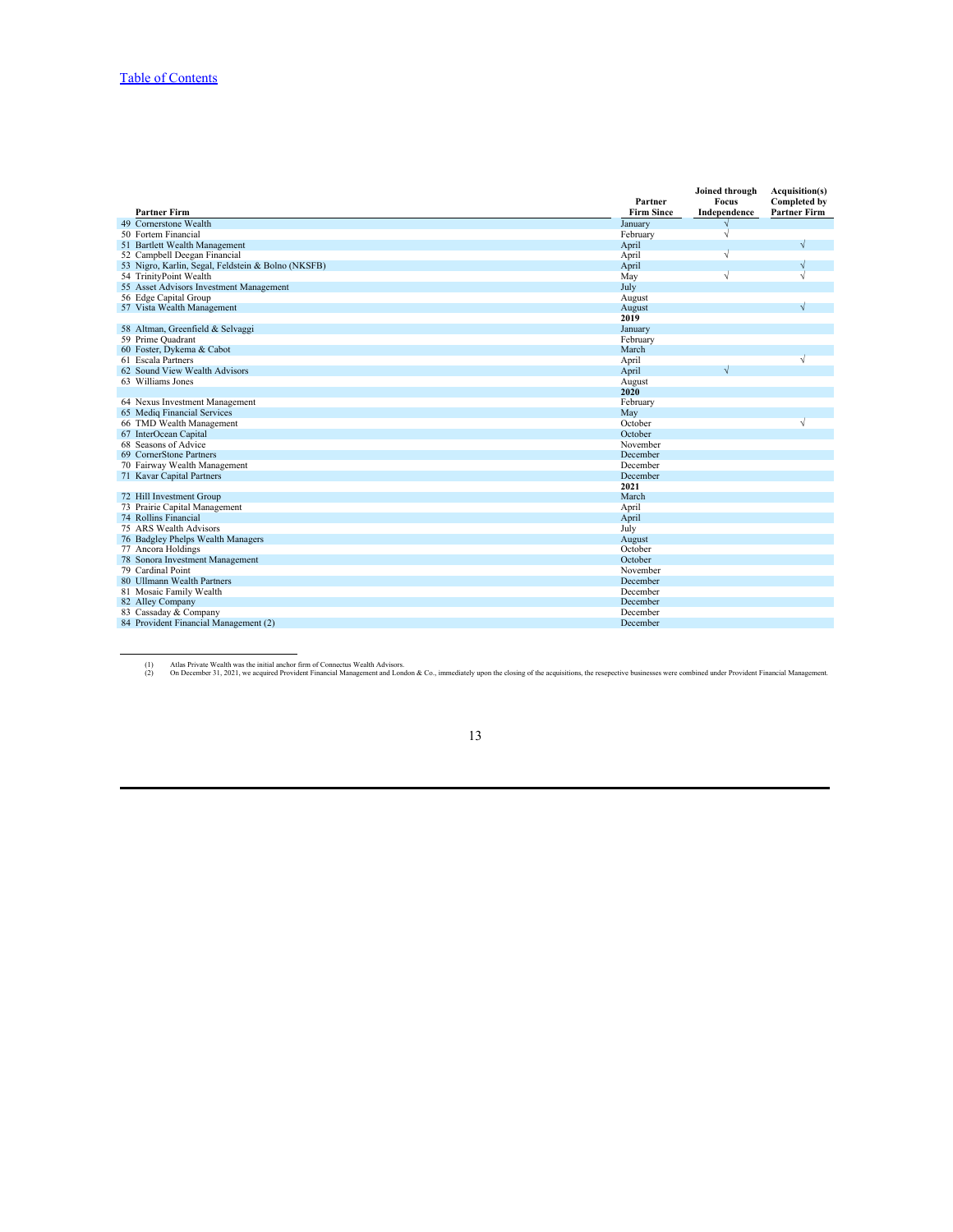The following shows certain of the value-added services we have provided to our partner firms through February 17, 2022:

|                                                     |                 |                     | <b>Value-Added Services</b> |               |                   |
|-----------------------------------------------------|-----------------|---------------------|-----------------------------|---------------|-------------------|
|                                                     |                 | Operational         |                             |               |                   |
|                                                     | Marketing and   | and                 | Legal and                   |               |                   |
|                                                     | <b>Business</b> | <b>Technology</b>   | Compliance                  | <b>Talent</b> | <b>Succession</b> |
| <b>Partner Firm</b>                                 | Development     | <b>Enhancements</b> | <b>Support</b>              | Management    | Planning          |
| StrategicPoint                                      |                 |                     |                             |               |                   |
| 2 HoyleCohen                                        |                 |                     |                             |               |                   |
| 3 Sentinel Benefits & Financial Group               |                 |                     |                             |               |                   |
| 4 Buckingham                                        |                 |                     |                             |               |                   |
| 5 Benefit Financial Services Group                  |                 |                     |                             |               |                   |
| 6 JFS Wealth Advisors                               |                 |                     |                             |               |                   |
| 7 Connectus Wealth Advisers (1)                     |                 |                     |                             |               |                   |
| 8 GW & Wade                                         |                 |                     |                             |               |                   |
| 9 Greystone                                         |                 |                     |                             |               |                   |
| 10 WESPAC                                           |                 |                     |                             |               |                   |
| 11 Joel Isaacson & Co.                              |                 |                     |                             |               |                   |
| 12 Coastal Bridge Advisors                          |                 |                     |                             |               |                   |
| 13 Pettinga                                         |                 |                     |                             |               |                   |
| 14 Sapient Private Wealth Management                |                 |                     |                             |               |                   |
| 15 The Colony Group                                 |                 |                     |                             |               |                   |
| 16 LVW Advisors                                     |                 |                     |                             |               |                   |
| 17 Vestor Capital                                   |                 |                     |                             |               |                   |
| 18 Merriman                                         |                 |                     |                             |               |                   |
| 19 The Portfolio Strategy Group                     |                 |                     |                             |               |                   |
| 20 LaFleur & Godfrey                                |                 |                     |                             |               |                   |
| 21 Telemus Capital                                  |                 |                     |                             |               |                   |
| 22 Summit Financial                                 |                 |                     |                             |               |                   |
| 23 Flynn Family Office                              |                 |                     |                             |               |                   |
| 24 Gratus Capital                                   |                 |                     |                             |               |                   |
| 25 Strategic Wealth Partners                        |                 |                     |                             |               |                   |
| 26 IFAM Capital                                     |                 |                     |                             |               |                   |
| 27 Dorchester Wealth Management                     |                 |                     |                             |               |                   |
| 28 The Fiduciary Group                              |                 |                     |                             |               |                   |
| 29 Quadrant Private Wealth                          |                 |                     |                             |               |                   |
| 30 Relative Value Partners                          |                 |                     |                             |               |                   |
|                                                     |                 |                     |                             |               |                   |
| 31 Fort Pitt Capital Group                          |                 |                     |                             |               |                   |
| 32 Patton Albertson Miller Group                    |                 |                     |                             |               |                   |
| 33 Douglas Lane & Associates                        |                 |                     |                             |               |                   |
| 34 Kovitz Investment Group Partners                 |                 |                     |                             |               |                   |
| 35 Waddell & Associates                             |                 |                     |                             |               |                   |
| 36 Transform Wealth                                 |                 |                     |                             |               |                   |
| 37 GYL Financial Synergies                          |                 |                     |                             |               |                   |
| 38 XML Financial Group                              |                 |                     |                             |               |                   |
| 39 Crestwood Advisors                               |                 |                     |                             |               |                   |
| 40 CFO4Life                                         |                 |                     |                             |               |                   |
| 41 One Charles Private Wealth                       |                 |                     |                             |               |                   |
| 42 Bordeaux Wealth Advisors                         |                 |                     |                             |               |                   |
| 43 Gelfand, Rennert & Feldman                       |                 |                     |                             |               |                   |
| 44 Lake Street Advisors                             |                 |                     |                             |               |                   |
| 45 Financial Professionals                          |                 |                     |                             |               |                   |
| 46 SCS Financial Services                           |                 |                     |                             |               |                   |
| 47 Brownlie & Braden                                |                 |                     |                             |               |                   |
| 48 Eton Advisors                                    |                 |                     |                             |               |                   |
| 49 Cornerstone Wealth                               |                 |                     |                             |               |                   |
| 50 Fortem Financial                                 |                 |                     |                             |               |                   |
| 51 Bartlett Wealth Management                       |                 |                     |                             |               |                   |
| 52 Campbell Deegan Financial                        |                 |                     |                             |               |                   |
| 53 Nigro, Karlin, Segal, Feldstein, & Bolno (NKSFB) |                 |                     |                             |               |                   |
| 54 TrinityPoint Wealth                              |                 |                     |                             |               |                   |
|                                                     |                 |                     |                             |               |                   |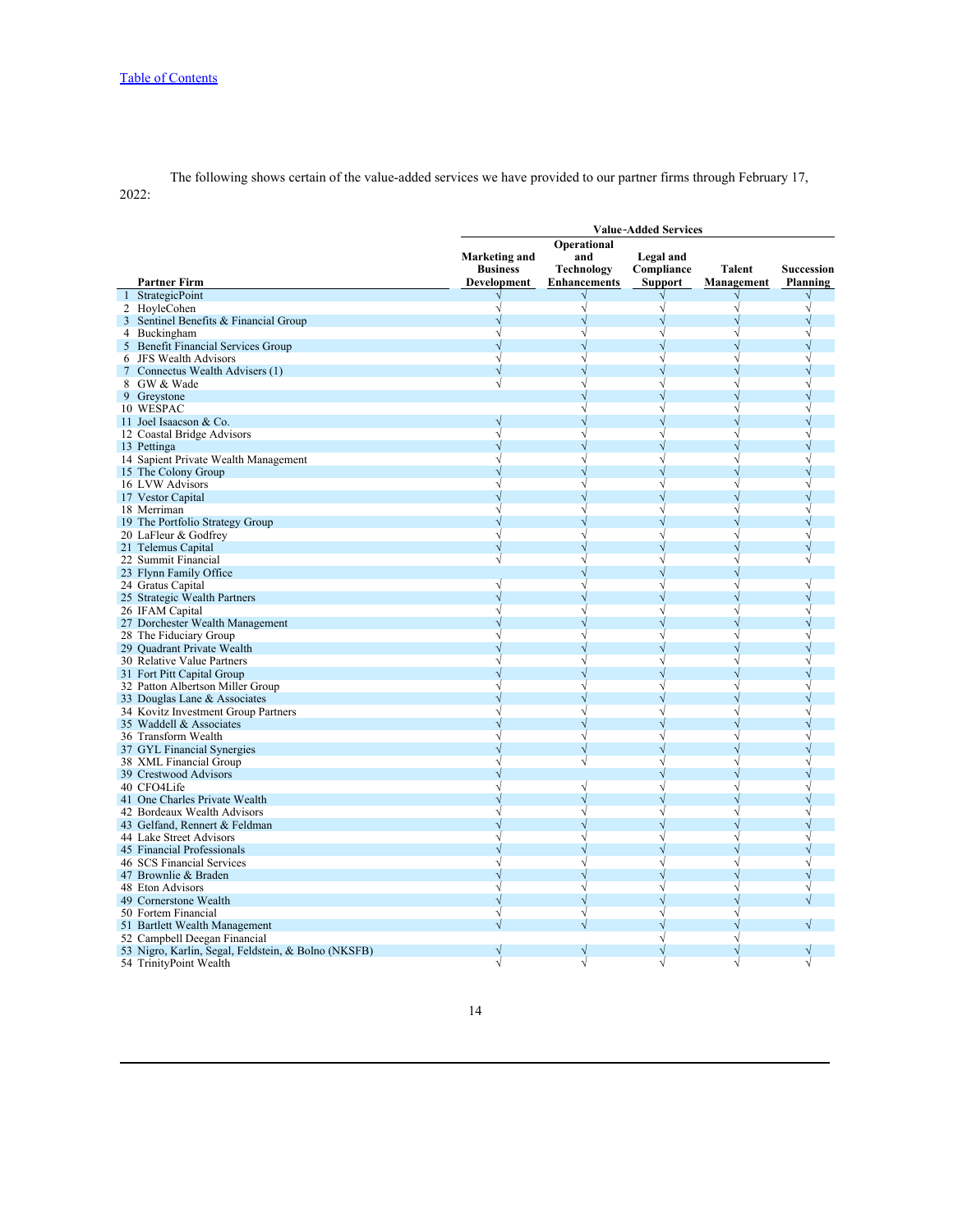|                                         | <b>Value-Added Services</b>                     |                                                         |                                           |                             |                               |  |  |  |  |
|-----------------------------------------|-------------------------------------------------|---------------------------------------------------------|-------------------------------------------|-----------------------------|-------------------------------|--|--|--|--|
| <b>Partner Firm</b>                     | Marketing and<br><b>Business</b><br>Development | Operational<br>and<br>Technology<br><b>Enhancements</b> | Legal and<br>Compliance<br><b>Support</b> | <b>Talent</b><br>Management | Succession<br><b>Planning</b> |  |  |  |  |
| 55 Asset Advisors Investment Management |                                                 |                                                         |                                           |                             |                               |  |  |  |  |
| 56 Edge Capital Group                   |                                                 |                                                         |                                           |                             |                               |  |  |  |  |
| 57 Vista Wealth Management              |                                                 |                                                         |                                           |                             |                               |  |  |  |  |
| 58 Altman, Greenfield & Selvaggi        |                                                 |                                                         |                                           |                             |                               |  |  |  |  |
| 59 Prime Quadrant                       |                                                 |                                                         |                                           |                             |                               |  |  |  |  |
| 60 Foster, Dykema & Cabot               |                                                 |                                                         |                                           |                             |                               |  |  |  |  |
| 61 Escala Partners                      |                                                 |                                                         |                                           |                             |                               |  |  |  |  |
| 62 Sound View Wealth Advisors           |                                                 |                                                         |                                           |                             |                               |  |  |  |  |
| 63 Williams Jones                       |                                                 |                                                         |                                           |                             |                               |  |  |  |  |
| 64 Nexus Investment Management          |                                                 |                                                         |                                           |                             |                               |  |  |  |  |
| 65 Mediq Financial Services             |                                                 |                                                         |                                           |                             |                               |  |  |  |  |
| 66 TMD Wealth Management                |                                                 |                                                         |                                           |                             |                               |  |  |  |  |
| 67 InterOcean Capital                   |                                                 |                                                         |                                           |                             |                               |  |  |  |  |
| 68 Seasons of Advice                    |                                                 |                                                         |                                           |                             |                               |  |  |  |  |
| 69 CornerStone Partners                 |                                                 |                                                         |                                           |                             |                               |  |  |  |  |
| 70 Fairway Wealth Management            |                                                 |                                                         |                                           |                             |                               |  |  |  |  |
| 71 Kavar Capital Partners               |                                                 |                                                         |                                           |                             |                               |  |  |  |  |
| 72 Hill Investment Group                |                                                 |                                                         |                                           |                             |                               |  |  |  |  |
| 73 Prairie Capital Management           |                                                 |                                                         |                                           |                             |                               |  |  |  |  |
| 74 Rollins Financial                    |                                                 |                                                         |                                           |                             |                               |  |  |  |  |
| 75 ARS Wealth Advisors                  |                                                 |                                                         |                                           |                             |                               |  |  |  |  |
| 76 Badgley Phelps Wealth Managers       |                                                 |                                                         |                                           | $\gamma$                    |                               |  |  |  |  |
| 77 Ancora Holdings                      |                                                 |                                                         |                                           |                             |                               |  |  |  |  |
| 78 Sonora Investment Management         |                                                 |                                                         |                                           |                             |                               |  |  |  |  |
| 79 Cardinal Point                       |                                                 |                                                         |                                           |                             |                               |  |  |  |  |
| 80 Ullmann Wealth Partners              |                                                 |                                                         |                                           |                             |                               |  |  |  |  |
| 81 Mosaic Family Wealth                 |                                                 |                                                         |                                           |                             |                               |  |  |  |  |
| 82 Alley Company                        |                                                 |                                                         |                                           |                             |                               |  |  |  |  |
| 83 Cassaday & Company                   |                                                 |                                                         |                                           |                             |                               |  |  |  |  |
|                                         |                                                 |                                                         |                                           |                             |                               |  |  |  |  |
| 84 Provident Financial Management (2)   |                                                 |                                                         |                                           |                             |                               |  |  |  |  |

(1) Atlas Private Wealth was the initial anchor firm of Connectus Wealth Advisors.<br>(2) On December 31, 2021, we acquired Provident Financial Management and London & Co., immediately upon the closing of the acquisitions, th

Our partner firms are primarily located in the United States. Outside of the United States, we have three partner firms, Escala Partners, Financial Professionals and MEDIQ Financial Services, in Australia, four partner firms, Dorchester Wealth Management, Prime Quadrant, Nexus Investment Management and Cardinal Point, in Canada and one partner firm, Greystone, in the United Kingdom. Our partner firm Connectus also has locations in Australia, Canada and the United Kingdom. The following table shows our domestic and international revenues for the years ended December 31, 2019, 2020 and 2021:

|                        |          |                | <b>Year Ended December 31.</b> |              |           |            |
|------------------------|----------|----------------|--------------------------------|--------------|-----------|------------|
|                        | 2019     |                | 2020                           |              | 2021      |            |
| (dollars in thousands) |          |                |                                |              |           |            |
| Domestic revenue       | 170,169  |                | 96.0 % \$ 1,291,630            | $94.9 \%$ \$ | 1.691.345 | 94.1%      |
| International revenue  | 48,172   | 4.0 $%$        | 69,689                         | $5.1\%$      | 106,606   | 5.9 %      |
| Total revenue          | .218,341 | $100.0\%$ \$ 1 | 1,361,319                      | $100.0\%$ \$ | .797.951  | 100.0 $\%$ |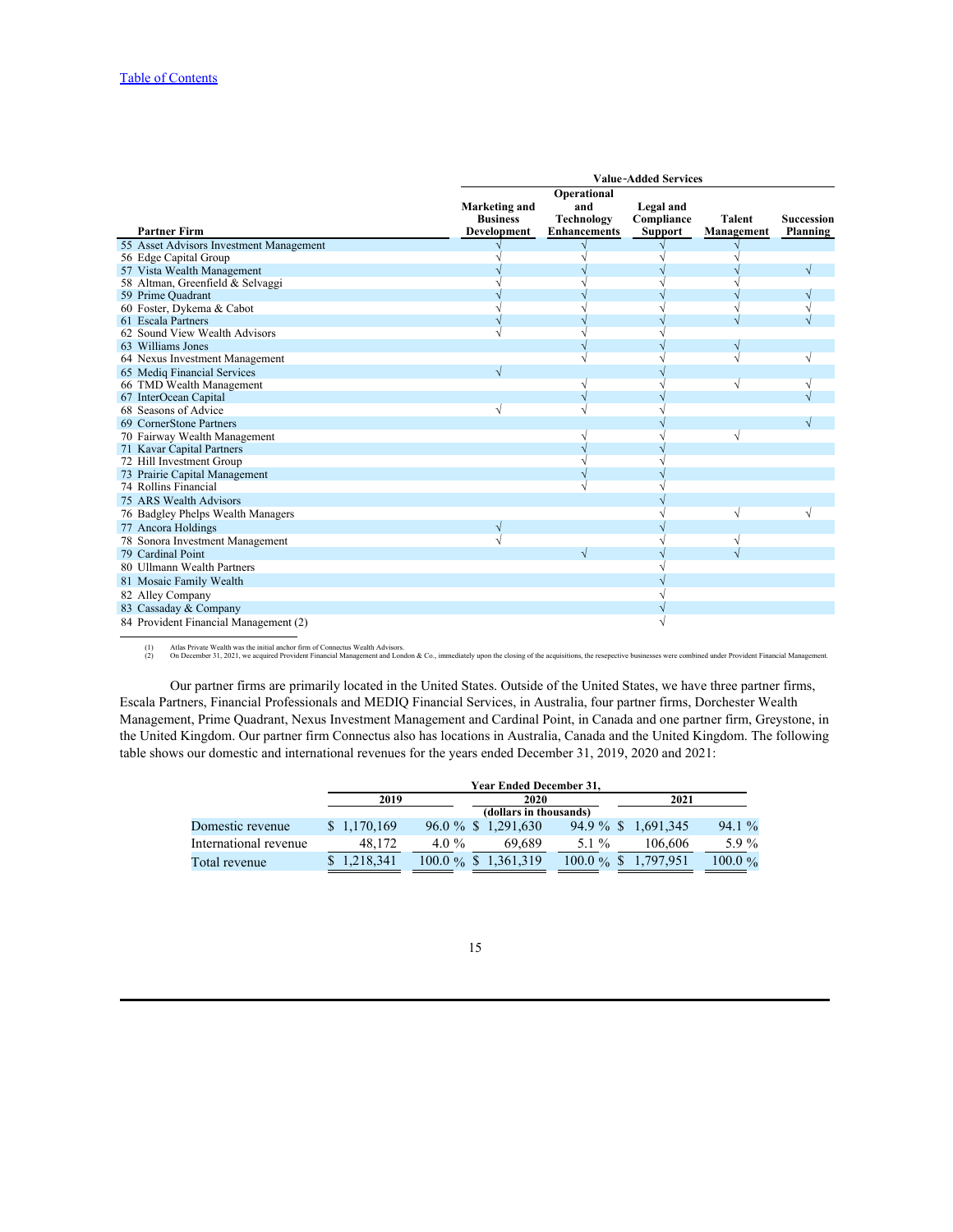

The maps below show the locations of our partner firms as of February 17, 2022. The majority of our partner firms operate multiple offices.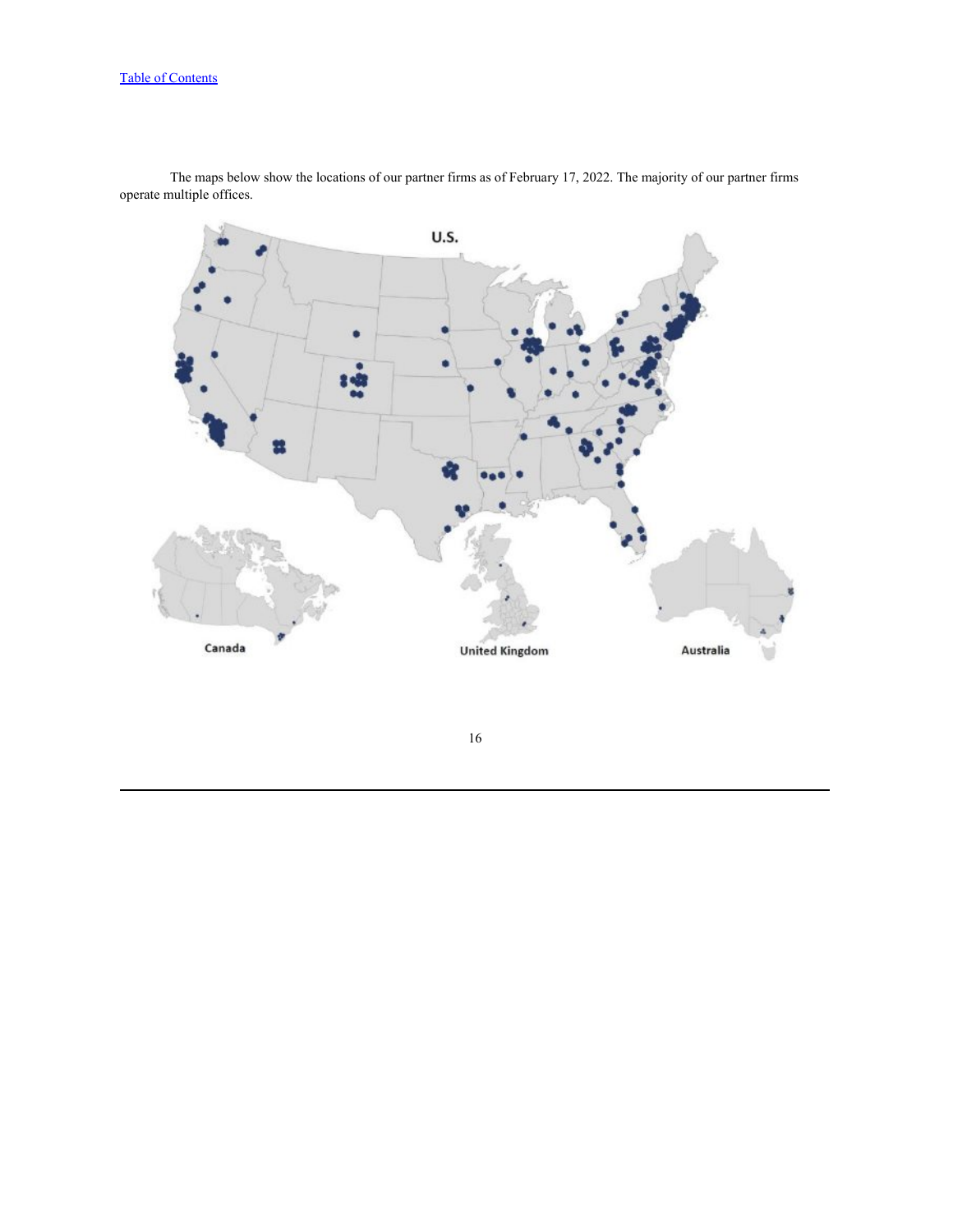Upon joining our partnership, each partner firm transitions its operations to our common general ledger, payroll and cash management systems. Our common general ledger system provides us access to financial information of each partner firm and is designed to accommodate the varied needs of each individual business. We control payroll and payment of management fees for partner firms through a common disbursement process. The common payroll system allows us to effectively monitor compensation, new hires, terminations and other personnel changes. We employ a cash management system under which cash held by partner firms above a threshold is transferred into our centralized accounts. The cash management system enables us to control and secure our cash flow and more efficiently monitor partner firm earnings and financial position.

We and our partner firms devote substantial time and effort to remaining current on, and addressing, regulatory and compliance matters. Each of our registered partner firms has its own chief compliance officer or other senior officer responsible for compliance and has established a compliance program to help detect and prevent compliance violations.

While the chief compliance officers at our partner firms are principally responsible for maintaining their respective compliance programs and for tailoring them to the specifics of their partner firms' businesses, we have an experienced team of legal professionals in place at the holding company to support our partner firms in fulfilling their regulatory responsibilities by providing additional guidance and expertise. We collaborate with each of our registered partner firms in its completion of an annual compliance risk assessment, which is conducted by an outside law firm or a compliance consulting firm. We also engage third-party firms to conduct periodic cybersecurity audits and help coordinate completion of certain other employee training. We also monitor how our partner firms address risk assessment recommendations and regulatory exam findings. We also work with our partner firms to assist them in identifying qualified legal and compliance advisers by leveraging our extensive relationships.

### **Competition**

The wealth management industry is very competitive. We compete with a broad range of wealth management firms, including public and privately held investment advisers, traditional brokerage firms and wirehouses, firms associated with securities broker-dealers, financial institutions, private equity firms, asset managers and insurance companies. We believe that important factors affecting our partner firms' ability to compete for clients include the ability to attract and retain key wealth management professionals, investment performance, wealth management fee rates, the quality of services provided to clients, the depth and continuity of client relationships, adherence to the fiduciary standard and reputation.

We strategically built a leading partnership of independent, fiduciary wealth management firms led by entrepreneurs through a unique, disciplined and proven acquisition strategy. Our differentiated partnership model has allowed us to grow and enhance our leadership position in the wealth management industry. As we continue our growth strategy of acquiring highquality partner firms, we believe that important factors affecting our ability to compete for future acquisitions include:

- the degree to which target wealth management firms view our partnership model as preferable, financially and operationally or otherwise, to acquisition or other arrangements offered by other potential purchasers;
- the reputation and performance of our existing and future partner firms, by which target wealth management firms may judge us and our future prospects; and
- the quality and breadth of our value-added services.

# **Human Capital**

As of December 31, 2021, we had over 4,400 employees, approximately 100 of whom were employed at the holding company. Additionally, as of December 31, 2021, there were over 600 management company principals that oversaw partner firms and were not our employees.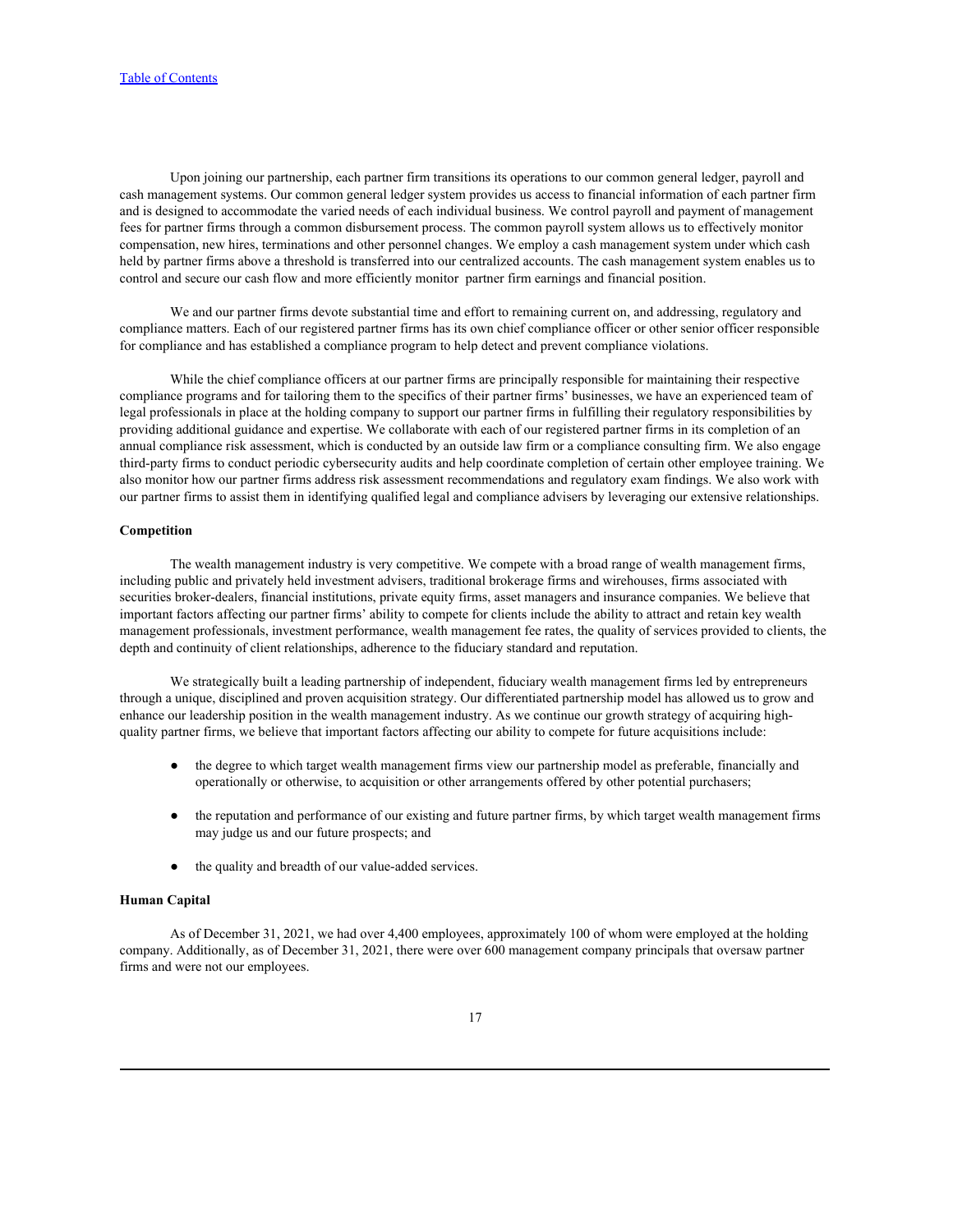People are the key to our business, and we are guided in our human capital initiatives, as in all of our efforts, by our culture which we conscientiously work to foster. We are committed to developing the following four fundamental behaviors and skills to further our mission to be the globally recognized leader in independent fiduciary financial advice: Be Entrepreneurial; Be Collaborative; Be Curious; and Be Professional. We seek to develop and reinforce these behaviors and skills through frequent on-site and off-site training sessions, programs and presentations, and how we work with one another every day.

We recognize that the diversity of our employees, including our partner firms, is a tremendous asset, and are firmly committed to providing equal opportunity in all aspects of employment in order to attract, retain and develop human capital.

Accordingly, we will not tolerate any discrimination, abuse or harassment of any kind. Our non-harassment policy details its commitment to providing equal employment opportunities and a workplace that is respectful, productive, and free from unlawful discrimination, abuse or harassment, including sexual harassment. This policy, which is included in our Code of Business Conduct and Ethics and our Employee Handbook, outlines clear procedures for reporting and responding to issues of concern.

We are committed to ensuring a healthy and safe environment and the wellness of our employees and this is exhibited through a number of wellness, training and other programs.

We also conduct regular assessments of our compensation and benefit practices and pay levels to help ensure that employees are compensated fairly and competitively.

For additional information on our human capital programs and initiatives, please see our "Policy on Human Rights, Human Capital Development and Information Protection" available in the Sustainability section of the Investor Relations page of our website, www.focusfinancialpartners.com.

# **Trademarks**

We own many registered trademarks and service marks. We believe the Focus Financial Partners name and the many distinctive marks associated with it are of significant value and are very important to our business. Accordingly, as a general policy, we monitor the use of our marks and vigorously oppose any unauthorized use of them.

We register some of our copyrighted material and otherwise rely on common law protection of our copyrighted materials, but these are not material to our business.

# **Available Information**

We are required to file annual, quarterly and current reports, proxy statements and certain other information with the SEC. The SEC maintains a website at www.sec.gov that contains reports, proxy and information statements and other information regarding registrants that file electronically with the SEC. Any documents filed by us with the SEC, including this Annual Report, can be downloaded from the SEC's website.

We also make available free of charge through our website, www.focusfinancialpartners.com, electronic copies of certain documents that we file with the SEC, including our Annual Reports on Form 10-K, Quarterly Reports on Form 10-Q, Current Reports on Form 8-K and amendments to those reports filed or furnished pursuant to Section 13(a) or 15(d) of the Securities Exchange Act of 1934, as amended (the "Exchange Act"), as soon as reasonably practicable after we electronically file such material with, or furnish it to, the SEC.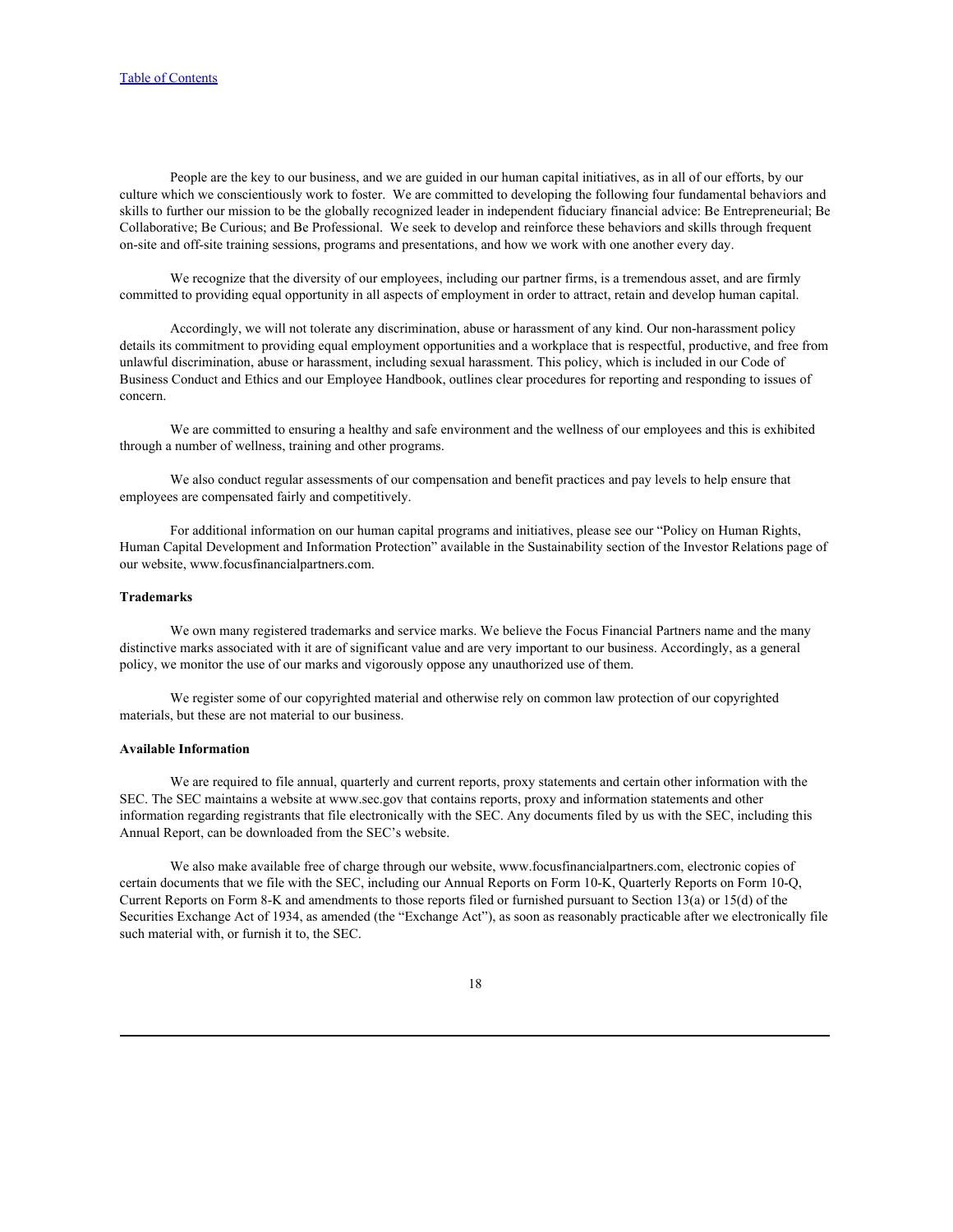# **Regulatory Environment**

#### *Existing Regulation*

Most of our partner firms are subject to extensive regulation in the United States. In addition, some of our partner firms are subject to extensive regulation in Australia, Canada and the United Kingdom, as applicable, and an entity in which we hold a minority interest is subject to extensive regulation in other jurisdictions as well, such as Switzerland and Singapore. In the United States, our wealth management partner firms are subject to regulation primarily at the federal level, including regulation by the SEC under the Advisers Act, by the U.S. Department of Labor (the "DOL") under the Employee Retirement Income Security Act of 1974, as amended ("ERISA"), and by the SEC and the Financial Industry Regulatory Authority ("FINRA") for our partner firm subsidiaries that are broker-dealers. Our partner firms may also be subject to regulation by state regulators for insurance and several other aspects of our partner firms' activities. Outside of the United States, Escala, Financial Professionals and MEDIQ are primarily regulated by the Australian Securities & Investments Commission ("ASIC"); Dorchester, Prime Quadrant, Nexus Investment Management and Cardinal Point are primarily regulated by the securities regulators of Canada's provinces; and Greystone is primarily regulated by the Financial Conduct Authority in the United Kingdom. Connectus' operations are regulated by the U.S., U.K., Canada and Australia regulators mentioned above.

Our U.S. based partner firms that are investment advisers are registered with the SEC under the Advisers Act. The Advisers Act imposes numerous obligations on RIAs, including fiduciary duties, compliance and disclosure obligations, recordkeeping requirements and operational requirements. Certain of our partner firms sponsor unregistered and registered funds in the United States and certain foreign jurisdictions. These activities subject those partner firms to additional regulatory requirements in those jurisdictions. In addition, many state securities commissions impose filing requirements on investment advisers that operate or have places of business in their states. Similarly, many states require certain client facing employees of RIAs and FINRA‑registered broker‑dealers to become state-licensed.

Certain of our partner firms have affiliated SEC-registered broker‑dealers for the purpose of distributing funds or other securities products or facilitating securities transactions. Broker-dealers and their personnel are regulated, to a large extent, by the SEC and self‑regulatory organizations, principally FINRA. In addition, state regulators have supervisory authority over broker‑dealer activities conducted in their states. Broker‑dealers are subject to regulations which cover virtually all aspects of their business, including sales practices, trading practices, use and safekeeping of clients' funds and securities, recordkeeping and the conduct of directors, officers, employees and representatives. Broker‑dealers are also subject to net capital rules that mandate that they maintain certain levels of capital. Certain partner firms have employees who are registered representatives with either affiliated or unaffiliated broker‑dealers.

Certain of our partner firms have licensed insurance affiliates. State insurance laws grant state insurance regulators broad administrative powers. These supervisory agencies regulate many aspects of the insurance business, including the licensing of insurance brokers and agents and other insurance intermediaries, and trade practices such as marketing, advertising and compensation arrangements entered into by insurance brokers and agents.

Our partner firms are also subject to regulation by the DOL under ERISA and related regulations with respect to investment advisory and management services provided to participants in retirement plans covered by ERISA and subject to regulation by the Internal Revenue Service ("IRS") with respect to individual retirement accounts ("IRAs") pursuant to comparable provisions within the Internal Revenue Code ("IRC"). Among other requirements, ERISA and the IRC imposes duties on persons who are fiduciaries under ERISA and the IRC, respectively, and prohibit certain transactions involving related parties.

Additionally, we and our partner firms are subject to various state, federal and international data privacy and cybersecurity laws designed to protect client and employee personally identifiable information. These laws and regulations are increasing in complexity and number, which has resulted in greater compliance risk and cost for us. The unauthorized access, use, theft or destruction of client or employee personal, financial or other data could expose us to potential financial penalties and legal liability.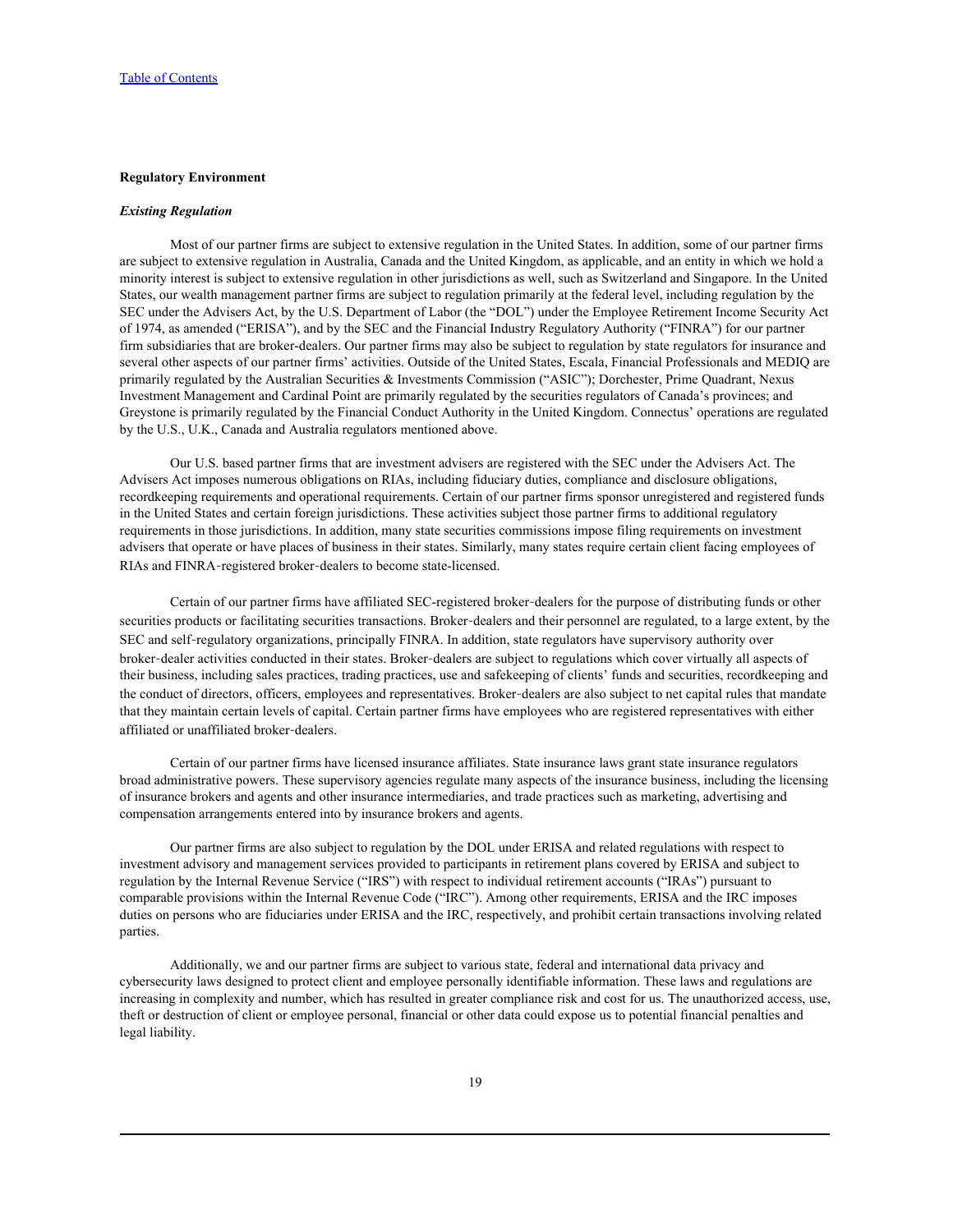Certain of our partner firms, with the assistance of certain of our subsidiaries, deploy value-added services to clients in areas such as lending, cash management, valuation, trust and fiduciary services, and insurance. These partner firms and other subsidiaries are subject to additional regulation in the applicable areas to varying degrees.

### *Additional Regulatory Reform*

Our partner firms are subject to the numerous regulatory reform initiatives in the United States and in the international jurisdictions where they operate. New laws or regulations, or changes in enforcement of existing laws or regulations, could have a material and adverse impact on the scope or profitability of our partner firms' business activities or require us and/or our partner firms to change business practices and incur additional costs as well as potential reputational harm.

On December 15, 2020, the DOL adopted a new prohibited transaction exemption that is broadly aligned with the SEC's rulemaking regarding conduct standards for broker-dealers and investment advisers. The new exemption went into effect on February 16, 2021. Among other things, the new DOL exemption clarified when advice regarding rollovers from ERISA plans could be considered fiduciary advice.

On December 22, 2020, the SEC announced it had finalized reforms under the Advisers Act regarding investment adviser advertisements and payments to solicitors. These new rules will replace the current advertising rule's broad prohibitions and limitations with principles-based regulation. The new rules also clarify that both cash and non-cash compensation paid to solicitors qualify as compensation for referrals. While initially the impact of these rules appears positive for the business of our partner firms, the ultimate impact will be uncertain until after November 4, 2022, the compliance date for these rules.

In 2019, a Royal Commission in Australia issued recommendations following a lengthy inquiry into misconduct in the banking, superannuation and financial services industry. Many of those recommendations have now become law, with various regulations having gone into effect throughout 2021. Among other things, these regulations have restricted or prevented product issuers from remunerating financial advisory firms who recommend their products to advisory clients and also require product issuers and product distributors to ensure that products are made available only to persons within the target market determined by the product issuer. Additionally, the Australian government will soon concentrate the regulation of financial advisers in the hands of ASIC following the decommissioning of other regulatory bodies. Some of the regulations include a repeal of carve-outs and grandfathering of certain conflicted remuneration prohibitions.

In December 2019, the Canadian Securities Administrators (the "CSA") adopted amendments to National Instrument 31-103 and its related Companion Policy which impose new heightened requirements on our Canadian partner firms with respect to conflicts of interest, know your client, know your product and suitability obligations. Furthermore, in December 2021, the CSA adopted amendments to National Instrument 33-109 and its related Companion Policy which will provide greater clarity on the information to be submitted by our Canadian partner firms to Canadian securities regulators and will help individuals and firms provide complete and accurate registration information. These amendments are expected to come into force on June 6, 2022.

In addition, in December 2019, our U.K. wealth management partner firms became subject to the new Senior Managers and Certification Regime which provides for additional firm and individual responsibilities and enhanced oversight by the U.K. Financial Conduct Authority. This regime came fully into effect on March 31, 2021. Beginning January 1, 2022, our firms in the U.K. became subject to the new Investment Firms Prudential Regime. The new rules will extend the framework for prudential requirements to consider the potential harm firms pose to clients, consumers and the market. The U.K. is also in the process of promulgating and implementing climate-related rules, some of which are in effect already.

Of the many data privacy and cybersecurity laws being enacted or considered, the California Consumer Privacy Act ("CCPA") became effective on January 1, 2020. The CCPA requires certain partner firms to review and enhance their governance regarding the collection and categorizing of certain personal information. They were also required to develop procedures to respond to consumer and employee requests to be informed of their personal information that is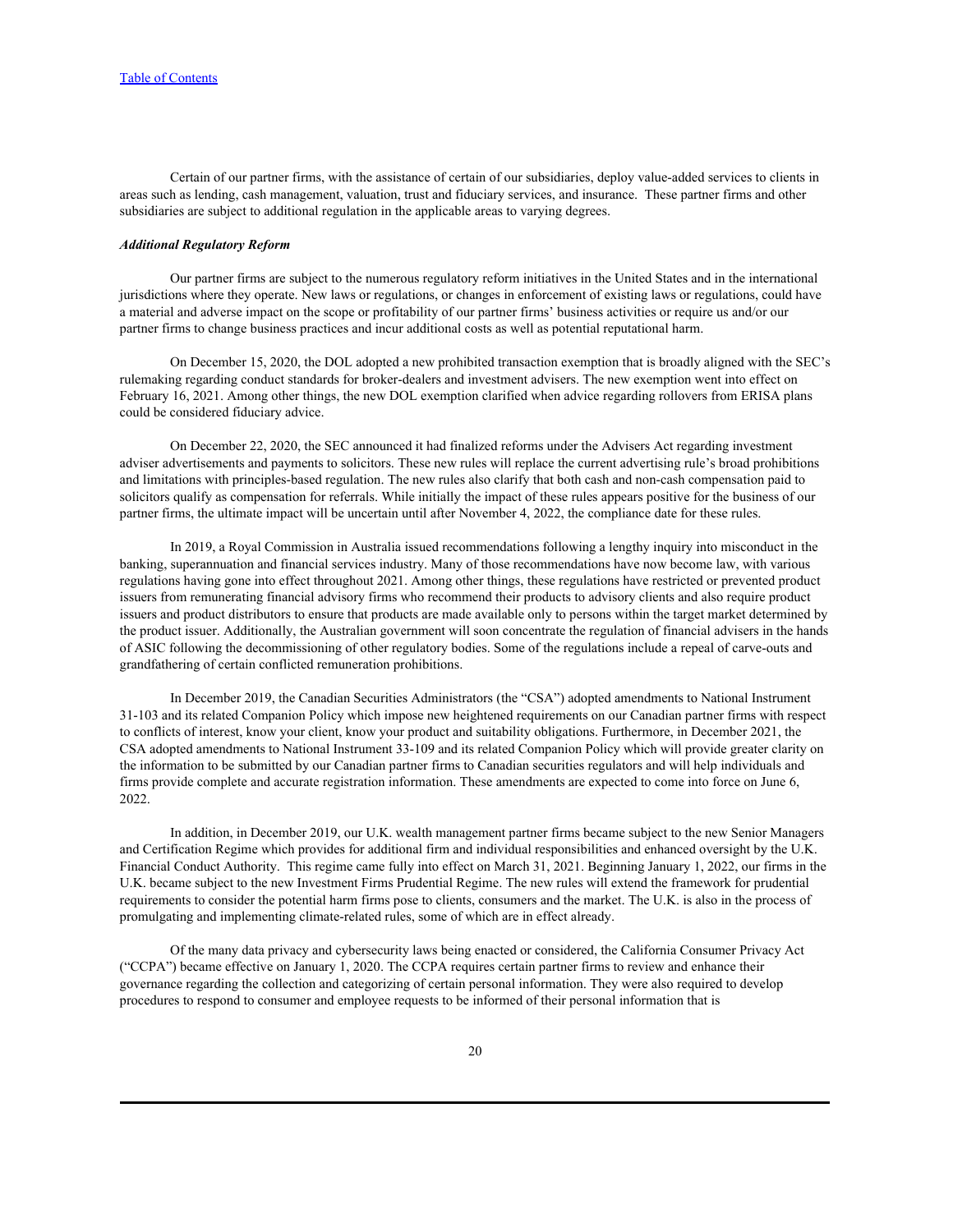collected and to have such information deleted if desired, among other elements. In November 2021, California extended until January 1, 2023 the exemption from the CCPA for information collected by businesses about employees. Further, in November 2020, California voters approved the California Privacy Rights Act ("CPRA"), which, among other things, expands California residents' rights over the processing of their personal information and creates a dedicated privacy protection agency. The CPRA will become effective on January 1, 2023. Additionally, our U.K. based partner firms are subject to the U.K. Data Protection Act 2018 ("DPA") which became effective on May 23, 2018 and the U.K. General Data Protection Regulation ("U.K. GDPR"), which became effective on January 1, 2021. The DPA and U.K. GDPR require these partner firms to enhance (over standards applying prior to May 2018) their governance regarding the collection, sharing and use of personal information. For example, specific disclosures are required about how personal information is collected, shared and used, affected individuals are given certain rights to control use of their personal information, and standards are set out relating to data transfers and the security of personal information.

In addition, financial regulators are increasing their enforcement and examination attention across a wide range of activities and business practices, including disclosure, conflicts of interest, cybersecurity, business continuity and succession planning. Such enhanced scrutiny may increase the likelihood of enforcement actions or violation findings, or cause us or our partner firms to change business practices or incur additional costs. It is also not possible to predict how such changes may impact the businesses of our competitors and the competitive dynamics of the industry.

#### <span id="page-22-0"></span>**Item 1A. Risk Factors**

*You should carefully consider the information in this Annual Report and the following risks. Our business, financial condition and results of operations could be materially and adversely affected by any of these risks. The risks described below are not the only ones facing us. Additional risks not presently known to us or which we consider immaterial also may adversely affect us.*

#### **Risks Related to Capital Markets and Competition**

## *Our financial results largely depend on wealth management fees received by our partner firms, which are impacted by market fluctuations.*

The substantial majority of our revenues are derived from the wealth management fees charged by our partner firms for providing clients with investment advice, financial and tax planning, consulting, tax return preparation, family office services and other services. A material portion of these wealth management fees are calculated based on a contractual percentage of the client's assets. Wealth management fees may be adversely affected by prolonged declines in the capital markets because assets of clients may decline and clients may reduce or eliminate the amount of their assets with respect to which our partner firms provide advice, which in turn could have an adverse effect on our results of operations and financial condition.

#### *Our partner firms may not be able to maintain their current wealth management fee structures.*

Our partner firms may not be able to maintain their current wealth management fee structures for any number of reasons, including as a result of poor investment performance, competitive pressures or changes in their mix of wealth management services. In order to maintain their fee structure in a competitive environment, our partner firms must be able to continue to provide clients with services that their clients believe justify their fees. Any decline in fee rates could have an adverse effect on our results of operations and financial condition.

### *The wealth management industry is very competitive.*

We compete for acquisition opportunities and our partner firms compete for clients, advisers and other personnel with a broad range of wealth management firms, including public and privately held investment advisers, traditional brokerage firms and wirehouses, firms associated with securities broker-dealers, financial institutions, private equity firms, asset managers and insurance companies, many of whom have greater resources than we do. The wealth management industry is very competitive, with competition based on a variety of factors, including the ability to attract and retain key wealth management professionals, investment performance, wealth management fee rates, the quality of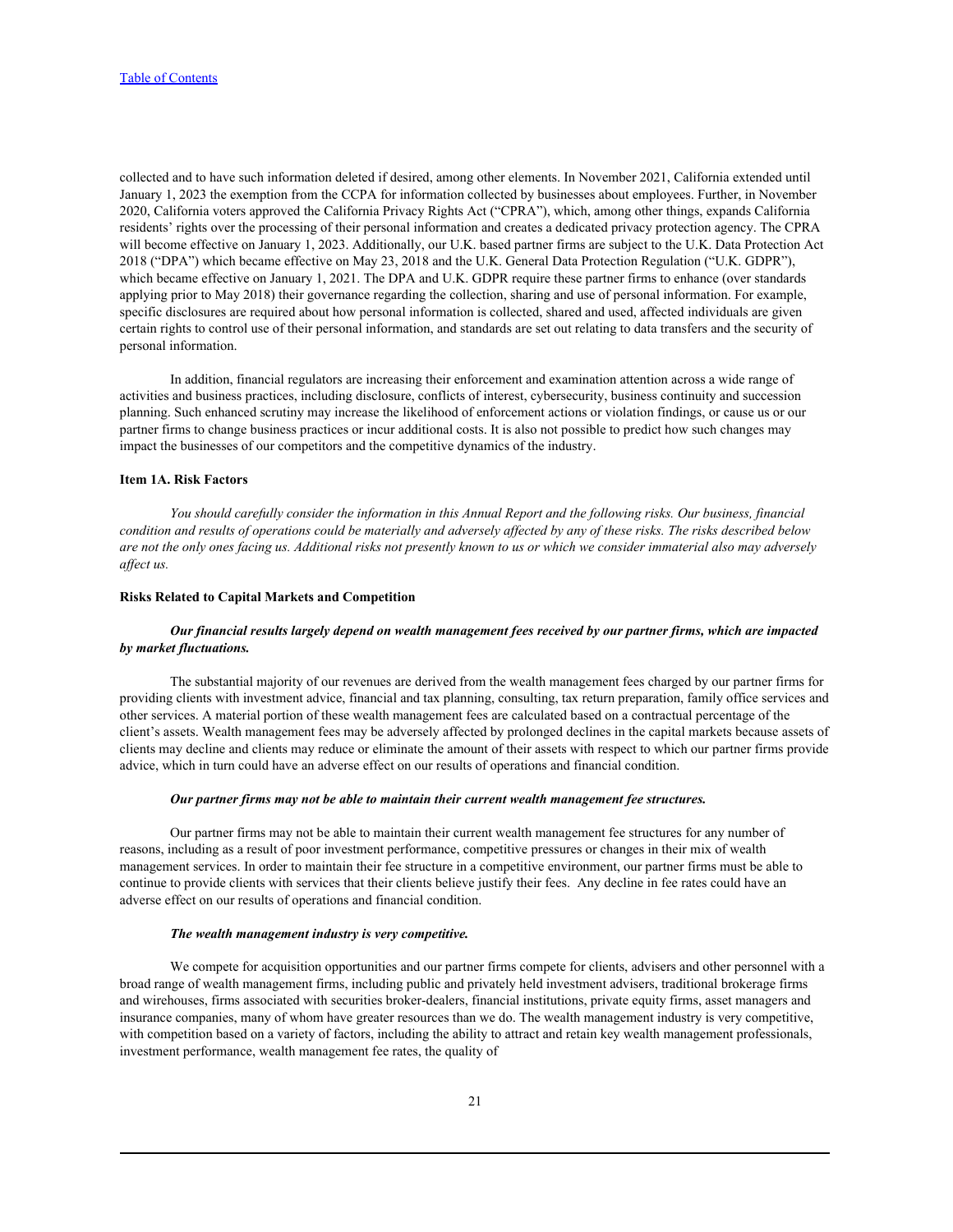services provided to clients, the depth and continuity of client relationships and adherence to the fiduciary standard and reputation. A number of factors, including the following, serve to increase the competitive risks of our partner firms: (i) many competitors have greater financial, technical, marketing, name recognition and other resources and more personnel than our partner firms do, (ii) potential competitors have a relatively low cost of entering the wealth management industry, (iii) some competitors may invest according to different investment styles or in alternative asset classes that the markets may perceive as more attractive than the investment strategies our partner firms offer, (iv) some competitors charge lower fees for their wealth management services than our partner firms do and (v) some competitors may be able to engage in more widespread marketing activities or may have access to products and services to which our partner firms do not. If we are unable to compete effectively, our results of operations and financial condition may be adversely affected.

### **Risks Related to Our Operations**

#### *Our partner firms' clients can terminate their client service contracts at any time.*

Our partner firms' clients can generally terminate their client service contracts with us at any time. We cannot be certain that we will be able to retain our existing clients or attract new clients, and these client service contracts and client relationships may be terminated or not renewed for any number of reasons. In particular, poor wealth management service, value-added services or performance of the investment strategies that our partner firms recommend relative to the performance of other wealth management firms could result in the loss of accounts.

# *Our results of operations could be adversely affected if we are unable to facilitate smooth succession planning.*

We cannot predict with certainty how long the principals or employees of our partner firms will continue working, and upon the retirement or exit of a principal or employee, a partner firm's business may be adversely affected. If we are not successful in facilitating succession planning of our partner firms, our results of operations and financial condition could be adversely affected.

### *Our business and the businesses of our partner firms are heavily dependent on our respective reputations.*

Our business and the businesses of our partner firms depends on earning and maintaining the trust and confidence of our partner firms and the clients of our partner firms. Our reputation is critical to our business and is vulnerable to threats that may be difficult or impossible to control and costly or impossible to remediate. For example, failure to comply with applicable laws, rules or regulations, errors in our public reports or litigation or the publicity surrounding these events, even if satisfactorily addressed, could adversely impact our reputation, our relationships with our partner firms and the clients of our partner firms and our ability to negotiate acquisitions and partner firm-level acquisitions with wealth management firms, as well as adversely affect our results of operations and financial condition.

### *Our reliance on our partner firms to report their results to us may make it difficult to respond quickly to negative business developments.*

We rely on our partner firms to report their results to us on a monthly basis. We have implemented common general ledger, payroll and cash management systems that allow us to monitor the financial performance and overall operations of our partner firms. However, if our partner firms delay reporting results or informing us of negative business developments, we may not be able to address the situation on a timely basis, which could have an adverse effect on our results of operations and financial condition.

# *Our controls and procedures may fail or be circumvented, our risk management policies and procedures may be inadequate and operational risks could adversely affect our reputation and financial condition.*

We and our partner firms have adopted various controls, procedures, policies and systems to monitor and manage risk in our business. Effective internal controls are necessary for us to provide reliable financial reports, prevent fraud and operate successfully as a public company. Some of our risk evaluation methods depend upon information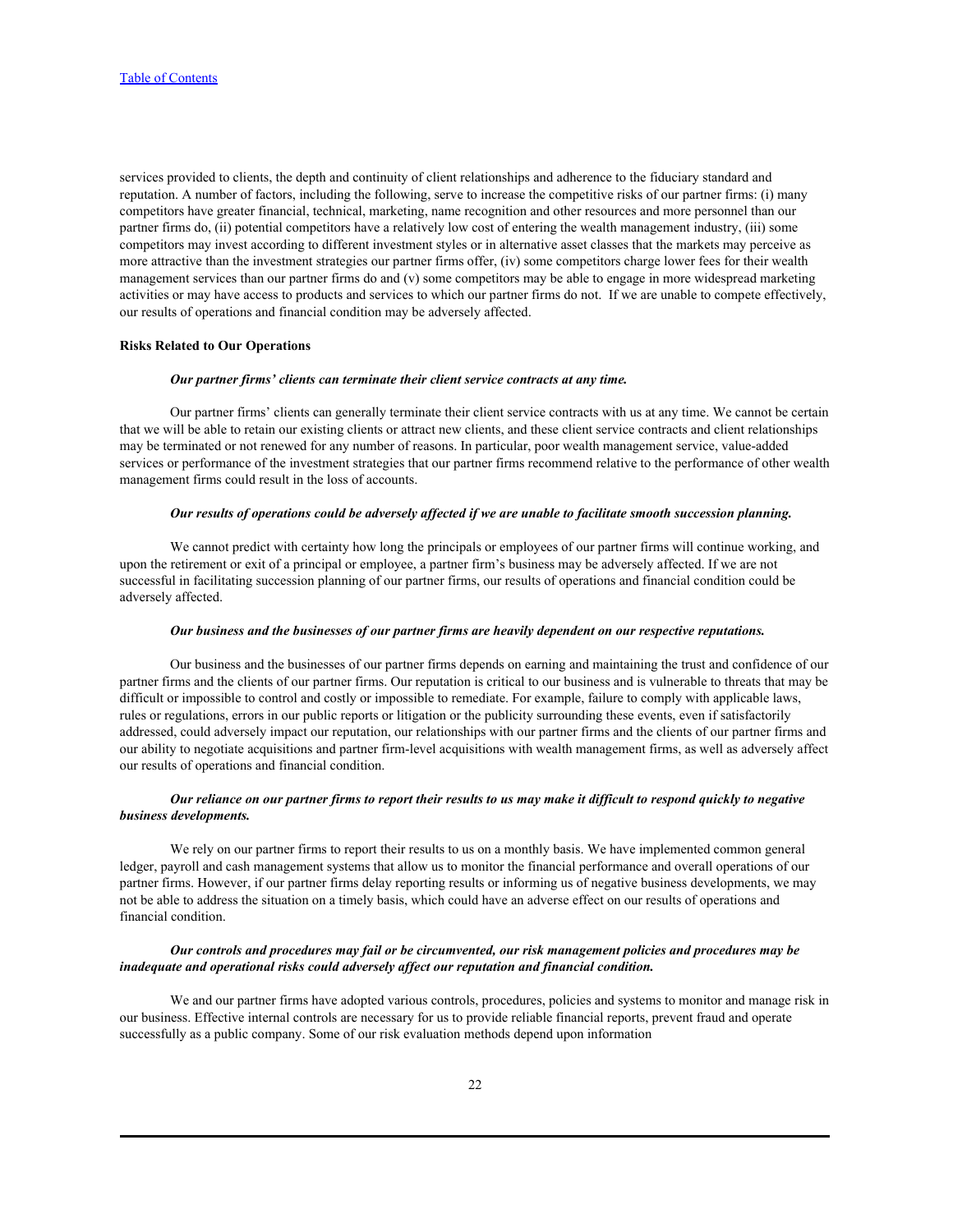provided by our partner firms and others and public information regarding markets, clients or other matters. In some cases, however, that information may not be accurate, complete or up-to-date. While we currently believe that our operational controls are effective, we cannot provide assurance that those controls, procedures, policies and systems will always be adequate to identify and manage the internal and external risks in our business in a timely manner. Furthermore, we may have errors in our business processes or fail to implement proper procedures in operating our business, which may expose us to risk of financial loss. We are also subject to the risk that our employees or contractors, the employees or contractors of our partner firms or other third parties may deliberately seek to circumvent established controls to commit fraud or act in ways that are inconsistent with our and our partner firms' controls, policies and procedures. The financial and reputational impact of control failures could be significant.

### *The potential for human error in connection with the operational systems of Focus Inc. or its partner firms could disrupt operations, cause losses or lead to regulatory fines.*

The operations of Focus Inc. and its partner firms are dependent on its employees and principals. From time-to-time, employees or principals may make mistakes that are not always immediately detected by systems and controls and policies and procedures intended to prevent and detect such errors. These can include calculation errors, errors in processing orders, errors in software implementation, failure to ensure data security, follow processes, patch systems or report issues, failure to follow regulations or internal compliance procedures or errors in judgment. Human errors, even if promptly discovered and remediated, may disrupt operations or result in regulatory fines or sanctions, breach of client contracts, reputational harm or legal liability, which, in turn, may adversely affect our results of operations and financial condition.

# *Cyber-attacks and other disruptions could compromise our technology infrastructure which may limit our growth, result in losses or disrupt our business.*

Our business is reliant upon financial, accounting and technology systems and networks to process, transmit and store information, including sensitive client and proprietary information, and to conduct many business activities and transactions with clients, advisers, vendors and other third parties. The failure to implement, maintain and safeguard an infrastructure commensurate with the size and scope of our business could impede our productivity and growth, which could adversely impact our results of operations and financial condition. Further, we rely heavily on third parties for certain aspects of our business, including financial intermediaries and technology infrastructure and service providers, and these parties are also susceptible to similar risks.

Although we and our partner firms take protective measures and endeavor to modify them as circumstances warrant, our computer systems, software, networks and mobile devices, and those of third parties on whom we rely, have been subject to and may in the future be vulnerable to cyber-attacks, breaches, unauthorized access, theft, including wire and check fraud, misuse, computer viruses or other malicious code and other events that could have a security impact. Further, our back-up procedures, cyber defenses and capabilities in the event of a failure, interruption or breach of security may not be adequate. If any such events occur, it could jeopardize our, as well as our clients', employees' or counterparties' confidential, proprietary and other sensitive information processed and stored in, and transmitted through, our or third-party computer systems, networks and mobile devices or otherwise cause interruptions or malfunctions in our, as well as our clients', employees' or counterparties' operations. Despite our efforts to ensure the integrity of our systems and networks, it is possible that we may not be able to anticipate or to implement effective preventive measures against all threats, especially because the techniques used change frequently and can originate from a wide variety of sources. As a result, we could experience business disruptions, significant losses, increased costs, reputational harm, regulatory actions or legal liability, any of which could have an adverse effect on our results of operations and financial condition. We may in the future be required to spend significant additional resources to modify existing protective measures or to investigate and remediate vulnerabilities or other exposures, including hiring third-party technology service providers and additional information technology staff. The regulatory framework for data privacy and security worldwide continues to evolve and develop. New, or amendments to or reinterpretations of existing laws, regulations, standards and other obligations may require us to incur additional costs to implement new or revise processes to comply. Any actual or perceived failure to comply with any such laws, regulations and other obligations could result in fines, penalties or other liability. Additionally, we may be subject to litigation and financial losses that are either not insured against fully or not fully covered through any insurance that we maintain.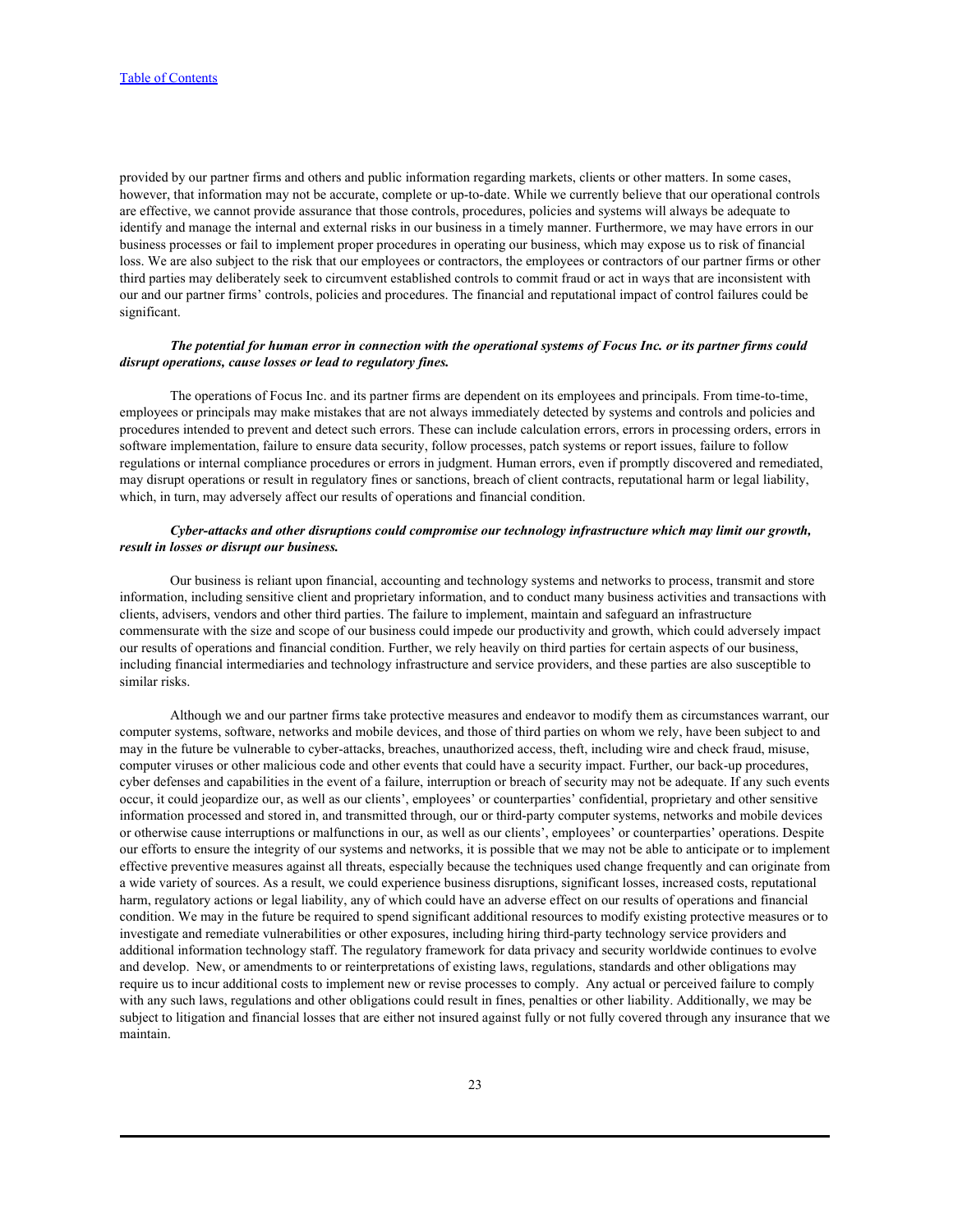# *Our inability to successfully recover from a disaster or other business continuity problem could cause material financial loss, regulatory actions, reputational harm or legal liability.*

Should we experience a local or regional disaster or other business continuity problem, such as a terrorist attack, pandemic, security breach, power loss, telecommunications failure, earthquake, hurricane or other natural or man made disaster, our continued success will depend, in part, on the availability of personnel and office facilities, and the proper functioning of computer, telecommunication and other related systems and operations. Further, we could potentially lose client data or experience adverse interruptions to our operations or delivery of services to clients in a disaster recovery scenario, which could result in material financial loss, regulatory action, reputational harm or legal liability.

### *Focus and its partner firms are dependent on a number of key vendors.*

Focus and its partner firms depend on a number of key vendors for various accounting, custody, brokerage and trading, software and technology systems and other operational needs ("Key Vendors"). Moreover, while Focus and its partner firms perform diligence on its Key Vendors in an effort to ensure they operate in accordance with expectations, to the extent any significant deficiencies are uncovered, there may be few, or no, alternative vendors available. In addition, Focus or its partner firms may from time to time transfer key contracts from one vendor to another. Key contract transfers may be costly and complex, and expose Focus or its partner firms to heightened operational risks. Any failure to mitigate such risks could result in reputational harm, as well as financial losses to Focus or its partner firms.

### *Our insurance coverage may be inadequate or expensive.*

We maintain voluntary and required insurance coverage, including, among others, general liability, property, director and officer, errors and omissions, network security and privacy, fidelity bond and fiduciary liability insurance, and insurance required under ERISA. While we endeavor to purchase coverage that is appropriate to our assessment of our risk, we are unable to predict with certainty the frequency, nature or magnitude of claims for direct or consequential damages. Our business may be negatively affected if in the future our insurance proves to be inadequate or unavailable. In addition, insurance claims may harm our reputation or divert management resources away from operating our business.

### *The duration of the Covid-19 outbreak and its ultimate impact on our business remains uncertain.*

The transmission of Covid-19 and efforts to contain its spread have resulted in border closings and other travel restrictions and disruptions, disruptions to business operations, supply chains and customer activity, event cancellations and restrictions, service cancellations and reductions, significant challenges in the healthcare industry and quarantines. With widespread availability of vaccines, the U.S. Centers for Disease Control and Prevention has revised its guidance, travel restrictions have started to lift, and businesses have reopened. However, the Covid-19 pandemic continues to evolve and the extent to which our business will be impacted will depend on various factors beyond our control, including the extent and duration of the impact on economies around the world, the emergence of new variants, and the success of actions to contain the virus and its variants, or treat its impact. Volatility in the U.S. and global financial markets caused by the Covid-19 pandemic is expected to impact our partner firms' investment strategies and the wealth management fee revenues of our partner firms.

Our market correlated revenues for subsequent periods could be impacted by any negative effects of Covid-19 on the financial markets. Additionally, the cancellation of live events and other entertainment activities have impacted and are expected to continue to impact a portion of our non-market correlated revenues. During the year ended December 31, 2021, our revenues continued to be negatively impacted by the effects of Covid-19 on a portion of our non-market correlated revenues derived from family office type services for clients in the entertainment industry and relate to live events. We anticipate that the cancellations of live events and other entertainment activities will persist in 2022. However, this revenue outlook is subject to material change because it is dependent on the continued impact of the Covid-19 pandemic which is highly uncertain and cannot be predicted. Furthermore, the effects of Covid-19 may impact the timing and our ability to pursue and make future acquisitions.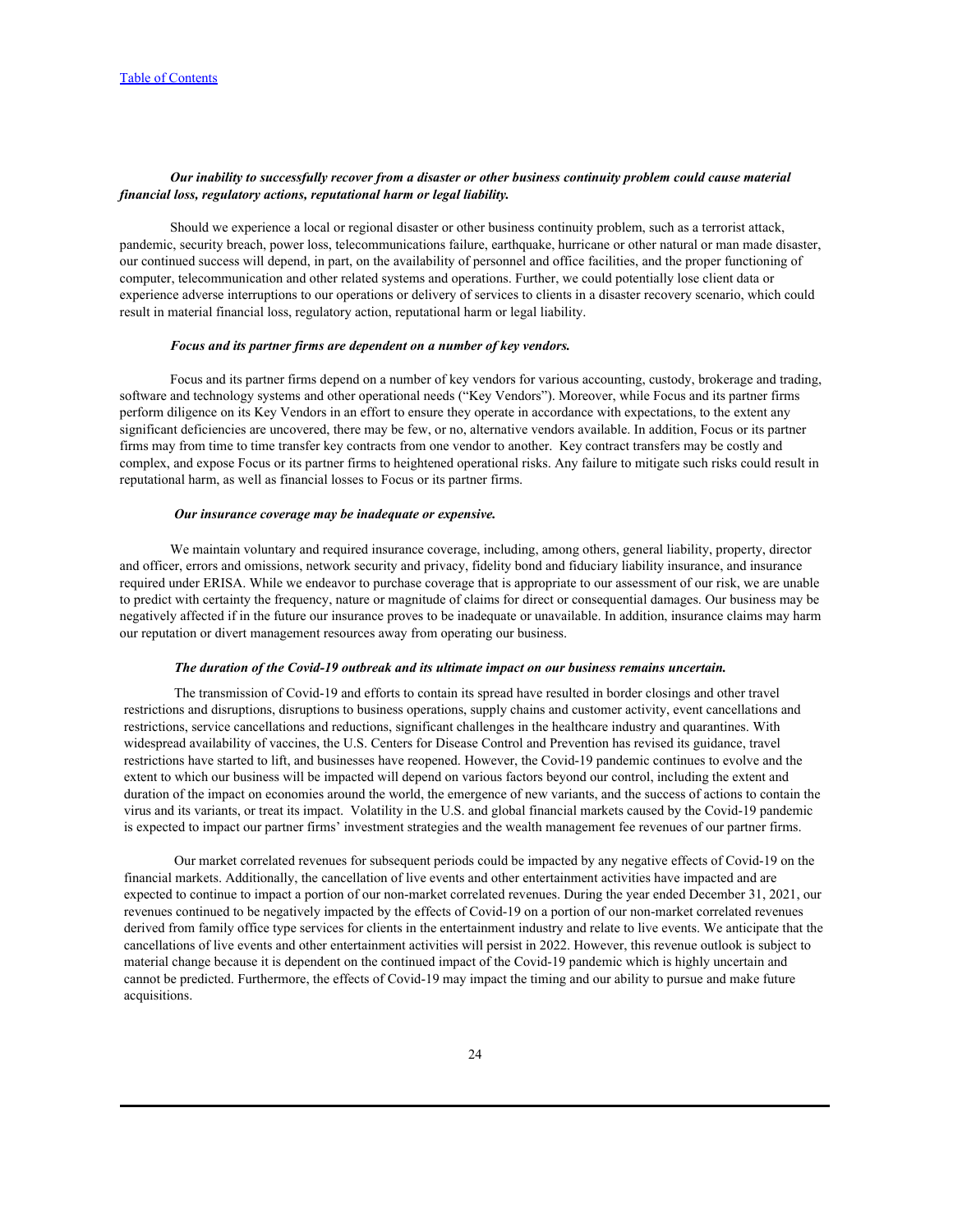Although currently there has been no significant impact, the Covid-19 outbreak, and future pandemics, could negatively affect Key Vendors which we and our partner firms rely on, and could otherwise disrupt the ability of our Key Vendors to perform essential tasks.

#### **Risks Related to Our Partnership Model and Growth Strategy**

#### *Our success depends, in part, on our ability to make successful acquisitions.*

Our continued success will depend, in part, upon our ability to find suitable firms to acquire, either directly or on behalf of our existing partner firms, our ability to acquire such firms on acceptable terms and our ability to raise the capital necessary to finance such transactions. We compete with banks, outsourced service providers, private equity firms, asset managers and other wealth management and advisory firms to acquire high-quality wealth management firms. Some of our competitors may be able to outbid us for these acquisition targets. If we identify suitable acquisition targets, we may not be able to complete any such acquisition on terms that are commercially acceptable to us. If we are not successful in acquiring suitable acquisition candidates, it may have an adverse effect on our business and on our earnings and revenue growth.

# *Acquired businesses may not perform as expected and our due diligence process might not uncover all risk or liabilities.*

Acquisitions involve a number of risks, including the following, any of which could have an adverse effect on our partner firms' and our earnings and revenue growth: (i) incurring costs in excess of, or achieving synergies less than, what we anticipated; (ii) potential loss of key wealth management professionals or other team members of the predecessor firm; (iii) inability to generate sufficient revenue to offset transaction costs; (iv) inability to retain clients following an acquisition; (v) incurring expenses associated with the amortization or impairment of intangible assets, particularly for goodwill and other intangible assets; and (vi) payment of more than fair market value for the assets of the partner firm.

While we intend that our completed acquisitions will improve profitability, past or future acquisitions may not be accretive to earnings or otherwise meet operational or strategic expectations. The failure of any partner firm to perform as expected after acquisition may have an adverse effect on our earnings and revenue growth.

In connection with our acquisitions, we conduct due diligence that we deem reasonable and appropriate based on the facts and circumstances applicable to such transactions. Despite our efforts, due diligence might not reveal all issues and existing and potential liabilities at a given firm.

### *Contingent consideration payments could result in a higher than expected impact on our future earnings.*

Our acquisition structures typically include contingent consideration paid to the sellers upon the achievement of specified financial thresholds. The contingent consideration for acquisitions of new partner firms is typically paid upon the satisfaction of specified growth thresholds typically over a six-year period, and for acquisitions made by our partner firms, upon the satisfaction of thresholds tied to revenue as adjusted for certain criteria or other operating metrics based on the retention or growth of the business acquired. These arrangements may result in the payment of additional purchase price consideration to the sellers for periods following the closing of an acquisition and payments may occur in periods subsequent to the periods in which the additional earnings or other specified financial thresholds are achieved.

# *We may incur debt, issue additional equity or use cash on hand to pay for future acquisitions, each of which could adversely affect our financial condition or the market price of our Class A common stock. Additionally, difficulty in obtaining debt, issuing equity or generating cash flow could affect our growth and financial condition and the market price of our Class A common stock.*

We will finance future acquisitions through debt financing, including significant draws on our first lien revolving credit facility (the "First Lien Revolver"), issuance of additional term debt, the issuance of equity securities,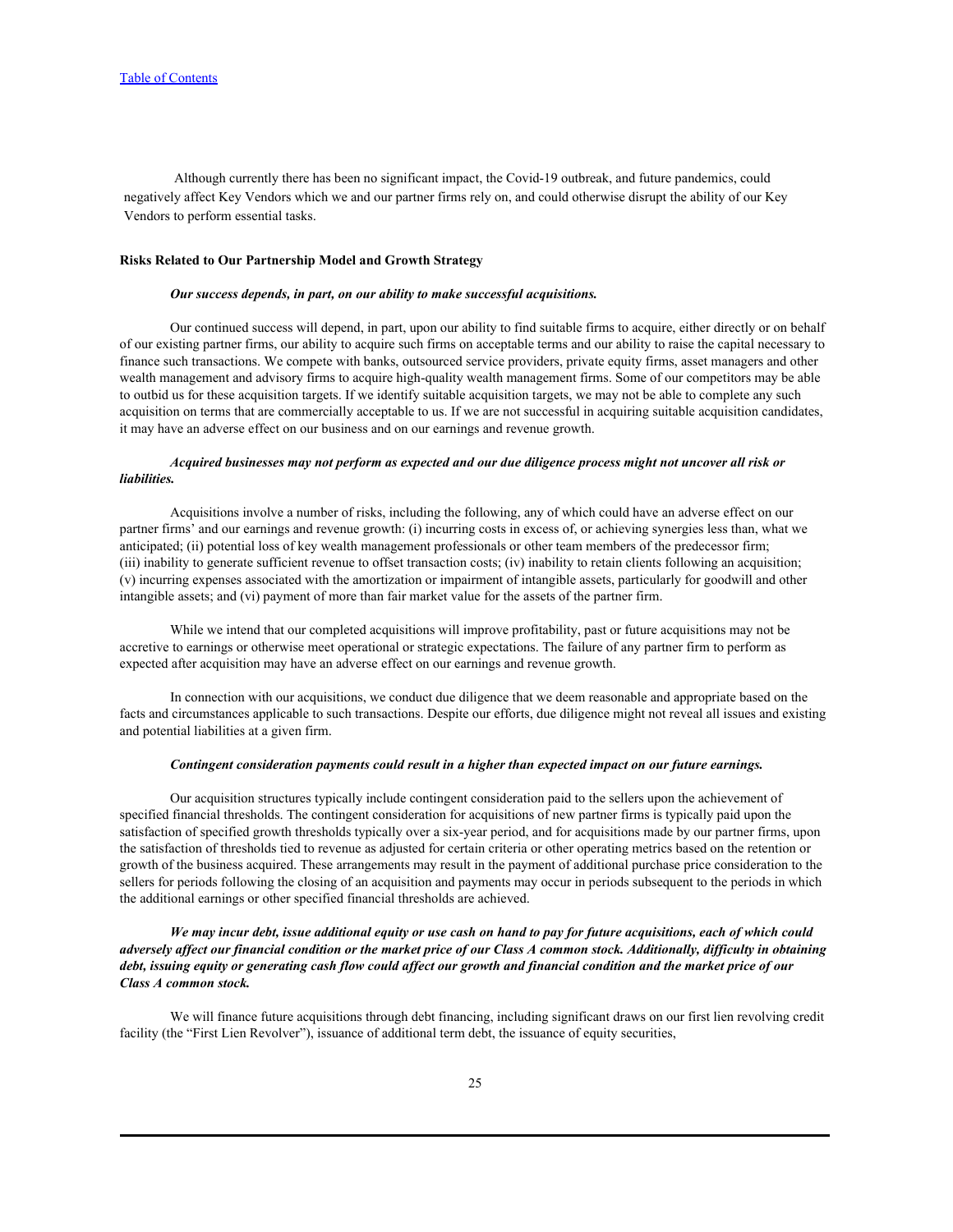the use of existing cash or cash equivalents or any combination of the foregoing. Acquisitions financed with debt could require us to dedicate a substantial portion of our cash flow to principal and interest payments. Acquisitions financed with the issuance of our equity securities would be dilutive to the share value and voting power of our existing Class A common stock, which could affect the market price of our Class A common stock. Future acquisitions financed with our own cash could deplete the cash and working capital available to fund our operations adequately. Difficulty borrowing funds, selling securities or generating sufficient cash from operations to finance our activities may have a material adverse effect on our results of operations and financial condition.

### *The growth of Connectus may create unique challenges and risks.*

Our partner firm Connectus has completed acquisitions of wealth management firms and intends to acquire additional wealth management firms in the future. Connectus is different from our other partner firms in that we have a greater degree of management control over areas other than client service and investment operations. Additionally, Connectus is designed to offer integrated technology, investment support, regulatory compliance support and other centralized services on a countrywide basis. If these centralized services are not adequate, or other unanticipated issues with Connectus arise as it grows, such as inability to find a sufficient number of firms to merge into Connectus or integrate them effectively, then our reputation and our results of operations and financial condition could be adversely impacted.

# *The success of Focus Independence depends upon our ability to lift out teams of wealth management professionals from traditional brokerages and wirehouses.*

Our ability to lift out teams of wealth management professionals from traditional brokerages and wirehouses depends on our ability to offer more favorable opportunities than those provided by their current employers, many of which have substantially greater financial resources and may be able to entice their employees to stay. If we are not successful in attracting and lifting out suitable wealth management professionals for our *Focus Independence* program, it may have an adverse effect on the growth of our revenues and earnings.

### *We may face operational risks associated with expanding internationally.*

Our business strategy includes expanding our presence in non-U.S. markets through acquisitions. This strategy presents a number of risks, including: (i) greater difficulties in supporting, or the need to hire additional personnel to support, the operations of foreign partner firms, (ii) language and cultural differences, (iii) unfavorable fluctuations in foreign currency exchange rates, (iv) higher operating costs, (v) unexpected changes in wealth management policies and other regulatory requirements, (vi) adverse tax consequences and (vii) more complex acquisition structures. If our international business increases relative to our total business, these factors could have a more pronounced effect on our results of operations and financial condition.

#### **Risks Related to Our Business Model and Key Professionals**

### *Our partner firms' autonomy limits our ability to alter their management practices and policies, and our dependence on the principals who manage the businesses of our partner firms may have an adverse effect on our business.*

Under the management agreements between our partner firms and the management companies formed by the principals, the management companies provide the personnel who manage the partner firm's day-to-day operations and oversee the provision of wealth management and other financial services, the implementation of employment policies, the negotiation, execution and delivery of contracts in connection with the management and operation of the partner firm's business in the ordinary course and the implementation of policies and procedures to facilitate compliance with all applicable laws, rules and regulations. Such individuals also maintain the primary relationships with clients and vendors. As a consequence, we are exposed to losses resulting from day-to-day decisions of the principals who manage our partner firm, and our financial condition and results of operations may be adversely affected by problems stemming from the day-to-day operations of a partner firm, where weaknesses or failures in internal processes or systems could lead to a disruption of the partner firm's operations, liability to its clients or exposure to disciplinary action. Unsatisfactory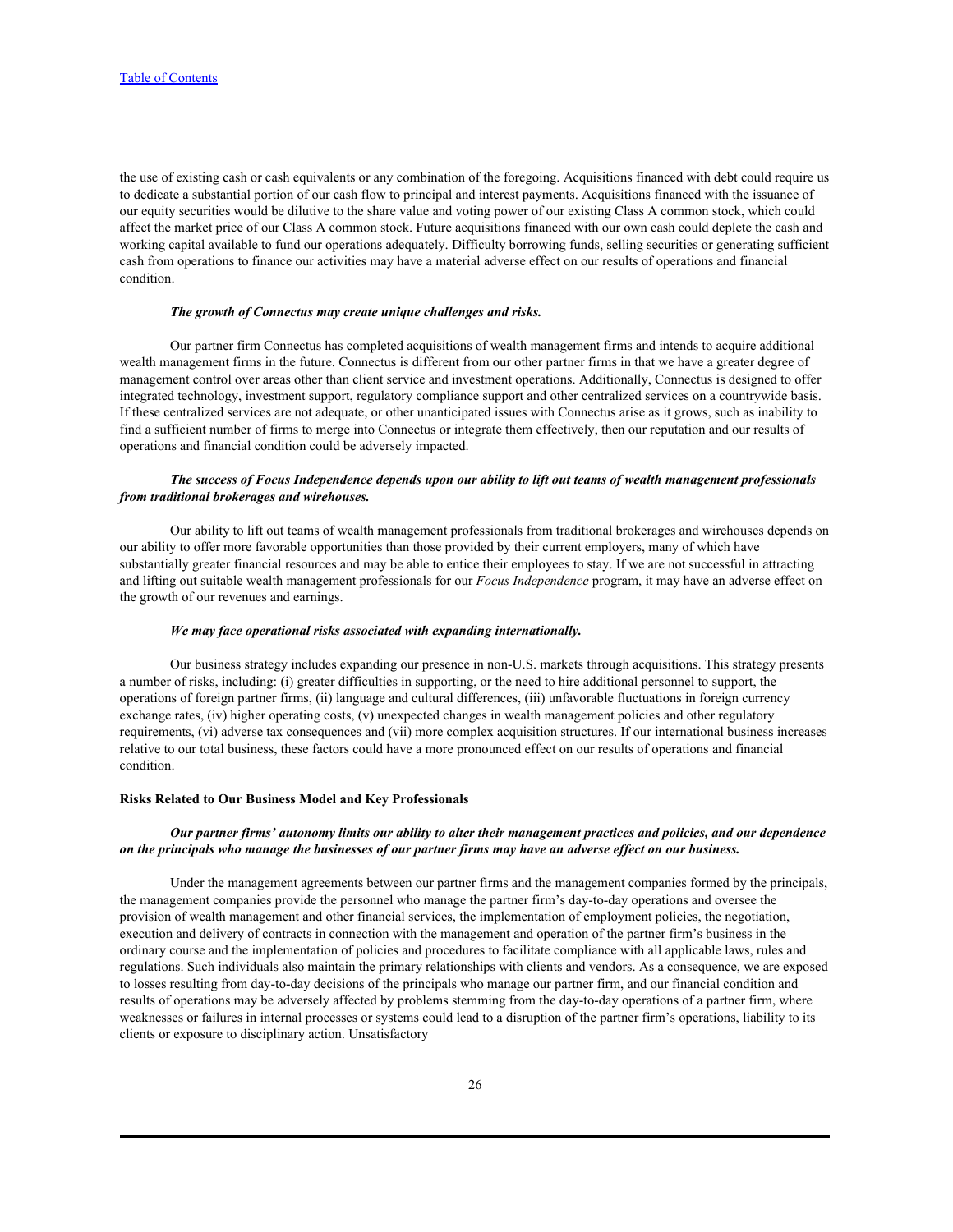performance by the principals could also hinder the partner firms' ability to grow and could have an adverse effect on our business. Further, there is a risk of reputational harm to us if any of our partner firms, among other things, have engaged in, or in the future were to engage in, poor or non-compliant business practices or were to experience adverse results.

### *We rely on our key personnel and principals.*

We depend on the efforts of our executive officers, other management team members, employees and principals. Our executive officers, in particular, play an important role in the stability and growth of our business, including the growth and stability of existing partner firms and in identifying potential acquisition opportunities for us. However, there is no guarantee that these officers will remain with us. In addition, our partner firms depend heavily on the services of key principals, who in many cases have managed their predecessor firms for many years. Although we use a combination of economic incentives, transfer restrictions and non-solicitation and non-competition agreements in an effort to retain key management personnel, there is no guarantee that these principals will remain with the respective partner firms. The loss of key management personnel at our partner firms could have an adverse impact on our business.

# *If a management company terminates its management agreement with us, our financial condition and results could be negatively affected.*

At the time of the acquisition of a partner firm, we enter into a management agreement with the management company that is substantially owned by the selling principals. Pursuant to the management agreement, the management company provides the personnel who conduct the day to day management and operation of the partner firm. These management agreements can be terminated by the management company at the end of the initial term, which is typically six years. Termination of a management agreement could lead to a disruption of the partner firm's operations, which could negatively affect our financial condition and results of operations.

#### *Our partner firms may be unable to attract, develop and retain talented wealth management professionals.*

Attracting, developing and retaining talented wealth management and other financial services professionals are essential components of the business strategy of our partner firms. To do so, it is critical that they continue to foster an environment and provide compensation that is attractive for their existing and prospective wealth management professionals. If they are unsuccessful in maintaining such an environment (for instance, because of changes in management structure, corporate culture or corporate governance arrangements) or compensation levels for any reason, their existing wealth management professionals may leave the firm or fail to produce their best work on a consistent, long-term basis and/or our partner firms may be unsuccessful in attracting talented new wealth management professionals, any of which could negatively impact their financial results and our ability to grow and may have an adverse effect on our results of operations and financial condition.

## **Risks Related to Our Structure**

# *Focus Inc. is dependent upon distributions from Focus LLC. Additionally, to the extent Focus Inc. receives distributions in excess of its tax liabilities and other obligations and retains such excess cash, the unitholders of Focus LLC would benefit from such accumulated cash balances if they exercise their exchange right.*

Focus Inc. is a holding company and its most significant asset is its equity interest in Focus LLC. Focus Inc. has no independent means of generating revenue. To the extent Focus LLC has available cash and subject to the terms of Focus LLC's credit agreements and any other debt instruments, we have caused and intend to continue to cause Focus LLC to make (i) generally pro rata distributions to its unitholders, including Focus Inc., in an amount generally intended to allow such unitholders to satisfy their respective income tax liabilities with respect to their allocable share of the income of Focus LLC, based on certain assumptions and conventions (and actual liability in the case of Focus Inc.), and to allow Focus Inc. to make payments under its three and any subsequent tax receivable agreements ("Tax Receivable Agreements"), and (ii) non pro rata distributions to Focus Inc. in an amount at least sufficient to reimburse Focus Inc. for its corporate and other overhead expenses. We are limited, however, in our ability to cause Focus LLC and its subsidiaries to make these and other distributions to Focus Inc. due to the restrictions under our credit facilities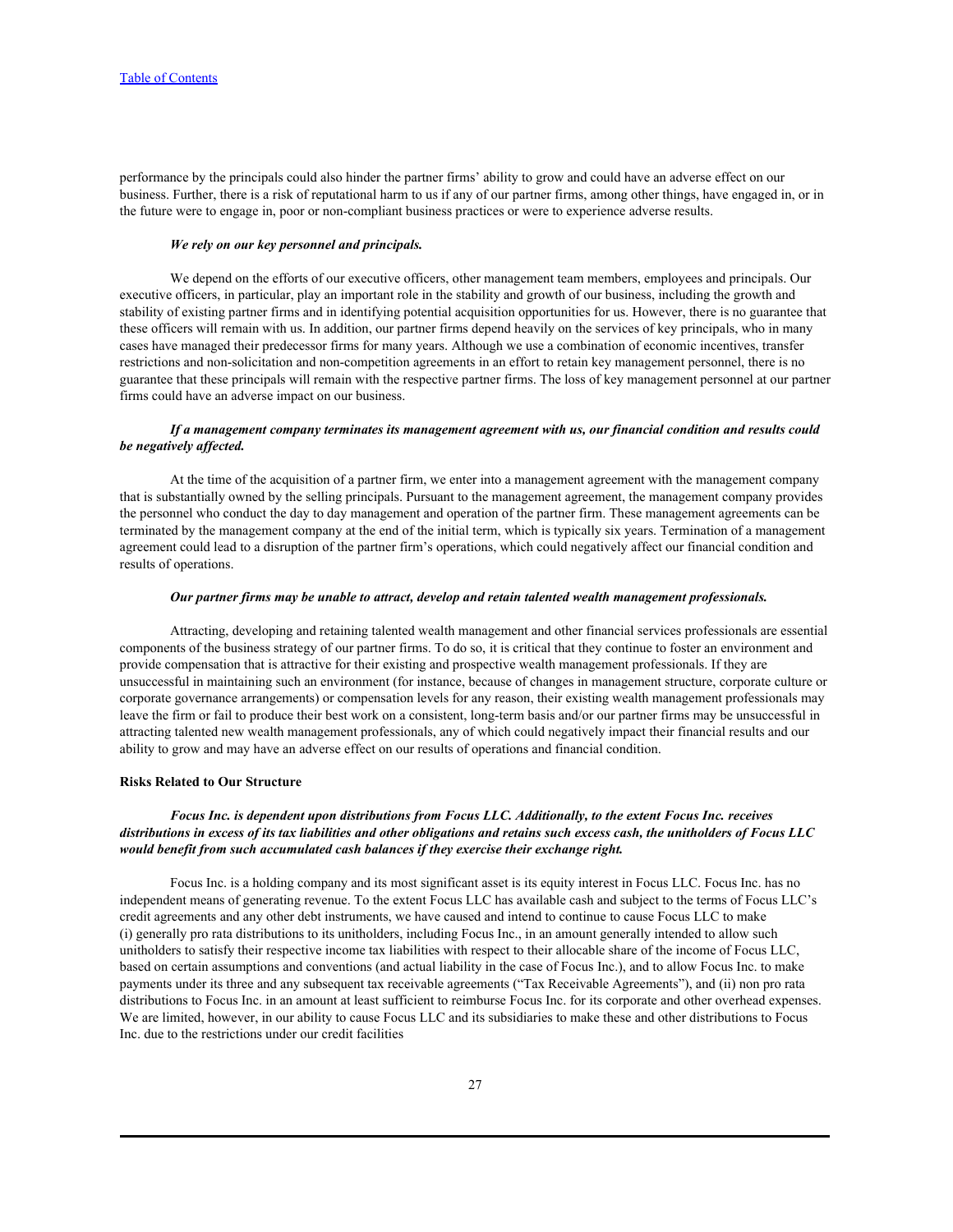entered into in July 2017, as amended (collectively, the "Credit Facility"). Funds used by Focus LLC to satisfy its distribution obligations will not be available for reinvestment in our business. To the extent that Focus Inc. needs funds and Focus LLC or its subsidiaries are restricted from making such distributions under applicable law or regulation or under the terms of their financing arrangements or are otherwise unable to provide such funds, Focus Inc.'s liquidity and financial condition could be adversely affected.

As a result of potential differences in the amount of net taxable income allocable to Focus Inc. and to the other Focus LLC unitholders, as well as the use of an assumed tax rate in calculating Focus LLC's tax distribution obligations, Focus Inc. may receive distributions significantly in excess of its tax liabilities and obligations to make payments under the Tax Receivable Agreements. If Focus Inc. retains such cash balances, the unitholders of Focus LLC would benefit from any value attributable to such accumulated cash balances as a result of their exercise of an exchange right.

### *Focus Inc. is required to make payments under the Tax Receivable Agreements for certain tax benefits it may claim, and the amounts of such payments is expected to be substantial.*

The Tax Receivable Agreements generally provide for the payment by Focus Inc. to each TRA holder of 85% of the net cash savings, if any, in U.S. federal, state and local income and franchise tax that Focus Inc. actually realizes (computed using simplifying assumptions to address the impact of state and local taxes) or is deemed to realize in certain circumstances in periods after the IPO as a result of certain increases in tax basis and certain tax benefits attributable to imputed interest. We will retain the benefit of the remaining 15% of these cash savings.

The payment obligations under the Tax Receivable Agreements are Focus Inc.'s obligations and not obligations of Focus LLC, and we expect that such payments required to be made under the Tax Receivable Agreements will be substantial. Estimating the amount and timing of payments that may become due under the Tax Receivable Agreements is by its nature imprecise. Please read "Part II, Item 7, Management's Discussion and Analysis of Financial Condition and Results of Operations —Liquidity and Capital Resources—Tax Receivable Agreements."

## *In certain cases, payments under the Tax Receivable Agreements may be accelerated and/or significantly exceed the actual benefits, if any, realized in respect of the tax attributes subject to the Tax Receivable Agreements.*

If we experience a change of control (as defined under the Tax Receivable Agreements, which includes certain mergers, asset sales and other forms of business combinations) or the Tax Receivable Agreements terminate early (at our election or as a result of our breach), Focus Inc. could be required to make a substantial, immediate lump-sum payment. This payment would equal the present value of hypothetical future payments that could be required to be paid under the Tax Receivable Agreements (determined by applying a discount rate of one-year London Interbank Offered Rate ("LIBOR") plus 1.5%). The calculation of hypothetical future payments will be based upon certain assumptions and deemed events set forth in the Tax Receivable Agreements, and may materially exceed, the actual realization, if any, of the future tax benefits to which the termination payments relate.

Any such accelerated payments could have a substantial negative impact on our liquidity and could have the effect of delaying, deferring or preventing certain mergers, asset sales or other forms of business combinations or changes of control. There can be no assurance that we will be able to finance any payments required to be made under the Tax Receivable Agreements. Please read "Part II, Item 7, Management's Discussion and Analysis of Financial Condition and Results of Operations—Liquidity and Capital Resources—Tax Receivable Agreements."

As a result of this payment obligation, holders of our Class A common stock could receive substantially less consideration in connection with a change of control transaction than they would receive in the absence of such obligation. Further, any payment obligations under the Tax Receivable Agreements will not be conditioned upon the TRA holders' having a continued interest in Focus Inc. or Focus LLC. Accordingly, the TRA holders' interests may conflict with those of the holders of our Class A common stock.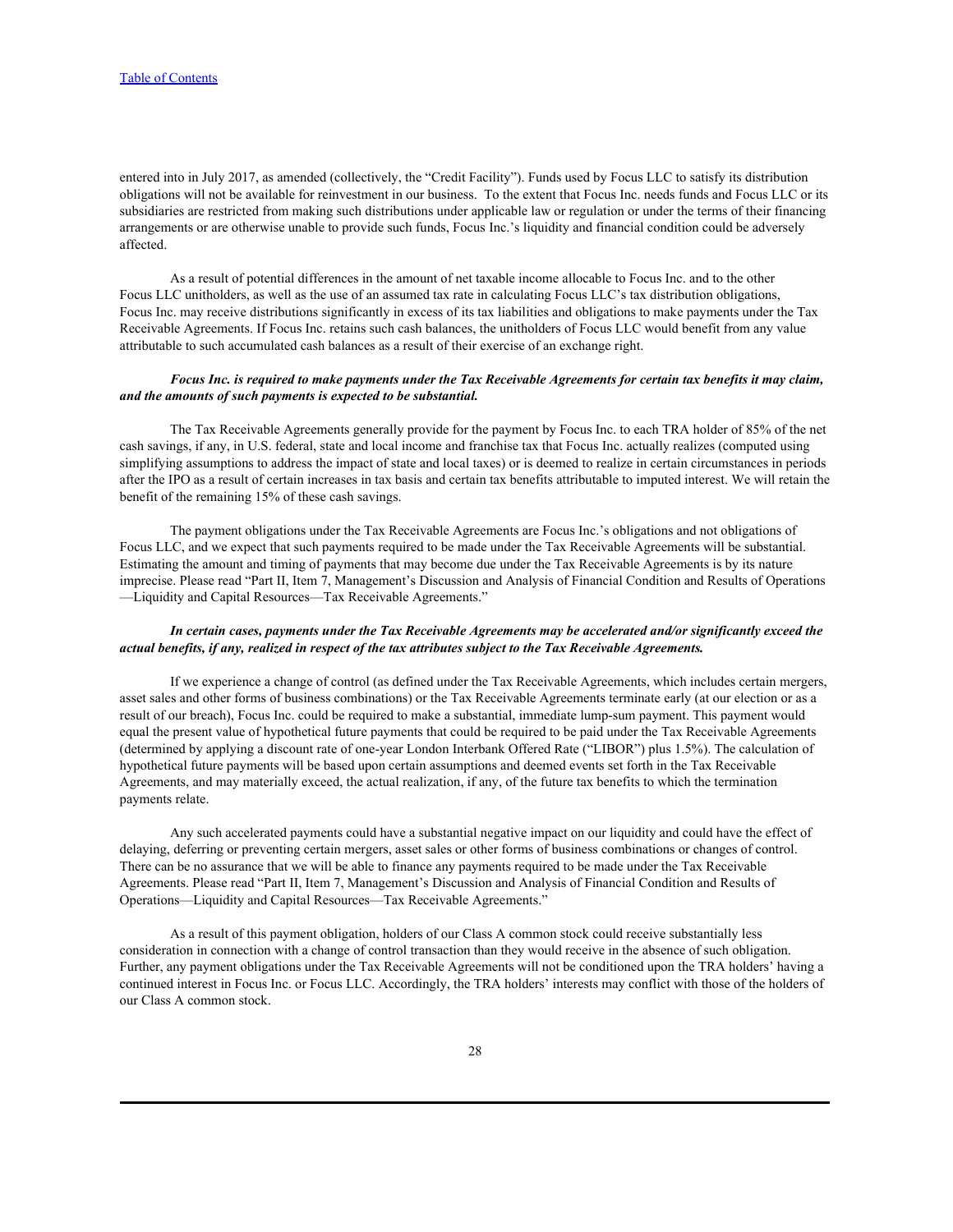# *We will not be reimbursed for any payments made under the Tax Receivable Agreements in the event that any tax benefits are subsequently disallowed.*

Payments under the Tax Receivable Agreements will be based on the tax reporting positions that we will determine. The TRA holders will not reimburse us for any payments previously made under the Tax Receivable Agreements if any tax benefits that have given rise to payments under the Tax Receivable Agreements are subsequently disallowed, except that excess payments made to any TRA holder will be netted against payments that would otherwise be made to such TRA holder, if any, after our determination of such excess. As a result, in such circumstances, we could make payments that are greater than our actual cash tax savings, if any, and may not be able to recoup those payments, which could adversely affect our liquidity.

# *If Focus LLC were to become a publicly traded partnership taxable as a corporation for U.S. federal income tax purposes, significant tax inefficiencies might result.*

A number of aspects of our structure depend on the classification of Focus LLC as a partnership for U.S. federal income tax purposes. While Focus LLC has taken steps to avail itself of safe harbors to protect itself from being treated as a "publicly traded partnership" under U.S. Treasury regulations, such a treatment would likely result in significant tax inefficiencies, including as a result of Focus Inc.'s inability to file a consolidated U.S. federal income tax return with Focus LLC. In addition, Focus Inc. would no longer have the benefit of the increases in tax basis covered under the Tax Receivable Agreements, and Focus Inc. would not be able to recover any payments previously made under the Tax Receivable Agreements, even if the corresponding tax benefits (including any claimed increase in the tax basis of Focus LLC's assets) were subsequently determined to have been unavailable.

### **Risks Related to Financing and Liquidity**

# *We may not be able to generate sufficient cash to service all of our indebtedness and may be forced to take other actions to satisfy our obligations under applicable debt instruments, which may not be successful.*

At December 31, 2021, we had outstanding borrowings under the Credit Facility of approximately \$2.4 billion at stated value. Our ability to make scheduled payments on or to refinance our indebtedness including the Credit Facility, depends on our financial condition and operating performance, which are subject to prevailing economic and competitive conditions and certain financial, business and other factors beyond our control. We may not be able to maintain a level of cash flow from operating activities sufficient to permit us to pay the principal and interest on our indebtedness.

If our cash flows and capital resources are insufficient to fund debt service obligations, we may be forced to reduce or delay acquisitions or partner firm-level acquisitions and capital expenditures, sell assets, seek additional capital or restructure or refinance indebtedness. Our ability to restructure or refinance indebtedness will depend on the condition of the capital markets and our financial condition at such time. Any refinancing of indebtedness could be at higher interest rates and may require us to comply with more onerous covenants, which could further restrict business operations. The terms of existing or future debt instruments may restrict us from adopting some of these alternatives. In addition, any failure to make payments of interest and principal on outstanding indebtedness on a timely basis could harm our ability to incur additional indebtedness. In the absence of sufficient cash flows and capital resources, we could face substantial liquidity problems and might be required to dispose of material assets or operations to meet debt service and other obligations. The Credit Facility currently restricts our ability to dispose of assets and our use of the proceeds from such disposition. We may not be able to consummate those dispositions, and the proceeds of any such disposition may not be adequate to meet any debt service obligations then due. These alternative measures may not be successful and may not permit us to meet scheduled debt service obligations.

Our outstanding variable rate indebtedness uses LIBOR as a benchmark for establishing the interest rate. 1-, 3-, 6- and 12-month LIBOR are expected to be replaced by the Secured Overnight Financing Rate ("SOFR") in 2023. While we expect SOFR to be a reasonable replacement for LIBOR, at this time we cannot predict the implications of the use of SOFR on the interest rates we pay.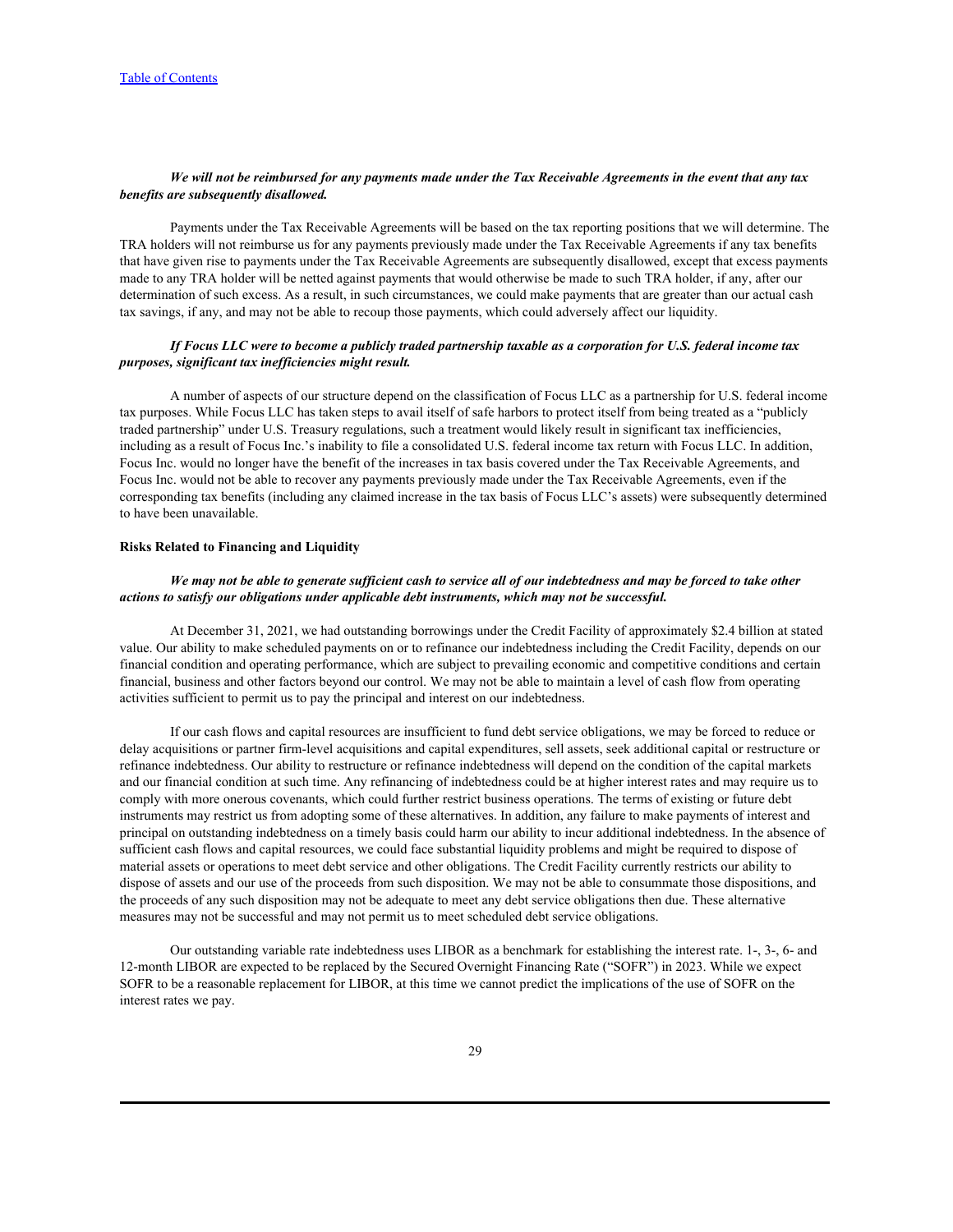# *Restrictions in our existing and future debt agreements could limit our growth and our ability to engage in certain activities.*

The Credit Facility contains a number of customary covenants, including (i) incurring additional indebtedness or guarantees, (ii) creating liens or other encumbrances on property or granting negative pledges, (iii) entering into a merger or similar transaction, (iv) selling or transferring certain property and (v) declaring dividends or making other restricted payments.

In addition, the Credit Facility requires us to maintain certain financial ratios. These restrictions may also limit our ability to obtain future financings, to withstand a future downturn in our business or the economy in general, or to otherwise conduct necessary corporate activities. We may also be prevented from taking advantage of acquisitions or other business opportunities that arise because of the limitations that the restrictive covenants under the Credit Facility impose on us.

A breach of any covenant in the Credit Facility would result in a default under the applicable agreement after any applicable grace periods. A default, if not waived, could result in acceleration of the indebtedness outstanding under the Credit Facility. The accelerated indebtedness would become immediately due and payable. If that occurs, we may not be able to make all of the required payments or borrow on short notice sufficient funds to refinance such indebtedness.

### **Risks Related to Regulation and Litigation**

### *Our business is highly regulated.*

Our partner firms are subject to extensive regulation by various regulatory and self-regulatory authorities in the United States, Australia, Canada and the United Kingdom. One entity in which we hold a minority interest is subject to extensive regulation in other jurisdictions as well, such as Switzerland and Singapore. See "Part I. Item 1, Business—Regulatory Environment."

Providing investment advice to clients is regulated at both the federal and state level in the United States. Our partner firms are predominantly investment advisers registered with the SEC under the Advisers Act. Each firm that is a federally registered investment adviser is regulated and subject to examination by the SEC. The Advisers Act imposes numerous obligations on RIAs, including fiduciary duties, disclosure obligations, recordkeeping and reporting requirements, marketing restrictions and general anti-fraud prohibitions. Some of our partner firms manage registered and unregistered funds that subject them to additional disclosure and compliance requirements. The failure to comply with the Advisers Act and other securities laws and regulations could cause the SEC to institute proceedings and impose sanctions for violations, including censure or terminating their SEC registrations and could also result in litigation or reputational harm. In addition, our partner firms who are investment advisers are subject to notice filings and the anti-fraud rules of state securities regulators and certain individuals are subject to state registration in many instances under applicable state securities laws.

Our U.S. partner firms are also subject to regulation by the DOL under ERISA and related regulations with respect to investment advisory and management services provided to retirement plans and plan participants covered by ERISA and by the IRS with respect to IRAs pursuant to comparable provisions within the IRC. Among other requirements, ERISA and the IRC impose duties on persons who are fiduciaries under ERISA and the IRC, respectively, and prohibits certain transactions involving related parties.

Certain of our partner firms have affiliated SEC-registered broker-dealers. Broker-dealers and their personnel are regulated, to a large extent, by the SEC and self-regulatory organizations, principally FINRA and are subject to regulations which cover all aspects of the securities business. Further, certain of our partner firms have licensed insurance affiliates. State insurance laws grant supervisory agencies, including state insurance departments, broad administrative authority. Further, we and our partner firms are subject to anti-corruption laws and certain of our firms are subject to anti-money laundering laws in the jurisdictions in which we operate, as well as regulation and enforcement by agencies charged with administering those laws.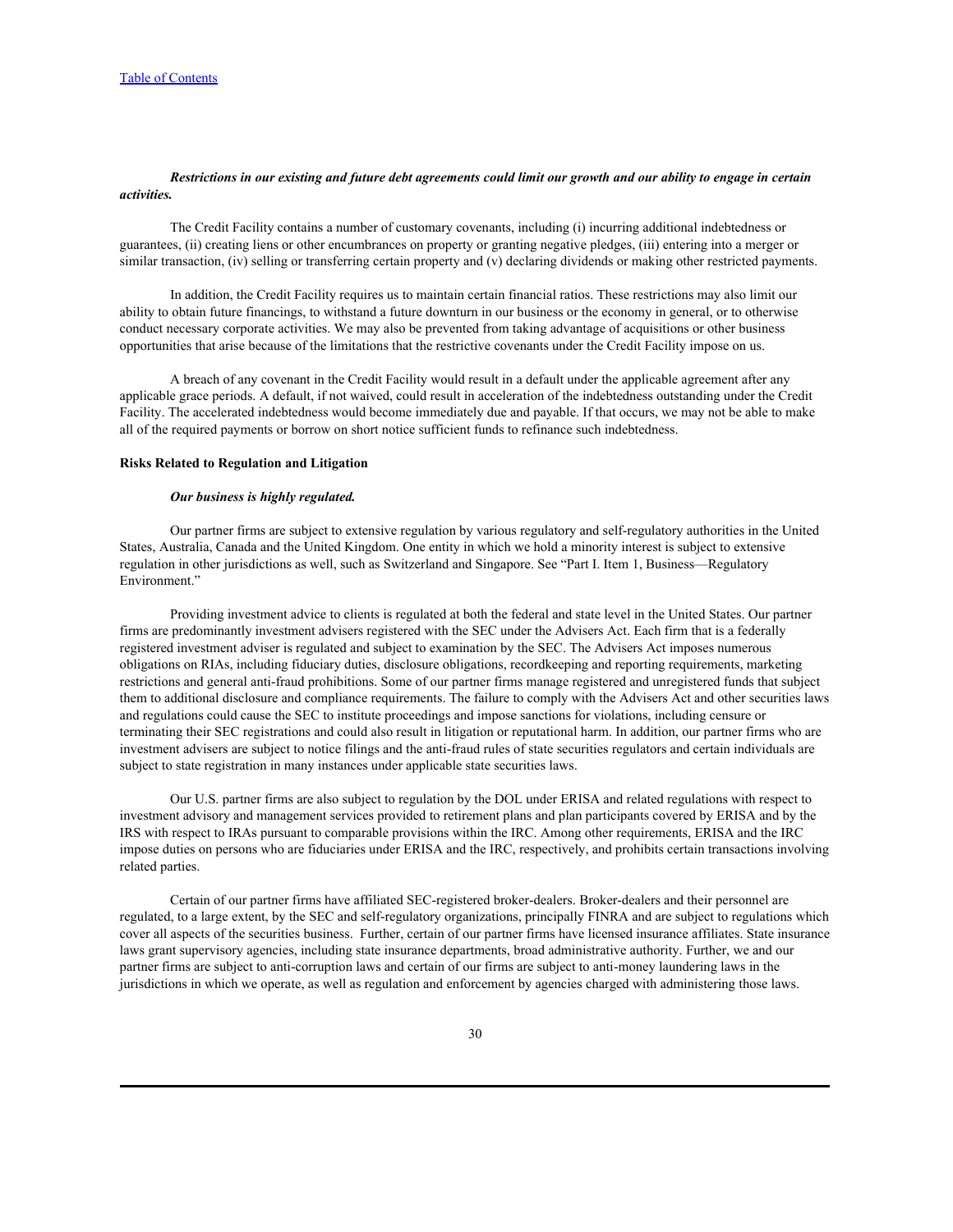Certain of our partner firms, with the assistance of certain of our subsidiaries, deploy value-added services to clients in areas such as lending, cash management, valuation, trust and fiduciary services, and insurance. These partner firms and other subsidiaries are subject to additional regulation in the applicable areas to varying degrees.

### *Our international operations are subject to additional non-U.S. regulatory requirements.*

We have partner firms located in Australia, Canada and the United Kingdom. We may have partner firms located in other non-U.S. jurisdictions in the future. Failure to comply with the applicable laws, rules, regulations, codes, directives, notices or guidelines in any jurisdiction outside of the United States could result in a wide range of penalties and disciplinary actions, including fines, censures and the suspension or expulsion from a particular jurisdiction or market or the revocation of licenses, any of which could adversely affect our reputation and operations and our partner firms in those jurisdictions. Regulators in jurisdictions outside of the United States could also change their policies or laws in a manner that might restrict or otherwise impede the ability of such partner firms to offer wealth management services in their respective markets, or they may be unable to keep up with, or adapt to, changing, complex regulatory requirements in such jurisdictions or markets, which could further negatively impact our business.

# *The regulatory environment in which our partner firms operate is subject to continuous change, and regulatory developments designed to increase oversight may adversely affect our business.*

The legislative and regulatory environment in which our partner firms operate has undergone significant changes in the recent past. Regulatory review or the issuance of interpretations of existing laws and regulations may result in the enactment of new laws and regulations that could adversely affect our operations or our ability to conduct business profitably. We are unable to predict whether any such laws or regulations will be enacted and to what extent such laws and regulations would affect our business. See "Part I. Item 1, Business – Regulatory Environment."

# *Changes to applicable tax laws and regulations or exposure to additional income tax liabilities could affect our business and future profitability.*

We are subject to various complex and evolving U.S. federal, state and local and non-U.S. taxes. U.S. federal, state and local and non-U.S. tax laws, policies, statutes, rules, regulations or ordinances could be interpreted, changed, modified or applied adversely to us, in each case, possibly with retroactive effect, and may have an adverse effect on our business and future profitability. For example, several tax proposals have been set forth that would, if enacted, make significant changes to U.S. tax laws. Such proposals include an increase in the U.S. federal income tax rate applicable to corporations (such as us) from 21%, the imposition of a minimum tax on book income for certain corporations, and the imposition of an excise tax on certain corporate stock repurchases that would be borne by the corporation repurchasing such stock. It is unclear whether these or similar changes will be enacted and, if enacted, how soon any such changes could take effect. The passage of any legislation as a result of these proposals and other similar changes in U.S. federal income tax laws could adversely affect our business and future profitability.

#### *Our business is subject to risks related to legal proceedings and governmental inquiries.*

Our business is subject to litigation, regulatory investigations and claims arising in the normal course of operations. The risks associated with these matters often may be difficult to assess or quantify and the existence and magnitude of potential claims often remain unknown for substantial periods of time.

Our partner firms depend to a large extent on their network of relationships and on their reputation to attract and retain clients. The principals and other wealth management professionals at our partner firms make investment decisions on behalf of clients that could result in substantial losses. If clients suffer significant losses, or are otherwise dissatisfied with wealth management or value-added services, we could be subject to the risk of legal liabilities or actions alleging, breach of fiduciary duties, negligent misconduct, breach of contract, unjust enrichment and/or fraud. Moreover, our partner firms are predominantly U.S. RIAs and have a legal obligation to operate under the fiduciary standard, a heightened standard as compared to the standard of conduct applicable to broker-dealers. These risks are often difficult to assess or quantify and their existence and magnitude often remain unknown for substantial periods of time, even after an action has been commenced.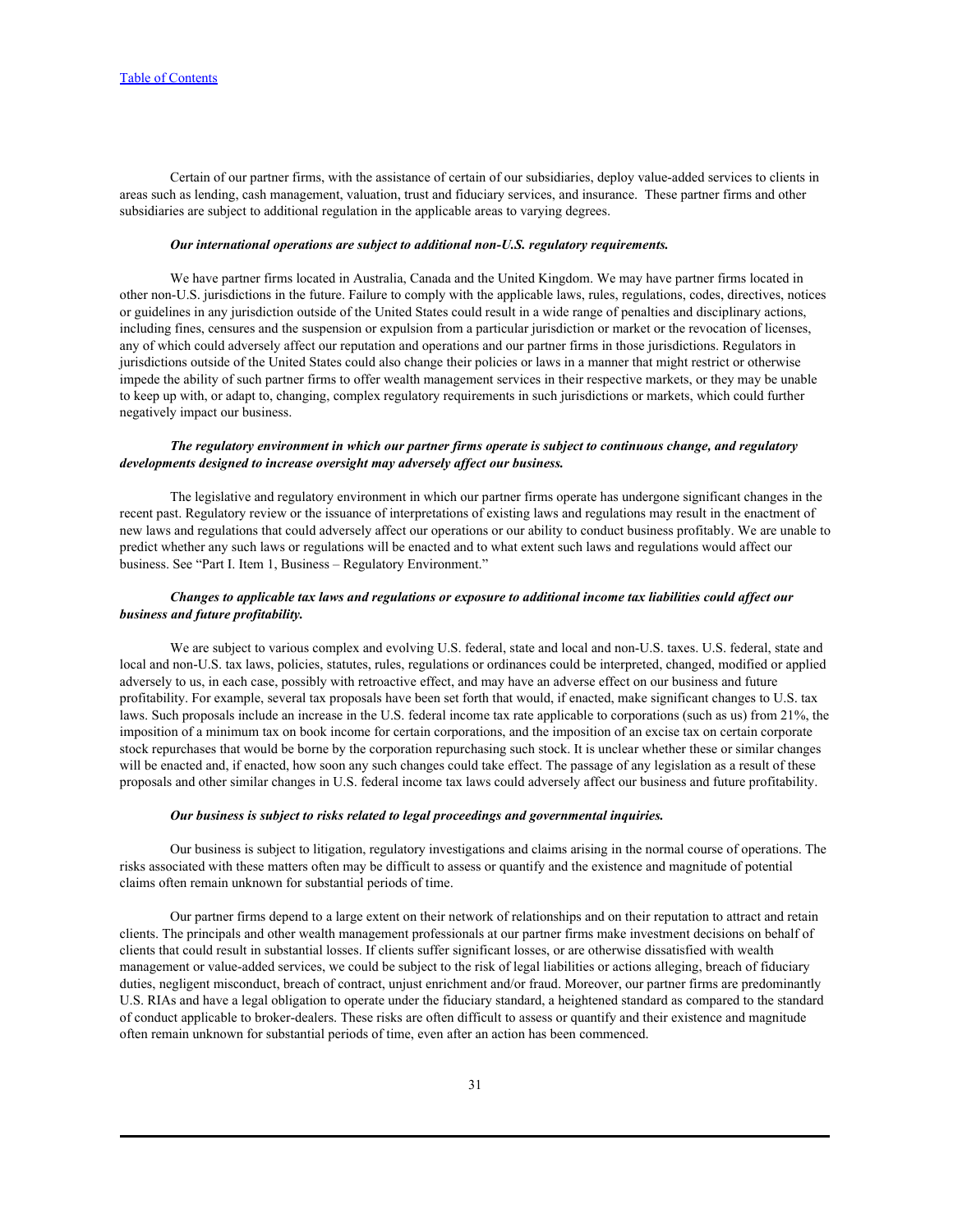Our involvement in any investigations and lawsuits would cause us to incur additional legal and other costs and, if we were found to have violated any laws, we could be required to pay fines, damages and other costs, perhaps in material amounts. Regardless of final costs, these matters could have an adverse effect on our business by exposing us to negative publicity, reputational damage, harm to our partner firms' client relationships or diversion of personnel and management resources.

# *Principal or employee misconduct or disclosure of confidential information could expose us to significant legal liability and reputational harm.*

We are vulnerable to reputational harm because our partner firms operate in an industry in which personal relationships, integrity and the confidence of clients are of critical importance. The principals and employees at our partner firms could engage in misconduct that adversely affects our business. For example, if a principal or employee were to engage in illegal or suspicious activities, a partner firm could be subject to regulatory sanctions and we could suffer serious harm to our reputation (as a consequence of the negative perception resulting from such activities), our financial position, our partner firms' client relationships and their ability to attract new clients.

The wealth management business often requires that we deal with confidential information. If principals or employees at our partner firms were to improperly use or disclose this information, even if inadvertently, we or our partner firms could be subject to legal action and suffer serious harm to our reputation, financial position and current and future business relationships or those of our partner firms. It is not always possible to deter misconduct, and the precautions we take to detect and prevent this activity may not always be effective. Misconduct by principals or employees at our partner firms, or even unsubstantiated allegations of misconduct, could result in an adverse effect on our reputation and our business.

# *Failure to properly disclose conflicts of interest and comply with fiduciary duty requirements could harm our reputation, business and results of operations.*

Some of our partner firms have affiliated SEC-registered broker-dealers and licensed insurance affiliates, which create conflicts of interests. Certain of our partner firms, with the assistance of certain of our subsidiaries, offer clients value-added services through third-party service providers in exchange for compensation to such partner firms and/or to us, creating a conflict of interest. Certain of our partner firms also have compensation arrangements pursuant to which they receive payments based on client assets invested in certain third-party mutual funds. Such arrangements allow a partner firm to receive payments from multiple parties based on the same client asset and can incentivize a partner firm to act in a manner contrary to the best interests of its clients. As investment advisers subject to a legal obligation to operate under the fiduciary standard, these partner firms must fully disclose any conflicts between their interests and those of their clients. The SEC and other regulators have increased their scrutiny of potential conflicts of interest, and our partner firms have implemented policies and procedures to mitigate conflicts of interest. However, if our partner firms fail to fully disclose conflicts of interest or if their policies and procedures are not effective, they could face reputational damage, litigation or regulatory proceedings or penalties, any of which may adversely affect our reputation, business and results of operations.

### *The hiring of certain advisers or acquisitions of newly established RIA firms expose us to litigation risk.*

Our partner firms may from time to time hire advisers employed at traditional brokerages and wirehouses or unaffiliated RIA firms. Additionally, our *Focus Independence* program has typically involved the acquisition of substantially all of the assets of new RIA firms formed by teams of wealth management professionals formerly employed at traditional brokerages and wirehouses. These hirings and acquisitions may expose us to the risk of legal actions alleging misappropriation of confidential information, including client information, unfair competition, and breach of contract. These risks are often difficult to assess or quantify and their existence and magnitude often remain unknown for substantial periods of time, even after an action has been commenced. We may incur significant legal expenses in defending against litigation commenced by any such brokerage, wirehouse or unaffiliated RIA firm. Substantial legal liability could have an adverse effect on our business, results of operations or financial condition or cause significant reputational harm to us.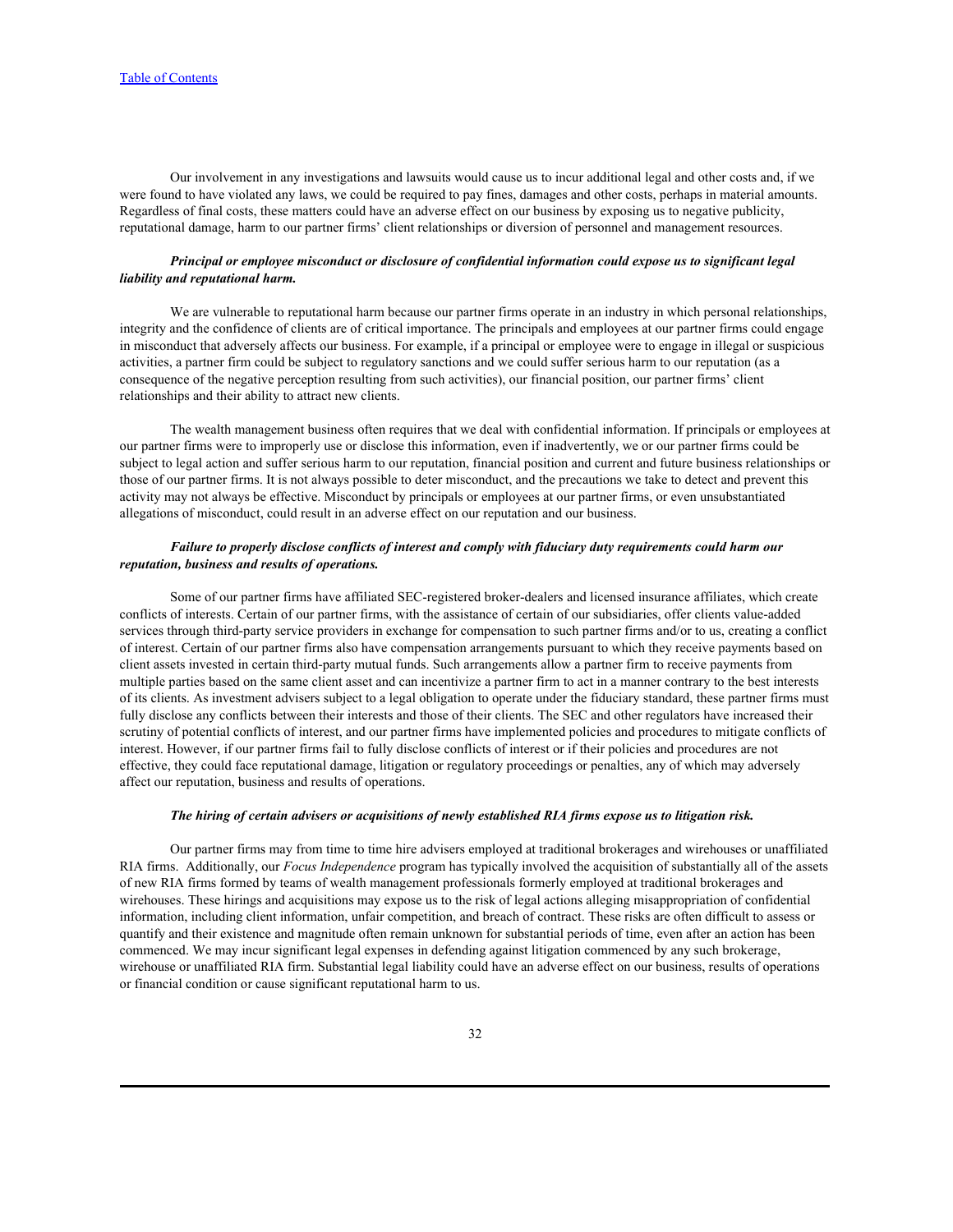# *In the event of a change of control of our company, we may be required to obtain the consent of our partner firms' advisory clients to the change of control.*

As required by the Advisers Act, the investment advisory agreements entered into by our investment adviser subsidiaries provide that an "assignment" of the agreement may not be made without the client's consent. Under the Investment Company Act of 1940 (the "Investment Company Act"), advisory agreements with registered funds provide that they terminate automatically upon "assignment" and the board of directors and the shareholders of the registered fund must approve a new agreement for advisory services to continue. Under both the Advisers Act and the Investment Company Act, a change of ownership may constitute such an "assignment" if it is a change of control. For example, under certain circumstances, an assignment may be deemed to occur if a controlling block of voting securities is transferred, if any party acquires control, or, in certain circumstances, if a controlling party gives up control. Under the Investment Company Act, a 25% voting interest is presumed to constitute control. An assignment or a change of control could be deemed to occur in the future if we, or one of our investment adviser subsidiaries, were to gain or lose a controlling person, or in other situations that may depend significantly on facts and circumstances. In any such case we would seek to obtain the consent of our advisory clients, including any funds, to the assignment. To the extent of any failure to obtain these consents, our results of operations, financial condition or business could be adversely affected.

### **Risks Related to Our Class A Common Stock, Ownership and Governance**

# *An active, liquid and orderly trading market for our Class A common stock may not be maintained, and our stock price may be volatile.*

An active, liquid and orderly trading market for our Class A common stock may not be maintained. Active, liquid and orderly trading markets usually result in less price volatility and more efficiency in carrying out investors' purchase and sale orders. The market price of our Class A common stock could vary significantly as a result of a number of factors, some of which are beyond our control. In the event of a drop in the market price of our Class A common stock, you could lose a substantial part or all of your investment in our Class A common stock.

# *If our operating and financial performance in any given period does not meet the guidance that we have provided to the public or the expectations of our investors and analysts, our stock price may decline.*

We provide public guidance on our expected operating and financial results for future periods. Although we believe that this guidance provides investors and analysts with a better understanding of management's expectations for the future and is useful to our stockholders and potential stockholders, such guidance is comprised of forward-looking statements subject to the risks and uncertainties described in this report and in our other public filings and public statements. Our actual results may not always be in line with or exceed the guidance we have provided or the expectations of our investors and analysts, especially in times of economic uncertainty. In the past, when results have differed from such guidance or expectations, the market price of our common stock has declined. If, in the future, our operating or financial results for a particular period do not meet our guidance or the expectations of our investors and analysts or if we reduce our guidance for future periods, the market price of our common stock may decline.

# *Investment vehicles affiliated with our private equity investor own a substantial percentage of the voting power of our common stock.*

Holders of Class A common stock and Class B common stock vote together as a single class on all matters presented to our shareholders for their vote or approval, except as otherwise required by applicable law or our certificate of incorporation. As of February 14, 2022, investment vehicles affiliated with Stone Point Capital LLC (together with its affiliates, "Stone Point") owned approximately 12% of our Class A common stock (representing 9% of the economic interest and 10% of the voting power) and 71% of our Class B common stock (representing 0% of the economic interest and 11% of the voting power).

Stone Point has the right to nominate two members of our board of directors for so long as they maintain certain ownership stakes. The existence of a significant shareholder may also have the effect of deterring hostile takeovers,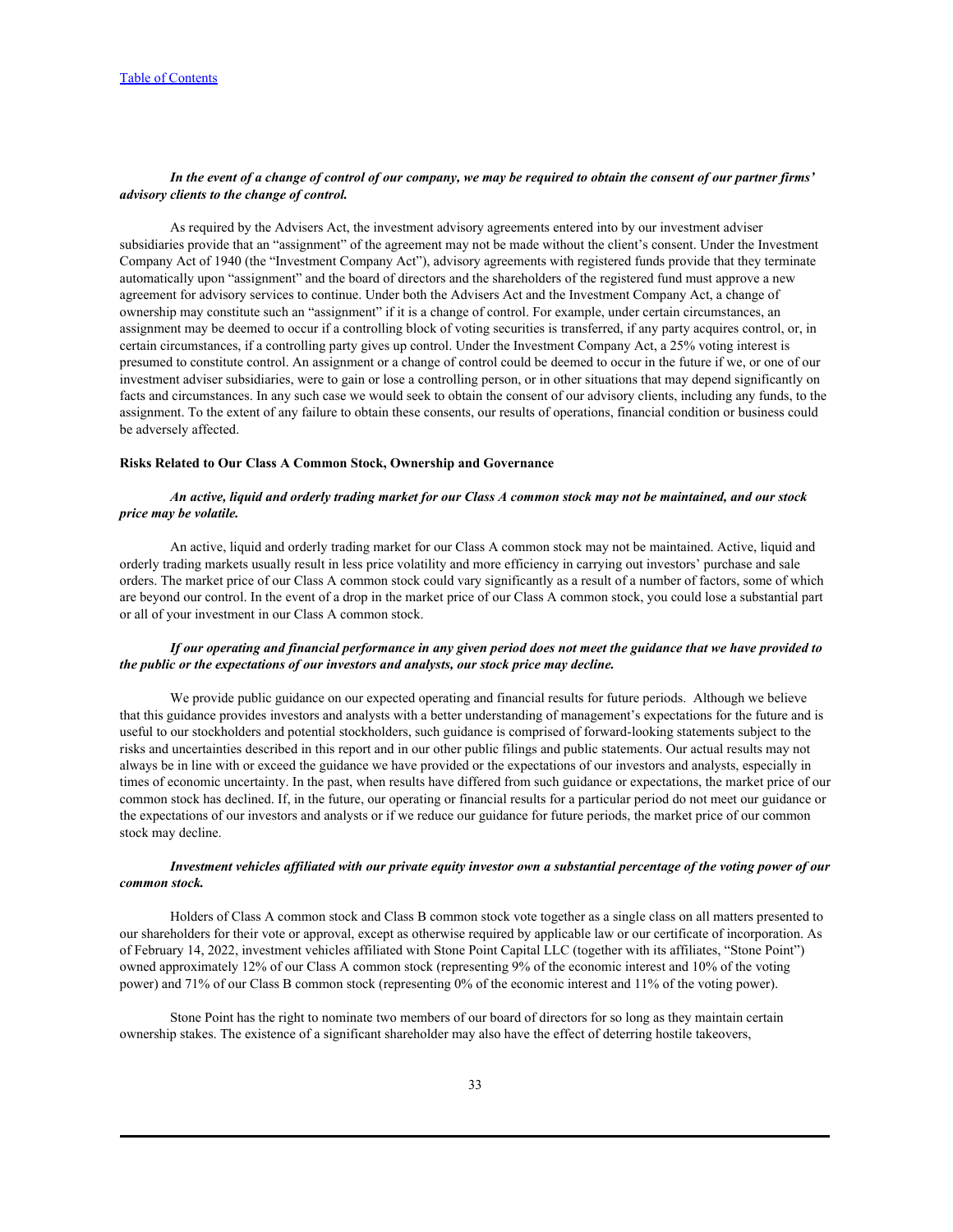delaying or preventing changes in control or changes in management, or limiting the ability of our other shareholders to approve transactions that they may deem to be in the best interests of our company.

Moreover, this concentration of stock ownership may also adversely affect the trading price of our Class A common stock to the extent investors perceive a disadvantage in owning stock of our company.

### *The interests of our private equity investor may differ from those of our public shareholders.*

So long as Stone Point continues to control a significant amount of our common stock, it will continue to be able to strongly influence all matters requiring shareholder approval, regardless of whether or not other shareholders believe that a potential transaction is in their own best interests. In any of these matters, the interests of Stone Point (including its interests, if any, as a TRA holder) may differ or conflict with the interests of our other shareholders. For example, Stone Point may have different tax positions from us which could influence its decisions regarding whether and when to dispose of assets, whether and when to incur new or refinance existing indebtedness, especially in light of the existence of the Tax Receivable Agreements, and whether and when Focus Inc. should terminate the Tax Receivable Agreements and accelerate its obligations thereunder; provided that any decision to terminate the Tax Receivable Agreements and accelerate the obligations thereunder would also require the approval of a majority of the disinterested directors of Focus Inc. In addition, the structuring of future transactions may take into consideration Stone Point's tax or other considerations even where no similar benefit would accrue to us. See "Part II, Item 7, Management's Discussion and Analysis of Financial Condition and Results of Operations—Liquidity and Capital Resources—Tax Receivable Agreements."

# *Our certificate of incorporation and bylaws, as well as Delaware law, contain provisions that could discourage acquisition bids or merger proposals, which may adversely affect the market price of our Class A common stock.*

Our certificate of incorporation authorizes our board of directors to issue one or more classes or series of preferred stock, the terms of which may be established and the shares of which may be issued without shareholder approval, and which may include super voting, special approval, dividend, repurchase rights, liquidation preferences or other rights or preferences superior to the rights of the holders of Class A common stock. The terms of one or more classes or series of preferred stock could adversely impact the value or our Class A common stock. Furthermore, if our board of directors elects to issue preferred stock it could be more difficult for a third party to acquire us. For example, our board of directors may grant holders of preferred stock the right to elect some number of our directors in all events or upon the occurrence of specified events or the right to veto specified transactions.

In addition, some provisions of our certificate of incorporation and bylaws could make it more difficult for a third party to acquire control of us, even if the change of control would be beneficial to our shareholders, including: (i) prohibiting us from engaging in any business combination with any interested shareholder for a period of three years following the time that the shareholder became an interested shareholder, subject to certain exceptions, (ii) establishing advance notice provisions with regard to shareholder proposals relating to the nomination of candidates for election as directors or new business to be brought before meetings of our shareholders, (iii) providing that the authorized number of directors may be changed only by resolution of the board of directors, (iv) providing that all vacancies in our board of directors may, except as otherwise be required, be filled by the affirmative vote of a majority of directors then in office, even if less than a quorum, (v) providing that our amended and restated certificate of incorporation and amended and restated bylaws may be amended by the affirmative vote of the holders of at least two-thirds of our then outstanding voting stock, (vi) providing for our board of directors to be divided into three classes of directors, (vii) providing that our amended and restated bylaws can be amended by the board of directors, (viii) limitations on the ability of shareholders to call special meetings, (ix) limitations on the ability of shareholders to act by written consent, and (x) renouncing any reasonable expectancy interest that we have in, or right to be offered an opportunity to participate in, any corporate or business opportunities that are from time to time presented to Stone Point directors affiliated with these parties and their respective affiliates.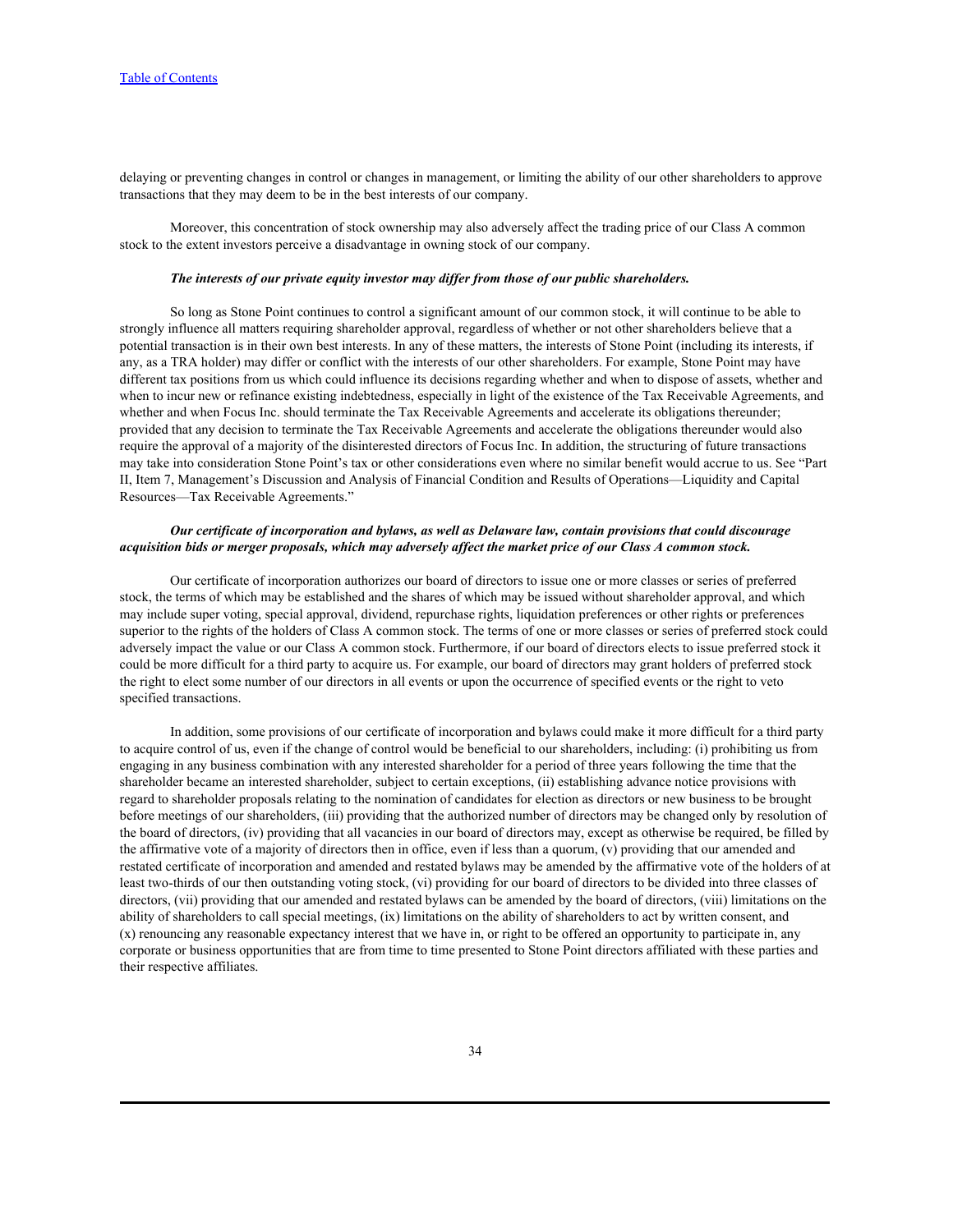# *Our amended and restated certificate of incorporation designates the Court of Chancery of the State of Delaware as the sole and exclusive forum for certain types of actions and proceedings that may be initiated by our shareholders, which could limit our shareholders' ability to obtain a favorable judicial forum for disputes with us or our directors, officers, employees or agents.*

Our amended and restated certificate of incorporation provides that, unless we consent in writing to the selection of an alternative forum, the Court of Chancery of the State of Delaware will, to the fullest extent permitted by applicable law, be the sole and exclusive forum for (i) any derivative action or proceeding brought on our behalf, (ii) any action asserting a claim of breach of a fiduciary duty owed by any of our directors, officers, employees, agents or trustees to us or our shareholders, (iii) any action asserting a claim against us or any director or officer or other employee of ours arising pursuant to any provision of the Delaware General Corporation Law (the "DGCL"), our amended and restated certificate of incorporation or our bylaws or (iv) any action asserting a claim against us or any director or officer or other employee of ours that is governed by the internal affairs doctrine, in each such case subject to such Court of Chancery having personal jurisdiction over the indispensable parties named as defendants therein. Unless we consent in writing to the selection of an alternative forum, to the fullest extent permitted by law, the federal district courts of the United States will be the exclusive forum for resolving any complaint asserting a cause of action arising under the federal securities laws of the United States. Any person or entity purchasing or otherwise acquiring any interest in shares of our capital stock will be deemed to have notice of, and consented to, the provisions of our amended and restated certificate of incorporation described in the preceding sentence. This choice of forum provision may limit a shareholder's ability to bring a claim in a judicial forum that it finds favorable for disputes with us or our directors, officers, employees or agents, which may discourage such lawsuits against us and such persons. Alternatively, if a court were to find these provisions of our amended and restated certificate of incorporation inapplicable to, or unenforceable in respect of, one or more of the specified types of actions or proceedings, we may incur additional costs associated with resolving such matters in other jurisdictions, which could adversely affect our results of operations and financial condition.

# *We do not have any current plans to pay dividends on our Class A common stock. Consequently, the only opportunity that holders of our Class A common stock will have to achieve a return on their investment in our Class A common stock is if the price of our Class A common stock appreciates.*

We do not have any current plans to declare dividends on shares of our Class A common stock in the foreseeable future. Consequently, the only opportunity that holders of our Class A common stock will have to achieve a return on their investment in our Class A common stock will be if they sell their shares of Class A common stock at a price greater than they may pay for them. There is no guarantee that the price of our Class A common stock will ever exceed the price that a holder of our Class A common stock may pay for them.

# *Future sales or other issuances of our Class A common stock in the public market could reduce our stock price, and any additional capital raised by us through the sale of equity or convertible securities may dilute your ownership in us.*

Unitholders of Focus LLC (other than Focus Inc. and any of its subsidiaries) may receive shares of our Class A common stock pursuant to the exercise of an exchange right or the call right and then sell those shares of Class A common stock. Additionally, we may issue additional shares of Class A common stock or convertible securities in subsequent offerings or as consideration for future acquisitions.

We have approximately 5,600,000 shares of our Class A common stock registered under our registration statements on Form S-8 for additional issuances under our equity incentive plan, that are available for resale in the public market without restriction, subject to the satisfaction of vesting, the requirements of Rule 144 and any other conditions.

We cannot predict the size of future issuances or sales of our Class A common stock or securities convertible into Class A common stock or the effect, if any, that future issuances and sales of shares of our Class A common stock will have on the market price of our Class A common stock. Sales of substantial amounts or other issuances of our Class A common stock (including shares issued in connection with an acquisition), or the perception that such could occur, may adversely affect prevailing market prices of our Class A common stock.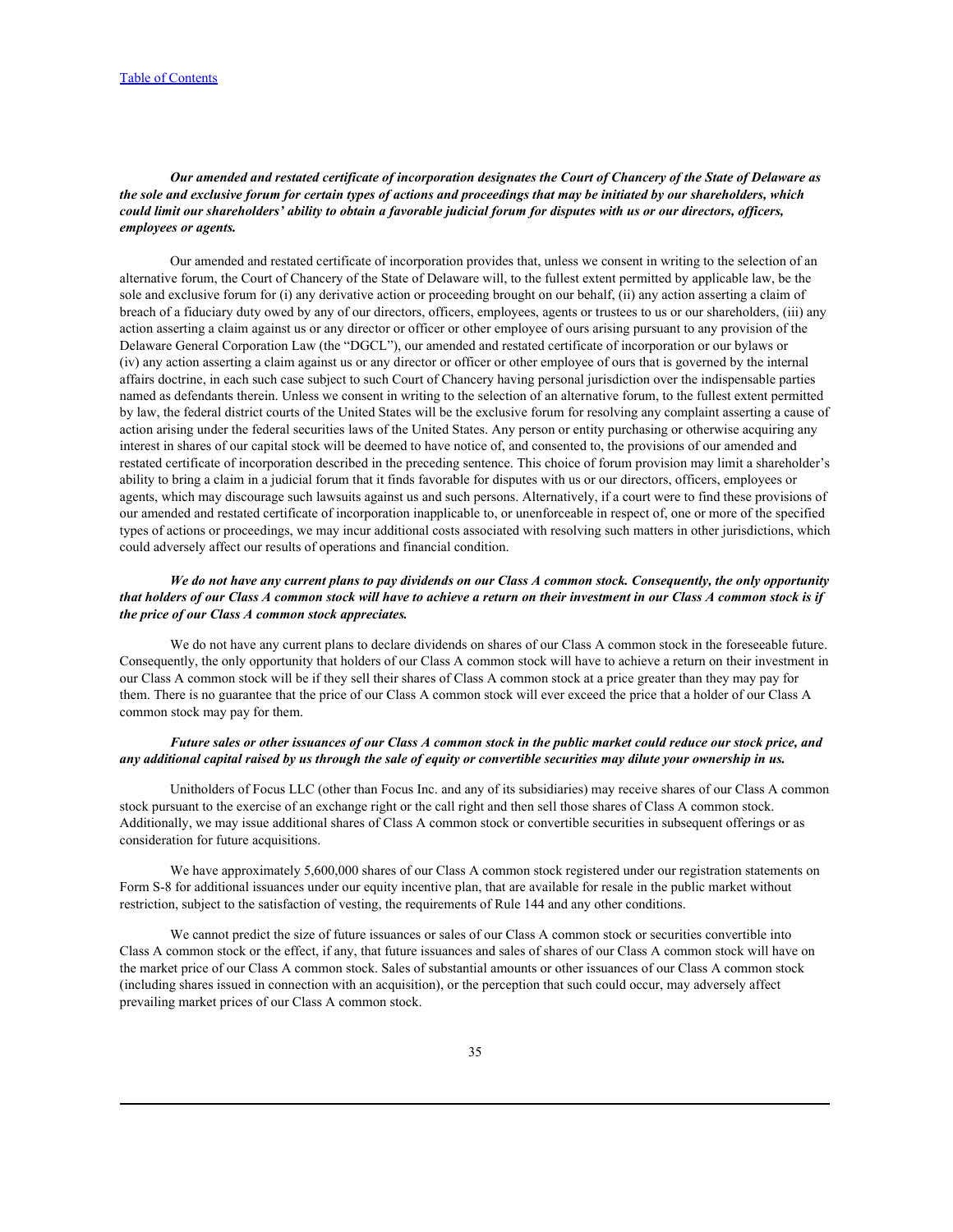## **Item 1B. Unresolved Staff Comments**

None.

# **Item 2. Properties**

We and our partner firms conduct our operations using leased office facilities. While we believe we have suitable office space currently, we will continue to evaluate our office space requirements and will complement these facilities as necessary.

Our corporate headquarters is located at 875 Third Avenue, 28th Floor, New York, New York, where we occupy approximately 29,700 square feet of space under a lease, the term of which expires in 2035. In addition, each of our partner firms lease office space in the city or cities in which it conducts business.

36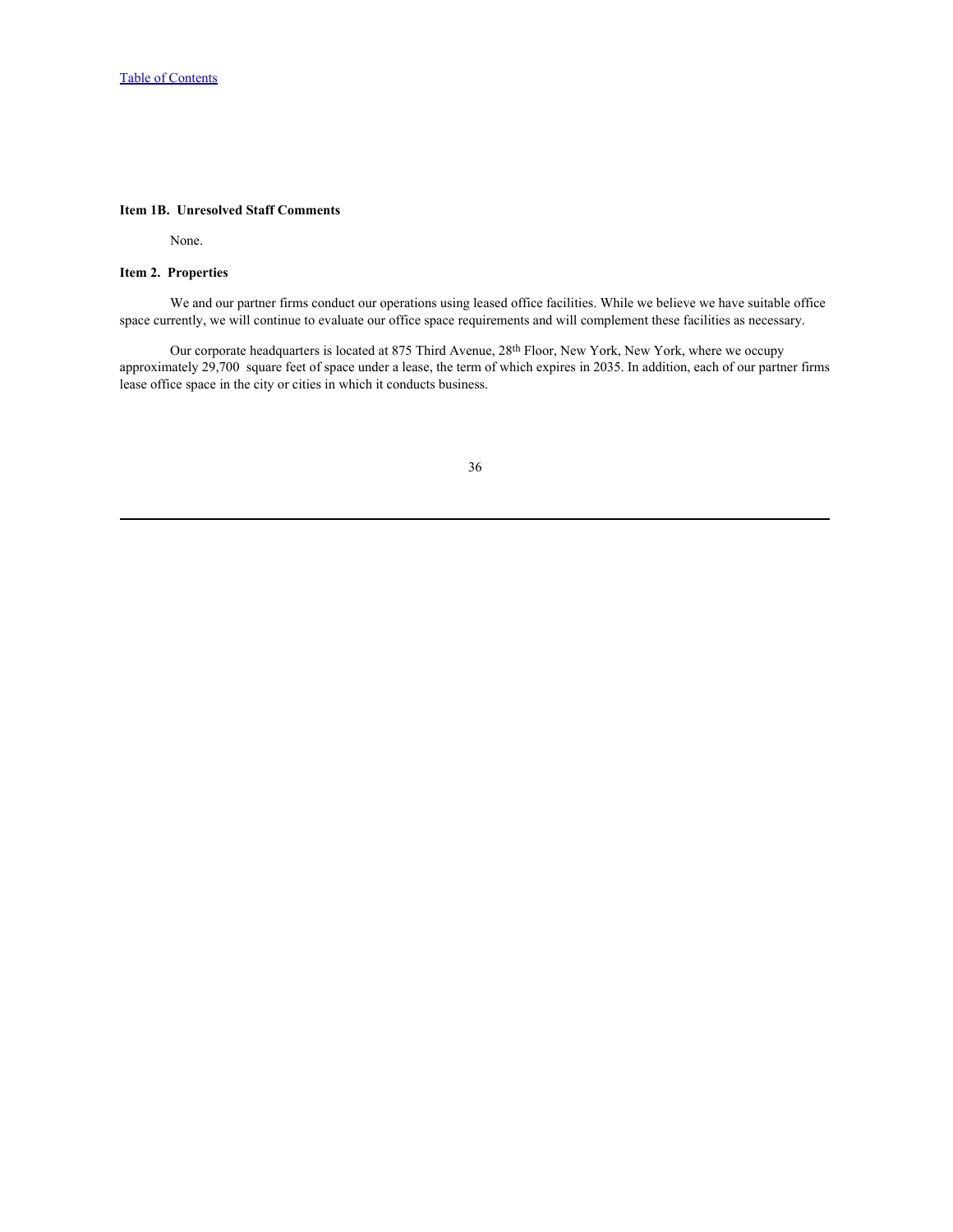# **Item 3. Legal Proceedings**

We are, from time to time, involved in various legal claims and regulatory matters arising out of our operations in the normal course of business. A partner firm has settled most of the investor demands related to a private fund (that held approximately \$27 million in client assets) during the year ended December 31, 2021. We have notified our insurance carriers of the matter. After consultation with legal counsel, we do not believe that the resolutions of any matters we are currently involved in, individually or in the aggregate, will have a material adverse impact on our financial condition, results of operations or cash flows. However, we can provide no assurance that any pending or future matters will not have a material effect on our financial condition, results of operations or cash flows in future reporting periods.

From time to time, we and our partner firms receive requests for information from governmental authorities. For example, we recently received an inquiry from the SEC asking us to provide materials principally related to policies, procedures and communications concerning Adjusted Net Income, a non-GAAP financial measure, which was disaggregated in the third quarter of 2020 to separate certain tax adjustments in response to earlier comments from the SEC. We are cooperating with this inquiry and intend to continue to cooperate with all governmental authorities. While we are unable to determine the ultimate outcome of any matter, we believe that the resolution of all current governmental inquiries will not have a material impact on our financial condition, results of operations or cash flows.

## **Item 4. Mine Safety Disclosures**

Not applicable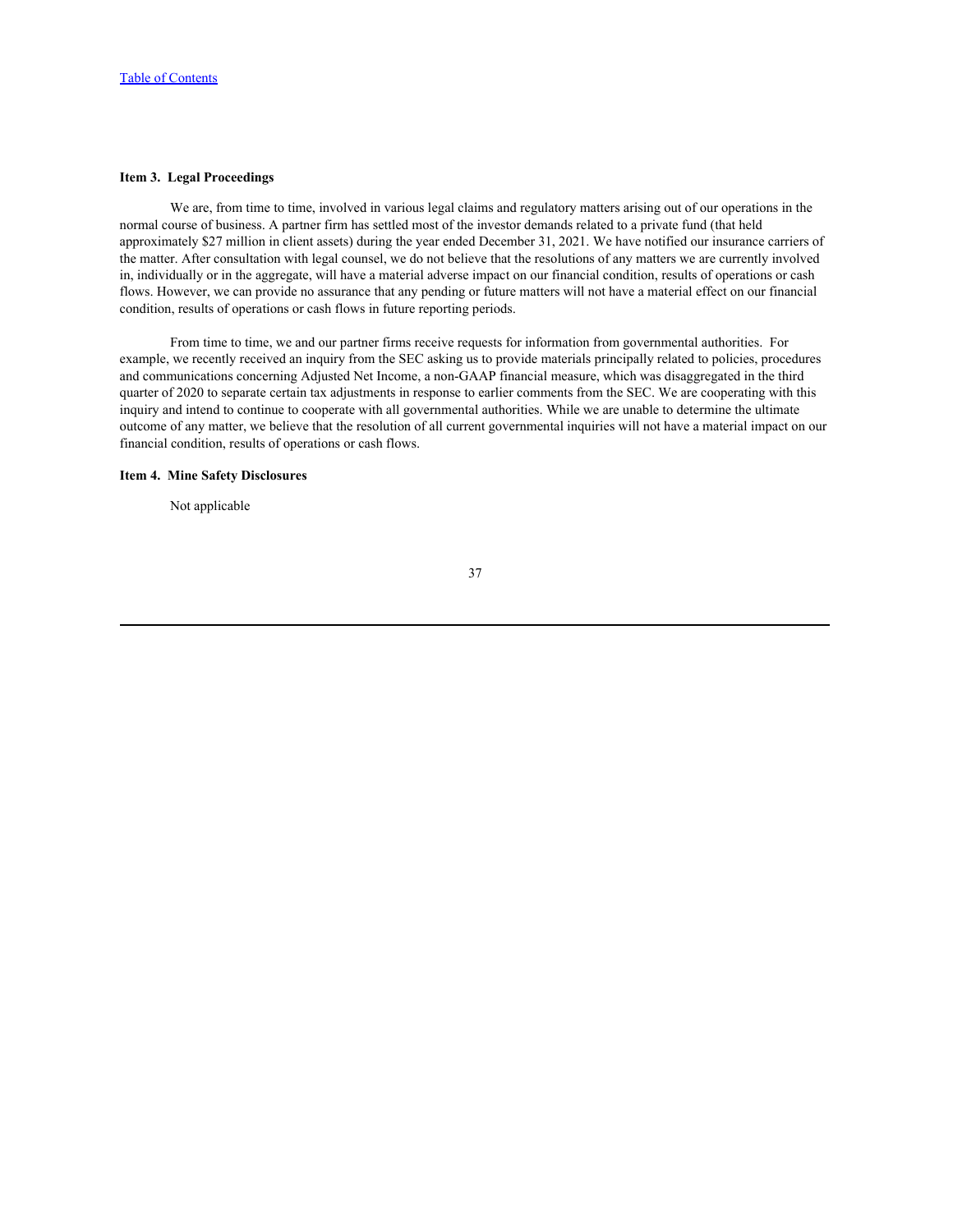# **PART II**

## **Item 5. Market For Registrant's Common Equity, Related Stockholder Matters and Issuer Purchases of Equity Securities**

#### **Market Information and Holders**

Our Class A common stock trades on the Nasdaq Global Select Market under the symbol "FOCS".

As of February 14, 2022, we had approximately 8 holders of record of our Class A common stock. This number excludes owners for whom Class A common stock may be held in "street" name.

There is no public market for our Class B common stock. As of February 14, 2022, we had 38 holders of record of our Class B common stock.

## **Dividends**

We do not have any current plans to declare dividends on shares of our Class A common stock in the foreseeable future. We currently intend to retain future earnings, if any, to finance the growth of our business and for other ordinary corporate purposes. Our future dividend policy is within the discretion of our board of directors and will depend upon then-existing conditions, including our results of operations, financial condition, capital requirements, investment opportunities, statutory restrictions on our ability to pay dividends and other factors our board of directors may deem relevant. In addition, the Credit Facility contains certain restrictions on our ability to pay cash dividends.

#### **Securities Authorized for Issuance Under Equity Compensation Plans**

The information relating to our equity compensation plans required by Item 5 is incorporated by reference to such information as set forth in "Part III, Item 12, Security Ownership of Certain Beneficial Owners and Management and Related Stockholder Matters."

## **Recent Sales of Unregistered Securities**

During the three months ended December 31, 2021, we issued an aggregate of 1,309,271 shares of Class A common stock and retired 1,293,238 shares of Class B common stock and 24,652 incentive units in Focus LLC and acquired 1,309,271 common units in Focus LLC, in each case as part of our regular quarterly exchanges offered to holders of units in Focus LLC.

During the three months ended December 31, 2021, we issued 58,657 shares of Class A common stock in connection with an acquisition.

During the three months ended December 31, 2021, Focus LLC issued 381,264 common units and we issued a corresponding number of shares of Class B common stock in connection with an acquisition.

The issuance of such securities was made in reliance upon an exemption from the registration requirements of the Securities Act of 1933, as amended, pursuant to Section 4(a)(2) thereof.

 Each Focus LLC common unit, together with a corresponding share of Class B common stock, and Focus LLC incentive unit (after conversion into a number of common units taking into account the then current value of the common units and such incentive unit's aggregate hurdle amount) is exchangeable, pursuant to the terms and subject to the conditions set forth in the Operating Agreement, for one share of our Class A common stock, or, if either we or Focus LLC so elects, cash.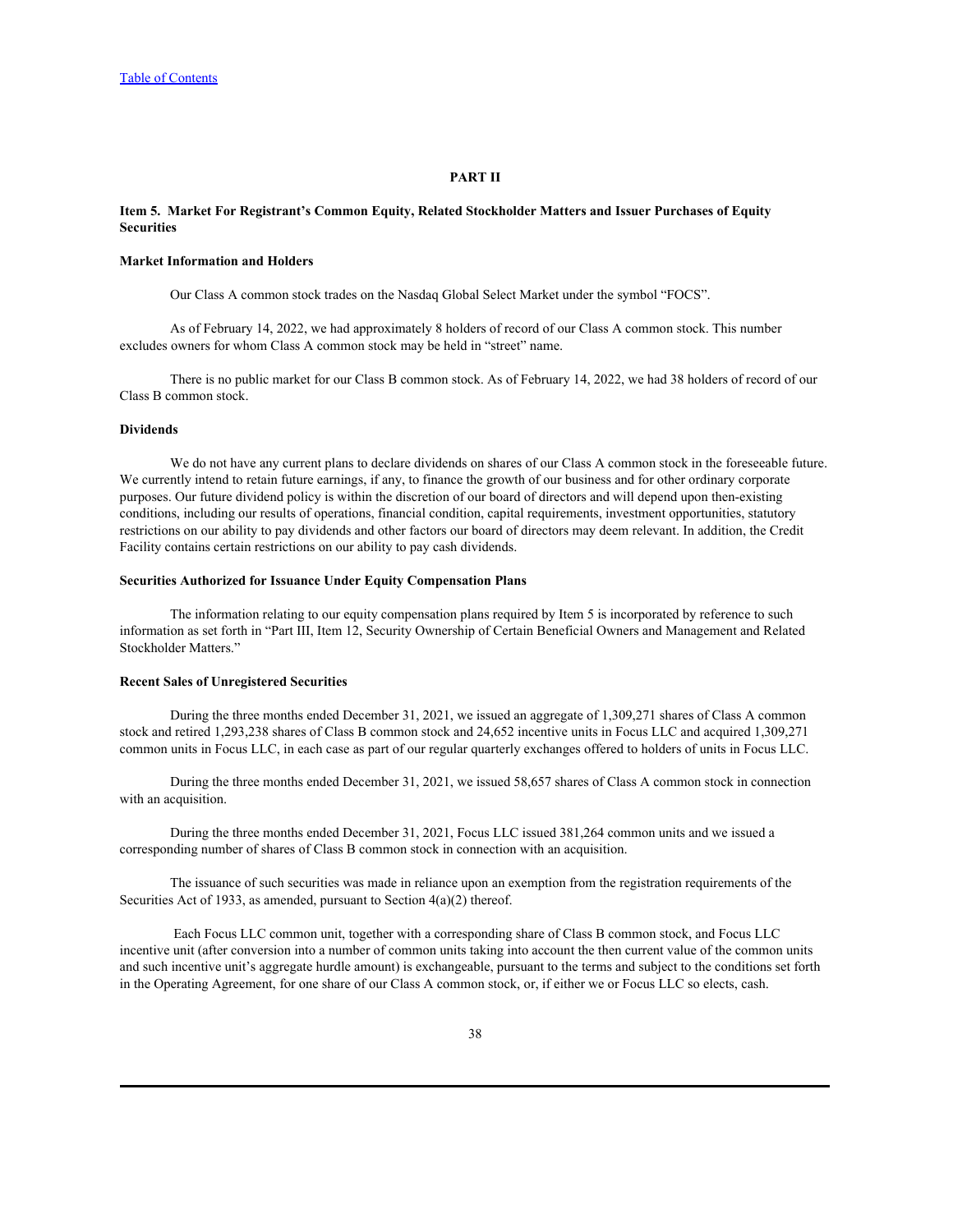# Item 6. (Reserved)

#### **Item 7. Management's Discussion and Analysis of Financial Condition and Results of Operations**

*You should read this discussion and analysis of our financial condition and results of operations in conjunction with the historical financial statements and related notes included elsewhere in this Annual Report. The information in this section contains forward-looking statements. Please read "Cautionary Statement Regarding Forward-Looking Statements." Our actual results may differ significantly from the results suggested by these forward-looking statements and from our historical results. Some factors that may cause our results to differ are described in "Part I, Item 1A, Risk Factors."*

## **Overview**

We are a leading partnership of independent, fiduciary wealth management firms operating in the highly fragmented RIA industry, with a footprint of over 80 partner firms primarily in the United States. We have achieved this market leadership by positioning ourselves as the partner of choice for many firms in an industry where a number of secular trends are driving consolidation. Our partner firms primarily service ultra-high net worth and high net worth individuals and families by providing highly differentiated and comprehensive wealth management services. Our partner firms benefit from our intellectual and financial resources, operating as part of a scaled business model with aligned economic interests, while retaining their entrepreneurial culture and independence.

Our partnership is comprised of trusted professionals providing comprehensive wealth management services through a largely recurring, fee-based model, which differentiates our partner firms from the traditional brokerage platforms whose revenues are largely derived from commissions. We derive a substantial majority of our revenues from wealth management fees for investment advice, financial and tax planning, consulting, tax return preparation, family office services and other services. We also generate other revenues primarily from recordkeeping and administration service fees, commissions and distribution fees and outsourced services.

Since we began revenue-generating and acquisition activities in 2006, we have created a partnership of over 80 partner firms, the substantial majority of which are RIAs registered with the SEC and built a business with revenues of \$1.8 billion for the year ended December 31, 2021. For the year ended December 31, 2021, in excess of 95% of our revenues were fee-based and recurring in nature. We have established a national footprint across the United States and expanded our international presence into Australia, Canada and the United Kingdom.

### **Sources of Revenue**

Our partner firms provide comprehensive wealth management services through a largely recurring, fee-based model. We derive a substantial majority of our revenue from wealth management fees, which are comprised of fees earned from wealth management services, including investment advice, financial and tax planning, consulting, tax return preparation, family office services and other services. Fees are primarily based either on a contractual percentage of the client's assets based on the market value of the client's assets on the predetermined billing date, a flat fee, an hourly rate based on predetermined billing rates or a combination of such fees and are billed either in advance or arrears on a monthly, quarterly or semiannual basis. In certain cases, such wealth management fees may be subject to minimum fee levels depending on the services performed. We also generate other revenues, which primarily include recordkeeping

#### 39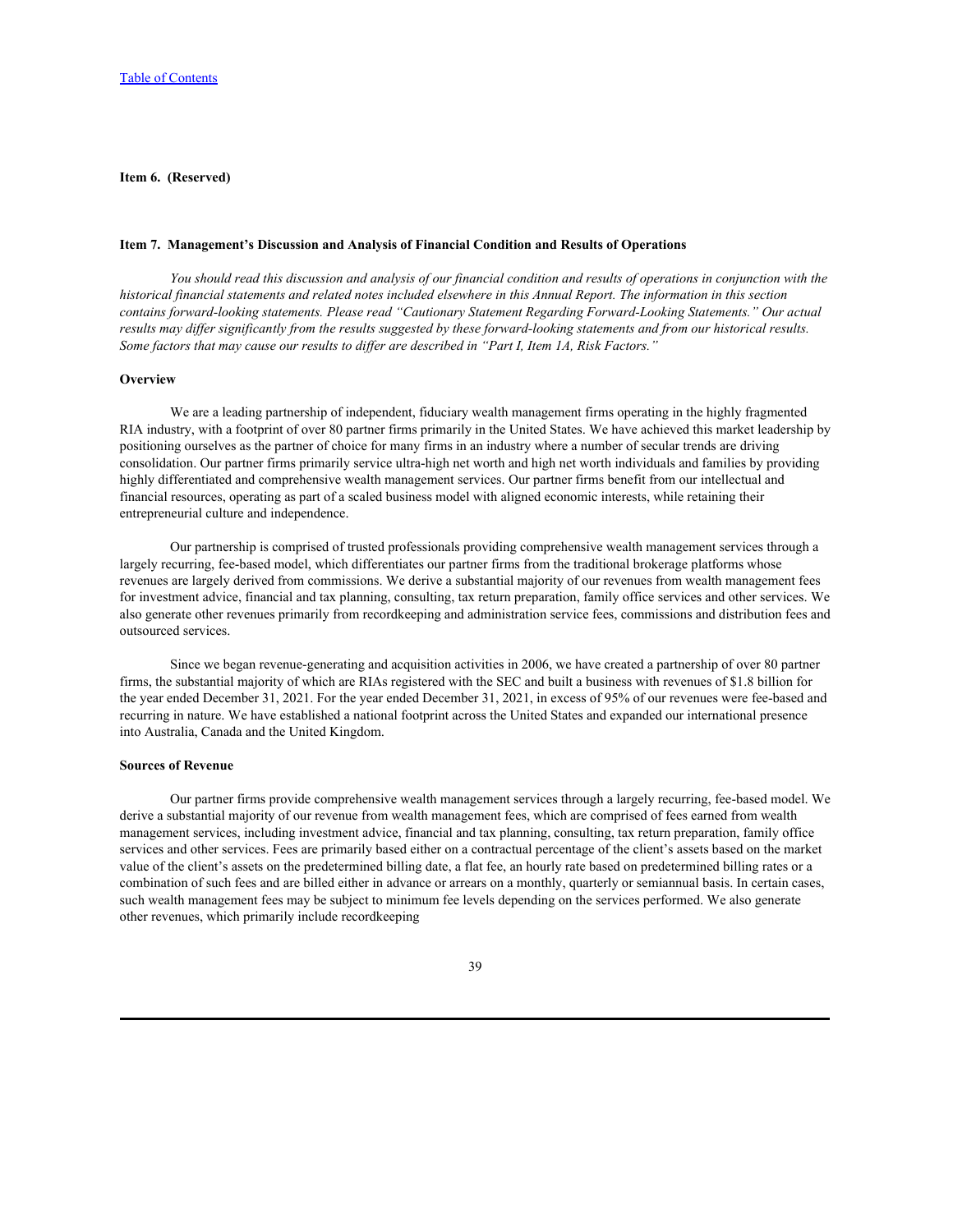and administration service fees, commissions and distribution fees and outsourced services. The following table summarizes our sources of revenue:

|             |            |                 | 2020                                          |                                                          | 2021                                 |  |
|-------------|------------|-----------------|-----------------------------------------------|----------------------------------------------------------|--------------------------------------|--|
|             | % of Total |                 | % of Total                                    |                                                          | % of Total                           |  |
| Revenues    | Revenues   | <b>Revenues</b> | <b>Revenues</b>                               | Revenues                                                 | Revenues                             |  |
|             |            |                 |                                               |                                                          |                                      |  |
| \$1,149,655 |            |                 |                                               |                                                          | 95.5 %                               |  |
| 68,686      | 5.6 $%$    | 75,189          | 5.5 $%$                                       | 80,586                                                   | 4.5 $%$                              |  |
| 1,218,341   |            |                 |                                               | 1,797,951                                                | 100.0%                               |  |
|             |            | 2019            | 94.4 % \$ 1,286,130<br>$100.0\%$ \$ 1,361,319 | <b>Year Ended December 31,</b><br>(dollars in thousands) | 94.5 % \$ 1,717,365<br>$100.0 \%$ \$ |  |

During the years ended December 31, 2019, 2020 and 2021, our wealth management fees were impacted by the acquisitions of new partner firms and the growth of existing partner firms, which includes the acquisitions of wealth management practices and customer relationships by our existing partner firms. In 2019, 2020 and 2021, we completed acquisitions of 6, 7 and 14 partner firms, respectively. In 2019, the new partner firms were Altman Greenfield & Selvaggi, Prime Quadrant, Foster Dykema & Cabot, Escala Partners, Sound View Wealth Advisors and Williams Jones. In 2020, the new partner firms were Nexus Investment Management, MEDIQ Financial Services, InterOcean Capital, Seasons of Advice, CornerStone Partners, Fairway Wealth Management and Kavar Capital Partners. In 2021, the new partner firms were Hill Investment Group, Prairie Capital Management, Rollins Financial, ARS Wealth Advisors, Badgley Phelps Wealth Managers, Ancora Holdings, Sonora Investment Management, Cardinal Point, Ullmann Wealth Partners, Mosaic Family Wealth, Alley Company, Cassaday & Company, Provident Financial Management and London & Co. The new partner firms Provident Financial Management and London & Co. combined their respective businesses in December 2021 and operate as Provident Financial Management.

In 2019, 2020 and 2021, our partner firms completed 28, 18 and 24 transactions, respectively, consisting of business acquisitions accounted for in accordance with Accounting Standard Codification ("ASC") Topic 805: *Business Combinations* and asset acquisitions, including four and eight transactions completed by Connectus in 2020 and 2021, respectively.

See Note 4 to our consolidated financial statements for additional information about our acquisitions.

For the year ended December 31, 2021, in excess of 95% of our revenues were fee-based and recurring in nature. Although the substantial majority of our revenues are fee-based and recurring, our revenues can fluctuate due to macroeconomic factors and the overall state of the financial markets, particularly in the United States. Our partner firms' wealth management fees are primarily based either on a contractual percentage of the client's assets based on the market value of the client's assets on the predetermined billing date, a flat fee, an hourly rate based on predetermined billing rates or a combination of such fees and are billed either in advance or arrears on a monthly, quarterly or semiannual basis. We estimate that approximately 22% of our revenues for the year ended December 31, 2021 were not directly correlated to the financial markets. Of the 78% of our revenues that were directly correlated to the financial markets, primarily equities and fixed income, for the year ended December 31, 2021, we estimate that approximately 66% of such revenues were generated from advance billings. We estimate that approximately 23% of our revenues for the three months ended December 31, 2021 were not directly correlated to the financial markets. Of the 77% of our revenues that were directly correlated to the financial markets, primarily equities and fixed income, for the three months ended December 31, 2021, we estimate that approximately 64% of such revenues were generated from advance billings. These revenues are impacted by market movements as a result of contractual provisions with clients that entitle our partner firms to bill for their services either in advance or arrears based on the value of client assets at such time. Since approximately 64% of our market correlated revenues are set based on the market value of client assets in advance of the respective service period, this generally results in a one quarter lagged effect of any market movements on our revenues. Longer term trends in the financial markets may favorably or unfavorably impact our total revenues, but not in a linear relationship. For example, during 2019, 2020 and 2021, the Standard & Poor's 500 Index had a total return of 31.5%, 18.4% and 28.7%, respectively, and the Barclays U.S. Aggregate Bond Index had a total return for the same periods of 8.7%, 7.5% and (1.5)% respectively. By comparison, for the same periods our organic revenue growth was 15.1%, 7.0% and 24.0%, respectively. For additional information, please read "— How We Evaluate our Business."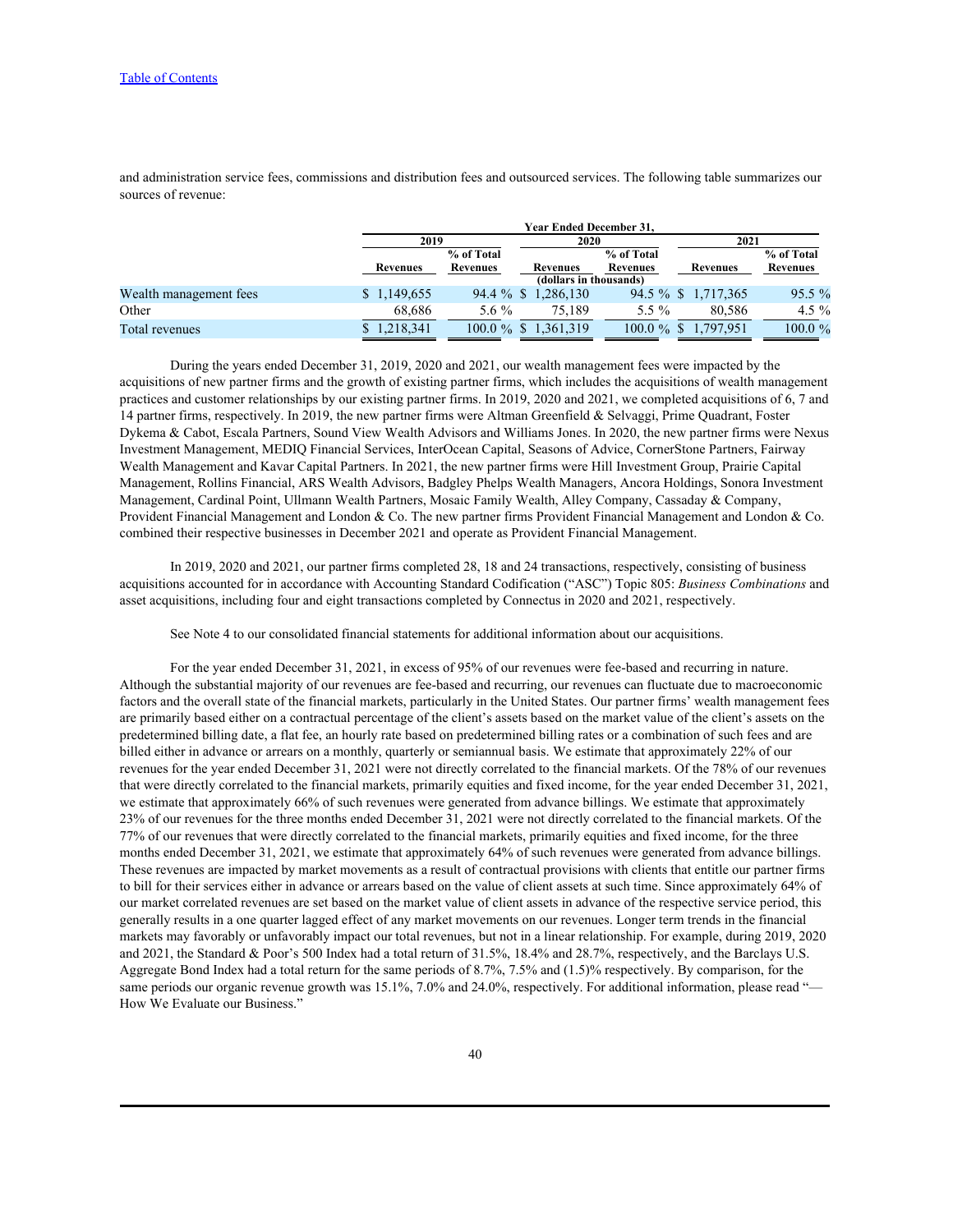During the year ended December 31, 2021, our revenues continued to be negatively impacted by the effects of Covid-19 on a portion of our non-market correlated revenues derived from family office type services for clients in the entertainment industry and relate to live events. We anticipate that the cancellations of live events and other entertainment activities will persist in 2022. However, this revenue outlook is subject to material change because it is dependent on the continued impact of the Covid-19 pandemic which is highly uncertain and cannot be predicted.

## **Operating Expenses**

Our operating expenses consist of compensation and related expenses, management fees, selling, general and administrative expenses, management contract buyout, intangible amortization, non-cash changes in fair value of estimated contingent consideration and depreciation and other amortization expense.

## *Compensation and Related Expenses*

Compensation and related expenses include salaries and wages, including variable compensation, related employee benefits and taxes for employees at our partner firms and employees at the Focus LLC company level. Compensation and related expenses also include non-cash compensation expense, associated with both Focus Inc.'s and Focus LLC's equity grants to employees and non-employees, including management company principals.

#### *Management Fees*

While we have to date, with limited exceptions, acquired substantially all of the assets of a target firm, following our acquisition of a new partner firm, the partner firm continues to be primarily managed by its principals through their 100% ownership of a management company formed by them concurrently with the acquisition. Our operating subsidiary, the management company and the principals enter into a management agreement that provides for the payment of ongoing management fees to the management company. The terms of the management agreements are generally six years subject to automatic renewals for consecutive one-year terms, unless earlier terminated by either the management company or us in certain limited situations. Under the management agreement, the management company is entitled to management fees typically consisting of all EBPC in excess of Base Earnings up to Target Earnings, plus a percentage of EBPC in excess of Target Earnings.

We retain a preferred position in Base Earnings. To the extent earnings of an acquired business in any year are less than Base Earnings, in the following year we are entitled to receive Base Earnings together with the prior years' shortfall before any management fees are earned by the management company.

41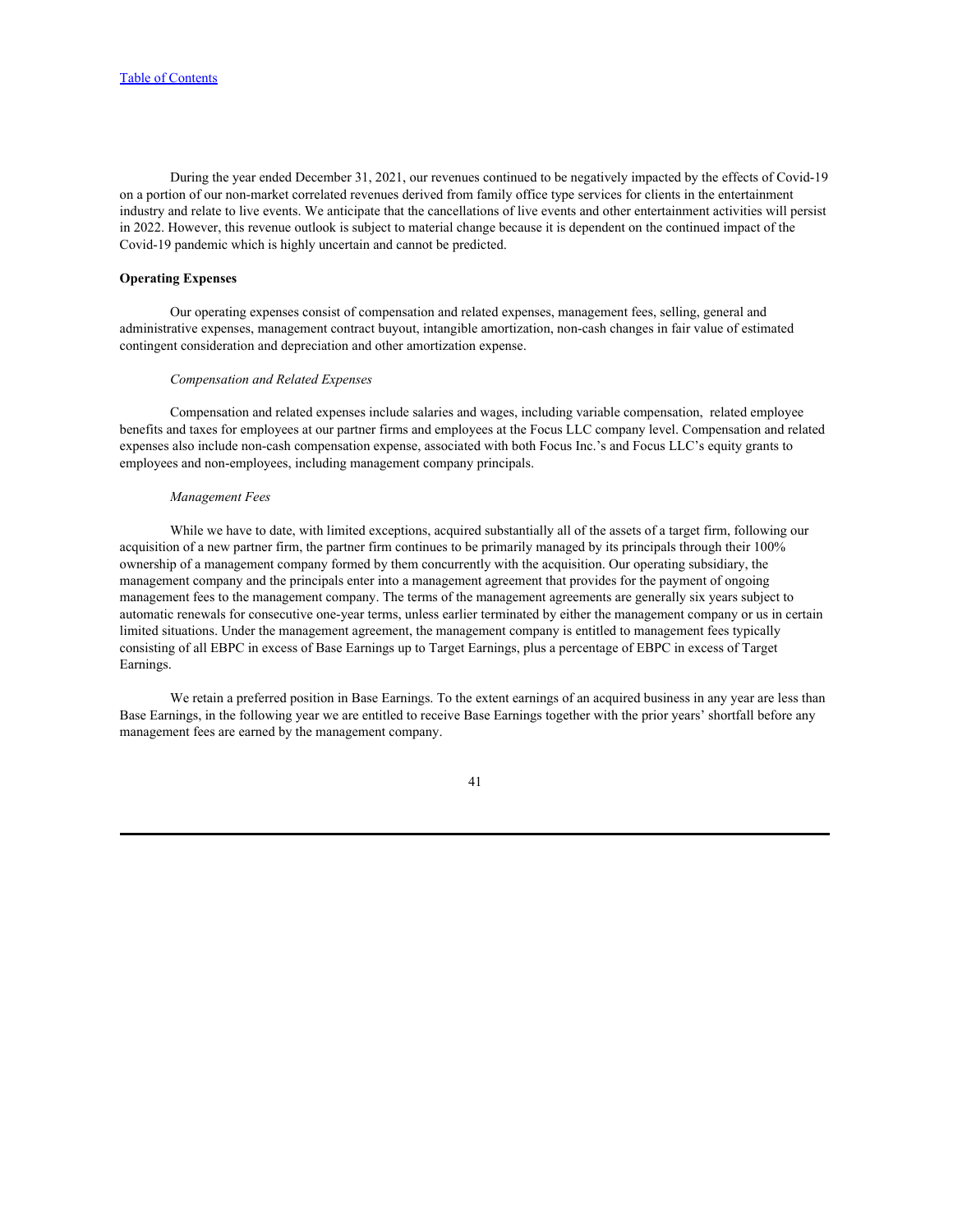The following table provides an illustrative example of our economics, including management fees earned by the management company, for periods of projected revenues, +10% growth in revenues and −10% growth in revenues. This example assumes (i) Target Earnings of \$3.0 million; (ii) Base Earnings acquired of 60% of Target Earnings or \$1.8 million; and (iii) a percentage of earnings in excess of Target Earnings retained by the management company of 40%.

|                                                | Projected        | $+10\%$ Growth in  |      | -10% Growth                     |
|------------------------------------------------|------------------|--------------------|------|---------------------------------|
|                                                | Revenues         | <b>Revenues</b>    |      | in Revenues                     |
|                                                |                  | (in thousands)     |      |                                 |
| <b>New Partner Firm</b>                        |                  |                    |      |                                 |
| New partner firm revenues                      | $5,000$ \$<br>S. | 5,500              | - \$ | 4,500                           |
| Less:                                          |                  |                    |      |                                 |
| Operating expenses (excluding management fees) | (2,000)          | (2,000)            |      | (2,000)                         |
| <b>EBPC</b>                                    | 3,000            | $3,500$ \$<br>- \$ |      | 2,500                           |
| Base Earnings to Focus Inc. (60%)              | 1,800            | 1,800              |      | 1,800                           |
| Management fees to management company (40%)    | 1,200            | 1,200              |      | 700                             |
| EBPC in excess of Target Earnings:             |                  |                    |      |                                 |
| To Focus Inc. $(60\%)$                         |                  | 300                |      | $\hspace{0.1mm}-\hspace{0.1mm}$ |
| To management company as management fees (40%) |                  | 200                |      | $\hspace{0.1mm}-\hspace{0.1mm}$ |
| <b>Focus Inc.</b>                              |                  |                    |      |                                 |
| Focus Inc. revenues                            | $$5,000$ \ \$    | 5,500 \$           |      | 4,500                           |
| Less:                                          |                  |                    |      |                                 |
| Operating expenses (excluding management fees) | (2,000)          | (2,000)            |      | (2,000)                         |
| Less:                                          |                  |                    |      |                                 |
| Management fees to management company          | (1,200)          | (1,400)            |      | (700)                           |
| Operating income                               | 1,800            | 2,100              |      | 1,800                           |
|                                                |                  |                    |      |                                 |

As a result of our economic arrangements with the various management company entities, 100% of management fees are variable expenses.

#### *Selling, General and Administrative*

Selling, general and administrative expenses include rent, insurance premiums, professional fees, travel and entertainment and other costs.

# *Management Contract Buyout*

Management contract buyout represents cash consideration to buyout a management agreement with one of our retiring principals whereby the business operations of the relevant partner firm were transitioned to one of our other partner firms.

## *Intangible Amortization*

Amortization of intangibles consists primarily of the amortization of intangibles we acquired through our various acquisitions of new partner firms and acquisitions by our partner firms.

## *Non-Cash Changes in Fair Value of Estimated Contingent Consideration*

We have typically incorporated into our acquisition structure contingent consideration paid to the sellers upon the satisfaction of specified financial thresholds, and the purchase price for a typical acquisition is comprised of a base purchase price and the right to receive such contingent consideration in the form of earn out payments. The contingent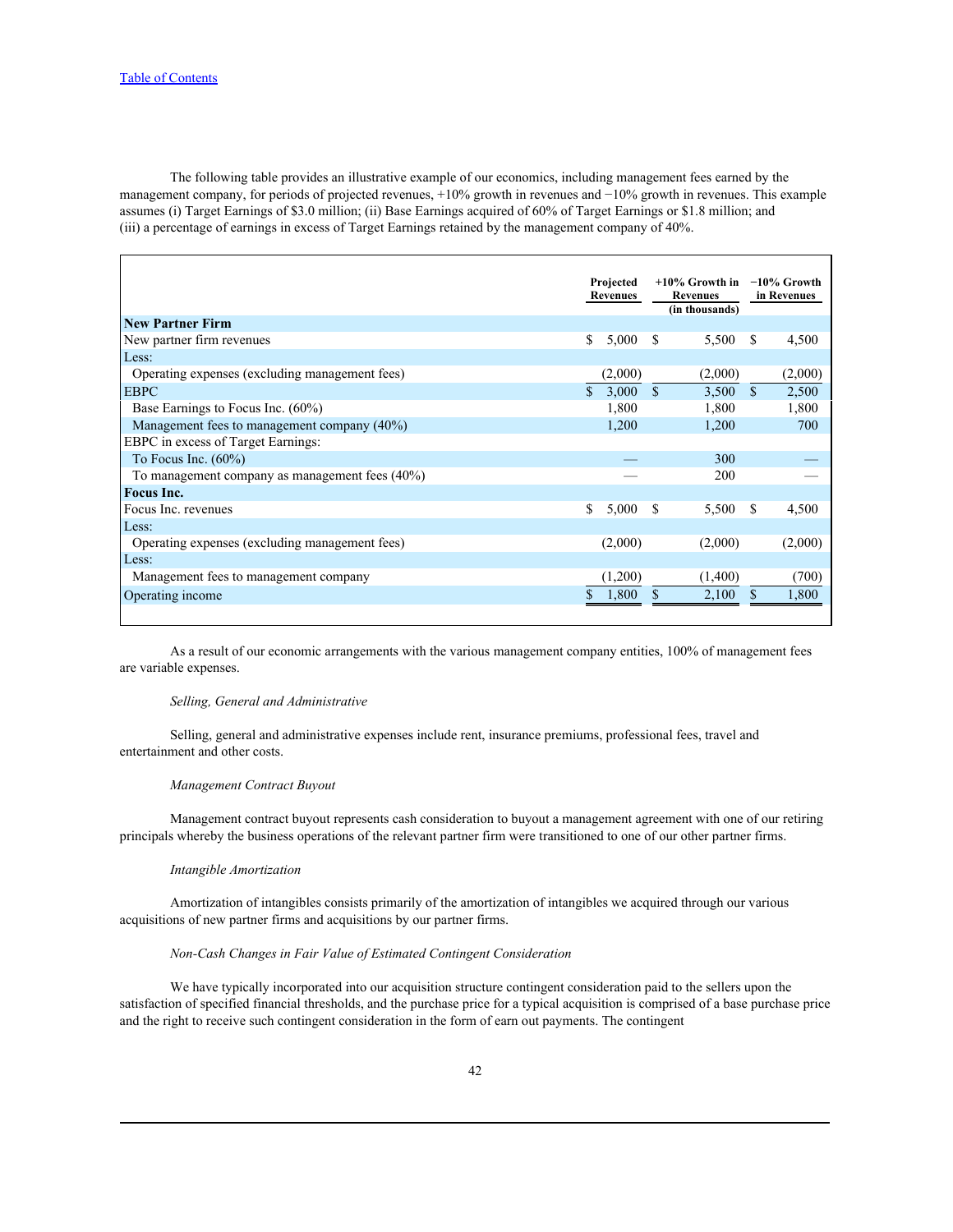consideration for acquisitions of new partner firms is generally paid over a six-year period upon the satisfaction of specified growth thresholds, in years three and six. These growth thresholds are typically tied to the compound annual growth rate ("CAGR") of the partner firm's earnings. Such growth thresholds can be set annually or for different time frames as well, for example, annually over a six-year period. The contingent consideration for acquisitions made by our partner firms is paid upon the satisfaction of specified financial thresholds. These thresholds are generally tied to revenue as adjusted for certain criteria or other operating metrics based on the retention or growth of the business acquired. These arrangements may result in the payment of additional purchase price consideration to the sellers for periods following the closing of an acquisition. Contingent consideration payments are typically payable in cash and, in some cases, equity.

For business acquisitions, we recognize the fair value of estimated contingent consideration at the acquisition date as part of the consideration transferred in exchange for substantially all of the assets or equity of the wealth management firm. The contingent consideration is remeasured to fair value at each reporting date until the contingency is resolved. Any changes in fair value are recognized each reporting period in non-cash changes in fair value of estimated contingent consideration in our consolidated statements of operations.

#### *Depreciation and Other Amortization*

Depreciation and other amortization expense primarily represents the benefits we received from using long-lived assets such as computers and equipment, leasehold improvements and furniture and fixtures. Those assets primarily consist of purchased fixed assets as well as fixed assets acquired through our acquisitions.

## **Business Acquisitions**

We completed 31, 21 and 36 business acquisitions during the years ended December 31, 2019, 2020 and 2021, respectively, consisting of both new partner firms and acquisitions by our partner firms. Such business acquisitions were accounted for in accordance with ASC Topic 805: *Business Combinations*.

The purchase price is comprised of a base purchase price and a right to receive contingent consideration in the form of earn out payments. The base purchase price typically consists of an upfront cash payment and may include equity. The contingent consideration for acquisitions of new partner firms generally consists of earn outs over a six year period following the closing, with payment upon the satisfaction of specified growth thresholds in years three and six. The growth thresholds are typically tied to the CAGR of the partner firm's earnings. Such growth thresholds can be set annually or for different time frames as well, for example, annually over a six-year period. The contingent consideration for acquisitions made by our partner firms generally is earned upon the satisfaction of specified financial thresholds. These thresholds are generally tied to revenue as adjusted for certain criteria or other operating metrics based on the retention or growth of the business acquired. The contingent consideration is typically payable in cash and, in some cases, equity.

The following table summarizes our business acquisitions for the years ended December 31, 2019, 2020 and 2021 (dollars in thousands):

|                                                                                     | 2019       | 2020      | 2021     |
|-------------------------------------------------------------------------------------|------------|-----------|----------|
| Number of business acquisitions closed                                              |            | 21        |          |
| Consideration:                                                                      |            |           |          |
| Cash and option premium                                                             | \$ 507,498 |           | 983,240  |
| Cash due subsequent to closing at net present value and working capital adjustments | 4,341      | (174)     | 86,201   |
| Fair market value of Focus LLC common units issued                                  |            |           | 23,118   |
| Fair market value of Class A common stock issued                                    |            |           | 3,515    |
| Fair market value of estimated contingent consideration                             | 82,781     | 46.918    | 212,074  |
| Total consideration                                                                 | \$594,620  | \$374,466 | ,308,148 |
|                                                                                     |            |           |          |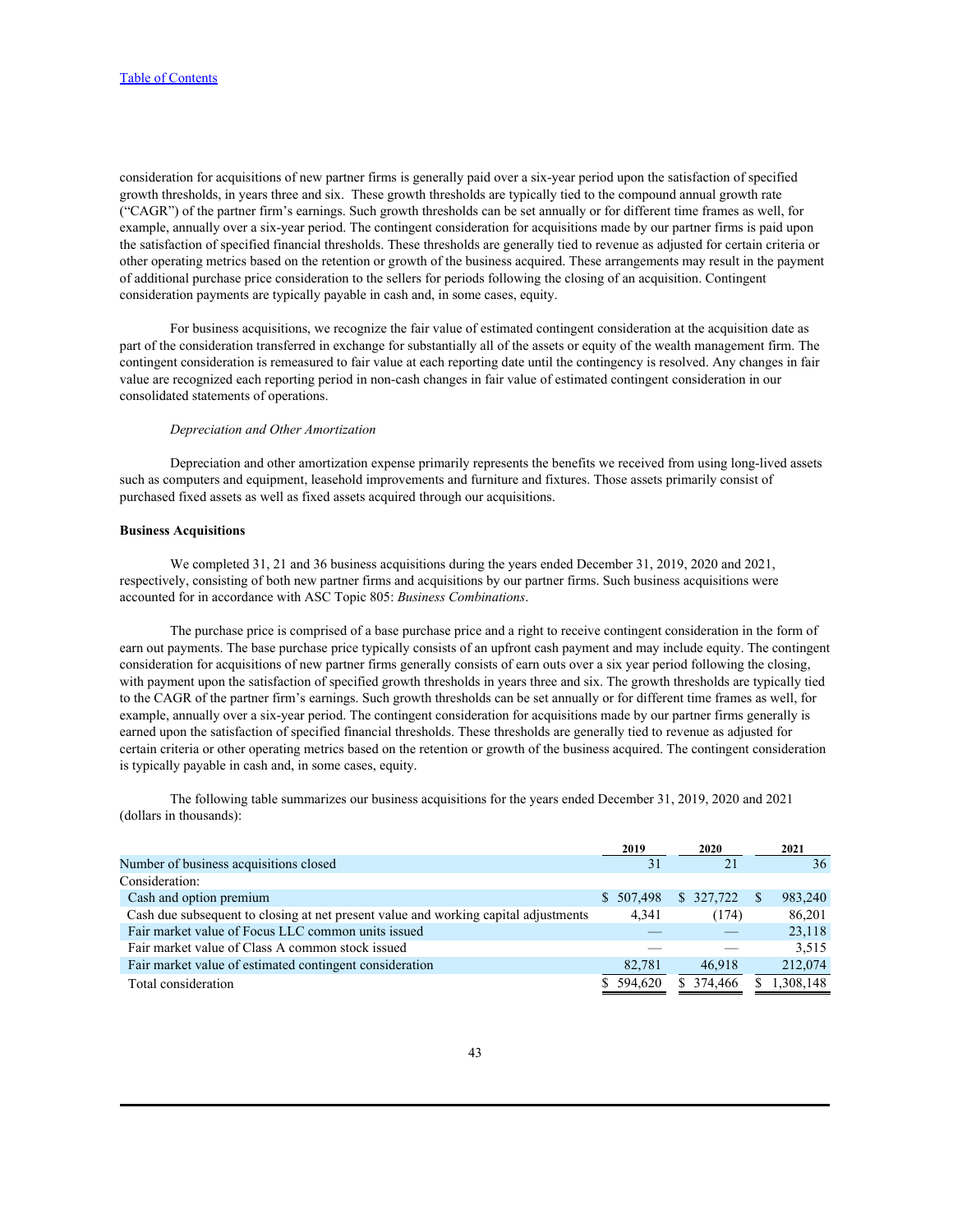In addition, we completed three, four and two acquisitions during the years ended December 31, 2019, 2020 and 2021, respectively, that did not meet the definition of a business under ASC Topic 805: *Business Combinations.* These acquisitions primarily related to the acquisition of customer relationships.

Substantially all of our acquisitions have been paid for with a combination of cash on hand, cash generated by our operations, borrowings under the Credit Facility, Focus LLC common units or our Class A common stock.

44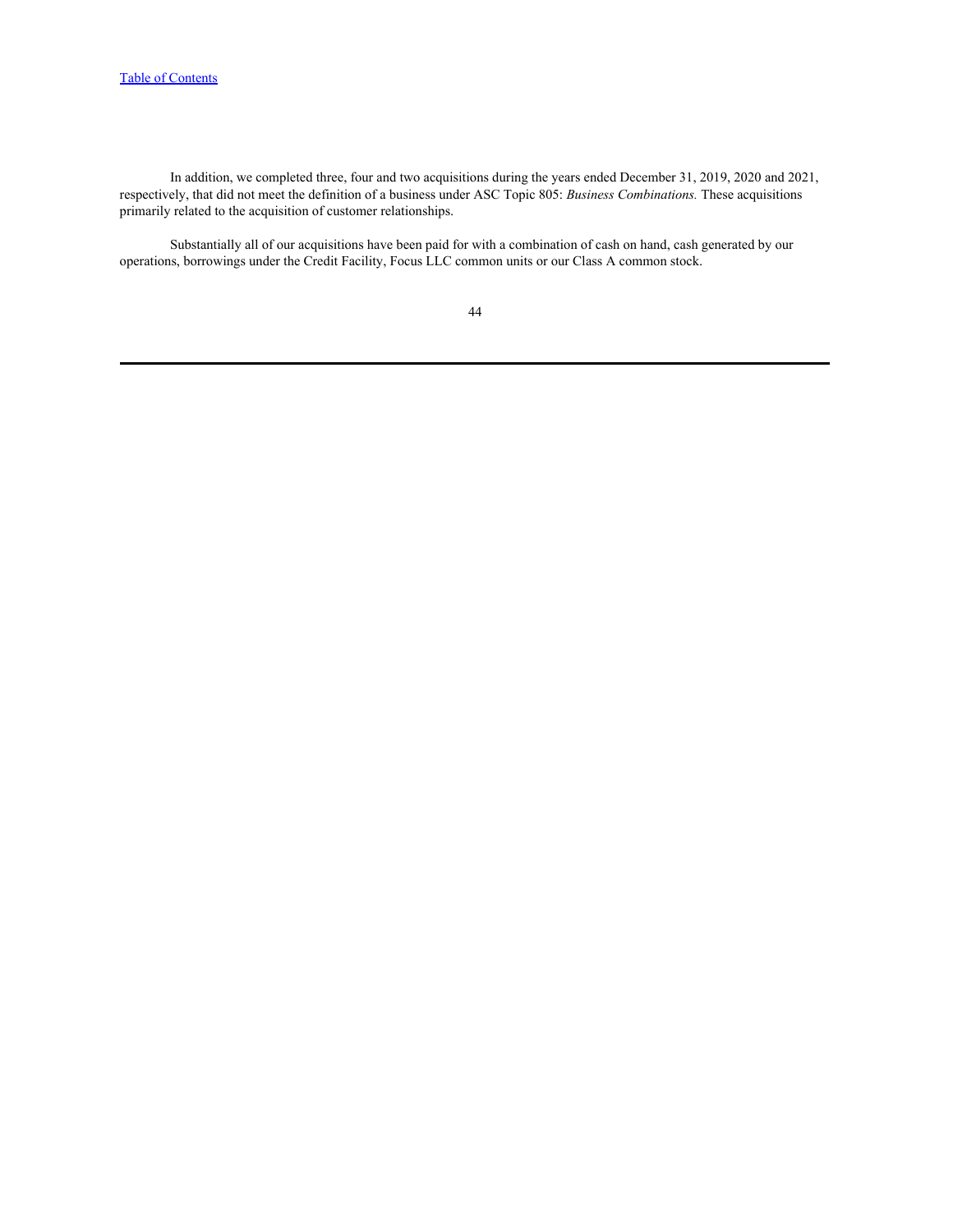# **How We Evaluate Our Business**

We focus on several key financial metrics in evaluating the success of our business, the success of our partner firms and our resulting financial position and operating performance. Key metrics include the following:

|                                                                           | <b>Year Ended December 31,</b> |                |                                               |            |  |
|---------------------------------------------------------------------------|--------------------------------|----------------|-----------------------------------------------|------------|--|
|                                                                           |                                | 2019           | 2020                                          | 2021       |  |
| <b>Revenue Metrics:</b>                                                   |                                |                | (dollars in thousands, except per share data) |            |  |
|                                                                           |                                |                |                                               |            |  |
| Revenues                                                                  | <sup>S</sup>                   | $1,218,341$ \$ | 1,361,319 \$                                  | 1,797,951  |  |
| Revenue growth (1) from prior period                                      |                                | 33.8 %         | 11.7%                                         | 32.1%      |  |
| Organic revenue growth (2) from prior period                              |                                | 15.1%          | 7.0 %                                         | 24.0 %     |  |
| <b>Management Fees Metrics (operating expense):</b>                       |                                |                |                                               |            |  |
| Management fees                                                           |                                | 304,701 \$     | 349,475 \$                                    | 491,433    |  |
| Management fees growth (3) from prior period                              |                                | 30.9%          | $14.7\%$                                      | 40.6 $%$   |  |
| Organic management fees growth (4) from prior period                      |                                | $10.2 \%$      | 7.8 %                                         | 32.1 %     |  |
| <b>Net Income (Loss) Metrics:</b>                                         |                                |                |                                               |            |  |
| Net income (loss)                                                         | \$                             | $(12,025)$ \$  | 48,965 \$                                     | 24,440     |  |
| Net income (loss) growth from prior period                                |                                | 70.7 %         |                                               | $(50.1)\%$ |  |
| Income (loss) per share of Class A common stock:                          |                                |                |                                               |            |  |
| <b>Basic</b>                                                              | $\mathbb{S}$                   | $(0.28)$ \$    | 0.58<br>$\mathbf{s}$                          | 0.18       |  |
| Diluted                                                                   | \$                             | $(0.28)$ \$    | $0.57$ \$                                     | 0.18       |  |
| Income (loss) per share of Class A common stock growth from prior period: |                                |                |                                               |            |  |
| Basic                                                                     |                                | $\ast$         | $\ast$                                        | $(69.0)\%$ |  |
| Diluted                                                                   |                                | $\ast$         | $\ast$                                        | $(68.4)\%$ |  |
| <b>Adjusted EBITDA Metrics:</b>                                           |                                |                |                                               |            |  |
| Adjusted EBITDA (6)                                                       | <sup>\$</sup>                  | 269.834<br>- S | 321,763<br>- \$                               | 451,296    |  |
| Adjusted EBITDA growth (6) from prior period                              |                                | 32.7 %         | 19.2 %                                        | 40.3 %     |  |
| <b>Adjusted Net Income Excluding Tax Adjustments Metrics:</b>             |                                |                |                                               |            |  |
| Adjusted Net Income Excluding Tax Adjustments (5)(6)                      | \$                             | 146,718 \$     | 195,562 \$                                    | 278,681    |  |
|                                                                           |                                |                |                                               |            |  |
| Adjusted Net Income Excluding Tax Adjustments growth (5)(6) from prior    |                                | 43.1 $%$       | 33.3 %                                        | 42.5 %     |  |
| period                                                                    |                                |                |                                               |            |  |
| <b>Tax Adjustments</b>                                                    |                                |                |                                               |            |  |
| Tax Adjustments $(5)(6)(7)$                                               | $\mathcal{S}$                  | 31,860 \$      | $37,254$ \$                                   | 46,805     |  |
| Tax Adjustments growth from prior period $(5)(6)(7)$                      |                                | 39.6 %         | 16.9%                                         | 25.6 %     |  |
| Adjusted Net Income Excluding Tax Adjustments Per Share and Tax           |                                |                |                                               |            |  |
| <b>Adjustments Per Share Metrics:</b>                                     |                                |                |                                               |            |  |
| Adjusted Net Income Excluding Tax Adjustments Per Share (5)(6)            | \$                             | $1.96$ \$      | $2.46$ \$                                     | 3.36       |  |
| Tax Adjustments Per Share $(5)(6)(7)$                                     | $\mathbb{S}$                   | $0.42 \quad$   | 0.47 S                                        | 0.56       |  |
| Adjusted Net Income Excluding Tax Adjustments Per Share growth (5)(6)     |                                |                |                                               |            |  |
| from prior period                                                         |                                | 38.0 %         | $25.5\%$                                      | 36.6 %     |  |
| Tax Adjustments Per Share growth from prior period $(5)(6)(7)$            |                                | 31.3 %         | 11.9%                                         | 19.1%      |  |
| <b>Adjusted Shares Outstanding</b>                                        |                                |                |                                               |            |  |
| Adjusted Shares Outstanding (6)                                           |                                | 75,039,357     | 79,397,568                                    | 82,893,928 |  |
| <b>Other Metrics:</b>                                                     |                                |                |                                               |            |  |
| Net Leverage Ratio (8) at period end                                      |                                | 4.00x          | 3.89x                                         | 3.85x      |  |
| Acquired Base Earnings (9)                                                | \$                             | $35,138$ \$    | $22,121$ \$                                   | 71,400     |  |
| Number of partner firms at period end (10)                                |                                | 63             | 71                                            | 84         |  |
|                                                                           |                                |                |                                               |            |  |

\* Not meaningful

(1) Represents period-over-period growth in our GAAP revenue.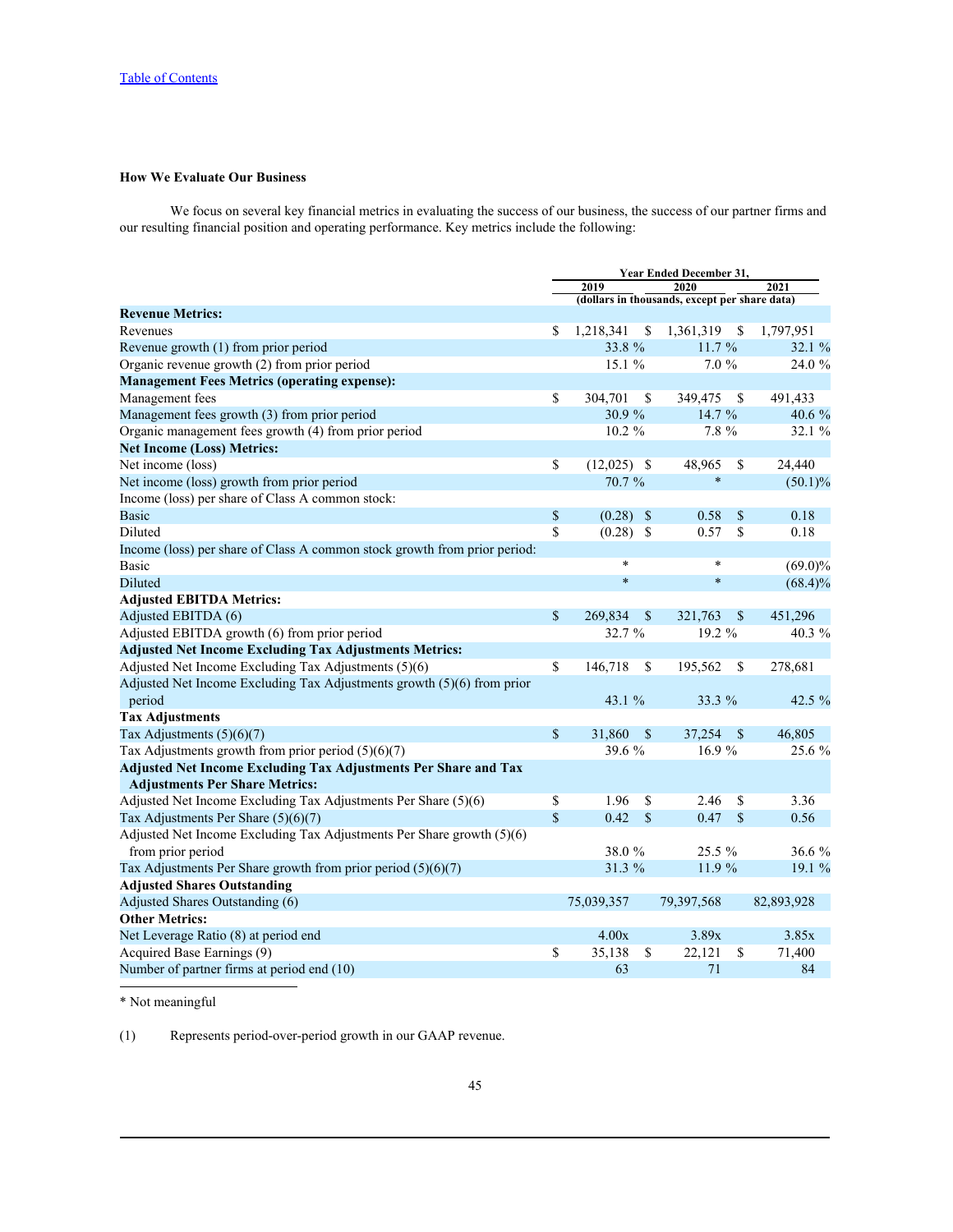- (2) Organic revenue growth represents the period-over-period growth in revenue related to partner firms, including growth related to acquisitions of wealth management practices and customer relationships by our partner firms, including Connectus, and partner firms that have merged, that for the entire periods presented, are included in our consolidated statements of operations for each of the entire periods presented. We believe these growth statistics are useful in that they present full-period revenue growth of partner firms on a "same store" basis exclusive of the effect of the partial results of partner firms that are acquired during the comparable periods.
- (3) The terms of our management agreements entitle the management companies to management fees typically consisting of all EBPC in excess of Base Earnings up to Target Earnings, plus a percentage of any EBPC in excess of Target Earnings. Management fees growth represents the period-over-period growth in GAAP management fees earned by management companies. While an expense, we believe that growth in management fees reflect the strength of the partnership.
- (4) Organic management fees growth represents the period-over-period growth in management fees earned by management companies related to partner firms, including growth related to acquisitions of wealth management practices and customer relationships by our partner firms and partner firms that have merged, that for the entire periods presented, are included in our consolidated statements of operations for each of the entire periods presented. We believe that these growth statistics are useful in that they present full-period growth of management fees on a "same store" basis exclusive of the effect of the partial period results of partner firms that are acquired during the comparable periods.
- (5) In disclosures, including filings with the SEC, made prior to the quarter ended September 30, 2020, "Adjusted Net Income Excluding Tax Adjustments" and "Tax Adjustments" were presented together as "Adjusted Net Income." Additionally, "Adjusted Net Income Excluding Tax Adjustments Per Share" and "Tax Adjustments Per Share" were presented together as "Adjusted Net Income Per Share."
- (6) For additional information regarding Adjusted EBITDA, Adjusted Net Income Excluding Tax Adjustments, Adjusted Net Income Excluding Tax Adjustments Per Share, Tax Adjustments, Tax Adjustments Per Share and Adjusted Shares Outstanding, including a reconciliation of Adjusted EBITDA, Adjusted Net Income Excluding Tax Adjustments and Adjusted Net Income Excluding Tax Adjustments Per Share to the most directly comparable GAAP financial measure, please read "—Adjusted EBITDA" and "—Adjusted Net Income Excluding Tax Adjustments and Adjusted Net Income Excluding Tax Adjustments Per Share."
- (7) Tax Adjustments represent the tax benefits of intangible assets, including goodwill, associated with deductions allowed for tax amortization of intangible assets in the respective periods based on a pro forma 27% income tax rate. Such amounts were generated from acquisitions completed where we received a step-up in basis for tax purposes. Acquired intangible assets may be amortized for tax purposes, generally over a 15-year period. Due to our acquisitive nature, tax deductions allowed on acquired intangible assets provide additional significant supplemental economic benefit. The tax benefit from amortization is included to show the full economic benefit of deductions for acquired intangible assets with the step-up in tax basis. As of December 31, 2021, estimated Tax Adjustments from intangible asset related income tax benefits from closed acquisitions based on a pro forma 27% income tax rate for the next 12 months is \$58,330.
- (8) Net Leverage Ratio represents the First Lien Leverage Ratio (as defined in the Credit Facility), and means the ratio of amounts outstanding under the First Lien Term Loan and First Lien Revolver plus other outstanding debt obligations secured by a lien on the assets of Focus LLC (excluding letters of credit other than unpaid drawings thereunder) minus unrestricted cash and cash equivalents to Consolidated EBITDA (as defined in the Credit Facility).
- (9) The terms of our management agreements entitle the management companies to management fees typically consisting of all future EBPC of the acquired wealth management firm in excess of Base Earnings up to Target Earnings, plus a percentage of any EBPC in excess of Target Earnings. Acquired Base Earnings is equal to our preferred position in Base Earnings. We are entitled to receive these earnings notwithstanding any earnings that we are entitled to receive in excess of Target Earnings. Base Earnings may change in future periods for various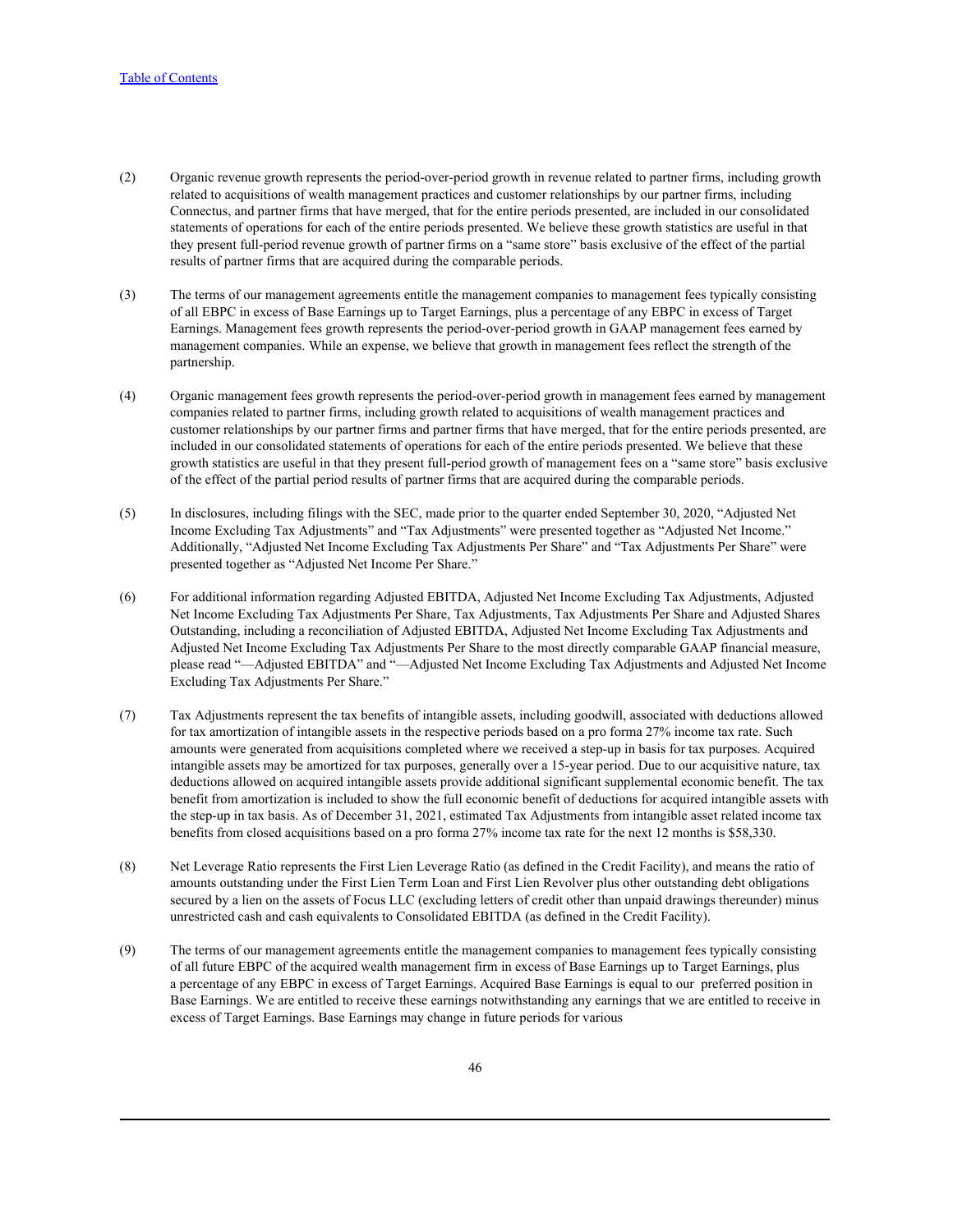business or contractual matters. For example, from time to time when a partner firm consummates an acquisition, the management agreement among the partner firm, the management company and the principals is amended to adjust Base Earnings and Target Earnings to reflect the projected post-acquisition earnings of the partner firm.

(10) Represents the number of partner firms on the last day of the period presented.

## *Adjusted EBITDA*

Adjusted EBITDA is a non-GAAP measure. Adjusted EBITDA is defined as net income (loss) excluding interest income, interest expense, income tax expense (benefit), amortization of debt financing costs, intangible amortization and impairments, if any, depreciation and other amortization, non-cash equity compensation expense, non-cash changes in fair value of estimated contingent consideration, loss on extinguishment of borrowings, other expense, net, impairment of equity method investment, management contract buyout, other one-time transaction expenses and secondary offering expenses, if any. We believe that Adjusted EBITDA, viewed in addition to and not in lieu of, our reported GAAP results, provides additional useful information to investors regarding our performance and overall results of operations for various reasons, including the following:

- non-cash equity grants made to employees or non-employees at a certain price and point in time do not necessarily reflect how our business is performing at any particular time; stock-based compensation expense is not a key measure of our operating performance;
- contingent consideration or earn outs can vary substantially from company to company and depending upon each company's growth metrics and accounting assumption methods; the non-cash changes in fair value of estimated contingent consideration is not considered a key measure in comparing our operating performance; and
- amortization expenses can vary substantially from company to company and from period to period depending upon each company's financing and accounting methods, the fair value and average expected life of acquired intangible assets and the method by which assets were acquired; the amortization of intangible assets obtained in acquisitions are not considered a key measure in comparing our operating performance.

We use Adjusted EBITDA:

- as a measure of operating performance;
- for planning purposes, including the preparation of budgets and forecasts;
- to allocate resources to enhance the financial performance of our business;
- to evaluate the effectiveness of our business strategies; and
- as a consideration in determining compensation for certain employees.

Adjusted EBITDA does not purport to be an alternative to net income (loss) or cash flows from operating activities. The term Adjusted EBITDA is not defined under GAAP, and Adjusted EBITDA is not a measure of net income (loss), operating income or any other performance or liquidity measure derived in accordance with GAAP. Therefore, Adjusted EBITDA has limitations as an analytical tool and should not be considered in isolation or as a substitute for analysis of our results as reported under GAAP. Some of these limitations are:

● Adjusted EBITDA does not reflect all cash expenditures, future requirements for capital expenditures or contractual commitments;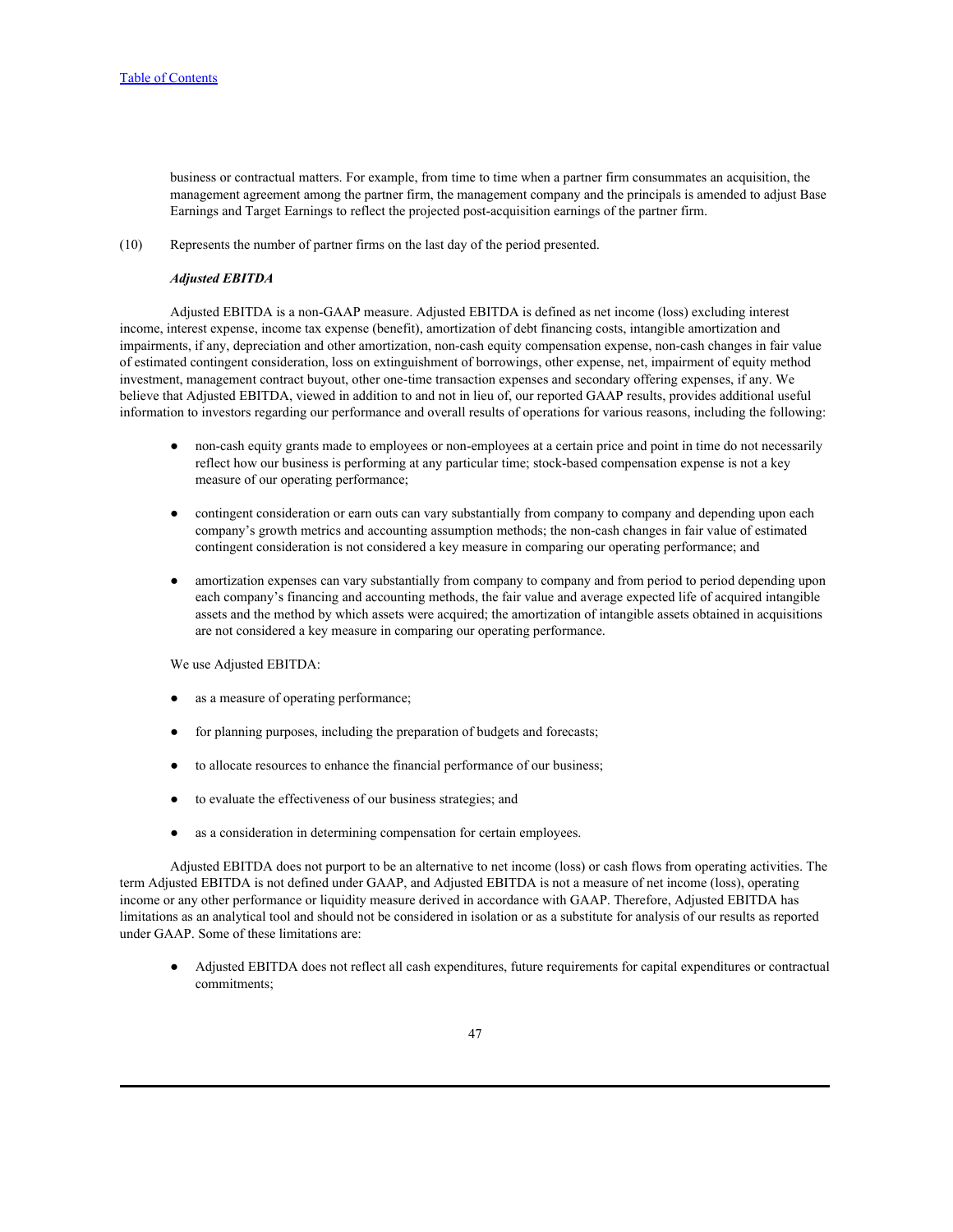- Adjusted EBITDA does not reflect changes in, or cash requirements for, working capital needs; and
- Adjusted EBITDA does not reflect the interest expense on our debt or the cash requirements necessary to service interest or principal payments.

In addition, Adjusted EBITDA can differ significantly from company to company depending on strategic decisions regarding capital structure, the tax jurisdictions in which companies operate and capital investments. We compensate for these limitations by also relying on the GAAP results and using Adjusted EBITDA as supplemental information.

Set forth below is a reconciliation of net income (loss) to Adjusted EBITDA:

|                                                                      | Year Ended December 31, |                                |                   |
|----------------------------------------------------------------------|-------------------------|--------------------------------|-------------------|
|                                                                      | 2019                    | 2020                           | 2021              |
|                                                                      | (12,025)                | (in thousands)                 |                   |
| Net income (loss)                                                    |                         | 48,965                         | 24,440            |
| Interest income                                                      | (1,164)                 | (453)                          | (422)             |
| Interest expense                                                     | 58,291                  | 41,658                         | 55,001            |
| Income tax expense                                                   | 7,049                   | 20,660                         | 20,082            |
| Amortization of debt financing costs                                 | 3,452                   | 2,909                          | 3,958             |
| Intangible amortization                                              | 130,718                 | 147,783                        | 187,848           |
| Depreciation and other amortization                                  | 10,675                  | 12,451                         | 14,625            |
| Non-cash equity compensation expense                                 | 18,329                  | 22,285                         | 31,602            |
| Non-cash changes in fair value of estimated contingent consideration | 38,797                  | 19,197                         | 112,416           |
| Loss on extinguishment of borrowings                                 |                         | 6,094                          | $\hspace{0.05cm}$ |
| Other expense, net                                                   | 1,049                   | 214                            | 337               |
| Impairment of equity method investment                               | 11,749                  | $\overbrace{\hspace{15em}}$    |                   |
| Management contract buyout                                           | 1,428                   | $\overbrace{\hspace{25mm}}^{}$ |                   |
| Other one-time transaction expenses                                  | 1,486                   | $\overbrace{\phantom{13333}}$  |                   |
| Secondary offering expenses                                          | –                       |                                | 1,409             |
| Adjusted EBITDA                                                      | 269,834                 | 321,763                        | 451,296           |

# *Adjusted Net Income Excluding Tax Adjustments and Adjusted Net Income Excluding Tax Adjustments Per Share*

We analyze our performance using Adjusted Net Income Excluding Tax Adjustments and Adjusted Net Income Excluding Tax Adjustments Per Share. Adjusted Net Income Excluding Tax Adjustments and Adjusted Net Income Excluding Tax Adjustments Per Share are non GAAP measures. We define Adjusted Net Income Excluding Tax Adjustments as net income (loss) excluding income tax expense (benefit), amortization of debt financing costs, intangible amortization and impairments, if any, non-cash equity compensation expense, non-cash changes in fair value of estimated contingent consideration, loss on extinguishment of borrowings, management contract buyout, other one-time transaction expenses and secondary offering expenses, if any. The calculation of Adjusted Net Income Excluding Tax Adjustments also includes adjustments to reflect a pro forma 27% income tax rate reflecting the estimated U.S. federal, state, local and foreign income tax rates applicable to corporations in the jurisdictions we conduct business.

Adjusted Net Income Excluding Tax Adjustments Per Share is calculated by dividing Adjusted Net Income Excluding Tax Adjustments by the Adjusted Shares Outstanding. Adjusted Shares Outstanding includes: (i) the weighted average shares of Class A common stock outstanding during the periods, (ii) the weighted average incremental shares of Class A common stock related to stock options outstanding during the periods, (iii) the weighted average incremental shares of Class A common stock related to unvested Class A common stock outstanding during the periods, (iv) the weighted average incremental shares of Class A common stock related to restricted stock units outstanding during the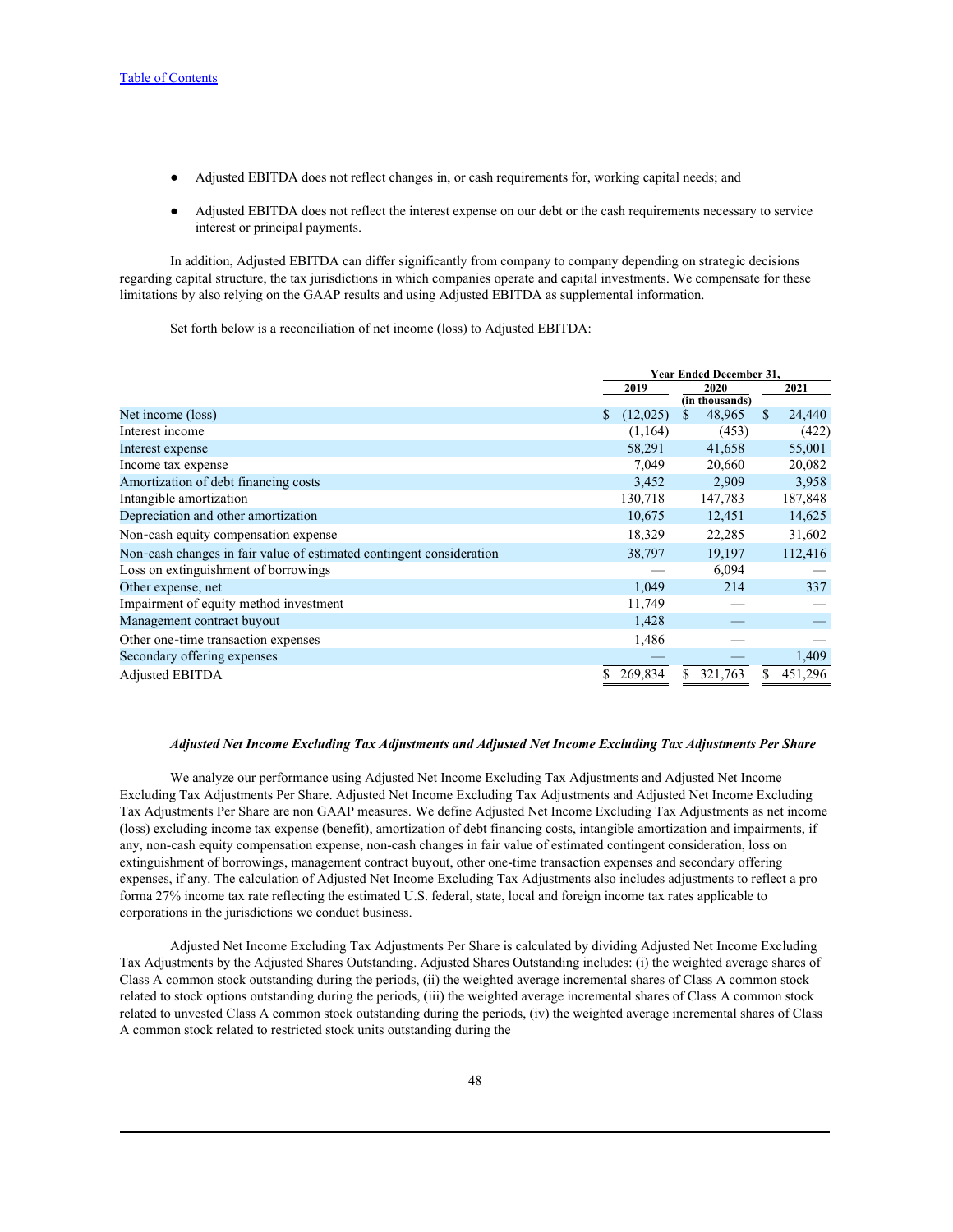periods, (v) the weighted average number of Focus LLC common units outstanding during the periods (assuming that 100% of such Focus LLC common units, including contingently issuable Focus LLC common units, if any, have been exchanged for Class A common stock), (vi) the weighted average number of Focus LLC restricted common units outstanding during the periods (assuming that 100% of such Focus LLC restricted common units have been exchanged for Class A common stock) and (vii) the weighted average number of common unit equivalents of Focus LLC vested and unvested incentive units outstanding during the periods based on the closing price of our Class A common stock on the last trading day of the periods (assuming that 100% of such Focus LLC common units have been exchanged for Class A common stock).

We believe that Adjusted Net Income Excluding Tax Adjustments and Adjusted Net Income Excluding Tax Adjustments Per Share, viewed in addition to and not in lieu of, our reported GAAP results, provide additional useful information to investors regarding our performance and overall results of operations for various reasons, including the following:

- non-cash equity grants made to employees or non-employees at a certain price and point in time do not necessarily reflect how our business is performing at any particular time; stock-based compensation expense is not a key measure of our operating performance;
- contingent consideration or earn outs can vary substantially from company to company and depending upon each company's growth metrics and accounting assumption methods; the non-cash changes in fair value of estimated contingent consideration is not considered a key measure in comparing our operating performance; and
- amortization expenses can vary substantially from company to company and from period to period depending upon each company's financing and accounting methods, the fair value and average expected life of acquired intangible assets and the method by which assets were acquired; the amortization of intangible assets obtained in acquisitions are not considered a key measure in comparing our operating performance.

Adjusted Net Income Excluding Tax Adjustments and Adjusted Net Income Excluding Tax Adjustments Per Share do not purport to be an alternative to net income (loss) or cash flows from operating activities. The terms Adjusted Net Income Excluding Tax Adjustments and Adjusted Net Income Excluding Tax Adjustments Per Share are not defined under GAAP, and Adjusted Net Income Excluding Tax Adjustments and Adjusted Net Income Excluding Tax Adjustments Per Share are not a measure of net income (loss), operating income or any other performance or liquidity measure derived in accordance with GAAP. Therefore, Adjusted Net Income Excluding Tax Adjustments and Adjusted Net Income Excluding Tax Adjustments Per Share have limitations as an analytical tool and should not be considered in isolation or as a substitute for analysis of our results as reported under GAAP. Some of these limitations are:

- Adjusted Net Income Excluding Tax Adjustments and Adjusted Net Income Excluding Tax Adjustments Per Share do not reflect all cash expenditures, future requirements for capital expenditures or contractual commitments;
- Adjusted Net Income Excluding Tax Adjustments and Adjusted Net Income Excluding Tax Adjustments Per Share do not reflect changes in, or cash requirements for, working capital needs; and
- Other companies in the financial services industry may calculate Adjusted Net Income Excluding Tax Adjustments and Adjusted Net Income Excluding Tax Adjustments Per Share differently than we do, limiting its usefulness as a comparative measure.

In addition, Adjusted Net Income Excluding Tax Adjustments and Adjusted Net Income Excluding Tax Adjustments Per Share can differ significantly from company to company depending on strategic decisions regarding capital structure, the tax jurisdictions in which companies operate and capital investments. We compensate for these limitations by relying also on the GAAP results and use Adjusted Net Income Excluding Tax Adjustments and Adjusted Net Income Excluding Tax Adjustments Per Share as supplemental information.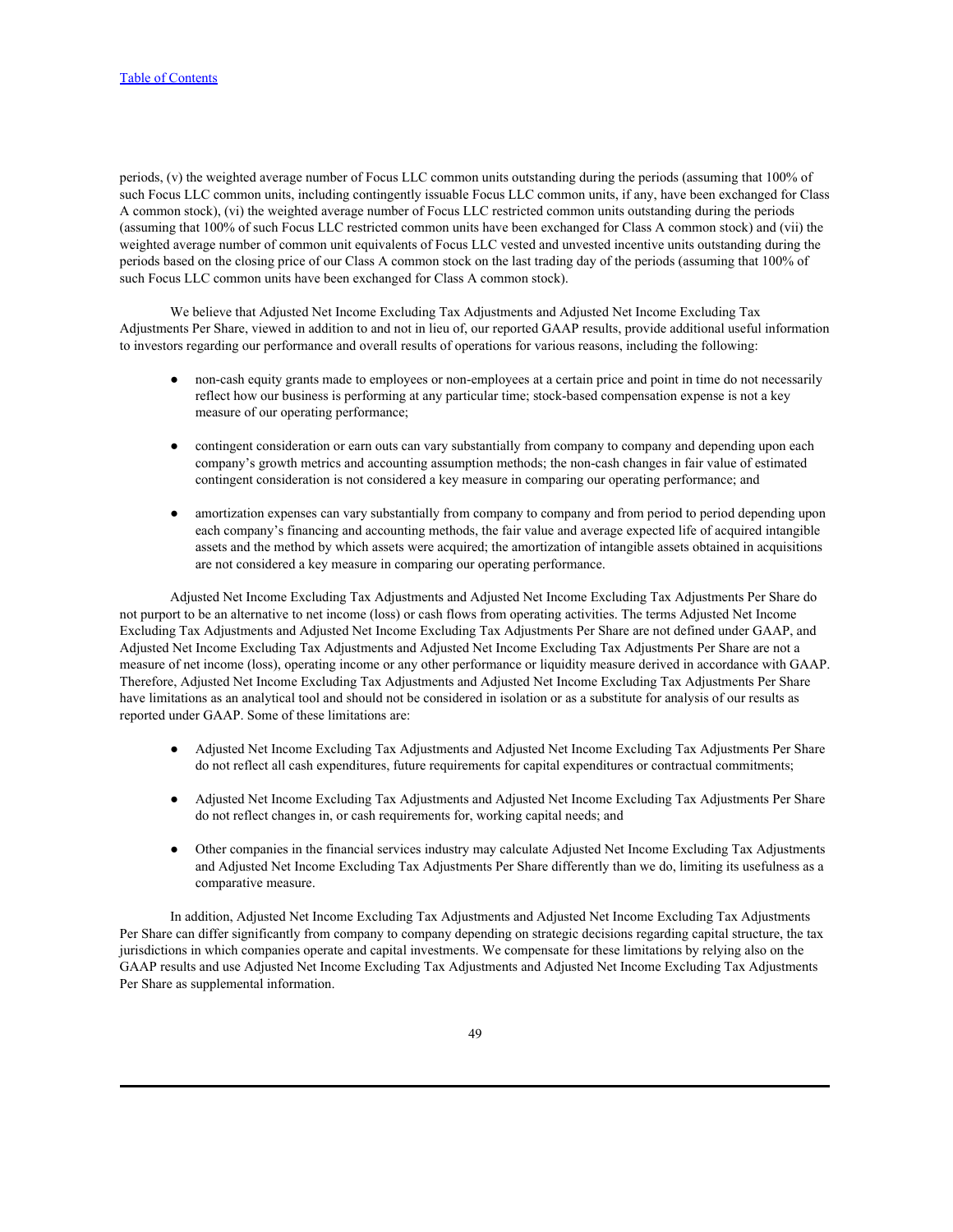# *Tax Adjustments and Tax Adjustments Per Share*

Tax Adjustments represent the tax benefits of intangible assets, including goodwill, associated with deductions allowed for tax amortization of intangible assets in the respective periods based on a pro forma 27% income tax rate. Such amounts were generated from acquisitions completed where we received a step-up in basis for tax purposes. Acquired intangible assets may be amortized for tax purposes, generally over a 15-year period. Due to our acquisitive nature, tax deductions allowed on acquired intangible assets provide additional significant supplemental economic benefit. The tax benefit from amortization is included to show the full economic benefit of deductions for acquired intangible assets with the step-up in tax basis.

Tax Adjustments Per Share is calculated by dividing Tax Adjustments by the Adjusted Shares Outstanding.

Set forth below is a reconciliation of net income (loss) to Adjusted Net Income Excluding Tax Adjustments and Adjusted Net Income Excluding Tax Adjustments Per Share:

|                                                                             |                                                                       |                          |  | <b>Year Ended December 31,</b> |            |
|-----------------------------------------------------------------------------|-----------------------------------------------------------------------|--------------------------|--|--------------------------------|------------|
|                                                                             | 2020<br>2019<br>2021<br>(dollars in thousands, except per share data) |                          |  |                                |            |
|                                                                             |                                                                       |                          |  |                                |            |
| Net income (loss)                                                           |                                                                       | $(12,025)$ \$            |  | $48,965$ \$                    | 24,440     |
| Income tax expense                                                          |                                                                       | 7,049                    |  | 20,660                         | 20,082     |
| Amortization of debt financing costs                                        |                                                                       | 3,452                    |  | 2,909                          | 3,958      |
| Intangible amortization                                                     |                                                                       | 130,718                  |  | 147,783                        | 187,848    |
| Non-cash equity compensation expense                                        |                                                                       | 18,329                   |  | 22,285                         | 31,602     |
| Non-cash changes in fair value of estimated contingent consideration        |                                                                       | 38,797                   |  | 19,197                         | 112,416    |
| Loss on extinguishment of borrowings                                        |                                                                       | $\overline{\phantom{a}}$ |  | 6,094                          |            |
| Impairment of equity method investment                                      |                                                                       | 11,749                   |  |                                |            |
| Management contract buyout                                                  |                                                                       | 1,428                    |  |                                |            |
| Other one-time transaction expenses (1)                                     |                                                                       | 1,486                    |  |                                |            |
| Secondary offering expenses (2)                                             |                                                                       |                          |  |                                | 1,409      |
| Subtotal                                                                    | 200,983                                                               |                          |  | 267,893                        | 381,755    |
| Pro forma income tax expense $(27%)$ (3)                                    |                                                                       | (54,265)                 |  | (72, 331)                      | (103, 074) |
| Adjusted Net Income Excluding Tax Adjustments                               |                                                                       | 146,718                  |  | 195,562                        | 278,681    |
| Tax Adjustments (4)                                                         |                                                                       | 31,860                   |  | 37,254                         | 46,805     |
| Adjusted Net Income Excluding Tax Adjustments Per Share                     |                                                                       | 1.96                     |  | 2.46                           | 3.36       |
| Tax Adjustments Per Share (4)                                               |                                                                       | 0.42                     |  | 0.47                           | 0.56       |
| <b>Adjusted Shares Outstanding</b>                                          | 75,039,357                                                            |                          |  | 79,397,568                     | 82,893,928 |
|                                                                             |                                                                       |                          |  |                                |            |
| Calculation of Adjusted Shares Outstanding:                                 |                                                                       |                          |  |                                |            |
| Weighted average shares of Class A common stock outstanding-basic (5)       | 46,792,389                                                            |                          |  | 48,678,584                     | 57,317,477 |
| Adjustments:                                                                |                                                                       |                          |  |                                |            |
| Weighted average incremental shares of Class A common stock related to      |                                                                       |                          |  |                                |            |
| stock options, unvested Class A common stock and restricted stock units (6) |                                                                       | 20,428                   |  | 118,029                        | 513,674    |
| Weighted average Focus LLC common units outstanding (7)                     | 22,424,378                                                            |                          |  | 21,461,080                     | 15,200,900 |
| Weighted average Focus LLC restricted common units outstanding (8)          |                                                                       |                          |  | 5,005                          | 73,983     |
| Weighted average common unit equivalent of Focus LLC incentive units        |                                                                       |                          |  |                                |            |
| outstanding (9)                                                             | 5,802,162                                                             |                          |  | 9,134,870                      | 9,787,894  |
| <b>Adjusted Shares Outstanding</b>                                          | 75,039,357                                                            |                          |  | 79,397,568                     | 82,893,928 |

(1) In 2019, relates to one time expenses related to (a) Loring Ward severance cash compensation of \$280 during the three months ended March 31, 2019, which were recorded in compensation and related expenses and (b) transaction expenses of \$786 and \$420, associated with the acquisition of Loring Ward, which were recorded in selling, general and administrative expenses during the three months ended March 31, 2019 and June 30, 2019, respectively.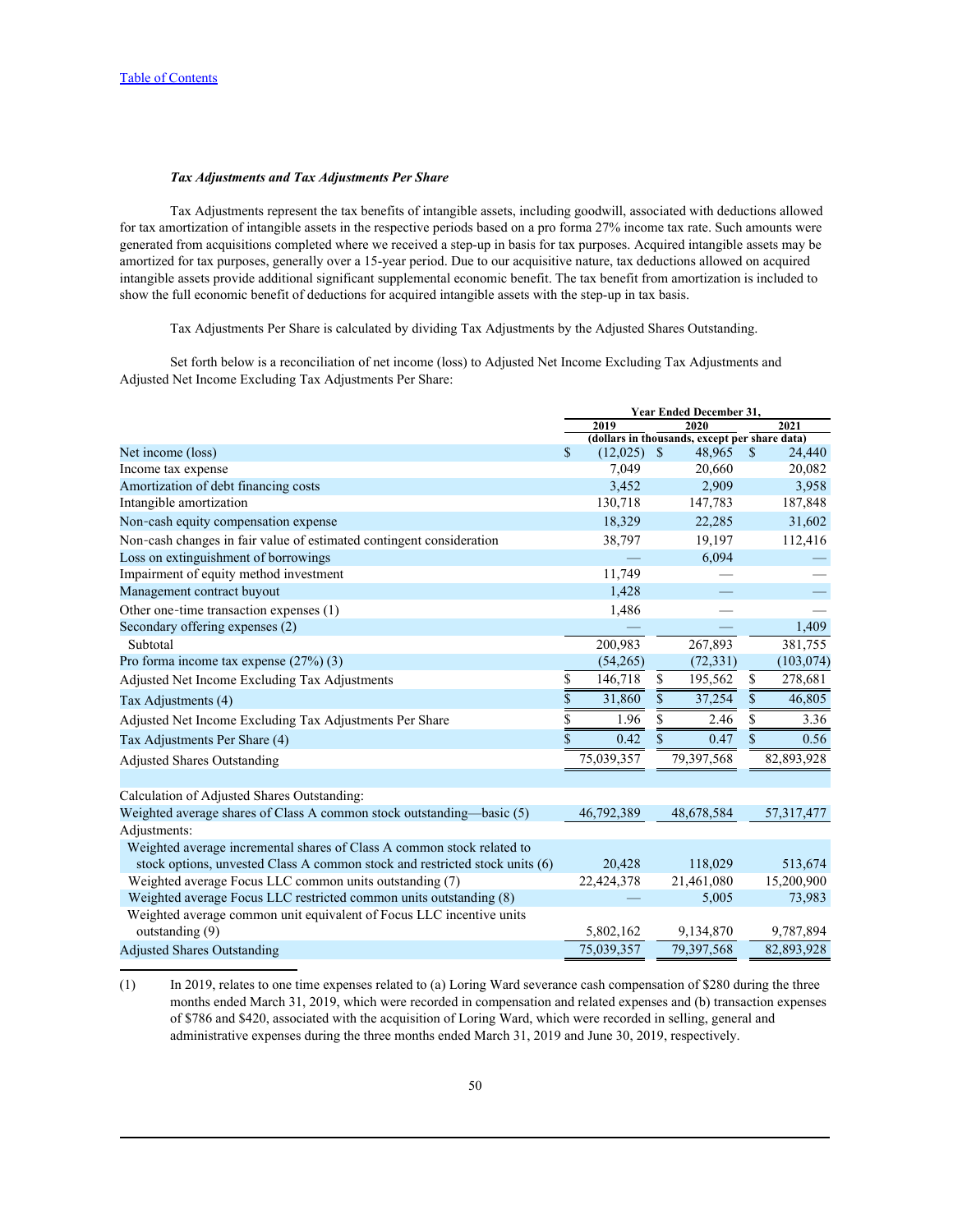- (2) Relates to offering expenses associated with the March 2021 and June 2021 secondary equity offerings.
- (3) The pro forma income tax rate of 27% reflects the estimated U.S. federal, state, local and foreign income tax rates applicable to corporations in the jurisdictions we conduct business.
- (4) Tax Adjustments represent the tax benefits of intangible assets, including goodwill, associated with deductions allowed for tax amortization of intangible assets in the respective periods based on a pro forma 27% income tax rate. Such amounts were generated from acquisitions completed where we received a step-up in basis for tax purposes. Acquired intangible assets may be amortized for tax purposes, generally over a 15-year period. Due to our acquisitive nature, tax deductions allowed on acquired intangible assets provide additional significant supplemental economic benefit. The tax benefit from amortization is included to show the full economic benefit of deductions for acquired intangible assets with the step-up in tax basis. As of December 31, 2021, estimated Tax Adjustments from intangible asset related income tax benefits from closed acquisitions based on a pro forma 27% income tax rate for the next 12 months is \$58,330.
- (5) Represents our GAAP weighted average Class A common stock outstanding—basic.
- (6) The incremental shares for the year ended December 31, 2019 related to stock options, unvested Class A common stock and restricted stock units as calculated using the treasury stock method were not included in the calculation of the GAAP weighted average shares of Class A common stock—diluted as the result would have been anti-dilutive.
- (7) Assumes that 100% of Focus LLC common units, including contingently issuable Focus LLC common units, if any, were exchanged for Class A common stock.
- (8) Assumes that 100% of Focus LLC restricted common units were exchanged for Class A common stock.
- (9) Assumes that 100% of the vested and unvested Focus LLC incentive units were converted into Focus LLC common units based on the closing price of our Class A common stock at the end of the respective period and such Focus LLC common units were exchanged for Class A common stock.

# **Factors Affecting Comparability**

Our future results of operations may not be comparable to our historical results of operations, principally for the following reasons:

#### *Tax Treatment*

As a flow-through entity, Focus LLC is generally not and has not been subject to U.S. federal and certain state income taxes at the entity level, although it has been subject to the New York City Unincorporated Business Tax. Instead, for U.S. federal and certain state income tax purposes, taxable income was and is passed through to its unitholders, including Focus Inc. Focus Inc. is subject to U.S. federal and certain state income taxes applicable to corporations.

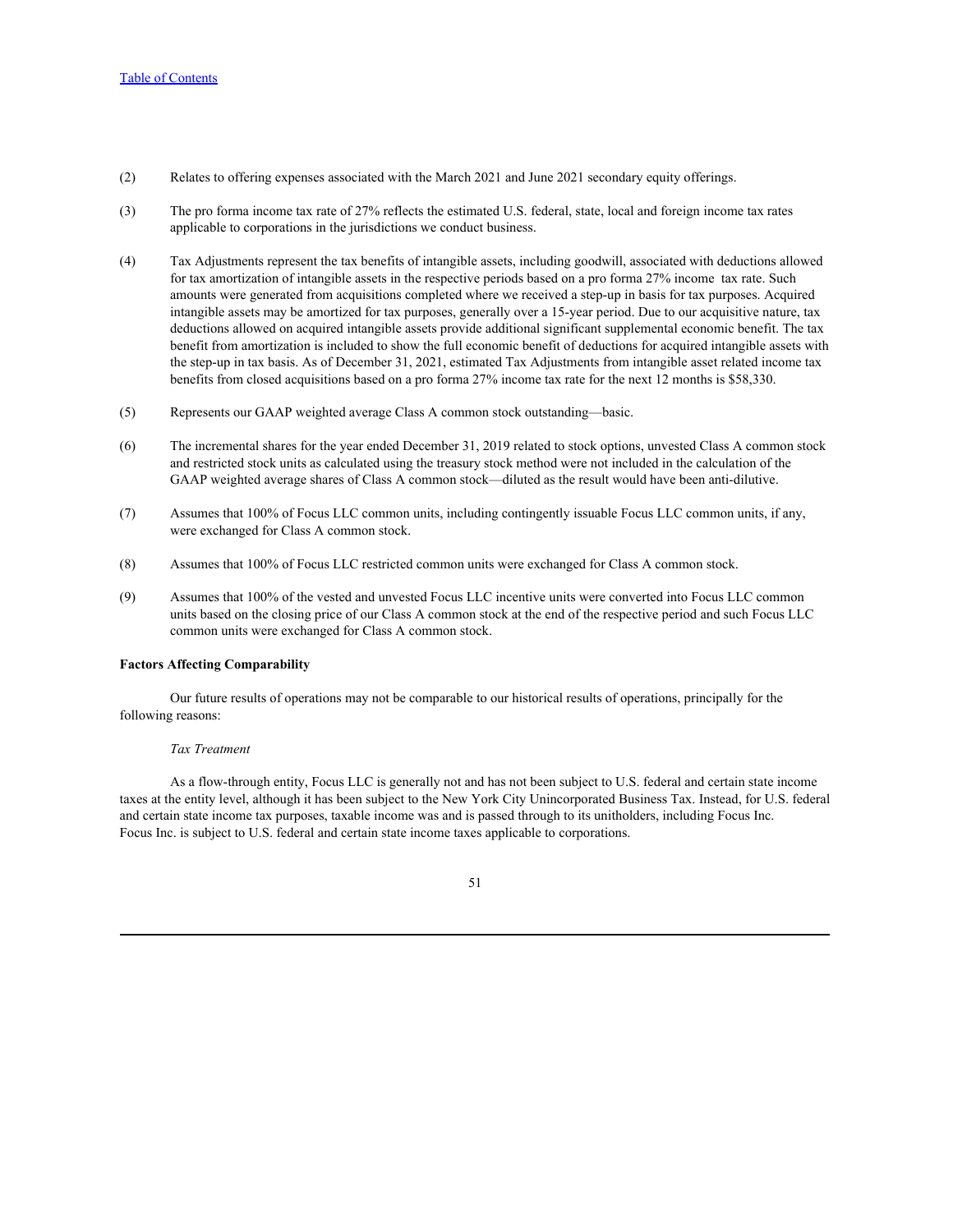# **Results of Operations**

#### *Year Ended December 31, 2019 Compared to Year Ended December 31, 2020*

For a comparison of the years ended December 31, 2019 and 2020, see Part II. Item 7, Management's Discussion and Analysis of Financial Condition and Results of Operations, in our Form 10-K for the year ended December 31, 2020.

#### *Year Ended December 31, 2020 Compared to Year Ended December 31, 2021*

The following discussion presents an analysis of our results of operations for the years ended December 31, 2020 and 2021. Where appropriate, we have identified specific events and changes that affect comparability or trends and, where possible and practical, have quantified the impact of such items.

|                                                                      | December 31, | <b>Year Ended</b>              |                 |            |
|----------------------------------------------------------------------|--------------|--------------------------------|-----------------|------------|
|                                                                      | 2020         | 2021<br>(dollars in thousands) | \$ Change       | % Change   |
| Revenues:                                                            |              |                                |                 |            |
| Wealth management fees                                               | \$1,286,130  | \$1,717,365                    | \$431,235       | $33.5\%$   |
| Other                                                                | 75,189       | 80,586                         | 5,397           | 7.2 %      |
| Total revenues                                                       | 1,361,319    | 1,797,951                      | 436,632         | 32.1 %     |
| Operating expenses:                                                  |              |                                |                 |            |
| Compensation and related expenses                                    | 476,208      | 591,121                        | 114,913         | 24.1 %     |
| Management fees                                                      | 349,475      | 491,433                        | 141,958         | 40.6 %     |
| Selling, general and administrative                                  | 236,377      | 297,636                        | 61,259          | 25.9 %     |
| Intangible amortization                                              | 147,783      | 187,848                        | 40,065          | 27.1 %     |
| Non-cash changes in fair value of estimated contingent consideration | 19,197       | 112,416                        | 93,219          | $\ast$     |
| Depreciation and other amortization                                  | 12,451       | 14,625                         | 2,174           | $17.5\%$   |
| Total operating expenses                                             | ,241,491     | 1,695,079                      | 453,588         | 36.5 %     |
| Income from operations                                               | 119,828      | 102,872                        | (16,956)        | $(14.2)\%$ |
| Other income (expense):                                              |              |                                |                 |            |
| Interest income                                                      | 453          | 422                            | (31)            | $(6.8)\%$  |
| Interest expense                                                     | (41, 658)    | (55,001)                       | (13, 343)       | $(32.0)\%$ |
| Amortization of debt financing costs                                 | (2,909)      | (3,958)                        | (1,049)         | $(36.1)\%$ |
| Loss on extinguishment of borrowings                                 | (6,094)      | $\qquad \qquad$                | 6,094           |            |
| Other expense—net                                                    | (214)        | (337)                          | (123)           | $(57.5)\%$ |
| Income from equity method investments                                | 219          | 524                            | 305             |            |
| Total other expense-net                                              | (50,203)     | (58, 350)                      | (8,147)         | $(16.2)\%$ |
| Income before income tax                                             | 69,625       | 44,522                         | (25, 103)       | $(36.1)\%$ |
| Income tax expense                                                   | 20,660       | 20,082                         | (578)           | $(2.8)\%$  |
| Net income                                                           | 48,965       | 24,440<br><sup>\$</sup>        | (24, 525)<br>S. | $(50.1)\%$ |

# Not meaningful

#### *Revenues*

Wealth management fees increased \$431.2 million, or 33.5%, for the year ended December 31, 2021 compared to the year ended December 31, 2020. New partner firms added subsequent to the year ended December 31, 2020 that are included in our results of operations for the year ended December 31, 2021 include Hill Investment Group, Prairie Capital Management, Rollins Financial, ARS Wealth Advisors, Badgley Phelps Wealth Managers, Ancora Holdings, Sonora Investment Management, Cardinal Point, Ullmann Wealth Partners, Mosaic Family Wealth, Alley Company, Cassaday & Company, Provident Financial Management and London & Co. The new partner firms Provident Financial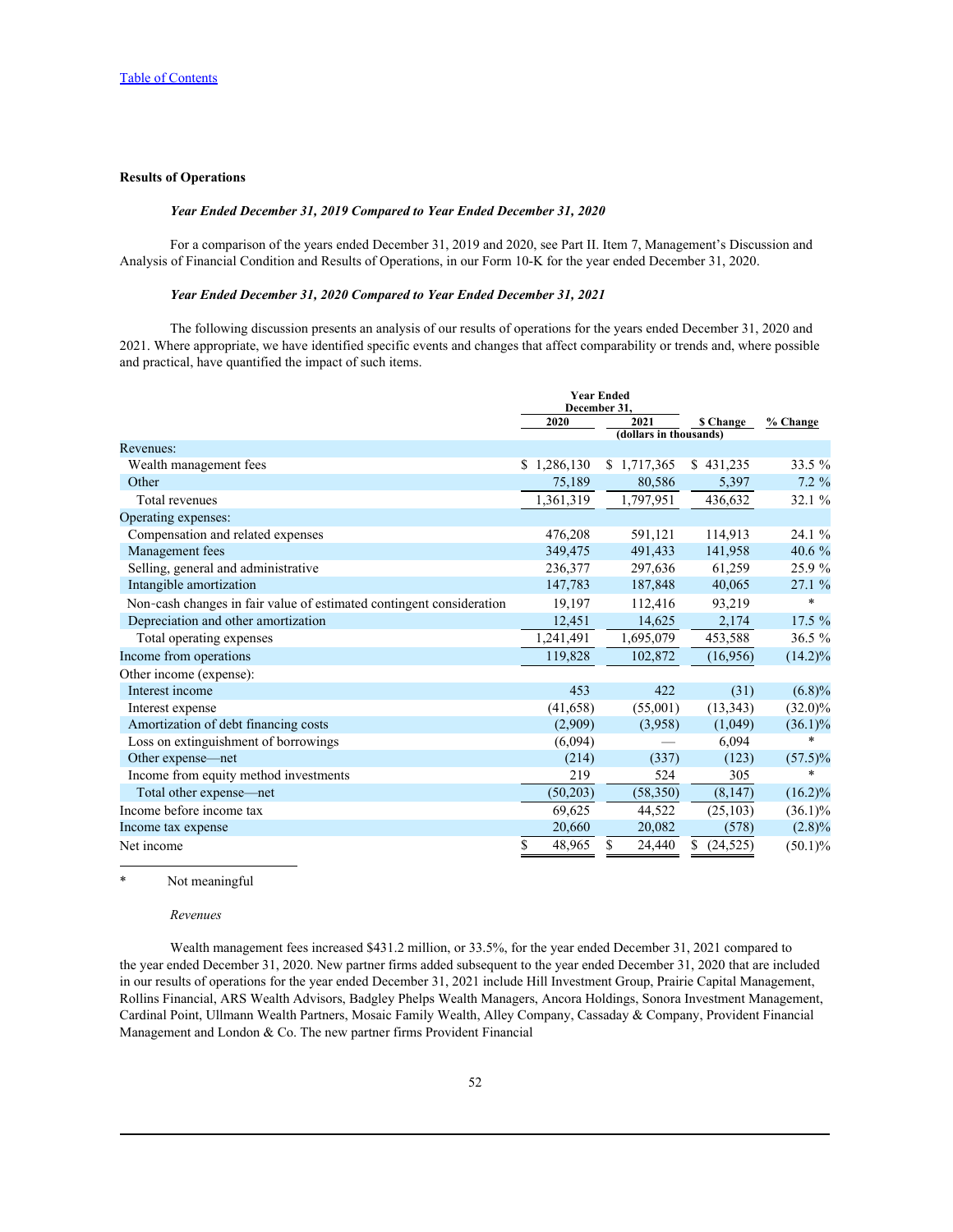Management and London & Co. combined their respective businesses in December 2021 and operate as Provident Financial Management. Additionally, our partner firms completed 24 acquisitions subsequent to the year ended December 31, 2020. The new partner firms contributed approximately \$52.7 million in wealth management fees during the year ended December 31, 2021. The balance of the increase of \$378.5 million was due to the revenue growth at our existing partner firms associated with wealth management services and partner firm-level acquisitions as well as a full period of revenue recognized during the year ended December 31, 2021 for partner firms that were acquired during the year ended December 31, 2020.

Other revenues increased \$5.4 million, or 7.2%, for the year ended December 31, 2021 compared to the year ended December 31, 2020. The increase related to new partner firms was approximately \$1.6 million. The balance of the increase of \$3.8 million was due primarily to an increase in recordkeeping and administration fees.

## *Operating Expenses*

Compensation and related expenses increased \$114.9 million, or 24.1%, for the year ended December 31, 2021 compared to the year ended December 31, 2020. The increase related to new partner firms was approximately \$12.3 million. Non-cash equity compensation increased \$9.3 million primarily from Focus LLC incentive units and restricted common units granted in 2020. The balance of the increase of \$93.3 million was due to an increase in salaries and related expense due to growth of our existing partner firms, partner firm-level acquisitions and a full period of expense during the year ended December 31, 2021 for partner firms acquired during the year ended December 31, 2020.<br>Management fees increased \$142.0 million, or 40.6%, for the year ended December 31, 2021 compared to the year

ended December 31, 2020. The increase related to the new partner firms was approximately \$12.4 million. Management fees are variable and a function of earnings during the period. The balance of the increase of \$129.6 million was due to partner firm-level acquisitions during the year ended December 31, 2021 and the increase in earnings during the year ended December 31, 2021 compared to the year ended December 31, 2020, in part the result of a full period of earnings recognized during the year ended December 31, 2021 for partner firms acquired during the year ended December 31, 2020.

Selling, general and administrative expenses increased \$61.3 million, or 25.9%, for the year ended December 31, 2021 compared to the year ended December 31, 2020. New partner firms added approximately \$8.9 million. The balance of the increase of \$52.4 million was due primarily to an increase in expenses related to professional fees, information technology, referral fees, travel and entertainment, and marketing and business development related to the growth of our existing partner firms, partner firm-level acquisitions and a full period of expense during the year ended December 31, 2021 for partner firms acquired during the year ended December 31, 2020.

Intangible amortization increased \$40.1 million, or 27.1%, for the year ended December 31, 2021 compared to the year ended December 31, 2020. The increase related to new partner firms was approximately \$11.2 million. The balance of the increase of \$28.9 million was due to partner firm-level acquisitions and in part to a full period of amortization during the year ended December 31, 2021 for partner firms acquired during the year ended December 31, 2020.

Non-cash changes in fair value of estimated contingent consideration increased \$93.2 million for the year ended December 31, 2021 compared to the year ended December 31, 2020. During the year ended December 31, 2021 the probability that certain contingent consideration payments would be achieved increased resulting in an increase in the fair value of the contingent consideration liability.

Depreciation and other amortization expense increased \$2.2 million, or 17.5%, for the year ended December 31, 2021 compared to the year ended December 31, 2020. The increase was primarily related to office build-outs at certain partner firms.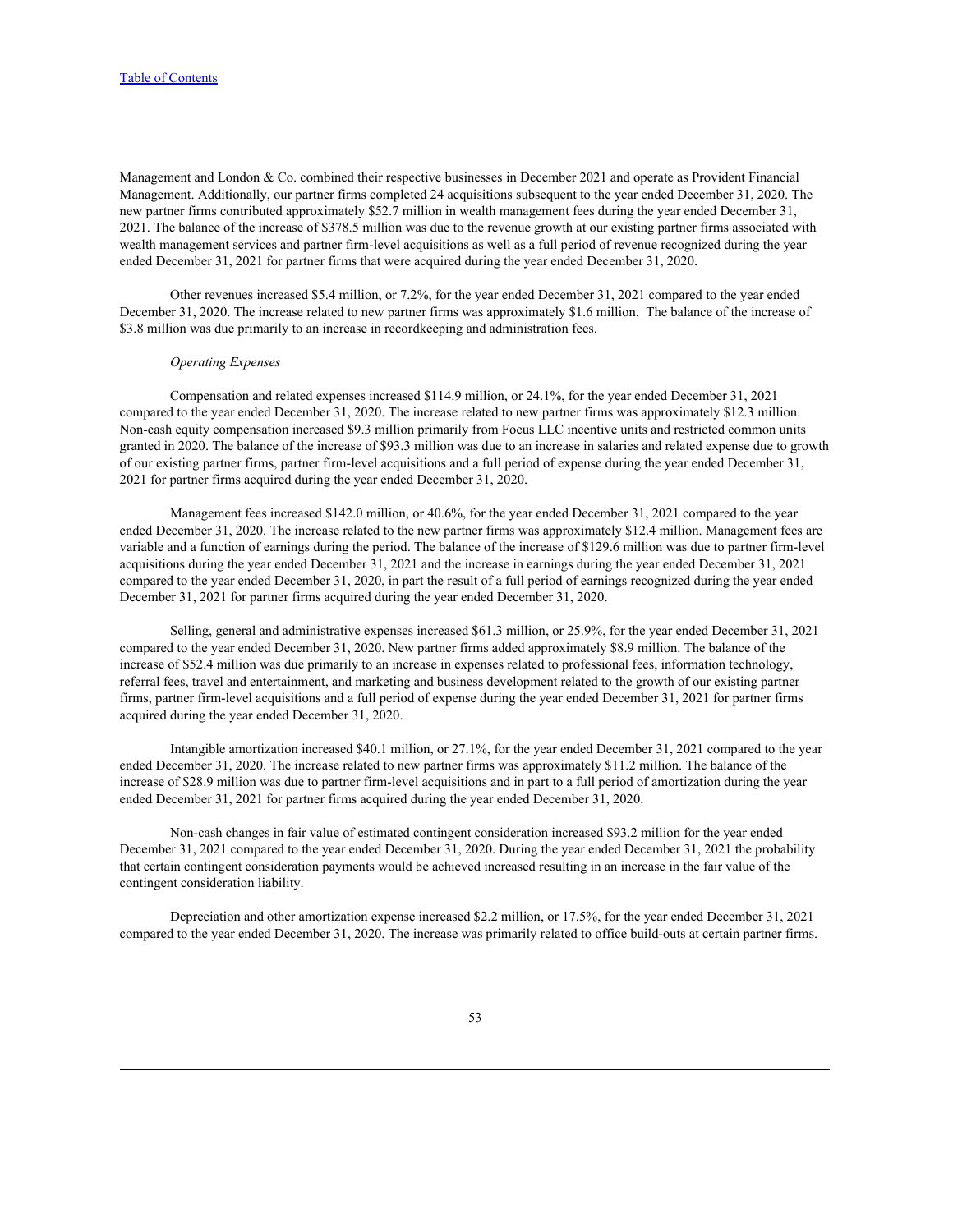# *Other income (expense)*

Interest expense increased \$13.3 million, or 32.0%, for the year ended December 31, 2021 compared to the year ended December 31, 2020. The increase was due primarily to higher average outstanding borrowings, due to the incremental \$800 million term loan during the year ended December 31, 2021.

During the year ended December 31, 2020, a loss on extinguishment of borrowings of \$6.1 million was recognized in connection with the January 2020 Credit Facility amendment.

#### *Income Tax Expense*

Income tax expense decreased \$0.6 million, or 2.8%, for the year ended December 31, 2021 compared to the year ended December 31, 2020. For the year ended December 31, 2021, we recorded a tax expense of approximately \$20.1 million resulting in an annual effective tax rate of 45.1%. The annual effective tax rate is primarily related to federal, state and local income taxes imposed on Focus Inc.'s allocable portion of taxable income from Focus LLC.

# **Liquidity and Capital Resources**

### *Sources of Liquidity*

During the year ended December 31, 2021, we met our cash and liquidity needs primarily through cash on hand, cash generated by our operations, borrowings under our Credit Facility and an equity offering. Over the next twelve months, and in the longer term, we expect that our cash and liquidity needs will continue to be met by cash generated by our ongoing operations and our Credit Facility, as well as equity offerings, especially for acquisition activities. If our acquisition activity continues at an accelerated pace, or for larger acquisition opportunities, we may decide to issue equity either as consideration or in an offering. For information regarding the Credit Facility, please read "—Credit Facilities."

#### *Tax Receivable Agreements*

Our Tax Receivable Agreements with the TRA holders generally provide for the payment by Focus Inc. to each TRA holder of 85% of the net cash savings, if any, in U.S. federal, state and local income and franchise tax that Focus Inc. actually realizes (computed using simplifying assumptions to address the impact of state and local taxes) or is deemed to realize in certain circumstances as a result of certain increases in tax basis and certain tax benefits attributable to imputed interest. Focus Inc. will retain the benefit of the remaining 15% of these cash savings.

The payment obligations under the Tax Receivable Agreements are Focus Inc.'s obligations and not obligations of Focus LLC, and we expect that such payments required to be made under the Tax Receivable Agreements will be substantial. Estimating the amount and timing of payments that may become due under the Tax Receivable Agreements is by its nature imprecise. For purposes of the Tax Receivable Agreements, cash savings in tax generally are calculated by comparing Focus Inc.'s actual tax liability (determined by using the actual applicable U.S. federal income tax rate and an assumed combined state and local income and franchise tax rate) to the amount Focus Inc. would have been required to pay had it not been able to utilize any of the tax benefits subject to the Tax Receivable Agreements. As of December 31, 2021, we expect that future payments to the TRA holders will be \$219.5 million, in aggregate. Future payments under the Tax Receivable Agreements in respect of subsequent exchanges will be in addition to this amount.

The actual increases in tax basis, as well as the amount and timing of any payments under the Tax Receivable Agreements, will vary depending upon a number of factors, including the timing of any exchange of units, the price of our Class A common stock at the time of each exchange, the extent to which such exchanges are taxable transactions, the amount of Focus LLC's assets that consist of equity in entities taxed as corporations at the time of each exchange, the amount and timing of the taxable income we generate in the future, the U.S. federal income tax rates then applicable and the portion of the payments under the Tax Receivable Agreements that constitute imputed interest or give rise to depreciable or amortizable tax basis.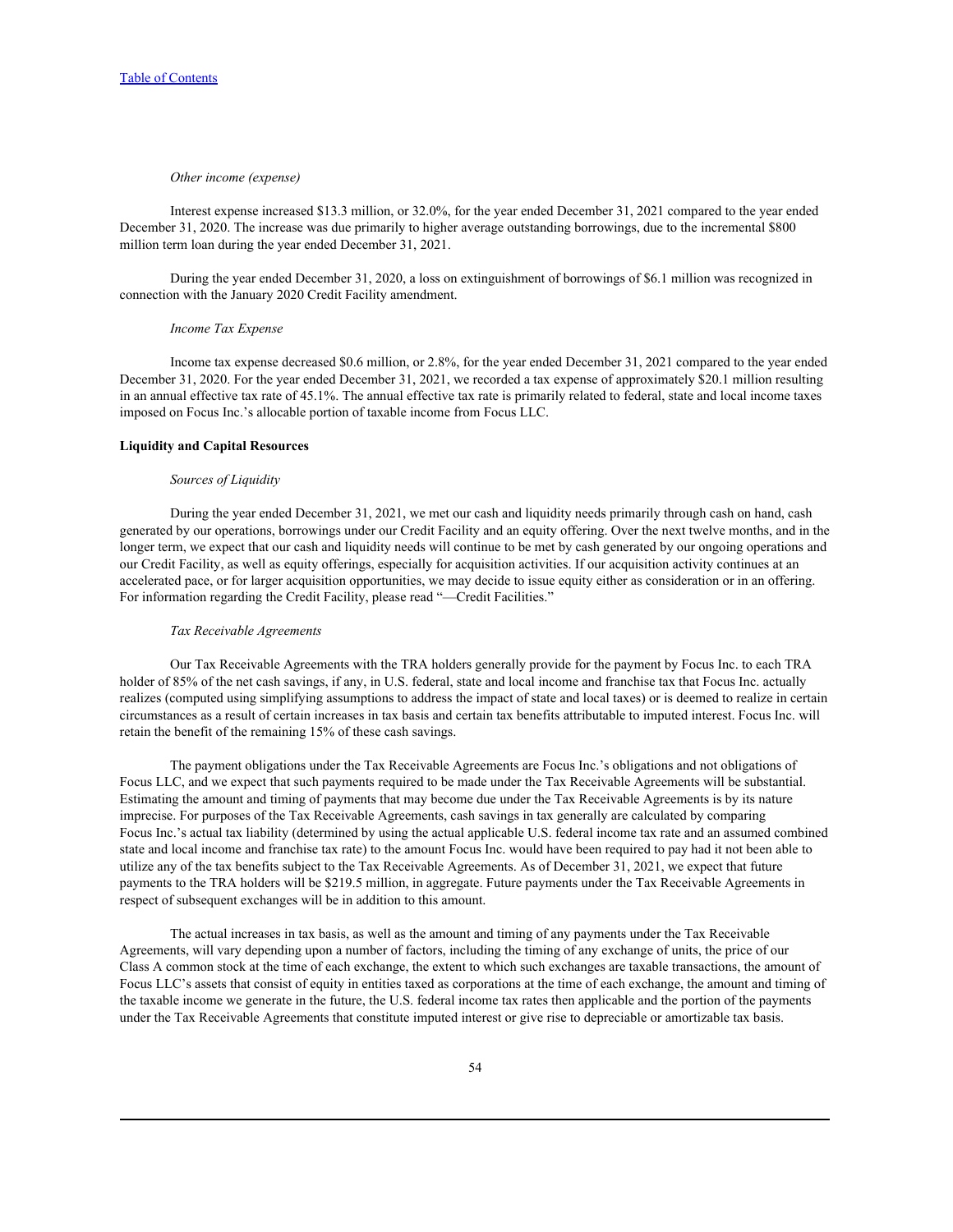The foregoing amount of expected future payments to TRA holders is merely an estimate and the actual payments could differ materially. It is possible that future transactions or events could increase or decrease the actual tax benefits realized and the corresponding payments under the Tax Receivable Agreements as compared to the foregoing estimates. Moreover, there may be a negative impact on our liquidity if, as a result of timing discrepancies or otherwise, (i) the payments under the Tax Receivable Agreements exceed the actual benefits realized in respect of the tax attributes subject to the Tax Receivable Agreements and/or (ii) distributions to Focus Inc. by Focus LLC are not sufficient to permit Focus Inc. to make payments under the Tax Receivable Agreements after it has paid its taxes and other obligations.

The payments under the Tax Receivable Agreements will not be conditioned upon a TRA holder's having a continued ownership interest in either Focus Inc. or Focus LLC.

We expect that future unitholders may become party to one or more Tax Receivable Agreements entered into in connection with future acquisitions by Focus LLC or issuances of units of Focus LLC to employees, partners and directors.

## *Cash Flows*

The following table presents information regarding our cash flows and cash and cash equivalents for the year ended December 31, 2020 compared to the year ended December 31, 2021. For information regarding our cash flows and cash and cash equivalents for the year ended December 31, 2019 compared to the year ended December 31, 2020, see Part II. Item 7, Management's Discussion and Analysis of Financial Condition and Results of Operations, in our Form 10-K for the year ended December 31, 2020:

|                                         |            | <b>Year Ended</b><br>December 31, |                 |          |
|-----------------------------------------|------------|-----------------------------------|-----------------|----------|
|                                         | 2020       | 2021                              | <b>S</b> Change | % Change |
| Cash provided by (used in):             |            |                                   |                 |          |
| Operating activities                    | \$211,361  | 313,918                           | 102,557         | 48.5 %   |
| Investing activities                    | (372, 973) | (1,007,312)                       | (634, 339)      |          |
| Financing activities                    | 161,831    | 938,797                           | 776,966         |          |
| Cash and cash equivalents—end of period | 65,858     | 310,684                           | 244,826         |          |

Not meaningful

# *Operating Activities*

Net cash provided by operating activities includes net income (loss) adjusted for non-cash expenses such as intangible amortization, depreciation and other amortization, amortization of debt financing costs, non-cash equity compensation expense, non-cash changes in fair value of estimated contingent consideration, other non-cash items and changes in cash resulting from changes in operating assets and liabilities. Operating assets and liabilities include receivables from our clients, prepaid expenses and other assets, accounts payable and accrued expenses, deferred revenues and other assets and liabilities.

Net cash provided by operating activities increased \$102.6 million, or 48.5%, for the year ended December 31, 2021 compared to the year ended December 31, 2020. The increase was primarily related to the increase in Adjusted EBITDA from the prior year, offset partially by the increase in cash paid for interest and to a lesser extent other working capital changes.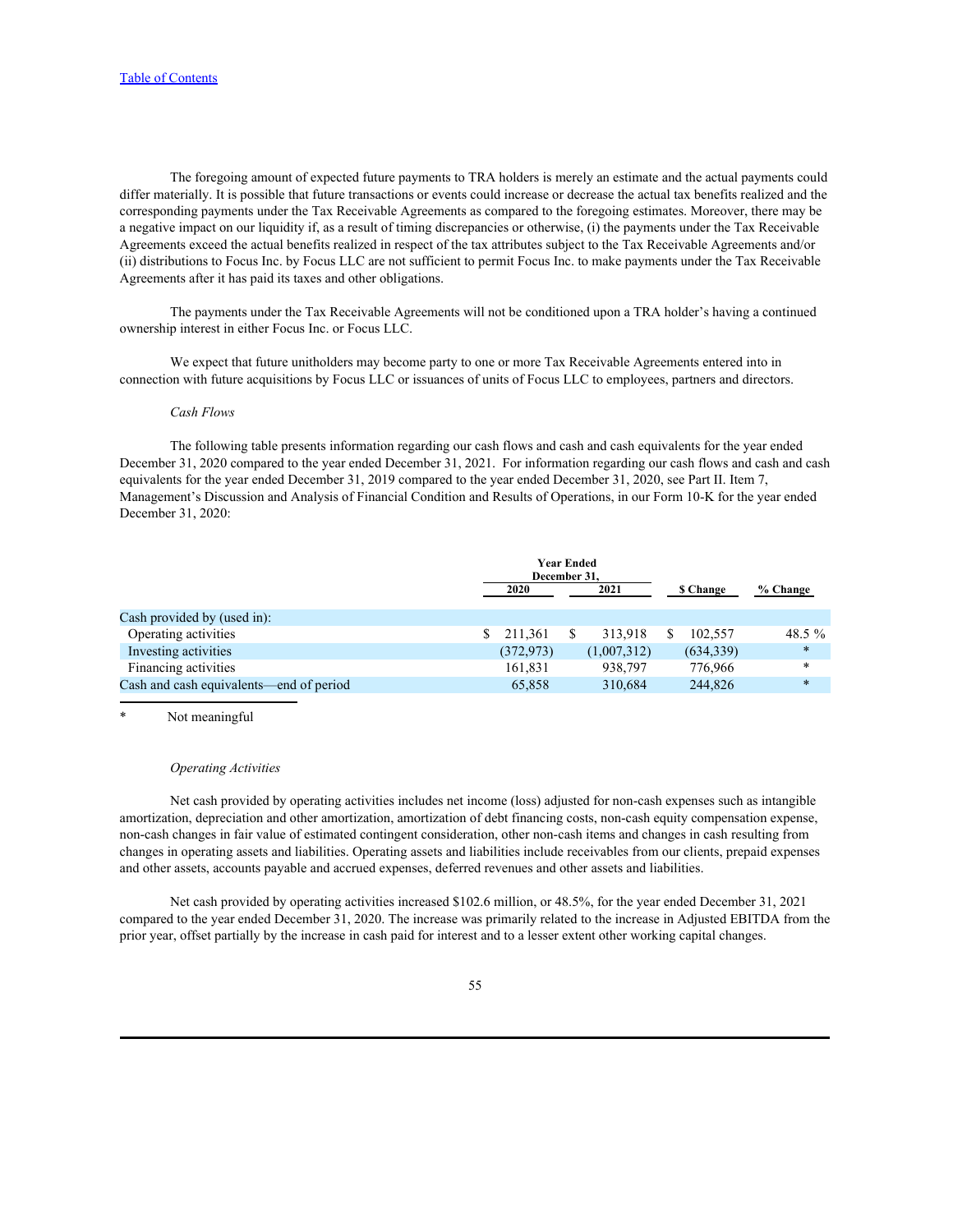#### *Investing Activities*

Net cash used in investing activities increased \$634.3 million for the year ended December 31, 2021 compared to the year ended December 31, 2020. The increase was due primarily to an increase of \$630.4 million in cash paid for acquisitions and contingent consideration.

#### *Financing Activities*

Net cash provided by financing activities for the year ended December 31, 2021 increased \$777.0 million compared to the year ended December 31, 2020. The increase was primarily due to an increase in net borrowings under the Credit Facility of \$664.6 million due to the amended and expanded First Lien Term Loan of which \$800.0 million was borrowed during the year ended December 31, 2021 (see Note 8 to the consolidated financial statements) and proceeds from issuance of Class A common stock, net of payments in connection with Focus LLC unit redemptions, net of \$161.9 (see Note 10 to the consolidated financial statements). The increase in the net cash provided by financing activities was offset in part by an increase in contingent consideration paid of \$28.2 million, an increase in distributions for Focus LLC unitholders of \$9.9 million, payments of debt financing costs of \$7.6 million and payments in connection with Tax Receivable Agreements of \$4.4 million.

### **Adjusted Free Cash Flow**

To supplement our statements of cash flows presented on a GAAP basis, we use a non-GAAP liquidity measure on a trailing 4-quarter basis to analyze cash flows generated from our operations. We consider Adjusted Free Cash Flow to be a liquidity measure that provides useful information to investors about the amount of cash generated by the business and is one factor in evaluating the amount of cash available to pay contingent consideration, make strategic acquisitions and repay outstanding borrowings. Adjusted Free Cash Flow does not represent our residual cash flow available for discretionary expenditures as it does not deduct our mandatory debt service requirements and other non-discretionary expenditures. We define Adjusted Free Cash Flow as net cash provided by operating activities, less purchase of fixed assets, distributions for Focus LLC unitholders and payments under Tax Receivable Agreements (if any). Adjusted Free Cash Flow is not defined under GAAP and should not be considered as an alternative to net cash from operating, investing or financing activities. Adjusted free cash flow may not be calculated the same for us as for other companies. The table below reconciles net cash provided by operating activities, as reflected on our cash flow statement, to our adjusted free cash flow.

|                                               | <b>Trailing 4-Ouarters Ended December 31,</b> |                |          |
|-----------------------------------------------|-----------------------------------------------|----------------|----------|
|                                               | 2020                                          |                | 2021     |
|                                               |                                               | (in thousands) |          |
| Net cash provided by operating activities (1) | 211,361                                       |                | 313,918  |
| Purchase of fixed assets                      | (19, 349)                                     |                | (11,018) |
| Distributions for unitholders                 | (22, 457)                                     |                | (32,311) |
| Payments under tax receivable agreements      |                                               |                | (4, 423) |
| <b>Adjusted Free Cash Flow</b>                | 169,555                                       |                | 266,166  |

(1) A portion of contingent consideration paid is classified as operating cash outflows in accordance with GAAP, with the balance reflected in investing and financing cash flows. Contingent consideration paid classified as operating cash outflows for each quarter in the trailing 4-quarters ended December 31, 2020 was \$8.3 million, \$16.4 million, \$3.8 million and \$2.4 million, respectively, totaling \$30.9 million for the trailing 4-quarters ended December 31, 2020. Contingent consideration paid classified as operating cash outflows for each quarter in the trailing 4-quarters ended December 31, 2021 was \$5.3 million, \$11.6 million, \$20.4 million and \$16.4 million, respectively, totaling \$53.7 million for the trailing 4-quarters ended December 31, 2021. See Note 7 to our consolidated financial statements for additional information.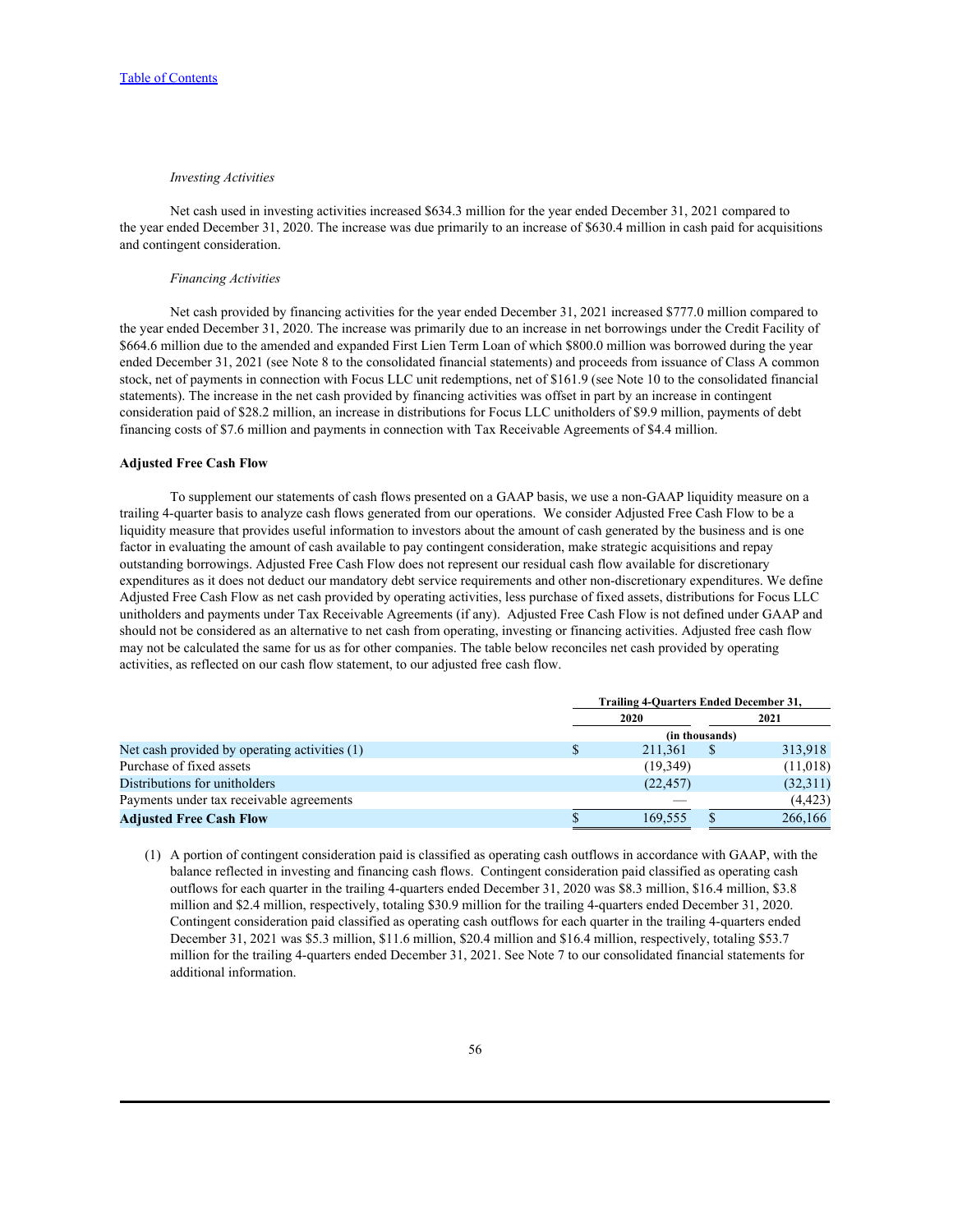## **Credit Facilities**

As of December 31, 2021, our Credit Facility consisted of a \$2.4 billion First Lien Term Loan, consisting of a tranche A ("Tranche A") and tranche B ("Tranche B"), and a \$650.0 million First Lien Revolver.

Tranche A bears interest (at our option) at: (i) the LIBOR plus a margin of 2.00% or (ii) the lender's Base Rate (as defined in the Credit Facility) plus a margin of 1.00%. In January 2021, we amended and expanded Tranche A by \$500.0 million. The debt was issued at a discount of 0.125% or \$0.6 million which is being amortized to interest expense over the remaining term of Tranche A. The required quarterly installment repayments of \$2.9 million were increased to \$4.2 million. Tranche A has a maturity date of July 2024.

In July 2021, we amended and expanded our First Lien Term Loan and added Tranche B of \$800.0 million. Of this amount, \$650.0 million was borrowed on the July 2021 closing date and \$150.0 million was borrowed in December 2021 under a delayed draw feature. Tranche B bears interest at LIBOR plus a margin of 2.50% with a 0.50% LIBOR floor, and was issued at a discount of 0.75% or \$6.0 million which will be amortized to interest expense over the term of Tranche B. The delayed draw feature had a ticking fee with respect to the undrawn commitments with (i) no margin from 0-30 days from the closing date, (ii) 1.25% margin from 31-60 days of the closing date and (iii) 2.50% margin after 60 days from the closing date. Tranche B requires quarterly installment repayments of \$2.0 million and has a maturity date of June 2028.

The First Lien Revolver has a maturity date of July 2023. Up to \$30.0 million of the First Lien Revolver is available for the issuance of letters of credit, subject to certain limitations. The First Lien Revolver bears interest at LIBOR plus a margin of 2.00% with step downs to 1.75%, 1.50% and 1.25% or the lender's Base Rate plus a margin of 1.00% with step downs to 0.75%, 0.50% and 0.25%, based on achievement of a specified First Lien Leverage Ratio. The First Lien Revolver unused commitment fee is 0.50% with step downs to 0.375% and 0.25% based on achievement of a specified First Lien Leverage Ratio.

Our obligations under the Credit Facility are collateralized by the majority of our assets. The Credit Facility contains various customary covenants, including, but not limited to: (i) incurring additional indebtedness or guarantees, (ii) creating liens or other encumbrances on property or granting negative pledges, (iii) entering into a merger or similar transaction, (iv) selling or transferring certain property and (v) declaring dividends or making other restricted payments.

We are required to maintain a First Lien Leverage Ratio (as defined in the Credit Facility) of not more than 6.25:1.00 as of the last day of each fiscal quarter. At December 31, 2021, our First Lien Leverage Ratio was 3.85:1.00, which satisfied the maximum ratio of 6.25:1.00. First Lien Leverage Ratio means the ratio of amounts outstanding under the First Lien Term Loan and First Lien Revolver plus other outstanding debt obligations secured by a lien on the assets of Focus LLC (excluding letters of credit other than unpaid drawings thereunder) minus unrestricted cash and cash equivalents to Consolidated EBITDA (as defined in the Credit Facility). Consolidated EBITDA for purposes of the Credit Facility was \$544.8 million at December 31, 2021. Focus LLC is also subject on an annual basis to contingent principal payments based on an excess cash flow calculation (as defined in the Credit Facility) for any fiscal year if the First Lien Leverage Ratio exceeds 3.75:1.00. No contingent principal payments were required to be made in 2021. Based on the excess cash flow calculation for the year ended December 31, 2021, no contingent principal payments are required to be made in 2022.

At December 31, 2021, outstanding stated value borrowings under the Credit Facility were approximately \$2.4 billion. The weighted-average interest rate for outstanding borrowings was approximately 3% for the year ended December 31, 2021. As of December 31, 2021, the First Lien Revolver available unused commitment line was \$642.1 million. At December 31, 2021, we had outstanding letters of credit in the amount of \$7.9 million bearing interest at an annual rate of approximately 2%.

In March 2020, we entered into a 4 year floating to fixed interest rate swap with a notional amount of \$400.0 million. The interest rate swap effectively fixes the variable interest rate applicable to \$400.0 million of borrowings outstanding on the First Lien Term Loan. The terms of the interest rate swap provide that we pay interest to the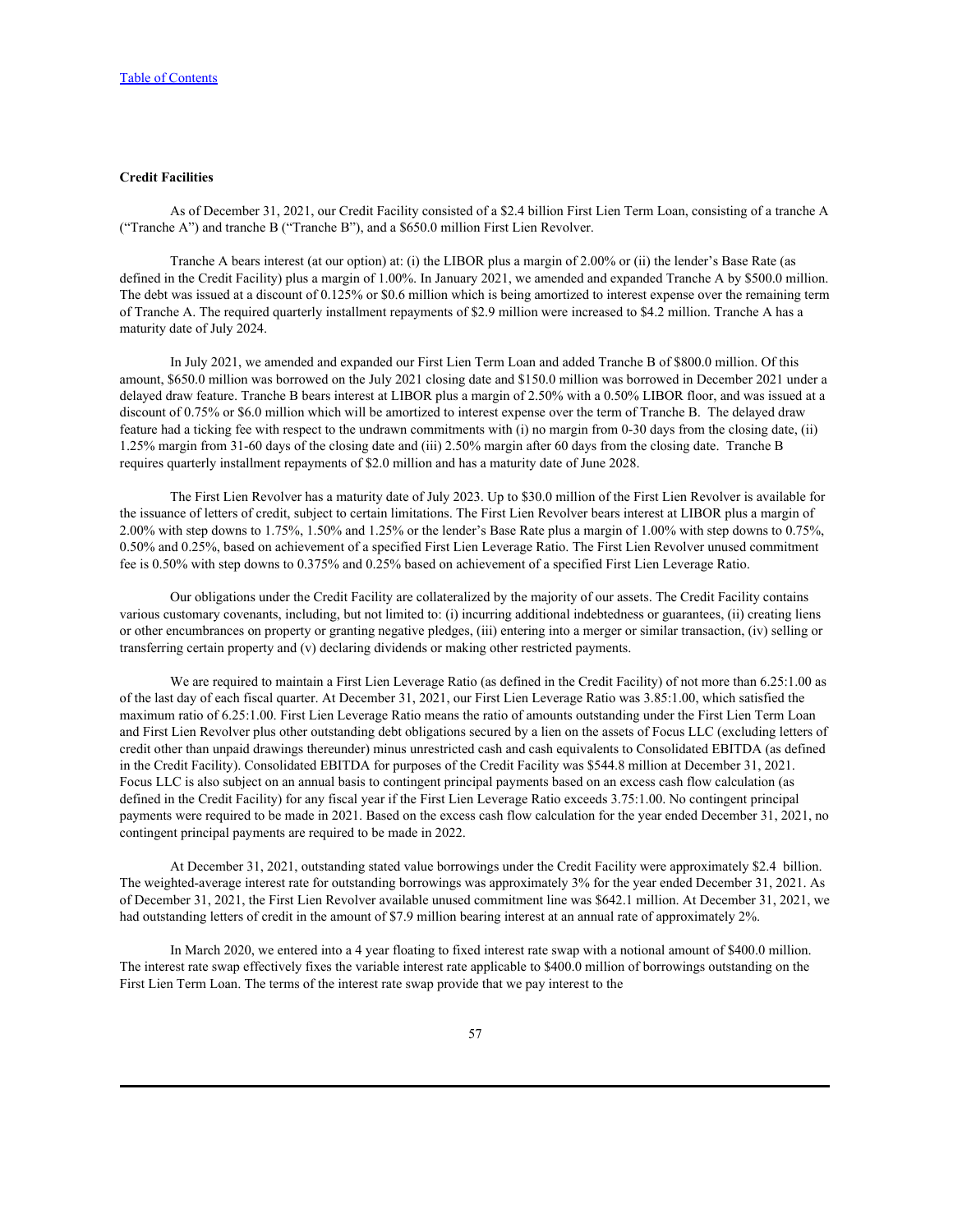counterparty each month at a rate of 0.713% and receive interest from the counterparty each month at the 1 month USD LIBOR rate, subject to a 0% floor.

In April 2020, we entered into two additional 4 year floating to fixed interest rate swap agreements with notional amounts of \$250.0 million and \$200.0 million, respectively. These swaps effectively fix the variable interest rate applicable to \$450.0 million of borrowings outstanding on the First Lien Term Loan. The terms of these swaps provide that we pay interest to the counterparties each month at a rate of 0.537% and 0.5315%, respectively, and receive interest from the counterparties each month at the 1 month USD LIBOR rate, subject to a 0% floor.

The interest rate swaps effectively fix the variable interest rate applicable to \$850.0 million or approximately 35% of the First Lien Term Loan borrowings outstanding, resulting in a weighted average interest rate on these borrowings of approximately 2.62%, inclusive of the 2.0% Tranche A LIBOR spread.

Our outstanding variable rate indebtedness uses LIBOR as a benchmark for establishing the interest rate. 1-, 3-, 6- and 12-month LIBOR are expected to be replaced by the SOFR in 2023. While we expect SOFR to be a reasonable replacement for LIBOR, at this time we cannot predict the implications of the use of SOFR on the interest rates we pay.

#### **Critical Accounting Policies**

Our financial statements are prepared in accordance with GAAP. Our financial statements include the accounts of Focus Inc. and our subsidiaries. Intercompany transactions and balances are eliminated in consolidation. Critical accounting policies are those that are the most important to the preparation of our financial condition and results of operations and that require our most difficult, subjective and complex judgments as a result of the need to make estimates about the effect of matters that are inherently uncertain. While our significant accounting policies are described in more detail in the Note 2 to our financial statements, our most critical accounting policies are discussed below. The preparation of the consolidated financial statements in conformity with GAAP requires management to make estimates and assumptions that affect the amounts reported in our financial statements and the accompanying notes. Management believes that the estimates utilized in preparing the financial statements are reasonable and prudent. Actual results could differ from those estimates.

# **Revenue Recognition**

## *Wealth Management Fees*

We recognize revenue from wealth management fees, which are primarily comprised of fees earned for advising on the assets of clients, financial and tax planning fees, consulting fees, tax return preparation fees, fees for family office services, and fees for wealth management and operational support services provided to third-party wealth management firms. Client arrangements may contain one of the services or multiple services, resulting in either a single or multiple performance obligations within the same client arrangement, each of which are separately identifiable and priced, and accounted for as the related services are provided and consumed over time. Fees are primarily based either on a contractual percentage of the client's assets based on the market value of the client's assets on the predetermined billing date, a flat fee, an hourly rate based on predetermined billing rates or a combination of such fees and are billed either in advance or arrears on a monthly, quarterly, or semiannual basis. Revenue is recognized over the respective service period based on time elapsed or hours expended, as the case may be, which is deemed to be the most faithful depiction of the transfer of services as clients benefit from services over the respective period. Revenue for wealth management and operational support services provided to third party wealth management firms is presented net since these services are performed in an agent capacity. Client agreements typically do not have a specified term and may be terminated at any time by either party subject to the respective termination and notification provisions in each agreement.

A majority of our wealth management fees are correlated to the markets, and therefore are considered variable consideration. Our market-correlated fees are dependent on the market and, thus, are susceptible to factors outside our control. Therefore, at inception of the contractual service period for fees which are based on the market values at the end of the service period, we cannot conclude that it is probable that a reversal in the cumulative revenue recognized would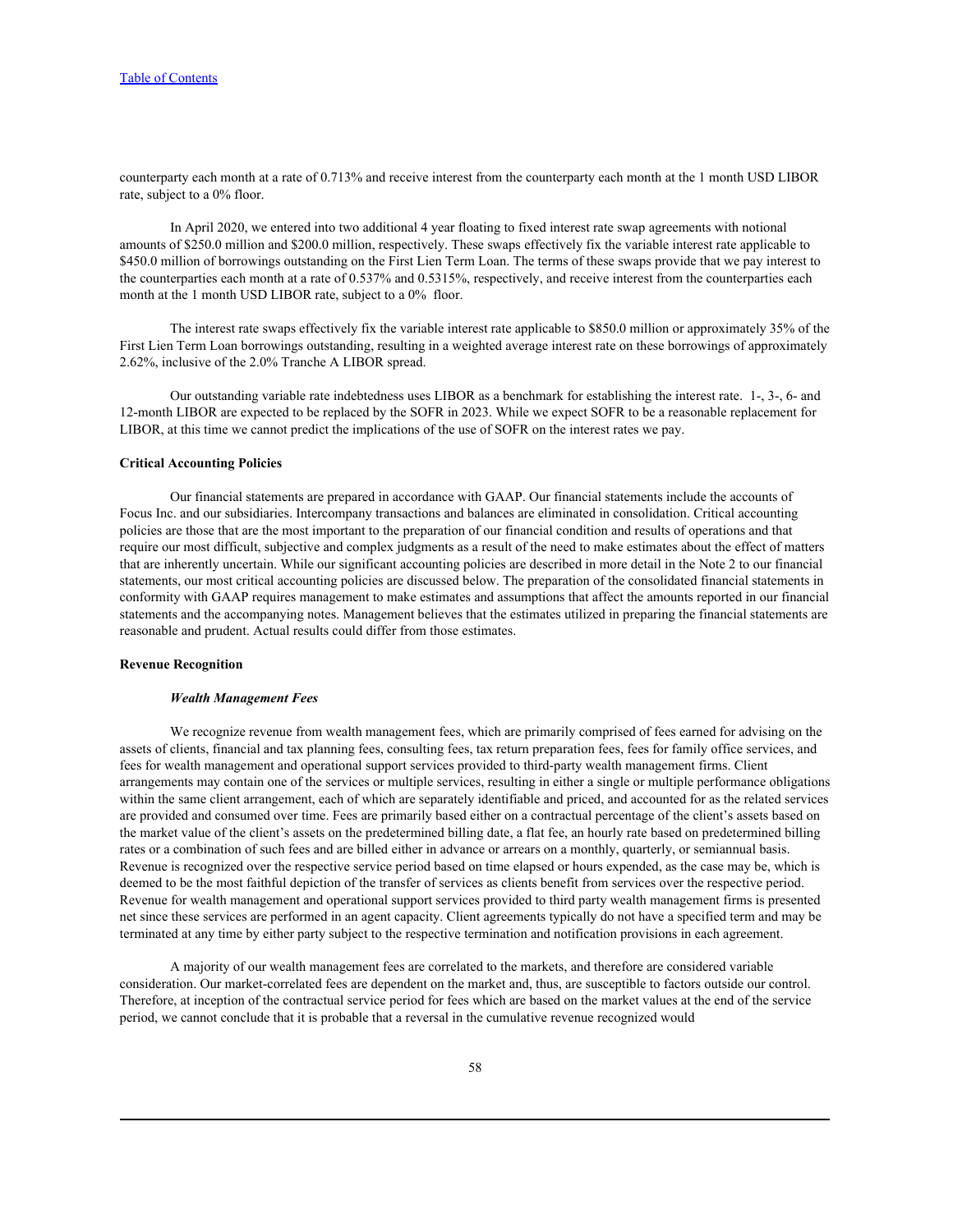not occur if the estimate was included in the transaction price at that time. However, at each quarterly reporting date, we update our estimate of the transaction price as the market uncertainty is typically resolved. We can then reasonably conclude that a reversal of the variable consideration will not occur for those services already provided.

 Wealth management fees are recorded when: (i) an arrangement with a client has been identified; (ii) the performance obligations have been identified; (iii) the fee or other transaction price has been determined; (iv) the fee or other transaction price has been allocated to each performance obligation based on standalone fee rates; and (v) we have satisfied the applicable performance obligation.

#### *Other*

Other revenue primarily includes recordkeeping and administration service fees, commissions and distribution fees and outsourced services. Client arrangements may contain a single or multiple performance obligations, each of which are separately identifiable and accounted for as the related services are provided and consumed over time. Recordkeeping and administration and outsourced services revenue, in accordance with the same five criteria above, are recognized over the period in which services are provided. Commissions and distribution fees are recognized when earned.

### **Business Acquisitions**

Business acquisitions are accounted for in accordance with ASC Topic 805: *Business Combinations*. Business acquisitions are accounted for by allocating the purchase price consideration to the fair value of assets acquired and liabilities assumed. The purchase price allocations are based upon preliminary valuations, and our estimates and assumptions are subject to change within the measurement period as valuations are finalized. Any change in the estimated fair value of the net assets, prior to the finalization of the more detailed analyses, but not to exceed one year from the dates of acquisition, will change the amount of the purchase price allocations. Goodwill is recognized as the excess of the purchase price consideration over the fair value of net assets of the business acquired. All transaction costs are expensed as incurred.

We have incorporated contingent consideration into the structure of our partner firm acquisitions. These arrangements may result in the payment of additional purchase price consideration to the sellers based on the growth of certain financial thresholds for periods following the closing of the respective acquisition. The additional purchase price consideration is payable in the form of cash and, in some cases, equity.

For business acquisitions, we recognize the fair value of estimated contingent consideration at the acquisition date as part of the consideration transferred in exchange for the acquired wealth management firm. The contingent consideration is remeasured to fair value at each reporting date until the contingency is resolved. Any changes in fair value are recognized each reporting period in non-cash changes in fair value of estimated contingent consideration in the consolidated statements of operations.

The results of the acquired wealth management firms are included in our consolidated financial statements from the respective dates of acquisition.

#### **Goodwill, Intangible Assets and Other Long-Lived Assets**

Goodwill is deemed to have an indefinite useful life and is not amortized. Intangible assets are amortized over their respective estimated useful lives. We have no indefinite-lived intangible assets.

Goodwill is tested annually for impairment as of October 1, or more frequently if events and circumstances change that would more likely than not reduce the fair value of a reporting unit below its carrying amount. We compare the fair value of the reporting unit to the carrying value of the net assets of the reporting unit. The fair value of the reporting unit is determined using a market approach. If the fair value of the reporting unit exceeds the carrying value of the net assets of the reporting unit no further consideration is necessary. If the carrying value exceeds the fair value of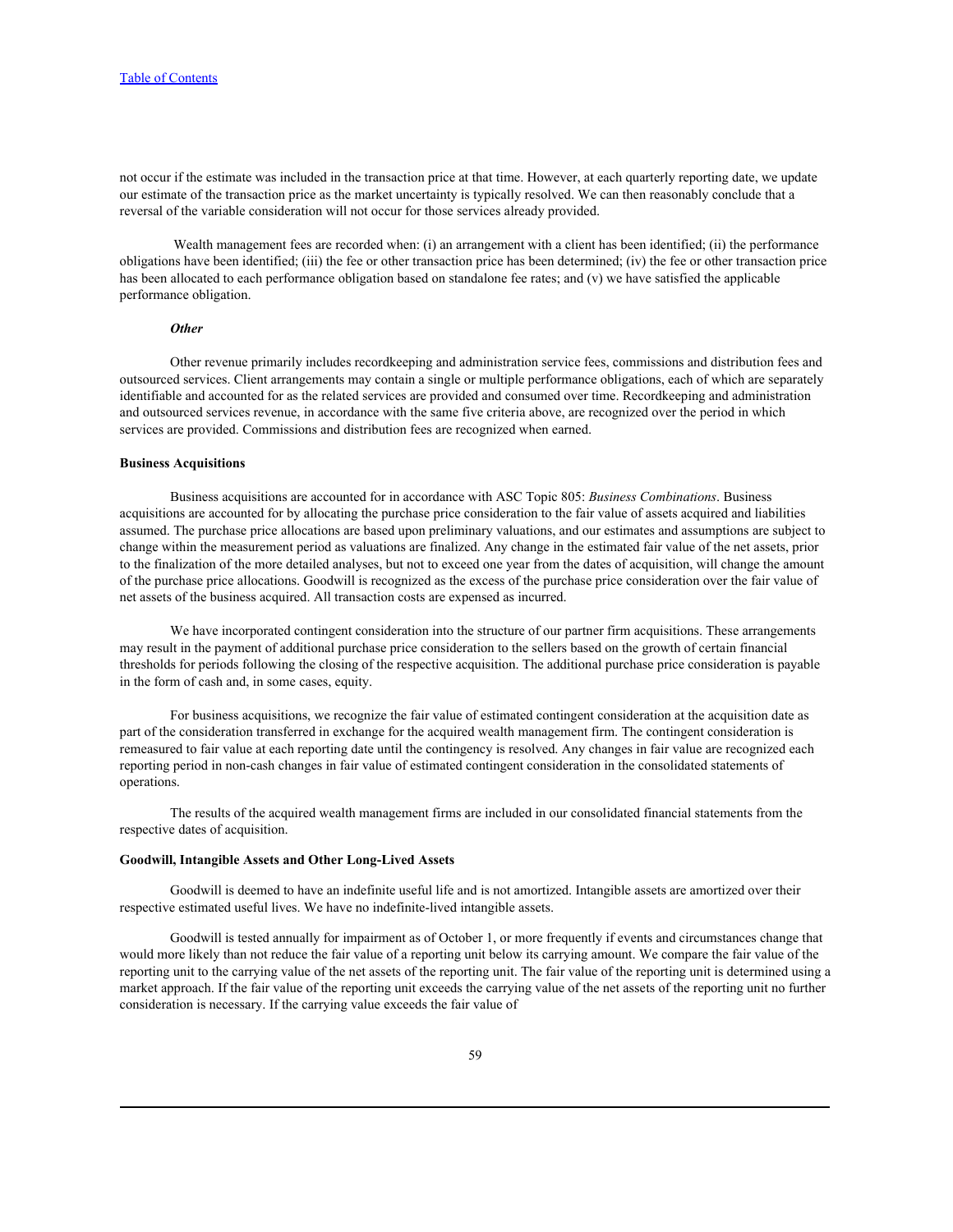the reporting unit, we would record an impairment charge for the amount that the carrying value exceeds the fair value of the reporting unit.

Intangible assets and other long-lived assets are reviewed for impairment whenever events or changes in circumstances indicate that the asset might be impaired or that the estimated useful life should be changed prospectively. If impairment indicators are present, the recoverability of these assets is measured by a comparison of the carrying amount of the asset to estimated undiscounted future cash flows expected to be generated by the asset. If the carrying amount of the asset exceeds its estimated undiscounted future cash flows, an impairment charge is recognized by the amount by which the carrying amount of the asset exceeds the fair value of the asset, which is determined using a discounted cash flow approach.

#### **Income Taxes and Tax Receivable Agreements**

Focus Inc. is a holding company whose most significant asset is a membership interest in Focus LLC. Focus Inc. is subject to U.S. federal, state and local income taxes on Focus Inc.'s allocable portion of taxable income from Focus LLC. Focus LLC is treated as a partnership for U.S. federal income tax purposes. Accordingly, Focus LLC is generally not and has not been subject to U.S. federal and certain state income taxes at the entity level, although it has been subject to the New York City Unincorporated Business Tax and certain of its subsidiaries have been subject to U.S. federal and certain state and local or foreign income taxes. Instead, for U.S. federal and certain state income tax purposes, the income, deductions, losses and credits of Focus LLC are passed through to its unitholders, including Focus Inc. Focus LLC makes tax distribution payments to the extent of available cash, in accordance with the Fourth Amended and Restated Focus LLC Agreement. Focus Inc. files income tax returns with the U.S. federal government as well as various state and local jurisdictions.

We apply the asset and liability method for deferred income taxes. Deferred tax assets and liabilities are recognized for future tax consequences attributable to differences between the financial statement carrying amounts of existing assets and liabilities and their respective tax basis. Deferred tax assets and liabilities are measured using tax rates expected to apply to taxable income in years in which those temporary differences are expected to be recovered or settled. Valuation allowances, if any, are recorded to reduce the deferred tax assets to an amount that is more likely than not to be realized.

We review and evaluate tax positions in our major tax jurisdictions and determine whether or not there are uncertain tax positions that require financial statement recognition. Based on this review, we have recorded no reserves for uncertain tax positions at December 31, 2020 and December 31, 2021.

Focus Inc. entered into Tax Receivable Agreements with the TRA holders. The agreements generally provide for the payment by us to each TRA holder of 85% of the net cash savings, if any, in U.S. federal, state and local income and franchise tax that Focus Inc. actually realizes (computed using simplifying assumptions to address the impact of state and local taxes) or is deemed to realize in certain circumstances as a result of certain increases in tax bases and certain tax benefits attributable to imputed interest. Focus Inc. will retain the benefit of the remaining 15% of these cash savings.

As of December 31, 2021, Focus Inc. had a liability of \$219.5 million relating to its obligations under the Tax Receivable Agreements. The foregoing amount of expected future payments to TRA holders is merely an estimate and the actual payments could differ materially. It is possible that future transactions or events could increase or decrease the actual tax benefits realized and the corresponding payments under the Tax Receivable Agreements as compared to the foregoing estimates.

#### **Consolidation Considerations**

ASC Topic 810, *Consolidation*, requires an entity to perform a qualitative analysis to determine whether its variable interests give it a controlling financial interest in a variable interest entity ("VIE"). Under the standard, an enterprise has a controlling financial interest when it has (a) the power to direct the activities of a VIE that most significantly impact the entity's economic performance and (b) the obligation to absorb losses of the entity or the right to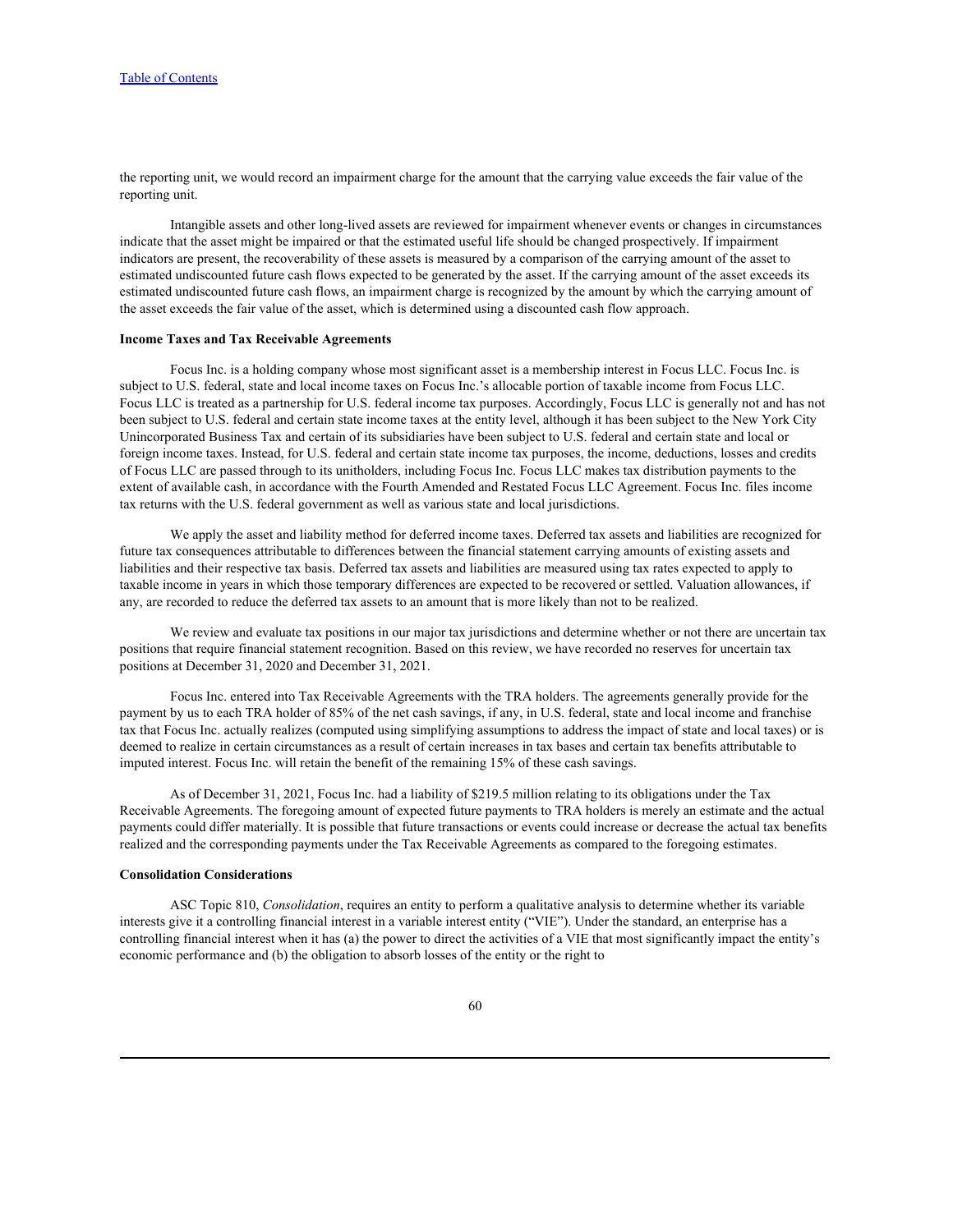receive benefits from the entity that could potentially be significant to the VIE. An enterprise that holds a controlling financial interest is deemed to be the primary beneficiary and is required to consolidate the VIE.

Certain of our subsidiaries have management agreements with the respective management company, which causes these operating subsidiaries to be VIEs. We have assessed whether or not we are the primary beneficiary for these operating subsidiaries and have concluded that we are the primary beneficiary. Accordingly, the results of these subsidiaries have been consolidated.

Certain of our subsidiaries have variable interests in certain investment funds that are deemed voting interest entities. Due to substantive kick-out rights possessed by the limited partners of these funds, we do not consolidate the investment funds.

From time to time, we enter into option agreements with wealth management firms (each, an "Optionee") and their owners. In exchange for payment of an option premium, the option agreement allows us, at our sole discretion, to acquire substantially all of the assets of the Optionee at a predetermined time and at a predetermined purchase price formula. If we choose to exercise our option, the acquisition and the corresponding management agreement would be executed in accordance with our typical acquisition structure. We have determined that the respective option agreements with the Optionees qualify the Optionees as VIEs. We have determined that we are not the primary beneficiary of the Optionees and do not consolidate the results of the Optionees.

## **Stock Based Compensation Costs**

Compensation cost for Focus LLC incentive units and Focus Inc. stock option awards is measured based on the fair value of awards determined by the Black-Scholes option pricing model or the Monte Carlo Simulation Model on the date that the awards are granted or modified, and is adjusted for the estimated number of awards that are expected to be forfeited. Compensation cost for unvested Class A common stock and restricted stock units, as well as Focus LLC restricted common units, is measured based on the market value of the Class A common stock on the date that the awards are granted and is adjusted for the estimated number of awards that are expected to be forfeited. The compensation cost is recognized on a straight-line basis over the requisite service period. Non-cash equity compensation expense, associated with employees and non-employees, including principals in the management companies, is included in compensation and related expenses in the consolidated statements of operations. We estimate forfeitures at the time of the respective grant and revise those estimates in subsequent periods if actual forfeitures differ materially from those estimates. We use historical data to estimate forfeitures and record noncash equity compensation expense only for those awards that are expected to vest.

#### **Recent Accounting Pronouncements**

See Note 2 to our consolidated financial statements.

#### **Item 7A. Quantitative and Qualitative Disclosures about Market Risk**

## **Market Risk**

Our exposure to market risk is primarily related to our partner firms' wealth management services. For the year ended December 31, 2021, over 95% of our revenues were fee-based and recurring in nature. Although the substantial majority of our revenues are fee-based and recurring, our revenues can fluctuate due to macroeconomic factors and the overall state of the financial markets, particularly in the United States. The substantial majority of our revenues are derived from the wealth management fees charged by our partner firms for providing clients with investment advice, financial and tax planning, consulting, tax return preparation, family office services and other services. The majority of our wealth management fees are based on the value of the client assets and we expect those fees to increase over time as the assets increase. A decrease in the aggregate value of client assets across our partner firms may cause our revenue and income to decline.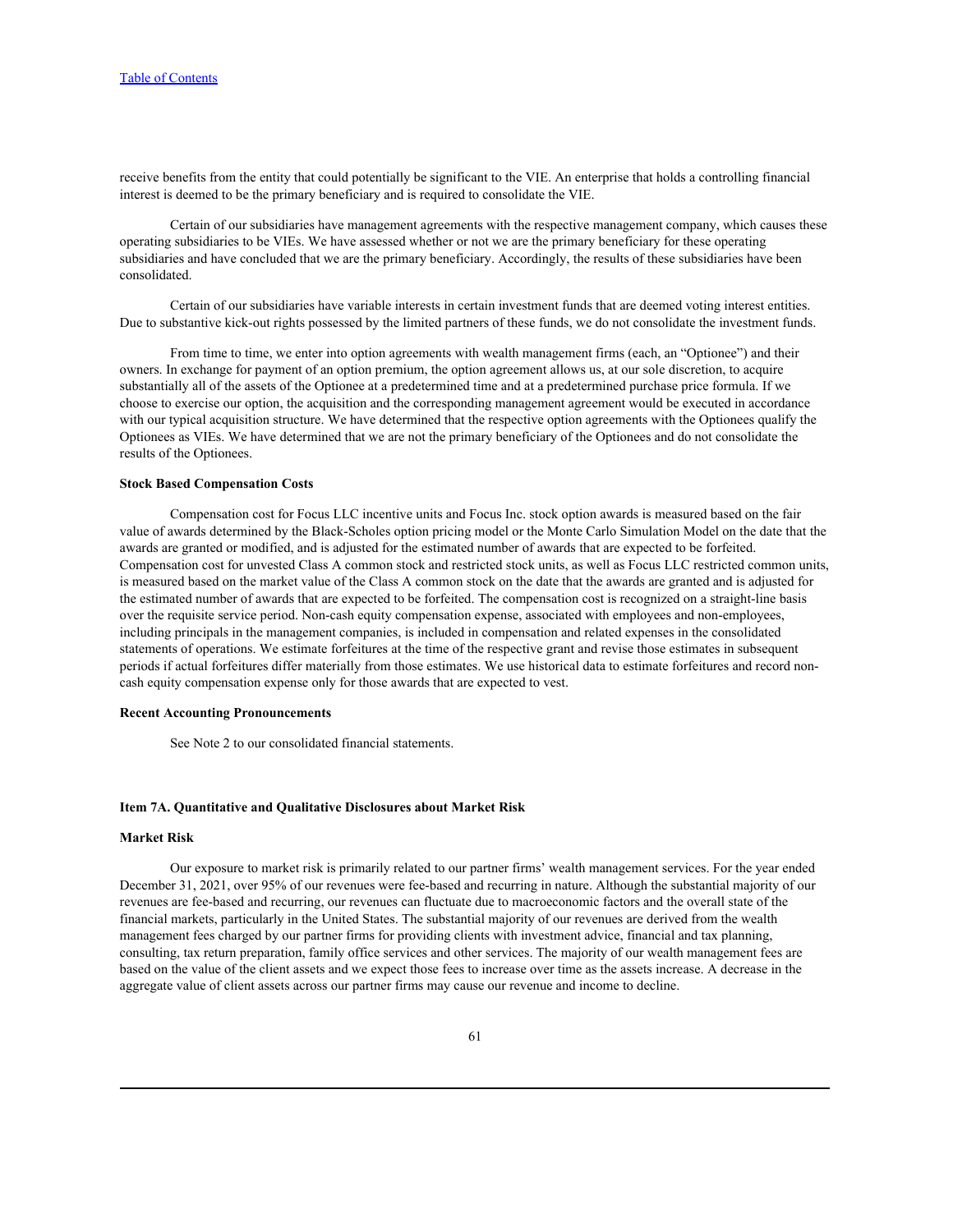During the year ended December 31, 2021, our revenues continued to be negatively impacted by the effects of Covid-19 on a portion of our non-market correlated revenues derived from family office type services for clients in the entertainment industry and relate to live events. We anticipate that the cancellations of live events and other entertainment activities will persist in 2022. However, this revenue outlook is subject to material change because it is dependent on the continued impact of the Covid-19 pandemic which is highly uncertain and cannot be predicted.

# **Interest Rate Risk**

Interest payable on our Credit Facility is variable. Interest rate changes will therefore affect the amount of our interest payments, future earnings and cash flows. We entered into interest rate swap agreements to manage interest rate exposure in connection with our variable interest rate borrowings. As of December 31, 2021, we had total stated value borrowings outstanding under our Credit Facility of approximately \$2.4 billion. At December 31, 2021, interest payments associated with \$850 million of these borrowings was effectively converted to a fixed rate through the use of interest rate swaps and interest on the remaining borrowings remained subject to variable rates based on LIBOR. If LIBOR was 1.0% higher throughout the year ended December 31, 2021, our interest expense would have increased by approximately \$9.7 million.

Our outstanding variable rate indebtedness uses LIBOR as a benchmark for establishing the interest rate. 1-, 3-, 6- and 12-month LIBOR are expected to be replaced by the Secured Overnight Financing Rate ("SOFR") in 2023. While we expect SOFR to be a reasonable replacement for LIBOR, at this time we cannot predict the implications of the use of SOFR on the interest rates we pay.

#### **Item 8. Financial Statements and Supplementary Data**

Our financial statements and supplementary data are included in this Annual Report beginning on page F-1 and incorporated by reference herein.

#### **Item 9. Changes in and Disagreements With Accountants on Accounting and Financial Disclosure**

None.

## **Item 9A. Controls and Procedures**

# **Conclusion Regarding the Effectiveness of Disclosure Controls and Procedures**

Our management, with the participation of our principal executive officer and principal financial officer, evaluated the effectiveness of the design and operation of our disclosure controls and procedures (as such term is defined in Rules 13a-15(e) and 15d-15(e) under the Exchange Act) as of December 31, 2021. Our disclosure controls and procedures are designed to provide reasonable assurance that information required to be disclosed in the reports we file or submit under the Exchange Act is recorded, processed, summarized and reported within the time periods specified in the SEC's rules and forms and that such information is accumulated and communicated to management, including the principal executive officer and principal financial officer, to allow timely decisions regarding required disclosure. Based on such evaluation, our principal executive officer and principal financial officer concluded that, as of December 31, 2021, our disclosure controls and procedures were effective, at the reasonable assurance level. Any controls and procedures, no matter how well designed and operated can only provide reasonable assurance of achieving the desired control objective and management necessarily applies its judgment in evaluating the costbenefit relationship of all possible controls and procedures.

# **Management's Report on Internal Control Over Financial Reporting**

The Company's management is responsible for establishing and maintaining adequate internal control over financial reporting for the Company. Management assessed the effectiveness of the Company's internal control over financial reporting as of December 31, 2021. Based on management's assessment, management has concluded that the Company's internal control over financial reporting was effective as of December 31, 2021 using the criteria set forth in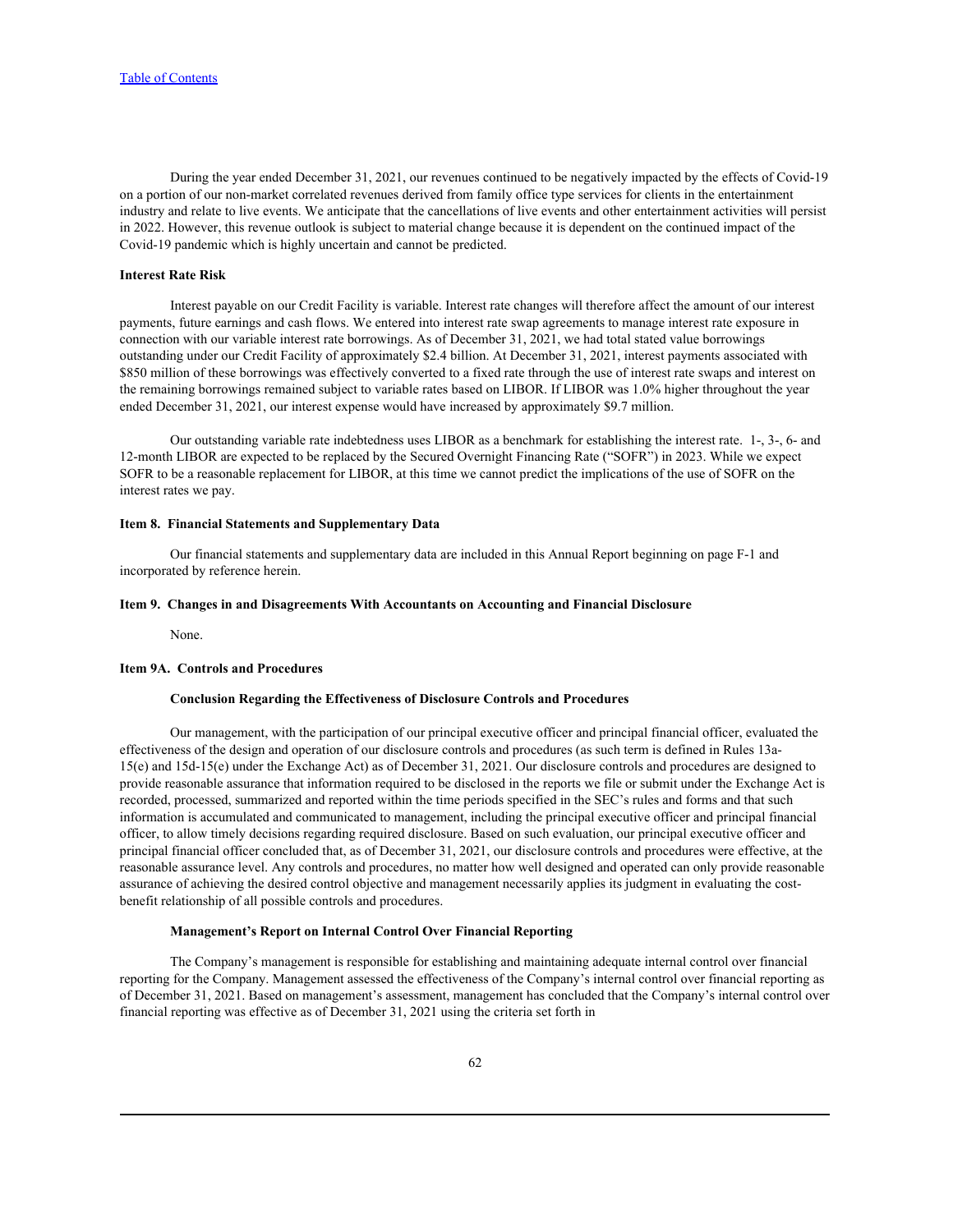Internal Control—Integrated Framework issued by the Committee of Sponsoring Organizations of the Treadway Commission (2013 framework).

Under guidelines established by the SEC, companies are permitted to exclude acquired businesses from management's report on internal control over financial reporting for up to one year from the date of the acquisition while integrating the acquired operations. Accordingly, internal control over financial reporting of certain acquired businesses have been excluded from management's report on internal control over financial reporting as of December 31, 2021. These acquired businesses represent approximately 4% of our consolidated revenues for the year ended December 31, 2021 and approximately 1% of our consolidated assets as of December 31, 2021.

Our internal control over financial reporting is designed to provide reasonable, but not absolute, assurance regarding the reliability of financial reporting and the preparation of financial statements in accordance with U.S. generally accepted accounting principles. There are inherent limitations to the effectiveness of any system of internal control over financial reporting. These limitations include the possibility of human error, the circumvention or overriding of the system and reasonable resource constraints. Because of its inherent limitations, our internal control over financial reporting may not prevent or detect misstatements. Projections of any evaluation of effectiveness to future periods are subject to the risks discussed in Part I Item 1A —Risk Factors of this report.

The effectiveness of our internal control over financial reporting as of December 31, 2021, has been audited by Deloitte & Touche LLP, an independent registered public accounting firm.

# **REPORT OF INDEPENDENT REGISTERED PUBLIC ACCOUNTING FIRM**

To the shareholders and the Board of Directors of Focus Financial Partners Inc.

### **Opinion on Internal Control over Financial Reporting**

We have audited the internal control over financial reporting of Focus Financial Partners Inc. and subsidiaries (the "Company") as of December 31, 2021, based on criteria established in *Internal Control — Integrated Framework (2013)* issued by the Committee of Sponsoring Organizations of the Treadway Commission (COSO). In our opinion, the Company maintained, in all material respects, effective internal control over financial reporting as of December 31, 2021, based on criteria established in *Internal Control — Integrated Framework (201*3) issued by COSO.

We have also audited, in accordance with the standards of the Public Company Accounting Oversight Board (United States) (PCAOB), the consolidated financial statements as of and for the year ended December 31, 2021, of the Company and our report dated February 17, 2022, expressed an unqualified opinion on those consolidated financial statements.

As described in the Management's Report on Internal Controls Over Financial Reporting, management excluded from its assessment the internal control over financial reporting of certain businesses acquired during the 12-month period ended December 31, 2021, whose financial statements constitute approximately 1% of assets and 4% of revenues of the consolidated financial statement amounts as of and for the year ended December 31, 2021. Accordingly, our audit did not include the internal control over financial reporting of these acquired businesses.

#### **Basis for Opinion**

The Company's management is responsible for maintaining effective internal control over financial reporting and for its assessment of the effectiveness of internal control over financial reporting, included in the accompanying Management's Report on Internal Controls Over Financial Reporting. Our responsibility is to express an opinion on the Company's internal control over financial reporting based on our audit. We are a public accounting firm registered with the PCAOB and are required to be independent with respect to the Company in accordance with the U.S. federal securities laws and the applicable rules and regulations of the Securities and Exchange Commission and the PCAOB.

We conducted our audit in accordance with the standards of the PCAOB. Those standards require that we plan and perform the audit to obtain reasonable assurance about whether effective internal control over financial reporting was maintained in all material respects. Our audit included obtaining an understanding of internal control over financial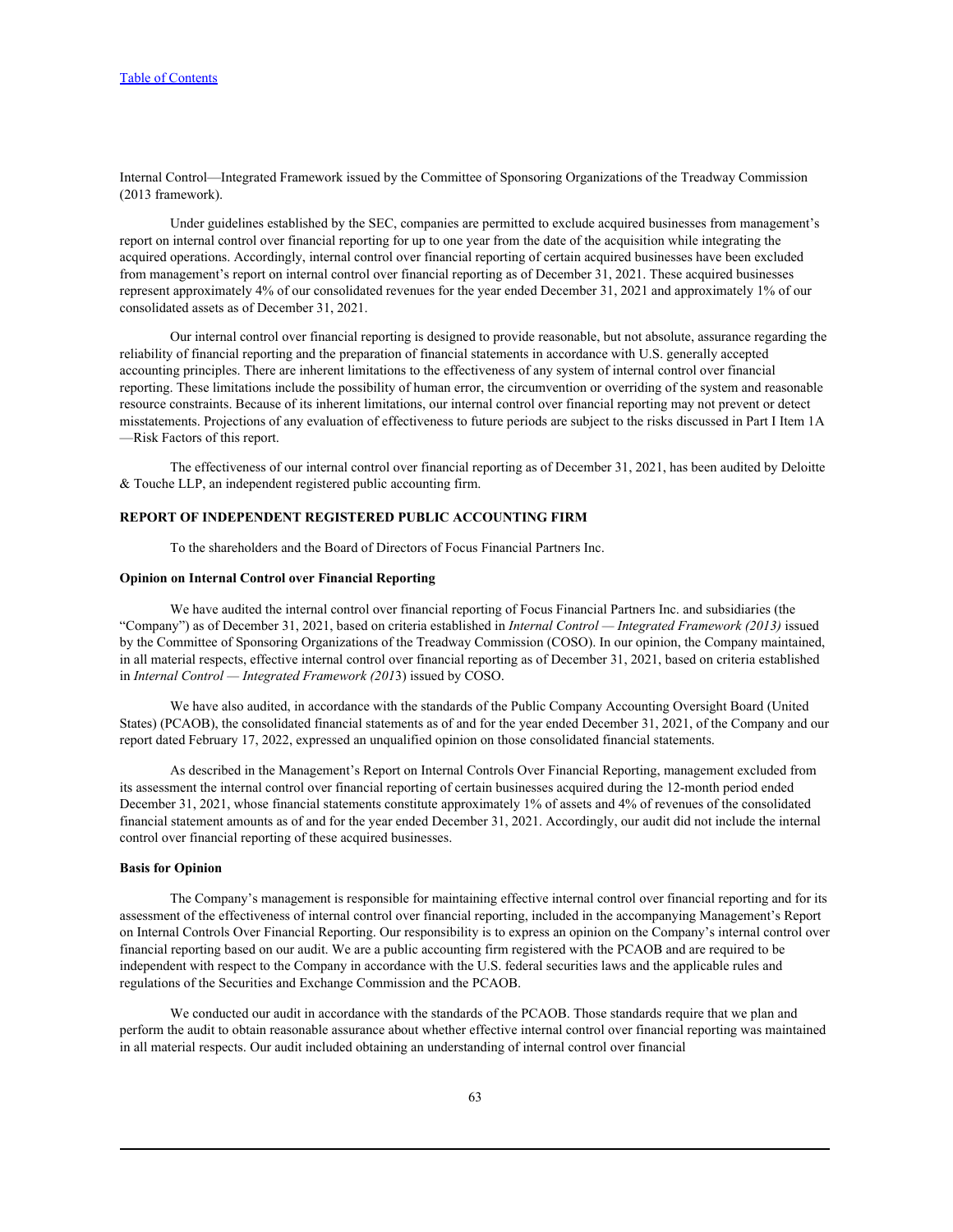reporting, assessing the risk that a material weakness exists, testing and evaluating the design and operating effectiveness of internal control based on the assessed risk, and performing such other procedures as we considered necessary in the circumstances. We believe that our audit provides a reasonable basis for our opinion.

### **Definition and Limitations of Internal Control over Financial Reporting**

A company's internal control over financial reporting is a process designed to provide reasonable assurance regarding the reliability of financial reporting and the preparation of financial statements for external purposes in accordance with generally accepted accounting principles. A company's internal control over financial reporting includes those policies and procedures that (1) pertain to the maintenance of records that, in reasonable detail, accurately and fairly reflect the transactions and dispositions of the assets of the company; (2) provide reasonable assurance that transactions are recorded as necessary to permit preparation of financial statements in accordance with generally accepted accounting principles, and that receipts and expenditures of the company are being made only in accordance with authorizations of management and directors of the company; and (3) provide reasonable assurance regarding prevention or timely detection of unauthorized acquisition, use, or disposition of the company's assets that could have a material effect on the financial statements.

Because of its inherent limitations, internal control over financial reporting may not prevent or detect misstatements. Also, projections of any evaluation of effectiveness to future periods are subject to the risk that controls may become inadequate because of changes in conditions, or that the degree of compliance with the policies or procedures may deteriorate.

### /s/ DELOITTE & TOUCHE LLP

New York, New York February 17, 2022

#### **Changes in Internal Control over Financial Reporting**

In preparation for management's report on internal control over financial reporting, we documented and tested the design and operating effectiveness of our internal control over financial reporting. There were no significant changes in our internal controls over financial reporting that occurred during the year ended December 31, 2021, that have materially affected, or are reasonably likely to materially affect, the Company's internal control over financial reporting. We have not experienced any material impact to our internal controls over financial reporting due to the Covid-19 pandemic. We are continually monitoring and assessing the Covid-19 situation on our internal controls to minimize the impact on their design and operating effectiveness.

# **Item 9B. Other Information**

None.

64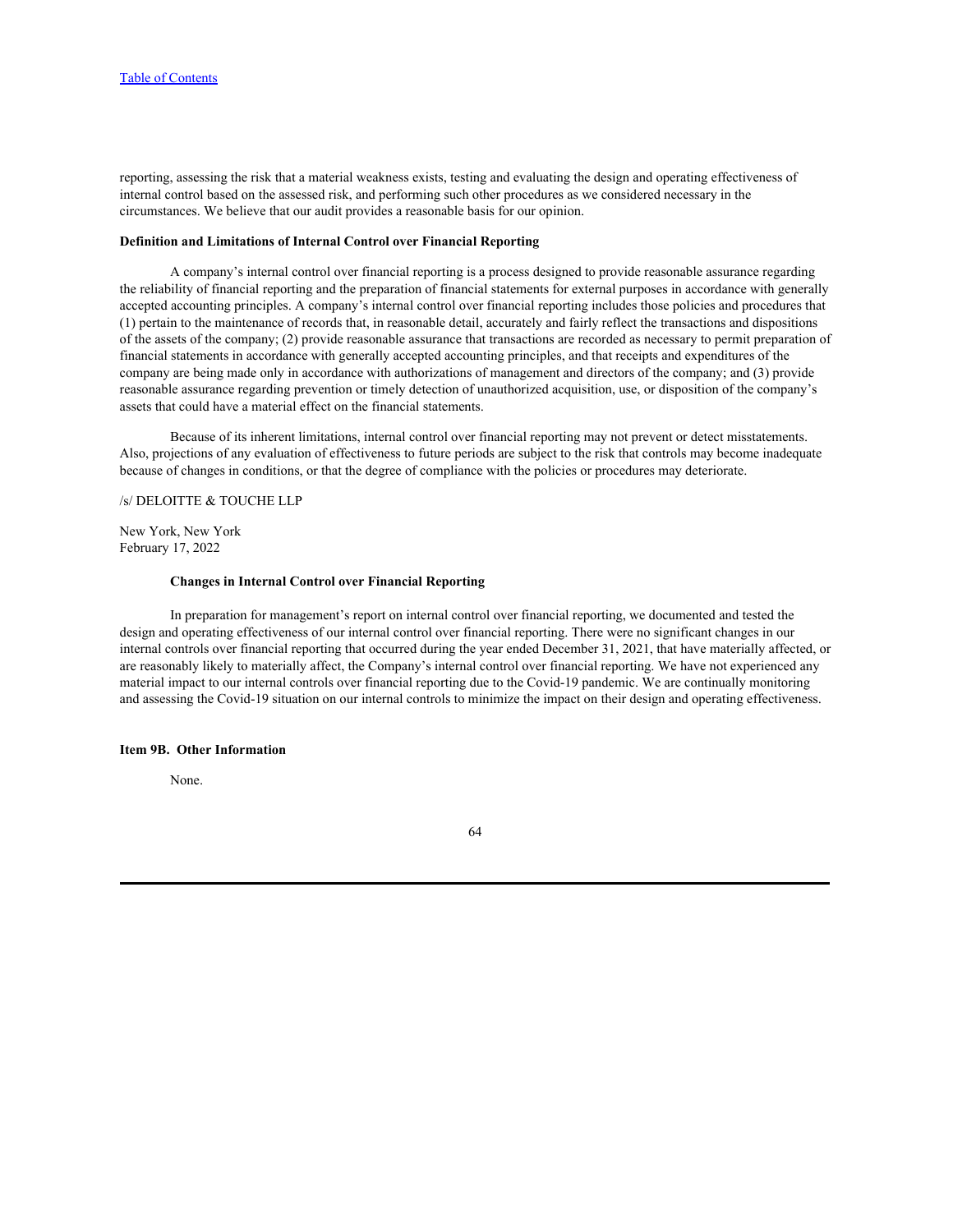# **PART III**

#### **Item 10. Directors, Executive Officers and Corporate Governance**

Information as to Item 10 will be set forth in the Proxy Statement for the Annual Meeting of Shareholders to be held on May 26, 2022 (the "Annual Meeting") and is incorporated herein by reference.

Our board of directors has adopted a Code of Business Conduct and Ethics applicable to all of our directors, officers and employees, including our principal executive officer, principal financial officer, principal accounting officer and controller or persons performing similar functions, as well as to directors, principals, officers and employees of each of our subsidiaries and a Financial Code of Ethics, applicable to our chief executive officer, chief financial officer and principal accounting officer, in accordance with applicable U.S. federal securities laws and corporate governance rules of NASDAQ. Our Code of Business Conduct and Ethics and our Financial Code of Ethics are available on our website at www.focusfinancialpartners.com under "Corporate Governance" within the "Investor Relations" section. We will provide copies of these documents to any person, without charge, upon request, by writing to us at Focus Financial Partners Inc., Attn: Investor Relations, 875 Third Avenue, 28th Floor, New York, NY. We intend to satisfy the disclosure requirement under Item 406(b) of Regulation S-K regarding amendments to, or waivers from, provisions of our Code of Business Conduct and Ethics and our Financial Code of Ethics by posting such information on our website at the address and the location specified above.

## **Item 11. Executive Compensation**

Information as to Item 11 will be set forth in the Proxy Statement for the Annual Meeting and is incorporated herein by reference.

## **Item 12. Security Ownership of Certain Beneficial Owners and Management and Related Stockholder Matters**

Information as to Item 12 will be set forth in the Proxy Statement for the Annual Meeting and is incorporated herein by reference.

# **Item 13. Certain Relationships and Related Transactions, and Director Independence**

Information as to Item 13 will be set forth in the Proxy Statement for the Annual Meeting and is incorporated herein by reference.

## **Item 14. Principal Accountant Fees and Services**

Information as to Item 14 will be set forth in the Proxy Statement for the Annual Meeting and is incorporated herein by reference.

#### **Item 15. Exhibits**

#### **Financial Statements**

The consolidated financial statements of Focus Financial Partners Inc. and Subsidiaries and the Report of Independent Registered Public Accounting Firm are included in "Part II, Item 8, Financial Statements and Supplementary Data." Reference is made to the accompanying Index to Financial Statements.

# **Financial Statement Schedules**

All financial statement schedules have been omitted because they are not applicable or the required information is presented in the financial statements or the notes thereto.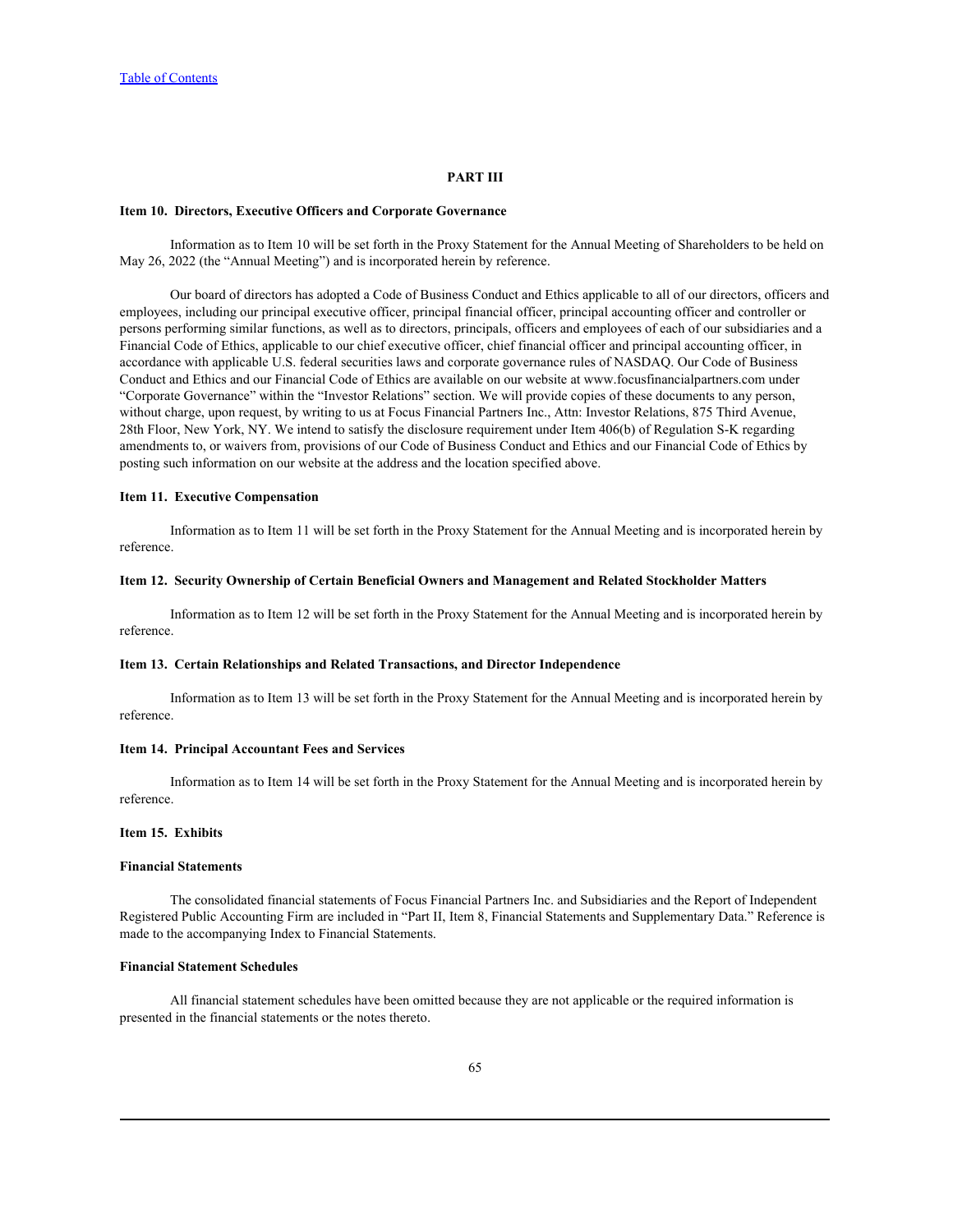# **Index to Exhibits**

The exhibits required to be filed or furnished pursuant to Item 601 of Regulation S-K are set forth below.

| Exhibit<br>Number | <b>Description</b>                                                                                                                                                                                                                                                                                                              |
|-------------------|---------------------------------------------------------------------------------------------------------------------------------------------------------------------------------------------------------------------------------------------------------------------------------------------------------------------------------|
| 3.1               | Amended and Restated Certificate of Incorporation of Focus Financial Partners Inc.(1)                                                                                                                                                                                                                                           |
| 3.2               | Amended and Restated Bylaws of Focus Financial Partners Inc.(1)                                                                                                                                                                                                                                                                 |
| 4.1               | Registration Rights Agreement, dated as of July 30, 2018, by and among Focus Financial Partners Inc., Focus<br>Financial Partners, LLC and the other parties named therein(1)                                                                                                                                                   |
| $4.2*$            | Description of Securities registered under Section 12 of the Securities Exchange Act of 1934                                                                                                                                                                                                                                    |
| 10.1              | Nomination Agreement, dated as of July 30, 2018, by and among Focus Financial Partners Inc. and the affiliates<br>of Stone Point Capital LLC named therein(1)                                                                                                                                                                   |
| 10.2              | Nomination Agreement, dated as of July 30, 2018, by and among Focus Financial Partners Inc. and the affiliates<br>of Kohlberg Kravis Roberts & Co. L.P. named therein(1)                                                                                                                                                        |
| 10.3              | Fourth Amended and Restated Operating Agreement of Focus Financial Partners, LLC(1)                                                                                                                                                                                                                                             |
| 10.4              | Amendment No.1 to the Fourth Amended and Restated Operating Agreement of Focus Financial Partners, LLC<br>(4)                                                                                                                                                                                                                   |
| 10.5              | Tax Receivable Agreement, dated as of July 30, 2018, by and among Focus Financial Partners Inc. and the<br>affiliates of the Private Equity Investors named therein(1)                                                                                                                                                          |
| 10.6              | Tax Receivable Agreement, dated as of July 30, 2018, by and among Focus Financial Partners Inc. and the parties<br>named therein $(1)$                                                                                                                                                                                          |
| 10.7              | Tax Receivable Agreement, dated as of March 25, 2020, by and among Focus Financial Partners Inc. and the<br>parties named therein(8)                                                                                                                                                                                            |
| $10.8^{\dagger}$  | Focus Financial Partners Inc. 2018 Omnibus Incentive Plan(1)                                                                                                                                                                                                                                                                    |
| 10.9              | First Lien Credit Agreement, dated as of July 3, 2017, by and among Focus Financial Partners, LLC, the lenders<br>party thereto, Bank of America, N.A., as revolver administrative agent for the Lenders, Swing Line Lender and<br>L/C Issuer and Royal Bank of Canada, as term administrative agent for the Lenders(2)         |
| 10.10             | Amendment No. 1 to First Lien Credit Agreement, dated as of January 17, 2018, by and among Focus Financial<br>Partners, LLC, Royal Bank of Canada, as term administrative agent and collateral agent, and the lenders party<br>thereto (2)                                                                                      |
| 10.11             | Amendment No. 2 to First Lien Credit Agreement, dated as of March 2, 2018, by and among Focus Financial<br>Partners, LLC and Royal Bank of Canada, as term administrative agent and collateral agent(2)                                                                                                                         |
| 10.12             | Amendment No. 3 to First Lien Credit Agreement, dated as of April 2, 2018, by and among Focus Financial<br>Partners, LLC, Royal Bank of Canada, as term administrative agent and collateral agent, and the lenders party<br>thereto (2)                                                                                         |
| 10.13             | Amendment No. 4 to First Lien Credit Agreement, dated as of June 29, 2018, by among Focus LLC, as borrower,<br>the lenders party thereto, Royal Bank of Canada, as term administrative agent, collateral agent and fronting bank,<br>and Bank of America, N.A., as revolver administrative agent and letter of credit issuer(3) |
| 10.14             | Amendment No. 5 to the First Lien Credit Agreement, dated as of July 26, 2019, among Focus Financial Partners,<br>LLC, Royal Bank of Canada, as term administrative agent and collateral agent and each new term loan lender<br>party thereto(5)                                                                                |
| 10.15             | Amendment No. 6 to the First Lien Credit Agreement, dated as of January 27, 2020, among Focus Financial<br>Partners, LLC, Royal Bank of Canada, as term administrative agent, collateral agent and fronting bank and the                                                                                                        |

[lender parties thereto \(6\)](https://content.edgar-online.com/ExternalLink/EDGAR/0001104659-20-006982.html?hash=d00ed8d720303909bd6407990b8be7a5dfbd5c9f98479a73c6aeeb4e2efd51f9&dest=tm205834d1_ex10-1_htm)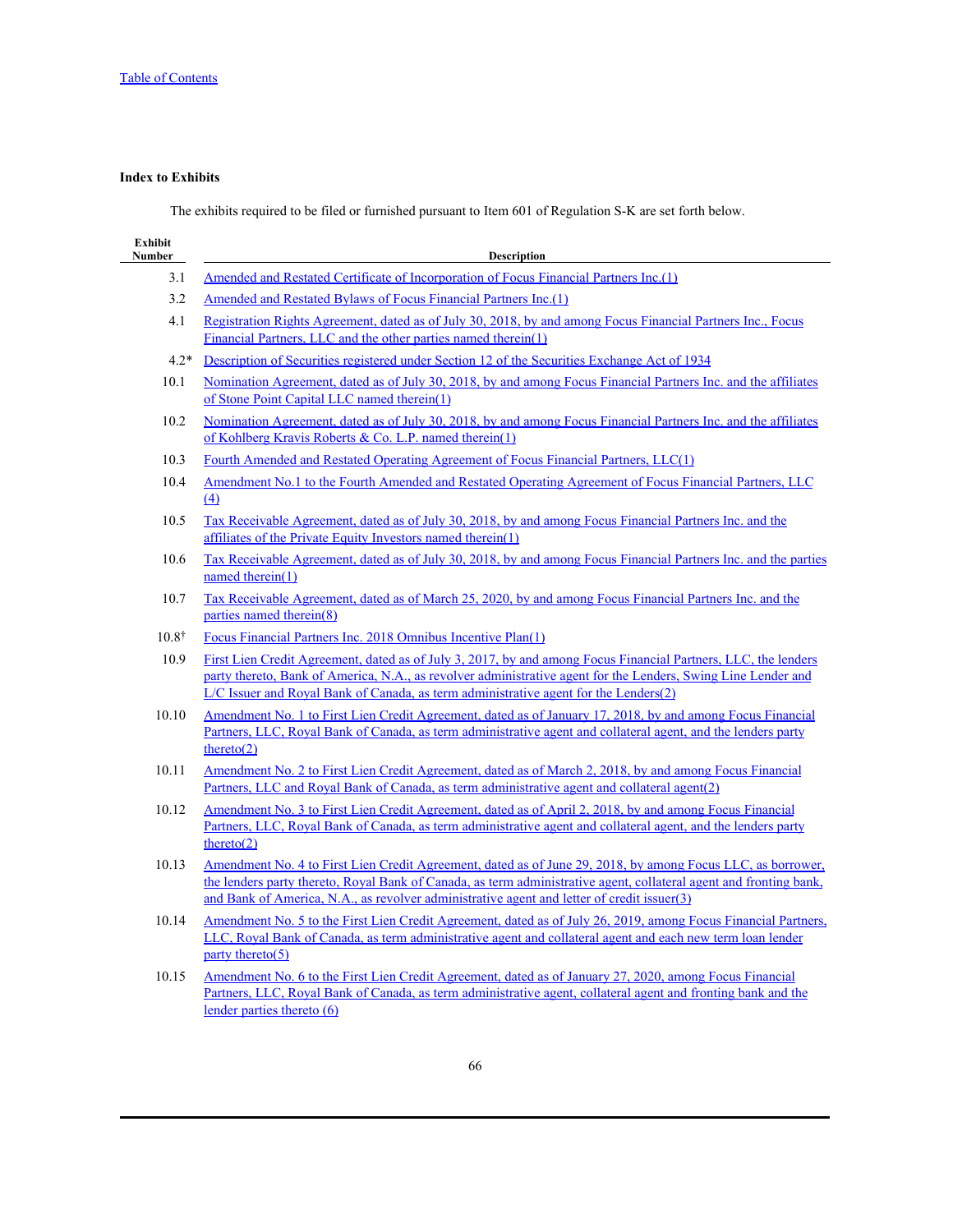| <u>Amendment No. 7 to the First Lien Credit Agreement, dated as of January 25, 2021, among Focus Financial</u><br>10.16<br>Partners, LLC, Royal Bank of Canada, as term administrative agent and collateral agent and each lender party<br>thereto $(11)$<br>Amendment No. 8 to First Lien Credit Agreement, dated as of July 1, 2021, among Focus Financial Partners,<br>10.17<br>LLC, Royal Bank of Canada, as term administrative agent and collateral agent, and each new term loan lender<br>party thereto (13)<br>$10.18^{\dagger}$<br>Amended and Restated Employment Agreement, by and between Ruediger Adolf and Focus Financial Partners,<br>LLC(3)<br>10.19 <sup>†</sup><br>Amended and Restated Employment Agreement, by and between Rajini Sundar Kodialam and Focus Financial<br>Partners, LLC(3)<br>$10.20^{\dagger}$<br>Amended and Restated Employment Agreement, by and between James Shanahan and Focus Financial Partners.<br>LLC(3)<br>$10.21$ †<br>Employment Agreement, by and between Leonard R. Chang and Focus Financial Partners, LLC(7)<br>Amendment No. 1 to the Employment Agreement, by and between Leonard R. Chang and Focus Financial<br>$10.22^{\dagger}$<br>Partners, LLC(9)<br>$10.23^{\dagger}$<br>Amended and Restated Employment Agreement, by and between J. Russell McGranahan and Focus Financial<br>Partners, LLC(7)<br>$10.24^{\dagger}$<br>Focus Financial Partners, LLC, dated as of July 3, 2017, as amended(3)<br>Form of Restricted Unit Award Agreement pursuant to the Fourth Amended and Restated Operating Agreement<br>10.25<br>of Focus Financial Partners, LLC, dated as of July 3, 2017, as amended(3)<br>Indemnification Agreement (Ruediger Adolf)(1)<br>10.26<br>10.27<br>Indemnification Agreement (Rajini Sundar Kodialam)(1)<br>10.28<br>Indemnification Agreement (James Shanahan)(1)<br>10.29<br>Indemnification Agreement (James D. Carey)(1)<br>10.30<br>Indemnification Agreement (Fayez S. Muhtadie)(1)<br>10.31<br>Indemnification Agreement (Joseph Feliciani Jr.)(4)<br>10.32<br>Indemnification Agreement (Leonard R. Chang)(7)<br>10.33<br>Indemnification Agreement (J. Russell McGranahan)(7)<br>10.34<br>Indemnification Agreement (Greg S. Morganroth, MD)(10)<br>Indemnification Agreement (Kristine M. Mashinsky)(12)<br>10.35<br>$21.1*$<br>List of Subsidiaries of Focus Financial Partners Inc.<br>$23.1*$<br><b>Consent of Independent Registered Public Accounting Firm</b><br>$31.1*$<br>Certification of Chief Executive Officer pursuant to Section 302 of the Sarbanes-Oxley Act of 2002<br>$31.2*$<br>Certification of Chief Financial Officer pursuant to Section 302 of the Sarbanes-Oxley Act of 2002<br>$32.1*$<br>Certification of Chief Executive Officer and Chief Financial Officer pursuant to 18 U.S.C. § 1350, as adopted<br>pursuant to Section 906 of the Sarbanes-Oxley Act of 2002<br>Inline XBRL Instance Document<br>Inline XBRL Taxonomy Extension Schema Document<br>Inline XBRL Taxonomy Extension Calculation Linkbase Document<br>Inline XBRL Taxonomy Extension Label Linkbase Document<br>Inline XBRL Taxonomy Extension Presentation Linkbase Document | Exhibit<br>Number | <b>Description</b>                                                                                        |
|----------------------------------------------------------------------------------------------------------------------------------------------------------------------------------------------------------------------------------------------------------------------------------------------------------------------------------------------------------------------------------------------------------------------------------------------------------------------------------------------------------------------------------------------------------------------------------------------------------------------------------------------------------------------------------------------------------------------------------------------------------------------------------------------------------------------------------------------------------------------------------------------------------------------------------------------------------------------------------------------------------------------------------------------------------------------------------------------------------------------------------------------------------------------------------------------------------------------------------------------------------------------------------------------------------------------------------------------------------------------------------------------------------------------------------------------------------------------------------------------------------------------------------------------------------------------------------------------------------------------------------------------------------------------------------------------------------------------------------------------------------------------------------------------------------------------------------------------------------------------------------------------------------------------------------------------------------------------------------------------------------------------------------------------------------------------------------------------------------------------------------------------------------------------------------------------------------------------------------------------------------------------------------------------------------------------------------------------------------------------------------------------------------------------------------------------------------------------------------------------------------------------------------------------------------------------------------------------------------------------------------------------------------------------------------------------------------------------------------------------------------------------------------------------------------------------------------------------------------------------------------------------------------------------------------------------------------------------------------------------------------------------------------------------------------------------------------------------------------------------------------------------------------------------------|-------------------|-----------------------------------------------------------------------------------------------------------|
|                                                                                                                                                                                                                                                                                                                                                                                                                                                                                                                                                                                                                                                                                                                                                                                                                                                                                                                                                                                                                                                                                                                                                                                                                                                                                                                                                                                                                                                                                                                                                                                                                                                                                                                                                                                                                                                                                                                                                                                                                                                                                                                                                                                                                                                                                                                                                                                                                                                                                                                                                                                                                                                                                                                                                                                                                                                                                                                                                                                                                                                                                                                                                                            |                   |                                                                                                           |
|                                                                                                                                                                                                                                                                                                                                                                                                                                                                                                                                                                                                                                                                                                                                                                                                                                                                                                                                                                                                                                                                                                                                                                                                                                                                                                                                                                                                                                                                                                                                                                                                                                                                                                                                                                                                                                                                                                                                                                                                                                                                                                                                                                                                                                                                                                                                                                                                                                                                                                                                                                                                                                                                                                                                                                                                                                                                                                                                                                                                                                                                                                                                                                            |                   |                                                                                                           |
|                                                                                                                                                                                                                                                                                                                                                                                                                                                                                                                                                                                                                                                                                                                                                                                                                                                                                                                                                                                                                                                                                                                                                                                                                                                                                                                                                                                                                                                                                                                                                                                                                                                                                                                                                                                                                                                                                                                                                                                                                                                                                                                                                                                                                                                                                                                                                                                                                                                                                                                                                                                                                                                                                                                                                                                                                                                                                                                                                                                                                                                                                                                                                                            |                   |                                                                                                           |
|                                                                                                                                                                                                                                                                                                                                                                                                                                                                                                                                                                                                                                                                                                                                                                                                                                                                                                                                                                                                                                                                                                                                                                                                                                                                                                                                                                                                                                                                                                                                                                                                                                                                                                                                                                                                                                                                                                                                                                                                                                                                                                                                                                                                                                                                                                                                                                                                                                                                                                                                                                                                                                                                                                                                                                                                                                                                                                                                                                                                                                                                                                                                                                            |                   |                                                                                                           |
|                                                                                                                                                                                                                                                                                                                                                                                                                                                                                                                                                                                                                                                                                                                                                                                                                                                                                                                                                                                                                                                                                                                                                                                                                                                                                                                                                                                                                                                                                                                                                                                                                                                                                                                                                                                                                                                                                                                                                                                                                                                                                                                                                                                                                                                                                                                                                                                                                                                                                                                                                                                                                                                                                                                                                                                                                                                                                                                                                                                                                                                                                                                                                                            |                   |                                                                                                           |
|                                                                                                                                                                                                                                                                                                                                                                                                                                                                                                                                                                                                                                                                                                                                                                                                                                                                                                                                                                                                                                                                                                                                                                                                                                                                                                                                                                                                                                                                                                                                                                                                                                                                                                                                                                                                                                                                                                                                                                                                                                                                                                                                                                                                                                                                                                                                                                                                                                                                                                                                                                                                                                                                                                                                                                                                                                                                                                                                                                                                                                                                                                                                                                            |                   |                                                                                                           |
|                                                                                                                                                                                                                                                                                                                                                                                                                                                                                                                                                                                                                                                                                                                                                                                                                                                                                                                                                                                                                                                                                                                                                                                                                                                                                                                                                                                                                                                                                                                                                                                                                                                                                                                                                                                                                                                                                                                                                                                                                                                                                                                                                                                                                                                                                                                                                                                                                                                                                                                                                                                                                                                                                                                                                                                                                                                                                                                                                                                                                                                                                                                                                                            |                   |                                                                                                           |
|                                                                                                                                                                                                                                                                                                                                                                                                                                                                                                                                                                                                                                                                                                                                                                                                                                                                                                                                                                                                                                                                                                                                                                                                                                                                                                                                                                                                                                                                                                                                                                                                                                                                                                                                                                                                                                                                                                                                                                                                                                                                                                                                                                                                                                                                                                                                                                                                                                                                                                                                                                                                                                                                                                                                                                                                                                                                                                                                                                                                                                                                                                                                                                            |                   |                                                                                                           |
|                                                                                                                                                                                                                                                                                                                                                                                                                                                                                                                                                                                                                                                                                                                                                                                                                                                                                                                                                                                                                                                                                                                                                                                                                                                                                                                                                                                                                                                                                                                                                                                                                                                                                                                                                                                                                                                                                                                                                                                                                                                                                                                                                                                                                                                                                                                                                                                                                                                                                                                                                                                                                                                                                                                                                                                                                                                                                                                                                                                                                                                                                                                                                                            |                   | Form of Incentive Unit Award Agreement pursuant to the Fourth Amended and Restated Operating Agreement of |
|                                                                                                                                                                                                                                                                                                                                                                                                                                                                                                                                                                                                                                                                                                                                                                                                                                                                                                                                                                                                                                                                                                                                                                                                                                                                                                                                                                                                                                                                                                                                                                                                                                                                                                                                                                                                                                                                                                                                                                                                                                                                                                                                                                                                                                                                                                                                                                                                                                                                                                                                                                                                                                                                                                                                                                                                                                                                                                                                                                                                                                                                                                                                                                            |                   |                                                                                                           |
|                                                                                                                                                                                                                                                                                                                                                                                                                                                                                                                                                                                                                                                                                                                                                                                                                                                                                                                                                                                                                                                                                                                                                                                                                                                                                                                                                                                                                                                                                                                                                                                                                                                                                                                                                                                                                                                                                                                                                                                                                                                                                                                                                                                                                                                                                                                                                                                                                                                                                                                                                                                                                                                                                                                                                                                                                                                                                                                                                                                                                                                                                                                                                                            |                   |                                                                                                           |
|                                                                                                                                                                                                                                                                                                                                                                                                                                                                                                                                                                                                                                                                                                                                                                                                                                                                                                                                                                                                                                                                                                                                                                                                                                                                                                                                                                                                                                                                                                                                                                                                                                                                                                                                                                                                                                                                                                                                                                                                                                                                                                                                                                                                                                                                                                                                                                                                                                                                                                                                                                                                                                                                                                                                                                                                                                                                                                                                                                                                                                                                                                                                                                            |                   |                                                                                                           |
|                                                                                                                                                                                                                                                                                                                                                                                                                                                                                                                                                                                                                                                                                                                                                                                                                                                                                                                                                                                                                                                                                                                                                                                                                                                                                                                                                                                                                                                                                                                                                                                                                                                                                                                                                                                                                                                                                                                                                                                                                                                                                                                                                                                                                                                                                                                                                                                                                                                                                                                                                                                                                                                                                                                                                                                                                                                                                                                                                                                                                                                                                                                                                                            |                   |                                                                                                           |
|                                                                                                                                                                                                                                                                                                                                                                                                                                                                                                                                                                                                                                                                                                                                                                                                                                                                                                                                                                                                                                                                                                                                                                                                                                                                                                                                                                                                                                                                                                                                                                                                                                                                                                                                                                                                                                                                                                                                                                                                                                                                                                                                                                                                                                                                                                                                                                                                                                                                                                                                                                                                                                                                                                                                                                                                                                                                                                                                                                                                                                                                                                                                                                            |                   |                                                                                                           |
|                                                                                                                                                                                                                                                                                                                                                                                                                                                                                                                                                                                                                                                                                                                                                                                                                                                                                                                                                                                                                                                                                                                                                                                                                                                                                                                                                                                                                                                                                                                                                                                                                                                                                                                                                                                                                                                                                                                                                                                                                                                                                                                                                                                                                                                                                                                                                                                                                                                                                                                                                                                                                                                                                                                                                                                                                                                                                                                                                                                                                                                                                                                                                                            |                   |                                                                                                           |
|                                                                                                                                                                                                                                                                                                                                                                                                                                                                                                                                                                                                                                                                                                                                                                                                                                                                                                                                                                                                                                                                                                                                                                                                                                                                                                                                                                                                                                                                                                                                                                                                                                                                                                                                                                                                                                                                                                                                                                                                                                                                                                                                                                                                                                                                                                                                                                                                                                                                                                                                                                                                                                                                                                                                                                                                                                                                                                                                                                                                                                                                                                                                                                            |                   |                                                                                                           |
|                                                                                                                                                                                                                                                                                                                                                                                                                                                                                                                                                                                                                                                                                                                                                                                                                                                                                                                                                                                                                                                                                                                                                                                                                                                                                                                                                                                                                                                                                                                                                                                                                                                                                                                                                                                                                                                                                                                                                                                                                                                                                                                                                                                                                                                                                                                                                                                                                                                                                                                                                                                                                                                                                                                                                                                                                                                                                                                                                                                                                                                                                                                                                                            |                   |                                                                                                           |
|                                                                                                                                                                                                                                                                                                                                                                                                                                                                                                                                                                                                                                                                                                                                                                                                                                                                                                                                                                                                                                                                                                                                                                                                                                                                                                                                                                                                                                                                                                                                                                                                                                                                                                                                                                                                                                                                                                                                                                                                                                                                                                                                                                                                                                                                                                                                                                                                                                                                                                                                                                                                                                                                                                                                                                                                                                                                                                                                                                                                                                                                                                                                                                            |                   |                                                                                                           |
|                                                                                                                                                                                                                                                                                                                                                                                                                                                                                                                                                                                                                                                                                                                                                                                                                                                                                                                                                                                                                                                                                                                                                                                                                                                                                                                                                                                                                                                                                                                                                                                                                                                                                                                                                                                                                                                                                                                                                                                                                                                                                                                                                                                                                                                                                                                                                                                                                                                                                                                                                                                                                                                                                                                                                                                                                                                                                                                                                                                                                                                                                                                                                                            |                   |                                                                                                           |
|                                                                                                                                                                                                                                                                                                                                                                                                                                                                                                                                                                                                                                                                                                                                                                                                                                                                                                                                                                                                                                                                                                                                                                                                                                                                                                                                                                                                                                                                                                                                                                                                                                                                                                                                                                                                                                                                                                                                                                                                                                                                                                                                                                                                                                                                                                                                                                                                                                                                                                                                                                                                                                                                                                                                                                                                                                                                                                                                                                                                                                                                                                                                                                            |                   |                                                                                                           |
|                                                                                                                                                                                                                                                                                                                                                                                                                                                                                                                                                                                                                                                                                                                                                                                                                                                                                                                                                                                                                                                                                                                                                                                                                                                                                                                                                                                                                                                                                                                                                                                                                                                                                                                                                                                                                                                                                                                                                                                                                                                                                                                                                                                                                                                                                                                                                                                                                                                                                                                                                                                                                                                                                                                                                                                                                                                                                                                                                                                                                                                                                                                                                                            |                   |                                                                                                           |
|                                                                                                                                                                                                                                                                                                                                                                                                                                                                                                                                                                                                                                                                                                                                                                                                                                                                                                                                                                                                                                                                                                                                                                                                                                                                                                                                                                                                                                                                                                                                                                                                                                                                                                                                                                                                                                                                                                                                                                                                                                                                                                                                                                                                                                                                                                                                                                                                                                                                                                                                                                                                                                                                                                                                                                                                                                                                                                                                                                                                                                                                                                                                                                            |                   |                                                                                                           |
|                                                                                                                                                                                                                                                                                                                                                                                                                                                                                                                                                                                                                                                                                                                                                                                                                                                                                                                                                                                                                                                                                                                                                                                                                                                                                                                                                                                                                                                                                                                                                                                                                                                                                                                                                                                                                                                                                                                                                                                                                                                                                                                                                                                                                                                                                                                                                                                                                                                                                                                                                                                                                                                                                                                                                                                                                                                                                                                                                                                                                                                                                                                                                                            |                   |                                                                                                           |
|                                                                                                                                                                                                                                                                                                                                                                                                                                                                                                                                                                                                                                                                                                                                                                                                                                                                                                                                                                                                                                                                                                                                                                                                                                                                                                                                                                                                                                                                                                                                                                                                                                                                                                                                                                                                                                                                                                                                                                                                                                                                                                                                                                                                                                                                                                                                                                                                                                                                                                                                                                                                                                                                                                                                                                                                                                                                                                                                                                                                                                                                                                                                                                            |                   |                                                                                                           |
|                                                                                                                                                                                                                                                                                                                                                                                                                                                                                                                                                                                                                                                                                                                                                                                                                                                                                                                                                                                                                                                                                                                                                                                                                                                                                                                                                                                                                                                                                                                                                                                                                                                                                                                                                                                                                                                                                                                                                                                                                                                                                                                                                                                                                                                                                                                                                                                                                                                                                                                                                                                                                                                                                                                                                                                                                                                                                                                                                                                                                                                                                                                                                                            |                   |                                                                                                           |
|                                                                                                                                                                                                                                                                                                                                                                                                                                                                                                                                                                                                                                                                                                                                                                                                                                                                                                                                                                                                                                                                                                                                                                                                                                                                                                                                                                                                                                                                                                                                                                                                                                                                                                                                                                                                                                                                                                                                                                                                                                                                                                                                                                                                                                                                                                                                                                                                                                                                                                                                                                                                                                                                                                                                                                                                                                                                                                                                                                                                                                                                                                                                                                            | 101.INS*          |                                                                                                           |
|                                                                                                                                                                                                                                                                                                                                                                                                                                                                                                                                                                                                                                                                                                                                                                                                                                                                                                                                                                                                                                                                                                                                                                                                                                                                                                                                                                                                                                                                                                                                                                                                                                                                                                                                                                                                                                                                                                                                                                                                                                                                                                                                                                                                                                                                                                                                                                                                                                                                                                                                                                                                                                                                                                                                                                                                                                                                                                                                                                                                                                                                                                                                                                            | 101.SCH*          |                                                                                                           |
|                                                                                                                                                                                                                                                                                                                                                                                                                                                                                                                                                                                                                                                                                                                                                                                                                                                                                                                                                                                                                                                                                                                                                                                                                                                                                                                                                                                                                                                                                                                                                                                                                                                                                                                                                                                                                                                                                                                                                                                                                                                                                                                                                                                                                                                                                                                                                                                                                                                                                                                                                                                                                                                                                                                                                                                                                                                                                                                                                                                                                                                                                                                                                                            | $101.CAL*$        |                                                                                                           |
|                                                                                                                                                                                                                                                                                                                                                                                                                                                                                                                                                                                                                                                                                                                                                                                                                                                                                                                                                                                                                                                                                                                                                                                                                                                                                                                                                                                                                                                                                                                                                                                                                                                                                                                                                                                                                                                                                                                                                                                                                                                                                                                                                                                                                                                                                                                                                                                                                                                                                                                                                                                                                                                                                                                                                                                                                                                                                                                                                                                                                                                                                                                                                                            | $101.LAB*$        |                                                                                                           |
|                                                                                                                                                                                                                                                                                                                                                                                                                                                                                                                                                                                                                                                                                                                                                                                                                                                                                                                                                                                                                                                                                                                                                                                                                                                                                                                                                                                                                                                                                                                                                                                                                                                                                                                                                                                                                                                                                                                                                                                                                                                                                                                                                                                                                                                                                                                                                                                                                                                                                                                                                                                                                                                                                                                                                                                                                                                                                                                                                                                                                                                                                                                                                                            | 101.PRE*          |                                                                                                           |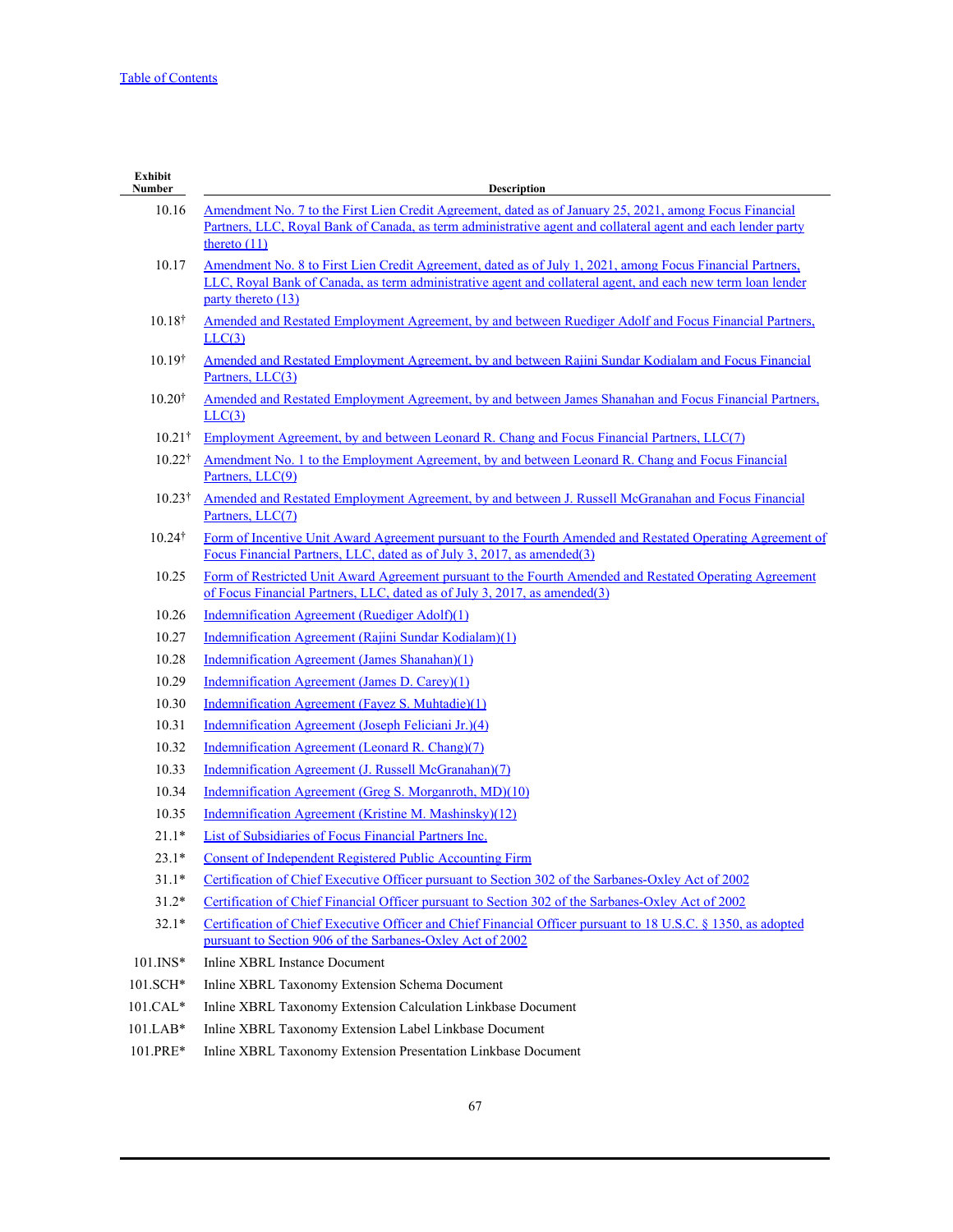| Exhibit<br>Number |        | <b>Description</b>                                                                                                                             |
|-------------------|--------|------------------------------------------------------------------------------------------------------------------------------------------------|
| 101.DEF*          |        | Inline XBRL Taxonomy Extension Definition Linkbase Document                                                                                    |
|                   | $104*$ | Cover Page Interactive Data File - the cover page iXBRL tags are embedded within the inline XBRL document.                                     |
| $\ast$            |        | Filed or furnished herewith.                                                                                                                   |
| $\dagger$         |        | Compensation, plan or arrangement.                                                                                                             |
| (1)               |        | Incorporated by reference to the Registrant's Current Report on Form 8-K (File No. 001-38604) filed with the SEC on<br>July 31, 2018.          |
| (2)               |        | Incorporated by reference to the Registrant's Registration Statement on Form S-1 (File No. 333-225166) filed with the<br>SEC on May 24, 2018.  |
| (3)               |        | Incorporated by reference to the Registrant's Registration Statement on Form S-1 (File No. 333-225166) filed with the<br>SEC on June 29, 2018. |
| (4)               |        | Incorporated by reference to the Registrant's Quarterly Report on Form 10-Q (File No. 001-38604) filed with the SEC<br>on May 9, 2019.         |
| (5)               |        | Incorporated by reference to the Registrant's Current Report on Form 8-K (File No. 001-38604) filed with the SEC on<br>July 26, 2019.          |
| (6)               |        | Incorporated by reference to the Registrant's Current Report on Form 8-K (File No. 001-38604) filed with the SEC on<br>January 27, 2020.       |
| (7)               |        | Incorporated by reference to the Registrant's Annual Report on Form 10-K (File No. 001-38604) filed with the SEC on<br>February 25, 2020.      |
| (8)               |        | Incorporated by reference to the Registrant's Current Report on Form 8-K (File No. 001-38604) filed with the SEC on<br>March 27, 2020.         |
| (9)               |        | Incorporated by reference to the Registrant's Quarterly Report on Form 10-Q (File No. 001-38604) filed with the SEC<br>on May 7, 2020.         |
| (10)              |        | Incorporated by reference to the Registrant's Quarterly Report on Form 10-Q (File No. 001-38604) filed with the SEC<br>on November 5, 2020.    |
| (11)              |        | Incorporated by reference to the Registrant's Current Report on Form 8-K (File No. 001-38604) filed with the SEC on<br>January 25, 2021.       |
| (12)              |        | Incorporated by reference to the Registrant's Annual Report on Form 10-K (File No. 001-38604) filed with the SEC on<br>February 19, 2021.      |
| (13)              |        | Incorporated by reference to the Registrant's Current Report on Form 8-K (File No. 001-38604) filed with the SEC on<br>July 1, 2021.           |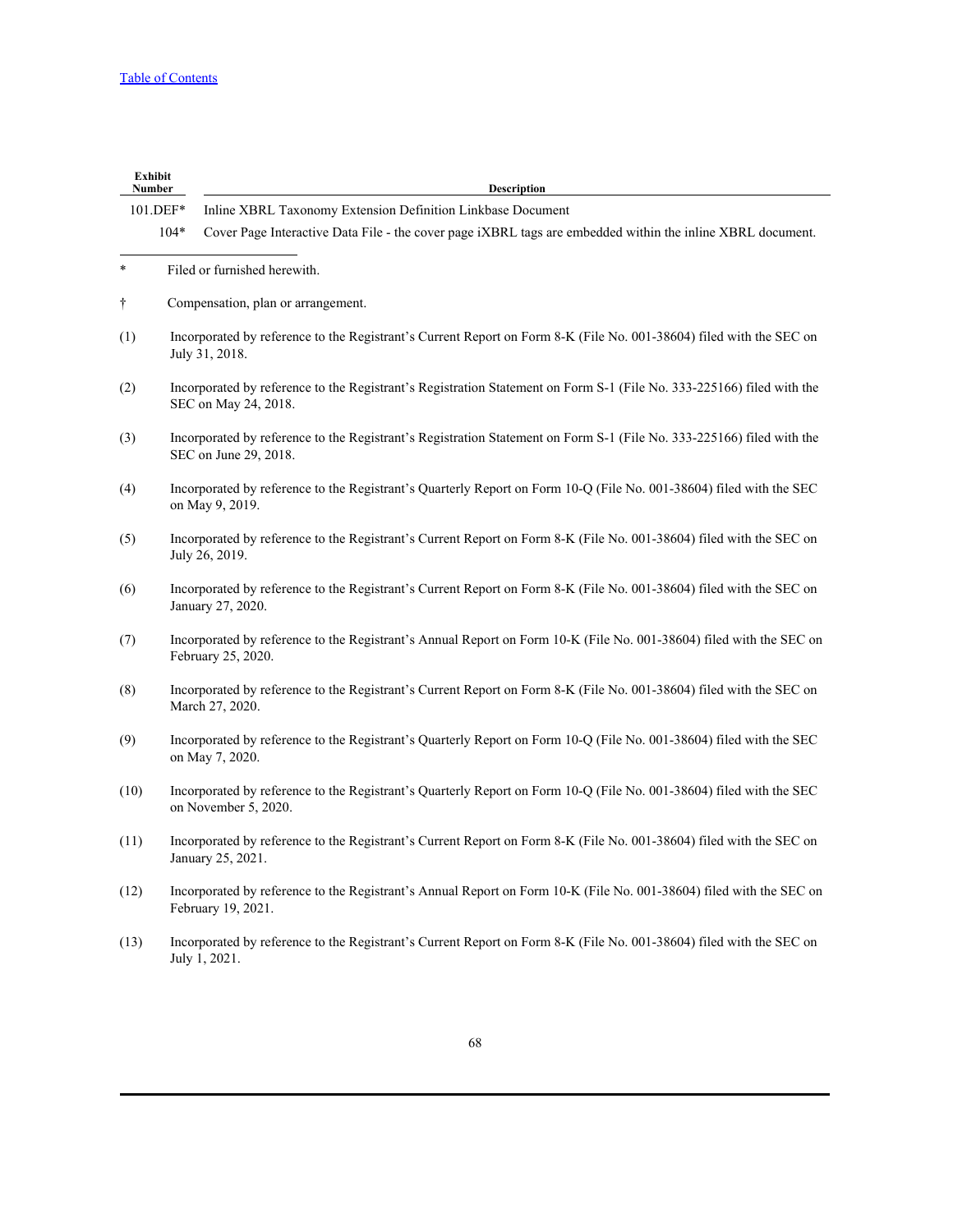# **SIGNATURES**

Pursuant to the requirements of Section 13 or 15(d) of the Securities Exchange Act of 1934, the registrant has duly caused this report to be signed on its behalf by the undersigned, thereunto duly authorized.

# **FOCUS FINANCIAL PARTNERS INC.**

By: /s/ RUEDIGER ADOLF

Ruediger Adolf *Chairman and Chief Executive Officer (Principal Executive Officer)*

Date: February 17, 2022

By: /s/ JAMES SHANAHAN James Shanahan *Chief Financial Officer (Principal Financial Officer and Principal Accounting Officer)*

Pursuant to the requirements of the Securities Exchange Act of 1934, this report has been signed below by the following persons on behalf of the registrant and in the capacities and on the dates indicated.

| Signature                                            | <b>Title</b>                                                                              | Date              |
|------------------------------------------------------|-------------------------------------------------------------------------------------------|-------------------|
| /s/ RUEDIGER ADOLF<br>Ruediger Adolf                 | Chief Executive Officer and Chairman<br>(Principal Executive Officer)                     | February 17, 2022 |
| /s/ JAMES SHANAHAN<br>James Shanahan                 | Chief Financial Officer (Principal Financial<br>Officer and Principal Accounting Officer) | February 17, 2022 |
| /s/ JAMES D. CAREY<br>James D. Carey                 | Director                                                                                  | February 17, 2022 |
| /s/ JOSEPH FELICIANI JR.<br>Joseph Feliciani Jr.     | Director                                                                                  | February 17, 2022 |
| /s/ RAJINI SUNDAR KODIALAM<br>Rajini Sundar Kodialam | Director                                                                                  | February 17, 2022 |
| /s/ KRISTINE M. MASHINSKY<br>Kristine M. Mashinsky   | Director                                                                                  | February 17, 2022 |
| /s/GREG S. MORGANROTH, MD<br>Greg S. Morganroth, MD  | Director                                                                                  | February 17, 2022 |
| /s/ FAYEZ S. MUHTADIE<br>Fayez S. Muhtadie           | Director                                                                                  | February 17, 2022 |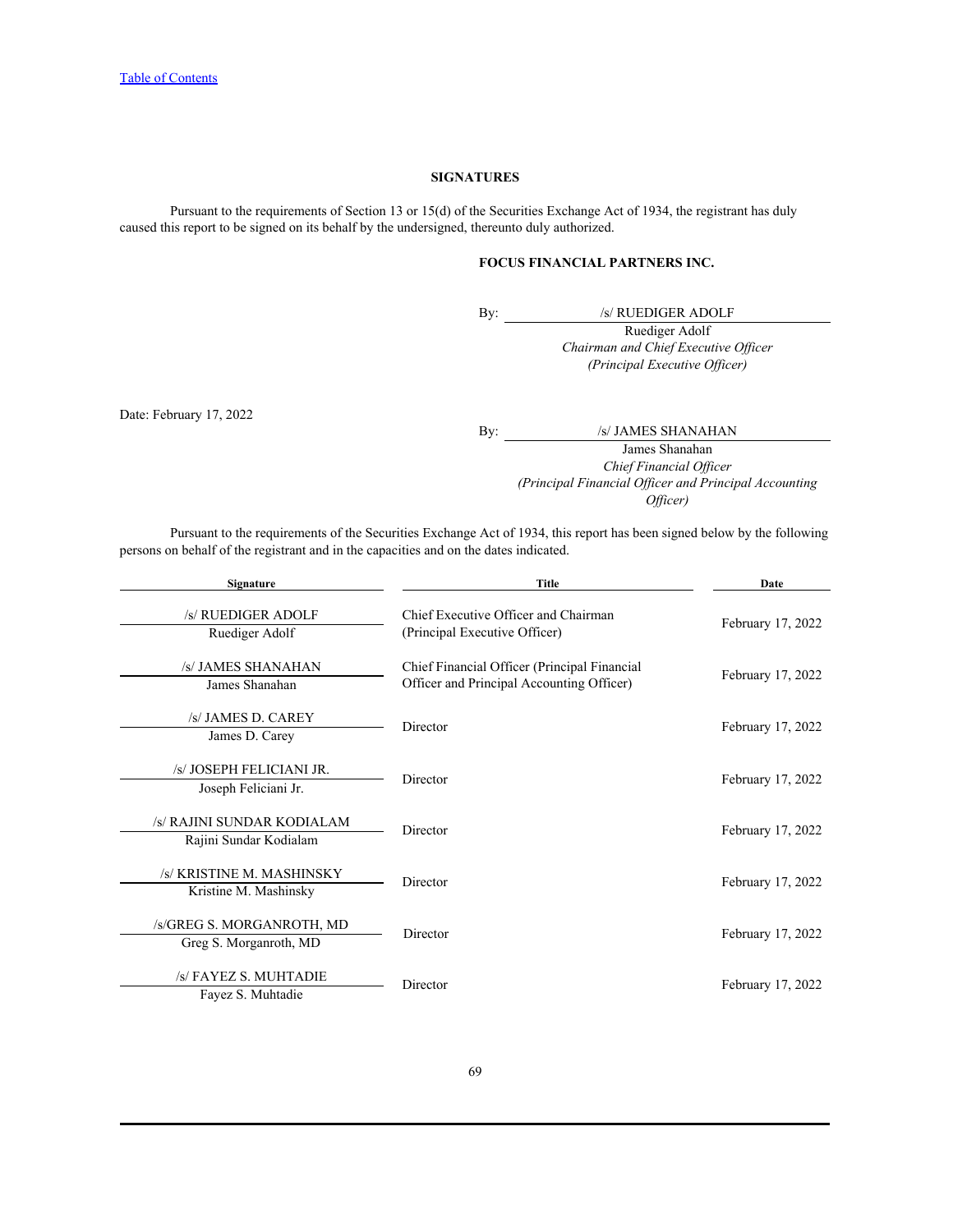# **INDEX TO FINANCIAL STATEMENTS FOCUS FINANCIAL PARTNERS INC.**

|                                                                                                | Page   |  |
|------------------------------------------------------------------------------------------------|--------|--|
| Consolidated Financial Statements as of December 31, 2020 and 2021 and for the Years Ended     |        |  |
| December 31, 2019, 2020 and 2021                                                               |        |  |
| Report of independent registered public accounting firm (PCAOB ID: 34)                         | $F-2$  |  |
| Balance sheets as of December 31, 2020 and 2021                                                | F-5    |  |
| Statements of operations for the years ended December 31, 2019, 2020 and 2021                  | $F-6$  |  |
| Statements of comprehensive income (loss) for the years ended December 31, 2019, 2020 and 2021 | $F-7$  |  |
| Statements of cash flows for the years ended December 31, 2019, 2020 and 2021                  | $F-8$  |  |
| Statements of equity for the years ended December 31, 2019, 2020 and 2021                      | $F-9$  |  |
| Notes to consolidated financial statements                                                     | $F-10$ |  |

F-1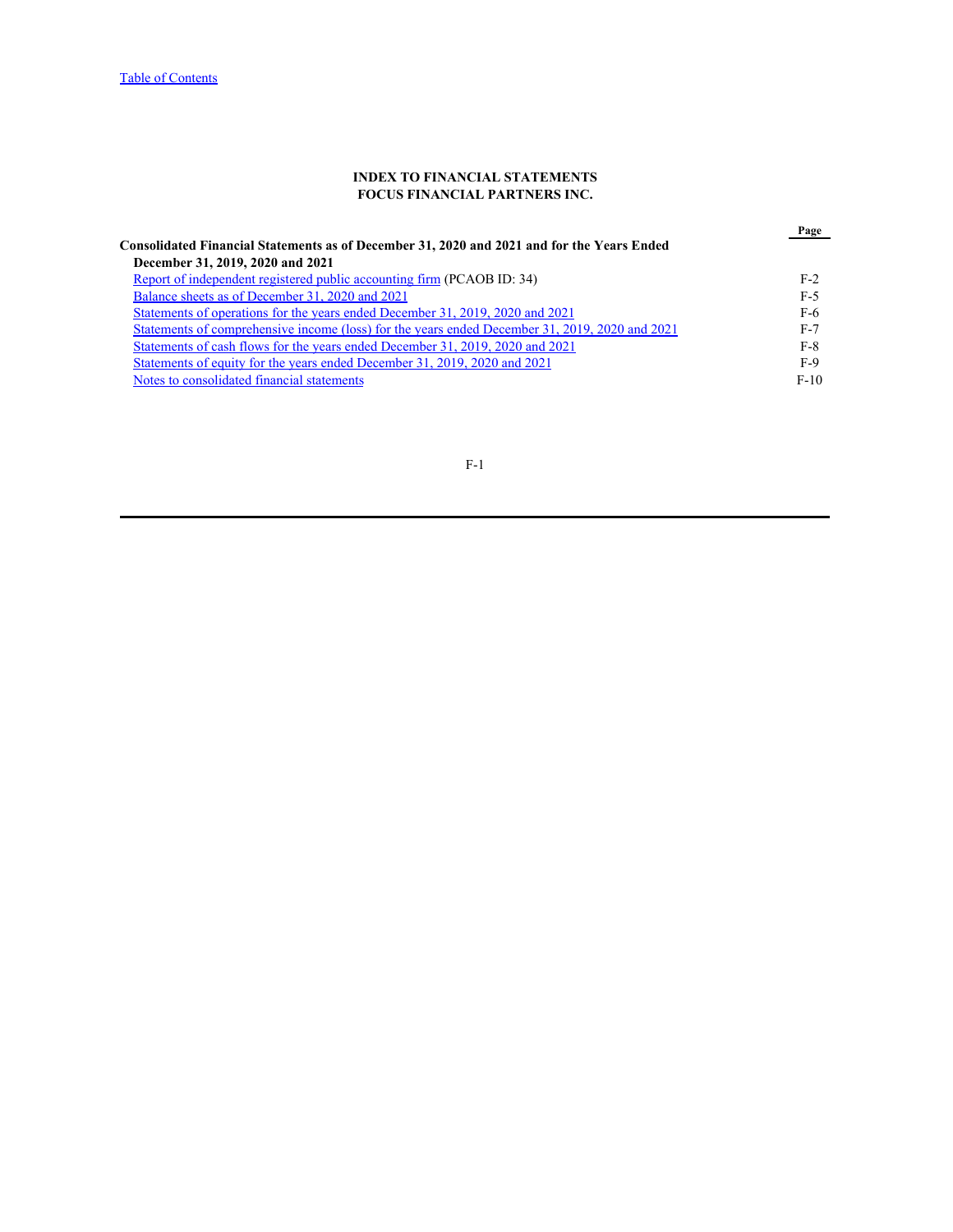### **REPORT OF INDEPENDENT REGISTERED PUBLIC ACCOUNTING FIRM**

To the shareholders and the Board of Directors of Focus Financial Partners Inc.

#### **Opinion on the Financial Statements**

We have audited the accompanying consolidated balance sheets of Focus Financial Partners Inc. and subsidiaries (the "Company") as of December 31, 2021 and 2020, the related consolidated statements of operations, comprehensive income (loss), cash flows and equity, for each of the three years in the period ended December 31, 2021, and the related notes (collectively referred to as the "financial statements"). In our opinion, the financial statements present fairly, in all material respects, the financial position of the Company as of December 31, 2021 and 2020, and the results of its operations and its cash flows for each of the three years in the period ended December 31, 2021, in conformity with accounting principles generally accepted in the United States of America.

We also have audited, in accordance with the standards of the Public Company Accounting Oversight Board (United States) ("PCAOB"), the Company's internal control over financial reporting as of December 31, 2021, based on criteria established in *Internal Control — Integrated Framework (2013)* issued by the Committee of Sponsoring Organizations of the Treadway Commission and our report dated February 17, 2022, expressed an unqualified opinion on the Company's internal control over financial reporting.

# **Basis for Opinion**

These financial statements are the responsibility of the Company's management. Our responsibility is to express an opinion on the Company's financial statements based on our audits. We are a public accounting firm registered with the PCAOB and are required to be independent with respect to the Company in accordance with the U.S. federal securities laws and the applicable rules and regulations of the Securities and Exchange Commission and the PCAOB.

We conducted our audits in accordance with the standards of the PCAOB. Those standards require that we plan and perform the audit to obtain reasonable assurance about whether the financial statements are free of material misstatement, whether due to error or fraud. Our audits included performing procedures to assess the risks of material misstatement of the financial statements, whether due to error or fraud, and performing procedures that respond to those risks. Such procedures included examining, on a test basis, evidence regarding the amounts and disclosures in the financial statements. Our audits also included evaluating the accounting principles used and significant estimates made by management, as well as evaluating the overall presentation of the financial statements. We believe that our audits provide a reasonable basis for our opinion.

# **Critical Audit Matters**

The critical audit matters communicated below are matters arising from the current period audit of the financial statements that were communicated or required to be communicated to the audit committee and that (1) relate to accounts or disclosures that are material to the financial statements and (2) involved our especially challenging, subjective, or complex judgments. The communication of critical audit matters does not alter in any way our opinion on the financial statements, taken as a whole, and we are not, by communicating the critical audit matters below, providing separate opinions on the critical audit matters or on the accounts or disclosures to which they relate.

# *Goodwill and Other Intangible Assets Valuation pertaining to current year acquisitions — Refer to Notes 2, 4 and 5 to the financial statements*

### *Critical Audit Matter Description*

The Company acquires businesses throughout the year in transactions which qualify as business acquisitions. The Company may also separately purchase customer relationships and other intangible assets in asset acquisitions that do not qualify as business acquisitions.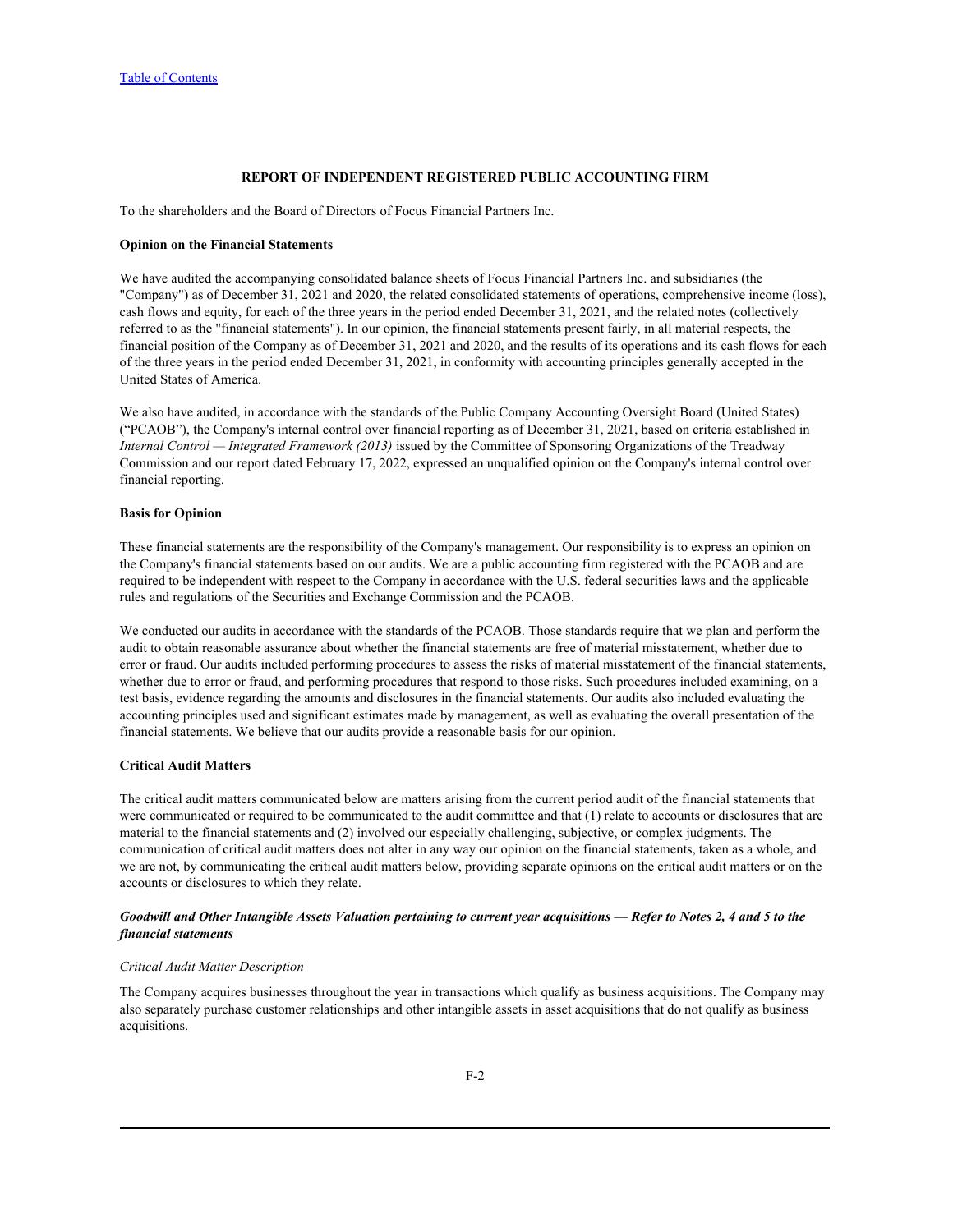The purchase price associated with each business acquisition consists of cash, may include equity, and the right of the seller to receive contingent consideration. The purchase price is allocated across the estimated fair value of tangible assets acquired, liabilities assumed and the fair value of intangible assets, with the excess purchase price allocated to goodwill.

The fair value of other intangible assets and the calculation of goodwill involves significant management judgment in estimating projections, forecasting growth rates used to produce financial projections for the acquired entities, and the selection of unobservable inputs and other assumptions. The inputs used in establishing the fair value of other intangible assets are in most cases unobservable and reflect the Company's own judgments about the assumptions market participants would use in pricing the asset.

Auditing the fair value of other intangible assets and the calculation of goodwill involves a high degree of auditor judgment and an increased extent of effort, including the need to involve our fair value specialists for certain acquisitions, when performing audit procedures to evaluate the reasonableness of management's forecasts of future growth rates and the selection of the unobservable inputs used in the models.

### *How the Critical Audit Matter Was Addressed in the Audit*

Our audit procedures related to the purchase price allocation for business acquisitions occurring during the year included the following, utilizing fair value specialists for certain procedures and transactions:

- 1. We tested the effectiveness of controls over the purchase price allocation, including understanding management's processes and controls over the valuation of other intangible assets and the underlying assumptions used for estimating the fair value of assets acquired and liabilities assumed.
- 2. We evaluated management's policies and methodology for establishing the fair values used in the purchase price allocations and the prospective financial information, including testing the completeness and accuracy of underlying data. **Exercise Service Service Service Service** Service Service Service Service Service Service Service Service S
- 3. We evaluated the reasonableness of the unobservable inputs, and other key judgments made by management to determine the reasonableness of the fair value of the other intangible assets and the calculation of goodwill.
- 4. We evaluated the reasonableness of management's revenue and operating margin forecasts by comparing the forecasts to:
	- · Actual historical revenues and operating margins of the acquired entity
	- · Internal communications to management and the Board of Directors
	- · Forecasted information included in Company press releases, analyst and industry reports for the Company, market trends, and certain of its guideline companies.
- 5. We evaluated the future revenue growth rates used by the Company to determine forecasted revenues and operating margins, by comparing them to industry benchmarks and data, as well as evaluated the relevance and reliability of thirdparty market data points used to develop the future revenue growth rates.
- 6. We evaluated the reasonableness of management's assumptions through independent analysis using publicly available market data for comparable entities and comparison to industry benchmark and data.

#### *Contingent Consideration Valuation — Refer to Notes 2, 4 and 7 to the financial statements*

#### *Critical Audit Matter Description*

The purchase price associated with acquisitions consists of cash, may include equity, and contingent consideration. For business acquisitions, the Company recognizes the fair value of estimated contingent consideration at the acquisition date as part of purchase price allocation. Contingent consideration is paid upon the passage of time and the satisfaction of specified financial performance targets. The performance targets are typically tied to acquired entity's revenues or earnings. The estimated contingent consideration is remeasured to fair value at each reporting date until the contingency is resolved. Any changes in fair value are recognized each reporting period in non-cash changes in fair value of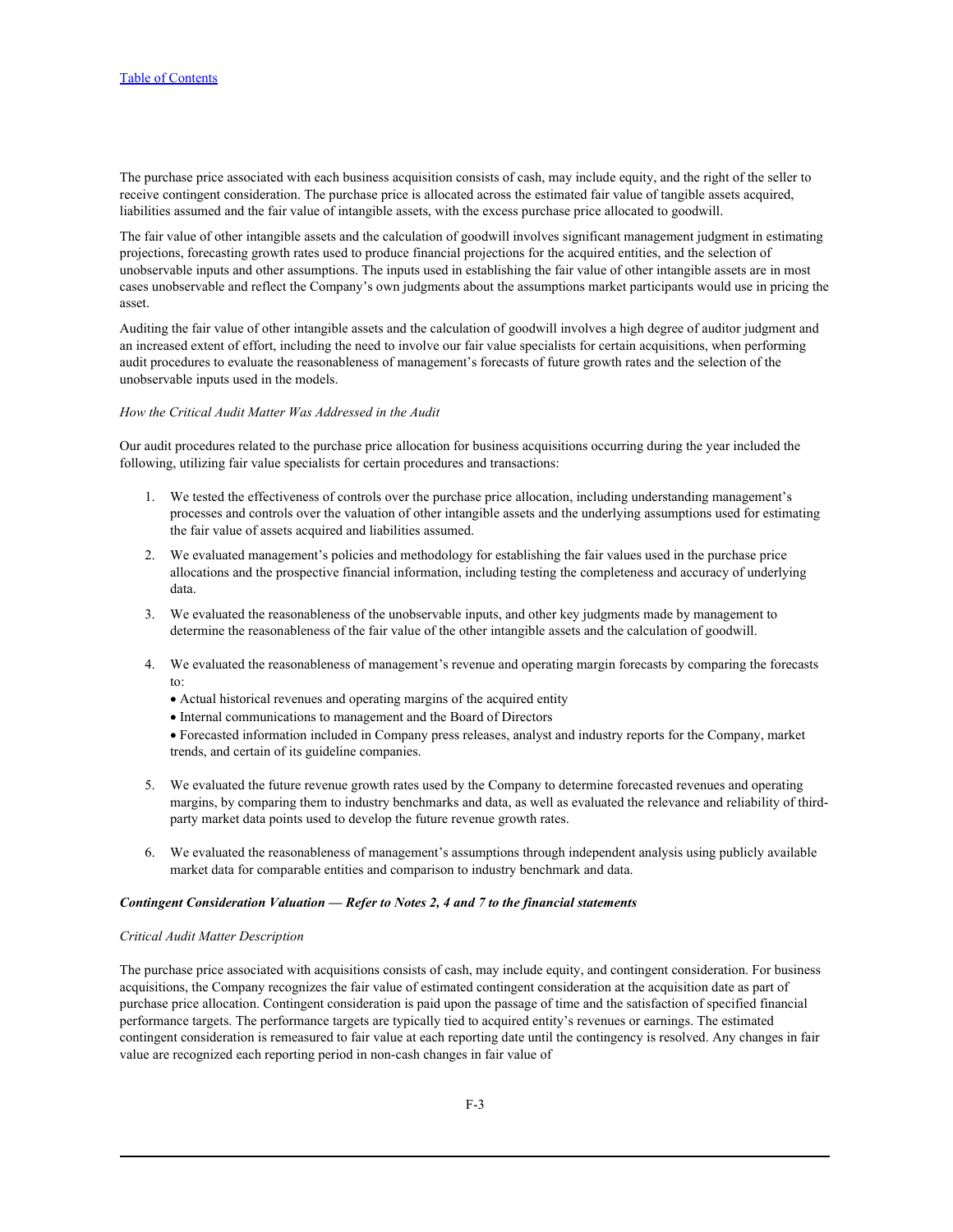estimated contingent consideration. In determining fair value of the estimated contingent consideration, the acquired business's future performance is estimated using financial projections for the acquired businesses. The Company uses the Monte Carlo Simulation Model to determine the fair value of the Company's estimated contingent consideration given the non-linear nature of the arrangements.

The fair value of the estimated contingent consideration involves significant management judgment in forecasting growth rates used to produce financial projections for the acquired businesses and selecting unobservable inputs and other assumptions used in the Monte Carlo Simulation Model.

We identified the valuation of estimated contingent consideration at acquisition and the remeasurement thereafter as a critical audit matter because of the significant estimates and assumptions management makes related to the unobservable inputs and financial projections. This required a high degree of auditor judgment and an increased extent of effort, including the need to involve our fair value specialists for certain acquisitions and year-end estimates, when performing audit procedures to evaluate the reasonableness of the financial projections and the selection of the unobservable inputs used in the Monte Carlo Simulation Model.

### *How the Critical Audit Matter Was Addressed in the Audit*

Our audit procedures related to the valuation of contingent consideration included the following, utilizing fair value specialists for certain procedures and transactions:

- 1. We tested the effectiveness of controls over the valuation of contingent consideration including understanding management processes and controls in forecasting future revenues and operating margins as well as those over the estimation process for inputs used in the Monte Carlo Simulation Model.
- 2. We evaluated management's policies and methodology for establishing the valuation of estimated contingent consideration.
- 3. We evaluated the reasonableness of the unobservable inputs, and other key judgments made by management as well as independently running the Monte Carlo Simulations to calculate an independent estimate of fair value. We compared the results of our estimate of fair value of the contingent consideration liabilities to the Company's fair value estimate.
- 4. We evaluated the reasonableness of management's revenue and operating margin forecasts of the acquired businesses by comparing the forecasts to:
	- · Actual historical revenues and operating margins
	- · Internal communications to management and the Board of Directors
	- · Performing sensitivity analysis and evaluating potential effect of changes in certain assumptions.
- 5. We evaluated management's ability to accurately estimate fair value by comparing management's historical estimates to subsequent results.
- 6. We evaluated the reasonableness of management's assumptions through independent analysis using publicly available market data for comparable entities and comparison to industry benchmarks and data.

#### /s/ DELOITTE & TOUCHE LLP

New York, New York February 17, 2022

We have served as the Company's auditor since 2008.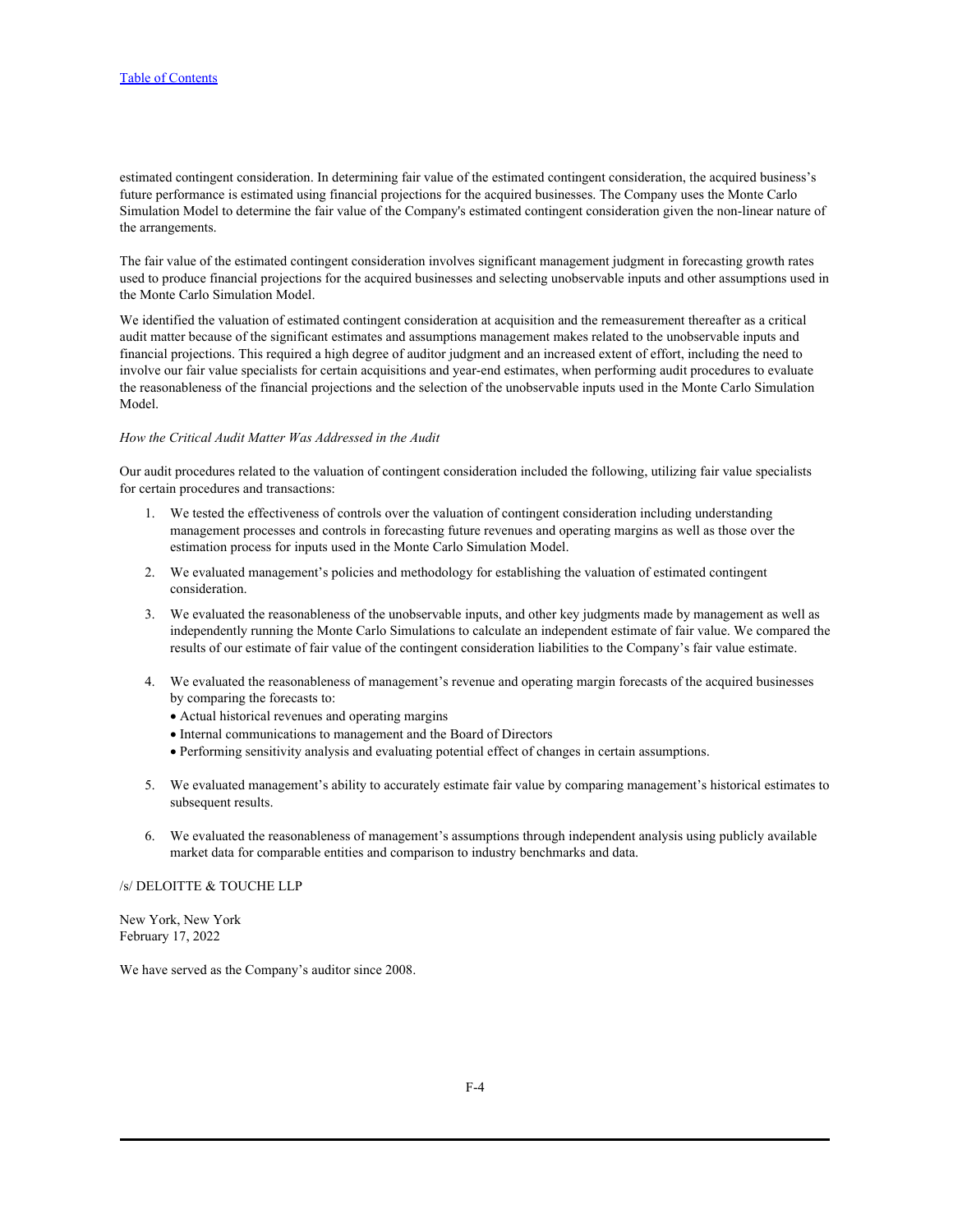# **CONSOLIDATED BALANCE SHEETS**

# **AS OF DECEMBER 31, 2020 AND DECEMBER 31, 2021**

# **(In thousands, except share and per share amounts)**

|                                                                                       | 2020         | 2021                    |
|---------------------------------------------------------------------------------------|--------------|-------------------------|
| <b>ASSETS</b>                                                                         |              |                         |
| Cash and cash equivalents                                                             | 65,858<br>\$ | 310,684<br>-S           |
| Accounts receivable less allowances of \$2,178 at 2020 and \$3,255 at 2021            | 169,220      | 198,827                 |
| Prepaid expenses and other assets                                                     | 65,581       | 123,826                 |
| Fixed assets-net                                                                      | 49,209       | 47,199                  |
| Operating lease assets                                                                | 229,748      | 249,850                 |
| Debt financing costs-net                                                              | 6,950        | 4,254                   |
| Deferred tax assets-net                                                               | 107,289      | 267,332                 |
| Goodwill                                                                              | 1,255,559    | 1,925,315               |
| Other intangible assets-net                                                           | 1,113,467    | 1,581,719               |
| <b>TOTAL ASSETS</b>                                                                   | \$ 3,062,881 | \$4,709,006             |
| <b>LIABILITIES AND EQUITY</b>                                                         |              |                         |
| <b>LIABILITIES</b>                                                                    |              |                         |
| Accounts payable                                                                      | \$<br>9,634  | <sup>\$</sup><br>11,580 |
| Accrued expenses                                                                      | 53,862       | 72,572                  |
| Due to affiliates                                                                     | 66,428       | 105,722                 |
| Deferred revenue                                                                      | 9,190        | 10,932                  |
| Contingent consideration and other liabilities                                        | 196,176      | 468,284                 |
| Deferred tax liabilities                                                              | 26,735       | 31,973                  |
| Operating lease liabilities                                                           | 253,295      | 277,324                 |
| Borrowings under credit facilities (stated value of \$1,507,622 and \$2,407,302 at    |              |                         |
| December 31, 2020 and December 31, 2021, respectively)                                | 1,507,119    | 2,393,669               |
| Tax receivable agreements obligations                                                 | 81,563       | 219,542                 |
| <b>TOTAL LIABILITIES</b>                                                              | 2,204,002    | 3,591,598               |
| <b>COMMITMENTS AND CONTINGENCIES (Note 14)</b>                                        |              |                         |
| <b>EQUITY</b>                                                                         |              |                         |
| Class A common stock, par value \$0.01, 500,000,000 shares authorized; 51,158,712 and |              |                         |
| 65,320,124 shares issued and outstanding at December 31, 2020 and December 31, 2021,  |              |                         |
| respectively                                                                          | 512          | 653                     |
| Class B common stock, par value \$0.01, 500,000,000 shares authorized; 20,661,595 and |              |                         |
| 11,439,019 shares issued and outstanding at December 31, 2020 and December 31, 2021,  |              |                         |
| respectively                                                                          | 207          | 114                     |
| Additional paid-in capital                                                            | 526,664      | 841,753                 |
| Retained earnings                                                                     | 14,583       | 24,995                  |
| Accumulated other comprehensive income (loss)                                         | (2,167)      | 3,029                   |
| Total shareholders' equity                                                            | 539,799      | 870,544                 |
| Non-controlling interest                                                              | 319,080      | 246,864                 |
| Total equity                                                                          | 858,879      | 1,117,408               |
|                                                                                       | \$ 3,062,881 | \$4,709,006             |
| TOTAL LIABILITIES AND EQUITY                                                          |              |                         |

See notes to consolidated financial statements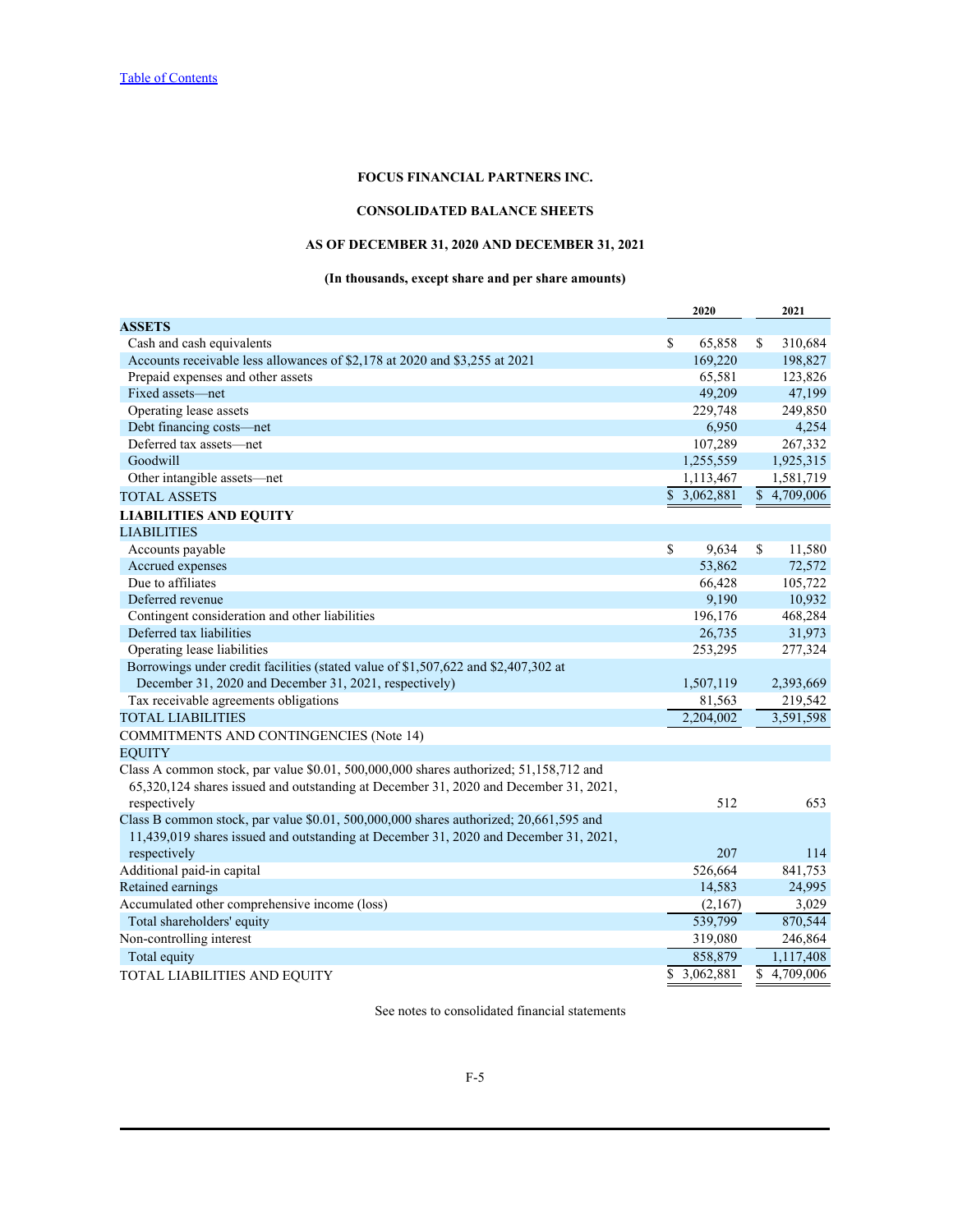# **CONSOLIDATED STATEMENTS OF OPERATIONS**

# **FOR THE YEARS ENDED DECEMBER 31, 2019, 2020 AND 2021**

# **(In thousands, except share and per share amounts)**

|                                                                      | 2019       | 2020                            | 2021                    |
|----------------------------------------------------------------------|------------|---------------------------------|-------------------------|
| <b>REVENUES:</b>                                                     |            |                                 |                         |
| Wealth management fees                                               | ,149,655   | 1,286,130<br><sup>\$</sup>      | 1,717,365<br>-S         |
| Other                                                                | 68,686     | 75,189                          | 80,586                  |
| Total revenues                                                       | 1,218,341  | 1,361,319                       | 1,797,951               |
| <b>OPERATING EXPENSES:</b>                                           |            |                                 |                         |
| Compensation and related expenses                                    | 431,465    | 476,208                         | 591,121                 |
| Management fees                                                      | 304,701    | 349,475                         | 491,433                 |
| Selling, general and administrative                                  | 232,911    | 236,377                         | 297,636                 |
| Management contract buyout                                           | 1,428      |                                 |                         |
| Intangible amortization                                              | 130,718    | 147,783                         | 187,848                 |
| Non-cash changes in fair value of estimated contingent consideration | 38,797     | 19,197                          | 112,416                 |
| Depreciation and other amortization                                  | 10,675     | 12,451                          | 14,625                  |
| Total operating expenses                                             | 1,150,695  | 1,241,491                       | 1,695,079               |
| <b>INCOME FROM OPERATIONS</b>                                        | 67,646     | 119,828                         | 102,872                 |
| OTHER INCOME (EXPENSE):                                              |            |                                 |                         |
| Interest income                                                      | 1,164      | 453                             | 422                     |
| Interest expense                                                     | (58,291)   | (41, 658)                       | (55,001)                |
| Amortization of debt financing costs                                 | (3, 452)   | (2,909)                         | (3,958)                 |
| Loss on extinguishment of borrowings                                 |            | (6,094)                         |                         |
| Other expense—net                                                    | (1,049)    | (214)                           | (337)                   |
| Income from equity method investments                                | 755        | 219                             | 524                     |
| Impairment of equity method investment                               | (11,749)   | $\hspace{0.1mm}-\hspace{0.1mm}$ |                         |
| Total other expense—net                                              | (72, 622)  | (50,203)                        | (58, 350)               |
| INCOME (LOSS) BEFORE INCOME TAX                                      | (4,976)    | 69,625                          | 44,522                  |
| <b>INCOME TAX EXPENSE</b>                                            | 7,049      | 20,660                          | 20,082                  |
| <b>NET INCOME (LOSS)</b>                                             | (12,025)   | $\mathbb{S}$<br>48,965          | $\mathbb{S}$<br>24,440  |
| Non-controlling interest                                             | (847)      | (20, 920)                       | (14,028)                |
| NET INCOME (LOSS) ATTRIBUTABLE TO COMMON                             |            |                                 |                         |
| <b>SHAREHOLDERS</b>                                                  | (12, 872)  | 28,045<br>-S                    | 10,412<br><sup>\$</sup> |
| Income (loss) per share of Class A common stock:                     |            |                                 |                         |
| Basic                                                                | (0.28)     | 0.58<br>-S                      | 0.18<br>S               |
|                                                                      |            |                                 |                         |
| Diluted                                                              | (0.28)     | 0.57<br><sup>S</sup>            | 0.18<br><sup>S</sup>    |
| Weighted average shares of Class A common stock outstanding:         |            |                                 |                         |
| Basic                                                                | 46,792,389 | 48,678,584                      | 57, 317, 477            |
| Diluted                                                              | 46,792,389 | 48,796,613                      | 57,831,151              |
|                                                                      |            |                                 |                         |

See notes to consolidated financial statements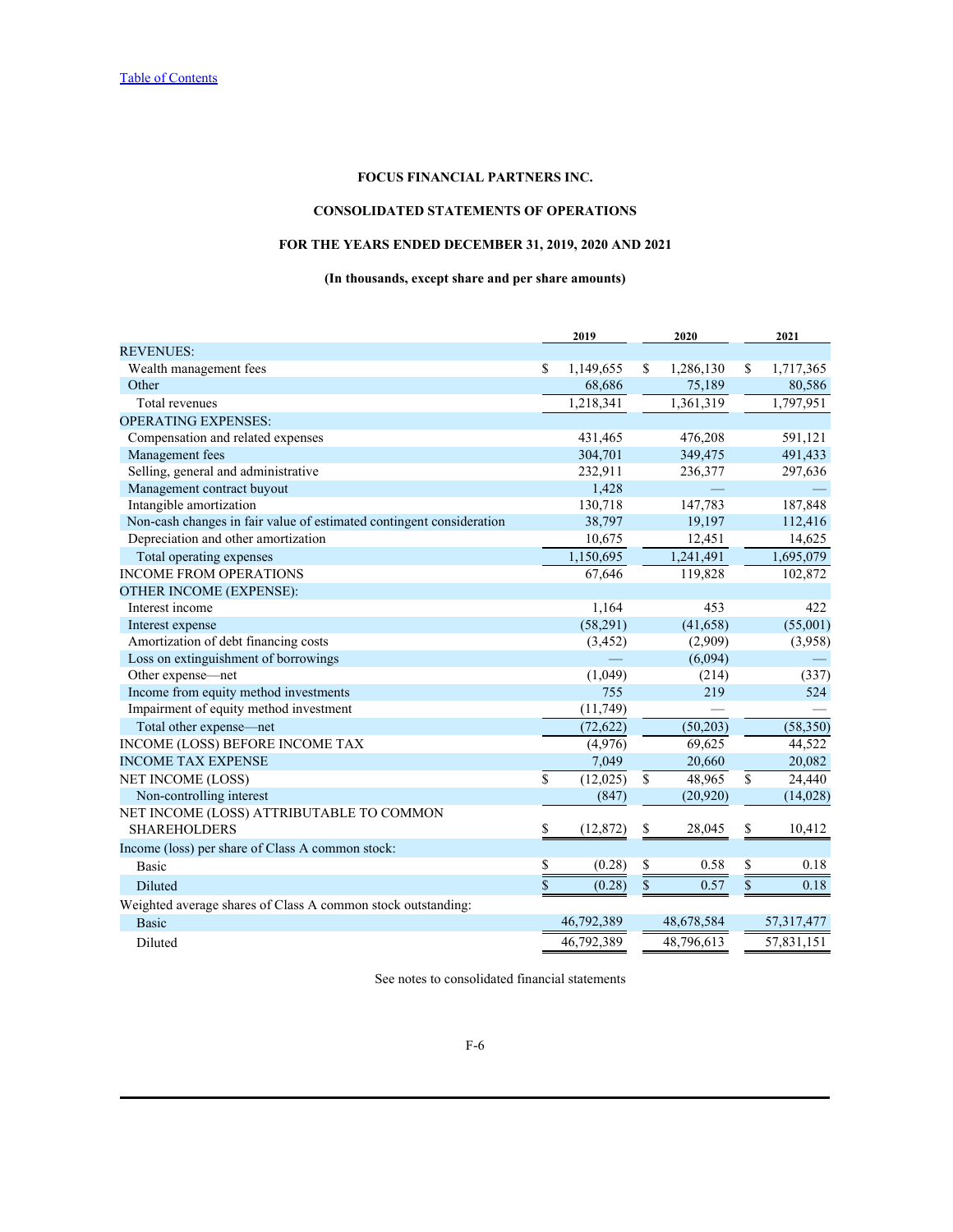# **CONSOLIDATED STATEMENTS OF COMPREHENSIVE INCOME (LOSS)**

# **FOR THE YEARS ENDED DECEMBER 31, 2019, 2020 AND 2021**

# **(In thousands)**

| 2019      | 2020     | 2021     |
|-----------|----------|----------|
| (12, 025) | 48,965   | 24,440   |
|           |          |          |
| 768       | 7,555    | (5,332)  |
|           | (8,596)  | 13,212   |
| (11,257)  | 47.924   | 32,320   |
| 1,090)    | (20,747) | (16,712) |
| (12, 347) | 27,177   | 15,608   |
|           |          |          |

See notes to consolidated financial statements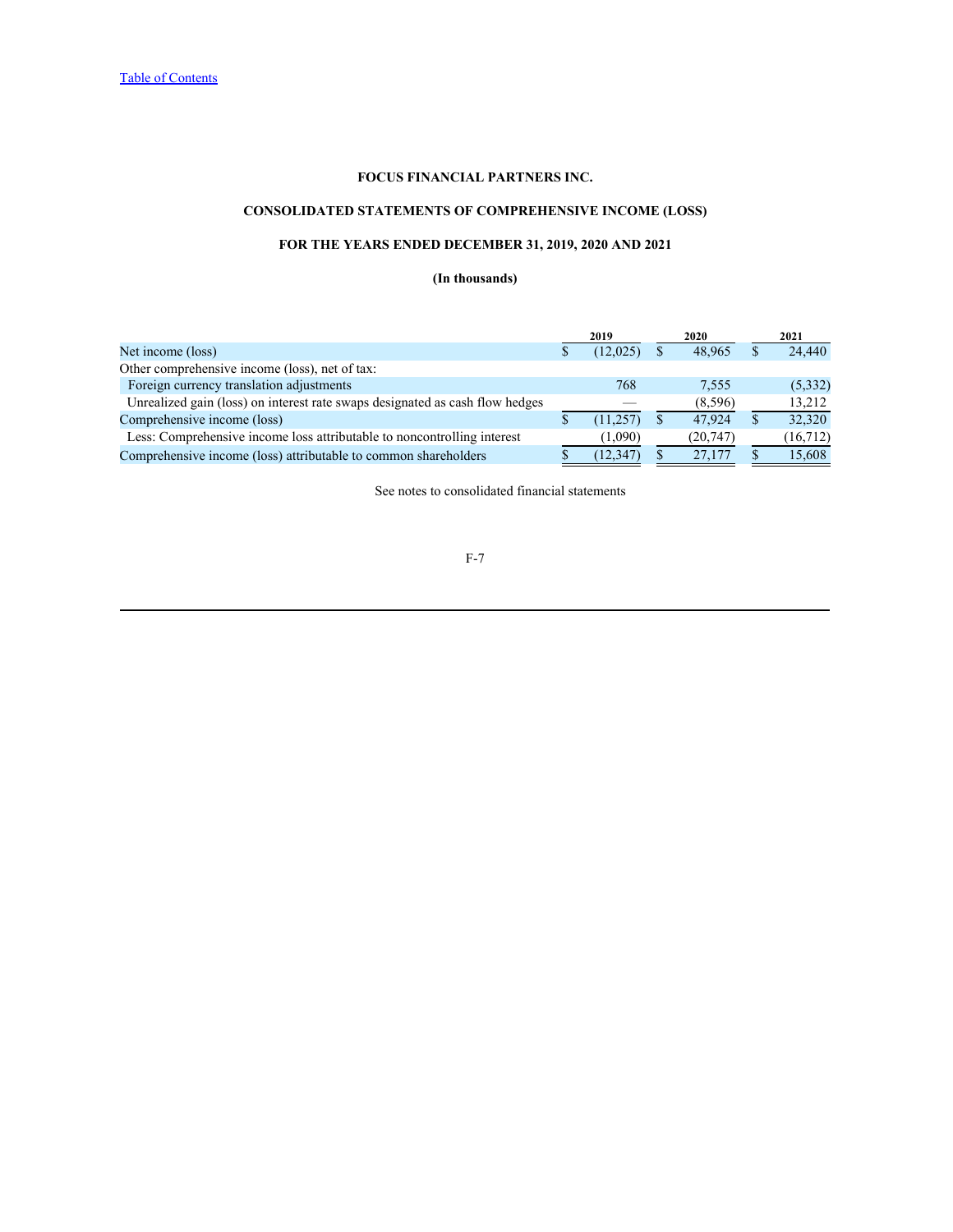### **FOCUS FINANCIAL PARTNERS INC. CONSOLIDATED STATEMENTS OF CASH FLOWS FOR THE YEARS ENDED DECEMBER 31, 2019, 2020 AND 2021 (In thousands)**

|                                                                              | 2019                     |              | 2020                     |              | 2021             |
|------------------------------------------------------------------------------|--------------------------|--------------|--------------------------|--------------|------------------|
| <b>CASH FLOWS FROM OPERATING ACTIVITIES:</b>                                 |                          |              |                          |              |                  |
| Net income (loss)                                                            | $(12,025)$ \$            |              | 48,965                   | - \$         | 24,440           |
| Adjustments to reconcile net income (loss) to net cash provided by operating |                          |              |                          |              |                  |
| activities—net of effect of acquisitions:                                    |                          |              |                          |              |                  |
| Intangible amortization                                                      | 130,718                  |              | 147,783                  |              | 187,848          |
| Depreciation and other amortization                                          | 10,675                   |              | 12,451                   |              | 14,625           |
| Amortization of debt financing costs                                         | 3,452                    |              | 2,909                    |              | 3,958            |
| Non-cash equity compensation expense                                         | 18,329                   |              | 22,285                   |              | 31,602           |
| Non-cash changes in fair value of estimated contingent consideration         | 38,797                   |              | 19,197                   |              | 112,416          |
| Income from equity method investments                                        | (755)                    |              | (219)                    |              | (524)            |
| Impairment of equity method investment                                       | 11,749                   |              | $\overline{\phantom{m}}$ |              |                  |
| Distributions received from equity method investments                        | 751                      |              | 231                      |              | 1,143            |
| Deferred taxes and other non-cash items                                      | 3,555                    |              | 2,618                    |              | (8, 568)         |
| Loss on extinguishment of borrowings                                         |                          |              | 6,094                    |              |                  |
| Changes in cash resulting from changes in operating assets and liabilities:  |                          |              |                          |              |                  |
| Accounts receivable                                                          | (29, 562)                |              | (37,913)                 |              | (32,006)         |
| Prepaid expenses and other assets                                            | 3,796                    |              | 74                       |              | 2,103            |
| Accounts payable                                                             | (1,172)                  |              | 606                      |              | 486              |
| Accrued expenses                                                             | 8,276                    |              | 10,876                   |              | 14,444           |
| Due to affiliates                                                            | 18,989                   |              | 7,650                    |              | 38,831           |
| Contingent consideration and other liabilities                               | (10, 487)                |              | (29, 683)                |              |                  |
| Deferred revenue                                                             | (312)                    |              | (2, 563)                 |              | (77, 423)<br>543 |
|                                                                              |                          |              |                          |              |                  |
| Net cash provided by operating activities                                    | 194,774                  |              | 211,361                  |              | 313,918          |
| CASH FLOWS FROM INVESTING ACTIVITIES:                                        |                          |              |                          |              |                  |
| Cash paid for acquisitions and contingent consideration—net of cash acquired | (532, 513)               |              | (348, 674)               |              | (979,062)        |
| Purchase of fixed assets                                                     | (25, 472)                |              | (19, 349)                |              | (11,018)         |
| Investment and other                                                         | 1,530                    |              | (4,950)                  |              | (17,232)         |
| Net cash used in investing activities                                        | (556, 455)               |              | (372, 973)               |              | (1,007,312)      |
| CASH FLOWS FROM FINANCING ACTIVITIES:                                        |                          |              |                          |              |                  |
| Borrowings under credit facilities                                           | 969,125                  |              | 555,000                  |              | 1,318,375        |
| Repayments of borrowings under credit facilities                             | (529, 796)               |              | (326, 566)               |              | (425,320)        |
| Proceeds from issuance of common stock, net                                  | $\overline{\phantom{0}}$ |              | $\overline{\phantom{m}}$ |              | 219,636          |
| Payments in connection with unit redemption, net                             | $\overline{\phantom{0}}$ |              |                          |              | (57, 735)        |
| Payments in connection with tax receivable agreements                        |                          |              | $\overline{\phantom{m}}$ |              | (4, 423)         |
| Contingent consideration paid                                                | (22,040)                 |              | (49, 891)                |              | (78,092)         |
| Payments of debt financing costs                                             | (3,743)                  |              | (634)                    |              | (8,282)          |
| Proceeds from exercise of stock options                                      | 838                      |              | 6,912                    |              | 8,350            |
| Equity awards withholding                                                    | $\equiv$                 |              | (386)                    |              | (1, 343)         |
| Payments on finance lease obligations                                        | (176)                    |              | (147)                    |              | (58)             |
| Distributions for unitholders                                                | (20,641)                 |              | (22, 457)                |              | (32,311)         |
| Net cash provided by financing activities                                    | 393,567                  |              | 161,831                  |              | 938,797          |
| EFFECT OF EXCHANGE RATES ON CASH AND CASH EQUIVALENTS                        | 79                       |              | 461                      |              | (577)            |
| CHANGE IN CASH AND CASH EQUIVALENTS                                          | 31,965                   |              | 680                      |              | 244,826          |
|                                                                              |                          |              |                          |              |                  |
| CASH AND CASH EQUIVALENTS:                                                   |                          |              |                          |              |                  |
| Beginning of period                                                          | 33,213                   |              | 65,178                   |              | 65,858           |
| End of period                                                                | 65,178                   | $\mathbb{S}$ | 65,858                   | <sup>S</sup> | 310,684          |

See Note 17 for Supplemental Cash Flow Disclosure

See notes to consolidated financial statements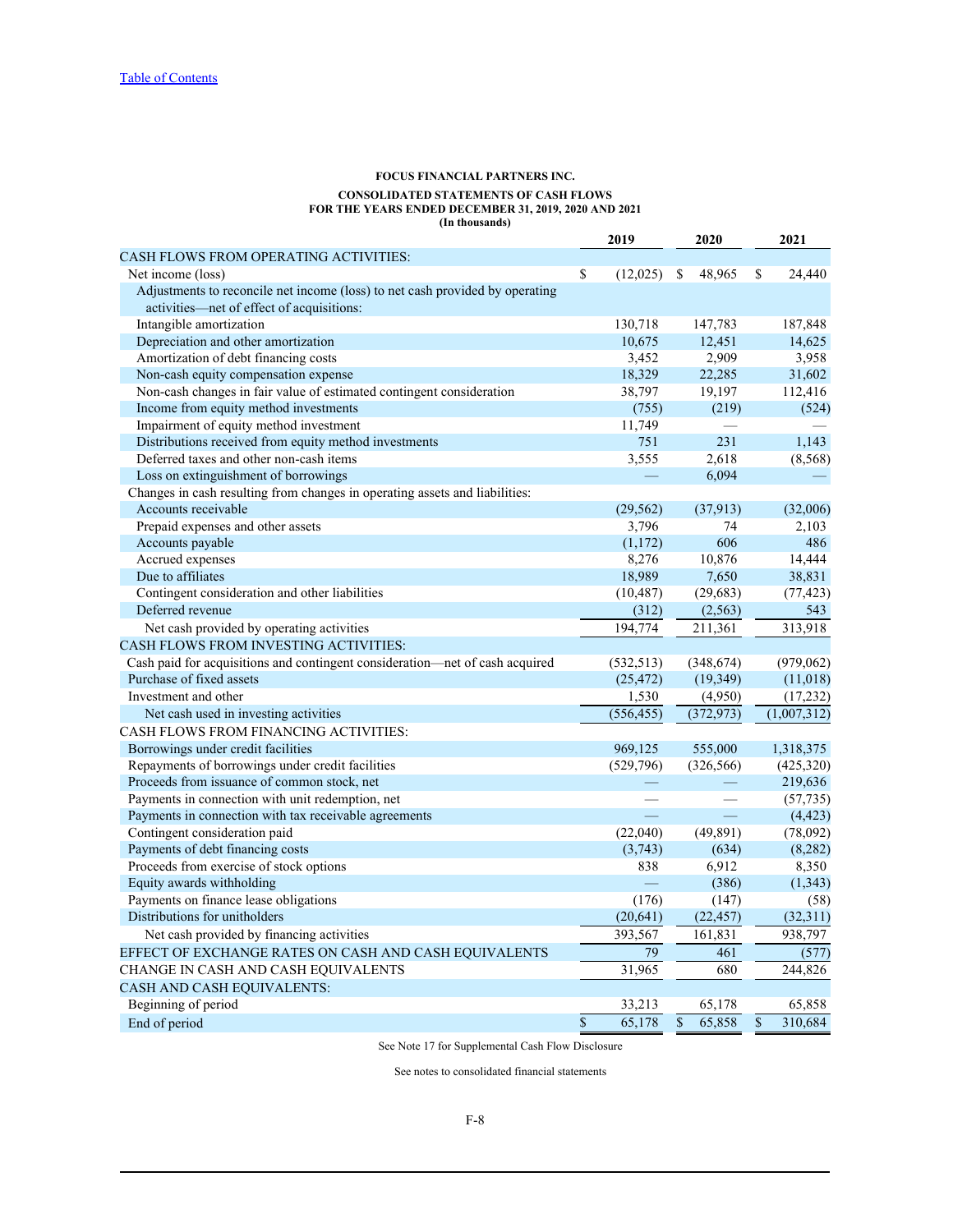# **FOCUS FINANCIAL PARTNERS INC. CONSOLIDATED STATEMENTS OF EQUITY FOR THE YEARS ENDED DECEMBER 31, 2019, 2020 AND 2021 (Dollars in thousands)**

|                                                                                                                                                                                                                  | <b>Class B</b><br>Class A          |                          |                                         | <b>Additional</b>        |                          | Retained                        | Accumulated<br>Other        | Total                    | Non-                            |                  |
|------------------------------------------------------------------------------------------------------------------------------------------------------------------------------------------------------------------|------------------------------------|--------------------------|-----------------------------------------|--------------------------|--------------------------|---------------------------------|-----------------------------|--------------------------|---------------------------------|------------------|
|                                                                                                                                                                                                                  | <b>Common Stock</b>                |                          | <b>Common Stock</b>                     |                          | Paid-In                  | Earnings                        | Comprehensive Shareholders' |                          | controlling                     | Total            |
|                                                                                                                                                                                                                  | <b>Shares</b>                      | Amount                   | <b>Shares</b>                           | Amount                   | Capital                  | (Deficit)                       | <b>Income</b> (Loss)        | Equity                   | Interest                        | Equity           |
| Balance at-January 1, 2019                                                                                                                                                                                       | 46.265.903                         | 462                      | 22.823.272                              | 228                      | \$471.386                | (590)                           | (1,824)                     | 469.662                  | 342,858                         | 812,520          |
| Net loss                                                                                                                                                                                                         | $\overline{\phantom{a}}$           |                          |                                         |                          | $\overline{\phantom{a}}$ | (12, 872)                       | $\overline{\phantom{a}}$    | (12, 872)                | 847                             | (12, 025)        |
| Issuance (cancellation) of common stock in connection with exercise of Focus LLC common unit exchange rights                                                                                                     | 747.523                            |                          | (747.523)                               | (7)                      | 22,279                   | $\qquad \qquad -$               |                             | 22,280                   |                                 | 22,280           |
| Issuance of common stock in connection with exercise of Focus LLC incentive unit exchange rights                                                                                                                 | 394.814                            |                          |                                         | $\overline{\phantom{a}}$ | 11.963                   | $\qquad \qquad -$               | $\overline{\phantom{a}}$    | 11.967                   | $\sim$                          | 11.967           |
| Forfeiture of unvested Class A common stock                                                                                                                                                                      | (12,500)                           |                          |                                         |                          | (412)                    | $\qquad \qquad -$               |                             | (412)                    | $\overline{\phantom{0}}$        | (412)            |
| Exercise of stock options                                                                                                                                                                                        | 25.575                             | $\overline{\phantom{a}}$ |                                         |                          | 838                      |                                 |                             | 838                      | $\overline{\phantom{m}}$        | 838              |
| Change in non-controlling interest allocation                                                                                                                                                                    |                                    |                          |                                         |                          | (10.895)                 | $\qquad \qquad -$               | $\overline{\phantom{m}}$    | (10.895)                 | (24,098)                        | (34.993)         |
| Non-cash equity compensation expenses                                                                                                                                                                            |                                    |                          |                                         |                          | 3490                     | $\hspace{0.1mm}-\hspace{0.1mm}$ | $\overline{\phantom{a}}$    | 3.490                    | $\hspace{0.1mm}-\hspace{0.1mm}$ | 3.490            |
| Currency translation adjustment-net of tax                                                                                                                                                                       |                                    |                          |                                         |                          |                          | $\overline{\phantom{a}}$        | 525                         | 525                      | 243                             | 768              |
| Adjustments of deferred taxes, net of amounts payable under tax receivable agreements and changes from Focus<br>LLC interest transactions                                                                        |                                    |                          |                                         |                          | (463)                    | $\overline{\phantom{a}}$        |                             | (463)                    |                                 | (463)            |
|                                                                                                                                                                                                                  | 47, 421, 315                       | 474                      | 22,075,749                              | 221                      | \$498,186                | \$(13, 462)                     | (1,299)                     | 484,120                  | 319.850                         | 803,970          |
| Balance at-December 31, 2019                                                                                                                                                                                     |                                    |                          |                                         |                          |                          |                                 |                             |                          |                                 |                  |
| Net income                                                                                                                                                                                                       | $\overline{\phantom{a}}$           | $\overline{\phantom{a}}$ |                                         | $\overline{\phantom{a}}$ | $\overline{\phantom{a}}$ | 28.045                          | $\overline{\phantom{a}}$    | 28.045                   | 20,920                          | 48.965           |
| Issuance (cancellation) of common stock in connection with exercise of Focus LLC common unit exchange rights<br>Issuance of common stock in connection with exercise of Focus LLC incentive unit exchange rights | 1,414,154<br>2.058.146             | 14<br>21                 | (1.414.154)<br>$\overline{\phantom{0}}$ | (14)                     | 43.235<br>69.436         | $\qquad \qquad -$               |                             | 43.235<br>69.457         | $\overline{\phantom{m}}$        | 43,235<br>69,457 |
| Forfeiture of unvested Class A common stock                                                                                                                                                                      | (834)                              |                          |                                         |                          | (27)                     |                                 |                             | (27)                     |                                 | (27)             |
| Exercise of stock options                                                                                                                                                                                        | 251.913                            |                          |                                         | $\overline{\phantom{a}}$ | 7.799                    | $\overline{\phantom{m}}$        | $\overline{\phantom{a}}$    | 7.801                    | $\hspace{0.1mm}-\hspace{0.1mm}$ | 7.801            |
| Restricted stock units vesting and related withholdings                                                                                                                                                          | 14.018                             |                          |                                         |                          | (387)                    |                                 | $\overline{\phantom{m}}$    | (386)                    | $\qquad \qquad -$               | (386)            |
| Change in non-controlling interest allocation                                                                                                                                                                    | $\overline{\phantom{a}}$           | $\overline{\phantom{a}}$ |                                         | $\overline{\phantom{a}}$ | (96.443)                 | $\overline{\phantom{m}}$        | $\overline{\phantom{a}}$    | (96.443)                 | (21,517)                        | (117,960)        |
| Non-cash equity compensation expenses                                                                                                                                                                            |                                    |                          |                                         |                          | 4.798                    |                                 | $\overline{\phantom{m}}$    | 4,798                    | $\overline{\phantom{0}}$        | 4,798            |
| Currency translation adjustment-net of tax                                                                                                                                                                       |                                    |                          |                                         |                          | $\overline{\phantom{a}}$ | $\overline{\phantom{m}}$        | 4.689                       | 4689                     | 2.866                           | 7,555            |
| Unrealized loss on interest rate swaps designated as cash flow hedges—net of tax                                                                                                                                 |                                    |                          |                                         |                          |                          |                                 | (5,557)                     | (5,557)                  | (3,039)                         | (8,596)          |
| Adjustments of deferred taxes, net of amounts payable under tax receivable agreements and changes from Focus<br>LLC interest transactions                                                                        |                                    |                          |                                         |                          |                          |                                 |                             | 67                       |                                 |                  |
| Balance at-December 31, 2020                                                                                                                                                                                     | 51.158.712                         | 512                      | 20.661.595                              | 207                      | \$526,664                | \$14.583                        | (2.167)                     | 539.799                  | 319.080                         | 858.879          |
| Net income                                                                                                                                                                                                       |                                    |                          |                                         |                          |                          |                                 |                             |                          |                                 |                  |
|                                                                                                                                                                                                                  | $\overline{\phantom{a}}$<br>58.657 |                          | 614.362                                 |                          | $\sim$<br>3.514          | 10,412                          | $\overline{\phantom{a}}$    | 10,412                   | 14,028                          | 24,440           |
| Issuance of common stock in connection with acquisitions and contingent consideration<br>Issuance (cancellation) of common stock in connection with offerings, net                                               | 10.114.939                         | 100                      | (6.306.301)                             | (63)                     | 511.691                  |                                 |                             | 3,520<br>511.728         | $\overline{\phantom{a}}$        | 3,520<br>511.728 |
| Issuance (cancellation) of common stock in connection with exercise of Focus LLC common unit exchange rights                                                                                                     | 3.542.853                          | 35                       | (3.542.853)                             | (35)                     | 194.410                  | $\qquad \qquad -$               | $\overline{\phantom{m}}$    | 194.410                  |                                 | 194,410          |
|                                                                                                                                                                                                                  |                                    |                          |                                         |                          |                          | $\qquad \qquad -$               |                             |                          | $\qquad \qquad -$               |                  |
| Issuance of common stock in connection with exercise of Focus LLC incentive unit exchange rights                                                                                                                 | 185.563                            |                          |                                         | $\overline{\phantom{a}}$ | 9.398                    | $\overline{\phantom{m}}$        |                             | 9400                     | $\sim$                          | 9.400            |
| Exercise of stock options                                                                                                                                                                                        | 235.684                            |                          |                                         |                          | 7.458                    | $\hspace{0.1mm}-\hspace{0.1mm}$ |                             | 7.461                    | $\qquad \qquad -$               | 7,461            |
| Restricted stock units vesting and related withholdings                                                                                                                                                          | 23.716                             | $\overline{\phantom{a}}$ | $\overline{\phantom{m}}$                |                          | (971)                    | $\overline{\phantom{m}}$        | $\overline{\phantom{m}}$    | (971)                    | $\overline{\phantom{0}}$        | (971)            |
| Restricted common units vesting                                                                                                                                                                                  |                                    |                          | 12,216                                  |                          |                          |                                 |                             | $\overline{\phantom{0}}$ |                                 |                  |
| Change in non-controlling interest allocation                                                                                                                                                                    |                                    |                          |                                         |                          | (434.901                 | $\hspace{0.1mm}-\hspace{0.1mm}$ | $\overline{\phantom{m}}$    | (434.901)                | (88,928)                        | (523, 829)       |
| Non-cash equity compensation expenses                                                                                                                                                                            |                                    |                          |                                         |                          | 6.036                    |                                 | $\qquad \qquad -$           | 6.036                    | $\hspace{0.1mm}-\hspace{0.1mm}$ | 6,036            |
| Currency translation adjustment-net of tax                                                                                                                                                                       |                                    |                          |                                         |                          | $\overline{\phantom{a}}$ | $\overline{\phantom{a}}$        | (4.175)                     | (4, 175)                 | (1, 157)                        | (5, 332)         |
| Unrealized gain on interest rate swaps designated as cash flow hedges-net of tax<br>Adjustments of deferred taxes, net of amounts payable under tax receivable agreements and changes from Focus                 |                                    |                          |                                         |                          |                          |                                 | 9.371                       | 9.371                    | 3.841                           | 13,212           |
| LLC interest transactions                                                                                                                                                                                        |                                    |                          |                                         |                          | 18.454                   |                                 |                             | 18,454                   |                                 | 18,454           |
| Balance at-December 31, 2021                                                                                                                                                                                     | 65.320.124                         | 653                      | 11.439.019                              | \$114                    | \$841,753                | \$24,995                        | 3,029                       | 870 544                  | \$246.864                       | \$1,117,408      |

See notes to consolidated financial statements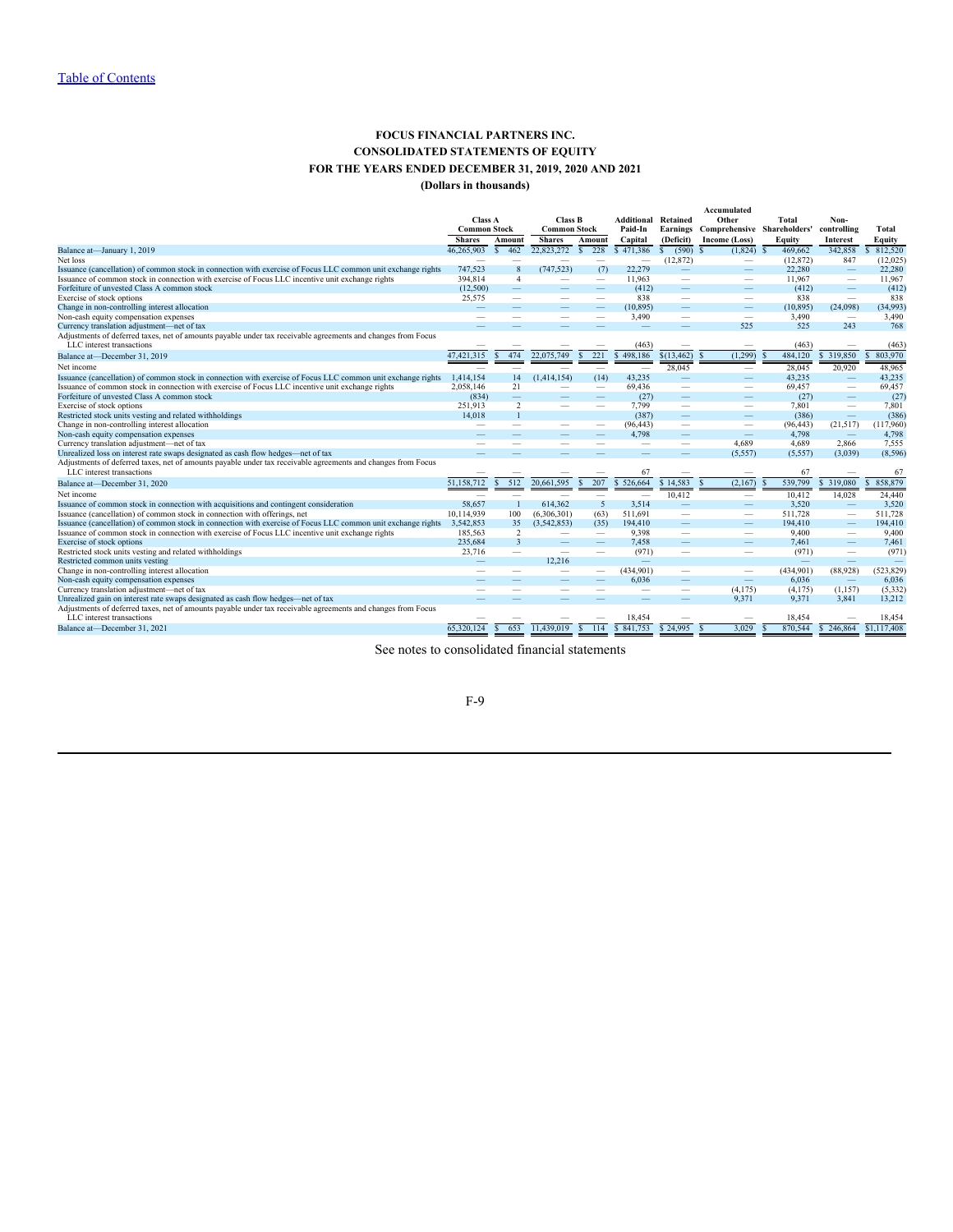### **NOTES TO CONSOLIDATED FINANCIAL STATEMENTS**

### **FOR THE YEARS ENDED DECEMBER 31, 2019, 2020 AND 2021**

#### **(In thousands, except unit data, share and per share amounts)**

#### **1. GENERAL**

#### **Organization**

Focus Financial Partners Inc. ("Focus Inc.") is a holding company that was formed as a Delaware corporation on July 29, 2015. Focus Inc. is the managing member of Focus Financial Partners, LLC ("Focus LLC") and operates and controls the businesses and affairs of Focus LLC.

Focus LLC is a Delaware limited liability company that was formed in November 2004. Focus LLC's subsidiaries commenced revenue generating and acquisition activities in January 2006. Focus LLC's activities are governed by its Fourth Amended and Restated Operating Agreement, as amended (the "Operating Agreement").

The consolidated financial statements reflect the results of operations and financial position of Focus Inc. and its subsidiaries (the "Company").

### **Business**

The Company is in the business of acquiring and overseeing independent fiduciary wealth management and related businesses. The Company typically acquires 100% of the net assets of the wealth management businesses on terms that are generally consistent for each acquisition. To determine the acquisition price, the Company first estimates the operating cash flow of the business to be acquired based on current and projected levels of revenue and expenses. For this purpose, the Company defines operating cash flow as cash revenue of the business, less cash expenses, other than compensation and benefits to the selling entrepreneurs or individuals who typically become principals of the management entities discussed below. The Company refers to the estimated operating cash flow earnings before partner compensation as target earnings ("Target Earnings"). The acquisition price is a multiple of a portion of the Target Earnings, referred to as base earnings ("Base Earnings").

At the date of each of the respective acquisitions, the Company typically enters into a management agreement ("Management Agreement") with a management company ("Management Company") that is owned substantially by the selling principals of the acquired businesses. The Management Company earns management fees to manage the daily operations of the acquired business. The terms of the Management Agreements are generally six years with automatic renewals for consecutive one-year terms, unless terminated by either the Management Company or the Company. Under the Management Agreement, the Management Company is entitled to management fees typically consisting of all future earnings of the acquired business in excess of the Base Earnings up to Target Earnings, plus a percentage of any earnings in excess of Target Earnings. The Company, through its respective operating subsidiary, retains a preferred position in the Base Earnings. To the extent earnings of an acquired business in any year are less than the Base Earnings, in the following year the Company, through its respective operating subsidiary, is entitled to receive the Base Earnings together with the prior years' shortfall before any management fees are earned by the Management Company. Since each Management Company is neither acquired nor consolidated, management fees are included in the Company's consolidated statements of operations as operating expenses. Estimated management fees due are included in due to affiliates in the accompanying consolidated balance sheets.

### **2. SUMMARY OF SIGNIFICANT ACCOUNTING POLICIES**

### **Basis of Presentation**

The accompanying consolidated financial statements have been prepared in accordance with accounting principles generally accepted in the United States of America ("U.S. GAAP"). The consolidated financial statements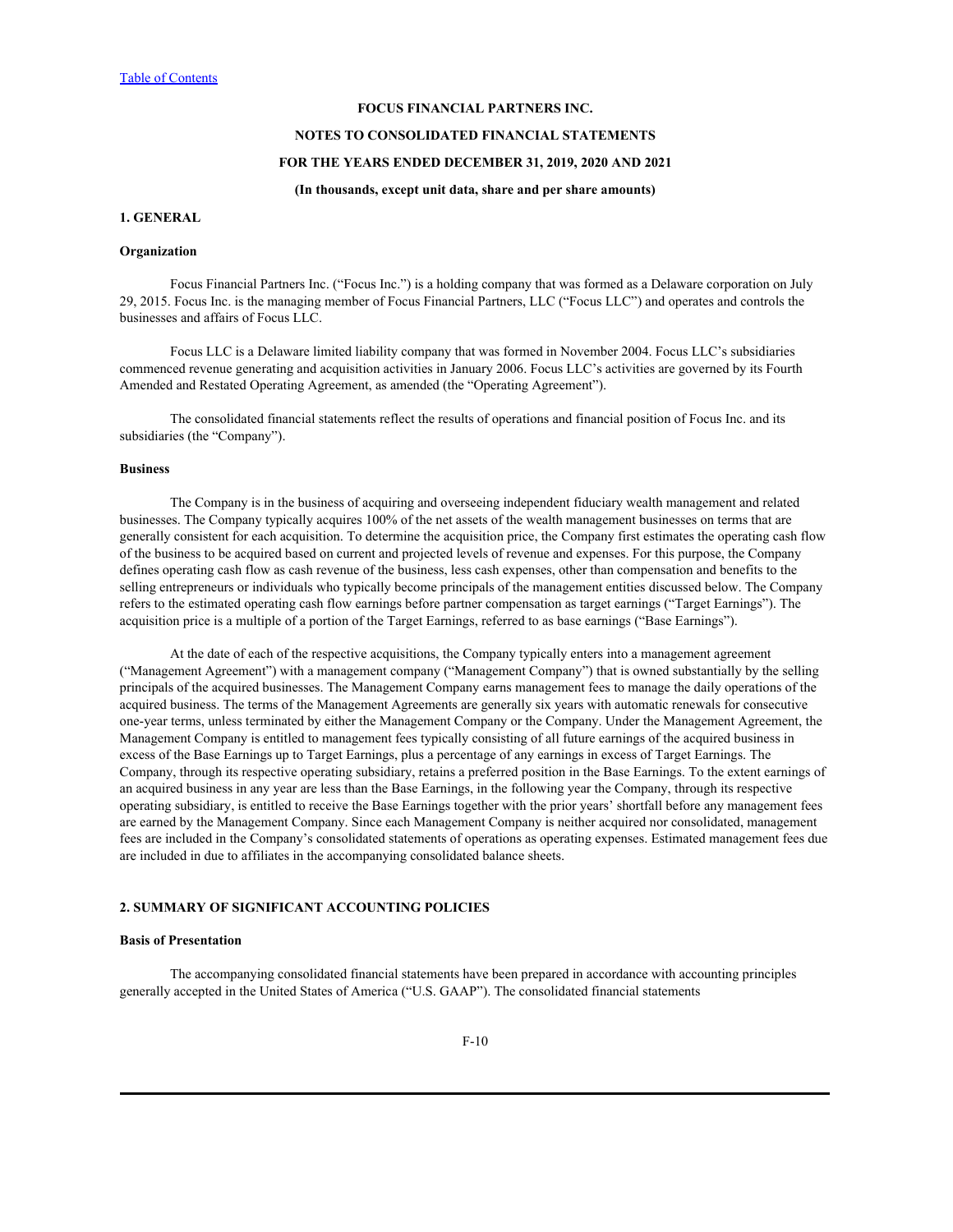### **NOTES TO CONSOLIDATED FINANCIAL STATEMENTS**

# **FOR THE YEARS ENDED DECEMBER 31, 2019, 2020 AND 2021**

## **(In thousands, except unit data, share and per share amounts)**

include the accounts of the Company and its subsidiaries. The Company consolidates Focus LLC and its subsidiaries' financial statements and records the interests in Focus LLC consisting of common units, restricted common units and the common unit equivalent of incentive units of Focus LLC that the Company does not own as non-controlling interests, see Note 3. Intercompany transactions and balances have been eliminated in consolidation.

Other liabilities as presented in the December 31, 2020 consolidated balance sheet has been disaggregated into deferred tax liabilities, and contingent consideration and other liabilities to conform to the December 31, 2021 presentation.

## **Use of Estimates**

The preparation of the consolidated financial statements in conformity with U.S. GAAP requires management to make estimates and assumptions that affect the reported amounts of assets and liabilities and disclosure of contingent assets and liabilities at the date of the financial statements and the reported amounts of revenue and expenses during the reporting period. Actual results could differ from those estimates.

### **Income (Loss) Per Share**

Income (loss) per share is computed in accordance with Accounting Standards Codification ("ASC") Topic 260, *Earnings Per Share*. Basic income (loss) per share is computed by dividing the net income (loss) attributable to common shareholders by the weighted average number of shares outstanding for that period. Diluted income (loss) per share is calculated by dividing the net income (loss) attributable to common shareholders by the weighted average number of shares of Class A common stock outstanding during the same periods plus the effect, if any, of the potentially dilutive shares of the Company's Class A common stock from stock options, unvested Class A common stock, restricted stock units and Focus LLC common units, including contingently issuable Focus LLC common units, if any, restricted common units, and incentive units as calculated using the treasury stock method.

#### **Revenue Recognition**

#### *Wealth Management Fees*

The Company recognizes revenue from wealth management fees, which are primarily comprised of fees earned for advising on the assets of clients, financial and tax planning fees, consulting fees, tax return preparation fees, fees for family office services, and fees for wealth management and operational support services provided to third-party wealth management firms. Client arrangements may contain one of the services or multiple services, resulting in either a single or multiple performance obligations within the same client arrangement, each of which are separately identifiable and priced, and accounted for as the related services are provided and consumed over time. Fees are primarily based either on a contractual percentage of the client's assets based on the market value of the client's assets on the predetermined billing date, a flat fee, an hourly rate based on predetermined billing rates or a combination of such fees and are billed either in advance or arrears on a monthly, quarterly, or semiannual basis. Revenue is recognized over the respective service period based on time elapsed or hours expended, as the case may be, which is deemed to be the most faithful depiction of the transfer of services as clients benefit from services over the respective period. Revenue for wealth management and operational support services provided to third party wealth management firms is presented net since these services are performed in an agent capacity. Client agreements typically do not have a specified term and may be terminated at any time by either party subject to the respective termination and notification provisions in each agreement.

A majority of the Company's wealth management fees are correlated to the markets, and therefore are considered variable consideration. The Company's market-correlated fees are dependent on the market and, thus, are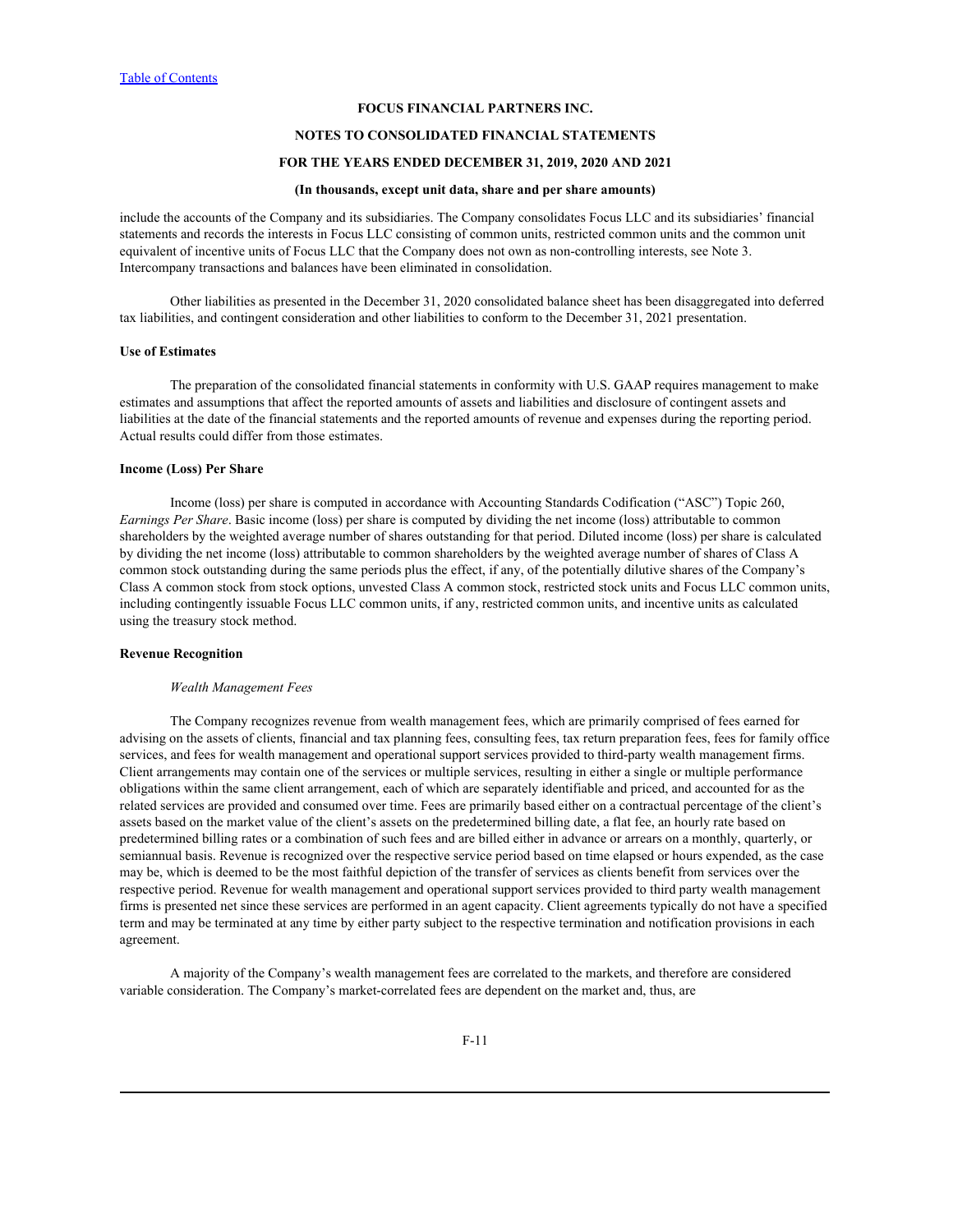### **NOTES TO CONSOLIDATED FINANCIAL STATEMENTS**

# **FOR THE YEARS ENDED DECEMBER 31, 2019, 2020 AND 2021**

### **(In thousands, except unit data, share and per share amounts)**

susceptible to factors outside the Company's control. Therefore, at inception of the contractual service period for fees which are based on the market values at the end of the service period, the Company cannot conclude that it is probable that a reversal in the cumulative revenue recognized would not occur if the estimate was included in the transaction price at that time. However, at each quarterly reporting date, the Company updates its estimate of the transaction price as the market uncertainty is typically resolved. The Company can then reasonably conclude that a reversal of the variable consideration will not occur for those services already provided.

Wealth management fees are recorded when: (i) an arrangement with a client has been identified; (ii) the performance obligations have been identified; (iii) the fee or other transaction price has been determined; (iv) the fee or other transaction price has been allocated to each performance obligation based on standalone fee rates; and (v) the Company has satisfied the applicable performance obligation.

### *Other*

Other revenue includes fees earned for recordkeeping and administration services provided to employee benefit plans as well as commissions and distribution fees and outsourced services. Client arrangements may contain a single or multiple performance obligations, each of which are separately identifiable and accounted for as the related services are provided and consumed over time. Recordkeeping and administration and outsourced services revenue, in accordance with the same five criteria above, are recognized over the period in which services are provided. Commissions and distribution fees are recognized when earned.

The Company disaggregates revenue based on the above two categories. The Company does not allocate revenue by the type of service provided in connection with providing holistic wealth management client services. The Company generally manages its business based on the operating results of the enterprise taken as a whole, not by geographic region. The following table disaggregates the revenues based on the location of the partner firm legal entities that generate the revenues, and therefore may not be reflective of the geography in which clients are located, for the years ended December 31, 2019, 2020 and 2021:

|                       | 2019            | 2020            | 2021        |
|-----------------------|-----------------|-----------------|-------------|
| Domestic revenue      | .170.169        | .291,630<br>S i | \$1.691.345 |
| International revenue | $48.17^{\circ}$ | 69.689          | 106.606     |
| Total revenue         | .218.341        | .361.319        | 797.951     |

International revenue consists of revenue generated by partner firm legal entities in Australia, Canada and the United Kingdom.

#### *Deferred Revenue*

Fees collected in advance are deferred and recognized in revenue over the period earned with the unrecognized portion of fees collected in advance recorded as deferred revenue in the accompanying consolidated balance sheets.

# **Cash and Cash Equivalents**

The Company considers all highly liquid instruments with a maturity of three months or less when purchased to be cash equivalents.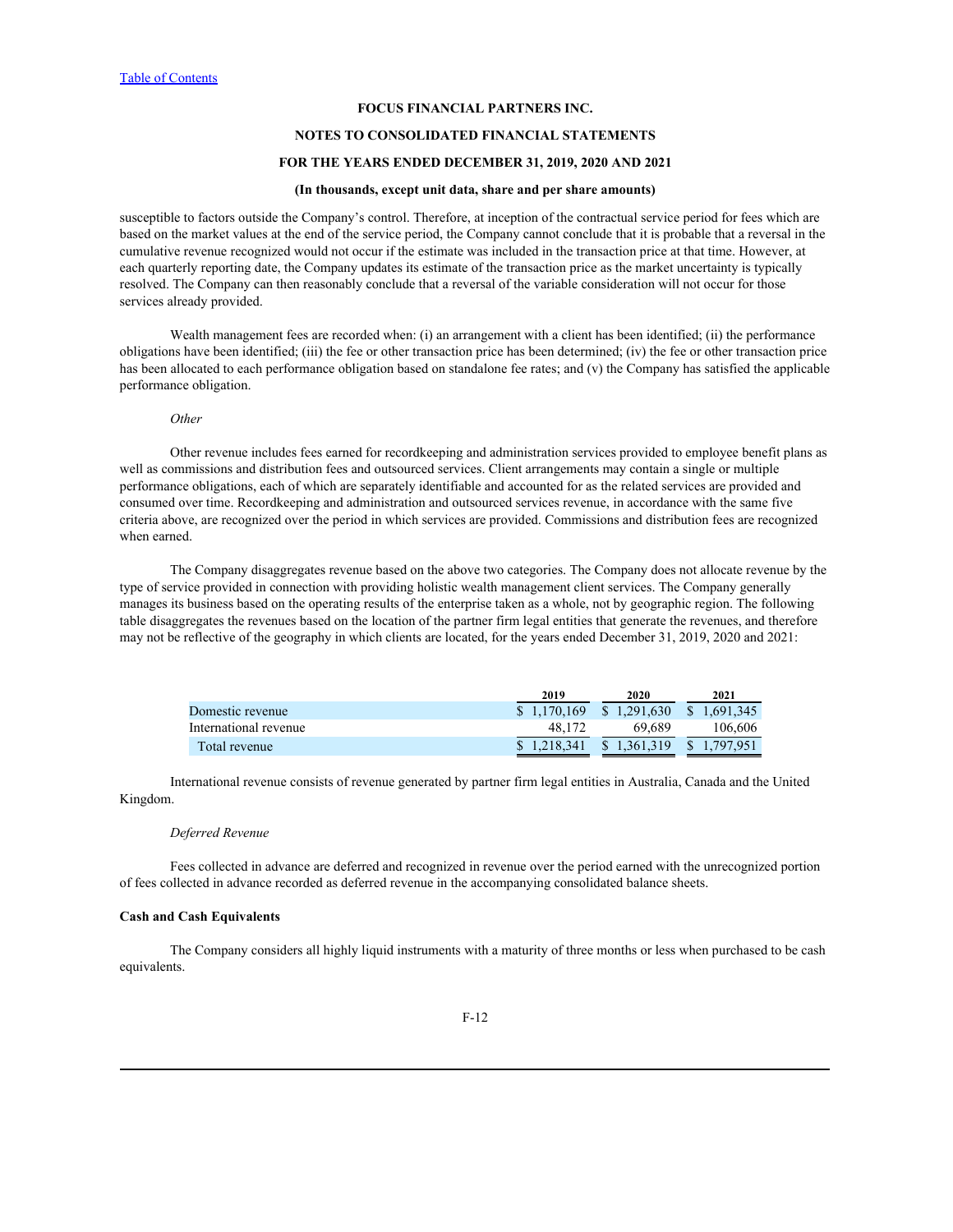# **FOCUS FINANCIAL PARTNERS INC. NOTES TO CONSOLIDATED FINANCIAL STATEMENTS FOR THE YEARS ENDED DECEMBER 31, 2019, 2020 AND 2021**

### **(In thousands, except unit data, share and per share amounts)**

#### **Accounts Receivable**

Accounts receivable are stated at their net realizable value. Allowances for uncollectible accounts are maintained for estimated losses resulting from the inability of customers to make required payments. In determining these estimates, historical write-offs, the aging of the receivables and other factors, such as overall economic conditions, are considered.

# **Fixed Assets**

Fixed assets are initially recorded at cost and are depreciated using the straight-line method over their estimated useful lives. The estimated useful lives for fixed assets, primarily consisting of computers, equipment, and furniture and fixtures, are generally between three to seven years. Leasehold improvements are amortized over the shorter of their estimated economic useful lives or the terms of the leases. The costs of improvements that extend the life of a fixed asset are capitalized, while the costs of repairs and maintenance are expensed as incurred.

### **Debt Financing Costs**

Direct costs incurred with obtaining debt financing are capitalized or recorded as a reduction of the underlying debt. The costs are amortized over the respective term of the underlying debt and are included in amortization of debt financing costs in the accompanying consolidated statements of operations.

# **Business Acquisitions**

Business acquisitions are accounted for in accordance with ASC Topic 805: *Business Combinations*. Business acquisitions are accounted for by allocating the purchase price consideration to the fair value of assets acquired and liabilities assumed. The purchase price allocations are based upon preliminary valuations, and the Company's estimates and assumptions are subject to change within the measurement period as valuations are finalized. Any change in the estimated fair value of the net assets, prior to the finalization of the more detailed analyses, but not to exceed one year from the dates of acquisition, will change the amount of the purchase price allocations. Goodwill is recognized as the excess of the purchase price consideration over the fair value of net assets of the business acquired. All transaction costs are expensed as incurred.

The Company has incorporated contingent consideration, or earn out provisions, into the structure of its business acquisitions. These arrangements may result in the payment of additional purchase price consideration to the sellers based on the growth of certain financial thresholds for periods following the closing of the respective acquisition. The additional purchase price consideration is payable in the form of cash and, in some cases, equity.

The Company recognizes the fair value of estimated contingent consideration at the acquisition date as part of the consideration transferred in exchange for the acquired business. The contingent consideration is remeasured to fair value at each reporting date until the contingency is resolved. Any changes in fair value are recognized each reporting period in non-cash changes in fair value of estimated contingent consideration in the accompanying consolidated statements of operations.

The results of the acquired businesses have been included in the Company's consolidated financial statements from the respective dates of acquisition.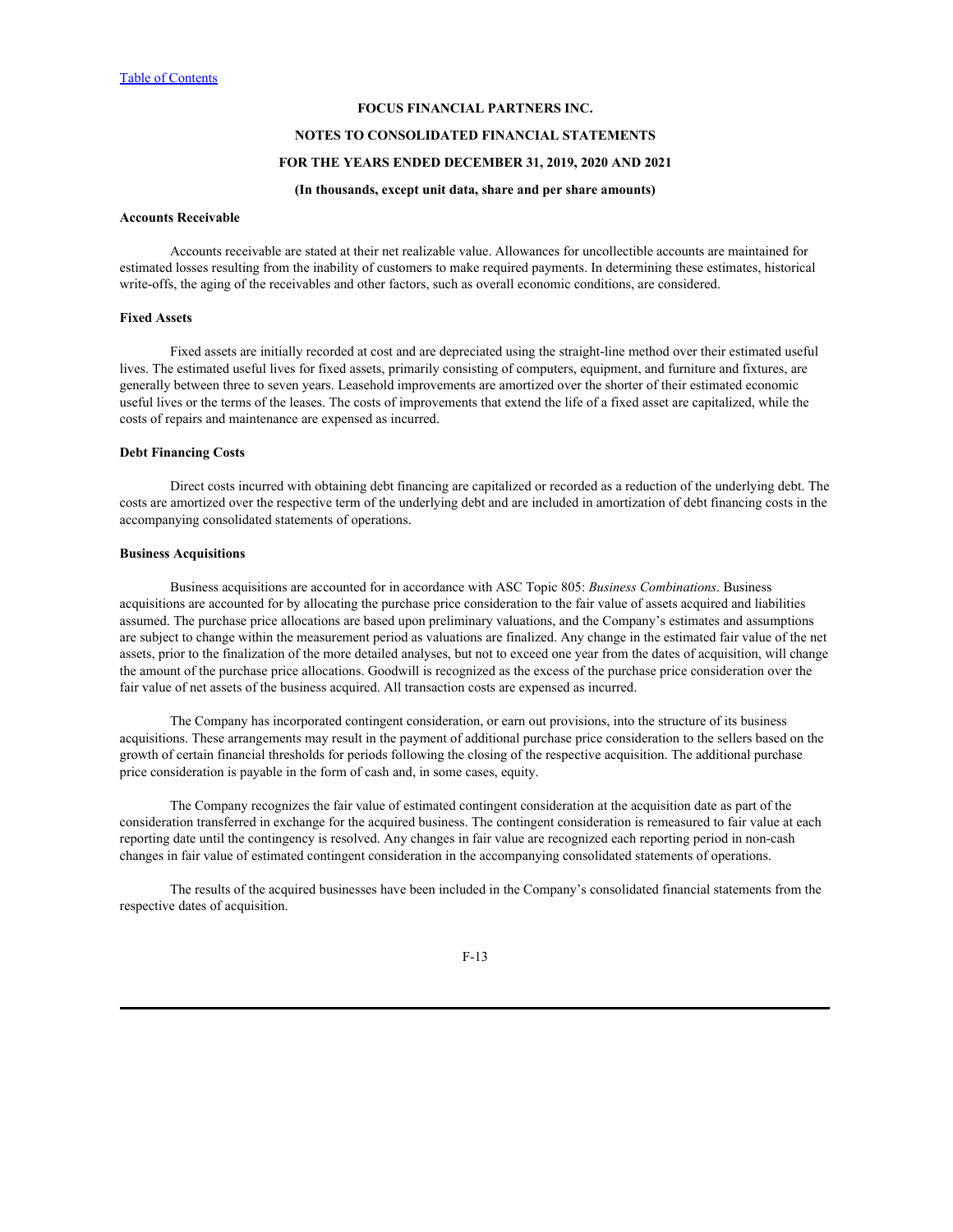### **NOTES TO CONSOLIDATED FINANCIAL STATEMENTS**

# **FOR THE YEARS ENDED DECEMBER 31, 2019, 2020 AND 2021**

# **(In thousands, except unit data, share and per share amounts)**

#### **Investments**

The equity method of accounting is applied to investments where the Company has the ability to exercise significant influence over operating and financial matters. During the years ended December 2020 and 2021, the Company acquired minority equity interests in wealth management firms for \$4,950 and \$1,632 in cash, respectively, that are accounted for using the equity method of accounting.

The Company records other equity investments that do not have readily determinable fair values at cost less impairment, if any, plus or minus changes resulting from observable price changes. Investments are periodically reviewed for impairment.

In January 2021, the Company invested \$18,000 in a publicly traded mutual fund. Unrealized gains and losses are recognized in other expense-net in the consolidated statements of operations. One of the Company's subsidiaries is a sub-adviser to the mutual fund.

The Company's investments are included in prepaid expenses and other assets in the consolidated balance sheets.

# **Goodwill, Intangible Assets and Other Long-Lived Assets**

Goodwill is deemed to have an indefinite useful life and is not amortized. Intangible and other long-lived assets are amortized over their respective estimated useful lives. The Company has no indefinite-lived intangible assets.

Goodwill is tested annually for impairment as of October 1, or more frequently if events and circumstances change that would more likely than not reduce the fair value of a reporting unit below its carrying amount. The Company compares the fair value of the reporting unit to the carrying value of the net assets of the reporting unit. The fair value of the reporting unit is determined using a market approach. If the fair value of the reporting unit exceeds the carrying value of the net assets of the reporting unit no further consideration is necessary. If the carrying value exceeds the fair value of the reporting unit, the Company would record an impairment charge for the amount that the carrying value exceeds the fair value of the reporting unit.

Intangible assets and other long-lived assets are reviewed for impairment whenever events or changes in circumstances indicate that the asset might be impaired or that the estimated useful life should be changed prospectively. If impairment indicators are present, the recoverability of these assets is measured by a comparison of the carrying amount of the asset to estimated undiscounted future cash flows expected to be generated by the asset. If the carrying amount of the asset exceeds its estimated undiscounted future cash flows, an impairment charge is recognized by the amount by which the carrying amount of the asset exceeds the fair value of the asset, which is determined using a discounted cash flow approach.

# **Fair Value of Financial Instruments**

The carrying amounts of substantially all of the Company's financial assets and liabilities are considered to approximate their fair values because of their short-term nature. The carrying amount of revolver borrowings under the Credit Facility (as defined below) approximates fair value, as the debt bears interest at selected short-term variable market rates. The Company measures the implied fair value of its First Lien Term Loan (as defined below) and interest rate swap agreements using trading levels and the relevant interest rate forward curves obtained from third-party service providers; accordingly, they are classified within Level 2 of the valuation hierarchy. The fair value of the Company's investment in a mutual fund was determined using quoted market prices within Level 1 of the valuation hierarchy. See Note 7 for further information regarding the Company's fair value measurements.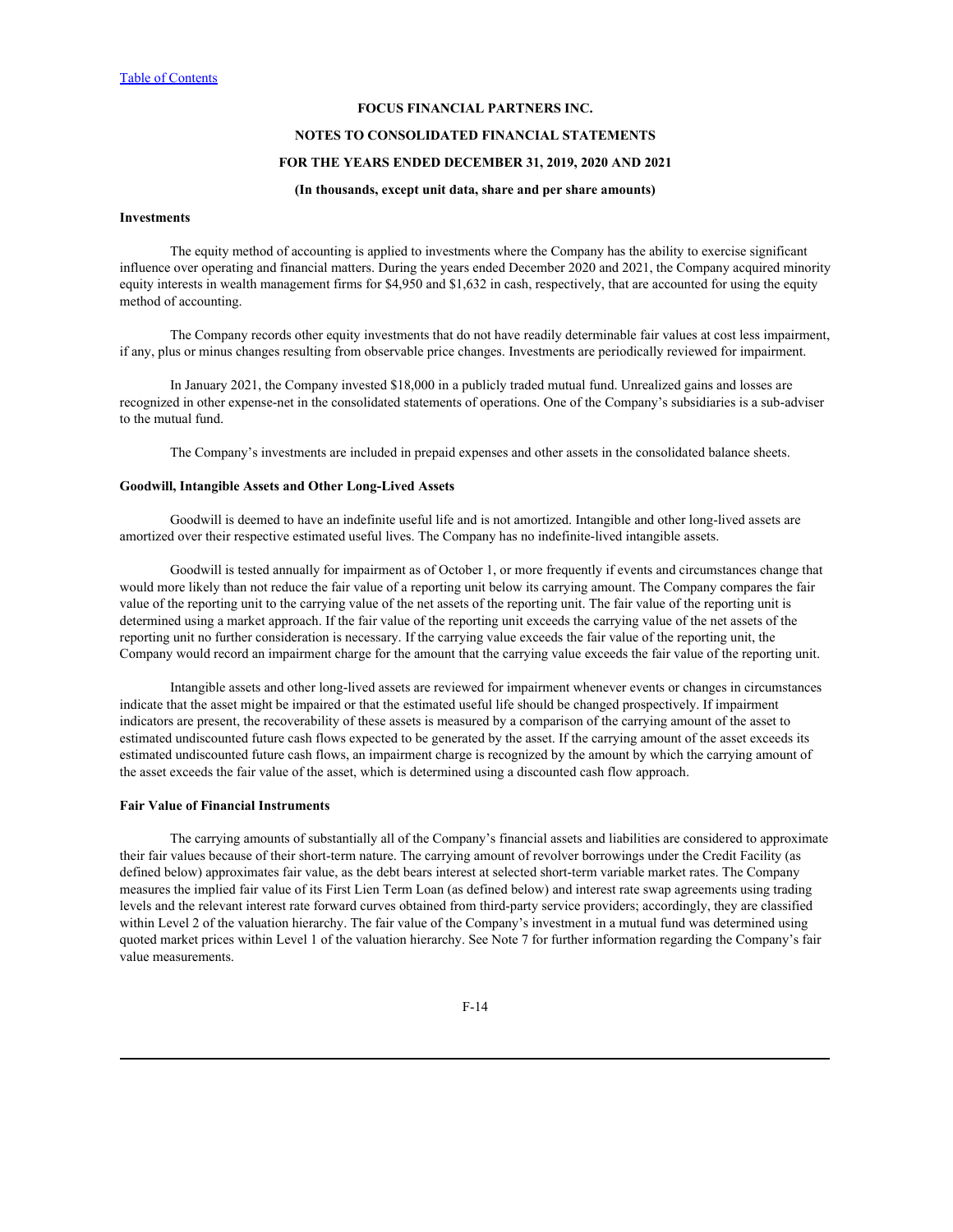# **FOCUS FINANCIAL PARTNERS INC. NOTES TO CONSOLIDATED FINANCIAL STATEMENTS FOR THE YEARS ENDED DECEMBER 31, 2019, 2020 AND 2021 (In thousands, except unit data, share and per share amounts)**

#### **Derivatives**

The Company uses derivative instruments for purposes other than trading. Derivative instruments are accounted for in accordance with ASC Topic No. 815, *Derivatives and Hedging*, which requires that all derivative instruments be recognized as assets or liabilities on the balance sheet at fair value. Changes in the fair value of derivatives that qualify as hedges and have been designated as part of a hedging relationship for accounting purposes do not impact earnings until the hedged item is recognized in earnings. The Company uses interest rate swaps to manage its mix of fixed and floating rate debt. These instruments have been designated as cash flow hedges at inception and are measured for effectiveness both at inception and on an ongoing basis.

#### **Income Taxes**

Focus Inc. is a holding company whose most significant asset is a membership interest in Focus LLC. Focus Inc. is subject to U.S. federal, state and local income taxes on Focus Inc.'s allocable portion of taxable income from Focus LLC. Focus LLC is treated as a partnership for U.S. federal income tax purposes. Accordingly, Focus LLC is generally not and has not been subject to U.S. federal and certain state income taxes at the entity level, although it has been subject to the New York City Unincorporated Business Tax and certain of its subsidiaries have been subject to U.S. federal and certain state and local or foreign income taxes. Instead, for U.S. federal and certain state income tax purposes, the income, deductions, losses and credits of Focus LLC are passed through to its unitholders, including Focus Inc. Focus LLC makes tax distribution payments to the extent of available cash, in accordance with the Operating Agreement. The Company files income tax returns with the U.S. federal government as well as various state and local jurisdictions.

The asset and liability method is applied for deferred income taxes. Deferred tax assets and liabilities are recognized on a net basis for each tax paying component for future tax consequences attributable to differences between the financial statement carrying amounts of existing assets and liabilities and their respective tax basis. Deferred tax assets and liabilities are measured using tax rates expected to apply to taxable income in years in which those temporary differences are expected to be recovered or settled. Valuation allowances, if any, are recorded to reduce the deferred tax assets to an amount that is more likely than not to be realized.

The Company reviews and evaluates tax positions in its major tax jurisdictions and determines whether or not there are uncertain tax positions that require financial statement recognition. Based on this review, no reserves for uncertain tax positions were recorded at December 31, 2020 and 2021.

# **Segment Reporting**

Management has determined that the Company operates in one operating segment, as a wealth management focused organization, which is consistent with its structure and how the Company manages the business. The Company's acquired businesses have similar economic and business characteristics. The services provided are wealth management related and the Company's businesses are subject to a similar regulatory framework. Furthermore, the Company's Chief Operating Decision Maker, which is the Company's Chief Executive Officer, monitors and reviews financial information at a consolidated level for assessing operating results and the allocation of resources.

#### **Translation of Non-U.S. Currency Amounts**

Assets and liabilities of non-U.S. subsidiaries that have a foreign currency as their functional currency are re-measured to U.S. dollars at year-end exchange rates, and revenues and expenses are re-measured at average rates of exchange prevailing during the year. The resulting translation adjustments are recorded in accumulated other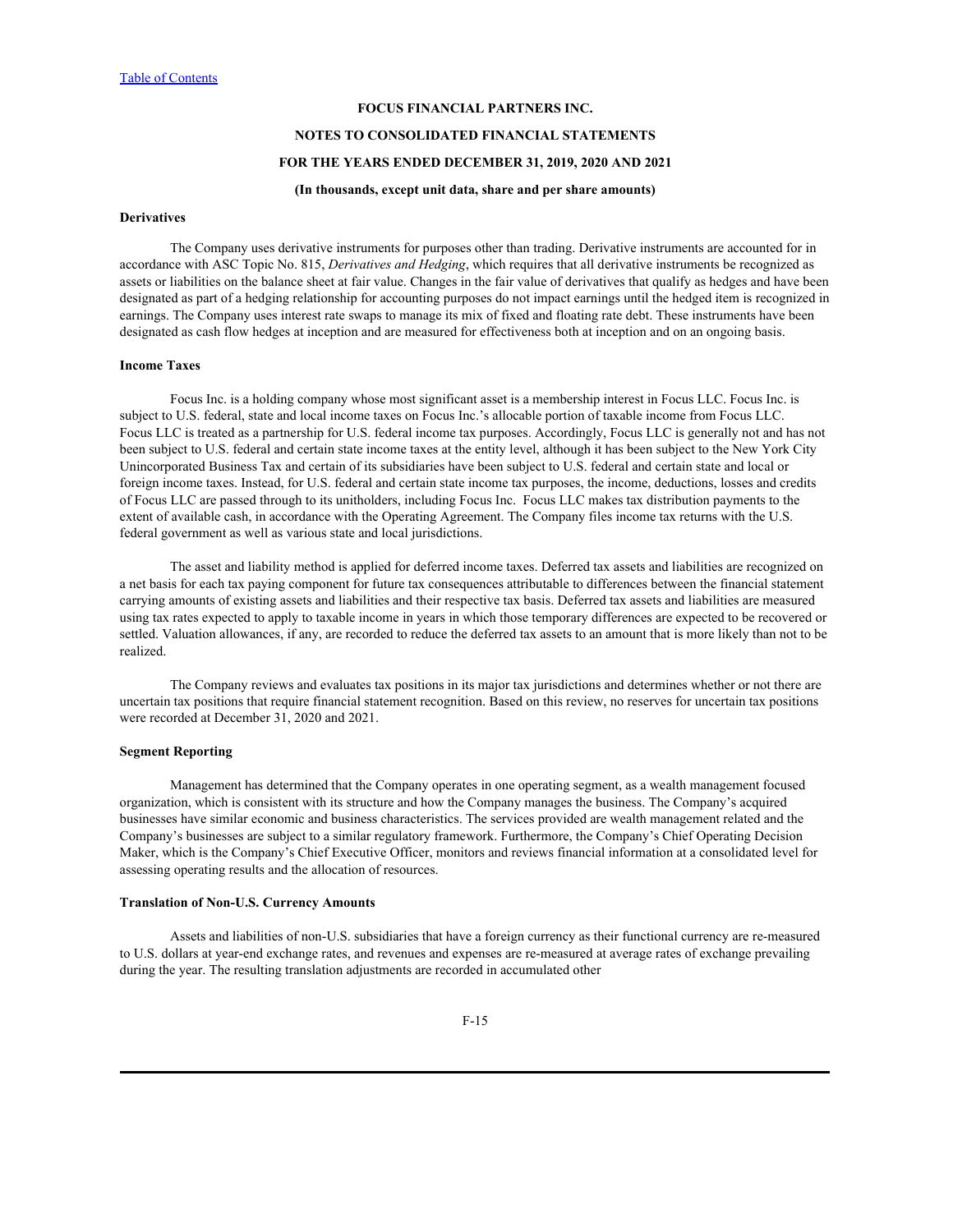## **NOTES TO CONSOLIDATED FINANCIAL STATEMENTS**

# **FOR THE YEARS ENDED DECEMBER 31, 2019, 2020 AND 2021**

#### **(In thousands, except unit data, share and per share amounts)**

comprehensive income (loss). Gains or losses resulting from foreign currency transactions are included in other expense—net in the consolidated statements of operations.

### **Consolidation Considerations**

ASC Topic 810, *Consolidations*, requires an entity to perform a qualitative analysis to determine whether its variable interests give it a controlling financial interest in a variable interest entity ("VIE"). Under the standard, an enterprise has a controlling financial interest when it has (a) the power to direct the activities of a VIE that most significantly impact the entity's economic performance and (b) the obligation to absorb losses of the entity or the right to receive benefits from the entity that could potentially be significant to the VIE. An enterprise that holds a controlling financial interest is deemed to be the primary beneficiary and is required to consolidate the VIE.

The Company's subsidiaries have Management Agreements with the respective Management Company, which causes these Company subsidiaries to be VIEs. The Company has assessed whether or not it is the primary beneficiary for these subsidiaries and has concluded that it is the primary beneficiary. Accordingly, the results of these subsidiaries have been consolidated.

Certain of the Company's subsidiaries have variable interests in certain investment funds that are deemed voting interest entities. Due to substantive kick-out rights possessed by the limited partners of these funds, the Company does not consolidate the investment funds.

From time to time, the Company enters into option agreements with wealth management businesses (the "Optionee"). In exchange for payment of an option premium, the option agreement allows the Company, at its sole discretion, to acquire the Optionee at a predetermined time and at a predetermined purchase price formula. If the Company chooses to exercise its option to acquire the Optionee, the acquisition and the corresponding Management Agreement would be executed in accordance with the Company's typical acquisition structure as discussed in Note 1. The Company has determined that the option agreements with the Optionees qualify the Optionees as VIEs. The Company has determined that it is not the primary beneficiary of the Optionees and does not consolidate the results of the Optionees. There were no option premiums outstanding as of December 31, 2020 and 2021.

#### **Stock Based Compensation Costs**

Compensation cost for Focus LLC incentive units and Focus Inc. stock option awards is measured based on the fair value of awards determined by the Black-Scholes option pricing model or the Monte Carlo Simulation Model on the date that the awards are granted or modified, and is adjusted for the estimated number of awards that are expected to be forfeited. Compensation cost for unvested Class A common stock and restricted stock units, as well as Focus LLC restricted common units, is measured based on the market value of the Company's Class A common stock on the date that the awards are granted and is adjusted for the estimated number of awards that are expected to be forfeited. The compensation cost is recognized on a straightline basis over the requisite service period. Non-cash equity compensation expense, associated with employees and nonemployees, including principals in the management companies, is included in compensation and related expenses in the consolidated statements of operations. The Company estimates forfeitures at the time of the respective grant and revises those estimates in subsequent periods if actual forfeitures differ materially from those estimates. The Company uses historical data to estimate forfeitures and records non-cash equity compensation expense only for those awards that are expected to vest.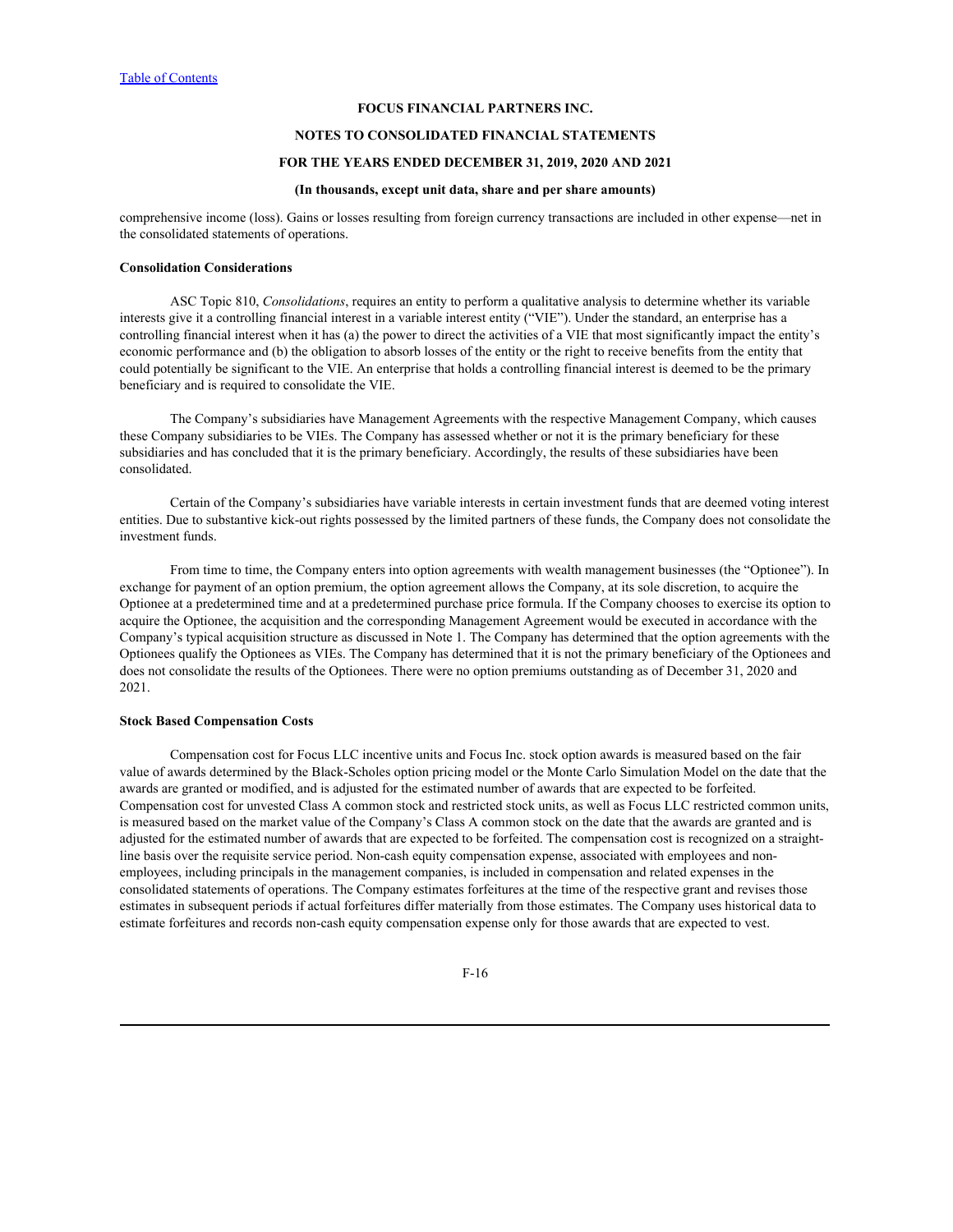# **FOCUS FINANCIAL PARTNERS INC. NOTES TO CONSOLIDATED FINANCIAL STATEMENTS FOR THE YEARS ENDED DECEMBER 31, 2019, 2020 AND 2021 (In thousands, except unit data, share and per share amounts)**

#### **Leases**

The Company leases office space in various locations under noncancelable lease agreements with various expiration dates. The Company determines if a contract contains a lease at inception. The lease terms may include options to extend or terminate the lease when it is reasonably certain that the Company will exercise that option. Many of these lease agreements provide for tenant improvement allowances, rent increases, and/or rent-free periods. Operating lease expense is recognized on a straight-line basis commencing with the possession date of the property, which is typically the earlier of the lease commencement date or the date when the Company takes possession of the property. Operating lease costs are included in selling, general and administrative expenses in the consolidated statements of operations.

Lease assets and liabilities are recognized at the present value of the future lease payments at the lease commencement date. The interest rate used to determine the present value of the future lease payments is an estimated incremental borrowing rate, because the interest rate implicit in the Company's leases is not readily determinable. The incremental borrowing rate is estimated to approximate the interest rate on a collateralized basis with similar terms and payments, and in economic environments where the leased asset is located. We generally use the base, non-cancelable, lease term when determining the lease assets and liabilities. Lease assets also include any prepaid lease payments and lease incentives. Leases with an initial term of 12 months or less, which are immaterial to the consolidated financial statements, are not recorded on the balance sheet. The Company has a limited number of finance leases which are not material to the consolidated financial statements.

# **Recent Accounting Pronouncements**

In December 2019, the FASB issued ASU No. 2019-12, "*Simplifying the Accounting for Income Taxes*," which simplifies the accounting for income taxes, eliminates certain exceptions within ASC 740, *Income Taxes*, and clarifies certain aspects of the current guidance to promote consistency among reporting entities. ASU No. 2019-12 is effective for fiscal years beginning after December 15, 2020, with early adoption permitted. Most amendments within the standard are required to be applied on a prospective basis, while certain amendments must be applied on a retrospective or modified retrospective basis. The adoption of ASU No. 2019-12 on January 1, 2021 did not have a material effect on the Company's consolidated financial statements.

In March 2020, the FASB issued ASU No. 2020-04, "*Facilitation of the Effects of Reference Rate Reform on Financial Reporting*." ASU No. 2020-04 provides optional expedients and exceptions for applying generally accepted accounting principles to contract modifications and hedging relationships, subject to meeting certain criteria, that reference the London InterBank Offered Rate ("LIBOR") or another rate that is expected to be discontinued. The amendments in ASU No. 2020-04 are effective for all entities as of March 12, 2020 through December 31, 2022. The adoption of ASU No. 2020-04 did not have a material impact on the Company's consolidated financial statements; however, the Company will continue to evaluate the impacts, if any, of the provisions of ASU No. 2020-04 on the Company's debt and hedging arrangements through December 31, 2022.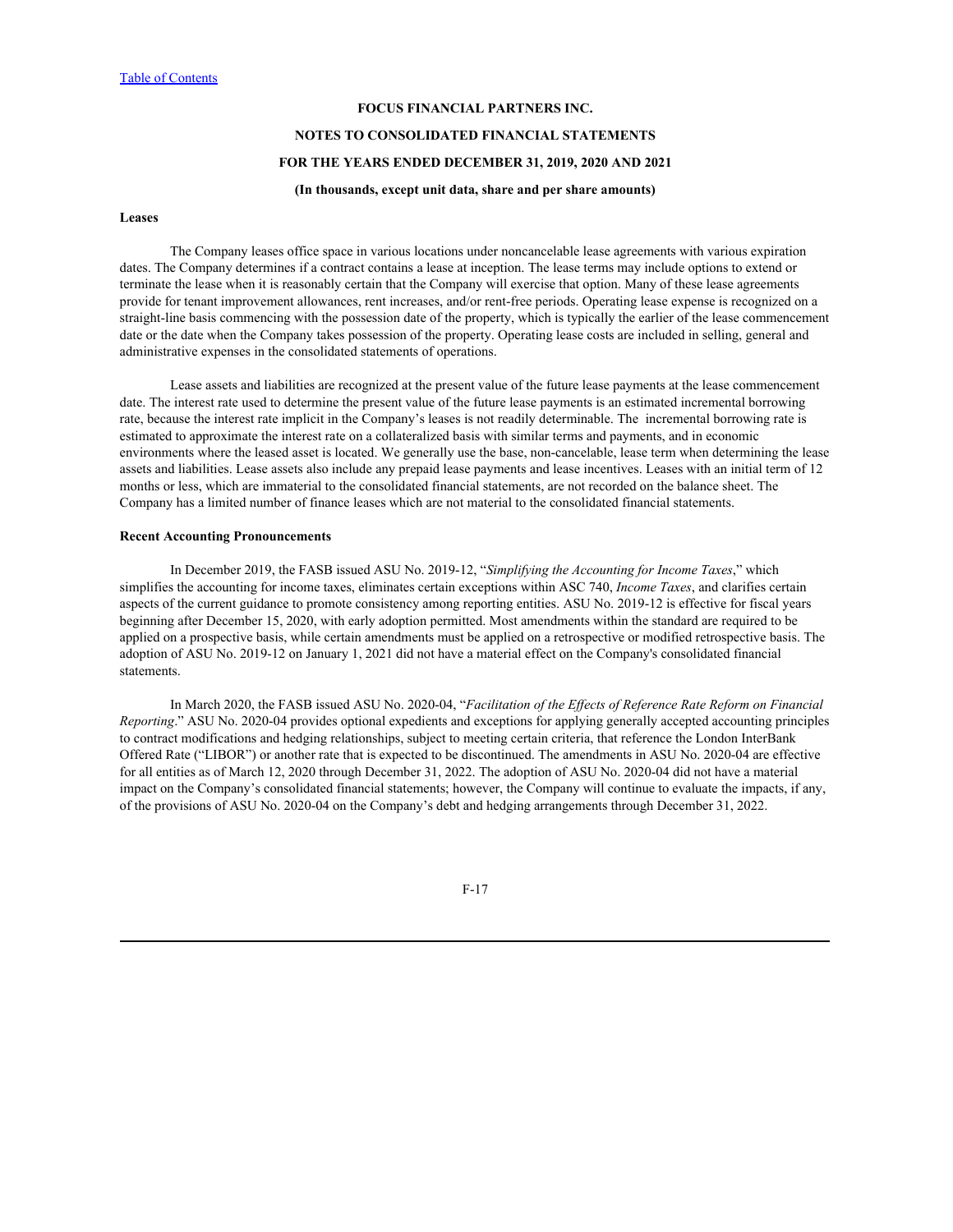# **NOTES TO CONSOLIDATED FINANCIAL STATEMENTS**

# **FOR THE YEARS ENDED DECEMBER 31, 2019, 2020 AND 2021**

## **(In thousands, except unit data, share and per share amounts)**

### **3. NON-CONTROLLING INTERESTS AND INCOME (LOSS) PER SHARE**

The calculation of controlling and non-controlling interest is as follows as of December 31, 2020 and 2021:

|                                                                                              | 2020       | 2021       |
|----------------------------------------------------------------------------------------------|------------|------------|
| Focus LLC common units                                                                       | 20,661,595 | 11,439,019 |
| Focus LLC restricted common units                                                            | 73,276     | 193,625    |
| Common unit equivalents of outstanding vested and unvested Focus LLC incentive units(1)      | 7,614,473  | 8,996,789  |
| Total common units, restricted common units and common unit equivalents attributable to non- |            |            |
| controlling interest                                                                         | 28,349,344 | 20,629,433 |
| Total common units, restricted common units and common unit equivalents of incentive units   |            |            |
| outstanding                                                                                  | 79,508,056 | 85,949,557 |
| Non-controlling interest allocation                                                          | $35.7\%$   | 24.0 %     |
| Company's interest in Focus LLC                                                              | 64.3 %     | 76.0 %     |

(1) Focus LLC common units issuable upon conversion of 17,234,497 and 16,146,524 (see Note 10) vested and unvested Focus LLC incentive units outstanding as of December 31, 2020 and 2021, respectively, were calculated using the common unit equivalent of vested and unvested Focus LLC incentive units based on the closing price of the Company's Class A common stock on the last trading day of the period.

Basic income (loss) per share is calculated utilizing net income (loss) attributable to common shareholders divided by the weighted average number of shares of Class A common stock outstanding during the same period. The calculation of basic income (loss) per share for the years ended December 31, 2019, 2020 and 2021 is as follows:

|                                                       | 2019          | <b>2020</b> | 2021       |
|-------------------------------------------------------|---------------|-------------|------------|
| Basic income (loss) per share:                        |               |             |            |
| Net income (loss) attributable to common shareholders | $(12,872)$ \$ | 28.045 \$   | 10.412     |
| Weighted average shares of Class A common stock       |               |             |            |
| outstanding                                           | 46,792,389    | 48.678.584  | 57.317.477 |
| Basic income (loss) per share                         | $(0.28)$ \$   | 0.58S       | 0.18       |

Diluted income (loss) per share is calculated utilizing net income (loss) attributable to common shareholders divided by the weighted average number of shares of Class A common stock outstanding during the same periods plus the effect, if any, of the potentially dilutive shares of the Company's Class A common stock from stock options, unvested Class A common stock, restricted stock units and Focus LLC common units, including contingently issuable Focus LLC common units, if any, restricted common units and incentive units as calculated using the treasury stock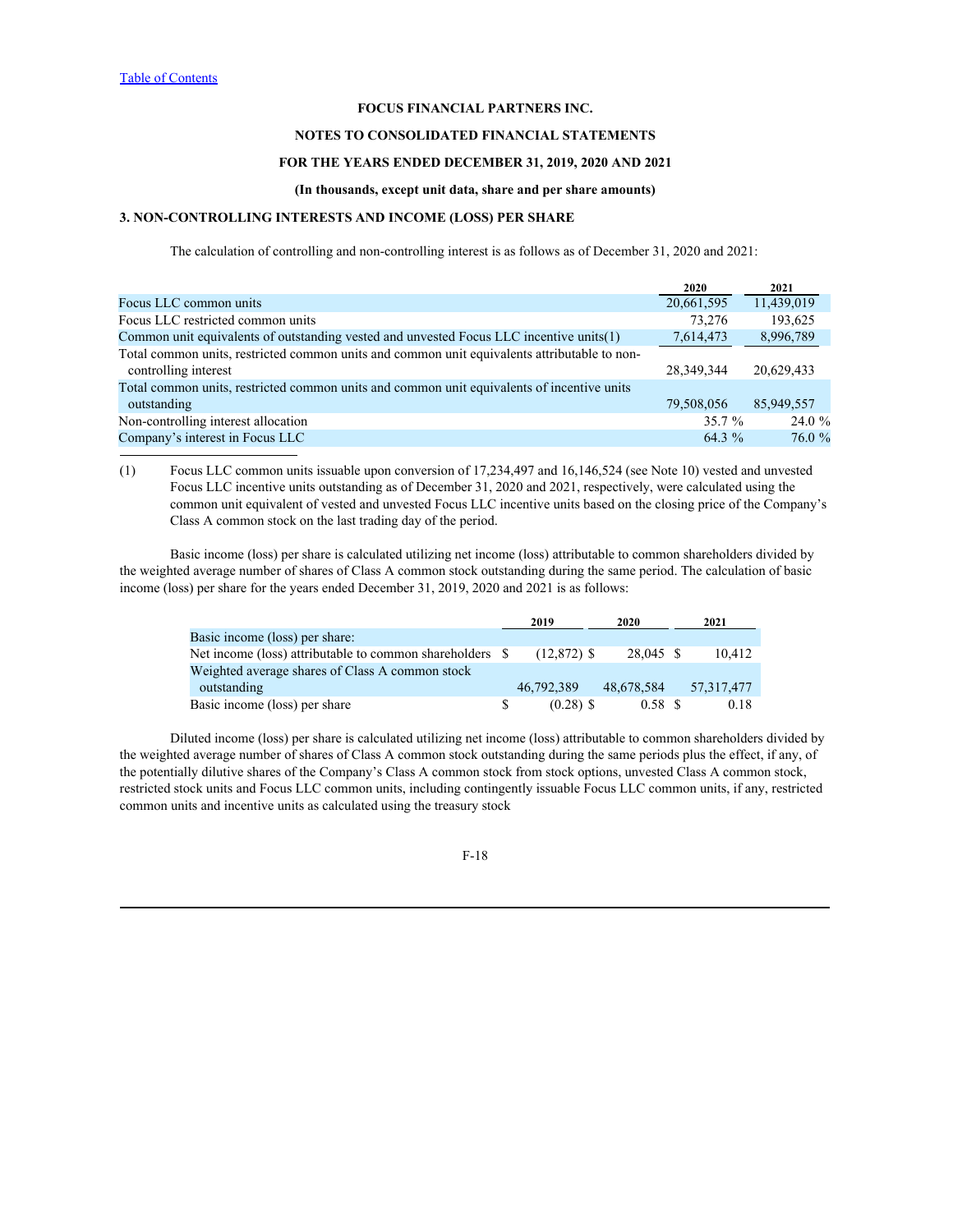# **NOTES TO CONSOLIDATED FINANCIAL STATEMENTS**

# **FOR THE YEARS ENDED DECEMBER 31, 2019, 2020 AND 2021**

# **(In thousands, except unit data, share and per share amounts)**

method. The calculation of diluted income (loss) per share for the years ended December 31, 2019, 2020 and 2021 is as follows:

|                                                  | 2019          | 2020        | 2021       |
|--------------------------------------------------|---------------|-------------|------------|
| Diluted income (loss) per share:                 |               |             |            |
| Net income (loss) attributable to common         |               |             |            |
| shareholders                                     | $(12,872)$ \$ | $28,045$ \$ | 10,412     |
| Weighted average shares of Class A common stock  |               |             |            |
| outstanding                                      | 46,792,389    | 48,678,584  | 57,317,477 |
| Effect of dilutive stock options                 |               | 77,302      | 461,306    |
| Effect of dilutive unvested Class A common stock |               | 23,822      |            |
| Effect of dilutive restricted stock units        |               | 16,905      | 52,368     |
| Total                                            | 46,792,389    | 48,796,613  | 57,831,151 |
| Diluted income (loss) per share                  | $(0.28)$ \$   | 0.57        | 0.18       |

Diluted loss per share for the year ended December 31, 2019 excludes incremental shares of 373 related to time-based stock options and incremental shares of 20,055 related to unvested Class A common, since the effect would be antidilutive.<br>Diluted income (loss) per share for the years ended December 31, 2019, 2020 and 2021 excludes share

155,000 market-based stock options that vest on the fifth anniversary of the pricing of the Company's initial public offering in July 2018 (" IPO") if the volume weighted average per share price for any ninety calendar day period within such five year period immediately following the IPO reaches at least \$100. Such market-based criteria were not met during the years ended December 31, 2019, 2020 and 2021.

Focus LLC common units and vested incentive units may be exchanged for Class A common stock, subject to certain limitations (see Note 10). In computing the dilutive effect, if any, that the exchange would have on net income (loss) per share, net income (loss) attributable to Class A common shareholders would be adjusted due to the elimination of the non-controlling interests (including any associated tax impact). For the years ended December 31, 2019, 2020 and 2021, such exchange is not reflected in diluted income (loss) per share as the assumed exchange is not dilutive.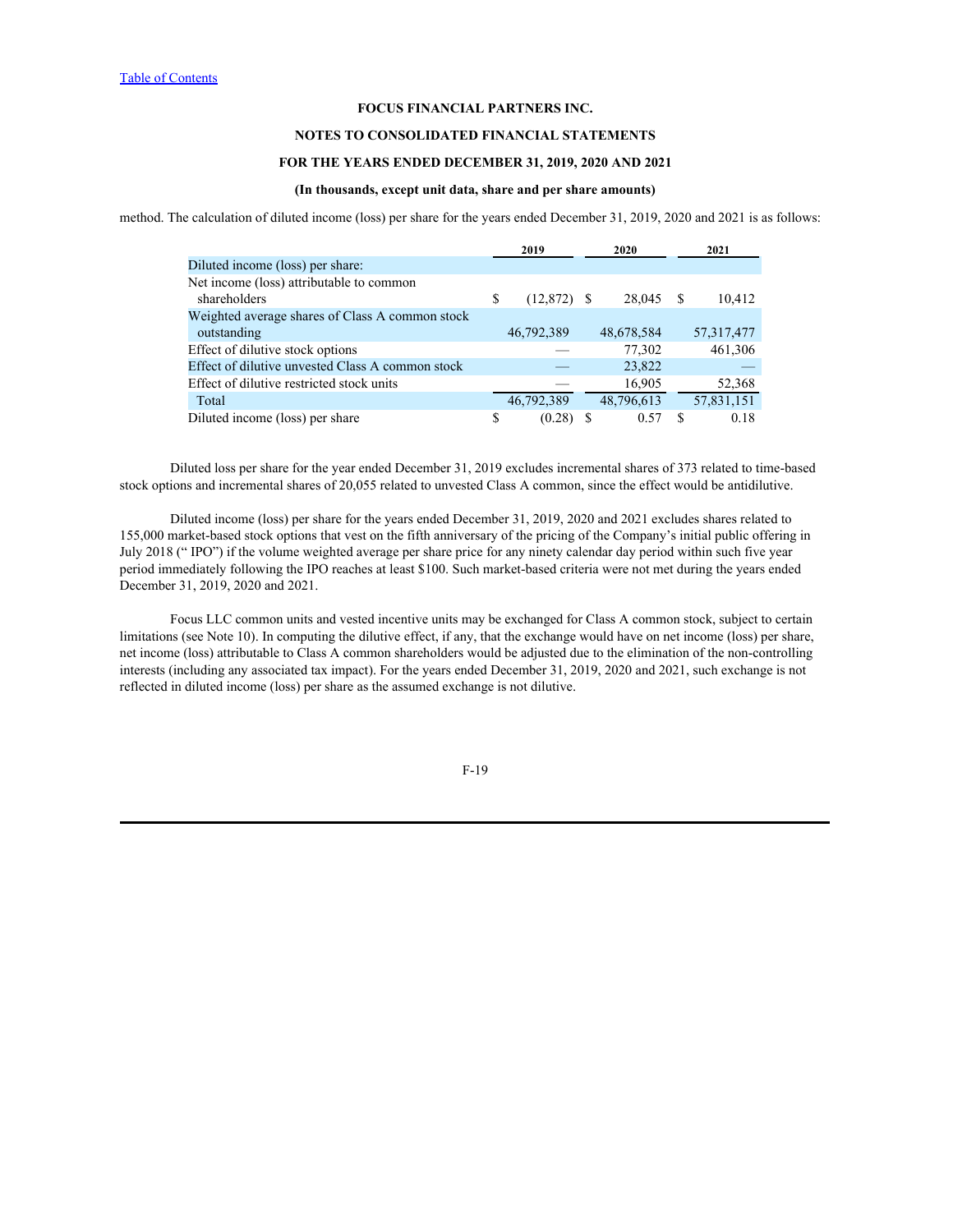### **NOTES TO CONSOLIDATED FINANCIAL STATEMENTS**

# **FOR THE YEARS ENDED DECEMBER 31, 2019, 2020 AND 2021**

# **(In thousands, except unit data, share and per share amounts)**

# **4. ACQUISITIONS**

### **Business Acquisitions**

The purchase price associated with business acquisitions and the allocation thereof during the years ended December 31, 2019, 2020 and 2021, is summarized as follows:

|                                                                         | 2019            | 2020                    | 2021           |
|-------------------------------------------------------------------------|-----------------|-------------------------|----------------|
| Number of business acquisitions closed                                  | 31              | 21                      | 36             |
| Consideration:                                                          |                 |                         |                |
| Cash and option premium                                                 | \$ 507<br>'.498 | 327,722<br>D.           | 983,240        |
| Cash due subsequent to closing at net present value and working capital |                 |                         |                |
| adjustments                                                             | 4,341           | (174)                   | 86,201         |
| Fair market value of Focus LLC common units issued                      | __              |                         | 23,118         |
| Fair market value of Class A common stock issued                        |                 |                         | 3,515          |
| Fair market value of estimated contingent consideration                 | 82,781          | 46,918                  | 212,074        |
| Total consideration                                                     | 594,620         | $\overline{\$}$ 374,466 | 1,308,148      |
| Allocation of purchase price:                                           |                 |                         |                |
| Total tangible assets                                                   | 50,761          | 21,216<br>Ж             | 61,854<br>- 55 |
| Total liabilities assumed                                               | (53, 394)       | (31,680)                | (83, 444)      |
| Customer relationships                                                  | 349,447         | 215,686                 | 616,283        |
| Management contracts                                                    | 17,284          | 7,774                   | 33,350         |
| Goodwill                                                                | 229,799         | 160,341                 | 677,195        |
| Other acquired intangibles                                              | 723             | 1,129                   | 2,910          |
| Total allocated consideration                                           | 594,620         | 374,466                 | 1,308,148      |

Management believes approximately \$837,879 of tax goodwill and intangibles related to business acquisitions completed during the year ended December 31, 2021 will be deductible for tax purposes over a 15 year period. Additional tax goodwill may be deductible when estimated contingent consideration is earned and paid.

A portion of the cash due at closing for one of the Company's 2021 business acquisitions was placed in escrow for the satisfaction of certain indemnifications and other related items, if any.

The accompanying consolidated statement of operations for the year ended December 31, 2021 includes revenue and income from operations for business acquisitions that are new subsidiary partner firms from the date they were acquired of \$54,251 and \$9,209, respectively.

# **Asset Acquisitions**

The Company also separately purchases customer relationships and other intangible assets. These purchases are accounted for as asset acquisitions as they do not qualify as business acquisitions pursuant to ASC Topic 805, *Business Combinations*. The Company completed three, four and two asset acquisitions during the years ended December 31, 2019, 2020 and 2021, respectively. Total purchase consideration, inclusive of transaction costs, for asset acquisitions during the year ended December 31, 2019 was \$850 in cash. Total purchase consideration, inclusive of transaction costs, for asset acquisitions during the year ended December 31, 2020 was \$26,159 in cash. Total purchase consideration for the asset acquisitions during the year ended December 31, 2021 was \$3,041 in cash. Certain asset acquisitions include contingent consideration provisions. The Company records the contingent consideration as additional purchase consideration when the outcome of the contingency is determinable. During the years ended December 31, 2019, 2020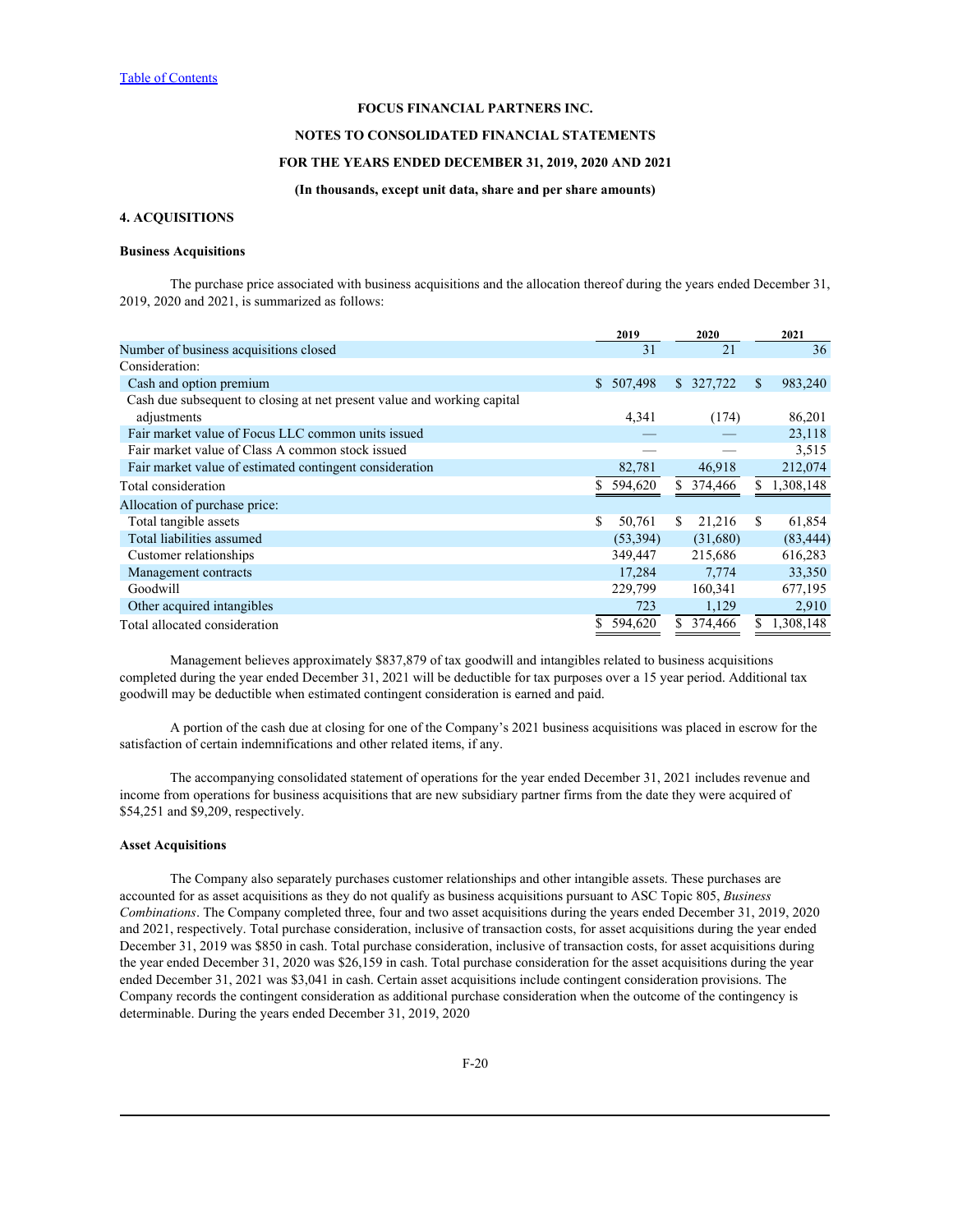# **NOTES TO CONSOLIDATED FINANCIAL STATEMENTS**

# **FOR THE YEARS ENDED DECEMBER 31, 2019, 2020 AND 2021**

# **(In thousands, except unit data, share and per share amounts)**

and 2021, the Company paid \$3,452, \$2,451 and \$4,577, respectively, of additional purchase price consideration related to asset acquisitions.

Intangible assets acquired in asset acquisitions for the years ended December 31, 2019, 2020 and 2021 were as follows:

|                            | 2019 | 2020                           | 2021                     |
|----------------------------|------|--------------------------------|--------------------------|
| Customer relationships     | 808  | 24,851                         | \$2,916                  |
| Management contracts       |      | $\overbrace{\hspace{25mm}}^{}$ | $\overline{\phantom{a}}$ |
| Other acquired intangibles | 30   | .308                           | 125                      |
| Total                      | 850  | 26,159                         | \$3,041                  |

The weighted-average useful life of intangibles acquired during the years ended December 31, 2019, 2020 and 2021 through business acquisitions and asset acquisitions are as follows:

| 2019 | 2020 | 2021 |
|------|------|------|
|      |      | 14   |
|      |      |      |
|      |      |      |
|      |      |      |
|      |      |      |

# **5. GOODWILL AND OTHER INTANGIBLE ASSETS**

The following table summarizes the change in the goodwill balances for the years ended December 31, 2019, 2020 and 2021:

|                              | 2019            | 2020                              | 2021      |
|------------------------------|-----------------|-----------------------------------|-----------|
| Balance beginning of period: |                 |                                   |           |
| Goodwill                     | \$              | 883,119 \$ 1,112,855 \$ 1,278,183 |           |
| Cumulative impairment losses | (22, 624)       | (22, 624)                         | (22, 624) |
|                              | 860,495         | 1,090,231                         | 1,255,559 |
| Goodwill acquired            | 229,799         | 160,341                           | 677,195   |
| Other                        | (63)            | 4,987                             | (7, 439)  |
|                              | 229,736         | 165,328                           | 669,756   |
| Balance end of period:       |                 |                                   |           |
| Goodwill                     | 1,112,855       | 1,278,183                         | 1,947,939 |
| Cumulative impairment losses | (22, 624)       | (22, 624)                         | (22, 624) |
|                              | $$1,090,231$ \$ | .255,559 \$ 1,925,315             |           |

There were no goodwill impairment losses during the years ended December 31, 2019, 2020 and 2021.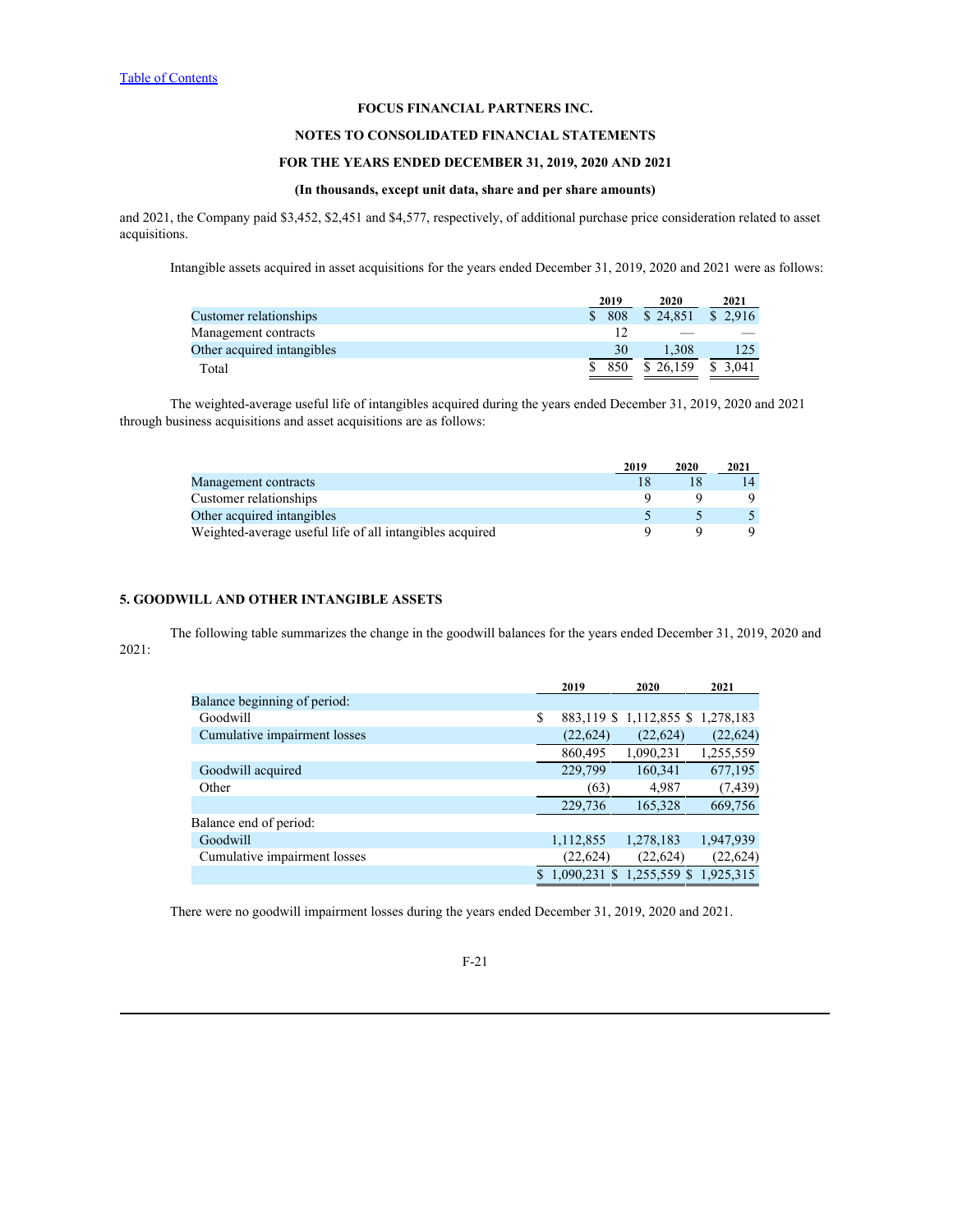# **NOTES TO CONSOLIDATED FINANCIAL STATEMENTS**

# **FOR THE YEARS ENDED DECEMBER 31, 2019, 2020 AND 2021**

# **(In thousands, except unit data, share and per share amounts)**

The following table summarizes the amortizing acquired intangible assets at December 31, 2020:

| <b>Gross Carry</b><br>Amount | Accumulated<br>Amortization | <b>Net Book</b><br>Value |
|------------------------------|-----------------------------|--------------------------|
| \$1.610.971                  | $^{\circ}$ (612,037).       | 998.934                  |
| 158.526                      | (47, 881)                   | 10,645                   |
| 7.733                        | (3,845)                     | 3,888                    |
| .777.230                     | (663.763)                   | ,113,467                 |
|                              |                             |                          |

The following table summarizes the amortizing acquired intangible assets at December 31, 2021:

| <b>Gross Carry</b><br>Amount | Accumulated<br>Amortization | <b>Net Book</b><br>Value |
|------------------------------|-----------------------------|--------------------------|
| \$2,228,461                  |                             | \$(787,016) \$1,441,445  |
| 191.578                      | (57.153)                    | 134,425                  |
| 10.911                       | (5,062)                     | 5,849                    |
| \$2,430,950                  | (849.231)                   | .581.719                 |
|                              |                             |                          |

Management contracts and other acquired intangibles are amortized on a straight-line basis over their estimated useful lives ranging from 2 to 20 years. Customer relationships are amortized on a straight-line basis over their estimated useful lives of 4 to 10 years.

Estimated amortization expense for each of the next five years is as follows:

| <b>Years Ending December 31,</b> | Amount  |
|----------------------------------|---------|
| 2022                             | 240,862 |
| 2023                             | 229,531 |
| 2024                             | 216,594 |
| 2025                             | 203,331 |
| 2026                             | 179,095 |

# **6. FIXED ASSETS**

Fixed assets consist of the following at December 31, 2020 and 2021:

|                                                | 2020     | 2021      |
|------------------------------------------------|----------|-----------|
| Leasehold improvements                         | 44,865   | 46,252    |
| Computers, software development and equipment  | 41.219   | 39,074    |
| Furniture and fixtures                         | 19.339   | 20,834    |
| Subtotal                                       | 105.423  | 106,160   |
| Less accumulated depreciation and amortization | (56,214) | (58, 961) |
| Total                                          | 49,209   | 47.199    |
|                                                |          |           |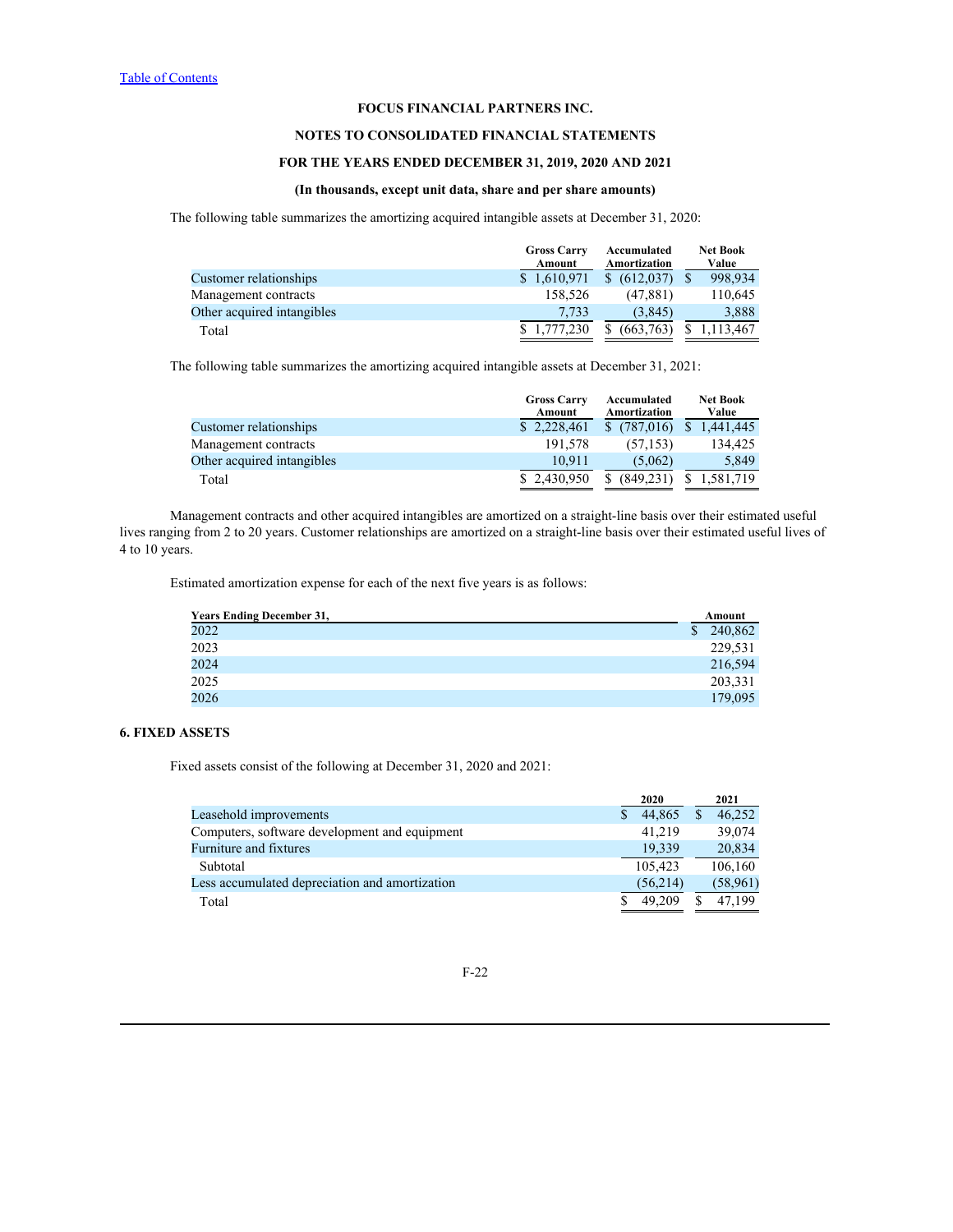## **NOTES TO CONSOLIDATED FINANCIAL STATEMENTS**

# **FOR THE YEARS ENDED DECEMBER 31, 2019, 2020 AND 2021**

# **(In thousands, except unit data, share and per share amounts)**

#### **7. FAIR VALUE MEASUREMENTS**

ASC Topic 820, *Fair Value Measurement* establishes a hierarchy for inputs used in measuring fair value that maximizes the use of observable inputs and minimizes the use of unobservable inputs by requiring that the most observable inputs be used when available. Observable inputs reflect the assumptions market participants would use in pricing the asset or liability, developed based on market data obtained from sources independent of the Company. Unobservable inputs reflect the Company's own assumptions about the assumptions market participants would use in pricing the asset or liability, developed based on the best information available in the circumstances.

The fair value hierarchy prioritizes the inputs to valuation techniques used to measure fair value into three broad levels, as follows:

*Level 1*—Unadjusted price quotations in active markets for identical assets or liabilities.

*Level 2*—Observable inputs other than Level 1 prices, such as quoted prices for similar assets or liabilities, or other inputs that are observable or can be corroborated by observable market data for substantially the full term of the assets or liabilities.

*Level 3*—Significant unobservable inputs that are not corroborated by market data.

### *Marketable securities*

At December 31, 2021, the fair value of the Company's investment in a mutual fund was \$16,856. The fair value was determined using Level 1 inputs.

### *First Lien Term Loan*

The implied fair value of the Company's First Lien Term Loan (as defined below) based on Level 2 inputs is as follows as of December 31, 2020 and 2021:

|                                     |               | 2020                            |           | 2021     |
|-------------------------------------|---------------|---------------------------------|-----------|----------|
|                                     | <b>Stated</b> | Fair                            | Stated    | Fair     |
|                                     | Value         | Value                           | Value     | Value    |
| First Lien Term Loan - Tranche A    | ,127,622      | ,120,574                        | 1,610,928 | .598,846 |
| First Lien Term Loan -<br>Tranche B |               | $\hspace{0.1mm}-\hspace{0.1mm}$ | 796,374   | 792,392  |

#### *Derivatives*

At December 31, 2020 and 2021, the fair value of the Company's \$850,000 notional amount interest rate swap agreements was \$(10,400) and \$5,810, respectively, which are included in contingent consideration and other liabilities and prepaid expenses and other assets, respectively, in the accompanying consolidated balance sheets. The fair value was based on Level 2 inputs which included the relevant interest rate forward curves.

#### *Business acquisitions*

For business acquisitions, the Company recognizes the fair value of goodwill and other acquired intangible assets, and estimated contingent consideration at the acquisition date as part of purchase price. This fair value measurement is based on unobservable (Level 3) inputs.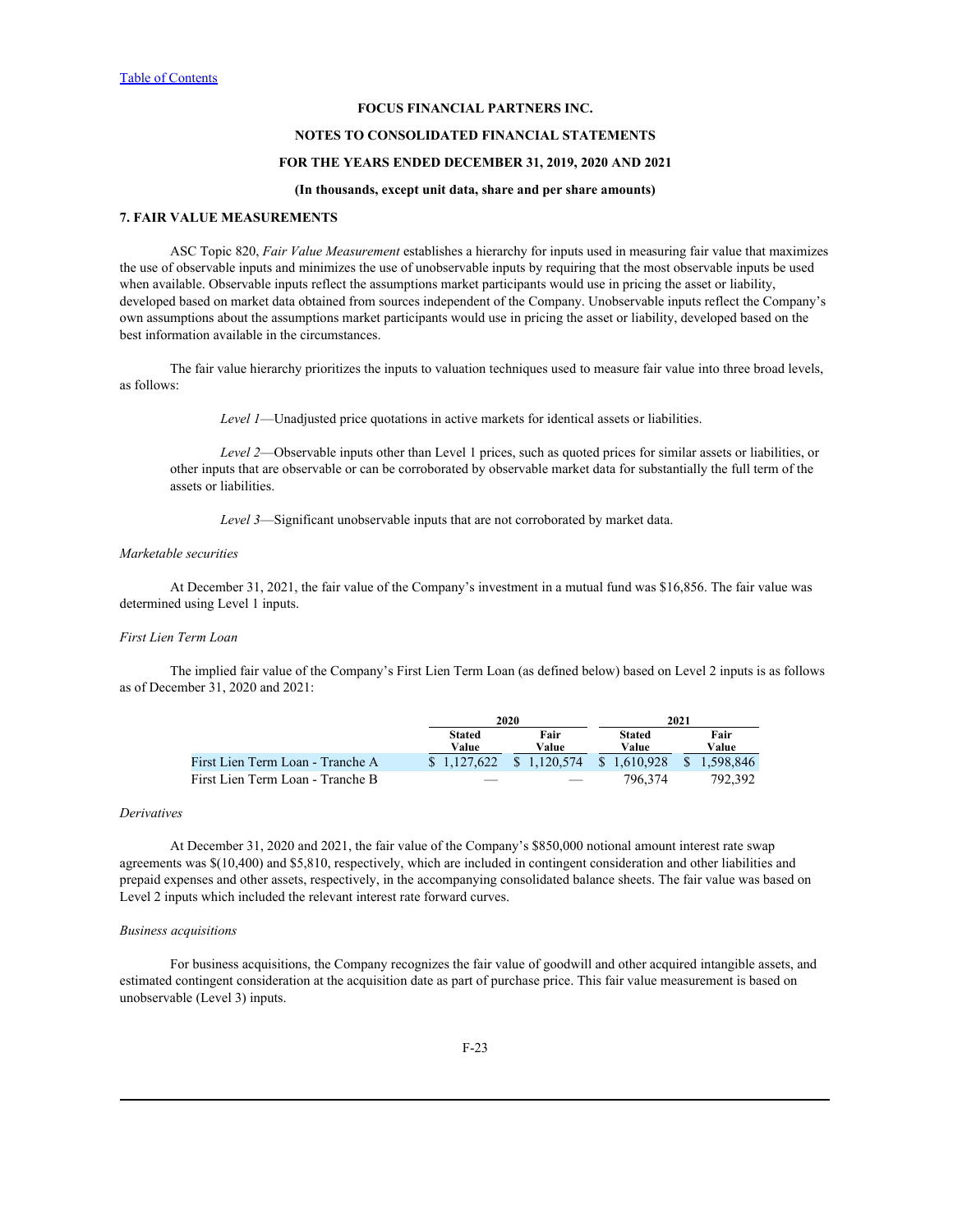# **NOTES TO CONSOLIDATED FINANCIAL STATEMENTS**

# **FOR THE YEARS ENDED DECEMBER 31, 2019, 2020 AND 2021**

#### **(In thousands, except unit data, share and per share amounts)**

The following table represents changes in the fair value of estimated contingent consideration for business acquisitions for the years ended December 31, 2020 and 2021:

|                                                                      | 2020      | 2021       |
|----------------------------------------------------------------------|-----------|------------|
| Balance at January 1,                                                | \$183,568 | 169,670    |
| Additions to estimated contingent consideration                      | 46.918    | 212,074    |
| Payments of contingent consideration                                 | (80, 803) | (143, 107) |
| Non-cash changes in fair value of estimated contingent consideration | 19.197    | 112,416    |
| Other                                                                | 790       | (1,026)    |
| Balance at December 31,                                              | \$169,670 | 350.027    |
|                                                                      |           |            |

Estimated contingent consideration is included in contingent consideration and other liabilities in the accompanying consolidated balance sheets.

At December 31, 2020 and 2021, amounts due to sellers in connection with business acquisitions of \$13,389 and \$114,156, respectively, are included in contingent consideration and other liabilities in the consolidated balance sheets.

During the year ended December 31, 2020, the Company paid cash of \$80,803 as contingent consideration associated with business acquisitions. During the year ended December 31, 2021, the Company paid \$131,827 in cash and issued \$11,280 in Focus LLC common units as contingent consideration associated with business acquisitions.

During the years ended December 31, 2020 and 2021, the Company paid cash of \$2,451 and \$4,577, respectively, as contingent consideration associated with asset acquisitions. These amounts are included in cash paid for acquisitions and contingent consideration—net of cash acquired in investing activities in the consolidated statement of cash flows.

In determining fair value of the estimated contingent consideration, the acquired business's future performance is estimated using financial projections for the acquired business. These financial projections, as well as alternative scenarios of financial performance, are measured against the performance targets specified in each respective acquisition agreement. In addition, discount rates are established based on the cost of debt and the cost of equity. The Company uses the Monte Carlo Simulation Model to determine the fair value of the Company's estimated contingent consideration.

The significant unobservable inputs used in the fair value measurement of the Company's estimated contingent consideration are the forecasted growth rates over the measurement period and discount rates. Significant increases or decreases in the Company's forecasted growth rates over the measurement period or discount rates would result in a higher or lower fair value measurement.

Inputs used in the fair value measurement of estimated contingent consideration at December 31, 2020 and 2021 are summarized below:

|                          |                              | <b>Ouantitative Information About Level 3</b> |                     |
|--------------------------|------------------------------|-----------------------------------------------|---------------------|
|                          |                              | <b>Fair Value Measurements</b>                |                     |
| <b>Fair Value at</b>     | Valuation                    | Unobservable                                  |                     |
| <b>December 31, 2020</b> | Techniques                   | Inputs                                        | Ranges              |
| 169,670                  | Monte Carlo Simulation Model | Forecasted growth rates                       | $(33.6)\% - 20.9\%$ |
|                          |                              | Discount rates                                | $10.0\% - 18.0\%$   |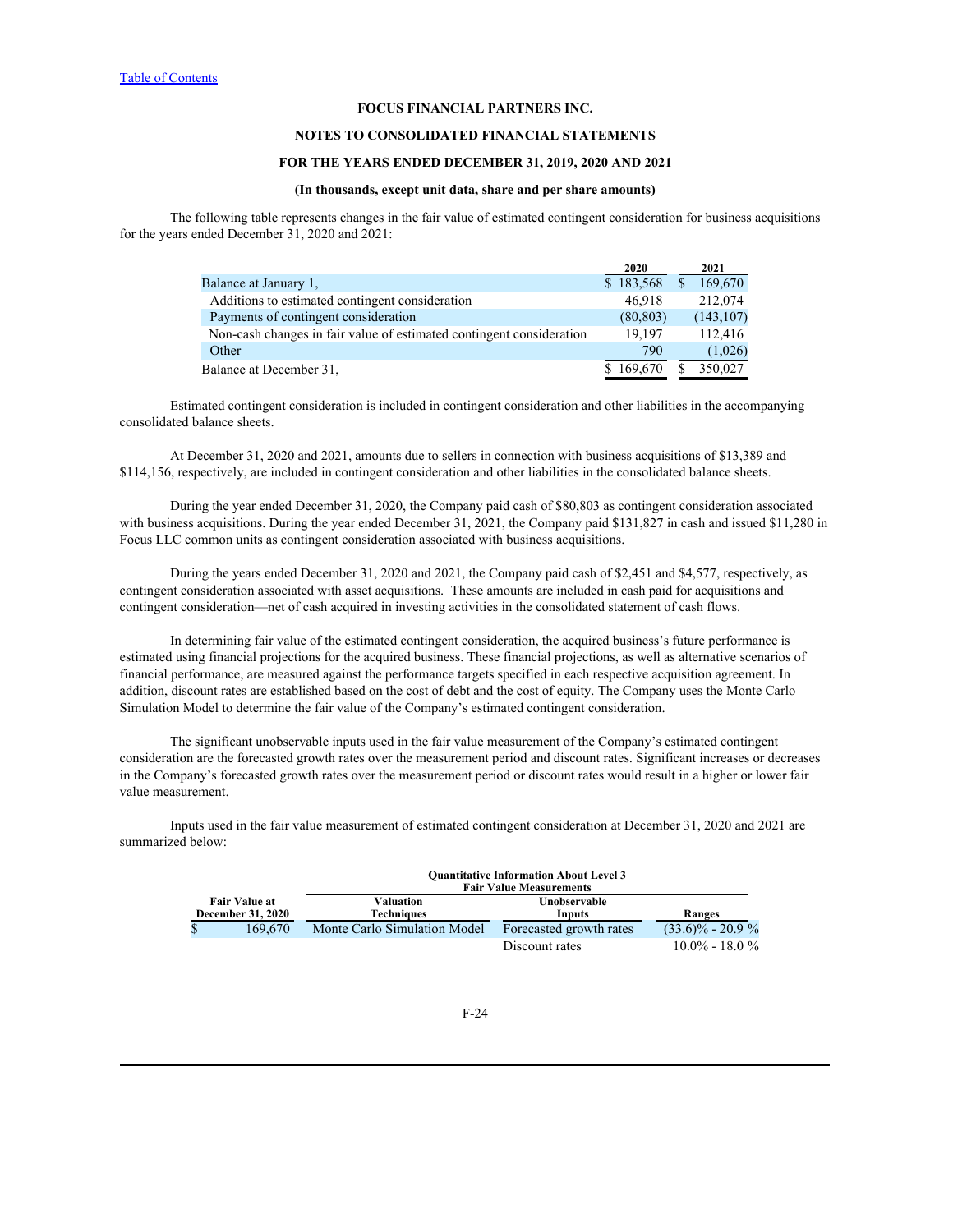# **NOTES TO CONSOLIDATED FINANCIAL STATEMENTS**

# **FOR THE YEARS ENDED DECEMBER 31, 2019, 2020 AND 2021**

#### **(In thousands, except unit data, share and per share amounts)**

|                                                  |                              | <b>Ouantitative Information About Level 3</b><br><b>Fair Value Measurements</b> |                     |
|--------------------------------------------------|------------------------------|---------------------------------------------------------------------------------|---------------------|
| <b>Fair Value at</b><br><b>December 31, 2021</b> | Valuation<br>Techniques      | Unobservable<br>Inputs                                                          | Ranges              |
| 350,027                                          | Monte Carlo Simulation Model | Forecasted growth rates                                                         | $0.7\%$ - 20.1 $\%$ |
|                                                  |                              | Discount rates                                                                  | $9.0\% - 15.0\%$    |

## **8. CREDIT FACILITY**

As of December 31, 2021, Focus LLC's credit facility (the "Credit Facility") consisted of a \$2,407,302 first lien term loan (the "First Lien Term Loan"), consisting of a tranche A ("Tranche A") and tranche B ("Tranche B"), and a \$650,000 first lien revolving credit facility (the "First Lien Revolver").

Tranche A bears interest (at Focus LLC's option) at: (i) LIBOR plus a margin of 2.00% or (ii) the lender's Base Rate (as defined in the Credit Facility) plus a margin of 1.00%. In January 2021, Focus LLC amended and expanded Tranche A by \$500,000 and incurred \$2,700 in debt financing costs. The debt was issued at a discount of 0.125% or \$625 which is being amortized to interest expense over the remaining term of Tranche A. The required quarterly installment repayments of \$2,891 were increased to \$4,173. Tranche A has a maturity date of July 2024.

In July 2021, Focus LLC amended and expanded its First Lien Term Loan and added Tranche B of \$800,000. Of this amount, \$650,000 was borrowed on the July 2021 closing date and \$150,000 was borrowed in December 2021 under a delayed draw feature. Tranche B bears interest at LIBOR plus a margin of 2.50% with a 0.50% LIBOR floor, and was issued at a discount of 0.75% or \$6,000 which will be amortized to interest expense over the term of Tranche B. The delayed draw feature had a ticking fee with respect to the undrawn commitments with (i) no margin from 0-30 days from the closing date, (ii) 1.25% margin from 31-60 days of the closing date and (iii) 2.50% margin after 60 days from the closing date. Tranche B requires quarterly installment repayments of \$2,001 and has a maturity date of June 2028. In connection with the Tranche B, Focus LLC paid \$5,582 in debt financing costs.

The First Lien Revolver has a maturity date of July 2023. Up to \$30,000 of the First Lien Revolver is available for the issuance of letters of credit, subject to certain limitations. The First Lien Revolver bears interest at LIBOR plus a margin of 2.00% with step downs to 1.75%, 1.50% and 1.25% or the lender's Base Rate plus a margin of 1.00% with step downs to 0.75%, 0.50% and 0.25%, based on achievement of a specified First Lien Leverage Ratio. The First Lien Revolver unused commitment fee is 0.50% with step downs to 0.375% and 0.25% based on achievement of a specified First Lien Leverage Ratio.

Focus LLC's obligations under the Credit Facility are collateralized by the majority of Focus LLC's assets. The Credit Facility contains various customary covenants, including, but not limited to: (i) incurring additional indebtedness or guarantees, (ii) creating liens or other encumbrances on property or granting negative pledges, (iii) entering into a merger or similar transaction, (iv) selling or transferring certain property and (v) declaring dividends or making other restricted payments.

Focus LLC is required to maintain a First Lien Leverage Ratio (as defined in the Credit Facility) of not more than 6.25:1.00 as of the last day of each fiscal quarter. At December 31, 2021, Focus LLC's First Lien Leverage Ratio was 3.85:1.00, which satisfied the maximum ratio of 6.25:1.00. First Lien Leverage Ratio means the ratio of amounts outstanding under the First Lien Term Loan and First Lien Revolver plus other outstanding debt obligations secured by a lien on the assets of Focus LLC (excluding letters of credit other than unpaid drawings thereunder) minus unrestricted cash and cash equivalents to Consolidated EBITDA (as defined in the Credit Facility). Consolidated EBITDA for purposes of the Credit Facility was \$544,814 at December 31, 2021. Focus LLC is also subject on an annual basis to contingent principal payments based on an excess cash flow calculation (as defined in the Credit Facility) for any fiscal year if the First Lien Leverage Ratio exceeds 3.75:1.00. No contingent principal payments were required to be made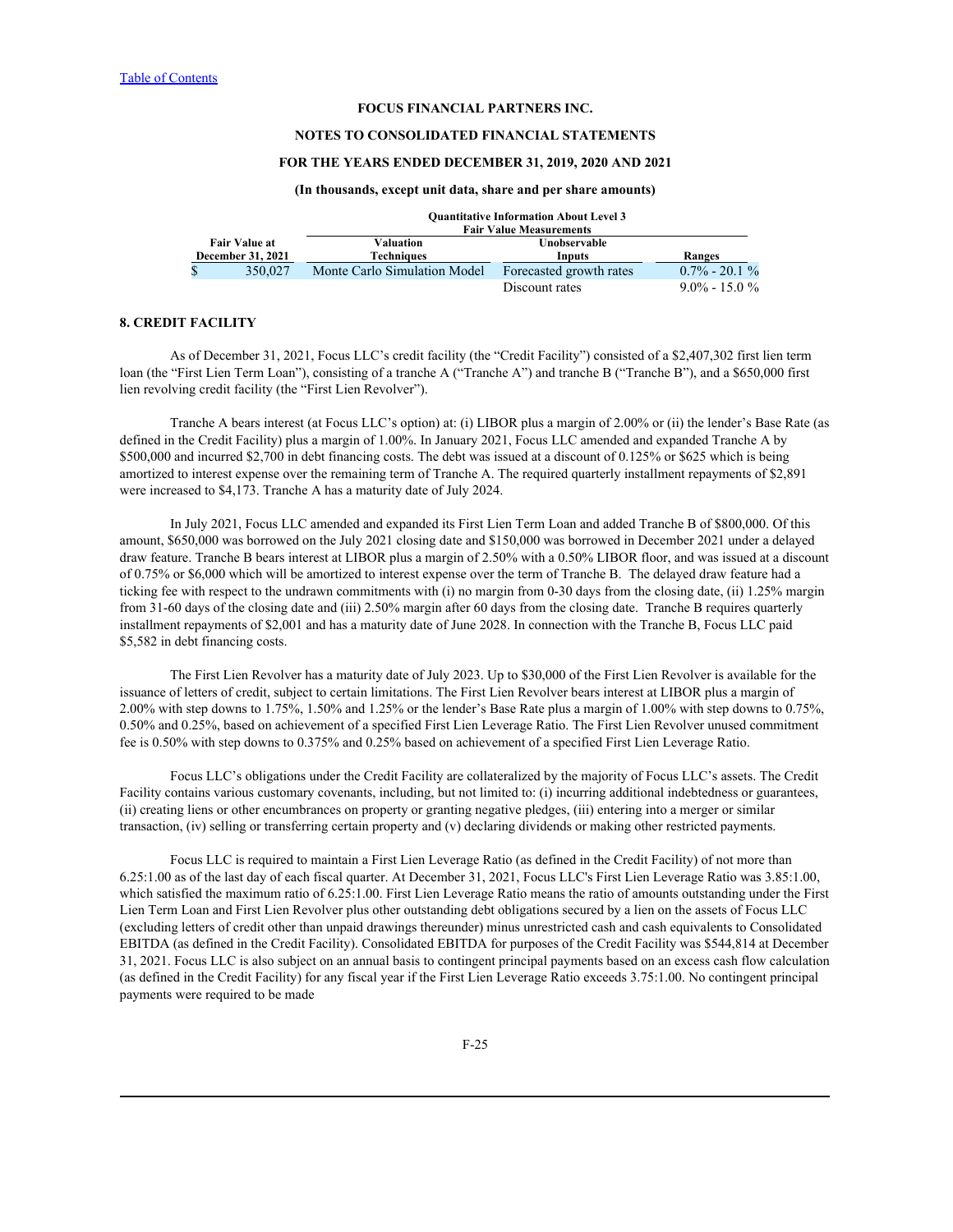# **NOTES TO CONSOLIDATED FINANCIAL STATEMENTS**

# **FOR THE YEARS ENDED DECEMBER 31, 2019, 2020 AND 2021**

#### **(In thousands, except unit data, share and per share amounts)**

during the years ended December 31, 2020 and 2021. Based on the excess cash flow calculation for the year ended December 31, 2021, no contingent principal payments are required to be made during the year ending December 31, 2022.

The Company defers and amortizes its debt financing costs over the respective terms of the First Lien Term Loan and First Lien Revolver. The debt financing costs related to the First Lien Term Loan are recorded as a reduction of the carrying amount of the First Lien Term Loan in the consolidated balance sheets. The debt financing costs related to the First Lien Revolver are recorded in debt financing costs-net in the consolidated balance sheets.

The following is a reconciliation of principal amounts outstanding under the Credit Facility to borrowings under the Credit Facility recorded in the consolidated balance sheets at December 31, 2020 and 2021:

|                                  | 2020                      | 2021    |
|----------------------------------|---------------------------|---------|
| First Lien Term Loan - Tranche A | $$1,127,622$ $$1,610,928$ |         |
| First Lien Term Loan - Tranche B |                           | 796,374 |
| First Lien Revolver              | 380,000                   |         |
| Unamortized debt financing costs | (503)                     | (7,523) |
| Unamortized discount             | $\hspace{0.05cm}$         | (6,110) |
| Total                            | \$1,507,119 \$2,393,669   |         |

In connection with a January 2020 amendment to Tranche A to reduce the interest rates, Focus LLC paid \$634 in debt financing costs and recorded a loss on extinguishment of borrowings of \$6,094, representing the write off of \$5,306 and \$788 in deferred financing costs and unamortized discount, respectively.

At December 31, 2020 and 2021, unamortized debt financing costs associated with the First Lien Revolver of \$6,950 and \$4,254, respectively, were recorded in debt financing costs-net in the consolidated balance sheets.

Weighted-average interest rates for borrowings were approximately 3% for the years ended December 31, 2020 and December 31, 2021, respectively.

As of December 31, 2020 and 2021, the First Lien Revolver available unused commitment line was \$262,413 and \$642,085 respectively.

As of December 31, 2020 and 2021, Focus LLC was contingently obligated for letters of credit in the amount of \$7,587 and \$7,915, respectively, each bearing interest at an annual rate of approximately 2%.

# **9. DERIVATIVES**

At December 31, 2021, the Company has (i) a 4 year floating to fixed interest rate swap with a notional amount of \$400,000 that was entered into in March 2020, the terms of which provide that the Company pays interest to the counterparty each month at a rate of 0.713% and receives interest from the counterparty each month at the 1 month USD LIBOR rate, subject to a 0% floor, (ii) two 4 year floating to fixed interest rate swap agreements with notional amounts of \$250,000 and \$200,000, respectively, that were entered into in April 2020, the terms of which provide that the Company pays interest to the counterparties each month at a rate of 0.537% and 0.5315%, respectively, and receives interest from the counterparties each month at the 1 month USD LIBOR rate, subject to a 0% floor. The interest rate swaps effectively fix the variable interest rate applicable to \$850,000 of borrowings outstanding on the First Lien Term Loan. The Company designated these swaps as cash flow hedges of the Company's exposure to the variability of the payment of interest on these portions of its First Lien Term Loan borrowings.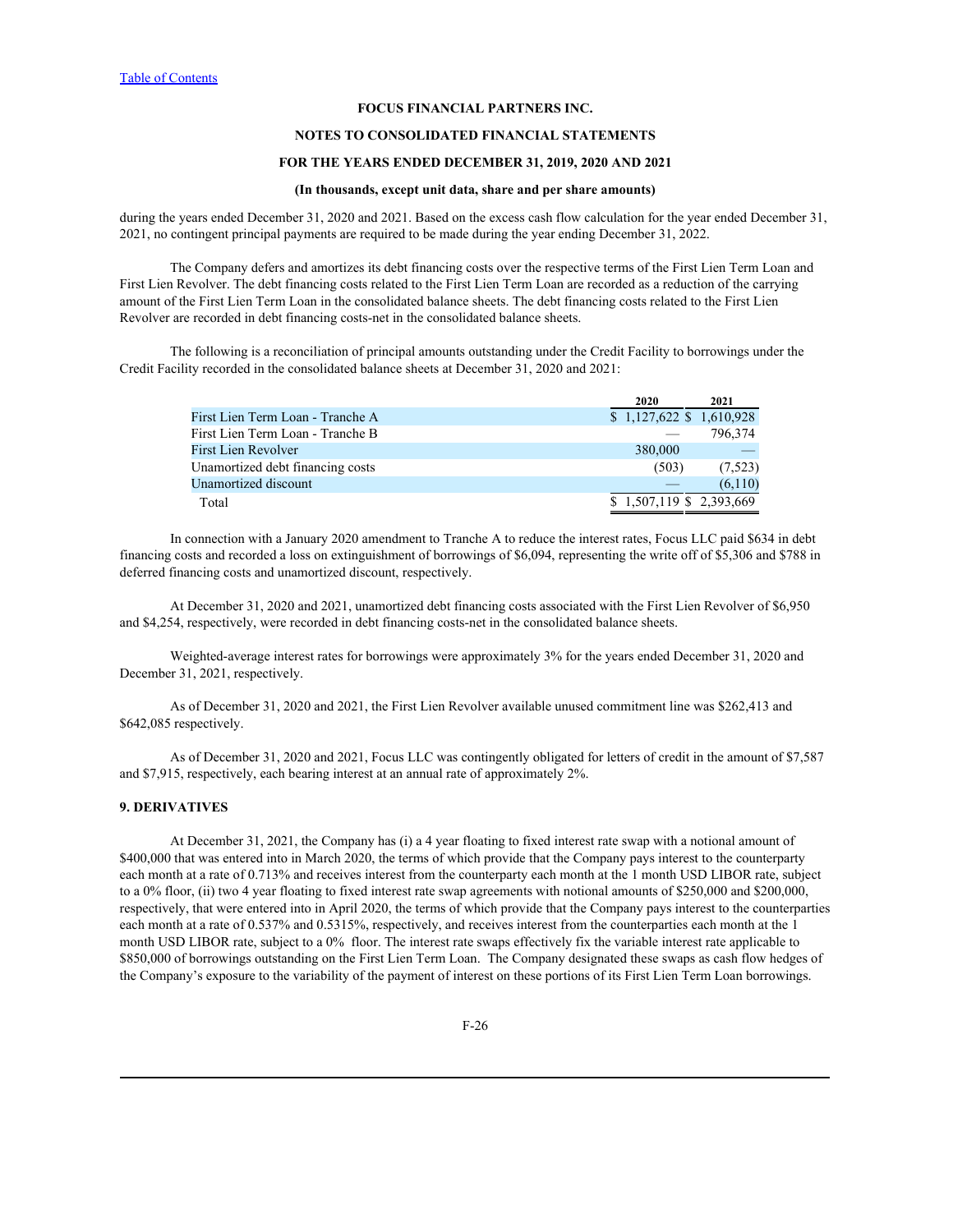# **NOTES TO CONSOLIDATED FINANCIAL STATEMENTS**

# **FOR THE YEARS ENDED DECEMBER 31, 2019, 2020 AND 2021**

#### **(In thousands, except unit data, share and per share amounts)**

At December 31, 2020 and 2021, the fair value of the interest rate swaps was \$(10,400) and \$5,810, respectively, which are included in contingent consideration and other liabilities and prepaid expenses and other assets, respectively, in the accompanying consolidated balance sheets. The interest rate swaps continue to be effective hedges, and as such, the offsetting adjustment to the fair value is recorded in accumulated other comprehensive income (loss), net of tax of \$1,804 and \$(1,194) at December 31, 2020 and 2021, respectively.

# **10. EQUITY**

The following is a summary of the capital stock of the Company:

### **Class A Common Stock**

### *Voting Rights*

Holders of shares of the Company's Class A common stock are entitled to one vote per share held of record on all matters to be voted upon by the shareholders. The holders of Class A common stock do not have cumulative voting rights in the election of directors.

### *Dividend Rights*

Holders of shares of the Company's Class A common stock are entitled to ratably receive dividends when and if declared by the Company's Board of Directors (the "Board") out of funds legally available for that purpose, subject to any statutory or contractual restrictions on the payment of dividends and to any prior rights and preferences that may be applicable to any outstanding preferred stock.

#### *Liquidation Rights*

Upon the Company's liquidation, dissolution, distribution of assets or other winding up, the holders of Class A common stock are entitled to receive ratably the assets available for distribution to the shareholders after payment of liabilities and the liquidation preference of any of the Company's outstanding shares of preferred stock.

#### *Other Matters*

The shares of the Company's Class A common stock have no preemptive or conversion rights and are not subject to further calls or assessment by the Company. There are no redemption or sinking fund provisions applicable to the Class A common stock. All outstanding shares of the Company's Class A common stock are fully paid and non-assessable.

### **Class B Common Stock**

#### *Voting Rights*

Holders of shares of the Company's Class B common stock are entitled to one vote per share held of record on all matters to be voted upon by the shareholders. Holders of shares of the Company's Class A common stock and Class B common stock vote together as a single class on all matters presented to the Company's shareholders for their vote or approval, except the amendment of certain provisions of the Company's certificate of incorporation that would alter or change the powers, preferences or special rights of the Class B common stock so as to affect them adversely must be approved by a majority of the votes entitled to be cast by the holders of the shares affected by the amendment, voting as a single class, or as otherwise required by applicable law.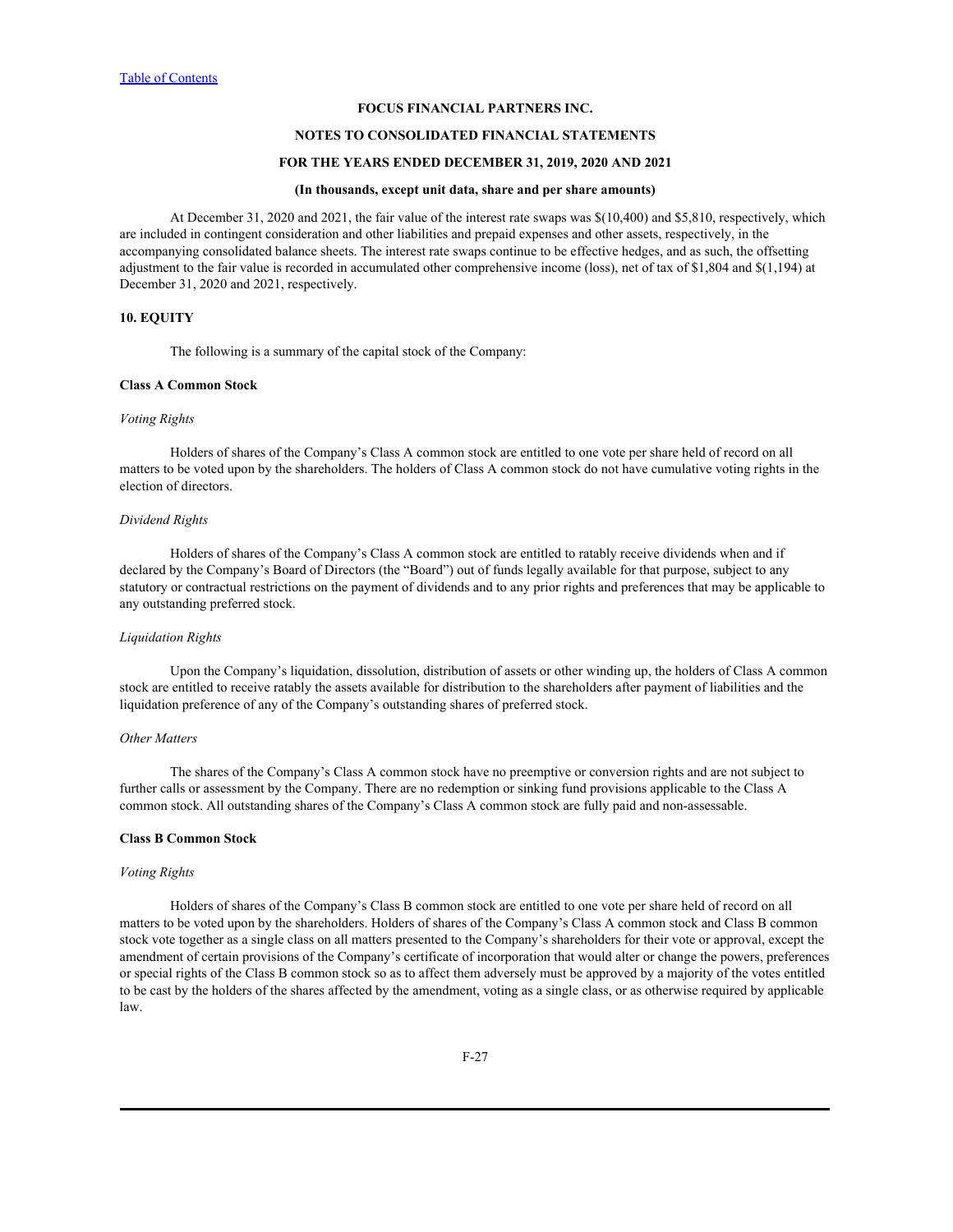# **FOCUS FINANCIAL PARTNERS INC. NOTES TO CONSOLIDATED FINANCIAL STATEMENTS FOR THE YEARS ENDED DECEMBER 31, 2019, 2020 AND 2021**

# **(In thousands, except unit data, share and per share amounts)**

#### *Dividend and Liquidation Rights*

Holders of the Company's Class B common stock do not have any right to receive dividends, unless the dividend consists of shares of the Company's Class B common stock or of rights, options, warrants or other securities convertible or exercisable into or exchangeable for shares of Class B common stock paid proportionally with respect to each outstanding share of our Class B common stock and a dividend consisting of shares of Class A common stock or of rights, options, warrants or other securities convertible or exercisable into or exchangeable for shares of Class A common stock on equivalent terms is simultaneously paid to the holders of Class A common stock. Holders of the Company's Class B common stock do not have any right to receive a distribution upon a liquidation, dissolution or winding up of the Company.

### **Preferred Stock**

The Company's certificate of incorporation authorizes the Board, subject to any limitations prescribed by law, without further shareholder approval, to establish and to issue from time to time one or more classes or series of preferred stock, par value \$0.01 per share, covering up to an aggregate of 500,000,000 shares of preferred stock. Each class or series of preferred stock will cover the number of shares and will have the powers, preferences, rights, qualifications, limitations and restrictions determined by the Board, which may include, among others, dividend rights, liquidation preferences, voting rights, conversion rights, preemptive rights and redemption rights. Except as provided by law or in a preferred stock designation, the holders of preferred stock will not be entitled to vote at or receive notice of any meeting of shareholders.

#### **Offerings**

In March 2021, the Company completed an underwritten offering of 7,987,367 shares of its Class A common stock at \$48.00 per share. This amount included 7,725,061 shares offered by certain selling stockholders of the Company affiliated with the Company's current and former private equity investors and 262,306 shares offered by the Company (the "March Offering") on behalf of certain of the existing unitholders of Focus LLC.

The net proceeds to the Company were \$12,119, after deducting underwriting discounts and before other offering expenses of \$1,122. The Company contributed the net proceeds from the sale of the shares of Class A common stock that it offered to Focus LLC in exchange for newly issued common units in Focus LLC. Focus LLC used the contributed amounts to purchase units in Focus LLC from certain unitholders and in connection with such purchase, the Company retired the corresponding shares of its Class B common stock, as applicable.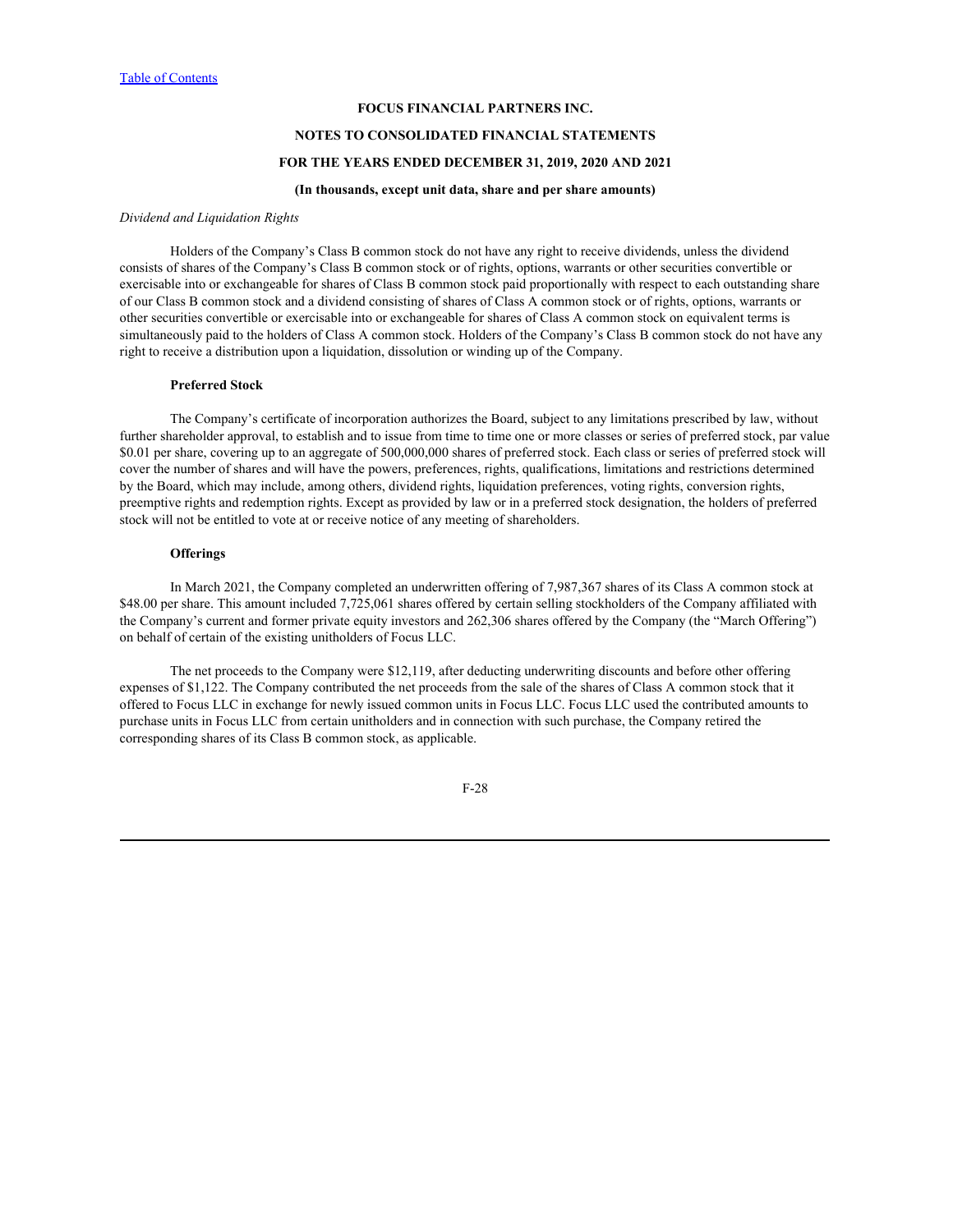# **NOTES TO CONSOLIDATED FINANCIAL STATEMENTS**

# **FOR THE YEARS ENDED DECEMBER 31, 2019, 2020 AND 2021**

#### **(In thousands, except unit data, share and per share amounts)**

In connection with the March Offering, the Company issued an aggregate of 2,640,369 shares of Class A common stock and retired 2,460,732 shares of Class B common stock and 364,180 incentive units in Focus LLC, and acquired 2,640,369 common units in Focus LLC.

In June 2021, the Company completed an underwritten offering of 7,417,929 shares of its Class A common stock at \$50.30 per share. This amount included 7,144,244 shares offered by certain selling stockholders of the Company affiliated with the Company's current and former private equity investors and 273,685 shares offered by the Company (the "June Offering") on behalf of certain of the existing unitholders of Focus LLC.

The net proceeds to the Company were \$13,648, after deducting underwriting discounts and before other offering expenses of \$287. The Company contributed the net proceeds from the sale of the shares of Class A common stock that it offered to Focus LLC in exchange for newly issued common units in Focus LLC. Focus LLC used the contributed amounts to purchase units in Focus LLC from certain unitholders and in connection with such purchase, the Company retired the corresponding shares of its Class B common stock, as applicable.

In connection with the June Offering, the Company issued an aggregate of 3,927,729 shares of Class A common stock and retired 3,845,569 shares of Class B common stock and 144,850 incentive units in Focus LLC, and acquired 3,927,729 common units in Focus LLC.

In December 2021, the Company completed an underwritten offering of 3,546,841 shares of its Class A common stock at \$57.00 per share (the "December Offering").

The net proceeds to the Company were \$194,083, after deducting underwriting discounts and before other offering expenses of \$214. The Company contributed the net proceeds from the sale of the shares of Class A common stock that it offered to Focus LLC in exchange for newly issued common units in Focus LLC. Focus LLC used a portion of the contributed amount to purchase units in Focus LLC from certain incentive unitholders.

In connection with the December Offering, the Company issued an aggregate of 3,546,841 shares of Class A common stock and retired 725,000 incentive units in Focus LLC, and acquired 3,546,841 common units in Focus LLC.

#### **Other**

In June 2021, Focus LLC issued 168,392 common units and the Company issued a corresponding number of shares of Class B common stock in connection with an acquisition and a contingent consideration payment.

In September 2021, Focus LLC issued 64,706 common units and the Company issued a corresponding number of shares of Class B common stock in connection with a contingent consideration payment.

In December 2021, the Company 58,657 shares of Class A common stock in connection with an acquisition.

In December 2021, Focus LLC issued 381,264 common units and the Company issued a corresponding number of shares of Class B common stock in connection with an acquisition.

#### **2018 Omnibus Incentive Plan**

On July 30, 2018, the Board adopted the Focus Financial Partners Inc. 2018 Omnibus Incentive Plan (the "Omnibus Plan") for the employees, consultants and the directors of the Company and its affiliates who perform services for it. The Omnibus Plan provides for potential grants of the following awards with respect to shares of the Company's Class A common stock, to the extent applicable: (i) incentive stock options qualified as such under U.S. federal income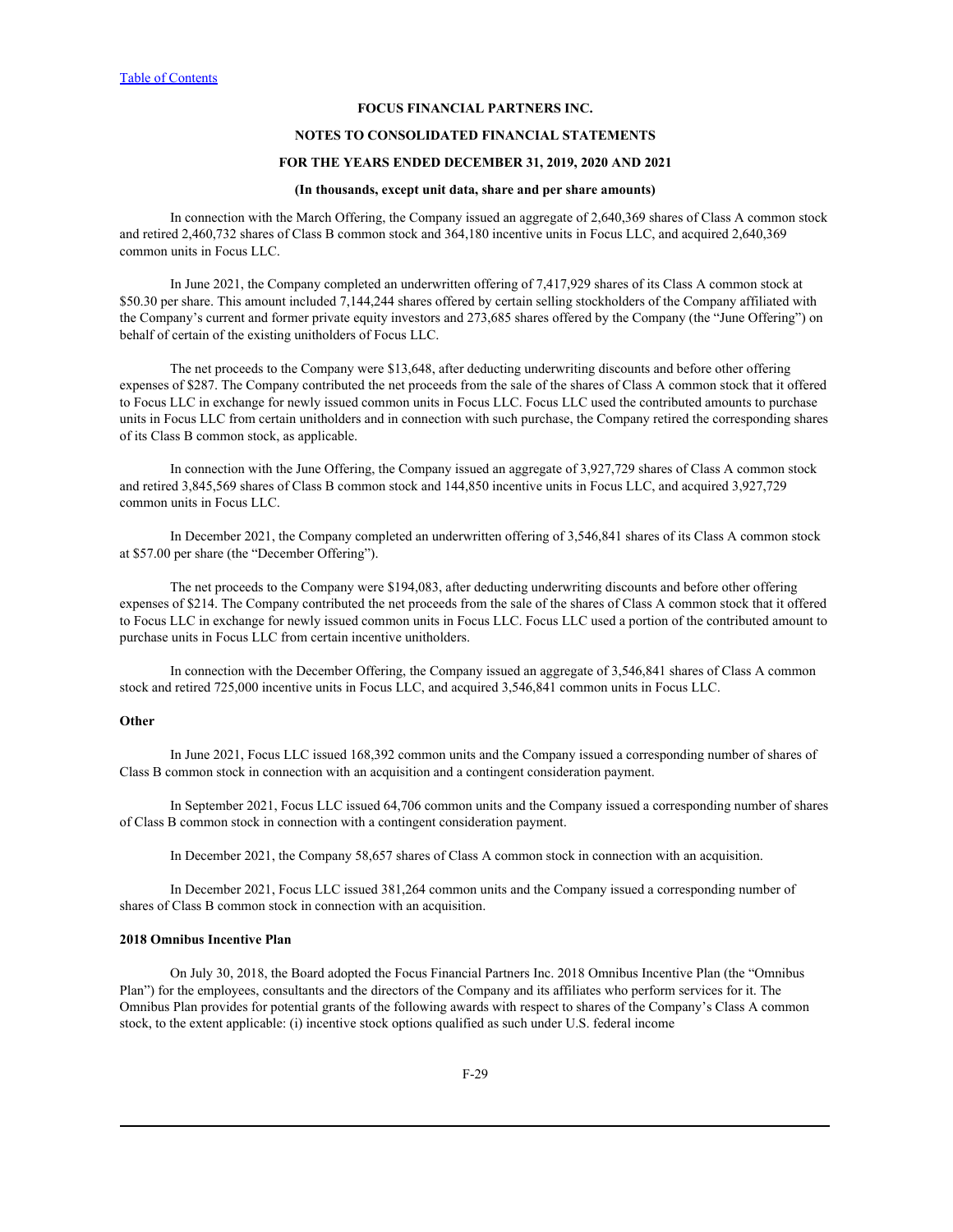# **NOTES TO CONSOLIDATED FINANCIAL STATEMENTS**

# **FOR THE YEARS ENDED DECEMBER 31, 2019, 2020 AND 2021**

# **(In thousands, except unit data, share and per share amounts)**

tax laws; (ii) non-qualified stock options or any other form of stock options; (iii) restricted stock awards; (iv) phantom stock awards; (v) restricted stock units; (vi) bonus stock; (vii) performance awards; (viii) annual cash incentive awards; (ix) any of the foregoing award types (other than incentive stock options) as awards related to Focus LLC's units; and (x) incentive units in Focus LLC.

The maximum aggregate number of shares of the Company's Class A common stock that may be issued pursuant to awards under the Omnibus Plan shall not exceed 6,000,000 shares (including such number of Focus LLC's units or other securities which can be exchanged or converted into shares of Class A common stock). The reserve pool is subject to adjustment due to recapitalization or reorganization, or related to forfeitures or the expiration of awards, as provided under the Omnibus Plan. If the shares or units subject to any award are not issued or transferred, or cease to be issuable or transferable for any reason, including (but not exclusively) because shares or units are withheld or surrendered in payment of taxes or any exercise or purchase price relating to an award or because an award is forfeited, terminated, expires unexercised, is settled in cash or is otherwise terminated without a delivery of shares or units, those shares or units will again be available for issue, transfer or exercise pursuant to awards under the Omnibus Plan to the extent allowable by law. The Omnibus Plan also contains a provision that will add an additional number of shares of Class A common stock equal to the lesser of (a) 3,000,000 shares, (b) 5% of the outstanding (vested and unvested) shares of Class A common stock and Focus LLC units on the last day of the previous year, and (c) an amount determined by the Board, each year between 2019 and 2028.

#### **Stock Options**

The following table provides information relating to the status of, and changes in, the Company's stock options granted during years ended December 31, 2019, 2020 and 2021:

|                               | <b>Stock</b><br><b>Options</b> | <b>Weighted Average</b><br><b>Exercise Price</b> |
|-------------------------------|--------------------------------|--------------------------------------------------|
| Outstanding-January 1, 2019   | 1,401,276                      | 31.34<br><sup>S</sup>                            |
| Granted                       | 558,021                        | 28.19                                            |
| Exercised                     | (25, 575)                      | 32.75                                            |
| Forfeited                     | (100, 756)                     | 30.31                                            |
| Outstanding-December 31, 2019 | 832,966                        | 30.42                                            |
| Vested-December 31, 2019      | 698,805                        | 32.01                                            |
| Granted                       | 286,081                        | 44.71                                            |
| Exercised                     | (251, 913)                     | 30.97                                            |
| Forfeited                     | (21, 817)                      | 29.27                                            |
| Outstanding-December 31, 2020 | ,845,317                       | 32.57                                            |
| Vested—December 31, 2020      | 785,257                        | 31.36                                            |
| Granted                       | 357,141                        | 58.50                                            |
| Exercised                     | (235, 684)                     | 31.65                                            |
| Forfeited                     | (34,906)                       | 32.65                                            |
| Outstanding—December 31, 2021 | ,931,868                       | 37.47                                            |
| Vested-December 31, 2021      | 852,579                        | 31.56                                            |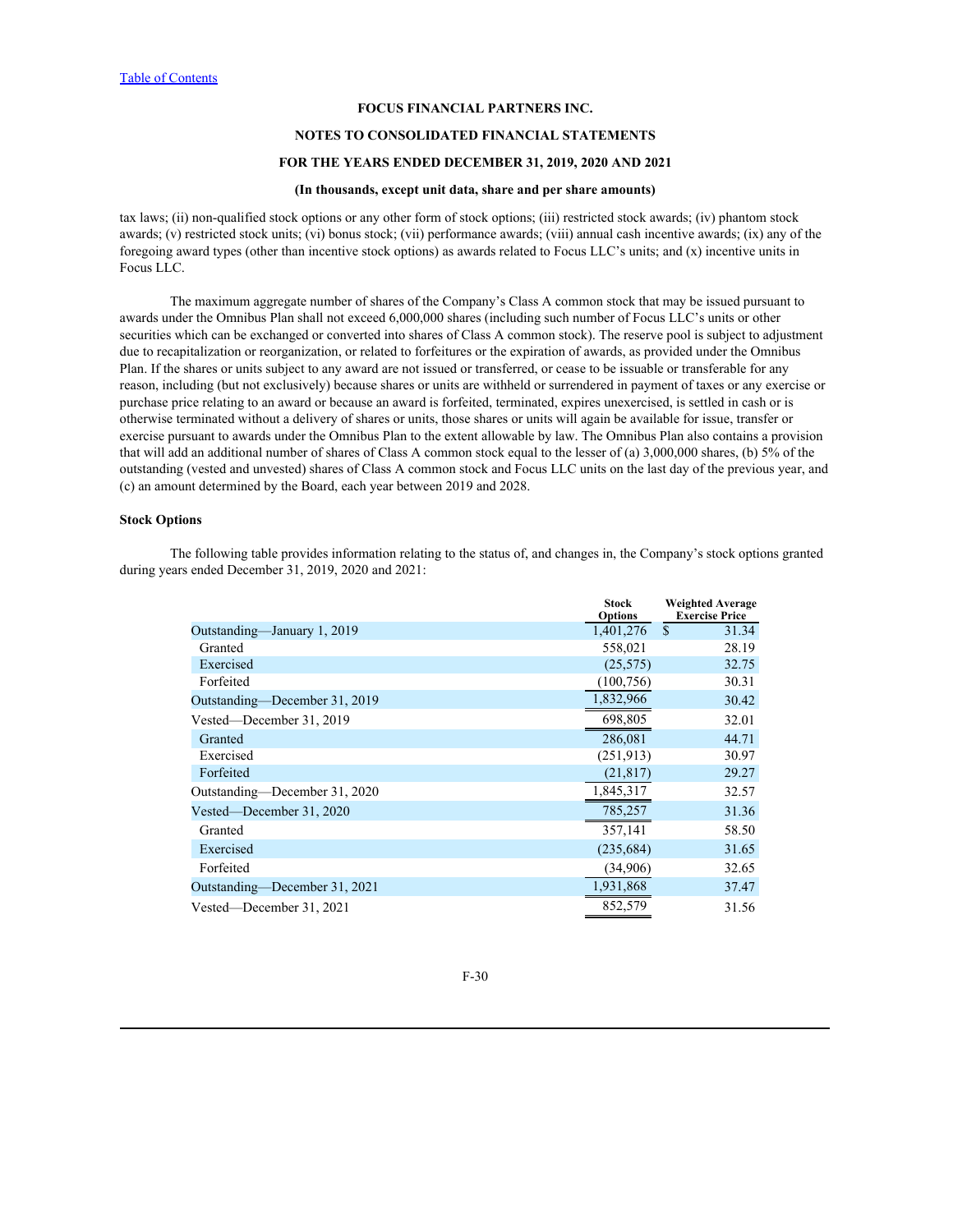# **NOTES TO CONSOLIDATED FINANCIAL STATEMENTS**

# **FOR THE YEARS ENDED DECEMBER 31, 2019, 2020 AND 2021**

# **(In thousands, except unit data, share and per share amounts)**

For the purpose of calculating equity-based compensation expense for time-based stock option awards, the grant date fair value was determined using the Black-Scholes model with the following weighted average assumptions for the years ended December 31, 2019, 2020 and 2021:

|                                        | 2019      | 2020          | 2021      |
|----------------------------------------|-----------|---------------|-----------|
| Expected term                          | 6.2 years | $6.3$ years   | 6.3 years |
| Expected stock price volatility        | 29 %      | 34 %          | $34\%$    |
| Risk-free interest rate                | $.76\%$   | $0.54\%$      | $.29\%$   |
| Expected dividend yield                |           | $\frac{0}{0}$ | $-$ %     |
| Weighted average grant date fair value | \$9.03    | \$15.37       | \$20.89   |

Time-based stock options generally vest ratably over a four-year period commencing on the grant date.

In connection with the IPO, the Company granted market-based stock options to purchase an aggregate of 155,000 shares of Class A common stock that vest on the fifth anniversary of the IPO if the volume weighted average per share price for any ninety calendar day period within such five year period immediately following the IPO reaches at least \$100.

For the purpose of calculating equity-based compensation expense for these market condition-based awards, the grant date fair value was determined through the application of the Monte Carlo Simulation Model with the following weighted average assumptions:

| Expected term                          | 5.0 years |
|----------------------------------------|-----------|
| Expected stock price volatility        | $30\%$    |
| Risk-free interest rate                | $2.78 \%$ |
| Expected dividend yield                | $-$ %     |
| Weighted average grant date fair value | \$3.97    |

#### **Restricted stock units**

The following table provides information relating to the status of, and changes in, the Company's restricted stock units granted during the year ended December 31, 2019, 2020 and 2021:

|                               | <b>Restricted</b><br>Stock<br><b>Units</b> | Weighted<br>Average<br><b>Grant Date</b><br><b>Fair Value</b> |  |
|-------------------------------|--------------------------------------------|---------------------------------------------------------------|--|
| Outstanding-January 1, 2019   | $\overline{\phantom{m}}$                   |                                                               |  |
| Granted                       | 98,061                                     | 27.90                                                         |  |
| Forfeited                     |                                            |                                                               |  |
| Vested                        |                                            |                                                               |  |
| Outstanding-December 31, 2019 | 98,061                                     | 27.90                                                         |  |
| Granted                       | 73,310                                     | 44.71                                                         |  |
| Forfeited                     | (7,707)                                    | 27.90                                                         |  |
| Vested                        | (22, 569)                                  | 27.90                                                         |  |
| Outstanding-December 31, 2020 | 141,095                                    | 36.63                                                         |  |
| Granted                       | 92,420                                     | 58.46                                                         |  |
| Forfeited                     | (6,954)                                    | 34.46                                                         |  |
| Vested                        | (38, 805)                                  | 35.53                                                         |  |
|                               |                                            |                                                               |  |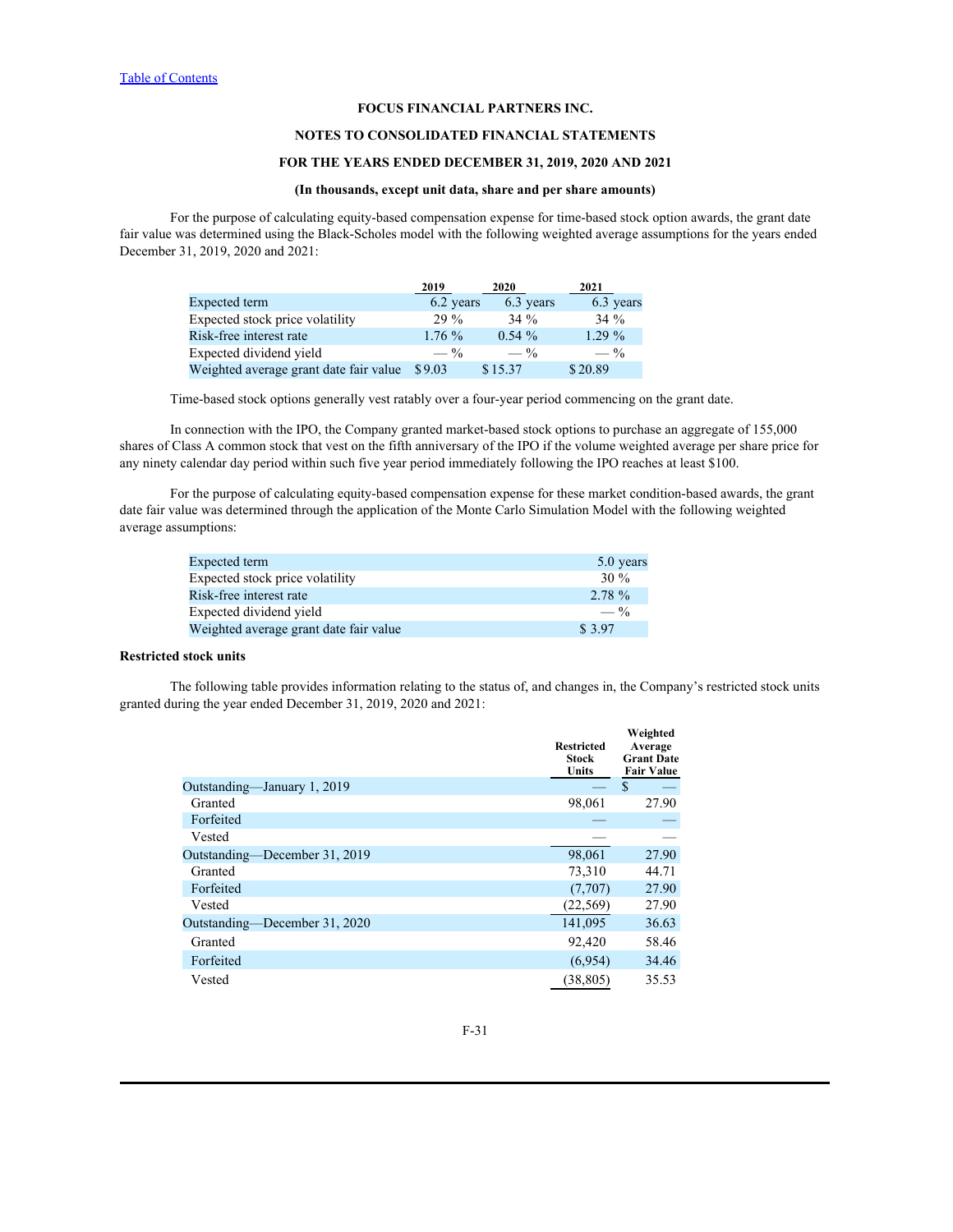# **NOTES TO CONSOLIDATED FINANCIAL STATEMENTS**

# **FOR THE YEARS ENDED DECEMBER 31, 2019, 2020 AND 2021**

#### **(In thousands, except unit data, share and per share amounts)**

Restricted stock units generally vest ratably over a four-year period commencing on the grant date.

The Company recognized \$4,247, \$5,485 and \$6,036 of non-cash equity compensation expense in relation to stock options, unvested Class A common stock and restricted stock units during the years ended December 31, 2019, 2020 and 2021, respectively.

Total unrecognized expense, adjusted for estimated forfeitures, related to unvested stock options at December 31, 2021 was \$13,259 and is expected to be recognized over a weighted-average period of 3.2 years.

Total unrecognized expense, adjusted for estimated forfeitures, related to restricted stock units at December 31, 2021 was \$8,448, and is expected to be recognized over a period of 3.4 years.

### **Focus LLC Common Units**

As of December 31, 2021, Focus LLC had 11,439,019 common units that had a corresponding share of the Company's Class B common stock outstanding.

Each common unit holder, restricted common unit holder and incentive unitholder of Focus LLC (other than the Company), subject to certain limitations, has the right to cause Focus LLC to redeem all or a portion of their vested common units and vested incentive units ("Exchange Right"). Upon an exercise of an Exchange Right with respect to vested incentive units, such incentive units will first be converted into a number of common units that takes into account the then-current value of the common units and such incentive units' aggregate hurdle amount. Upon an exercise of an Exchange Right with respect to vested common units, and immediately after the conversion of vested incentive units into common units, Focus LLC will acquire each tendered common unit for, at its election, (i) one share of Class A common stock, subject to conversion rate adjustments for stock splits, stock dividends, reclassification and other similar transactions, or (ii) an equivalent amount of cash. In addition, in connection with any redemption of vested common units (other than common units received upon a conversion of incentive units as described in this paragraph), the corresponding shares of Class B common stock will be cancelled. Alternatively, upon the exercise of any Exchange Right, the Company (instead of Focus LLC) will have the right to acquire each tendered common unit (and corresponding share of Class B common stock, as applicable) from the exchanging unitholder for, at its election, (i) one share of Class A common stock, subject to conversion rate adjustments for stock splits, stock dividends, reclassification and other similar transactions, or (ii) an equivalent amount of cash. The Exchange Rights are subject to certain limitations and restrictions intended to ensure that Focus LLC will continue to be treated as a partnership for U.S. federal income tax purposes.<br>In March 2021, the Company issued an aggregate of 1,252,224 shares of Class A common stock and retired 1,

shares of Class B common stock and 152,753 incentive units in Focus LLC and acquired 1,252,224 common units in Focus LLC, in each case as part of the regular quarterly exchanges offered to holders of units in Focus LLC.

In June 2021, the Company issued an aggregate of 713,354 shares of Class A common stock and retired 649,187 shares of Class B common stock and 119,357 incentive units in Focus LLC and acquired 713,354 common units in Focus LLC, in each case as part of the regular quarterly exchanges offered to holders of units in Focus LLC.

In September 2021, the Company issued an aggregate of 453,567 shares of Class A common stock and retired 418,669 shares of Class B common stock and 50,000 incentive units in Focus LLC and acquired 453,567 common units in Focus LLC, in each case as part of the regular quarterly exchanges offered to holders of units in Focus LLC.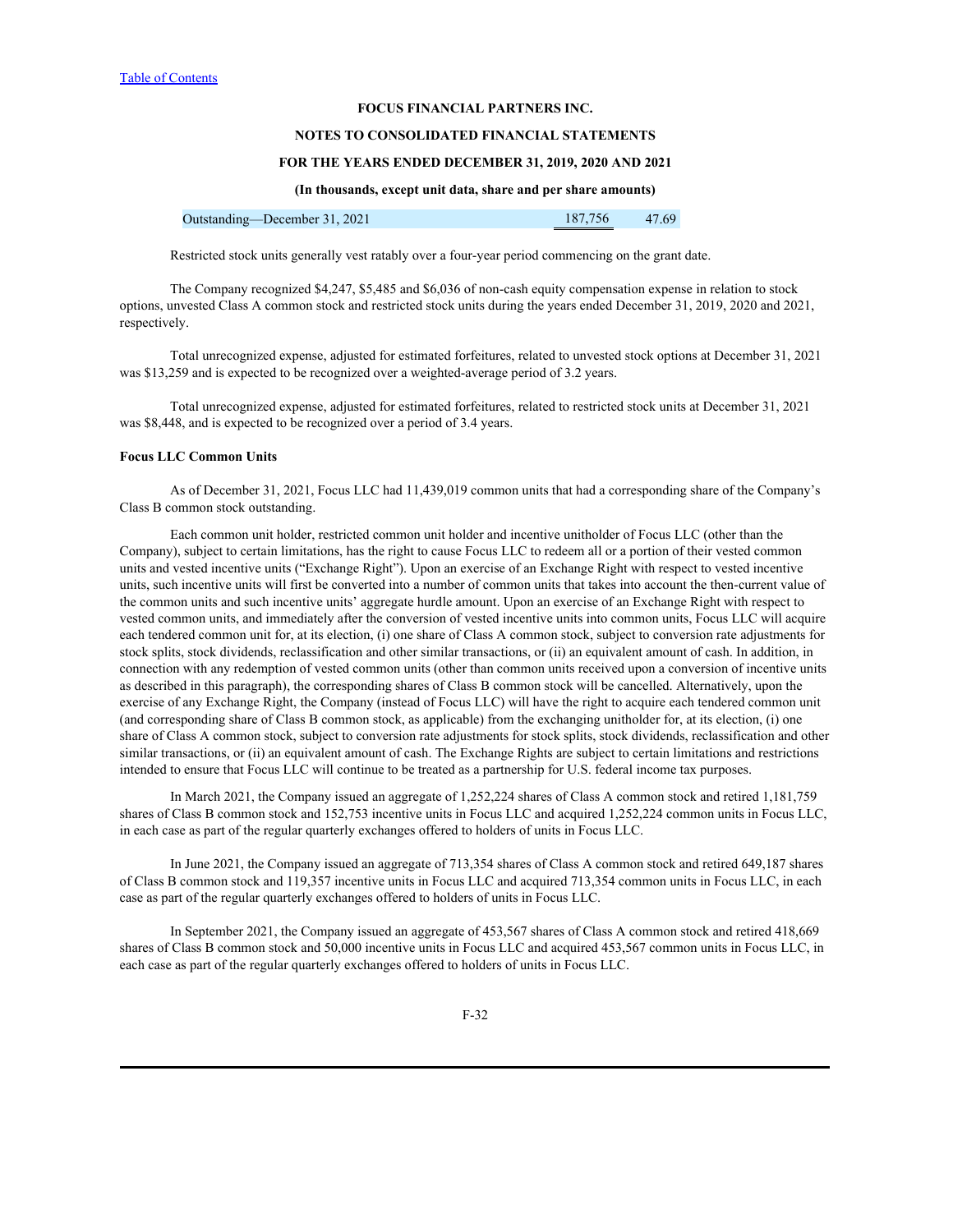# **NOTES TO CONSOLIDATED FINANCIAL STATEMENTS**

# **FOR THE YEARS ENDED DECEMBER 31, 2019, 2020 AND 2021**

# **(In thousands, except unit data, share and per share amounts)**

In November 2021, the Company issued an aggregate of 1,309,271 shares of Class A common stock and retired 1,293,238 shares of Class B common stock and 24,652 incentive units in Focus LLC and acquired 1,309,271 common units in Focus LLC, in each case as part of the regular quarterly exchanges offered to holders of units in Focus LLC.

### **Focus LLC Restricted Common Units**

The following table provides information relating to the changes in Focus LLC restricted common units during the years ended December 31, 2020 and 2021:

| Restricted<br>Common<br><b>Units</b> | Weighted<br>Average<br><b>Grant Date</b><br><b>Fair Value</b> |
|--------------------------------------|---------------------------------------------------------------|
|                                      |                                                               |
| 73,276                               | 44.71                                                         |
|                                      |                                                               |
|                                      |                                                               |
| 73,276                               | 44.71                                                         |
| 140,258                              | 58.50                                                         |
| (1,902)                              | 44.71                                                         |
| (18,007)                             | 44.71                                                         |
| 193,625                              | 54.70                                                         |
|                                      |                                                               |

Restricted common units generally vest ratably over a four-year period commencing on the grant date.

## **Focus LLC Incentive Units**

Focus LLC's Operating Agreement provides for the granting of incentive units. Grants are designed as profits interests, which entitle a holder to receive distributions in excess of a specific hurdle amount, subject to the provisions of Focus LLC's Operating Agreement. Incentive unit vesting provisions are either time-based or market-based.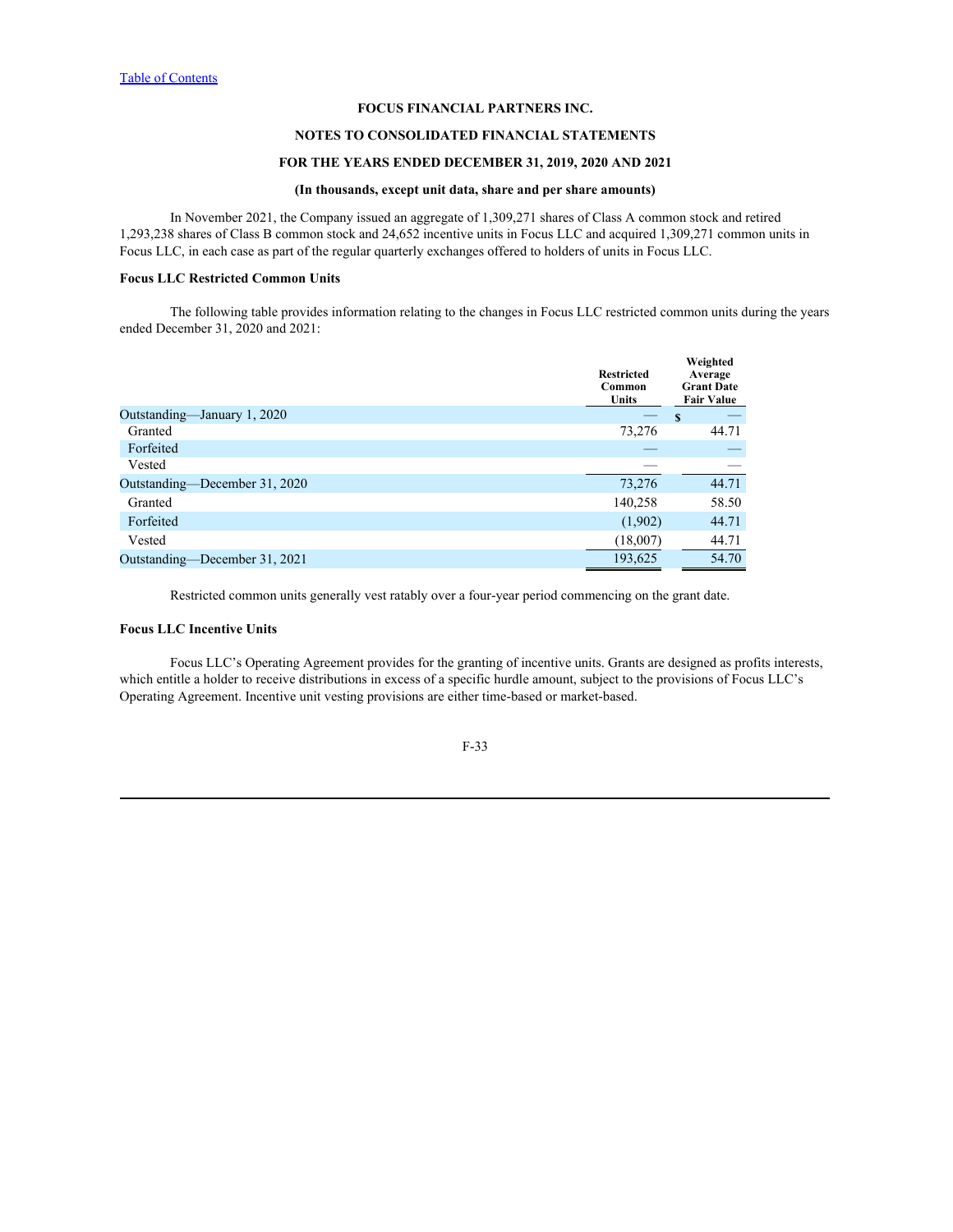# **NOTES TO CONSOLIDATED FINANCIAL STATEMENTS**

# **FOR THE YEARS ENDED DECEMBER 31, 2019, 2020 AND 2021**

# **(In thousands, except unit data, share and per share amounts)**

The following table provides information relating to the status of, and changes in, Focus LLC incentive units granted during the years ended December 31, 2019, 2020 and 2021:

|                               |                        | <b>Weighted Average</b> |
|-------------------------------|------------------------|-------------------------|
|                               | <b>Incentive Units</b> | <b>Hurdle Price</b>     |
|                               |                        |                         |
| Outstanding-January 1, 2019   | 18,597,474             | 20.63<br>-S             |
| Granted                       | 2,106,131              | 28.01                   |
| Forfeited                     | (618, 117)             | 11.24                   |
| Redeemed                      | (331,038)              | 27.80                   |
| Outstanding-December 31, 2019 | 19,754,450             | 21.59                   |
| Vested-December 31, 2019      | 10,288,263             | 15.37                   |
| Granted                       | 855,006                | 44.21                   |
| Exchanged                     | (3, 153, 308)          | 12.51                   |
| Forfeited                     | (221, 651)             | 24.67                   |
| Outstanding-December 31, 2020 | 17,234,497             | 24.34                   |
| Vested-December 31, 2020      | 8,509,652              | 18.31                   |
| Granted                       | 692,277                | 57.85                   |
| Exchanged                     | (1,580,792)            | 17.65                   |
| Forfeited                     | (199, 458)             | 23.22                   |
| Outstanding-December 31, 2021 | 16,146,524             | 26.44                   |
| Vested-December 31, 2021      | 9,804,757              | 20.44                   |

The Company uses the Black-Scholes option-pricing model to determine the fair value of time-based incentive units. The determination of the fair value using the Black-Scholes option-pricing model is affected by the Company's estimated common unit price, as well as by assumptions regarding a number of complex and subjective variables. These variables include the Company's expected unit price volatility over the term of the incentive unit, expected term, risk-free interest rates and expected dividend yield.

The estimated grant-date fair values of the 2019, 2020 and 2021 time-based incentive unit grants were calculated based on the following weighted-average assumptions:

|                                        | 2019      | 2020                    | 2021           |
|----------------------------------------|-----------|-------------------------|----------------|
| Expected term                          | 4.0 years | $5.0$ years             | 5.0 years      |
| Expected unit price volatility         | 29 %      | 35 %                    | $34\%$         |
| Risk-free interest rate                | 1.64 $%$  | $0.39 \%$               | $1.19\%$       |
| Expected dividend yield                | $-$ %     | $\hspace{0.05cm}$<br>70 | $-\frac{9}{6}$ |
| Weighted average grant date fair value |           | 13.72                   | 18.35          |

Incentive units generally vest ratably over a four-year period commencing on the grant date.

In connection with the IPO, Focus LLC granted 3,845,000 market-based incentive units with a hurdle rate of \$33.00 that vest on the fifth anniversary of the IPO if the volume weighted average per share price for any ninety calendar day period within such five year period immediately following the IPO reaches at least \$100.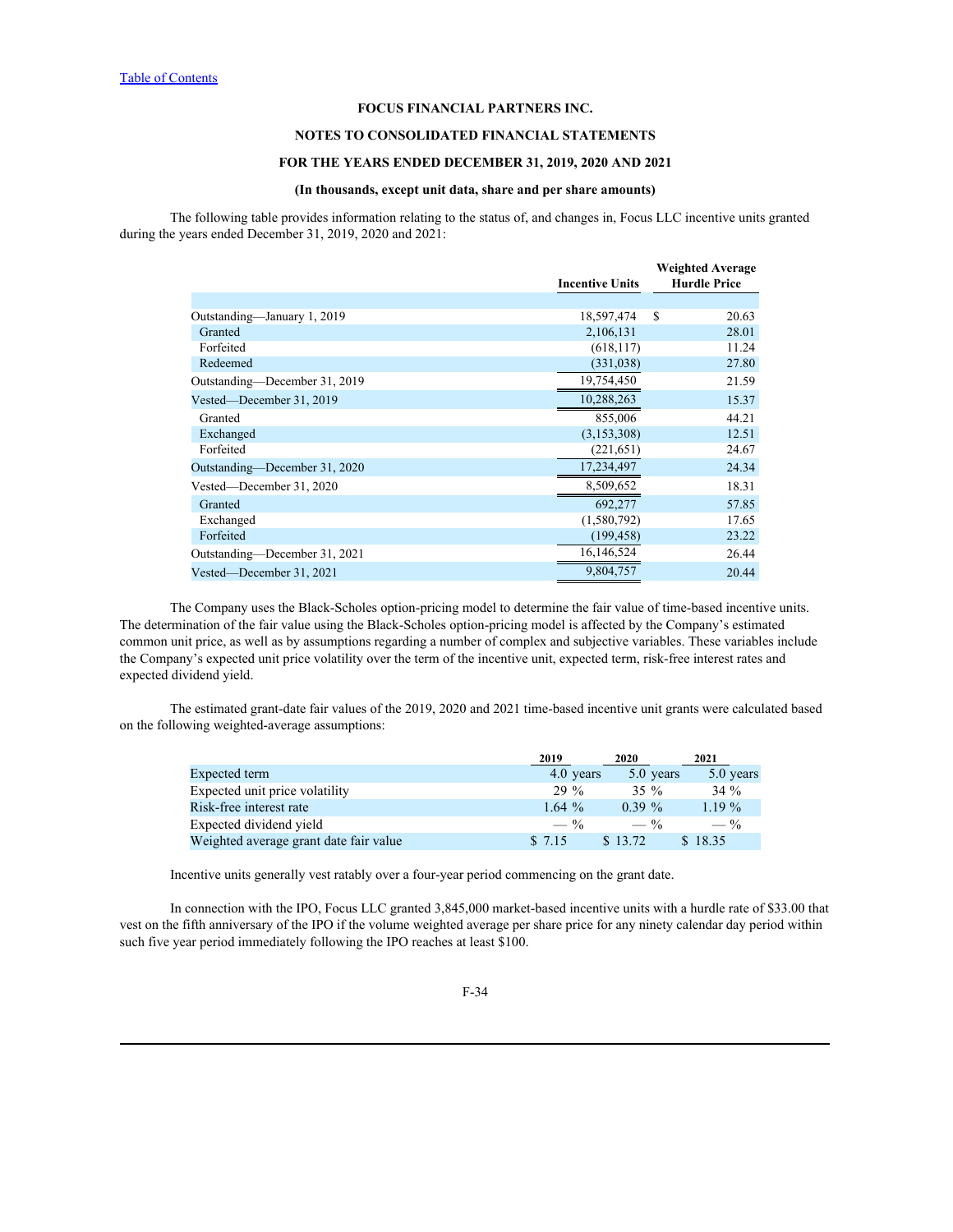### **NOTES TO CONSOLIDATED FINANCIAL STATEMENTS**

# **FOR THE YEARS ENDED DECEMBER 31, 2019, 2020 AND 2021**

# **(In thousands, except unit data, share and per share amounts)**

For the purpose of calculating equity-based compensation expense for these market condition-based incentive units, the grant date fair value was determined through the application of the Monte Carlo Simulation Model with the following weighted average assumptions:

| Expected term                          | 4.1 years |
|----------------------------------------|-----------|
| Expected unit price volatility         | 30 %      |
| Risk-free interest rate                | 2.74%     |
| Expected dividend yield                | $-$ %     |
| Weighted average grant date fair value | \$5.05    |

In February 2021, the compensation committee of the Company applied its discretion to provide for a new measurement period for 1,162,500 incentive units of certain officers of the Company. As a result of the modification, 896,230 units were vested based on the weighted average price per share for the seven days prior to February 23, 2021, with vesting calculated based on the same stock price hurdles that were to apply on the third anniversary of the IPO. This vesting criteria provided that if the specified weighted average price per share was: (i) less than \$42.00, then none of such incentive units would vest; (ii) greater than \$63.00, then all of such incentive units would vest; and (iii) if between \$42.00 and \$63.00, then (x) fifty percent of such incentive units would vest and (y) the remaining fifty percent of the remaining unvested incentive units would vest linearly based on where the price falls within the range of \$42.00 and \$63.00. The remaining 266,270 units that did not vest during the February measurement period, and 337,500 units held by individuals other than certain officers, that were not modified, were eligible to vest pursuant to the same criteria but using the weighted average price per share for the ninety day period immediately preceding the third anniversary of the Company's IPO. In July 2021, the third anniversary of the Company's IPO, 186,545 of the 266,270 units vested and 79,725 were forfeited pursuant to the vesting criteria, and 236,449 of the 337,500 units vested and 101,051 were forfeited pursuant to the vesting criteria.

In connection with the modification that resulted in the vesting of 896,230 units, the Company recognized additional non-cash equity compensation expense of \$6,439 during the year ended December 31, 2021. In connection with the modification of the vesting terms of the 266,270 incentive units, the Company has recognized incremental non-cash equity compensation expense of \$1,544 during the year ended December 31, 2021.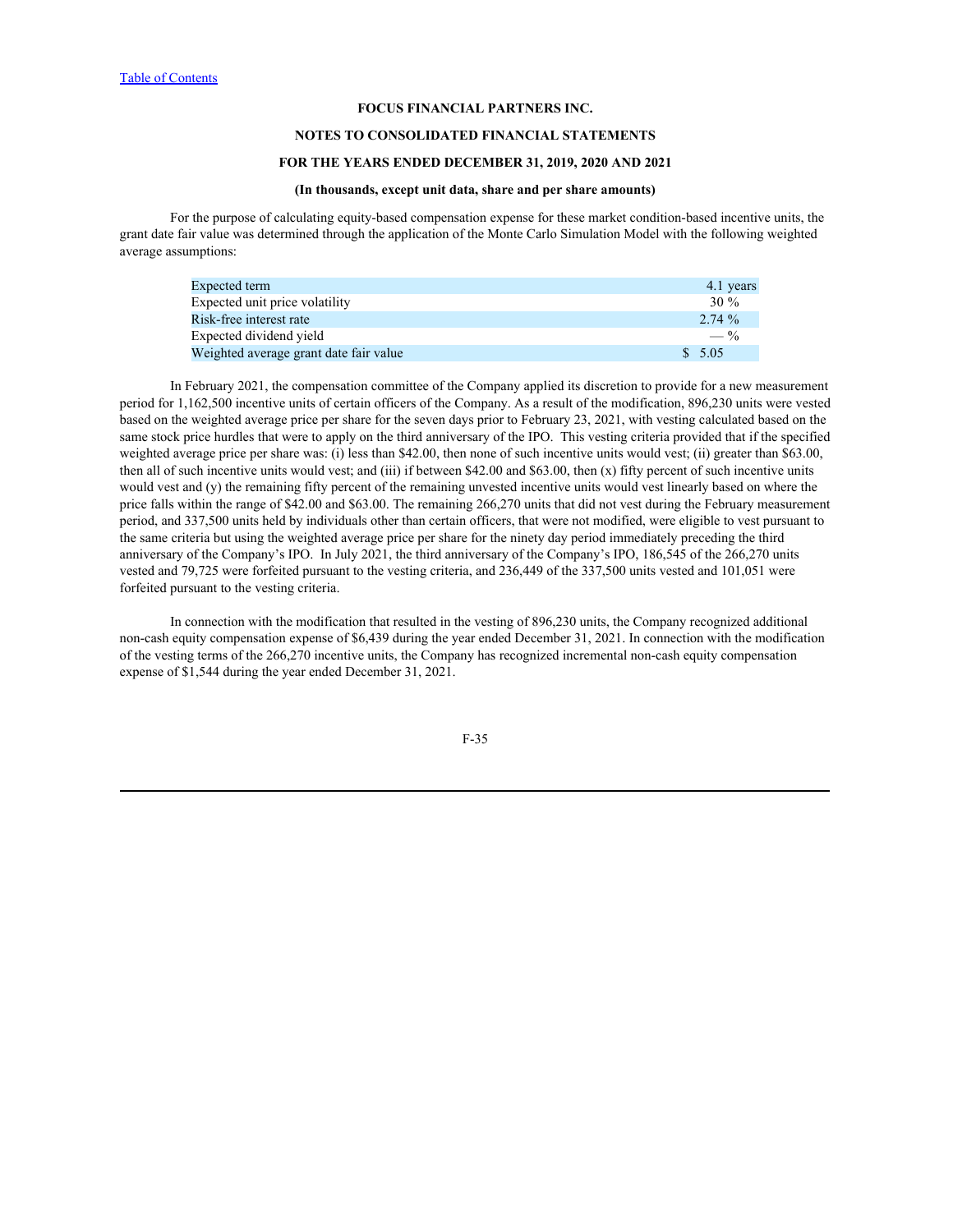# **NOTES TO CONSOLIDATED FINANCIAL STATEMENTS**

# **FOR THE YEARS ENDED DECEMBER 31, 2019, 2020 AND 2021**

# **(In thousands, except unit data, share and per share amounts)**

Incentive units outstanding and vested at December 31, 2021 were as follows:

| Number  | <b>Vested</b><br>Incentive                                                                                                                                                                                                                                     |
|---------|----------------------------------------------------------------------------------------------------------------------------------------------------------------------------------------------------------------------------------------------------------------|
|         | <b>Units</b>                                                                                                                                                                                                                                                   |
| 421     | 421                                                                                                                                                                                                                                                            |
| 798     | 798                                                                                                                                                                                                                                                            |
| 386     | 386                                                                                                                                                                                                                                                            |
|         | 1,081                                                                                                                                                                                                                                                          |
|         | 708,107                                                                                                                                                                                                                                                        |
|         | 813,001                                                                                                                                                                                                                                                        |
|         | 513,043                                                                                                                                                                                                                                                        |
| 540,000 | 540,000                                                                                                                                                                                                                                                        |
|         | 10,098                                                                                                                                                                                                                                                         |
|         | 45,191                                                                                                                                                                                                                                                         |
|         | 20,000                                                                                                                                                                                                                                                         |
|         | 527,928                                                                                                                                                                                                                                                        |
|         | 3,045,236                                                                                                                                                                                                                                                      |
|         | 821,417                                                                                                                                                                                                                                                        |
|         | 524,828                                                                                                                                                                                                                                                        |
|         |                                                                                                                                                                                                                                                                |
|         | 9,363                                                                                                                                                                                                                                                          |
|         | 931,758                                                                                                                                                                                                                                                        |
|         | 1,051,459                                                                                                                                                                                                                                                      |
|         | 10,000                                                                                                                                                                                                                                                         |
|         | 7,500                                                                                                                                                                                                                                                          |
|         | 20,000                                                                                                                                                                                                                                                         |
|         | $\overline{\phantom{m}}$                                                                                                                                                                                                                                       |
|         | 203,142                                                                                                                                                                                                                                                        |
|         |                                                                                                                                                                                                                                                                |
|         | 9,804,757                                                                                                                                                                                                                                                      |
|         | Outstanding<br>1,081<br>708,107<br>813,001<br>513,043<br>10,098<br>45,191<br>20,000<br>527,928<br>3,045,236<br>821,417<br>524,828<br>12,500<br>16,734<br>1,929,424<br>1,440,230<br>30,000<br>3,617,500<br>30,000<br>30,000<br>806,324<br>662,277<br>16,146,524 |

The Company has recorded \$14,082, \$16,800 and \$25,566 of non-cash equity compensation expense for incentive units and restricted common units during the years ended December 31, 2019, 2020 and 2021, respectively.

Total unrecognized expense, adjusted for estimated forfeitures, related to restricted common units at December 31, 2021, was \$10,240 and is expected to be recognized over a weighted-average period of 3.7 years.

Total unrecognized expense, adjusted for estimated forfeitures, related to unvested incentive units at December 31, 2021, was \$35,904 and is expected to be recognized over a weighted-average period of 2.7 years.

## **11. INCOME TAXES**

Income tax expense for year ended December 31, 2021 is primarily related to U.S. federal, state and local income taxes imposed on Focus Inc.'s allocable portion of taxable income from Focus LLC. The allocable portion of taxable income primarily differs from the net income (loss) attributable to Focus Inc. due to permanent differences such as non-deductible equity-based compensation expense of Focus LLC.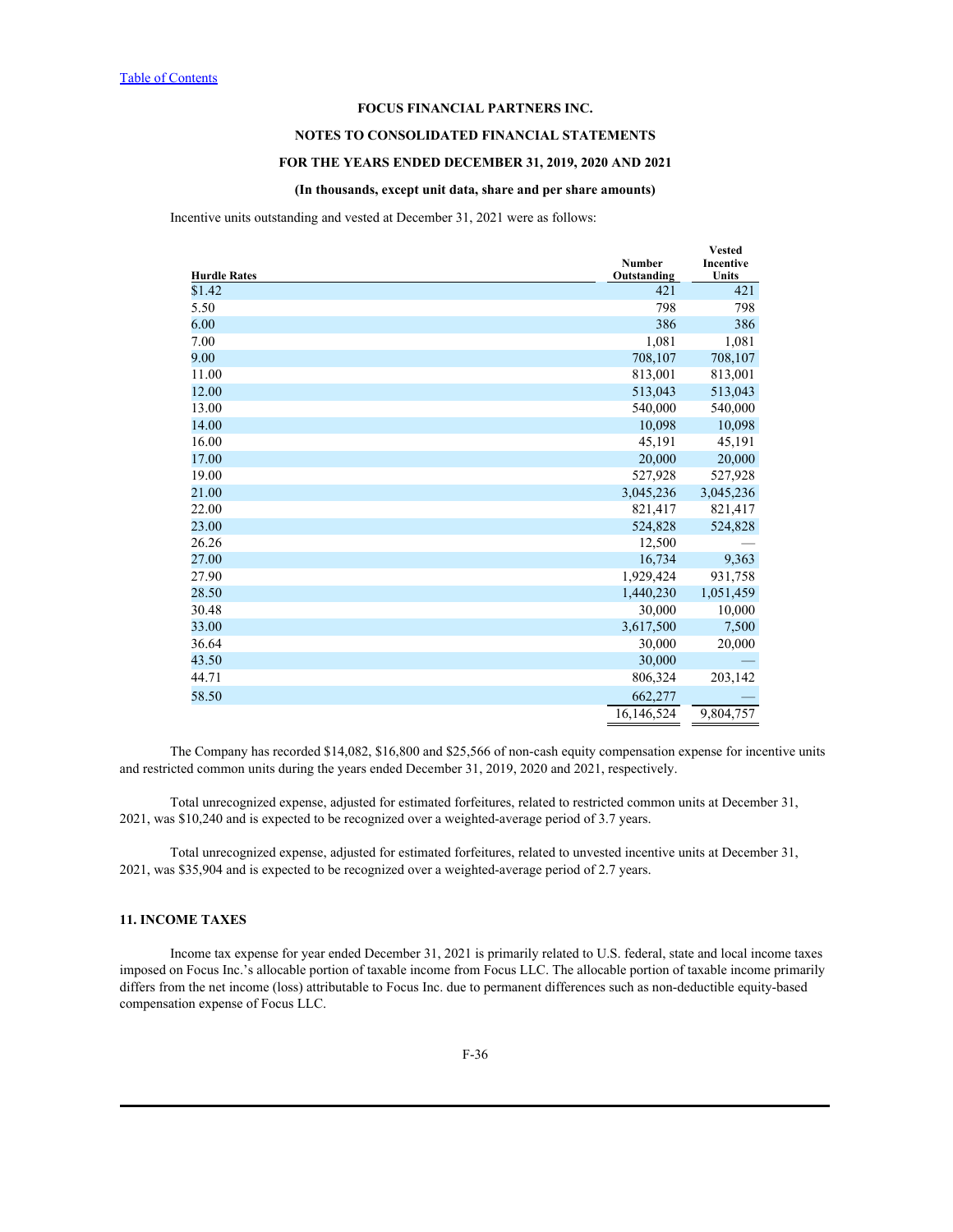# **NOTES TO CONSOLIDATED FINANCIAL STATEMENTS**

# **FOR THE YEARS ENDED DECEMBER 31, 2019, 2020 AND 2021**

# **(In thousands, except unit data, share and per share amounts)**

The following represents the U.S. and foreign components of income (loss) before income tax for the years ended December 31, 2019, 2020 and 2021:

| 2019                                             | <b>2020</b>                    | 2021                |
|--------------------------------------------------|--------------------------------|---------------------|
| Income (loss) before income tax:                 |                                |                     |
| <b>United States</b>                             | $$(7,828)$ $$65,472$ $$36,274$ |                     |
| Foreign<br>2.852                                 | 4.153                          | 8,248               |
| (4.976)<br>Total income (loss) before income tax |                                | $$69,625$ $$44,522$ |

The following represents the U.S. and foreign components of income tax expense for the years ended December 31, 2019, 2020 and 2021:

|                               | 2019    | 2020     | 2021        |
|-------------------------------|---------|----------|-------------|
| Current provision:            |         |          |             |
| Federal                       | \$1,201 | \$10,363 | 19,742<br>S |
| State and local               | 1,579   | 5,355    | 7,855       |
| Foreign                       | 2,419   | 4,169    | 6,906       |
| Subtotal                      | 5,199   | 19,887   | 34,503      |
| Deferred provision (benefit): |         |          |             |
| Federal                       | 2,293   | 1,854    | (7,958)     |
| State and local               | 435     | 580      | (3,674)     |
| Foreign                       | (878)   | (1,661)  | (2,789)     |
| Subtotal                      | 1,850   | 773      | (14, 421)   |
| Total income tax expense      | \$7,049 | \$20,660 | 20,082      |
|                               |         |          |             |

At December 31, 2020 and 2021, tax effects of book/tax temporary differences give rise to deferred tax assets (liabilities) as follows:

|                                          | 2020      | 2021      |
|------------------------------------------|-----------|-----------|
| Deferred tax assets:                     |           |           |
| Investment in Focus LLC                  | \$106,553 | \$254,454 |
| Federal net operating loss carryforwards | $-$       | 11,561    |
| Deferred rent and other                  | 1,444     | 2,353     |
| Gross deferred tax assets                | 107,997   | 268,368   |
| Deferred tax liabilities:                |           |           |
| Intangible assets                        | (27,084)  | (32, 483) |
| Fixed assets and other                   | (359)     | (526)     |
| Gross deferred tax liabilities           | (27, 443) | (33,009)  |
| Net deferred tax assets                  | 80,554    | 235,359   |
|                                          |           |           |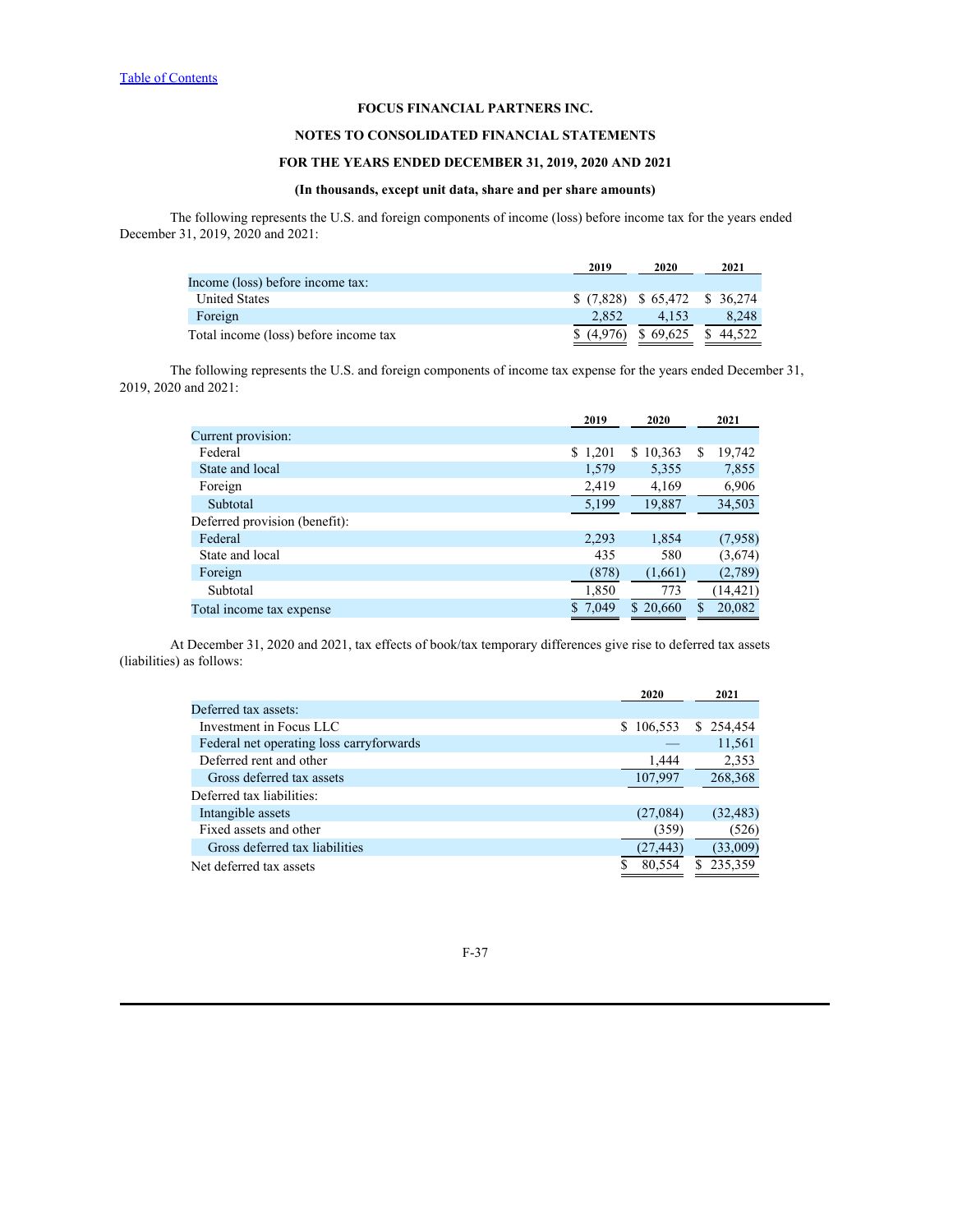## **NOTES TO CONSOLIDATED FINANCIAL STATEMENTS**

# **FOR THE YEARS ENDED DECEMBER 31, 2019, 2020 AND 2021**

#### **(In thousands, except unit data, share and per share amounts)**

A reconciliation of the differences between the U.S. federal statutory tax rate and the effective tax rate for the years ended December 31, 2019, 2020 and 2021 is as follows:

|                                                               | 2019                      | 2020                   | 2021  |
|---------------------------------------------------------------|---------------------------|------------------------|-------|
| U.S. federal statutory tax rate                               |                           | $21.0\%$ 21.0 % 21.0 % |       |
| Income passed through to individual members                   | (11.3)                    | (7.6)                  | (6.1) |
| Foreign income taxes                                          | (31.0)                    | 3.6                    | 9.2   |
| Non-cash equity compensation expense                          | (41.8)                    |                        | 7.7   |
| Impairment of equity method investment                        | (31.0)                    |                        |       |
| Other non-deductible expenses                                 | (19.2)                    | 0.9                    | 2.7   |
| State and local income taxes, net of U.S. federal tax benefit | (32.6)                    | 7.0                    | 8.1   |
| Other                                                         |                           |                        | 2.5   |
| Effective income tax rate                                     | $(141.7)\%$ 29.7 % 45.1 % |                        |       |

At December 31, 2021, the Company had \$55,051 of U.S. federal net operating loss carry forwards. These net operating loss carryforwards have an indefinite carryforward period.

In assessing the realizability of deferred tax assets, management considers whether it is more likely than not that some portion or all of the deferred tax assets will be realized. The ultimate realization of deferred tax assets is dependent upon the generation of future taxable income. Based on this assessment, no valuation allowances were recorded at December 31, 2020 and 2021, respectively.

The Company files tax returns in U.S. federal, local and state jurisdictions and certain of the Company's subsidiaries file income tax returns in foreign jurisdictions. The Company is no longer subject to income tax examinations for years prior to 2018. In addition, open tax years related to local, state and foreign jurisdictions remain subject to examination, but are not considered material to the Company's consolidated financial position, results of operations or cash flows. The Company is not aware of any tax position for which it is reasonably possible that the total amount of unrecognized benefits will change materially in the next 12 months.

## **12. TAX RECEIVABLE AGREEMENTS**

In connection with the IPO and the reorganization transactions that occurred in connection with the IPO, Focus Inc. entered into two tax receivable agreements: one with certain entities affiliated with the private equity investors of Focus LLC and the other with certain other continuing and former owners of Focus LLC. In March 2020, Focus Inc. entered into an additional tax receivable agreement (the three agreements, collectively, the "Tax Receivable Agreements") for tax receivable agreement holders that join Focus LLC as members after the closing of the IPO (the parties to the Tax Receivable Agreements, collectively, the "TRA Holders"). New Focus LLC owners in the future may also become party to this additional Tax Receivable Agreement. The Tax Receivable Agreements generally provide for the payment by Focus Inc. to each TRA holder of 85% of the net cash savings, if any, in U.S. federal, state and local income and franchise tax that Focus Inc. actually realizes (computed using simplifying assumptions to address the impact of state and local taxes) or is deemed to realize in certain circumstances in connection with the reorganization transactions that occurred in connection with the IPO and in periods after the IPO or after entering into the Tax Receivable Agreements, as applicable, as a result of certain increases in tax bases and certain tax benefits attributable to imputed interest. Focus Inc. will retain the benefit of the remaining 15% of these cash savings.

The Company had a liability of \$81,563 and \$219,542 relating to its obligations under the Tax Receivable Agreements as of December 31, 2020 and 2021, respectively. During the year ended December 31, 2021, payments totaling \$4,423 were made under the Tax Receivable Agreements. In February 2022, payments totaling \$3,856 were made under the Tax Receivable Agreements.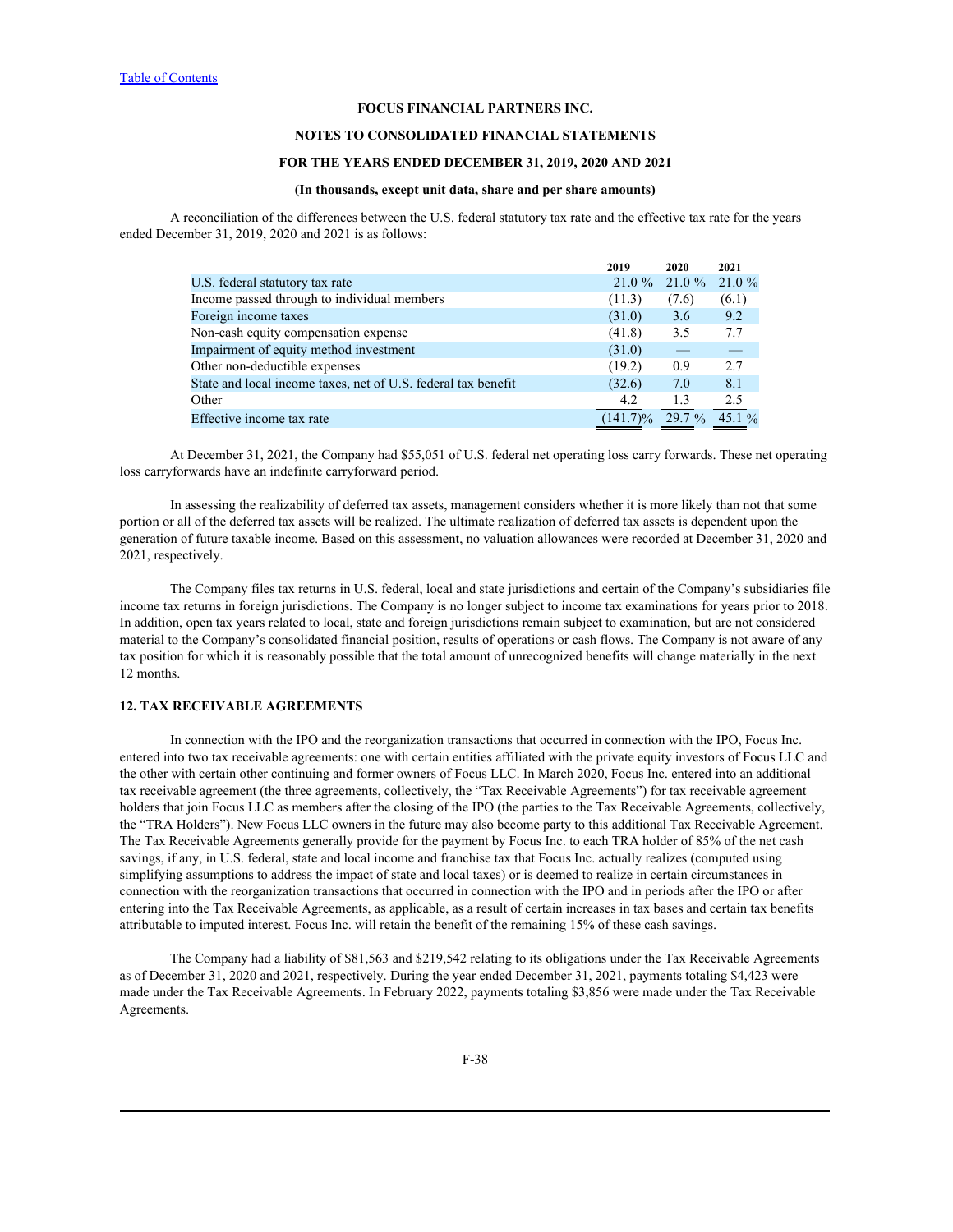## **NOTES TO CONSOLIDATED FINANCIAL STATEMENTS**

# **FOR THE YEARS ENDED DECEMBER 31, 2019, 2020 AND 2021**

#### **(In thousands, except unit data, share and per share amounts)**

# **13. LEASES**

The future minimum lease payments under operating leases in place as of December 31, 2021 were as follows:

| Year ending December 31,                         |               | Amount    |
|--------------------------------------------------|---------------|-----------|
| 2022                                             | $\mathcal{P}$ | 54,815    |
| 2023                                             |               | 51,033    |
| 2024                                             |               | 46,755    |
| 2025                                             |               | 40,331    |
| 2026                                             |               | 34,186    |
| 2027 and thereafter                              |               | 112,686   |
|                                                  |               | 339,806   |
| Less: present value discount                     |               | (62, 482) |
| Operating lease liabilities at December 31, 2021 |               | \$277,324 |
|                                                  |               |           |

The weighted average discount rate used to determine the Company's operating lease liabilities was approximately 6% at December 31, 2020 and 5% at December 31, 2021. The weighted average remaining lease term at December 31, 2020 was approximately eight years and at December 31, 2021 was approximately seven years.

Other information pertaining to leases for the years ended December 31, 2020 and 2021 consists of the following:

| Operating lease costs included in selling, general and<br>74.340<br>administrative expenses<br>50.123<br>Operating cash flows from operating leases<br>47.798<br>73.481<br>Operating lease assets obtained in exchange for operating |
|--------------------------------------------------------------------------------------------------------------------------------------------------------------------------------------------------------------------------------------|
|                                                                                                                                                                                                                                      |
|                                                                                                                                                                                                                                      |
|                                                                                                                                                                                                                                      |
|                                                                                                                                                                                                                                      |
| 87.699<br>lease obligations<br>61,750                                                                                                                                                                                                |

# **14. COMMITMENTS AND CONTINGENCIES**

# **Credit Risk**

The Company's broker-dealer subsidiaries clear all transactions through clearing brokers on a fully disclosed basis. Pursuant to the terms of the agreements between the Company's broker-dealer subsidiaries and their clearing brokers, the clearing brokers have the right to charge the Company's broker-dealer subsidiaries for losses that result from a counterparty's failure to fulfill its contractual obligations. This right applies to all trades executed through its clearing brokers, and therefore, the Company believes there is no maximum amount assignable to the right of the clearing brokers. Accordingly, at December 31, 2020 and 2021, the Company had recorded no liabilities in connection with this right.

In addition, the Company has the right to pursue collection or performance from the counterparties who do not perform under their contractual obligations. The Company monitors the credit standing of the clearing brokers and counterparties with which they conduct business.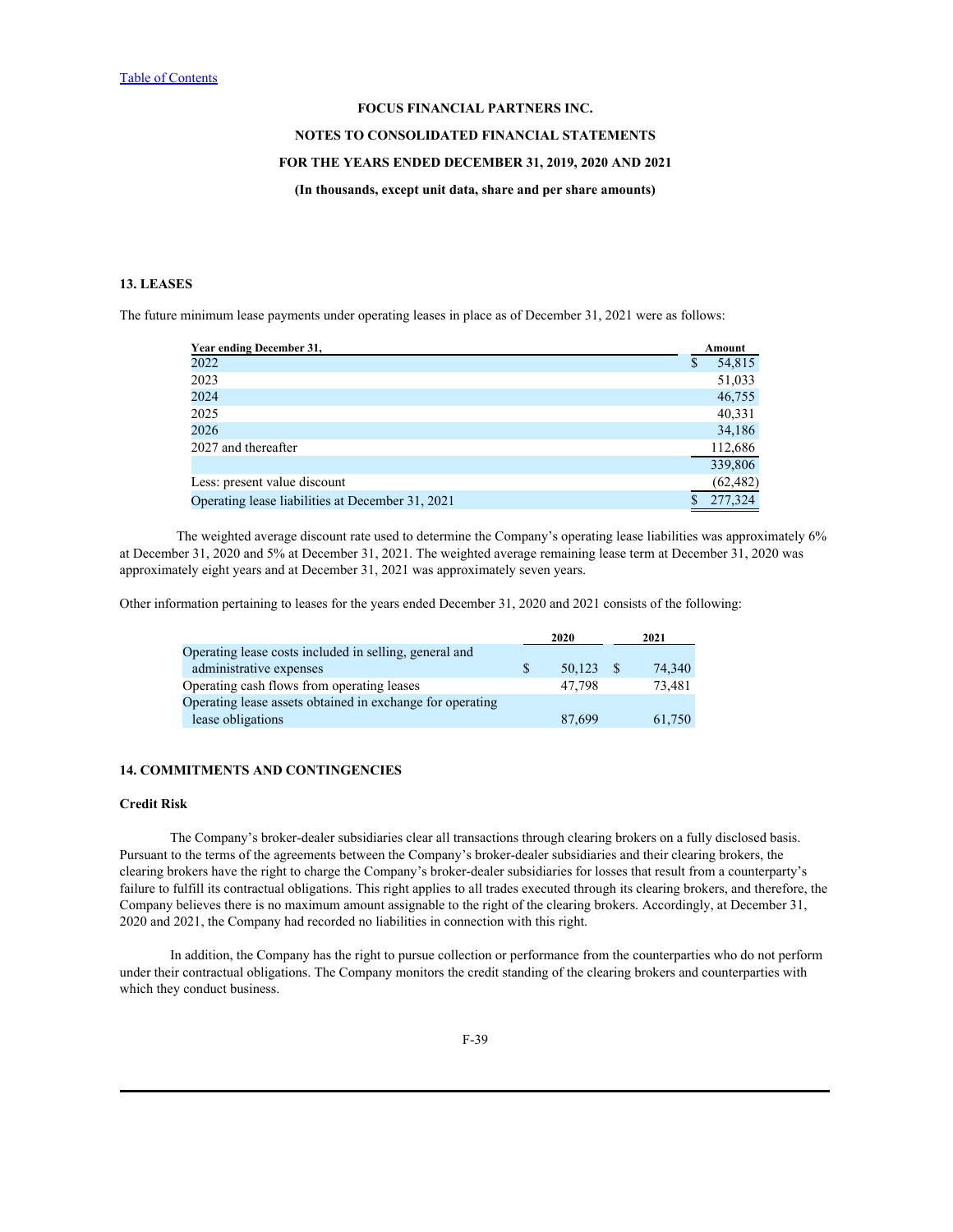#### **NOTES TO CONSOLIDATED FINANCIAL STATEMENTS**

# **FOR THE YEARS ENDED DECEMBER 31, 2019, 2020 AND 2021**

#### **(In thousands, except unit data, share and per share amounts)**

The Company is exposed to credit risk for accounts receivable from clients. Such credit risk is limited to the amount of accounts receivable. The Company is also exposed to credit risk for changes in the benchmark interest rate (LIBOR or base rate) in connection with its Credit Facility. The Company intends to monitor the developments with respect to the planned phasing out of LIBOR and work with its lenders to ensure such transition away from LIBOR will have minimal impact on its financial condition, but can provide no assurances regarding the impact of the discontinuation of LIBOR.

The Company maintains its cash in bank depository accounts, which, at times, may exceed federally insured limits. The Company selects depository institutions based, in part, upon management's review of the financial stability of the institution. At December 31, 2020 and 2021, a significant portion of cash and cash equivalents were held at a single institution.

#### **Contingent Consideration Arrangements**

As discussed in Notes 2 and 7, contingent consideration is payable in the form of cash, and in some cases, equity. Since the contingent consideration to be paid is based on forecasted growth rates over the measurement period, the Company cannot calculate the maximum contingent consideration that may be payable under these arrangements.

## **Legal and Regulatory Matters**

In the ordinary course of business, the Company and its subsidiaries are involved in lawsuits, regulatory matters and other claims. The Company has insurance to cover certain losses that arise in such matters; however, this insurance may not be sufficient to cover these losses. One of the Company's subsidiaries has settled most of the investor demands related to a private fund (that held approximately \$27 million in client assets) during the year ended December 31, 2021. The Company has notified its insurance carriers of the matter. Management, after consultation with legal counsel, currently does not anticipate that the aggregate liability, if any, arising out of any existing legal matters will have a material effect on the Company's consolidated financial position, results of operations or cash flows.

From time to time, the Company and its subsidiaries receive requests for information from governmental authorities regarding business activities. The Company has cooperated and plans to continue to cooperate with all governmental authorities. The Company continues to believe that the resolution of any governmental inquiry will not have a material impact on the Company's consolidated financial position, results of operations or cash flows.

#### **Indemnifications**

In the ordinary course of business, the Company enters into contracts pursuant to which it may agree to indemnify third parties in certain circumstances. The terms of these indemnities vary from contract to contract and the amount of indemnification liability, if any, cannot be determined.

Management believes that the likelihood of any liability arising under these indemnification provisions is remote. Management cannot estimate any potential maximum exposure due to both the remoteness of any potential claims and the fact that items that would be included within any such calculated claim would be beyond the control of the Company. Consequently, no liability has been recorded in the consolidated balance sheets.

# **15. EMPLOYEE BENEFIT PLANS**

The Company and its subsidiaries have defined contribution retirement plans, including 401(k) and profit-sharing plans covering eligible employees. During the years ended December 31, 2019, 2020 and 2021, the amounts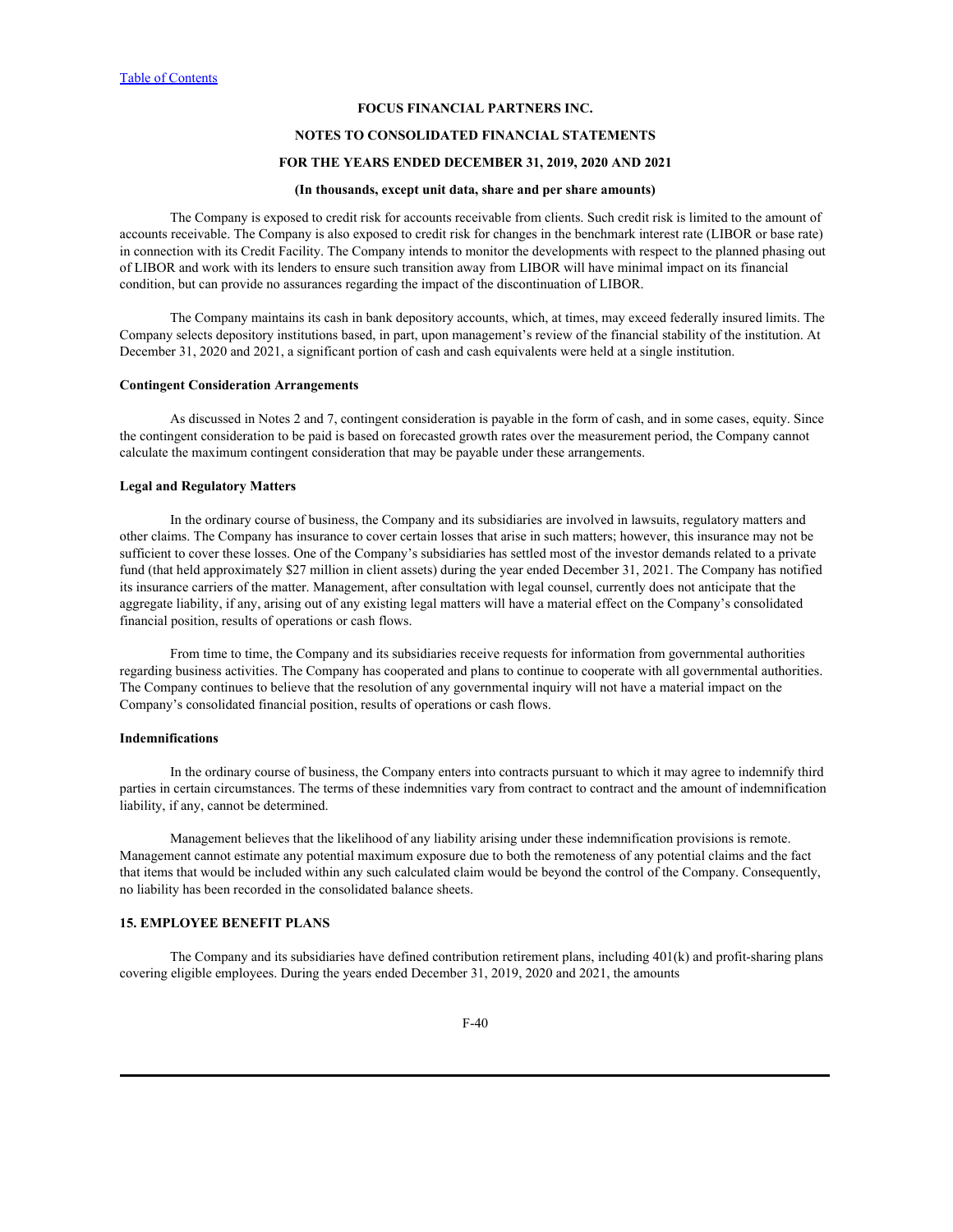## **NOTES TO CONSOLIDATED FINANCIAL STATEMENTS**

# **FOR THE YEARS ENDED DECEMBER 31, 2019, 2020 AND 2021**

#### **(In thousands, except unit data, share and per share amounts)**

recorded in expense relating to these plans were \$10,235, \$9,357 and \$13,628, respectively, and are included in compensation and related expenses in the consolidated statements of operations.

## **16. NET CAPITAL REQUIREMENTS**

Certain of the Company's regulated subsidiaries are subject to minimum net capital requirements. As of December 31, 2020 and 2021, all regulated subsidiaries subject to minimum net capital requirements individually had net capital in excess of minimum net capital requirements. As of December 31, 2020, these subsidiaries had aggregate net capital of \$12,253, which was \$9,516 in excess of aggregate minimum net capital requirements of \$2,737. As of December 31, 2021, these subsidiaries had aggregate net capital of \$19,520, which was \$15,853 in excess of aggregate minimum net capital requirements of \$3,667.

## **17. CASH FLOW INFORMATION**

|                                                                                         |           | <b>Year Ended</b><br>December 31, |         |
|-----------------------------------------------------------------------------------------|-----------|-----------------------------------|---------|
|                                                                                         | 2019      | 2020                              | 2021    |
| Supplemental disclosures of cash flow information—cash paid for:                        |           |                                   |         |
| Interest                                                                                | \$ 57,344 | \$41,352                          | 53,721  |
| Income taxes                                                                            | 7.775     | 18.927                            | 36.806  |
| Supplemental non-cash cash flow information:                                            |           |                                   |         |
| Fair market value of estimated contingent consideration in connection with acquisitions | \$ 82,781 | \$46,918                          | 212,074 |

## **18. RELATED PARTIES**

The Company's Chief Executive Officer, through an entity owned and controlled by him, owns a personal aircraft that was acquired without Company resources that he uses for business travel. The Company reimburses the Company's Chief Executive Officer for certain costs and third-party payments associated with the use of his personal aircraft for Company-related business travel. The Company also pays pilot fees for such business travel flights. During the years ended December 31, 2019, 2020 and 2021, the Company recognized expenses of \$1,906, \$1,280 and \$2,326, respectively, related to these reimbursements. Given the geography of the Company's partner firms and prospects, the Company believes that the use of private aircraft creates efficiencies to enhance the productivity of the Company's Chief Executive Officer and certain other authorized personnel.

Affiliates of current and former holders of the Company's Class A common stock and Class B common stock earned underwriting fees of \$4,596 in connection with the March Offering and \$1,048 in connection with the December Offering.

At December 31, 2021, affiliates of current and former holders of the Company's Class A common stock and Class B common stock are lenders under the First Lien Term Loan. During the years ended December 31, 2019 and 2021, these affiliates received \$135 and \$394 in fees, respectively, in connection with amendments to the First Lien Term Loan.

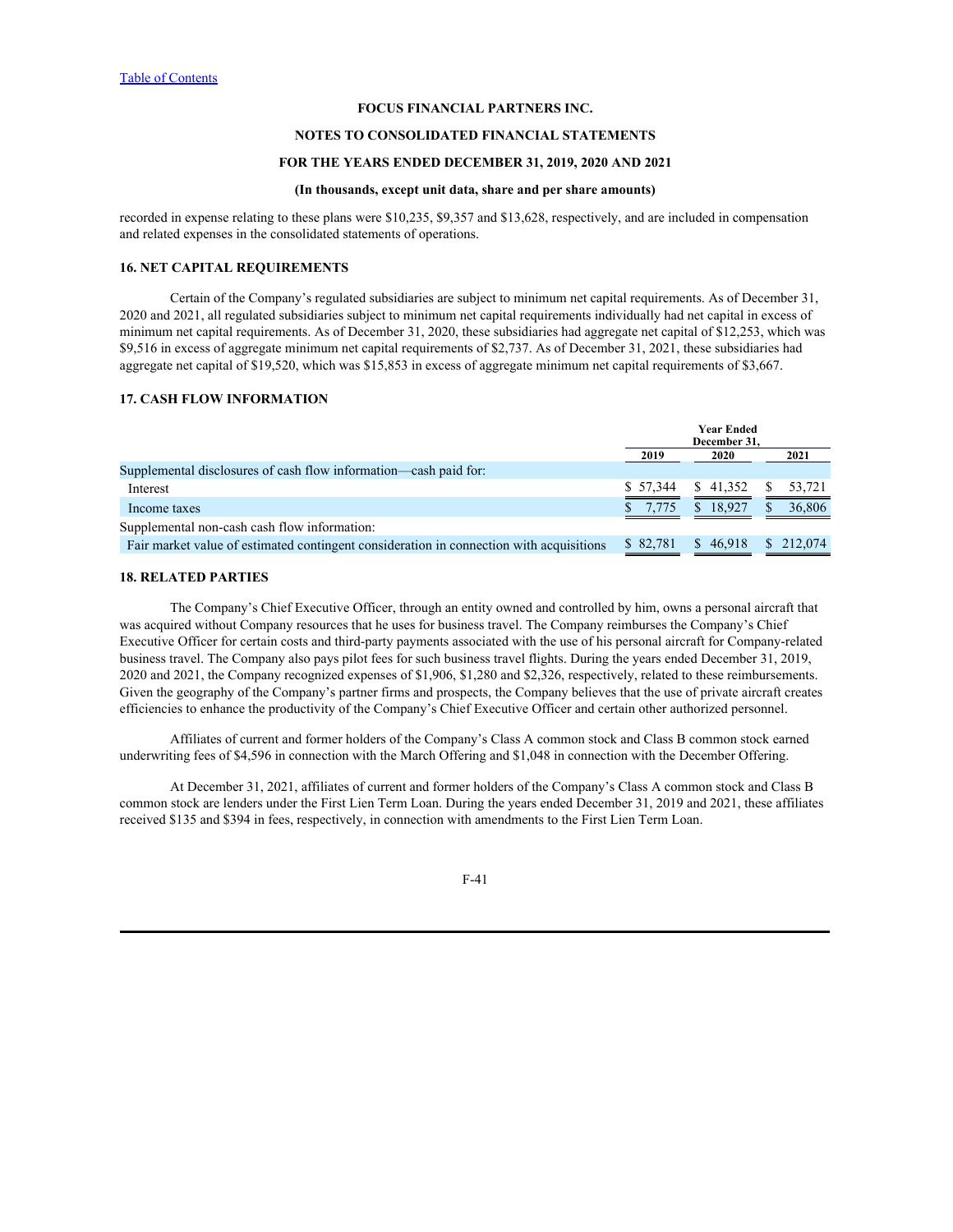# **FOCUS FINANCIAL PARTNERS INC. NOTES TO CONSOLIDATED FINANCIAL STATEMENTS**

# **FOR THE YEARS ENDED DECEMBER 31, 2019, 2020 AND 2021**

## **(In thousands, except unit data, share and per share amounts)**

#### **19. OTHER**

During the year ended December 31, 2019, the Company recorded a management contract buyout expense of \$1,428 related to cash consideration for the buyout of a management agreement with one of the Company's retiring principals whereby the business operations of the relevant partner firm were transitioned to one of the Company's other partner firms.

During the year ended December 31, 2019, the Company evaluated a minority interest investment in a financial services company accounted for using the equity method for impairment and determined that the impairment was an other-than temporary loss in fair value. The Company recognized an impairment in the fair value of the equity method investment of \$11,749. The impairment is presented within other income (expense) in the Company's consolidated statement of operations for the year ended December 31, 2019.

F-42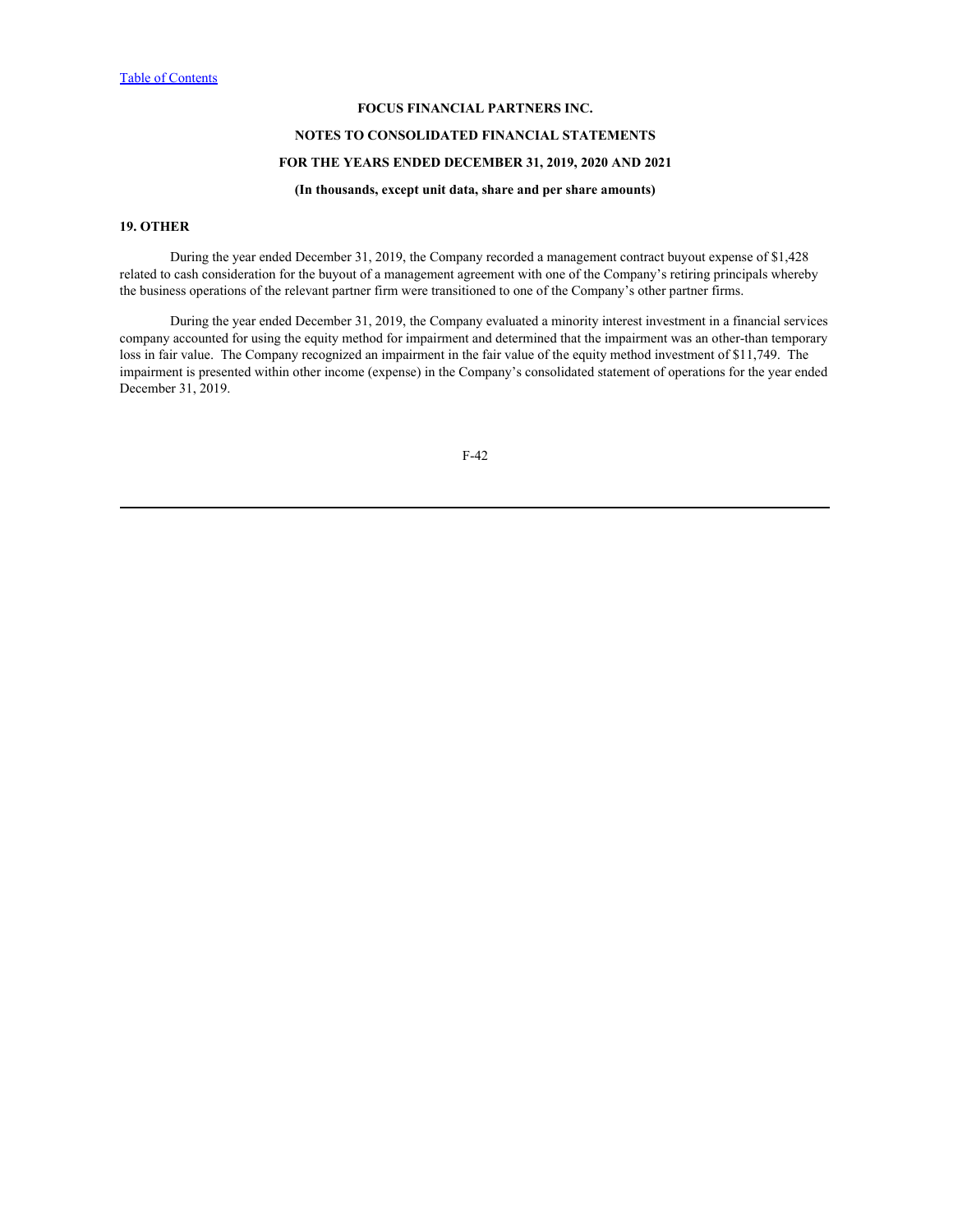# **DESCRIPTION OF SECURITIES REGISTERED UNDER SECTION 12 OF THE SECURITIES EXCHANGE ACT OF 1934**

Our authorized capital stock consists of 500,000,000 shares of Class A common stock, \$0.01 par value per share, 500,000,000 shares of Class B common stock, \$0.01 par value per share and 500,000,000 shares of preferred stock, \$0.01 par value per share. Our Class A common stock are listed on the NASDAQ Global Select Market under the symbol "FOCS."

## **Class A Common Stock**

#### *Voting Rights*

 Holders of shares of Class A common stock are entitled to one vote per share held of record on all matters to be voted upon by the stockholders. The holders of Class A common stock do not have cumulative voting rights in the election of directors.

Our amended and restated certificate of incorporation provides for a board of directors classified into three classes as nearly equal in number as is reasonably possible, whose terms of office expire in successive years. Directors are elected by a plurality of the votes cast.

## *Dividend Rights*

 Holders of shares of our Class A common stock are entitled to ratably receive dividends when and if declared by our board of directors out of funds legally available for that purpose, subject to any statutory or contractual restrictions on the payment of dividends and to any prior rights and preferences that may be applicable to any outstanding preferred stock.

#### *Liquidation Rights*

 Upon our liquidation, dissolution, distribution of assets or other winding up, the holders of Class A common stock are entitled to receive ratably the assets available for distribution to the stockholders after payment of liabilities and the liquidation preference of any of our outstanding shares of preferred stock.

#### *Other Matters*

 The shares of Class A common stock have no preemptive or conversion rights and are not subject to further calls or assessment by us. There are no redemption or sinking fund provisions applicable to the Class A common stock. All outstanding shares of our Class A common stock, including the Class A common stock offered in this offering, are fully paid and non-assessable.

## **Class B Common Stock**

 Each holder of vested common units in in Focus Financial Partners, LLC ("Focus LLC") holds one share of our Class B common stock.

## *Voting Rights*

 Holders of shares of our Class B common stock are entitled to one vote per share held of record on all matters to be voted upon by the stockholders. Holders of shares of our Class A common stock and Class B common stock vote together as a single class on all matters presented to our stockholders for their vote or approval, except the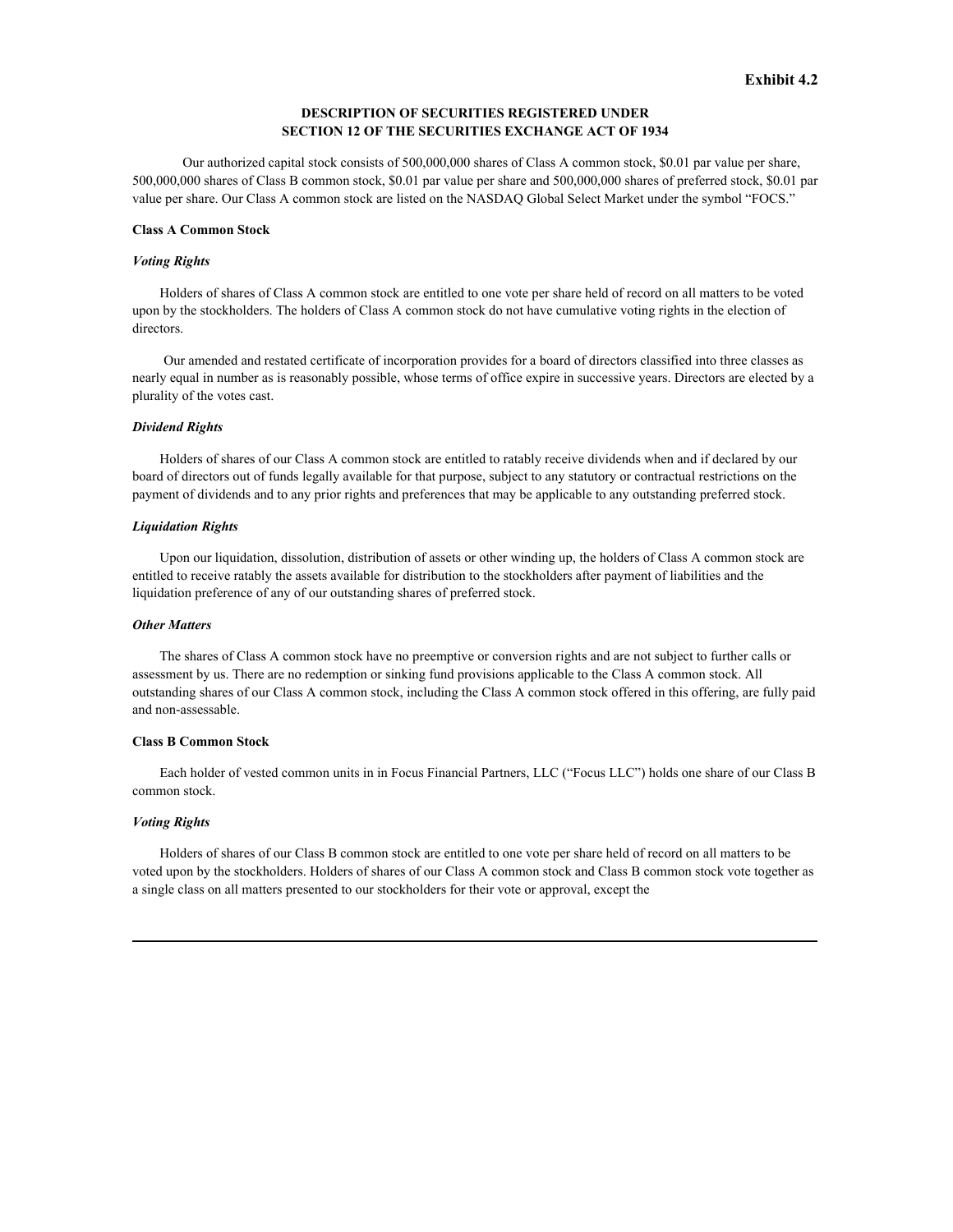amendment of certain provisions of our amended and restated certificate of incorporation that would alter or change the powers, preferences or special rights of the Class B common stock so as to affect them adversely must be approved by a majority of the votes entitled to be cast by the holders of the shares affected by the amendment, voting as a single class, or as otherwise required by applicable law.

## *Dividend and Liquidation Rights*

 Holders of our Class B common stock do not have any right to receive dividends, unless the dividend consists of shares of our Class B common stock or of rights, options, warrants or other securities convertible or exercisable into or exchangeable for shares of Class B common stock paid proportionally with respect to each outstanding share of our Class B common stock and a dividend consisting of shares of Class A common stock or of rights, options, warrants or other securities convertible or exercisable into or exchangeable for shares of Class A common stock on equivalent terms is simultaneously paid to the holders of Class A common stock. Holders of our Class B common stock do not have any right to receive a distribution upon a liquidation, dissolution or winding up of Focus Inc.

# **Anti-Takeover Effects of Provisions of Our Amended and Restated Certificate of Incorporation, our Amended and Restated Bylaws and Delaware Law**

 Some provisions of our amended and restated certificate of incorporation and our amended and restated bylaws described below, contain provisions that could make the following transactions more difficult: acquisitions of us by means of a tender offer, a proxy contest or otherwise; or removal of our incumbent officers and directors. These provisions may also have the effect of preventing changes in our management. It is possible that these provisions could make it more difficult to accomplish or could deter transactions that stockholders may otherwise consider to be in their best interest or in our best interests, including transactions that might result in a premium over the market price for our shares.

 These provisions, summarized below, are expected to discourage coercive takeover practices and inadequate takeover bids. These provisions are also designed to encourage persons seeking to acquire control of us to first negotiate with us. We believe that the benefits of increased protection and our potential ability to negotiate with the proponent of an unfriendly or unsolicited proposal to acquire or restructure us outweigh the disadvantages of discouraging these proposals because, among other things, negotiation of these proposals could result in an improvement of their terms.

#### **Amended and Restated Certificate of Incorporation and Amended and Restated Bylaws**

 We have elected not to be subject to Section 203 of the Delaware General Corporation Law (the "DGCL"); however, our amended and restated certificate of incorporation contains provisions that are similar to Section 203 of the DGCL. In general, these provisions prohibit us from engaging in any business combination with any interested stockholder for a period of three years following the time that the stockholder became an interested stockholder, unless:

- before such time our board of directors approved either the business combination or the transaction that resulted in the interested stockholder attaining that status;
- upon consummation of the transaction that resulted in the stockholder becoming an interested stockholder, the interested stockholder owned at least 85% of the voting stock of the corporation outstanding at the time the transaction commenced; or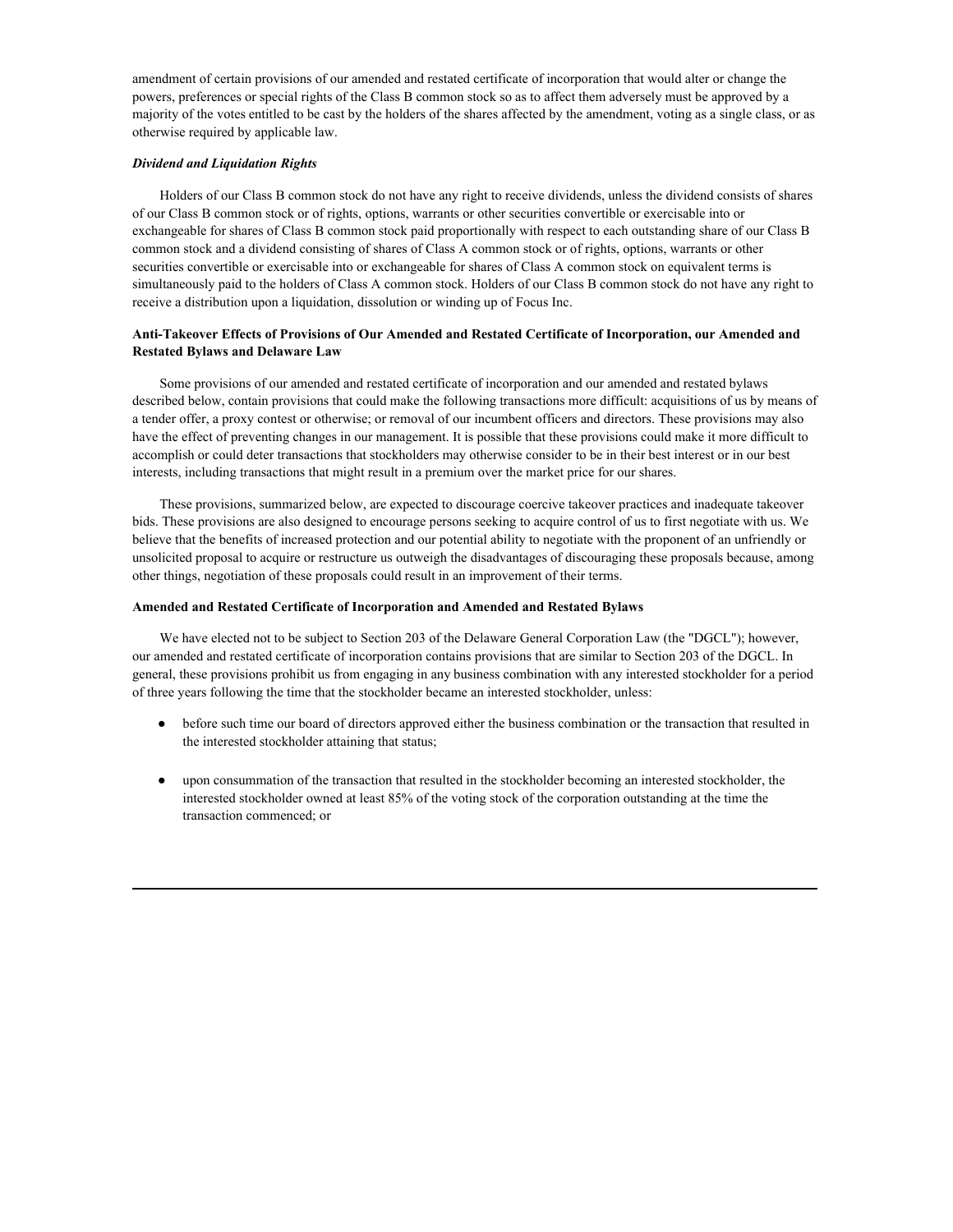on or after such time the business combination is approved by our board of directors and authorized at a meeting of stockholders by at least two-thirds of the outstanding voting stock that is not owned by the interested stockholder.

 Generally, a business combination includes a merger, asset or stock sale, or other transaction resulting in a financial benefit to the interested stockholder. An interested stockholder is a person who, together with affiliates and associates, owns or, within three years prior to the determination of interested stockholder status, did own 15% or more of a corporation's outstanding voting stock. Our amended and restated certificate of incorporation provides that interested stockholder will not include the investment vehicles affiliated with Stone Point Capital LLC (together with its affiliates "Stone Point") or certain of their transferees (as further described below), their respective affiliates or successors, or any person whose ownership in excess of the 15% limitation set forth herein is the result of any action taken solely by us. A transferee of a Stone Point investment vehicle will not be an interested stockholder if it (i) acquired beneficial ownership of outstanding voting stock directly from such an investment vehicle or any of its affiliates or successors, or directly from any other exempt transferee, (ii) did not have beneficial ownership of more than 4.9% of the then outstanding voting stock prior to such acquisition, and (iii) is not a national or global financial institution or insurance company or a regional bank that in each case derives at least 30% of its revenue from wealth management services or the sale of proprietary financial products (which for the avoidance of doubt, excludes life insurance and annuities), an independent broker dealer, a platform for or aggregator of registered investment advisors or broker-dealer teams, or a holding company or acquisition vehicle of any entity described in this clause (iii). Any such exempt transferee will be an interested stockholder if simultaneously or thereafter it acquires additional voting stock, except as a result of any corporate action not caused by such transferee. Our board of directors approved the acquisition by Stone Point on or before September 30, 2020 of up to 5,000,000 additional shares of Class A common stock such that the restrictions applicable to a business combination with an interested stockholder shall not apply to Stone Point or certain of their transferees.

 Under certain circumstances, these provisions would make it more difficult for a person who would be an interested stockholder to effect various business combinations with us for a three-year period. Accordingly, these provisions could have an anti-takeover effect with respect to certain transactions our board of directors does not approve in advance. These provisions may encourage companies interested in acquiring our company to negotiate in advance with our board of directors because the stockholder approval requirement would be avoided if our board of directors approves either the business combination or the transaction that results in the stockholder becoming an interested stockholder. However, these provisions also could discourage attempts that might result in a premium over the market price for the shares held by stockholders. These provisions also may make it more difficult to accomplish transactions that stockholders may otherwise deem to be in their best interests.

 Additionally, other provisions of our amended and restated certificate of incorporation and our amended and restated bylaws:

- establish advance notice procedures with regard to stockholder proposals relating to the nomination of candidates for election as directors or new business to be brought before meetings of our stockholders. These procedures provide that notice of stockholder proposals must be timely given in writing to our corporate secretary prior to the meeting at which the action is to be taken. Generally, to be timely, notice must be received at our principal executive offices not less than 120 days nor more than 150 days prior to the first anniversary date of the annual meeting for the preceding year. Our amended and restated bylaws specify the requirements as to form and content of all stockholder's notices. These requirements may preclude stockholders from bringing matters before the stockholders at an annual or special meeting;
- provide our board of directors the ability to authorize undesignated preferred stock. This ability makes it possible for our board of directors to issue, without stockholder approval, preferred stock with voting or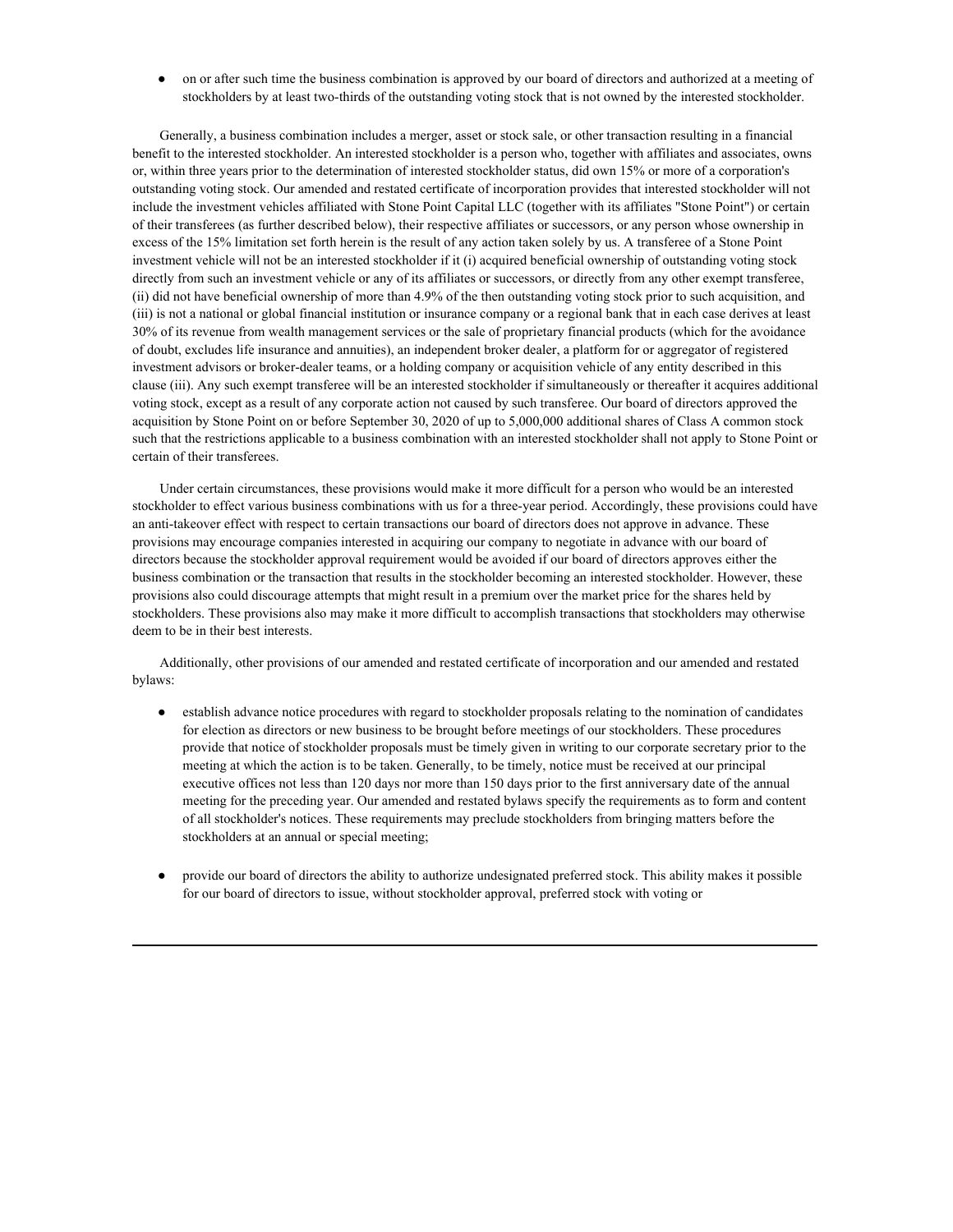other rights or preferences that could impede the success of any attempt to change control of us. These and other provisions may have the effect of deferring hostile takeovers or delaying changes in control or management of our company;

- provide that the authorized number of directors may be changed only by resolution of the board of directors;
- provide that all vacancies in our board of directors, including newly created directorships, may, except as otherwise required by law or, if applicable, the rights of holders of a series of preferred stock or any nomination agreements with any significant stockholders that may be in effect from time to time, be filled by the affirmative vote of a majority of directors then in office, even if less than a quorum;
- provide that our amended and restated certificate of incorporation and amended and restated bylaws may be amended by the affirmative vote of the holders of at least two-thirds of our then outstanding voting stock;
- provide for our board of directors to be divided into three classes of directors, with each class as nearly equal in number as possible, serving staggered three-year terms, other than directors which may be elected by holders of preferred stock, if any. Our staggered board may tend to discourage a third party from making a tender offer or otherwise attempting to obtain control of us, because it generally makes it more difficult for stockholders to replace a majority of the directors; and
- provide that our amended and restated bylaws can be amended by the board of directors.

#### **Special Stockholder Meeting**

 Our amended and restated certificate of incorporation provides that special meetings of our stockholders may be called at any time only by or at the direction of our board of directors, our chief executive officer or the chairman of our board of directors.

#### **Stockholder Action by Written Consent**

Our amended and restated certificate of incorporation precludes stockholder action by written consent.

#### **Supermajority Provisions**

 Our amended and restated certificate of incorporation provides that for as long as affiliates of Stone Point own any voting stock, in addition to any vote required by applicable law, the affirmative vote of the holders of a majority of the voting stock held by affiliates of Stone Point, voting together as a single class, will be required to amend, alter, repeal or rescind the provisions in our amended and restated certificate of incorporation related to corporate opportunities and business combinations with interested stockholders.

## **Corporate Opportunities**

 Our amended and restated certificate of incorporation, to the fullest extent permitted by law, renounces any reasonable expectancy interest that we have in, or right to be offered an opportunity to participate in, any corporate or business opportunities that are from time to time presented to Stone Point, KKR, directors affiliated with these parties and their respective affiliates, and, to the fullest extent permitted by law, such persons have no duty to refrain from engaging in any transaction or matter that may be a corporate or business opportunity in which we or any of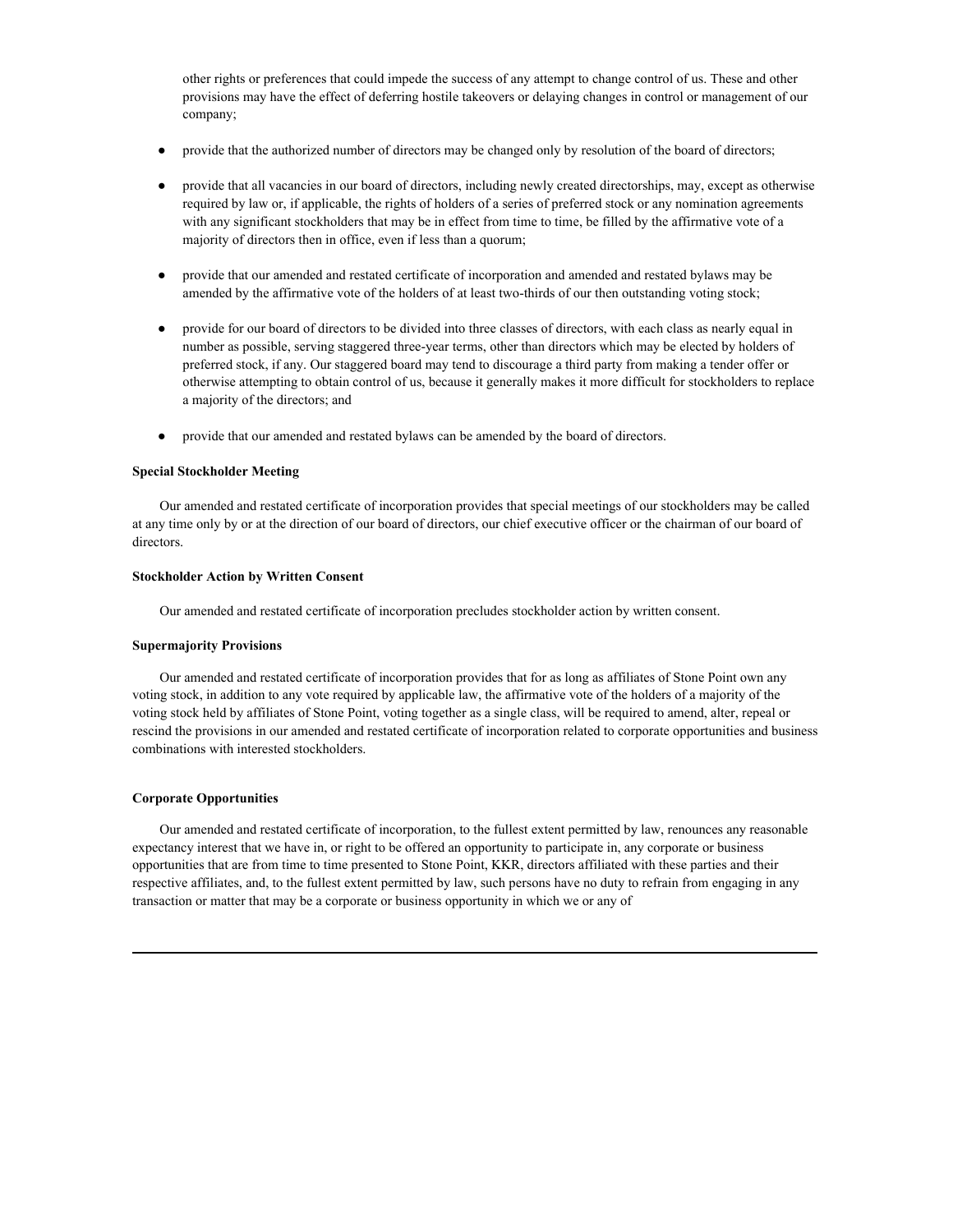our subsidiaries could have an interest or expectancy. In addition, to the fullest extent permitted by law, in the event that Stone Point, Kohlberg Kravis Roberts & Co. L.P. (together with its affiliates, "KKR"), directors affiliated with these parties and their respective affiliates acquire knowledge of any such opportunity, other than in their capacity as a member of our board of directors, such person has no duty to communicate or present such opportunity to us or any of our subsidiaries, and they may take any such opportunity for themselves or offer it to another person or entity.

# **Forum Selection**

 Our amended and restated certificate of incorporation provides that unless we consent in writing to the selection of an alternative forum, the Court of Chancery of the State of Delaware will, to the fullest extent permitted by applicable law, be the sole and exclusive forum for:

- any derivative action or proceeding brought on our behalf;
- any action asserting a claim of breach of a fiduciary duty owed by any of our directors, officers, employees, agents or trustees to us or our stockholders;
- any action asserting a claim against us or any director or officer or other employee of ours arising pursuant to any provision of the DGCL, our amended and restated certificate of incorporation or our amended and restated bylaws; or
- any action asserting a claim against us or any director or officer or other employee of ours that is governed by the internal affairs doctrine, in each such case subject to such Court of Chancery having personal jurisdiction over the indispensable parties named as defendants therein.

 Our amended and restated certificate of incorporation also provides that, unless we consent in writing to the selection of alternative forum, to the fullest extent permitted by law, the federal district courts of the United States are the exclusive forum for resolving any complaint asserting a cause of action arising under the federal securities laws of the United States. Additionally, it provides that any person or entity purchasing or otherwise acquiring any interest in shares of our capital stock will be deemed to have notice of, and to have consented to, this forum selection provision. Although we believe these provisions benefit us by providing increased consistency in the application of Delaware law for the specified types of actions and proceedings, the provisions may have the effect of discouraging lawsuits against our directors, officers, employees and agents. The enforceability of similar exclusive forum provisions in other companies' certificates of incorporation has been challenged in legal proceedings, and it is possible that, in connection with one or more actions or proceedings described above, a court could rule that this provision in our amended and restated certificate of incorporation is inapplicable or unenforceable.

# **Limitation of Liability and Indemnification Matters**

 Our amended and restated certificate of incorporation limits the liability of our directors for monetary damages for breach of their fiduciary duty as directors, except for liability that cannot be eliminated under the DGCL. Delaware law provides that directors of a company will not be personally liable for monetary damages for breach of their fiduciary duty as directors, except for liabilities:

- for any breach of their duty of loyalty to us or our stockholders;
- for acts or omissions not in good faith or which involve intentional misconduct or a knowing violation of law;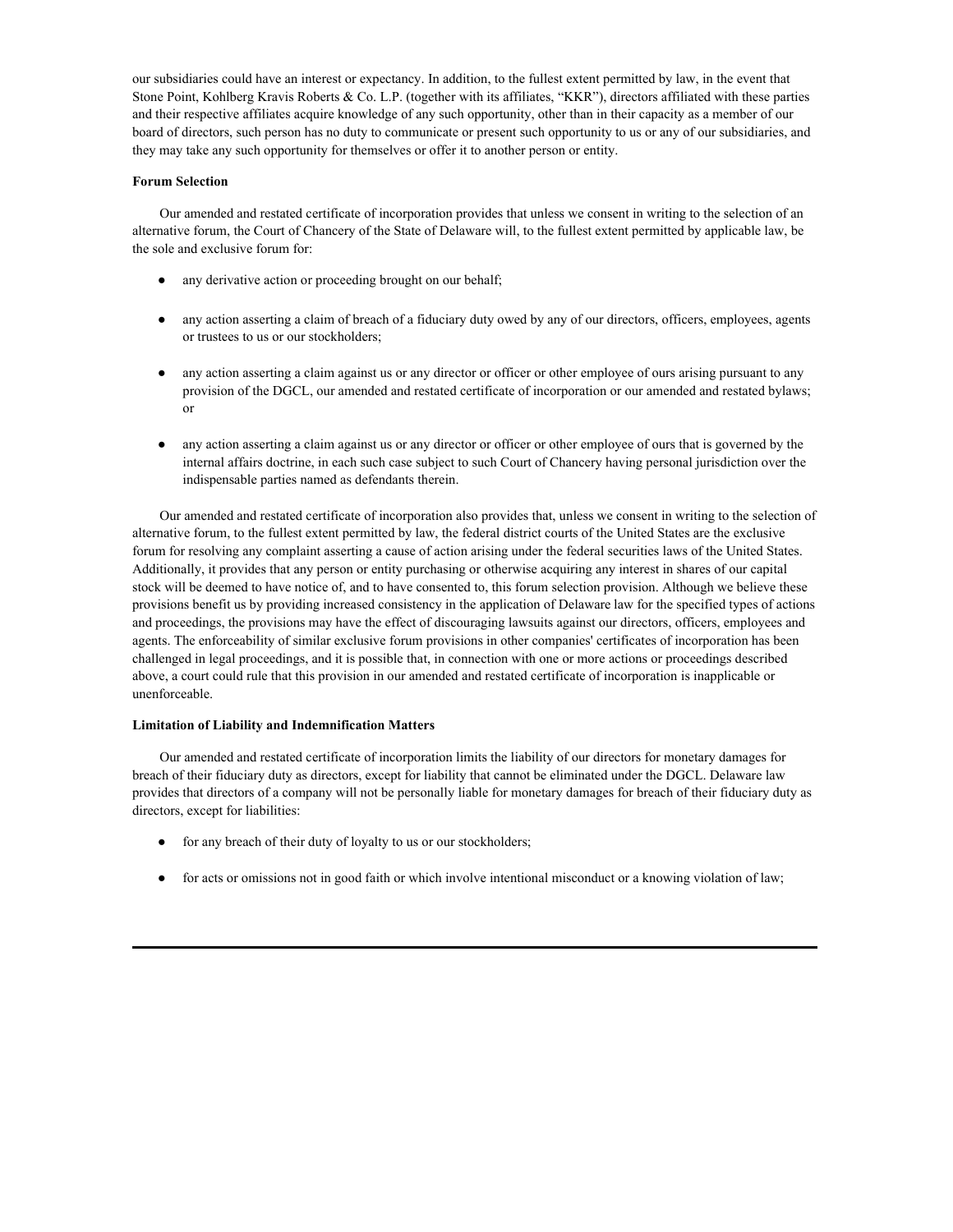- for unlawful payment of dividend or unlawful stock repurchase or redemption, as provided under Section 174 of the DGCL; or
- for any transaction from which the director derived an improper personal benefit.

 Any amendment, repeal or modification of these provisions will be prospective only and would not affect any limitation on liability of a director for acts or omissions that occurred prior to any such amendment, repeal or modification.

 Our amended and restated certificate of incorporation and amended and restated bylaws also provides that we will indemnify our directors and officers to the fullest extent permitted by Delaware law. Our amended and restated bylaws also permits us to purchase insurance on behalf of any officer, director, employee or other agent for any liability arising out of that person's actions as our officer, director, employee or agent, regardless of whether Delaware law would permit indemnification. We have entered into indemnification agreements with each of our current directors and officers and intend to enter into indemnification agreements with each future director and officer. These agreements require us to indemnify these individuals to the fullest extent permitted under Delaware law against liability that may arise by reason of their service to us, and to advance expenses incurred as a result of any proceeding against them as to which they could be indemnified. We believe that the limitation of liability provision in our amended and restated certificate of incorporation and the indemnification agreements facilitate our ability to continue to attract and retain qualified individuals to serve as directors and officers.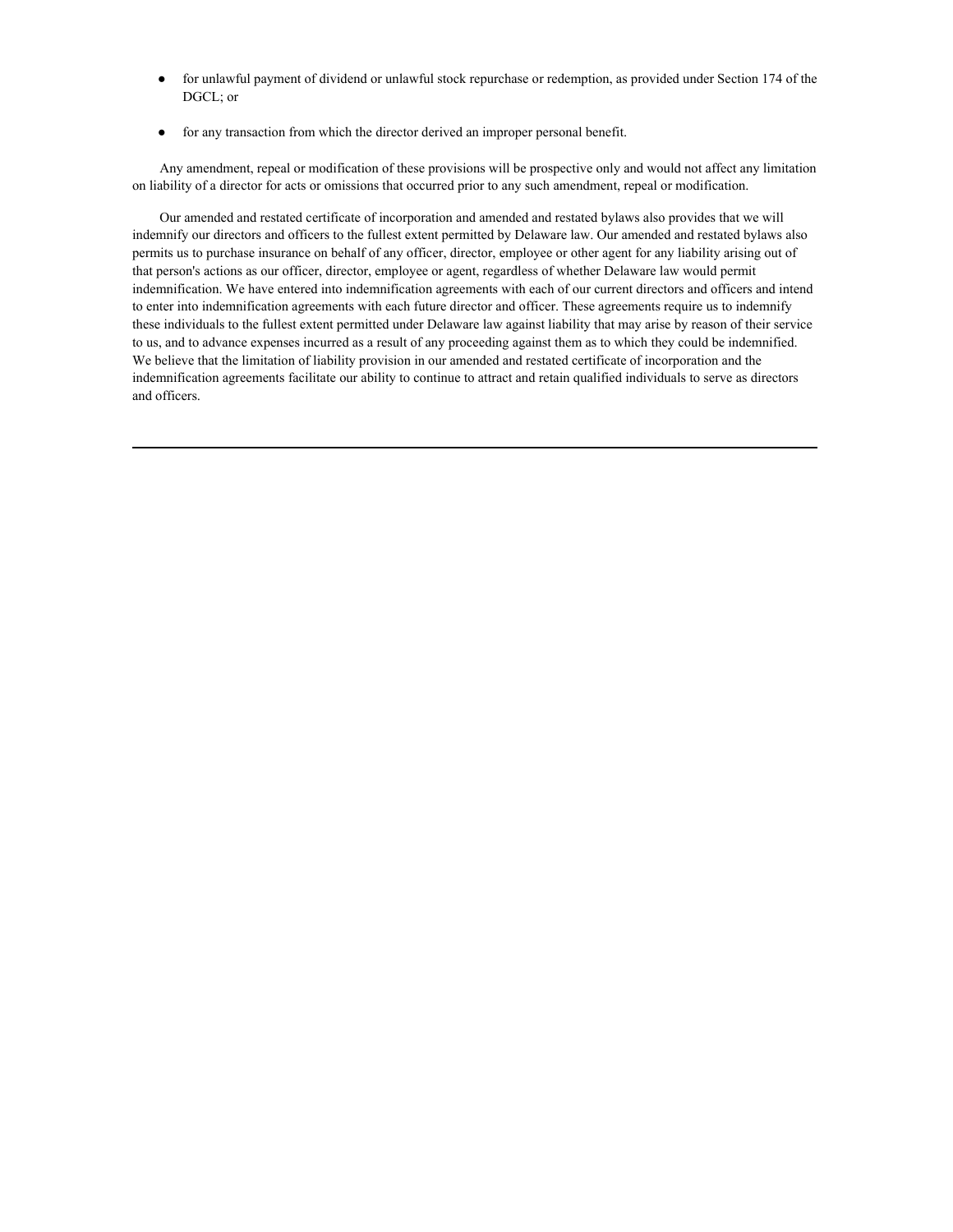| <b>Legal Name of Entity</b>                    | <b>Jurisdiction of Organization</b> |
|------------------------------------------------|-------------------------------------|
| Acorn Insurance Agency, Inc.                   | Massachusetts                       |
| Acquirer Company Limited                       | England and Wales                   |
| Alley Investment Management Company, LLC       | Delaware                            |
| Alpha Advice Australia Pty Ltd                 | Australia                           |
| Alpha Asset Management Pty Ltd                 | Australia                           |
| Altman Greenfield & Selvaggi Partners, LLC     | Delaware                            |
| Ancora Advisors LLC                            | Nevada                              |
| Ancora Alternatives LLC                        | Ohio                                |
| Ancora Family Wealth Advisors, LLC             | Ohio                                |
| Ancora Holdings Group, LLC                     | Delaware                            |
| Ancora Holdings Inc.                           | Ohio                                |
| Ancora Retirement Plan Advisors, LLC           | Pennsylvania                        |
| ARS Wealth Advisors Group, LLC                 | Delaware                            |
| Aspiri Business Trust                          | Australia                           |
| Aspiri Financial Group Pty Ltd                 | Australia                           |
| Aspiri Financial Pty Ltd                       | Australia                           |
| Aspiri Financial Services Pty Ltd              | Australia                           |
| Asset Advisors Investment Management, LLC      | Delaware                            |
| Atlas Private Wealth Management, LLC           | Delaware                            |
| Badgley Phelps Wealth Managers, LLC            | Delaware                            |
| Bartlett & Co. Wealth Management LLC           | Delaware                            |
| BBA-CGFIV GP, LLC                              | Delaware                            |
| BBA-Coinvest GP, LLC                           | Delaware                            |
| <b>BBA-DOFV GP, LLC</b>                        | Delaware                            |
|                                                |                                     |
| BBA-FCCIII GP, LLC<br>BFSG, LLC                | Delaware<br>Delaware                |
|                                                |                                     |
| Bordeaux Wealth Advisors LLC                   | Delaware                            |
| Brady & Associates Pty. Ltd                    | Australia                           |
| Brownlie & Braden Advisors, LLC                | Delaware                            |
| Buckingham Strategic Partners, LLC             | Delaware                            |
| Buckingham Strategic Wealth, LLC               | Delaware                            |
| Campbell Deegan Wealth Management, LLC         | Delaware                            |
| Cardinal Point Capital Management ULC          | Canada                              |
| Cardinal Point Wealth Management Partners, LLC | Delaware                            |
| Cassaday & Co Wealth Management, LLC           | Delaware                            |
| CBM Acquisition, LLC                           | Delaware                            |
| CFO4Life Group, LLC                            | Delaware                            |
| CMCL Acquisition, LLC                          | Delaware                            |
| Coastal Bridge Advisors, LLC                   | Delaware                            |
| Colony Funds, LLC                              | Delaware                            |
| Connectus Canada Wealth Management ULC         | Canada                              |
| Connectus Group, LLC                           | Delaware                            |
| Connectus Services Pty Ltd                     | Australia                           |
| Connectus Tax Pty Ltd                          | Australia                           |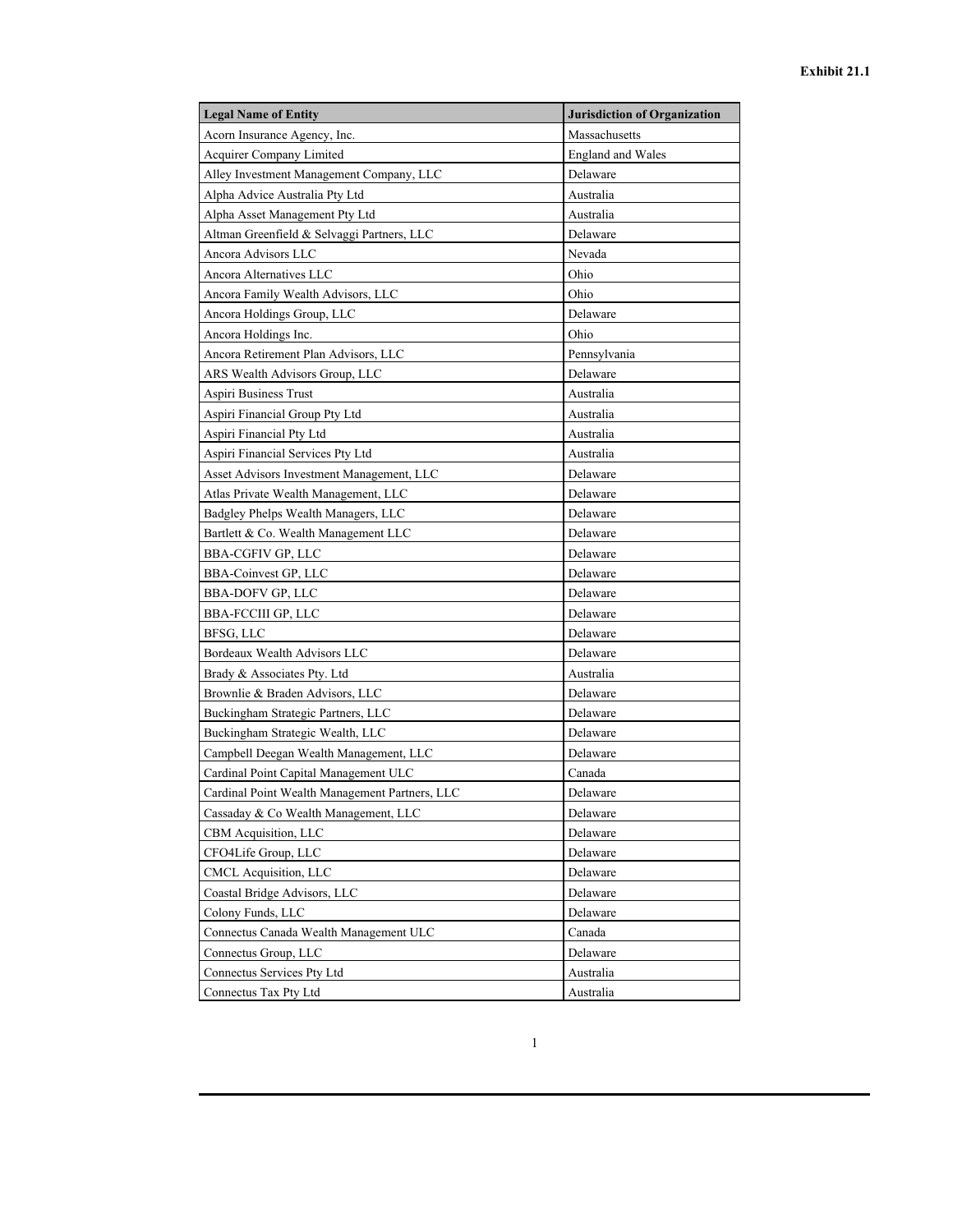| <b>Legal Name of Entity</b>                                | Jurisdiction of Organization |
|------------------------------------------------------------|------------------------------|
| Connectus Wealth Group Limited                             | <b>England and Wales</b>     |
| Connectus Wealth Limited                                   | <b>England</b> and Wales     |
| Connectus Wealth Management Limited                        | <b>England and Wales</b>     |
| Connectus Wealth Pty Ltd                                   | Australia                    |
| Connectus Wealth, LLC                                      | Delaware                     |
| CornerStone Partners Capital Management, LLC               | Delaware                     |
| Cornerstone Risk Management Advisors, LLC                  | North Carolina               |
| Cornerstone Wealth Group, LLC                              | Delaware                     |
| CPCM DAF GP LLC                                            | Delaware                     |
| CPCM PEF GP LLC                                            | Delaware                     |
| CPCM PIF GP LLC                                            | Delaware                     |
| Crestwood Advisors Group, LLC                              | Delaware                     |
| Diversifying Strategies Access GP Inc.                     | Canada                       |
| Dorchester Wealth Management Company                       | Canada                       |
| Douglas Lane & Associates, LLC                             | Delaware                     |
| Edge Capital Group, LLC                                    | Delaware                     |
| Escala Partners Limited                                    | Australia                    |
| Escala Wealth Management Pty Ltd                           | Australia                    |
| Eton Advisors Group, LLC                                   | Delaware                     |
| Fairway Wealth LLC                                         | Delaware                     |
| FDC & Partners Manager I, LLC                              | Delaware                     |
| FDC & Partners Manager II, LLC                             | Delaware                     |
| FDC & Partners Manager III, LLC                            | Delaware                     |
| FDC & Partners Manager IV, LLC                             | Delaware                     |
| FI Services Holdings, LLC                                  | Delaware                     |
| Fidelity Independent Adviser Newsletter, LLC               | Delaware                     |
| Financial Professionals Group Pty Ltd                      | Australia                    |
| Financial Professionals Pty Ltd                            | Australia                    |
| Flint Hills Activist Strategies GP, LLC                    | Delaware                     |
| Flint Hills AEP Co-Invest GP, LLC                          | Delaware                     |
| Flint Hills Ascent Co-Invest II GP, LLC                    | Delaware                     |
| Flint Hills BH New Opportunity 2015 Co-Invest Fund GP, LLC | Delaware                     |
| Flint Hills CEC Opportunity GP, LLC                        | Delaware                     |
| Flint Hills CEC Opportunity II GP, LLC                     | Delaware                     |
| Flint Hills Concentrated Global L/S Equity GP, LLC         | Delaware                     |
| Flint Hills Credit Opportunities GP, LLC                   | Delaware                     |
| Flint Hills Credit Opportunities II GP, LLC                | Delaware                     |
| Flint Hills Credit Opportunities III GP, LLC               | Delaware                     |
| Flint Hills Credit Opportunities IV GP, LLC                | Delaware                     |
| Flint Hills Cybersecurity GP, LLC                          | Delaware                     |
| Flint Hills Diversified Strategies GP, LLC                 | Delaware                     |
| Flint Hills Elliott Co-Invest GP, LLC                      | Delaware                     |
| Flint Hills Elliott Co-Invest II GP, LLC                   | Delaware                     |
| Flint Hills EMG Opportunity GP, LLC                        | Delaware                     |
| Flint Hills EMG Opportunity II GP, LLC                     | Delaware                     |
| Flint Hills Founders GP, LLC                               | Delaware                     |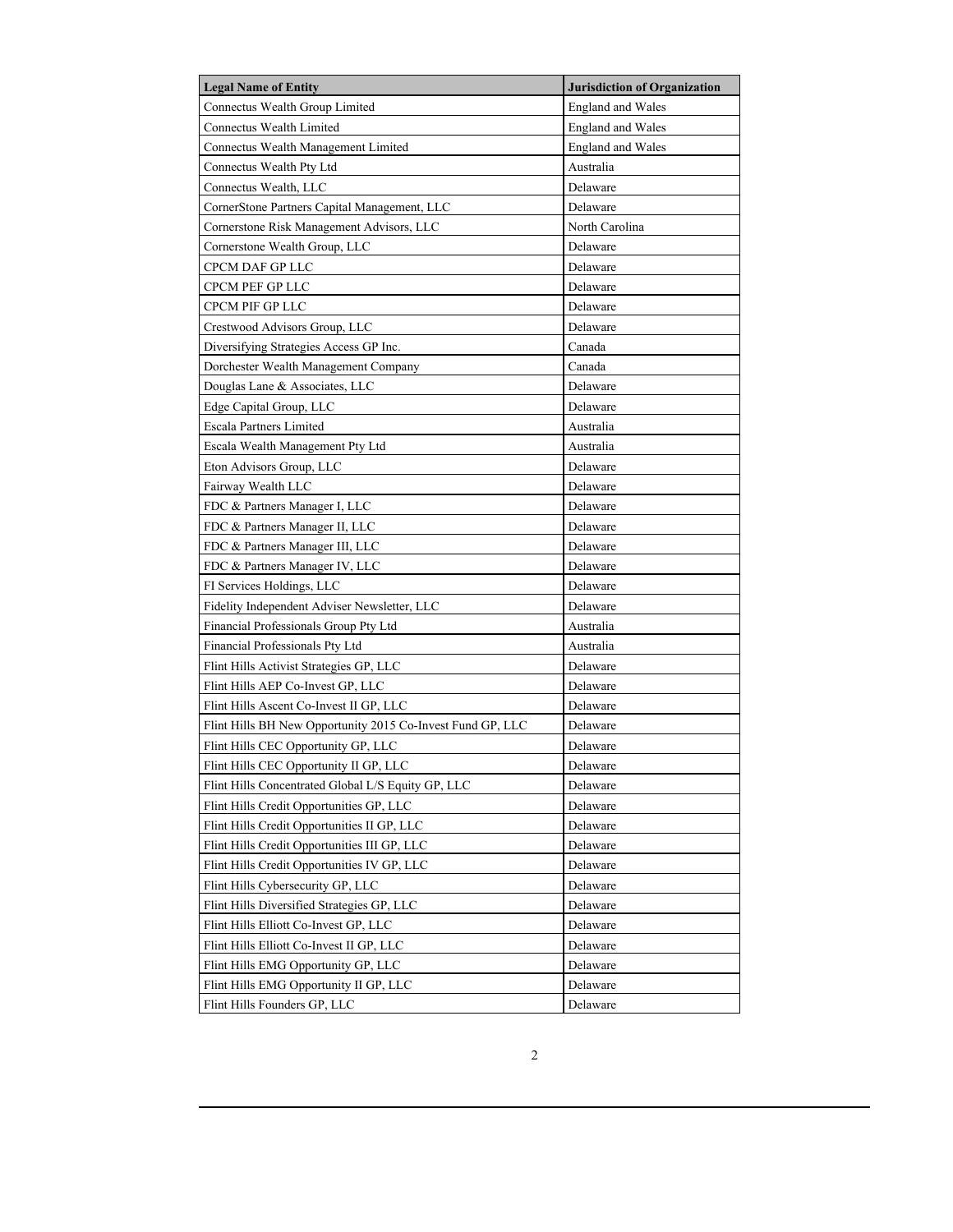| <b>Legal Name of Entity</b>                 | <b>Jurisdiction of Organization</b> |
|---------------------------------------------|-------------------------------------|
| Flint Hills Founders II GP, LLC             | Delaware                            |
| Flint Hills Founders IV GP, LLC             | Delaware                            |
| Flint Hills Kissner Co-Invest 2020 GP, LLC  | Delaware                            |
| Flint Hills Kissner Co-Invest GP, LLC       | Delaware                            |
| Flint Hills Long/Short Equity GP, LLC       | Delaware                            |
| Flint Hills Managed Equity Fund I GP, LLC   | Delaware                            |
| Flint Hills Permian Co-Invest GP, LLC       | Delaware                            |
| Flint Hills Permian Co-Invest II GP, LLC    | Delaware                            |
| Flint Hills Permian Co-Invest III GP, LLC   | Delaware                            |
| Flint Hills Permian Co-Invest IV GP, LLC    | Delaware                            |
| Flint Hills Private Equity GP, LLC          | Delaware                            |
| Flint Hills Private Equity II GP, LLC       | Delaware                            |
| Flint Hills Private Equity III GP, LLC      | Delaware                            |
| Flint Hills Private Equity IV GP, LLC       | Delaware                            |
| Flint Hills Private Equity V GP, LLC        | Delaware                            |
| Flint Hills Select Managers Fund GP, LLC    | Delaware                            |
| Flint Hills Spartan Co-Invest GP, LLC       | Delaware                            |
| Flint Hills Strategic Small Mid Cap GP, LLC | Delaware                            |
| Flint Hills Titan GP, LLC                   | Delaware                            |
| Flint Hills Traverse Co-Invest GP, LLC      | Delaware                            |
| Flint Hills Utica Co-Invest GP, LLC         | Delaware                            |
| Flint Hills Venture Opportunities GP, LLC   | Delaware                            |
| Flint Hills WestCap Fund II GP, LLC         | Delaware                            |
| Flynn Family Office LLC                     | Delaware                            |
| Focus Advisors, LLC                         | New York                            |
| Focus Australia Holdings, LLC               | Delaware                            |
| Focus Canada Holdings II, LLC               | Delaware                            |
| Focus Canada Holdings, LLC                  | Delaware                            |
| Focus Canada Investments Corp.              | Canada                              |
| Focus Consulting, LLC                       | Delaware                            |
| Focus Escala Holdings LLC                   | Delaware                            |
| Focus Financial Partners, LLC               | Delaware                            |
| Focus Formation Holdings, LLC               | Delaware                            |
| Focus MEDIQ Holdings, LLC                   | Delaware                            |
| Focus MW Lomax Australia, LLC               | Delaware                            |
| Focus Operating Holding Co.                 | Delaware                            |
| Focus Operating, LLC                        | Delaware                            |
| Focus Orion Premier Mortgage, LLC           | Delaware                            |
| Focus Orion Solutions, LLC                  | Delaware                            |
| Focus Risk Solutions, LLC                   | Delaware                            |
| Focus SCS Holdings, Inc.                    | Delaware                            |
| Focus Solutions Holdings, LLC               | Delaware                            |
| Focus Transition Services LLC               | Delaware                            |
| Focus Treasury & Credit Solutions, LLC      | Delaware                            |
| Focus UK Holdings, LLC                      | Delaware                            |
| Focus Wealth Advisors, LLC                  | Delaware                            |
|                                             |                                     |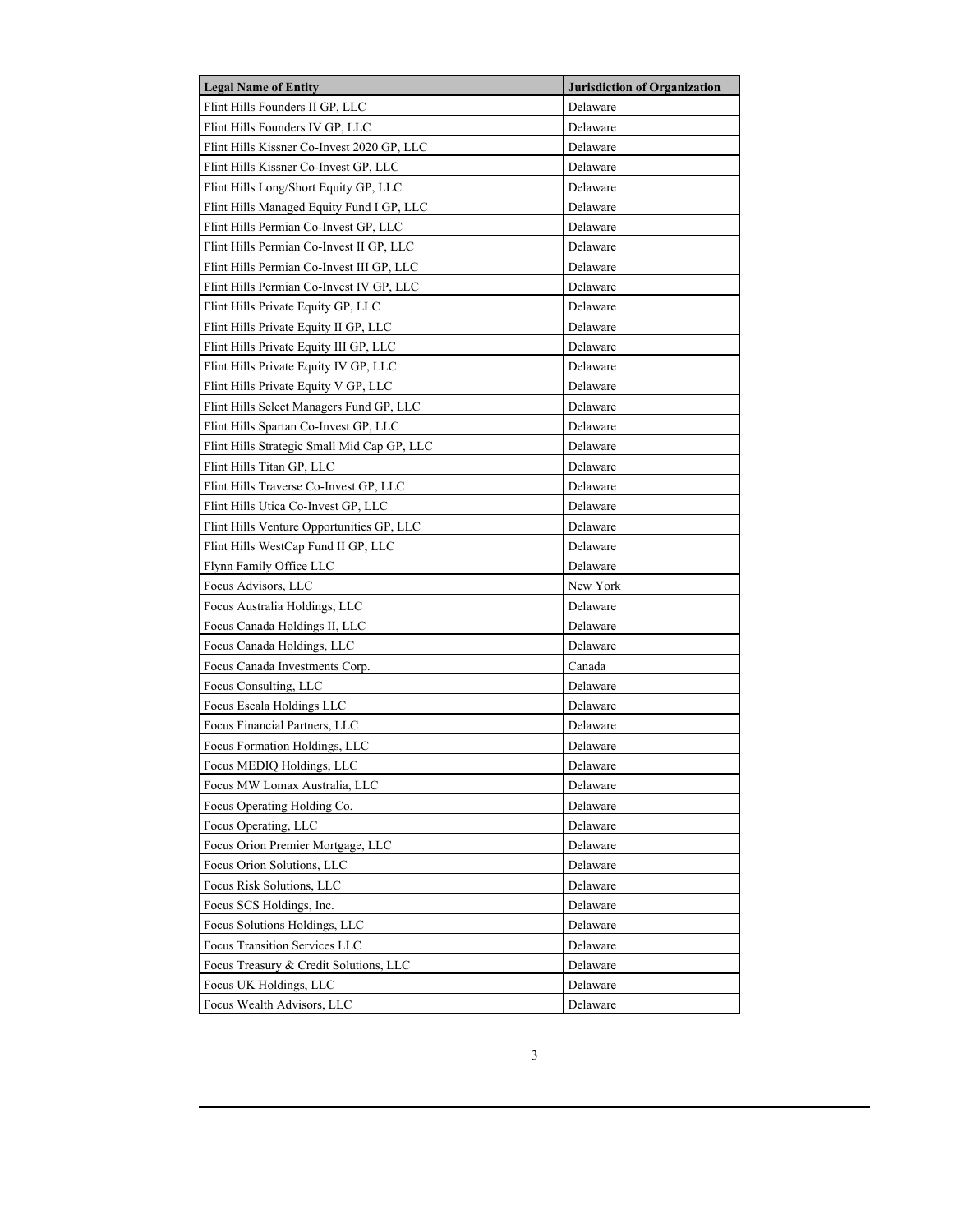| <b>Legal Name of Entity</b>                     | <b>Jurisdiction of Organization</b> |
|-------------------------------------------------|-------------------------------------|
| Fort Pitt Capital Group, LLC                    | Delaware                            |
| Fortem Financial Group, LLC                     | Delaware                            |
| Fortem Financial Insurance Services, LLC        | Delaware                            |
| Fortem Financial Loans, LLC                     | Delaware                            |
| Fortem Loans LLC                                | Delaware                            |
| Foster Dykema Cabot & Partners, LLC             | Delaware                            |
| Foundation Investment Management Limited        | England and Wales                   |
| G. Ferizis & Co Pty Ltd                         | Australia                           |
| Gavin Management ULC                            | Canada                              |
| Gavin Special Opportunities Fund II GP, LLC     | Delaware                            |
| Gavin Wealth & Wellness ULC                     | Canada                              |
| Gelfand Rennert and Feldman UK Limited          | <b>England</b> and Wales            |
| Gelfand, Rennert & Feldman, LLC                 | Delaware                            |
| <b>GMG Private Counsel ULC</b>                  | Canada                              |
| Gratus Capital, LLC                             | Delaware                            |
| Greystone Financial Services (Holdings) Limited | <b>England</b> and Wales            |
| Greystone Financial Services Limited            | <b>England</b> and Wales            |
| Greystone Wealth Management Limited             | <b>England</b> and Wales            |
| GRF Advisory Services, LLC                      | Delaware                            |
| GW & Wade Asset Management Company, LLC         | Delaware                            |
| GW & Wade, LLC                                  | Delaware                            |
| GYL Financial Synergies, LLC                    | Delaware                            |
| Hill Investment Group Partners, LLC             | Delaware                            |
| HLB Financial Services Limited                  | England and Wales                   |
| Howard Capital Management Group, LLC            | Delaware                            |
| HoyleCohen, LLC                                 | Delaware                            |
| Institutional and Family Asset Management, LLC  | Delaware                            |
| Integer Financial Services LLC                  | Delaware                            |
| InterOcean Capital Group, LLC                   | Delaware                            |
| Inverness Holdings LLC                          | Delaware                            |
| Inverness Life Services LLC                     | Ohio                                |
| Inverness Securities, LLC                       | Ohio                                |
| Investment Professionals Pty Ltd                | Australia                           |
| JFS Risk Management, LLC                        | Delaware                            |
| JFS Wealth Advisors, LLC                        | Delaware                            |
| Joel Isaacson & Co., LLC                        | Delaware                            |
| Kavar Capital Partners Group, LLC               | Delaware                            |
| Kovitz Insurance Services, LLC                  | Delaware                            |
| Kovitz Investment Group Partners, LLC           | Delaware                            |
| Kovitz Securities, LLC                          | Delaware                            |
| KRE Manager, LLC                                | Delaware                            |
| LaFleur & Godfrey LLC                           | Delaware                            |
| Lake Street Advisors Group, LLC                 | Delaware                            |
| Link Financial Services Pty Ltd                 | Australia                           |
| Link Mortgage Services Pty Ltd                  | Australia                           |
| Link Mortgage Services Trust                    | Australia                           |
|                                                 |                                     |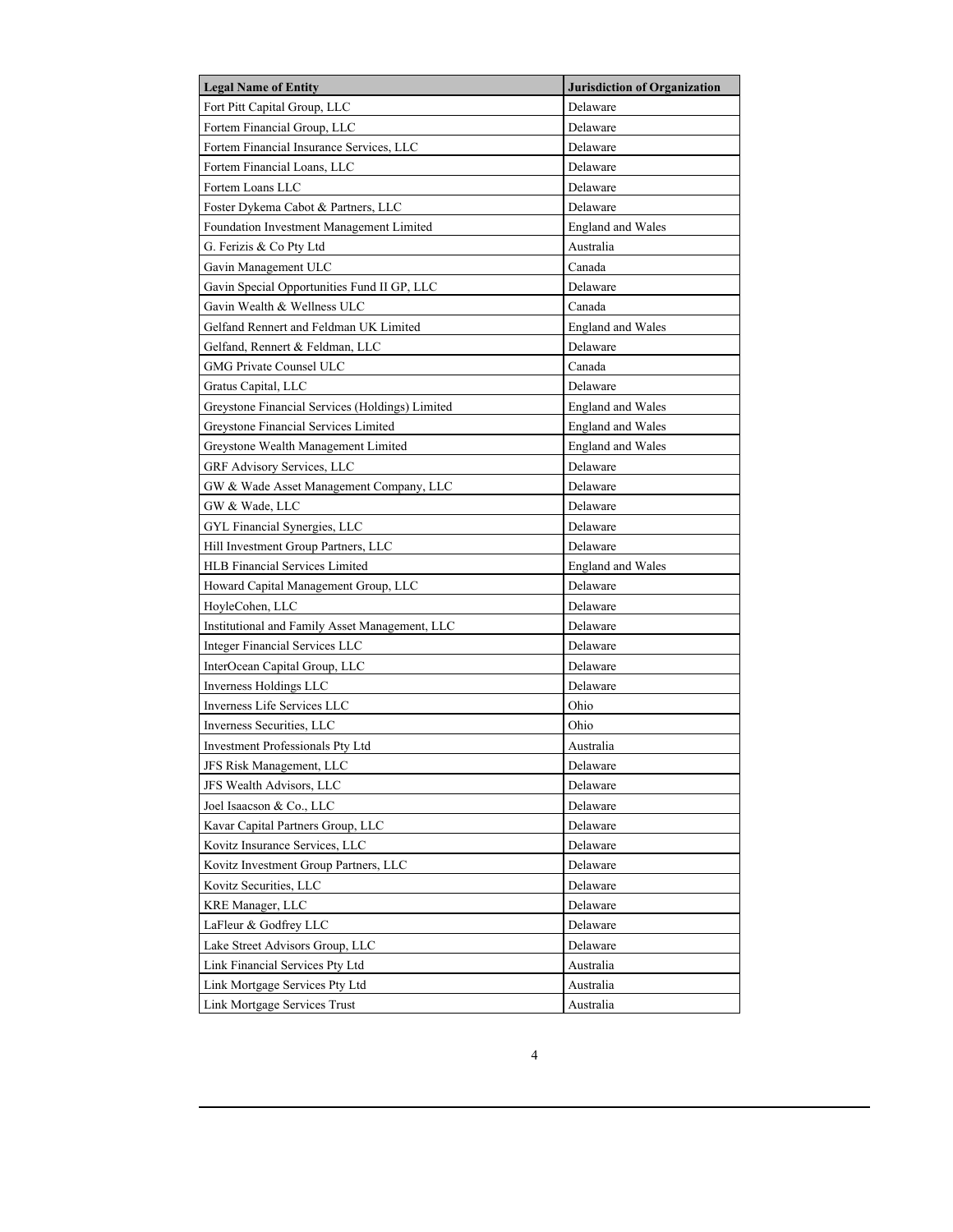| <b>Legal Name of Entity</b>                 | <b>Jurisdiction of Organization</b> |
|---------------------------------------------|-------------------------------------|
| Link Private Pty Ltd                        | Australia                           |
| Loan Advantage Pty Ltd                      | Australia                           |
| LOC Investment Advisers, LLC                | Delaware                            |
| LVW Advisors, LLC                           | Delaware                            |
| LVW Flynn, LLC                              | Delaware                            |
| LWH Merger Sub II, Inc.                     | Delaware                            |
| Media Wealth, LLC                           | Delaware                            |
| <b>MEDIQ Accountants Pty Ltd</b>            | Australia                           |
| MEDIQ Capital Pty Ltd                       | Australia                           |
| MEDIQ Credit Advisory Pty Ltd               | Australia                           |
| <b>MEDIQ Equity Pty Ltd</b>                 | Australia                           |
| MEDIQ Financial Planning Pty Ltd            | Australia                           |
| MEDIQ Financial Services Pty Ltd            | Australia                           |
| MEDIQ Holdings Pty Ltd                      | Australia                           |
| MEDIQ Legal Pty Ltd                         | Australia                           |
| MEDIQ Wealth Services Pty Ltd               | Australia                           |
| Merriman Wealth Management, LLC             | Delaware                            |
| Misso Services Pty Ltd                      | Australia                           |
| Misso Wealth Management Pty Ltd.            | Australia                           |
| Mosaic Family Wealth Partners, LLC          | Delaware                            |
| MWM Capital Pty Ltd                         | Australia                           |
| NEIRG Wealth Management, LLC                | Delaware                            |
| Nexus Investment Management ULC             | Canada                              |
| NKSFB, LLC                                  | Delaware                            |
| <b>OGW</b> Holdings Limited                 | <b>England and Wales</b>            |
| One Charles Group Insurance Services, LLC   | Delaware                            |
| One Charles Private Wealth Services, LLC    | Delaware                            |
| PAM Fiduciary Services Limited, LLC         | South Dakota                        |
| PAR Acquisition, LLC                        | Delaware                            |
| Patton Albertson Miller Group, LLC          | Delaware                            |
| Pettinga Financial Advisors LLC             | Delaware                            |
| PQ Special Purpose VR 2019 GP Inc.          | Canada                              |
| Prairie Capital Management Group, LLC       | Delaware                            |
| Prime Quadrant Corp.                        | Canada                              |
| Private Credit Access GP Inc.               | Canada                              |
| Private Equity Access GP Inc.               | Canada                              |
| Provident Financial Management, LLC         | Delaware                            |
| Quadrant Insurance Wealth Structuring, LLC  | Pennsylvania                        |
| Quadrant Private Wealth Management, LLC     | Delaware                            |
| Real Assets GP Inc.                         | Canada                              |
| Relative Value Partners Group, LLC          | Delaware                            |
| Retirement Advisory Group, LLC              | Delaware                            |
| Retirement Benefit Consulting Services, LLC | Delaware                            |
| Retirement Consulting Group, LLC            | Delaware                            |
| Retirement Group, LLC                       | Delaware                            |
| Rollins Financial Advisors, LLC             | Delaware                            |
|                                             |                                     |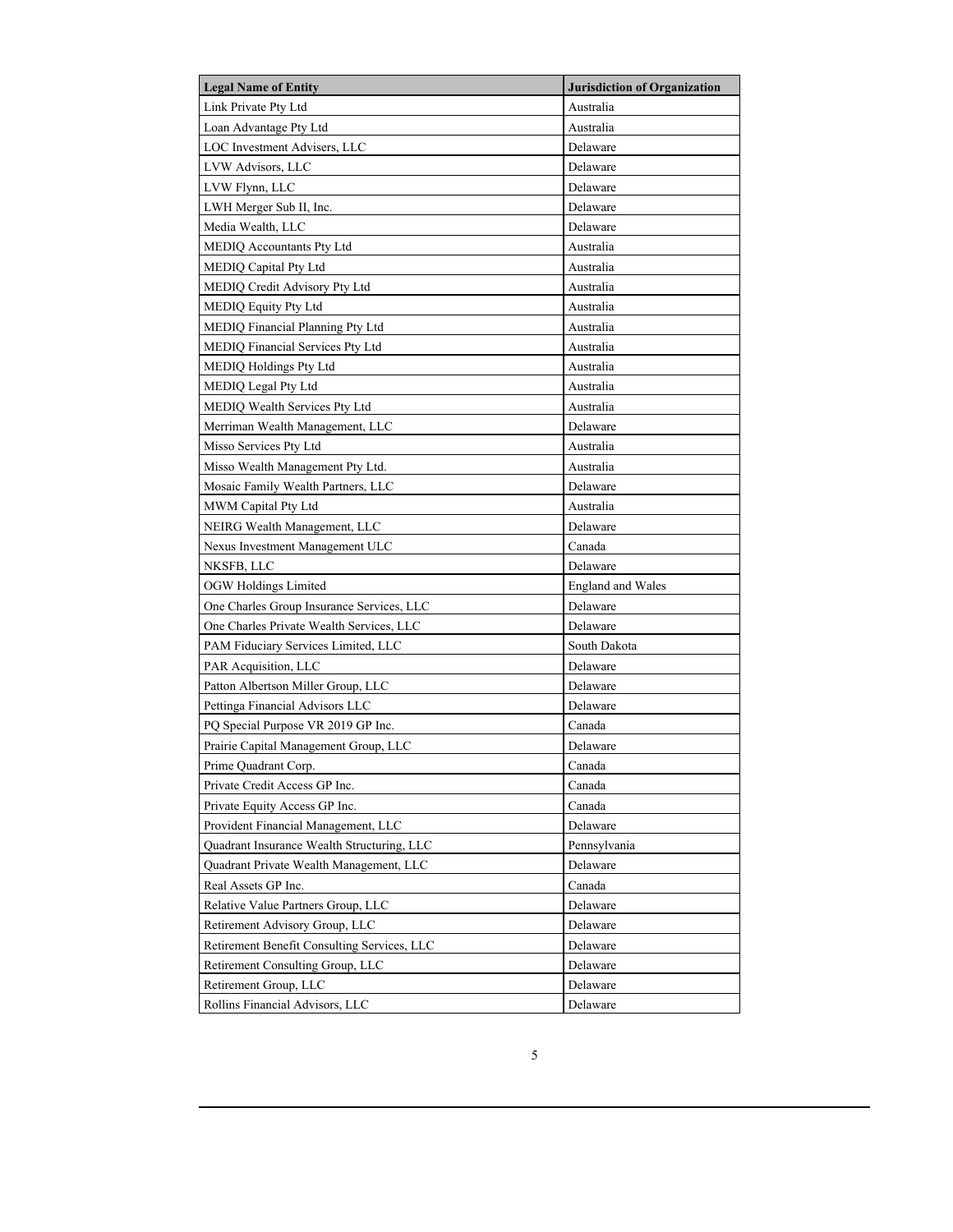| <b>Legal Name of Entity</b>                        | <b>Jurisdiction of Organization</b> |
|----------------------------------------------------|-------------------------------------|
| SAM Acquisition, LLC                               | Delaware                            |
| Sapient Private Wealth Management Services, LLC    | Delaware                            |
| SCS Capital Management LLC                         | Delaware                            |
| <b>SCS Financial Partners LLC</b>                  | Delaware                            |
| SCS Private Co-Investment Opportunities GP LLC     | Delaware                            |
| SCS Private Equity IV GP LLC                       | Delaware                            |
| SCS Private Equity V GP LLC                        | Delaware                            |
| SCS Private Equity VI GP LLC                       | Delaware                            |
| SCS Private Investment GP, LLC                     | Delaware                            |
| SDFP Acquisition, LLC                              | Delaware                            |
| Seasons of Advice Insurance Services, LLC          | New York                            |
| Sentinel - Forsberg Insurance Agency               | Massachusetts                       |
| Sentinel Benefits Group, Inc.                      | Massachusetts                       |
| Sentinel Benefits Group, LLC                       | Delaware                            |
| Sentinel Financial Group, LLC                      | Massachusetts                       |
| Sentinel Holdco, LLC                               | Delaware                            |
| Sentinel Insurance Agency, Inc.                    | Massachusetts                       |
| Sentinel Pension Advisors, Inc.                    | Massachusetts                       |
| Sentinel Securities, Inc.                          | Massachusetts                       |
| SOA Wealth Advisors, LLC                           | Delaware                            |
| Sonora Investment Management Group, LLC            | Delaware                            |
| Sound View Insurance, LLC                          | Delaware                            |
| Sound View Wealth Advisors Group, LLC              | Delaware                            |
| Source Companies, LLC                              | Ohio                                |
| Source Insurance, LLC                              | Ohio                                |
| Strategic Point Investment Advisors, LLC           | Delaware                            |
| Strategic Wealth Partners Group, LLC               | Delaware                            |
| Summit Financial Wealth Advisors, LLC              | Delaware                            |
| Superannuation Professionals Pty Ltd               | Australia                           |
| Telemus Capital, LLC                               | Delaware                            |
| Telemus Decorrelation Opportunity GP QP, LLC       | Delaware                            |
|                                                    | Delaware                            |
| Telemus Decorrelation Opportunity GP, LLC          |                                     |
| Telemus Engine, LLC                                | Delaware                            |
| Telemus Holdings, LLC                              | Delaware<br>Delaware                |
| Telemus Insurance Services, LLC                    | Delaware                            |
| Telemus Life Science Real Estate Fund Manager, LLC |                                     |
| The Ancora Group LLC                               | Ohio                                |
| The Colony Group, LLC                              | Delaware                            |
| The Fiduciary Group, LLC                           | Delaware                            |
| The Portfolio Strategy Group, LLC                  | Delaware                            |
| TMD Insurance Services, LLC                        | Delaware                            |
| TMD Wealth Management LLC                          | Delaware                            |
| TopRidge Capital Partners II, LLC                  | Delaware                            |
| Transform Wealth, LLC                              | Delaware                            |
| Trident Financial Planning Limited                 | <b>England and Wales</b>            |
| TrinityPoint Wealth Holdings, LLC                  | Delaware                            |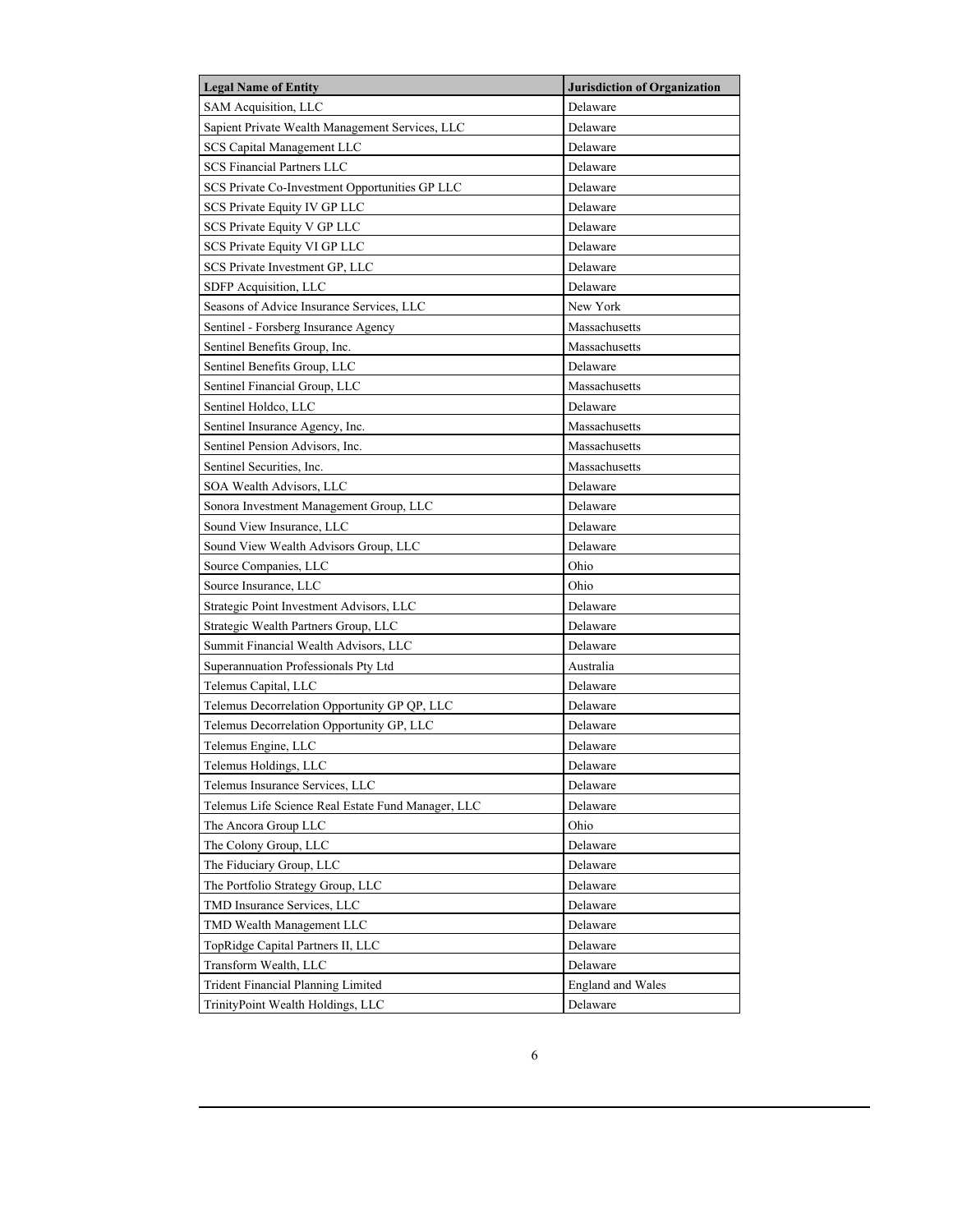| <b>Legal Name of Entity</b>              | <b>Jurisdiction of Organization</b> |
|------------------------------------------|-------------------------------------|
| TrinityPoint Wealth Insurance, LLC       | Delaware                            |
| TrinityPoint Wealth, LLC                 | Delaware                            |
| Ullmann Wealth Partners Group, LLC       | Delaware                            |
| Upinvest Nominees Pty Ltd                | Australia                           |
| <b>Upinvest Pty Ltd</b>                  | Australia                           |
| Venture Growth Access GP Inc.            | Canada                              |
| Vestor Capital, LLC                      | Delaware                            |
| Vista Wealth Management Group, LLC       | Delaware                            |
| W Four Holding Pty Ltd                   | Australia                           |
| Waddell & Associates, LLC                | Delaware                            |
| Watermark AFSL Pty Ltd                   | Australia                           |
| Wespac Advisors, LLC                     | Delaware                            |
| Wespac Benefit & Insurance Services, LLC | Delaware                            |
| Wespac Plan Services, LLC                | Delaware                            |
| Westwood Group Pty Ltd                   | Australia                           |
| Whitehaven Private Portfolios Ltd        | Australia                           |
| Whitehaven Private Property Pty Ltd      | Australia                           |
| Williams Jones Wealth Management, LLC    | Delaware                            |
| WRP Acquisition, LLC                     | Delaware                            |
| XML Financial, LLC                       | Delaware                            |
| XML Securities, LLC                      | Delaware                            |

7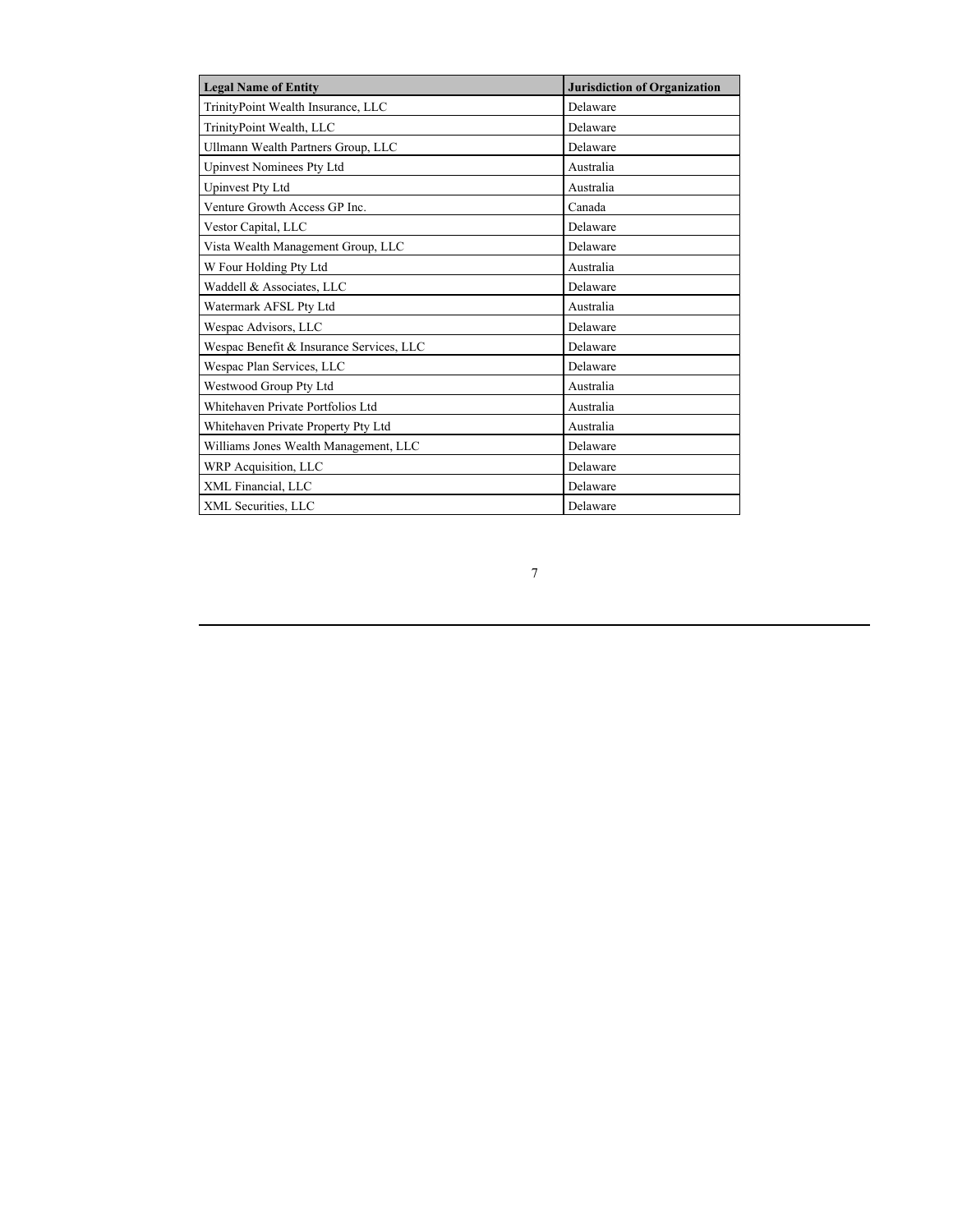# **CONSENT OF INDEPENDENT REGISTERED PUBLIC ACCOUNTING FIRM**

We consent to the incorporation by reference in Registration Statement No. 333-233566 on Form S-3 and Registration Statement Nos. 333-251245 and 333-226446 on Form S-8 of our reports dated February 17, 2022, relating to the consolidated financial statements of Focus Financial Partners Inc. (the "Company") and the effectiveness of the Company's internal control over financial reporting, appearing in this Annual Report on Form 10-K of the Company for the year ended December 31, 2021.

# /s/ DELOITTE & TOUCHE LLP

New York, New York February 17, 2022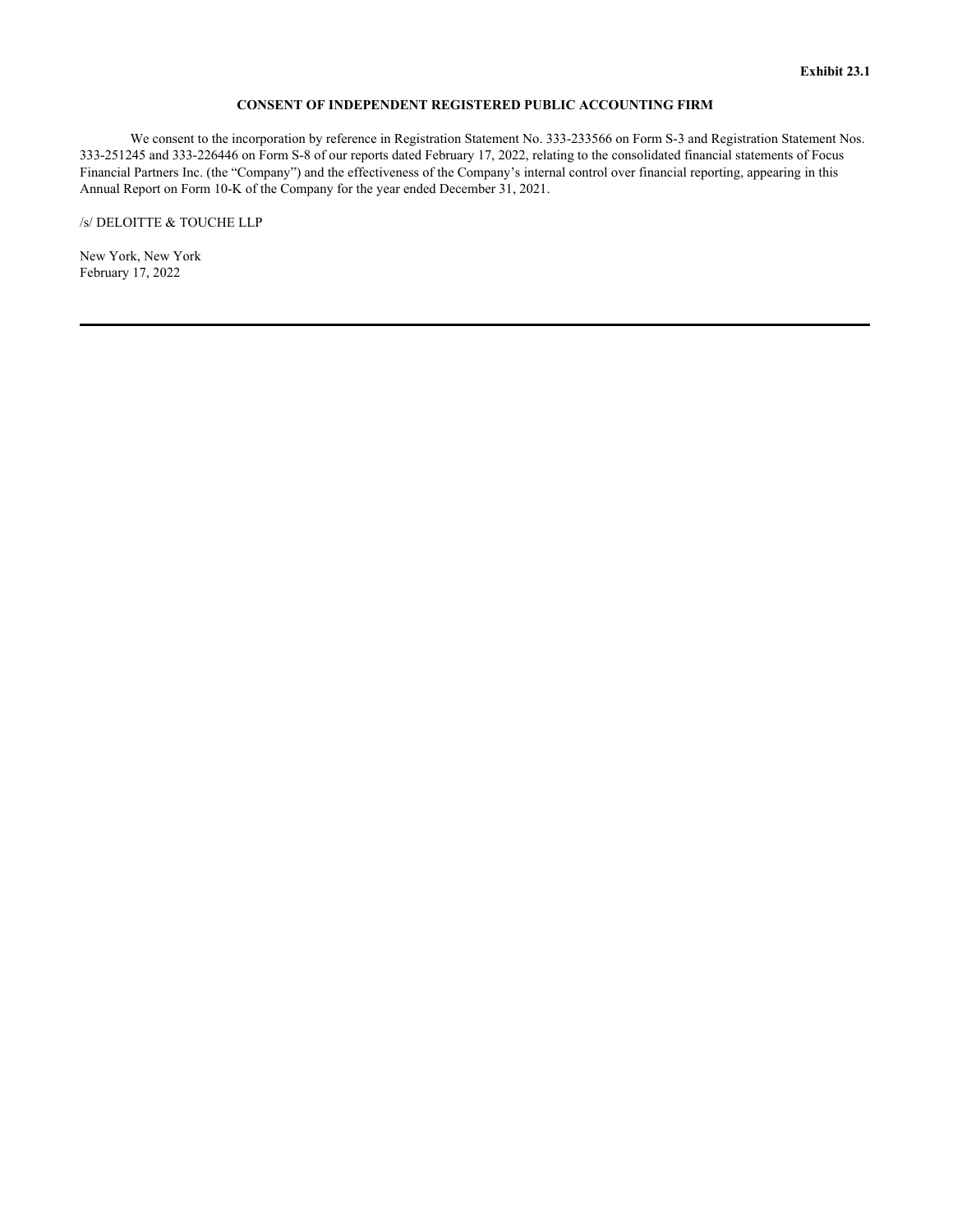# **CERTIFICATION OF CHIEF EXECUTIVE OFFICER**

I, Ruediger Adolf, certify that:

1. I have reviewed this annual report on Form 10-K of Focus Financial Partners Inc. (the "registrant");

2. Based on my knowledge, this annual report does not contain any untrue statement of a material fact or omit to state a material fact necessary to make the statements made, in light of the circumstances under which such statements were made, not misleading with respect to the period covered by this annual report;

3. Based on my knowledge, the financial statements, and other financial information included in this annual report, fairly present in all material respects the financial condition, results of operations and cash flows of the registrant as of, and for, the periods presented in this annual report;

4. The registrant's other certifying officer and I are responsible for establishing and maintaining disclosure controls and procedures (as defined in Exchange Act Rules 13a-15(e) and 15d-15(e)) and internal controls over financial reporting (as defined in Exchange Act Rules 13a-15(f) and 15d-15(f)) for the registrant and have:

a. designed such disclosure controls and procedures, or caused such disclosure controls and procedures to be designed under our supervision, to ensure that material information relating to the registrant, including its consolidated subsidiaries, is made known to us by others within those entities, particularly during the period in which this annual report is being prepared;

b. designed such internal control over financial reporting, or caused such internal control over financial reporting to be designed under our supervision, to provide reasonable assurance regarding the reliability of financial reporting and the preparation of financial statements for external purposes in accordance with generally accepted accounting principles;

c. evaluated the effectiveness of the registrant's disclosure controls and procedures and presented in this report our conclusions about the effectiveness of the disclosure controls and procedures, as of the end of the period covered by this report based on such evaluation; and

d. disclosed in this report any change in the registrant's internal control over financial reporting that occurred during the registrant's most recent fiscal quarter (the registrant's fourth fiscal quarter in the case of an annual report) that has materially affected, or is reasonably likely to materially affect, the registrant's internal control over financial reporting; and

5. The registrant's other certifying officer and I have disclosed, based on our most recent evaluation of internal control over financial reporting, to the registrant's auditors and the audit committee of the registrant's board of directors (or persons performing the equivalent functions):

a. all significant deficiencies and material weaknesses in the design or operation of internal control over financial reporting which are reasonably likely to adversely affect the registrant's ability to record, process, summarize and report financial information; and

b. any fraud, whether or not material, that involves management or other employees who have a significant role in the registrant's internal control over financial reporting.

> /s/ RUEDIGER ADOLF Ruediger Adolf *Chairman and Chief Executive Officer*

Date: February 17, 2022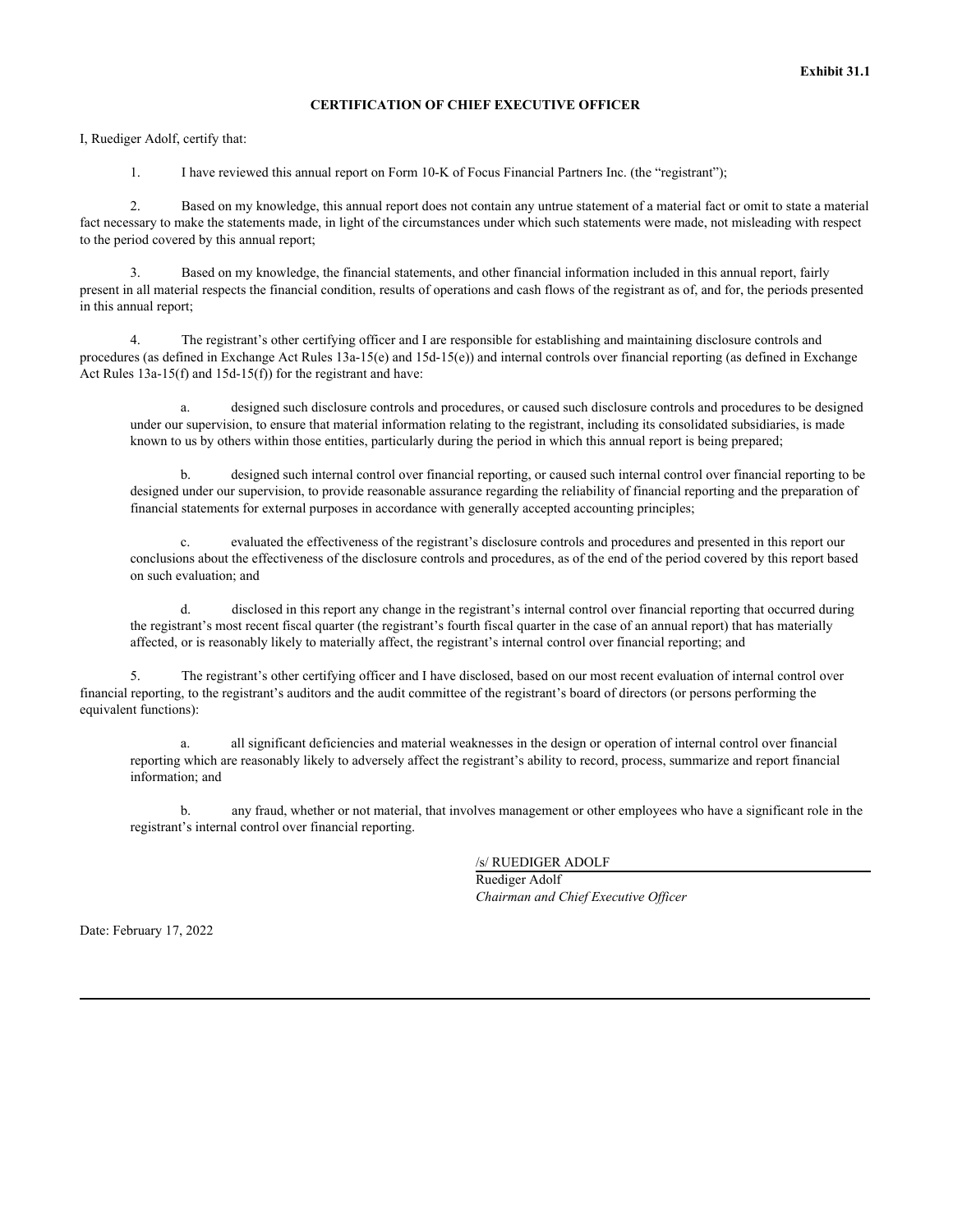# **CERTIFICATION OF CHIEF FINANCIAL OFFICER**

I, James Shanahan, certify that:

1. I have reviewed this annual report on Form 10-K of Focus Financial Partners Inc. (the "registrant");

2. Based on my knowledge, this annual report does not contain any untrue statement of a material fact or omit to state a material fact necessary to make the statements made, in light of the circumstances under which such statements were made, not misleading with respect to the period covered by this annual report;

3. Based on my knowledge, the financial statements, and other financial information included in this annual report, fairly present in all material respects the financial condition, results of operations and cash flows of the registrant as of, and for, the periods presented in this annual report;

4. The registrant's other certifying officer and I are responsible for establishing and maintaining disclosure controls and procedures (as defined in Exchange Act Rules 13a-15(e) and 15d-15(e)) and internal controls over financial reporting (as defined in Exchange Act Rules 13a-15(f) and 15d-15(f)) for the registrant and have:

a. designed such disclosure controls and procedures, or caused such disclosure controls and procedures to be designed under our supervision, to ensure that material information relating to the registrant, including its consolidated subsidiaries, is made known to us by others within those entities, particularly during the period in which this annual report is being prepared;

b. designed such internal control over financial reporting, or caused such internal control over financial reporting to be designed under our supervision, to provide reasonable assurance regarding the reliability of financial reporting and the preparation of financial statements for external purposes in accordance with generally accepted accounting principles;

c. evaluated the effectiveness of the registrant's disclosure controls and procedures and presented in this report our conclusions about the effectiveness of the disclosure controls and procedures, as of the end of the period covered by this report based on such evaluation; and

d. disclosed in this report any change in the registrant's internal control over financial reporting that occurred during the registrant's most recent fiscal quarter (the registrant's fourth fiscal quarter in the case of an annual report) that has materially affected, or is reasonably likely to materially affect, the registrant's internal control over financial reporting; and

5. The registrant's other certifying officer and I have disclosed, based on our most recent evaluation of internal control over financial reporting, to the registrant's auditors and the audit committee of the registrant's board of directors (or persons performing the equivalent functions):

a. all significant deficiencies and material weaknesses in the design or operation of internal control over financial reporting which are reasonably likely to adversely affect the registrant's ability to record, process, summarize and report financial information; and

b. any fraud, whether or not material, that involves management or other employees who have a significant role in the registrant's internal control over financial reporting.

> /s/ JAMES SHANAHAN James Shanahan *Chief Financial Officer*

Date: February 17, 2022